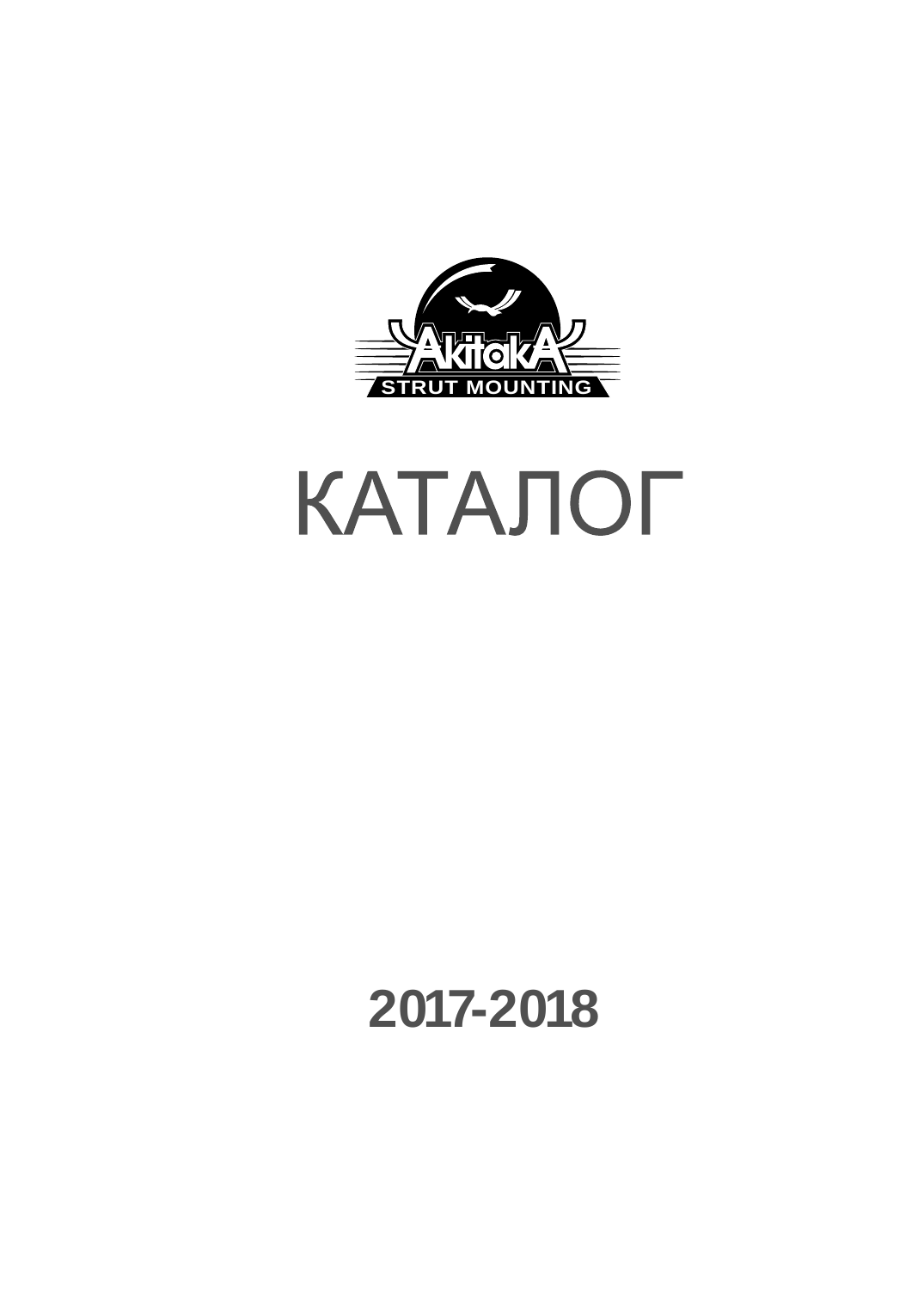# СОДЕРЖАНИЕ

| <b>ACURA</b>      | 4              |
|-------------------|----------------|
| <b>AUDI</b>       | $\overline{4}$ |
| <b>BMW</b>        | 4              |
| <b>CHERY</b>      | 4              |
| <b>CHEVROLET</b>  | 4              |
| <b>CHRYSLER</b>   | 5              |
| <b>DAEWOO</b>     | 5              |
| <b>DAIHATSU</b>   | 5              |
| <b>DODGE</b>      | 5              |
| <b>FORD</b>       | 6              |
| <b>HONDA</b>      | 10             |
| <b>HYUNDAI</b>    | 14             |
| <b>INFINITI</b>   | 15             |
| <b>KIA</b>        | 15             |
| <b>LEXUS</b>      | 15             |
| <b>MAZDA</b>      | 17             |
| <b>MITSUBISHI</b> | 20             |
| <b>NISSAN</b>     | 24             |
| <b>OPEL</b>       | 40             |
| <b>PORSCHE</b>    | 40             |
| <b>RENAULT</b>    | 40             |
| <b>SCION</b>      | 40             |
| <b>SUBARU</b>     | 40             |
| <b>SUZUKI</b>     | 43             |
| <b>TOYOTA</b>     | 47             |
| <b>VOLKSWAGEN</b> | 71             |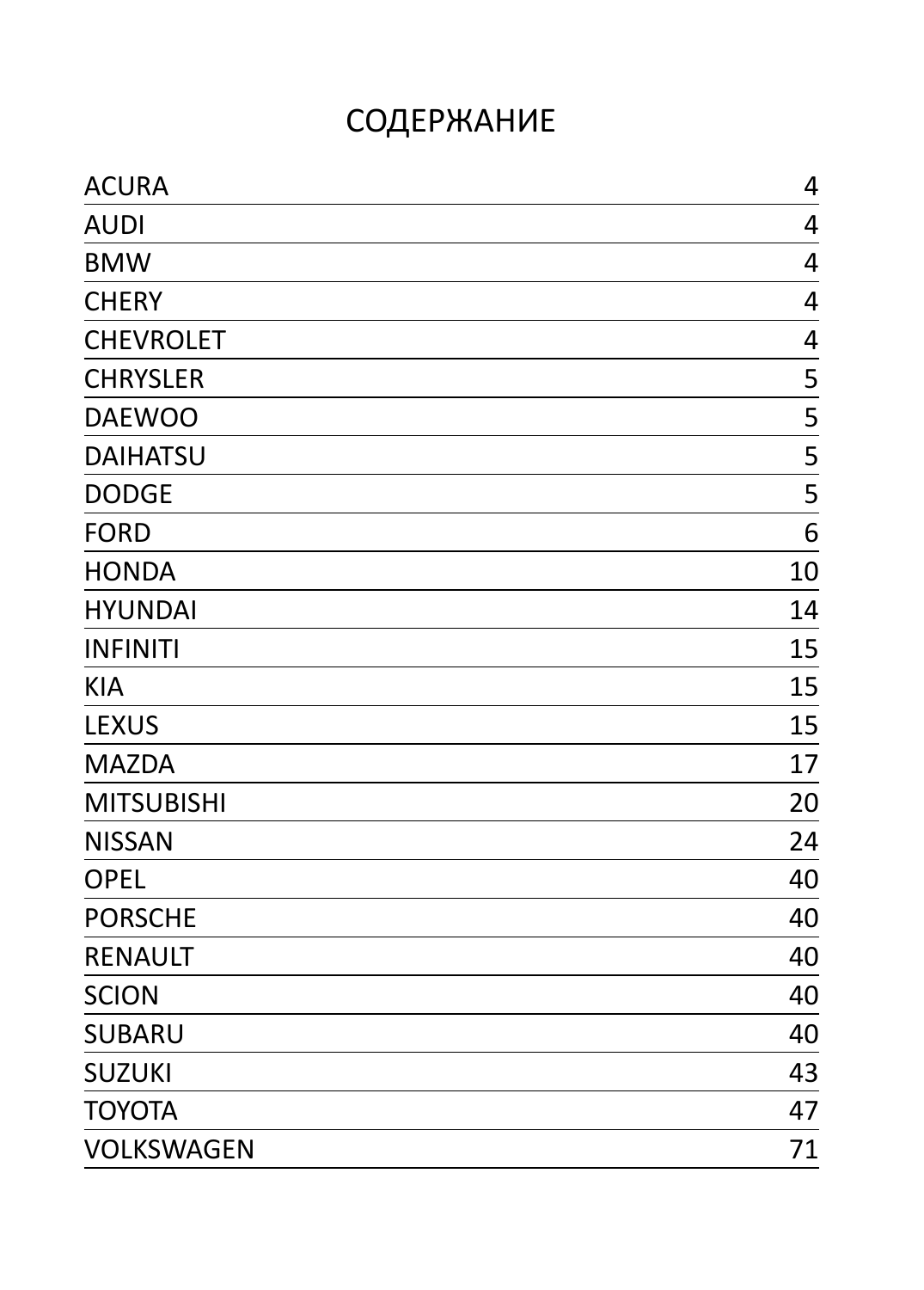# AKITAKA NUMBERING SYSTEM<br>PACШИФРОВКА МАРКИРОВКИ ЗАПЧАСТЕЙ АКІТАКА

| ION THE EXAMPLE OF SILENTBLOCK | 0201-003 |
|--------------------------------|----------|
| <b>НА ПРИМЕРЕ САЙЛЕНТБЛОКА</b> |          |
|                                |          |

| በጋ                   |                    | 003                |
|----------------------|--------------------|--------------------|
| <b>MAKER</b>         | <b>PART GROUPS</b> | <b>ITEM NUMBER</b> |
| <b>ПРОИЗВОДИТЕЛЬ</b> | ГРУППА ЗАПЧАСТЕЙ   | НОМЕР ДЕТАЛИ       |

|    | PART GROUPS/ГРУППА ЗАПЧАСТЕЙ                   |
|----|------------------------------------------------|
| 01 | SILENTBLOCK/САЙЛЕНТБЛОК                        |
| 03 | <b>BUSHING/BTYJIKA</b>                         |
| 05 | <b>BALL JOINT BOOT/ПЫЛЬНИК ШАРНИРА</b>         |
| 07 | STABILIZER BUSHING/BTYЛКА СТАБИЛИЗАТОРА        |
| 11 | STRUT MOUNTING/ONOPA AMOPTI 3ATOPA             |
| 12 | <b>ENGINE MOUNTING/ПОДУШКА ДВИГАТЕЛЯ</b>       |
| 13 | <b>BUSHING/САЙЛЕНТБЛОК ПОДУШКИ ДВИГАТЕЛЯ</b>   |
| 14 | DIFFERNTIAL MOUNTING/САЙЛЕНТБЛОК ДИФФЕРЕНЦИАЛА |
| 16 | <b>BUFFER/OTБОЙНИК</b>                         |
| 20 | <b>BALL JOINT/ОПОРА ШАРОВАЯ</b>                |
| 21 | TIE ROD END/НАКОНЕЧНИК РУЛЕВОЙ ТЯГИ            |
| 22 | ТІЕ КОД/ТЯГА РУЛЕВАЯ                           |
| 23 | STABILIZER LINK/ТЯГА СТАБИЛИЗАТОРА             |
| 24 | <b>SUSPENSION ARM/PHIYAT</b>                   |
| 25 | <b>CONTROL ARM/TЯГА ЗАДНЯЯ</b>                 |
| 26 | <b>PITMAN ARM/COШКА РУЛЕВАЯ</b>                |
| 27 | <b>IDLER ARM/PЫЧАГ МАЯТНИКОВЫЙ</b>             |

| <b>МАКЕR/ПРОИЗВОДИТЕЛЬ</b> |                           |  |  |  |  |
|----------------------------|---------------------------|--|--|--|--|
| 01                         | <b>TOYOTA</b>             |  |  |  |  |
| 02                         | <b>NISSAN</b>             |  |  |  |  |
| 03                         | <b>HONDA</b>              |  |  |  |  |
| 04                         | <b>MITSUBISHI</b>         |  |  |  |  |
| 05                         | <b>MAZDA</b>              |  |  |  |  |
| 06                         | <b>ISUZU</b>              |  |  |  |  |
| 07                         | <b>SUZUKI</b>             |  |  |  |  |
| 08                         | <b>SUBARU</b>             |  |  |  |  |
| 11                         | <b>CHEVROLET / DAEWOO</b> |  |  |  |  |
| 12                         | <b>HYUNDAI / KIA</b>      |  |  |  |  |
| 13                         | <b>PEUGEOT / CITROEN</b>  |  |  |  |  |
| 14                         | <b>SSANG YONG</b>         |  |  |  |  |

| <b>МАКЕR/ПРОИЗВОДИТЕЛЬ</b> |                      |  |  |  |
|----------------------------|----------------------|--|--|--|
| 16                         | <b>MERCEDES BENZ</b> |  |  |  |
| 17                         | <b>VOLVO</b>         |  |  |  |
| 18                         | <b>OPEL</b>          |  |  |  |
| 19                         | <b>BMW</b>           |  |  |  |
| 20                         | <b>CHRYSLER</b>      |  |  |  |
| 21                         | <b>FORD</b>          |  |  |  |
| 23                         | <b>VAG</b>           |  |  |  |
| 24                         | <b>RENAULT</b>       |  |  |  |
| 31                         | <b>CHERY</b>         |  |  |  |
| 32                         | <b>DAIHATSU</b>      |  |  |  |
| 35                         | <b>GREAT WALL</b>    |  |  |  |
| 40                         | <b>VAZ</b>           |  |  |  |
| 41                         | <b>GAZ</b>           |  |  |  |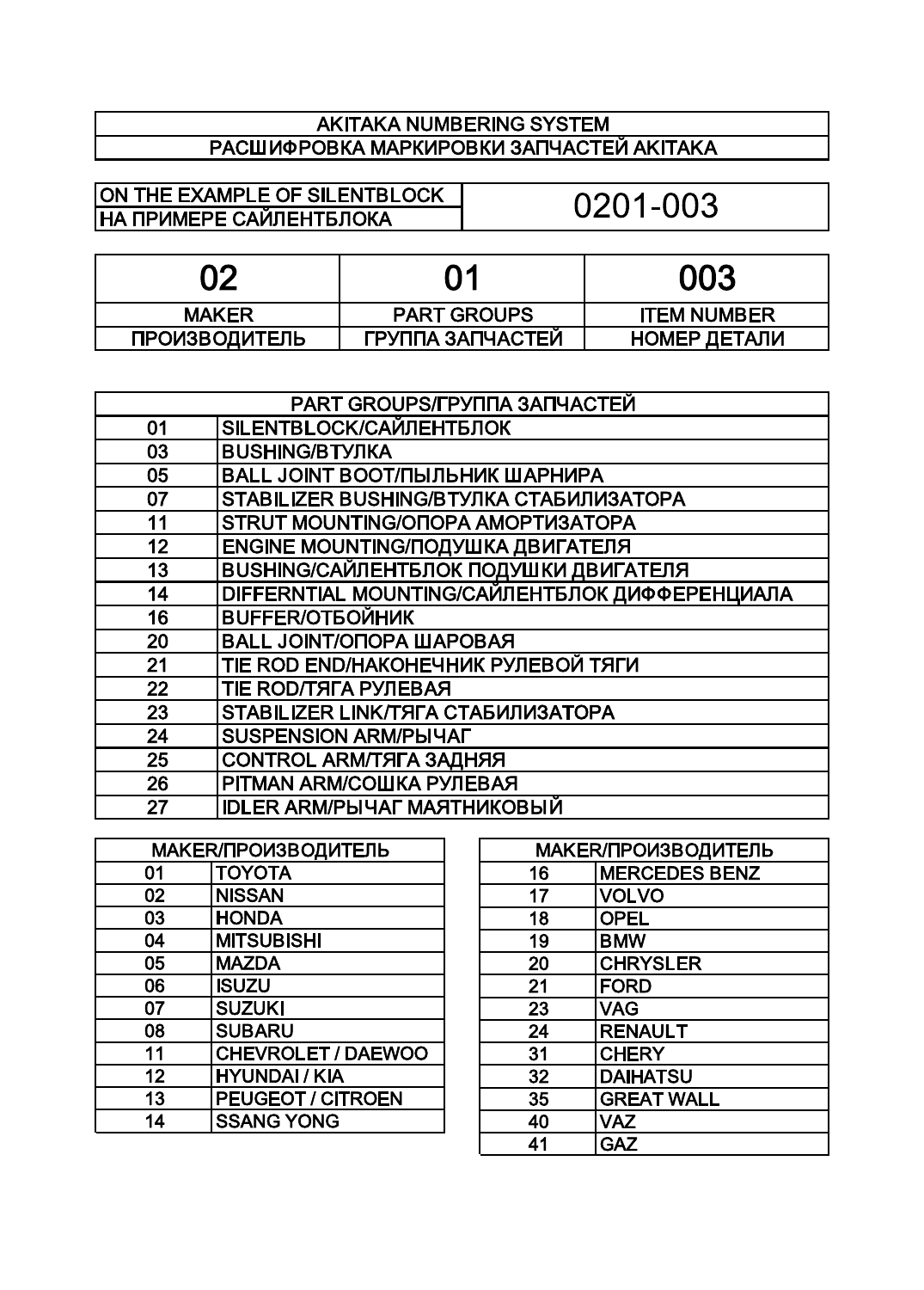|                 | cc                 | <b>ENGINE</b>            | <b>DRIVE</b><br><b>TYPE</b> | <b>YEAR</b>                        | <b>AKITAKA NO</b>        | <b>NAME</b>                                                |
|-----------------|--------------------|--------------------------|-----------------------------|------------------------------------|--------------------------|------------------------------------------------------------|
|                 | <b>ACURA RSX</b>   |                          |                             |                                    |                          |                                                            |
| DC              | 2000               | <b>K20A</b>              | 2WD                         | 200110 - 200612                    | 0311-EUFL                | ОПОРА АМОРТИЗАТОРА ПЕРЕДНЯЯ ЛЕВАЯ                          |
| DC              | 2000               | <b>K20A</b>              | 2WD                         | 200110 - 200612                    | 0311-EUFR                | ОПОРА АМОРТИЗАТОРА ПЕРЕДНЯЯ ПРАВАЯ                         |
| <b>AUDI Q7</b>  |                    |                          |                             |                                    |                          |                                                            |
| 4L              | 3000               | <b>BUG</b>               | 4WD                         | 200603 - 200805                    | 2311-TGF                 | ОПОРА АМОРТИЗАТОРА ПЕРЕДНЯЯ                                |
| 4L              | 3000               | <b>BUN</b>               | 4WD                         | 200603 - 201005                    | 2311-TGF                 | ОПОРА АМОРТИЗАТОРА ПЕРЕДНЯЯ                                |
| 4L              | 3000               | CASA                     | 4WD                         | 200711 - 201512                    | 2311-TGF                 | ОПОРА АМОРТИЗАТОРА ПЕРЕДНЯЯ                                |
| 4L              | 3000               | CASB                     | 4WD                         | 200603 - 201005                    | 2311-TGF                 | ОПОРА АМОРТИЗАТОРА ПЕРЕДНЯЯ                                |
| 4L              | 3000               | <b>CATA</b>              | 4WD                         | 200906 - 201205                    | 2311-TGF                 | ОПОРА АМОРТИЗАТОРА ПЕРЕДНЯЯ                                |
| 4L              | 3000               | <b>CCMA</b>              | 4WD                         | 200711 - 201512                    | 2311-TGF                 | ОПОРА АМОРТИЗАТОРА ПЕРЕДНЯЯ                                |
| 4L              | 3000               | <b>CJGA</b>              | 4WD                         | 200711 - 201512                    | 2311-TGF                 | ОПОРА АМОРТИЗАТОРА ПЕРЕДНЯЯ                                |
| 4L              | 3000               | <b>CJGC</b>              | 4WD                         | 201005 - 201512                    | 2311-TGF                 | ОПОРА АМОРТИЗАТОРА ПЕРЕДНЯЯ                                |
| 4L              | 3000               | <b>CJGD</b>              | 4WD                         | 201105 - 201512                    | 2311-TGF                 | ОПОРА АМОРТИЗАТОРА ПЕРЕДНЯЯ                                |
| 4L              | 3000               | <b>CJMA</b>              | 4WD                         | 201005 - 201512                    | 2311-TGF                 | ОПОРА АМОРТИЗАТОРА ПЕРЕДНЯЯ                                |
| 4L              | 3000               | <b>CJTB</b>              | 4WD                         | 201005 - 201512                    | 2311-TGF                 | ОПОРА АМОРТИЗАТОРА ПЕРЕДНЯЯ                                |
| 4L              | 3000               | <b>CJTC</b>              | 4WD                         | 201005 - 201512                    | 2311-TGF                 | ОПОРА АМОРТИЗАТОРА ПЕРЕДНЯЯ                                |
| 4L              | 3000               | <b>CJWB</b>              | 4WD                         | 201005 - 201512                    | 2311-TGF                 | ОПОРА АМОРТИЗАТОРА ПЕРЕДНЯЯ                                |
| 4L              | 3000               | <b>CJWC</b>              | 4WD                         | 201005 - 201512                    | 2311-TGF                 | ОПОРА АМОРТИЗАТОРА ПЕРЕДНЯЯ                                |
| 4L              | 3000               | CJWE                     | 4WD                         | 201105 - 201512                    | 2311-TGF                 | ОПОРА АМОРТИЗАТОРА ПЕРЕДНЯЯ                                |
| 4L              | 3000               | <b>CLZB</b>              | 4WD                         | 201105 - 201512                    | 2311-TGF                 | ОПОРА АМОРТИЗАТОРА ПЕРЕДНЯЯ                                |
| 4L              | 3000               | <b>CNAA</b>              | 4WD                         | 201005 - 201512                    | 2311-TGF                 | ОПОРА АМОРТИЗАТОРА ПЕРЕДНЯЯ                                |
| 4L              | 3000               | <b>CNRB</b>              | 4WD                         | 200711 - 201512                    | 2311-TGF                 | ОПОРА АМОРТИЗАТОРА ПЕРЕДНЯЯ                                |
| 4L              | 3000               | CRCZ                     | 4WD                         | 201105 - 201512                    | 2311-TGF                 | ОПОРА АМОРТИЗАТОРА ПЕРЕДНЯЯ                                |
| 4L              | 3000               | <b>CTWA</b>              | 4WD                         | 201005 - 201512                    | 2311-TGF                 | ОПОРА АМОРТИЗАТОРА ПЕРЕДНЯЯ                                |
| 4L              | 3600               | <b>BHK</b>               | 4WD                         | 200608 - 201005                    | 2311-TGF                 | ОПОРА АМОРТИЗАТОРА ПЕРЕДНЯЯ                                |
| 4L              | 4200               | <b>BAR</b>               | 4WD                         | 200603 - 201005                    | 2311-TGF                 | ОПОРА АМОРТИЗАТОРА ПЕРЕДНЯЯ                                |
| 4L              | 4200               | <b>BTR</b>               | 4WD                         | 200703 - 200906                    | 2311-TGF                 | ОПОРА АМОРТИЗАТОРА ПЕРЕДНЯЯ                                |
| 4L              | 4200               | <b>CCFA</b>              | 4WD                         | 200905 - 201512                    | 2311-TGF                 | ОПОРА АМОРТИЗАТОРА ПЕРЕДНЯЯ                                |
| 4L              | 4200               | <b>CCFC</b>              | 4WD                         | 200905 - 201512                    | 2311-TGF                 | ОПОРА АМОРТИЗАТОРА ПЕРЕДНЯЯ                                |
| 4L              | 6000               | <b>CCGA</b>              | 4WD                         | 200809 - 201512                    | 2311-TGF                 | ОПОРА АМОРТИЗАТОРА ПЕРЕДНЯЯ                                |
| <b>BMW X5</b>   |                    |                          |                             |                                    |                          |                                                            |
|                 |                    |                          |                             |                                    |                          |                                                            |
| E53             | 3000               | M54B30                   | 4WD                         | 200005 - 200612                    | 1911-E53R                | ОПОРА АМОРТИЗАТОРА ЗАДНЯЯ                                  |
| E53             | 3000               | M57D30                   | 4WD                         | 200105 - 200612                    | 1911-E53R                | ОПОРА АМОРТИЗАТОРА ЗАДНЯЯ                                  |
| E53             | 4400               | M62B44                   | 4WD                         | 200105 - 200312                    | 1911-E53R                | ОПОРА АМОРТИЗАТОРА ЗАДНЯЯ                                  |
| E53             | 4400               | N62B44                   | 4WD                         | 200312 - 200612                    | 1911-E53R                | ОПОРА АМОРТИЗАТОРА ЗАДНЯЯ                                  |
| E53             | 4600               | M62B46                   | 4WD                         | 200202 - 200312                    | 1911-E53R                | ОПОРА АМОРТИЗАТОРА ЗАДНЯЯ                                  |
| E53             | 4800               | N62B48                   | 4WD                         | 200404 - 200609                    | 1911-E53R                | ОПОРА АМОРТИЗАТОРА ЗАДНЯЯ                                  |
|                 | <b>CHERY TIGGO</b> |                          |                             |                                    |                          |                                                            |
| T <sub>11</sub> |                    |                          |                             | 200601 - 201312                    | 0111-ACA2F               | ОПОРА АМОРТИЗАТОРА ПЕРЕДНЯЯ                                |
|                 |                    | <b>CHEVROLET CRUZE</b>   |                             |                                    |                          |                                                            |
| <b>HR52S</b>    | 1300               | M <sub>13</sub> A        | 4WD                         | 200101 - 200812                    | 0711-RCF                 | ОПОРА АМОРТИЗАТОРА ПЕРЕДНЯЯ                                |
| <b>HR82S</b>    | 1500               | <b>M15A</b>              | 4WD                         | 200101 - 200812                    | 0711-RCF                 | ОПОРА АМОРТИЗАТОРА ПЕРЕДНЯЯ                                |
|                 |                    | <b>CHEVROLET LACETTI</b> |                             |                                    |                          |                                                            |
| J200            | 1400               | F14D                     | 2WD                         | 200401 - 201312                    | 1111-J200F               | ОПОРА АМОРТИЗАТОРА ПЕРЕДНЯЯ                                |
| J200            | 1600               | F16D                     | 2WD                         | 200401 - 201312                    | 1111-J200F               | ОПОРА АМОРТИЗАТОРА ПЕРЕДНЯЯ                                |
|                 |                    |                          |                             |                                    |                          |                                                            |
| J200<br>J200    | 1800<br>1800       | F18D<br>T18SED           | 2WD<br>2WD                  | 200401 - 201312<br>200401 - 201312 | 1111-J200F<br>1111-J200F | ОПОРА АМОРТИЗАТОРА ПЕРЕДНЯЯ<br>ОПОРА АМОРТИЗАТОРА ПЕРЕДНЯЯ |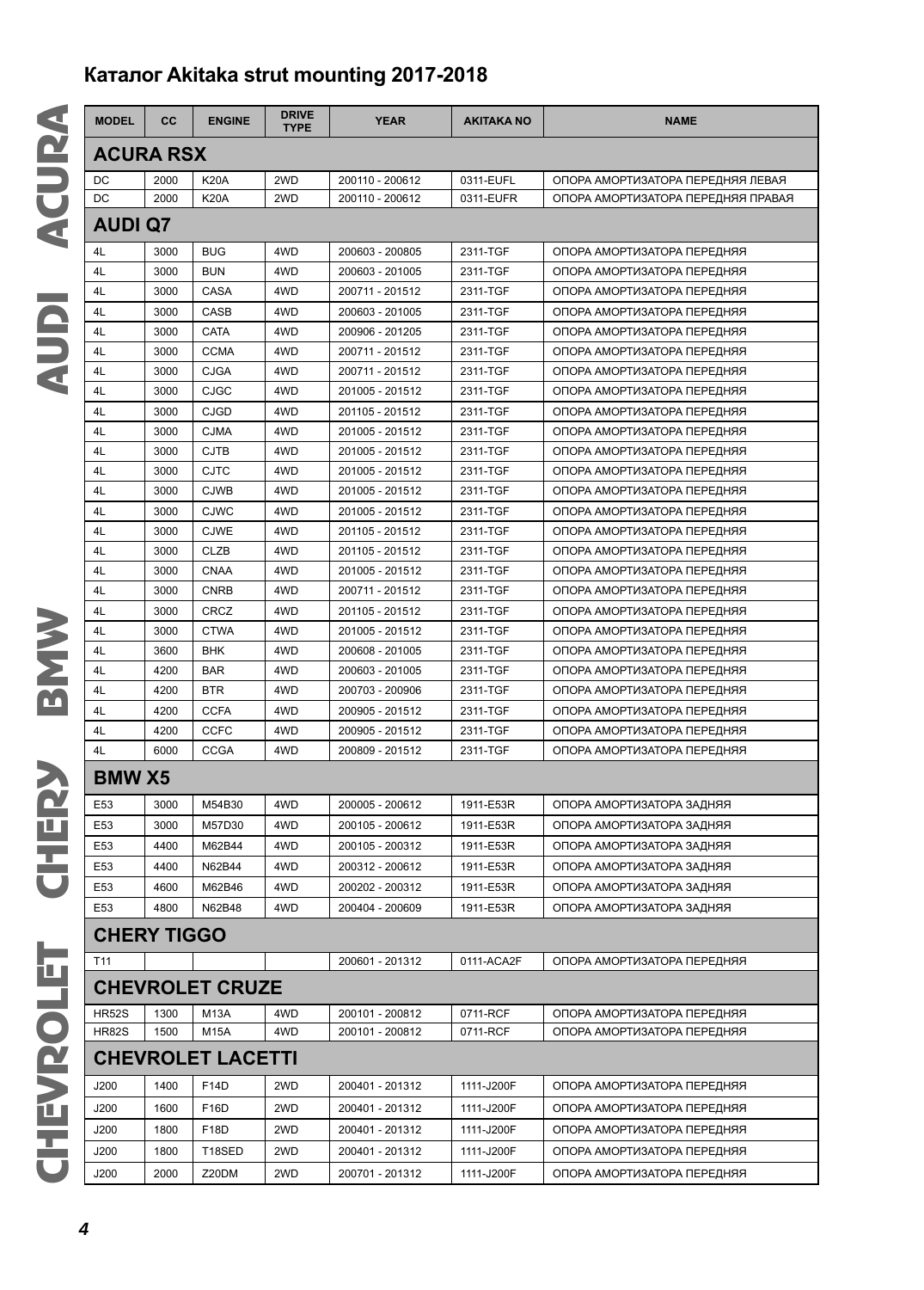| <b>MODEL</b>                        | cc   | <b>ENGINE</b>                | <b>DRIVE</b><br><b>TYPE</b> | <b>YEAR</b>     | <b>AKITAKA NO</b> | <b>NAME</b>                 |  |  |  |
|-------------------------------------|------|------------------------------|-----------------------------|-----------------|-------------------|-----------------------------|--|--|--|
| <b>CHRYSLER SEBRING CONVERTIBLE</b> |      |                              |                             |                 |                   |                             |  |  |  |
| JR                                  | 2400 | 4G64                         | 2WD                         | 200009 - 200512 | 0411-EAF          | ОПОРА АМОРТИЗАТОРА ПЕРЕДНЯЯ |  |  |  |
| JR                                  | 3000 | 6G72                         | 2WD                         | 200009 - 200512 | 0411-EAF          | ОПОРА АМОРТИЗАТОРА ПЕРЕДНЯЯ |  |  |  |
| <b>CHRYSLER SEBRING COUPE</b>       |      |                              |                             |                 |                   |                             |  |  |  |
| JR                                  | 2400 | 4G64                         | 2WD                         | 200009 - 200512 | 0411-EAF          | ОПОРА АМОРТИЗАТОРА ПЕРЕДНЯЯ |  |  |  |
| JR                                  | 3000 | 6G72                         | 2WD                         | 200009 - 200512 | 0411-EAF          | ОПОРА АМОРТИЗАТОРА ПЕРЕДНЯЯ |  |  |  |
| <b>DAEWOO LACETTI</b>               |      |                              |                             |                 |                   |                             |  |  |  |
| J200                                | 1500 | A15SMS                       | 2WD                         | 200308 - 200912 | 1111-J200F        | ОПОРА АМОРТИЗАТОРА ПЕРЕДНЯЯ |  |  |  |
| J200                                | 1800 | F18D                         | 2WD                         | 200308 - 200912 | 1111-J200F        | ОПОРА АМОРТИЗАТОРА ПЕРЕДНЯЯ |  |  |  |
| J200                                | 1800 | T18SED                       | 2WD                         | 200206 - 200912 | 1111-J200F        | ОПОРА АМОРТИЗАТОРА ПЕРЕДНЯЯ |  |  |  |
| <b>KLAN</b>                         | 1400 | F14D                         | 2WD                         | 200402 - 200912 | 1111-J200F        | ОПОРА АМОРТИЗАТОРА ПЕРЕДНЯЯ |  |  |  |
| <b>KLAN</b>                         | 1600 | F16D                         | 2WD                         | 200402 - 200912 | 1111-J200F        | ОПОРА АМОРТИЗАТОРА ПЕРЕДНЯЯ |  |  |  |
| <b>KLAN</b>                         | 1800 | T18SED                       | 2WD                         | 200402 - 200912 | 1111-J200F        | ОПОРА АМОРТИЗАТОРА ПЕРЕДНЯЯ |  |  |  |
|                                     |      | <b>DAIHATSU CHARADE</b>      |                             |                 |                   |                             |  |  |  |
| G200                                | 1300 | HC                           | 2WD                         | 199301 - 200009 | 0111-J100F        | ОПОРА АМОРТИЗАТОРА ПЕРЕДНЯЯ |  |  |  |
| G200                                | 1300 | HC-E                         | 2WD                         | 199301 - 200009 | 0111-J100F        | ОПОРА АМОРТИЗАТОРА ПЕРЕДНЯЯ |  |  |  |
| G201                                | 1600 | HD-E                         | 2WD                         | 199303 - 199911 | 0111-J100F        | ОПОРА АМОРТИЗАТОРА ПЕРЕДНЯЯ |  |  |  |
| G202                                | 1000 | CB24                         | 2WD                         | 199301 - 200009 | 0111-J100F        | ОПОРА АМОРТИЗАТОРА ПЕРЕДНЯЯ |  |  |  |
| G203                                | 1500 | HE-E                         | 2WD                         | 199701 - 199911 | 0111-J100F        | ОПОРА АМОРТИЗАТОРА ПЕРЕДНЯЯ |  |  |  |
|                                     |      | <b>DAIHATSU GRAN MOVE</b>    |                             |                 |                   |                             |  |  |  |
| G301                                | 1600 | HD-EP                        | 2WD                         | 199805 - 200212 | 0111-J100F        | ОПОРА АМОРТИЗАТОРА ПЕРЕДНЯЯ |  |  |  |
| G303                                | 1500 | HE-EG                        | 2WD                         | 199610 - 200212 | 0111-J100F        | ОПОРА АМОРТИЗАТОРА ПЕРЕДНЯЯ |  |  |  |
|                                     |      | <b>DAIHATSU PYZAR</b>        |                             |                 |                   |                             |  |  |  |
| G301                                | 1600 | HD-EP                        | 2WD                         | 199608 - 200208 | 0111-J100F        | ОПОРА АМОРТИЗАТОРА ПЕРЕДНЯЯ |  |  |  |
| G303                                | 1500 | HE-EG                        | 2WD                         | 199608 - 200208 | 0111-J100F        | ОПОРА АМОРТИЗАТОРА ПЕРЕДНЯЯ |  |  |  |
|                                     |      | <b>DAIHATSU TERIOS</b>       |                             |                 |                   |                             |  |  |  |
| J100                                | 1300 | $ $ HC-EJ                    | 4WD                         | 199704 - 200004 | 0111-J100F        | ОПОРА АМОРТИЗАТОРА ПЕРЕДНЯЯ |  |  |  |
|                                     |      | <b>DODGE CHARIOT GRANDIS</b> |                             |                 |                   |                             |  |  |  |
| <b>N84W</b>                         | 2400 | 4G64                         | 2WD                         | 199708 - 200304 | 0411-N84F         | ОПОРА АМОРТИЗАТОРА ПЕРЕДНЯЯ |  |  |  |
| <b>N86W</b>                         | 3000 | 6G72                         | 2WD                         | 199908 - 200204 | 0411-N84F         | ОПОРА АМОРТИЗАТОРА ПЕРЕДНЯЯ |  |  |  |
| <b>N94W</b>                         | 2400 | 4G64                         | 4WD                         | 199708 - 200304 | 0411-N84F         | ОПОРА АМОРТИЗАТОРА ПЕРЕДНЯЯ |  |  |  |
| N96W                                | 3000 | 6G72                         | 4WD                         | 199908 - 200204 | 0411-N84F         | ОПОРА АМОРТИЗАТОРА ПЕРЕДНЯЯ |  |  |  |
| <b>DODGE RVR</b>                    |      |                              |                             |                 |                   |                             |  |  |  |
| <b>N61W</b>                         | 1800 | 4G93                         | 2WD                         | 199709 - 200208 | 0411-N84F         | ОПОРА АМОРТИЗАТОРА ПЕРЕДНЯЯ |  |  |  |
| N64WG                               | 2400 | 4G64                         | 2WD                         | 199909 - 200208 | 0411-N84F         | ОПОРА АМОРТИЗАТОРА ПЕРЕДНЯЯ |  |  |  |
| <b>N71W</b>                         | 1800 | 4G93                         | 4WD                         | 199709 - 200208 | 0411-N84F         | ОПОРА АМОРТИЗАТОРА ПЕРЕДНЯЯ |  |  |  |
| N73WG                               | 2000 | 4G63                         | 4WD                         | 199709 - 200208 | 0411-N84F         | ОПОРА АМОРТИЗАТОРА ПЕРЕДНЯЯ |  |  |  |
| N74WG                               | 2400 | 4G64                         | 4WD                         | 199709 - 200208 | 0411-N84F         | ОПОРА АМОРТИЗАТОРА ПЕРЕДНЯЯ |  |  |  |
|                                     |      | <b>DODGE SPACE WAGON</b>     |                             |                 |                   |                             |  |  |  |
| <b>N83W</b>                         | 2000 | 4G63                         | 2WD                         | 200006 - 200401 | 0411-N84F         | ОПОРА АМОРТИЗАТОРА ПЕРЕДНЯЯ |  |  |  |
| <b>N84W</b>                         | 2400 | 4G64                         | 2WD                         | 199807 - 200401 | 0411-N84F         | ОПОРА АМОРТИЗАТОРА ПЕРЕДНЯЯ |  |  |  |
| N94W                                | 2400 | 4G64                         | 4WD                         | 199807 - 200401 | 0411-N84F         | ОПОРА АМОРТИЗАТОРА ПЕРЕДНЯЯ |  |  |  |
|                                     |      | <b>DODGE STRATUS COUPE</b>   |                             |                 |                   |                             |  |  |  |
| JR                                  | 2400 | 4G64                         | 2WD                         | 200009 - 200512 | 0411-EAF          | ОПОРА АМОРТИЗАТОРА ПЕРЕДНЯЯ |  |  |  |
| JR                                  | 3000 | 6G72                         | 2WD                         | 200009 - 200512 | 0411-EAF          | ОПОРА АМОРТИЗАТОРА ПЕРЕДНЯЯ |  |  |  |

**CHRYSLER** 

**DANEWOO** 

CHRYSLER DAEWOO DAIHATSU DODGE **DZTAHIAQ**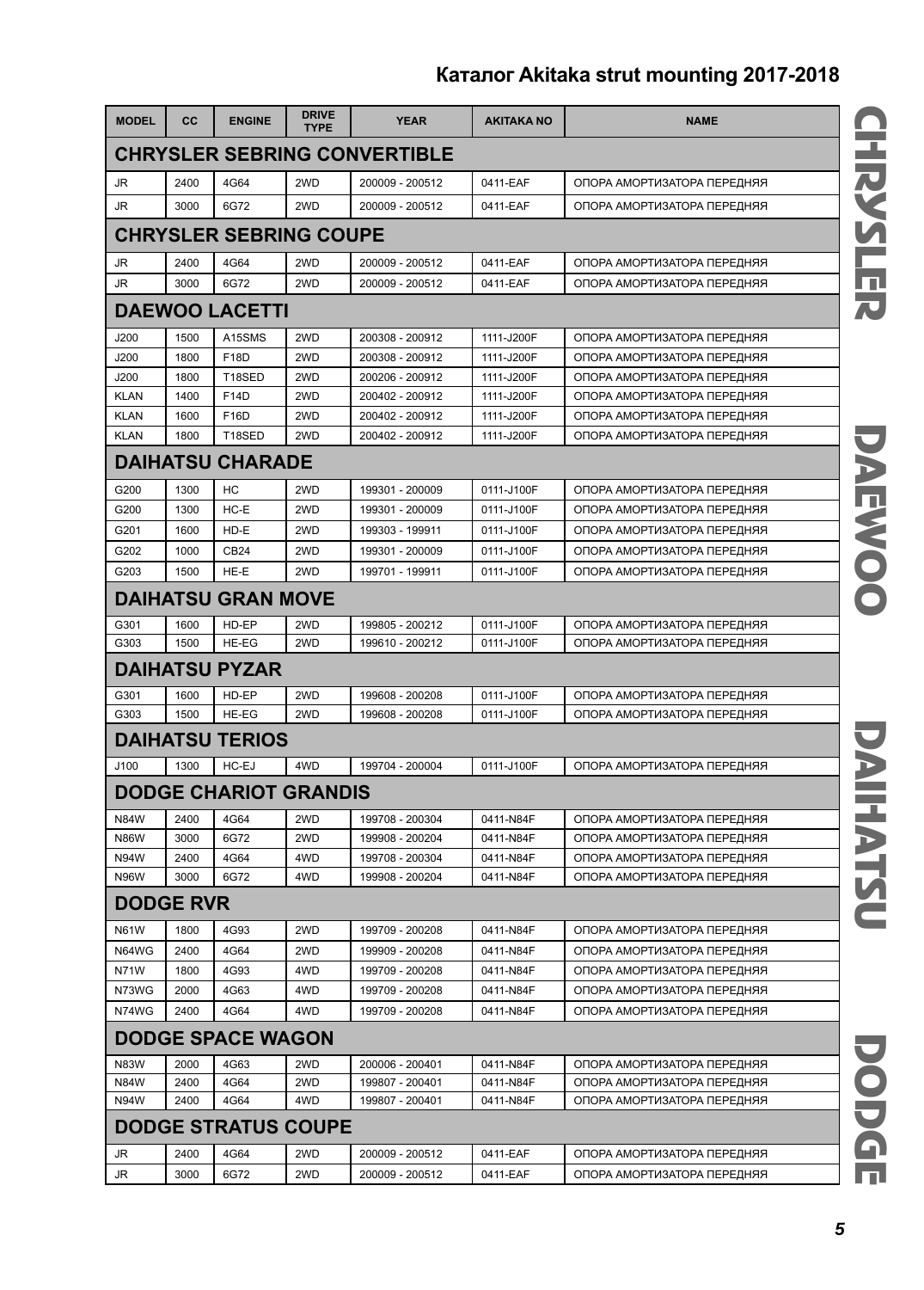| <b>MODEL</b>       | cc   | <b>ENGINE</b>          | <b>DRIVE</b><br><b>TYPE</b> | <b>YEAR</b>     | <b>AKITAKA NO</b> | NAME                        |
|--------------------|------|------------------------|-----------------------------|-----------------|-------------------|-----------------------------|
| <b>FORD FIESTA</b> |      |                        |                             |                 |                   |                             |
| <b>CBK</b>         | 1250 | <b>FUJA</b>            | 2WD                         | 200205 - 200806 | 2111-CBKF         | ОПОРА АМОРТИЗАТОРА ПЕРЕДНЯЯ |
| <b>CBK</b>         | 1250 | <b>FUJB</b>            | 2WD                         | 200205 - 200806 | 2111-CBKF         | ОПОРА АМОРТИЗАТОРА ПЕРЕДНЯЯ |
| CBK                | 1250 | M7JA                   | 2WD                         | 200303 - 200806 | 2111-CBKF         | ОПОРА АМОРТИЗАТОРА ПЕРЕДНЯЯ |
| CBK                | 1250 | M7JB                   | 2WD                         | 200303 - 200806 | 2111-CBKF         | ОПОРА АМОРТИЗАТОРА ПЕРЕДНЯЯ |
| CBK                | 1300 | A9JA                   | 2WD                         | 200111 - 200806 | 2111-CBKF         | ОПОРА АМОРТИЗАТОРА ПЕРЕДНЯЯ |
| <b>CBK</b>         | 1300 | A9JB                   | 2WD                         | 200111 - 200806 | 2111-CBKF         | ОПОРА АМОРТИЗАТОРА ПЕРЕДНЯЯ |
| CBK                | 1300 | <b>BAJA</b>            | 2WD                         | 200111 - 200806 | 2111-CBKF         | ОПОРА АМОРТИЗАТОРА ПЕРЕДНЯЯ |
| CBK                | 1400 | F6JA                   | 2WD                         | 200111 - 200806 | 2111-CBKF         | ОПОРА АМОРТИЗАТОРА ПЕРЕДНЯЯ |
| CBK                | 1400 | F6JB                   | 2WD                         | 200111 - 200806 | 2111-CBKF         | ОПОРА АМОРТИЗАТОРА ПЕРЕДНЯЯ |
| CBK                | 1400 | <b>FXJA</b>            | 2WD                         | 200111 - 200806 | 2111-CBKF         | ОПОРА АМОРТИЗАТОРА ПЕРЕДНЯЯ |
| CBK                | 1400 | <b>FXJB</b>            | 2WD                         | 200111 - 200806 | 2111-CBKF         | ОПОРА АМОРТИЗАТОРА ПЕРЕДНЯЯ |
| <b>CBK</b>         | 1600 | <b>FYJA</b>            | 2WD                         | 200111 - 200806 | 2111-CBKF         | ОПОРА АМОРТИЗАТОРА ПЕРЕДНЯЯ |
| CBK                | 1600 | <b>FYJB</b>            | 2WD                         | 200111 - 200806 | 2111-CBKF         | ОПОРА АМОРТИЗАТОРА ПЕРЕДНЯЯ |
| <b>CBK</b>         | 1600 | <b>HHJA</b>            | 2WD                         | 200411 - 200806 | 2111-CBKF         | ОПОРА АМОРТИЗАТОРА ПЕРЕДНЯЯ |
| <b>CBK</b>         | 1600 | <b>HHJB</b>            | 2WD                         | 200411 - 200806 | 2111-CBKF         | ОПОРА АМОРТИЗАТОРА ПЕРЕДНЯЯ |
| <b>CBK</b>         | 2000 | N4JB                   | 2WD                         | 200503 - 200806 | 2111-CBKF         | ОПОРА АМОРТИЗАТОРА ПЕРЕДНЯЯ |
| JD                 | 1250 | <b>FUJA</b>            | 2WD                         | 200205 - 200806 | 2111-CBKF         | ОПОРА АМОРТИЗАТОРА ПЕРЕДНЯЯ |
| JD                 | 1250 | <b>FUJB</b>            | 2WD                         | 200205 - 200806 | 2111-CBKF         | ОПОРА АМОРТИЗАТОРА ПЕРЕДНЯЯ |
| JD                 | 1250 | M7JA                   | 2WD                         | 200303 - 200806 | 2111-CBKF         | ОПОРА АМОРТИЗАТОРА ПЕРЕДНЯЯ |
| JD                 | 1250 | M7JB                   | 2WD                         | 200303 - 200806 | 2111-CBKF         | ОПОРА АМОРТИЗАТОРА ПЕРЕДНЯЯ |
| JD                 | 1300 | A9JA                   | 2WD                         | 200111 - 200806 | 2111-CBKF         | ОПОРА АМОРТИЗАТОРА ПЕРЕДНЯЯ |
| JD                 | 1300 | A9JB                   | 2WD                         | 200111 - 200806 | 2111-CBKF         | ОПОРА АМОРТИЗАТОРА ПЕРЕДНЯЯ |
| JD                 | 1300 | <b>BAJA</b>            | 2WD                         | 200111 - 200806 | 2111-CBKF         | ОПОРА АМОРТИЗАТОРА ПЕРЕДНЯЯ |
| JD                 | 1400 | F6JA                   | 2WD                         | 200111 - 200806 | 2111-CBKF         | ОПОРА АМОРТИЗАТОРА ПЕРЕДНЯЯ |
| JD                 | 1400 | F6JB                   | 2WD                         | 200111 - 200806 | 2111-CBKF         | ОПОРА АМОРТИЗАТОРА ПЕРЕДНЯЯ |
| JD                 | 1400 | <b>FXJA</b>            | 2WD                         | 200111 - 200806 | 2111-CBKF         | ОПОРА АМОРТИЗАТОРА ПЕРЕДНЯЯ |
| JD                 | 1400 | <b>FXJB</b>            | 2WD                         | 200111 - 200806 | 2111-CBKF         | ОПОРА АМОРТИЗАТОРА ПЕРЕДНЯЯ |
| JD                 | 1600 | <b>FYJA</b>            | 2WD                         | 200111 - 200806 | 2111-CBKF         | ОПОРА АМОРТИЗАТОРА ПЕРЕДНЯЯ |
| JD                 | 1600 | <b>FYJB</b>            | 2WD                         | 200111 - 200806 | 2111-CBKF         | ОПОРА АМОРТИЗАТОРА ПЕРЕДНЯЯ |
| JD                 | 1600 | <b>HHJA</b>            | 2WD                         | 200411 - 200806 | 2111-CBKF         | ОПОРА АМОРТИЗАТОРА ПЕРЕДНЯЯ |
| JD                 | 1600 | <b>HHJB</b>            | 2WD                         | 200411 - 200806 | 2111-CBKF         | ОПОРА АМОРТИЗАТОРА ПЕРЕДНЯЯ |
| JD                 | 2000 | N4JB                   | 2WD                         | 200503 - 200806 | 2111-CBKF         | ОПОРА АМОРТИЗАТОРА ПЕРЕДНЯЯ |
| JH                 | 1250 | <b>FUJA</b>            | 2WD                         | 200205 - 200806 | 2111-CBKF         | ОПОРА АМОРТИЗАТОРА ПЕРЕДНЯЯ |
| JH                 | 1250 | <b>FUJB</b>            | 2WD                         | 200205 - 200806 | 2111-CBKF         | ОПОРА АМОРТИЗАТОРА ПЕРЕДНЯЯ |
| JH                 | 1250 | M7JA                   | 2WD                         | 200303 - 200806 | 2111-CBKF         | ОПОРА АМОРТИЗАТОРА ПЕРЕДНЯЯ |
| JH                 | 1250 | M7JB                   | 2WD                         | 200303 - 200806 | 2111-CBKF         | ОПОРА АМОРТИЗАТОРА ПЕРЕДНЯЯ |
| JH                 | 1300 | A9JA                   | 2WD                         | 200111 - 200806 | 2111-CBKF         | ОПОРА АМОРТИЗАТОРА ПЕРЕДНЯЯ |
| JH                 | 1300 | A9JB                   | 2WD                         | 200111 - 200806 | 2111-CBKF         | ОПОРА АМОРТИЗАТОРА ПЕРЕДНЯЯ |
|                    |      |                        |                             |                 |                   |                             |
| JH                 | 1300 | <b>BAJA</b>            | 2WD                         | 200111 - 200806 | 2111-CBKF         | ОПОРА АМОРТИЗАТОРА ПЕРЕДНЯЯ |
| JH                 | 1400 | F6JA                   | 2WD                         | 200111 - 200806 | 2111-CBKF         | ОПОРА АМОРТИЗАТОРА ПЕРЕДНЯЯ |
| JH                 | 1400 | F6JB                   | 2WD                         | 200111 - 200806 | 2111-CBKF         | ОПОРА АМОРТИЗАТОРА ПЕРЕДНЯЯ |
| JH                 | 1400 | <b>FXJA</b>            | 2WD                         | 200111 - 200806 | 2111-CBKF         | ОПОРА АМОРТИЗАТОРА ПЕРЕДНЯЯ |
| JH                 | 1400 | <b>FXJB</b>            | 2WD                         | 200111 - 200806 | 2111-CBKF         | ОПОРА АМОРТИЗАТОРА ПЕРЕДНЯЯ |
| JH                 | 1600 | <b>FYJA</b>            | 2WD                         | 200111 - 200806 | 2111-CBKF         | ОПОРА АМОРТИЗАТОРА ПЕРЕДНЯЯ |
| JH                 | 1600 | <b>FYJB</b>            | 2WD                         | 200111 - 200806 | 2111-CBKF         | ОПОРА АМОРТИЗАТОРА ПЕРЕДНЯЯ |
| JH                 | 1600 | HHJA                   | 2WD                         | 200411 - 200806 | 2111-CBKF         | ОПОРА АМОРТИЗАТОРА ПЕРЕДНЯЯ |
| JH                 | 1600 | <b>HHJB</b>            | 2WD                         | 200411 - 200806 | 2111-CBKF         | ОПОРА АМОРТИЗАТОРА ПЕРЕДНЯЯ |
| JH                 | 2000 | N4JB                   | 2WD                         | 200503 - 200806 | 2111-CBKF         | ОПОРА АМОРТИЗАТОРА ПЕРЕДНЯЯ |
|                    |      | <b>FORD FIESTA VAN</b> |                             |                 |                   |                             |
| CBK                | 1300 | A9JA                   | 2WD                         | 200111 - 200806 | 2111-CBKF         | ОПОРА АМОРТИЗАТОРА ПЕРЕДНЯЯ |
| <b>CBK</b>         | 1300 | A9JB                   | 2WD                         | 200111 - 200806 | 2111-CBKF         | ОПОРА АМОРТИЗАТОРА ПЕРЕДНЯЯ |
| CBK                | 1400 | <b>FXJA</b>            | 2WD                         | 200111 - 200806 | 2111-CBKF         | ОПОРА АМОРТИЗАТОРА ПЕРЕДНЯЯ |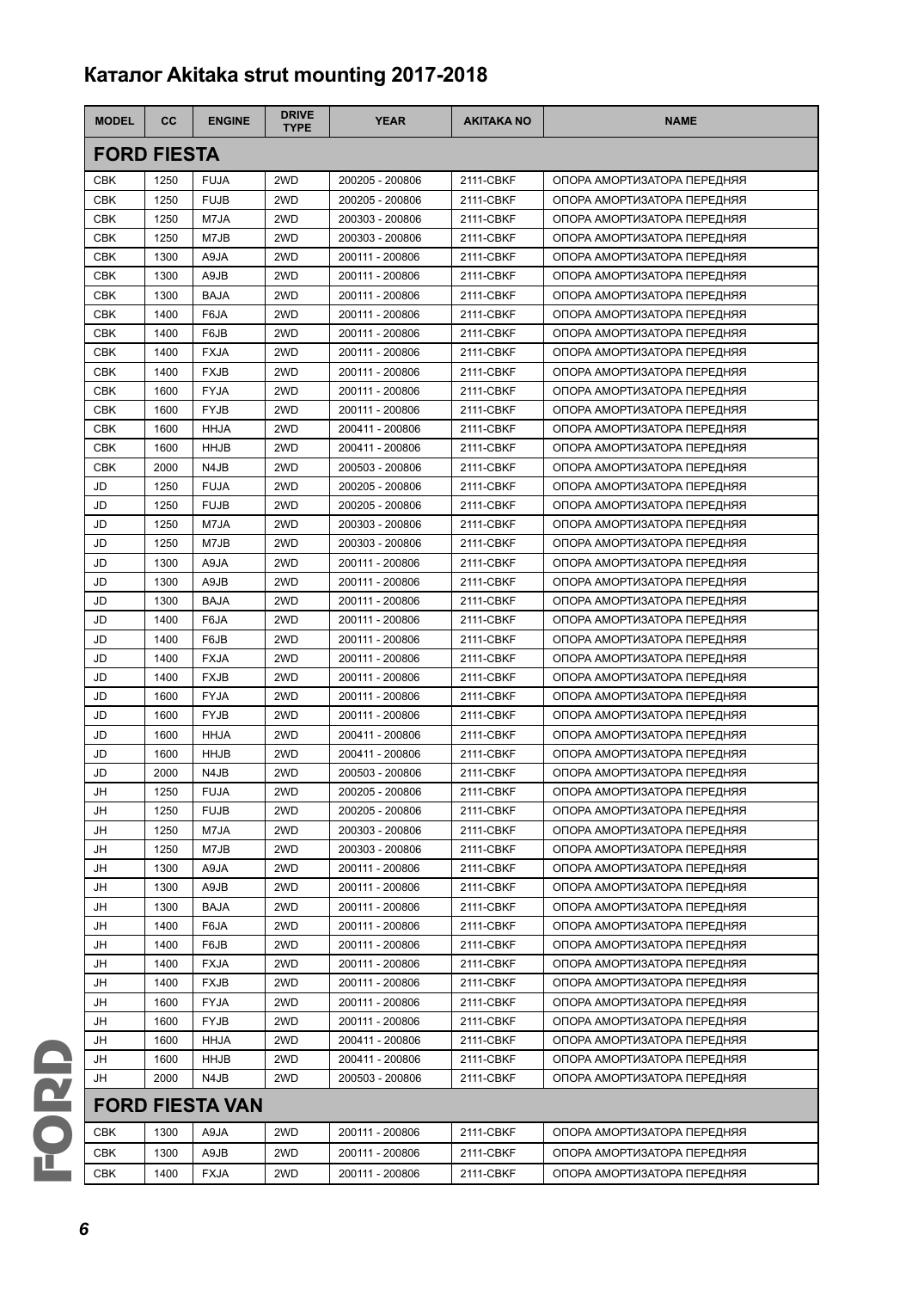| <b>MODEL</b>       | cc           | <b>ENGINE</b>              | <b>DRIVE</b><br><b>TYPE</b> | <b>YEAR</b>                        | <b>AKITAKA NO</b>      | <b>NAME</b>                                                |  |  |  |
|--------------------|--------------|----------------------------|-----------------------------|------------------------------------|------------------------|------------------------------------------------------------|--|--|--|
| CBK                | 1400         | <b>FXJB</b>                | 2WD                         | 200111 - 200806                    | 2111-CBKF              | ОПОРА АМОРТИЗАТОРА ПЕРЕДНЯЯ                                |  |  |  |
| JD                 | 1300         | A9JA                       | 2WD                         | 200111 - 200806                    | 2111-CBKF              | ОПОРА АМОРТИЗАТОРА ПЕРЕДНЯЯ                                |  |  |  |
| JD                 | 1300         | A9JB                       | 2WD                         | 200111 - 200806                    | 2111-CBKF              | ОПОРА АМОРТИЗАТОРА ПЕРЕДНЯЯ                                |  |  |  |
| JD                 | 1400         | <b>FXJA</b>                | 2WD                         | 200111 - 200806                    | 2111-CBKF              | ОПОРА АМОРТИЗАТОРА ПЕРЕДНЯЯ                                |  |  |  |
| JD                 | 1400         | <b>FXJB</b>                | 2WD                         | 200111 - 200806                    | 2111-CBKF              | ОПОРА АМОРТИЗАТОРА ПЕРЕДНЯЯ                                |  |  |  |
| JH                 | 1300         | A9JA                       | 2WD                         | 200111 - 200806                    | 2111-CBKF              | ОПОРА АМОРТИЗАТОРА ПЕРЕДНЯЯ                                |  |  |  |
| JH                 | 1300         | A9JB                       | 2WD                         | 200111 - 200806                    | 2111-CBKF              | ОПОРА АМОРТИЗАТОРА ПЕРЕДНЯЯ                                |  |  |  |
| JH                 | 1400         | <b>FXJA</b>                | 2WD                         | 200111 - 200806                    | 2111-CBKF              | ОПОРА АМОРТИЗАТОРА ПЕРЕДНЯЯ                                |  |  |  |
| JH                 | 1400         | <b>FXJB</b>                | 2WD                         | 200111 - 200806                    | 2111-CBKF              | ОПОРА АМОРТИЗАТОРА ПЕРЕДНЯЯ                                |  |  |  |
| <b>FORD FREEDA</b> |              |                            |                             |                                    |                        |                                                            |  |  |  |
| SG5W               | 2500         | $J5-D$                     | 2WD                         | 199506 - 200511                    | 0511-BFF               | ОПОРА АМОРТИЗАТОРА ПЕРЕДНЯЯ                                |  |  |  |
| SGE3               | 2000         | FE-E                       | 2WD                         | 199506 - 200511                    | 0511-BFF               | ОПОРА АМОРТИЗАТОРА ПЕРЕДНЯЯ                                |  |  |  |
| SGEW               | 2000         | FE-E                       | 2WD                         | 199506 - 200511                    | 0511-BFF               | ОПОРА АМОРТИЗАТОРА ПЕРЕДНЯЯ                                |  |  |  |
| SGL3               | 2500         | WL-T                       | 2WD                         | 199506 - 200511                    | 0511-BFF               | ОПОРА АМОРТИЗАТОРА ПЕРЕДНЯЯ                                |  |  |  |
| SGL5               | 2500         | WL-T                       | 4WD                         | 199506 - 200511                    | 0511-BFF               | ОПОРА АМОРТИЗАТОРА ПЕРЕДНЯЯ                                |  |  |  |
| SGLR               | 2500         | WL-T                       | 4WD                         | 199506 - 200511                    | 0511-BFF               | ОПОРА АМОРТИЗАТОРА ПЕРЕДНЯЯ                                |  |  |  |
| SGLW               | 2500         | WL-T                       | 2WD                         | 199506 - 200511                    | 0511-BFF               | ОПОРА АМОРТИЗАТОРА ПЕРЕДНЯЯ                                |  |  |  |
| <b>SGWL</b>        | 2500         | WL-T                       | 2WD                         | 199506 - 200511                    | 0511-BFF               | ОПОРА АМОРТИЗАТОРА ПЕРЕДНЯЯ                                |  |  |  |
| SWL3               | 2500         | WL-T                       | 2WD                         | 199506 - 200511                    | 0511-BFF               | ОПОРА АМОРТИЗАТОРА ПЕРЕДНЯЯ                                |  |  |  |
| <b>FORD FUSION</b> |              |                            |                             |                                    |                        |                                                            |  |  |  |
| CBK                | 1250         | <b>FUJA</b>                | 2WD                         | 200408 - 201212                    | 2111-CBKF              | ОПОРА АМОРТИЗАТОРА ПЕРЕДНЯЯ                                |  |  |  |
| CBK                | 1250         | <b>FUJB</b>                | 2WD                         | 200408 - 201212                    | 2111-CBKF              | ОПОРА АМОРТИЗАТОРА ПЕРЕДНЯЯ                                |  |  |  |
| CBK                | 1400         | F6JA                       | 2WD                         | 200208 - 200507                    | 2111-CBKF              | ОПОРА АМОРТИЗАТОРА ПЕРЕДНЯЯ                                |  |  |  |
| CBK                | 1400         | F6JB                       | 2WD                         | 200208 - 200507                    | 2111-CBKF              | ОПОРА АМОРТИЗАТОРА ПЕРЕДНЯЯ                                |  |  |  |
| CBK                | 1400         | <b>FXJA</b>                | 2WD                         | 200208 - 201212                    | 2111-CBKF              | ОПОРА АМОРТИЗАТОРА ПЕРЕДНЯЯ                                |  |  |  |
| CBK                | 1400         | <b>FXJB</b>                | 2WD                         | 200208 - 201212                    | 2111-CBKF              | ОПОРА АМОРТИЗАТОРА ПЕРЕДНЯЯ                                |  |  |  |
| CBK                | 1400         | <b>FXJC</b>                | 2WD                         | 200208 - 201212                    | 2111-CBKF              | ОПОРА АМОРТИЗАТОРА ПЕРЕДНЯЯ                                |  |  |  |
| CBK<br>CBK         | 1400<br>1600 | <b>UTJA</b><br><b>FYJA</b> | 2WD<br>2WD                  | 201001 - 201212<br>200208 - 201108 | 2111-CBKF<br>2111-CBKF | ОПОРА АМОРТИЗАТОРА ПЕРЕДНЯЯ                                |  |  |  |
| CBK                | 1600         | <b>FYJB</b>                | 2WD                         | 200208 - 201108                    | 2111-CBKF              | ОПОРА АМОРТИЗАТОРА ПЕРЕДНЯЯ<br>ОПОРА АМОРТИЗАТОРА ПЕРЕДНЯЯ |  |  |  |
| CBK                | 1600         | <b>FYJC</b>                | 2WD                         | 200208 - 201108                    | 2111-CBKF              | ОПОРА АМОРТИЗАТОРА ПЕРЕДНЯЯ                                |  |  |  |
| CBK                | 1600         | <b>HHJA</b>                | 2WD                         | 200411 - 201212                    | 2111-CBKF              | ОПОРА АМОРТИЗАТОРА ПЕРЕДНЯЯ                                |  |  |  |
| CBK                | 1600         | <b>HHJB</b>                | 2WD                         | 200411 - 201212                    | 2111-CBKF              | ОПОРА АМОРТИЗАТОРА ПЕРЕДНЯЯ                                |  |  |  |
| JU                 | 1250         | <b>FUJA</b>                | 2WD                         | 200408 - 201212                    | 2111-CBKF              | ОПОРА АМОРТИЗАТОРА ПЕРЕДНЯЯ                                |  |  |  |
| JU                 | 1250         | <b>FUJB</b>                | 2WD                         | 200408 - 201212                    | 2111-CBKF              | ОПОРА АМОРТИЗАТОРА ПЕРЕДНЯЯ                                |  |  |  |
| JU                 | 1400         | F6JA                       | 2WD                         | 200208 - 200507                    | 2111-CBKF              | ОПОРА АМОРТИЗАТОРА ПЕРЕДНЯЯ                                |  |  |  |
| JU                 | 1400         | F6JB                       | 2WD                         | 200208 - 200507                    | 2111-CBKF              | ОПОРА АМОРТИЗАТОРА ПЕРЕДНЯЯ                                |  |  |  |
| JU                 | 1400         | <b>FXJA</b>                | 2WD                         | 200208 - 201212                    | 2111-CBKF              | ОПОРА АМОРТИЗАТОРА ПЕРЕДНЯЯ                                |  |  |  |
| JU                 | 1400         | <b>FXJB</b>                | 2WD                         | 200208 - 201212                    | 2111-CBKF              | ОПОРА АМОРТИЗАТОРА ПЕРЕДНЯЯ                                |  |  |  |
| JU                 | 1400         | <b>FXJC</b>                | 2WD                         | 200208 - 201212                    | 2111-CBKF              | ОПОРА АМОРТИЗАТОРА ПЕРЕДНЯЯ                                |  |  |  |
| JU                 | 1400         | <b>UTJA</b>                | 2WD                         | 201001 - 201212                    | 2111-CBKF              | ОПОРА АМОРТИЗАТОРА ПЕРЕДНЯЯ                                |  |  |  |
| JU                 | 1600         | <b>FYJA</b>                | 2WD                         | 200208 - 201108                    | 2111-CBKF              | ОПОРА АМОРТИЗАТОРА ПЕРЕДНЯЯ                                |  |  |  |
| JU                 | 1600         | <b>FYJB</b>                | 2WD                         | 200208 - 201108                    | 2111-CBKF              | ОПОРА АМОРТИЗАТОРА ПЕРЕДНЯЯ                                |  |  |  |
| JU                 | 1600         | <b>FYJC</b>                | 2WD                         | 200208 - 201108                    | 2111-CBKF              | ОПОРА АМОРТИЗАТОРА ПЕРЕДНЯЯ                                |  |  |  |
| JU                 | 1600         | <b>HHJA</b>                | 2WD                         | 200411 - 201212                    | 2111-CBKF              | ОПОРА АМОРТИЗАТОРА ПЕРЕДНЯЯ                                |  |  |  |
| JU                 | 1600         | <b>HHJB</b>                | 2WD                         | 200411 - 201212                    | 2111-CBKF              | ОПОРА АМОРТИЗАТОРА ПЕРЕДНЯЯ                                |  |  |  |
|                    |              | <b>FORD TRANSIT BOX</b>    |                             |                                    |                        |                                                            |  |  |  |
| TT9                | 2200         | <b>CVRA</b>                | 2WD                         | 201110 - 201408                    | 2111-TTF               | ОПОРА АМОРТИЗАТОРА ПЕРЕДНЯЯ                                |  |  |  |
| TT <sub>9</sub>    | 2200         | <b>CVRB</b>                | 2WD                         | 201110 - 201408                    | 2111-TTF               | ОПОРА АМОРТИЗАТОРА ПЕРЕДНЯЯ                                |  |  |  |
| TT9                | 2200         | <b>CVRC</b>                | 2WD                         | 201110 - 201408                    | 2111-TTF               | ОПОРА АМОРТИЗАТОРА ПЕРЕДНЯЯ                                |  |  |  |
| TT9                | 2200         | <b>CYFA</b>                | 2WD                         | 201110 - 201408                    | 2111-TTF               | ОПОРА АМОРТИЗАТОРА ПЕРЕДНЯЯ                                |  |  |  |
| TT9                | 2200         | <b>CYFB</b>                | 2WD                         | 201110 - 201408                    | 2111-TTF               | ОПОРА АМОРТИЗАТОРА ПЕРЕДНЯЯ                                |  |  |  |
| TT9                | 2200         | <b>CYFC</b>                | 2WD                         | 201110 - 201408                    | 2111-TTF               | ОПОРА АМОРТИЗАТОРА ПЕРЕДНЯЯ                                |  |  |  |
| TT9                | 2200         | <b>CYFD</b>                | 2WD                         | 201110 - 201408                    | 2111-TTF               | ОПОРА АМОРТИЗАТОРА ПЕРЕДНЯЯ                                |  |  |  |

FORD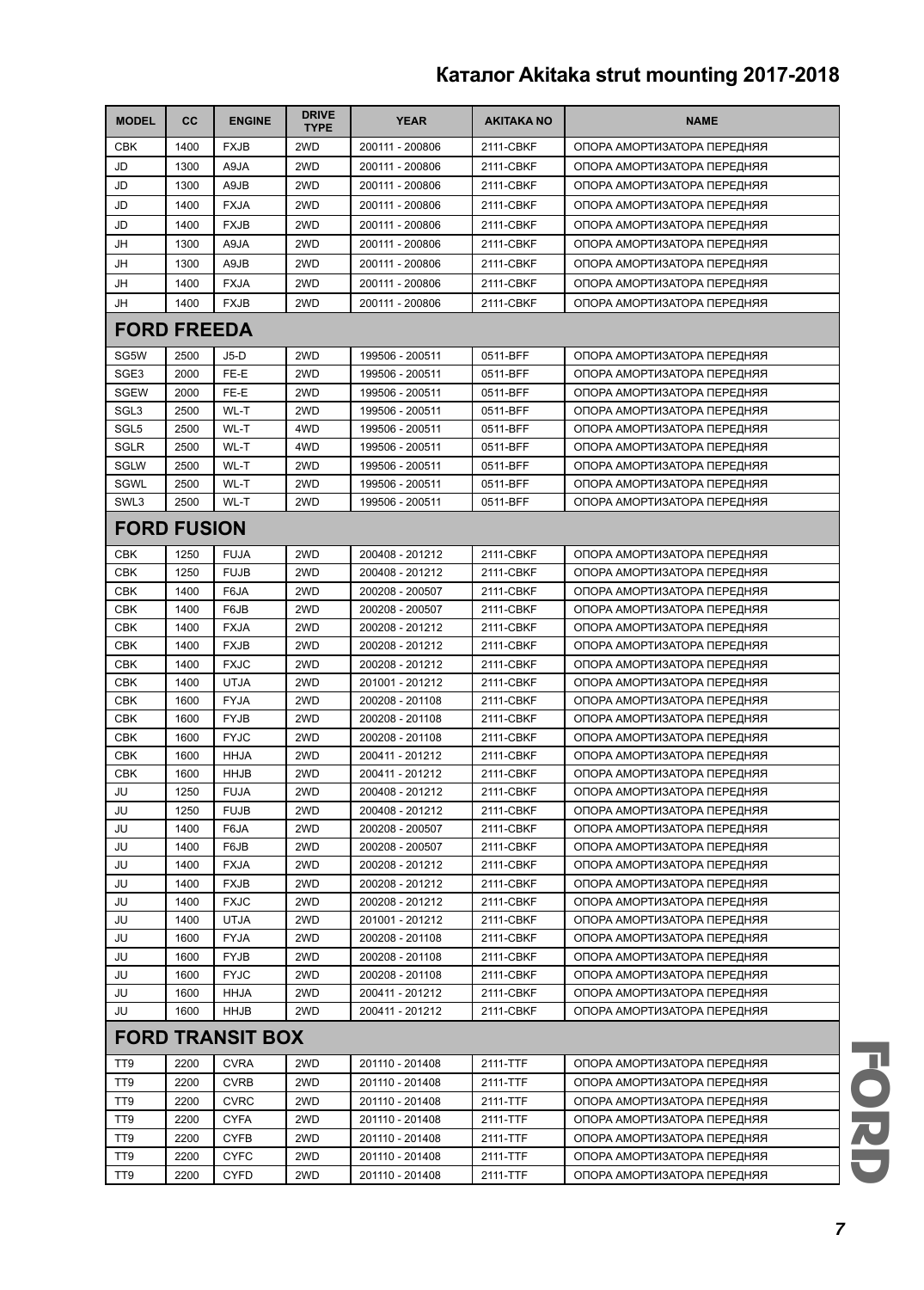|                 | <b>MODEL</b>    | cc   | <b>ENGINE</b>           | <b>DRIVE</b><br><b>TYPE</b> | <b>YEAR</b>     | <b>AKITAKA NO</b> | <b>NAME</b>                 |
|-----------------|-----------------|------|-------------------------|-----------------------------|-----------------|-------------------|-----------------------------|
|                 | TT <sub>9</sub> | 2200 | <b>CYRA</b>             | 2WD                         | 201110 - 201408 | 2111-TTF          | ОПОРА АМОРТИЗАТОРА ПЕРЕДНЯЯ |
|                 | TT <sub>9</sub> | 2200 | <b>CYRB</b>             | 2WD                         | 201110 - 201408 | 2111-TTF          | ОПОРА АМОРТИЗАТОРА ПЕРЕДНЯЯ |
|                 | TT9             | 2200 | <b>CYRB</b>             | 4WD                         | 201110 - 201408 | 2111-TTF          | ОПОРА АМОРТИЗАТОРА ПЕРЕДНЯЯ |
|                 | TT <sub>9</sub> | 2200 | <b>CYRC</b>             | 4WD                         | 201110 - 201408 | 2111-TTF          | ОПОРА АМОРТИЗАТОРА ПЕРЕДНЯЯ |
|                 | TT <sub>9</sub> | 2200 | <b>DRFA</b>             | 2WD                         | 201110 - 201408 | 2111-TTF          | ОПОРА АМОРТИЗАТОРА ПЕРЕДНЯЯ |
|                 | TT <sub>9</sub> | 2200 | <b>DRFB</b>             | 2WD                         | 201110 - 201408 | 2111-TTF          | ОПОРА АМОРТИЗАТОРА ПЕРЕДНЯЯ |
|                 | TT9             | 2200 | <b>DRFC</b>             | 2WD                         | 201110 - 201408 | 2111-TTF          | ОПОРА АМОРТИЗАТОРА ПЕРЕДНЯЯ |
|                 | TT <sub>9</sub> | 2200 | <b>DRFD</b>             | 2WD                         | 201110 - 201408 | 2111-TTF          | ОПОРА АМОРТИЗАТОРА ПЕРЕДНЯЯ |
|                 | TT <sub>9</sub> | 2200 | <b>DRFE</b>             | 2WD                         | 201110 - 201408 | 2111-TTF          | ОПОРА АМОРТИЗАТОРА ПЕРЕДНЯЯ |
|                 | TT9             | 2200 | <b>DRRA</b>             | 2WD                         | 201110 - 201408 | 2111-TTF          | ОПОРА АМОРТИЗАТОРА ПЕРЕДНЯЯ |
|                 | TT9             | 2200 | <b>DRRB</b>             | 2WD                         | 201110 - 201408 | 2111-TTF          | ОПОРА АМОРТИЗАТОРА ПЕРЕДНЯЯ |
|                 | TT9             | 2200 | <b>DRRC</b>             | 2WD                         | 201110 - 201408 | 2111-TTF          | ОПОРА АМОРТИЗАТОРА ПЕРЕДНЯЯ |
|                 | TT <sub>9</sub> | 2200 | <b>GZFA</b>             | 2WD                         | 200604 - 201408 | 2111-TTF          | ОПОРА АМОРТИЗАТОРА ПЕРЕДНЯЯ |
|                 | TT9             | 2200 | <b>GZFB</b>             | 2WD                         | 200604 - 201408 | 2111-TTF          | ОПОРА АМОРТИЗАТОРА ПЕРЕДНЯЯ |
|                 | TT <sub>9</sub> | 2200 | <b>GZFC</b>             | 2WD                         | 200604 - 201408 | 2111-TTF          | ОПОРА АМОРТИЗАТОРА ПЕРЕДНЯЯ |
|                 | TT <sub>9</sub> | 2200 | <b>JXFA</b>             | 2WD                         | 200604 - 201408 | 2111-TTF          | ОПОРА АМОРТИЗАТОРА ПЕРЕДНЯЯ |
|                 | TT9             | 2200 | <b>JXFC</b>             | 2WD                         | 200604 - 201408 | 2111-TTF          | ОПОРА АМОРТИЗАТОРА ПЕРЕДНЯЯ |
|                 | TT9             | 2200 | P8FA                    | 2WD                         | 200604 - 201408 | 2111-TTF          | ОПОРА АМОРТИЗАТОРА ПЕРЕДНЯЯ |
|                 | TT <sub>9</sub> | 2200 | P8FB                    | 2WD                         | 200604 - 201408 | 2111-TTF          | ОПОРА АМОРТИЗАТОРА ПЕРЕДНЯЯ |
|                 | TT <sub>9</sub> | 2200 | <b>PGFA</b>             | 2WD                         | 200710 - 201408 | 2111-TTF          | ОПОРА АМОРТИЗАТОРА ПЕРЕДНЯЯ |
|                 | TT <sub>9</sub> | 2200 | <b>PGFB</b>             | 2WD                         | 200710 - 201408 | 2111-TTF          | ОПОРА АМОРТИЗАТОРА ПЕРЕДНЯЯ |
|                 | TT <sub>9</sub> | 2200 | <b>PHFA</b>             | 2WD                         | 200604 - 201408 | 2111-TTF          | ОПОРА АМОРТИЗАТОРА ПЕРЕДНЯЯ |
|                 | TT9             | 2200 | PHFC                    | 2WD                         | 200604 - 201408 | 2111-TTF          | ОПОРА АМОРТИЗАТОРА ПЕРЕДНЯЯ |
|                 | TT9             | 2200 | QVFA                    | 2WD                         | 200604 - 201408 | 2111-TTF          | ОПОРА АМОРТИЗАТОРА ПЕРЕДНЯЯ |
|                 | TT <sub>9</sub> | 2200 | QWFA                    | 2WD                         | 200604 - 201408 | 2111-TTF          | ОПОРА АМОРТИЗАТОРА ПЕРЕДНЯЯ |
|                 | TT <sub>9</sub> | 2200 | <b>SAFA</b>             | 2WD                         | 200709 - 201408 | 2111-TTF          | ОПОРА АМОРТИЗАТОРА ПЕРЕДНЯЯ |
|                 | TT9             | 2200 | <b>SAFB</b>             | 2WD                         | 200709 - 201408 | 2111-TTF          | ОПОРА АМОРТИЗАТОРА ПЕРЕДНЯЯ |
|                 | TT9             | 2200 | <b>SRFA</b>             | 2WD                         | 200810 - 201408 | 2111-TTF          | ОПОРА АМОРТИЗАТОРА ПЕРЕДНЯЯ |
|                 | TT9             | 2200 | <b>SRFB</b>             | 2WD                         | 200810 - 201408 | 2111-TTF          | ОПОРА АМОРТИЗАТОРА ПЕРЕДНЯЯ |
|                 | TT <sub>9</sub> | 2200 | <b>SRFC</b>             | 2WD                         | 200810 - 201408 | 2111-TTF          | ОПОРА АМОРТИЗАТОРА ПЕРЕДНЯЯ |
|                 | TT9             | 2200 | <b>SRFD</b>             | 2WD                         | 200810 - 201408 | 2111-TTF          | ОПОРА АМОРТИЗАТОРА ПЕРЕДНЯЯ |
|                 | TT9             | 2200 | <b>SRFE</b>             | 2WD                         | 200810 - 201408 | 2111-TTF          | ОПОРА АМОРТИЗАТОРА ПЕРЕДНЯЯ |
|                 | TT9             | 2200 | <b>UHFA</b>             | 2WD                         | 200710 - 201408 | 2111-TTF          | ОПОРА АМОРТИЗАТОРА ПЕРЕДНЯЯ |
|                 | TT <sub>9</sub> | 2200 | <b>UHFB</b>             | 2WD                         | 200710 - 201408 | 2111-TTF          | ОПОРА АМОРТИЗАТОРА ПЕРЕДНЯЯ |
|                 | TT9             | 2200 | <b>UHFC</b>             | 2WD                         | 200710 - 201408 | 2111-TTF          | ОПОРА АМОРТИЗАТОРА ПЕРЕДНЯЯ |
|                 |                 |      | <b>FORD TRANSIT BUS</b> |                             |                 |                   |                             |
|                 | TT <sub>9</sub> | 2200 | <b>CYFA</b>             | 2WD                         | 201110 - 201408 | 2111-TTF          | ОПОРА АМОРТИЗАТОРА ПЕРЕДНЯЯ |
|                 | TT <sub>9</sub> | 2200 | <b>CYFB</b>             | 2WD                         | 201110 - 201408 | 2111-TTF          | ОПОРА АМОРТИЗАТОРА ПЕРЕДНЯЯ |
|                 | TT <sub>9</sub> | 2200 | <b>CYFC</b>             | 2WD                         | 201110 - 201408 | 2111-TTF          | ОПОРА АМОРТИЗАТОРА ПЕРЕДНЯЯ |
|                 | TT9             | 2200 | <b>CYFD</b>             | 2WD                         | 201110 - 201408 | 2111-TTF          | ОПОРА АМОРТИЗАТОРА ПЕРЕДНЯЯ |
|                 | TT9             | 2200 | <b>CYRA</b>             | 2WD                         | 201110 - 201408 | 2111-TTF          | ОПОРА АМОРТИЗАТОРА ПЕРЕДНЯЯ |
|                 | TT9             | 2200 | <b>CYRB</b>             | 2WD                         | 201110 - 201408 | 2111-TTF          | ОПОРА АМОРТИЗАТОРА ПЕРЕДНЯЯ |
|                 | TT9             | 2200 | <b>DRFA</b>             | 2WD                         | 201110 - 201408 | 2111-TTF          | ОПОРА АМОРТИЗАТОРА ПЕРЕДНЯЯ |
|                 | TT9             | 2200 | <b>DRFB</b>             | 2WD                         | 201110 - 201408 | 2111-TTF          | ОПОРА АМОРТИЗАТОРА ПЕРЕДНЯЯ |
|                 | TT9             | 2200 | <b>DRFC</b>             | 2WD                         | 201110 - 201408 | 2111-TTF          | ОПОРА АМОРТИЗАТОРА ПЕРЕДНЯЯ |
|                 | TT <sub>9</sub> | 2200 | <b>DRFD</b>             | 2WD                         | 201110 - 201408 | 2111-TTF          | ОПОРА АМОРТИЗАТОРА ПЕРЕДНЯЯ |
|                 | TT <sub>9</sub> | 2200 | <b>DRFE</b>             | 2WD                         | 201110 - 201408 | 2111-TTF          | ОПОРА АМОРТИЗАТОРА ПЕРЕДНЯЯ |
|                 | TT <sub>9</sub> | 2200 | <b>DRRA</b>             | 2WD                         | 201110 - 201408 | 2111-TTF          | ОПОРА АМОРТИЗАТОРА ПЕРЕДНЯЯ |
|                 | TT <sub>9</sub> | 2200 | <b>DRRB</b>             | 2WD                         | 201110 - 201408 | 2111-TTF          | ОПОРА АМОРТИЗАТОРА ПЕРЕДНЯЯ |
| <b>CO</b><br>20 | TT <sub>9</sub> | 2200 | <b>DRRC</b>             | 2WD                         | 201110 - 201408 | 2111-TTF          | ОПОРА АМОРТИЗАТОРА ПЕРЕДНЯЯ |
|                 | TT <sub>9</sub> | 2200 | H9FB                    | 4WD                         | 200611 - 201408 | 2111-TTF          | ОПОРА АМОРТИЗАТОРА ПЕРЕДНЯЯ |
|                 | TT <sub>9</sub> | 2200 | H9FD                    | 2WD                         | 200604 - 201408 | 2111-TTF          | ОПОРА АМОРТИЗАТОРА ПЕРЕДНЯЯ |
|                 | TT9             | 2200 | <b>JXFA</b>             | 2WD                         | 200604 - 201408 | 2111-TTF          | ОПОРА АМОРТИЗАТОРА ПЕРЕДНЯЯ |
|                 | TT9             | 2200 | <b>JXFC</b>             | 2WD                         | 200604 - 201408 | 2111-TTF          | ОПОРА АМОРТИЗАТОРА ПЕРЕДНЯЯ |
|                 | TT <sub>9</sub> | 2200 | P8FA                    | 2WD                         | 200604 - 201408 | 2111-TTF          | ОПОРА АМОРТИЗАТОРА ПЕРЕДНЯЯ |
|                 | TT <sub>9</sub> | 2200 | P8FB                    | 2WD                         | 200604 - 201408 | 2111-TTF          | ОПОРА АМОРТИЗАТОРА ПЕРЕДНЯЯ |

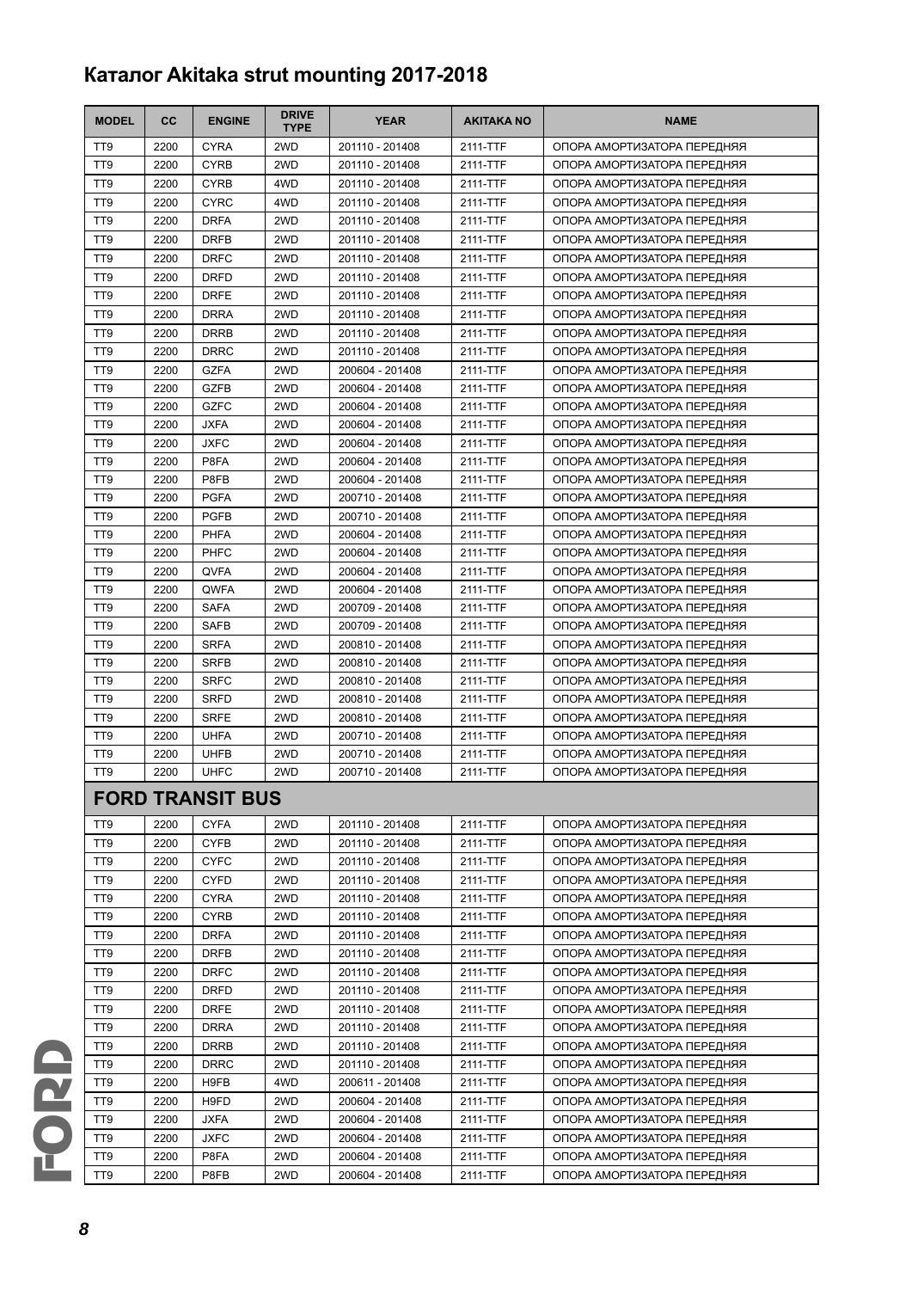| <b>MODEL</b>    | cc   | <b>ENGINE</b> | <b>DRIVE</b><br><b>TYPE</b> | <b>YEAR</b>                          | <b>AKITAKA NO</b> | <b>NAME</b>                 |
|-----------------|------|---------------|-----------------------------|--------------------------------------|-------------------|-----------------------------|
| TT9             | 2200 | <b>PGFA</b>   | 2WD                         | 200710 - 201408                      | 2111-TTF          | ОПОРА АМОРТИЗАТОРА ПЕРЕДНЯЯ |
| TT <sub>9</sub> | 2200 | <b>PGFB</b>   | 2WD                         | 200710 - 201408                      | 2111-TTF          | ОПОРА АМОРТИЗАТОРА ПЕРЕДНЯЯ |
| TT <sub>9</sub> | 2200 | <b>PHFA</b>   | 2WD                         | 200604 - 201408                      | 2111-TTF          | ОПОРА АМОРТИЗАТОРА ПЕРЕДНЯЯ |
| TT9             | 2200 | PHFC          | 2WD                         | 200604 - 201408                      | 2111-TTF          | ОПОРА АМОРТИЗАТОРА ПЕРЕДНЯЯ |
| TT9             | 2200 | QVFA          | 2WD                         | 200604 - 201408                      | 2111-TTF          | ОПОРА АМОРТИЗАТОРА ПЕРЕДНЯЯ |
| TT9             | 2200 | QWFA          | 2WD                         | 200604 - 201408                      | 2111-TTF          | ОПОРА АМОРТИЗАТОРА ПЕРЕДНЯЯ |
| TT <sub>9</sub> | 2200 | <b>SAFA</b>   | 2WD                         | 200802 - 201408                      | 2111-TTF          | ОПОРА АМОРТИЗАТОРА ПЕРЕДНЯЯ |
| TT9             | 2200 | <b>SAFB</b>   | 2WD                         | 200802 - 201408                      | 2111-TTF          | ОПОРА АМОРТИЗАТОРА ПЕРЕДНЯЯ |
| TT <sub>9</sub> | 2200 | <b>SRFA</b>   | 2WD                         | 200810 - 201408                      | 2111-TTF          | ОПОРА АМОРТИЗАТОРА ПЕРЕДНЯЯ |
| TT <sub>9</sub> | 2200 | <b>SRFB</b>   | 2WD                         | 200810 - 201408                      | 2111-TTF          | ОПОРА АМОРТИЗАТОРА ПЕРЕДНЯЯ |
| TT <sub>9</sub> | 2200 | <b>SRFC</b>   | 2WD                         | 200810 - 201408                      | 2111-TTF          | ОПОРА АМОРТИЗАТОРА ПЕРЕДНЯЯ |
| TT <sub>9</sub> | 2200 | <b>SRFD</b>   | 2WD                         | 200810 - 201408                      | 2111-TTF          | ОПОРА АМОРТИЗАТОРА ПЕРЕДНЯЯ |
| TT9             | 2200 | <b>SRFE</b>   | 2WD                         | 200810 - 201408                      | 2111-TTF          | ОПОРА АМОРТИЗАТОРА ПЕРЕДНЯЯ |
| TT9             | 2200 | <b>UHFA</b>   | 2WD                         | 200710 - 201408                      | 2111-TTF          | ОПОРА АМОРТИЗАТОРА ПЕРЕДНЯЯ |
| TT9             | 2200 | <b>UHFB</b>   | 2WD                         | 200710 - 201408                      | 2111-TTF          | ОПОРА АМОРТИЗАТОРА ПЕРЕДНЯЯ |
| TT9             | 2200 | <b>UHFC</b>   | 2WD                         | 200710 - 201408                      | 2111-TTF          | ОПОРА АМОРТИЗАТОРА ПЕРЕДНЯЯ |
| TT9             | 2200 | <b>USRA</b>   | 2WD                         | 201109 - 201408                      | 2111-TTF          | ОПОРА АМОРТИЗАТОРА ПЕРЕДНЯЯ |
| TT9             | 2200 | <b>USRB</b>   | 2WD                         | 201109 - 201408                      | 2111-TTF          | ОПОРА АМОРТИЗАТОРА ПЕРЕДНЯЯ |
|                 |      |               |                             | <b>FORD TRANSIT PLATFORM/CHASSIS</b> |                   |                             |
| TT9             | 2200 | <b>CVRA</b>   | 2WD                         | 201110 - 201408                      | 2111-TTF          | ОПОРА АМОРТИЗАТОРА ПЕРЕДНЯЯ |
| TT9             | 2200 | <b>CVRB</b>   | 2WD                         | 201110 - 201408                      | 2111-TTF          | ОПОРА АМОРТИЗАТОРА ПЕРЕДНЯЯ |
| TT9             | 2200 | <b>CVRC</b>   | 2WD                         | 201110 - 201408                      | 2111-TTF          | ОПОРА АМОРТИЗАТОРА ПЕРЕДНЯЯ |
| TT9             | 2200 | <b>CYFA</b>   | 2WD                         | 201110 - 201408                      | 2111-TTF          | ОПОРА АМОРТИЗАТОРА ПЕРЕДНЯЯ |
| TT <sub>9</sub> | 2200 | <b>CYFB</b>   | 2WD                         | 201110 - 201408                      | 2111-TTF          | ОПОРА АМОРТИЗАТОРА ПЕРЕДНЯЯ |
| TT <sub>9</sub> | 2200 | <b>CYFC</b>   | 2WD                         | 201110 - 201408                      | 2111-TTF          | ОПОРА АМОРТИЗАТОРА ПЕРЕДНЯЯ |
| TT <sub>9</sub> | 2200 | <b>CYFD</b>   | 2WD                         | 201110 - 201408                      | 2111-TTF          | ОПОРА АМОРТИЗАТОРА ПЕРЕДНЯЯ |
| TT9             | 2200 | <b>CYRA</b>   | 2WD                         | 201110 - 201408                      | 2111-TTF          | ОПОРА АМОРТИЗАТОРА ПЕРЕДНЯЯ |
|                 |      |               |                             |                                      |                   |                             |
| TT9             | 2200 | <b>CYRB</b>   | 2WD                         | 201110 - 201408                      | 2111-TTF          | ОПОРА АМОРТИЗАТОРА ПЕРЕДНЯЯ |
| TT <sub>9</sub> | 2200 | <b>CYRB</b>   | 4WD                         | 201110 - 201408                      | 2111-TTF          | ОПОРА АМОРТИЗАТОРА ПЕРЕДНЯЯ |
| TT9             | 2200 | <b>CYRC</b>   | 4WD                         | 201110 - 201408                      | 2111-TTF          | ОПОРА АМОРТИЗАТОРА ПЕРЕДНЯЯ |
| TT <sub>9</sub> | 2200 | <b>DRFA</b>   | 2WD                         | 201110 - 201408                      | 2111-TTF          | ОПОРА АМОРТИЗАТОРА ПЕРЕДНЯЯ |
| TT <sub>9</sub> | 2200 | <b>DRFB</b>   | 2WD                         | 201110 - 201408                      | 2111-TTF          | ОПОРА АМОРТИЗАТОРА ПЕРЕДНЯЯ |
| TT <sub>9</sub> | 2200 | <b>DRFC</b>   | 2WD                         | 201110 - 201408                      | 2111-TTF          | ОПОРА АМОРТИЗАТОРА ПЕРЕДНЯЯ |
| TT <sub>9</sub> | 2200 | <b>DRFD</b>   | 2WD                         | 201110 - 201408                      | 2111-TTF          | ОПОРА АМОРТИЗАТОРА ПЕРЕДНЯЯ |
| TT9             | 2200 | <b>DRFE</b>   | 2WD                         | 201110 - 201408                      | 2111-TTF          | ОПОРА АМОРТИЗАТОРА ПЕРЕДНЯЯ |
| TT <sub>9</sub> | 2200 | <b>DRRA</b>   | 2WD                         | 201110 - 201408                      | 2111-TTF          | ОПОРА АМОРТИЗАТОРА ПЕРЕДНЯЯ |
| TT9             | 2200 | <b>DRRB</b>   | 2WD                         | 201110 - 201408                      | 2111-TTF          | ОПОРА АМОРТИЗАТОРА ПЕРЕДНЯЯ |
| TT9             | 2200 | <b>DRRC</b>   | 2WD                         | 201110 - 201408                      | 2111-TTF          | ОПОРА АМОРТИЗАТОРА ПЕРЕДНЯЯ |
| TT9             | 2200 | <b>GZFA</b>   | 2WD                         | 200604 - 201408                      | 2111-TTF          | ОПОРА АМОРТИЗАТОРА ПЕРЕДНЯЯ |
| TT <sub>9</sub> | 2200 | <b>GZFB</b>   | 2WD                         | 200604 - 201408                      | 2111-TTF          | ОПОРА АМОРТИЗАТОРА ПЕРЕДНЯЯ |
| TT9             | 2200 | <b>GZFC</b>   | 2WD                         | 200604 - 201408                      | 2111-TTF          | ОПОРА АМОРТИЗАТОРА ПЕРЕДНЯЯ |
| TT9             | 2200 | H9FB          | 4WD                         | 200611 - 201408                      | 2111-TTF          | ОПОРА АМОРТИЗАТОРА ПЕРЕДНЯЯ |
| TT9             | 2200 | H9FD          | 2WD                         | 200604 - 201408                      | 2111-TTF          | ОПОРА АМОРТИЗАТОРА ПЕРЕДНЯЯ |
| TT9             | 2200 | <b>JXFA</b>   | 2WD                         | 200604 - 201408                      | 2111-TTF          | ОПОРА АМОРТИЗАТОРА ПЕРЕДНЯЯ |
| TT9             | 2200 | <b>JXFC</b>   | 2WD                         | 200604 - 201408                      | 2111-TTF          | ОПОРА АМОРТИЗАТОРА ПЕРЕДНЯЯ |
| TT9             | 2200 | P8FA          | 2WD                         | 200604 - 201408                      | 2111-TTF          | ОПОРА АМОРТИЗАТОРА ПЕРЕДНЯЯ |
| TT <sub>9</sub> | 2200 | P8FB          | 2WD                         | 200604 - 201408                      | 2111-TTF          | ОПОРА АМОРТИЗАТОРА ПЕРЕДНЯЯ |
| TT9             | 2200 | <b>PGFA</b>   | 2WD                         | 200710 - 201109                      | 2111-TTF          | ОПОРА АМОРТИЗАТОРА ПЕРЕДНЯЯ |
| TT9             | 2200 | <b>PGFB</b>   | 2WD                         | 200710 - 201109                      | 2111-TTF          | ОПОРА АМОРТИЗАТОРА ПЕРЕДНЯЯ |
| TT9             | 2200 | <b>PHFA</b>   | 2WD                         | 200604 - 201408                      | 2111-TTF          | ОПОРА АМОРТИЗАТОРА ПЕРЕДНЯЯ |
| TT <sub>9</sub> | 2200 | PHFC          | 2WD                         | 200604 - 201408                      | 2111-TTF          | ОПОРА АМОРТИЗАТОРА ПЕРЕДНЯЯ |
| TT9             | 2200 | QVFA          | 2WD                         | 200604 - 201408                      | 2111-TTF          | ОПОРА АМОРТИЗАТОРА ПЕРЕДНЯЯ |
|                 |      |               |                             |                                      |                   |                             |
| TT9             | 2200 | QWFA          | 2WD                         | 200604 - 201408                      | 2111-TTF          | ОПОРА АМОРТИЗАТОРА ПЕРЕДНЯЯ |
| TT9             | 2200 | <b>SAFA</b>   | 2WD                         | 200709 - 201408                      | 2111-TTF          | ОПОРА АМОРТИЗАТОРА ПЕРЕДНЯЯ |
| TT <sub>9</sub> | 2200 | SAFB          | 2WD                         | 200709 - 201408                      | 2111-TTF          | ОПОРА АМОРТИЗАТОРА ПЕРЕДНЯЯ |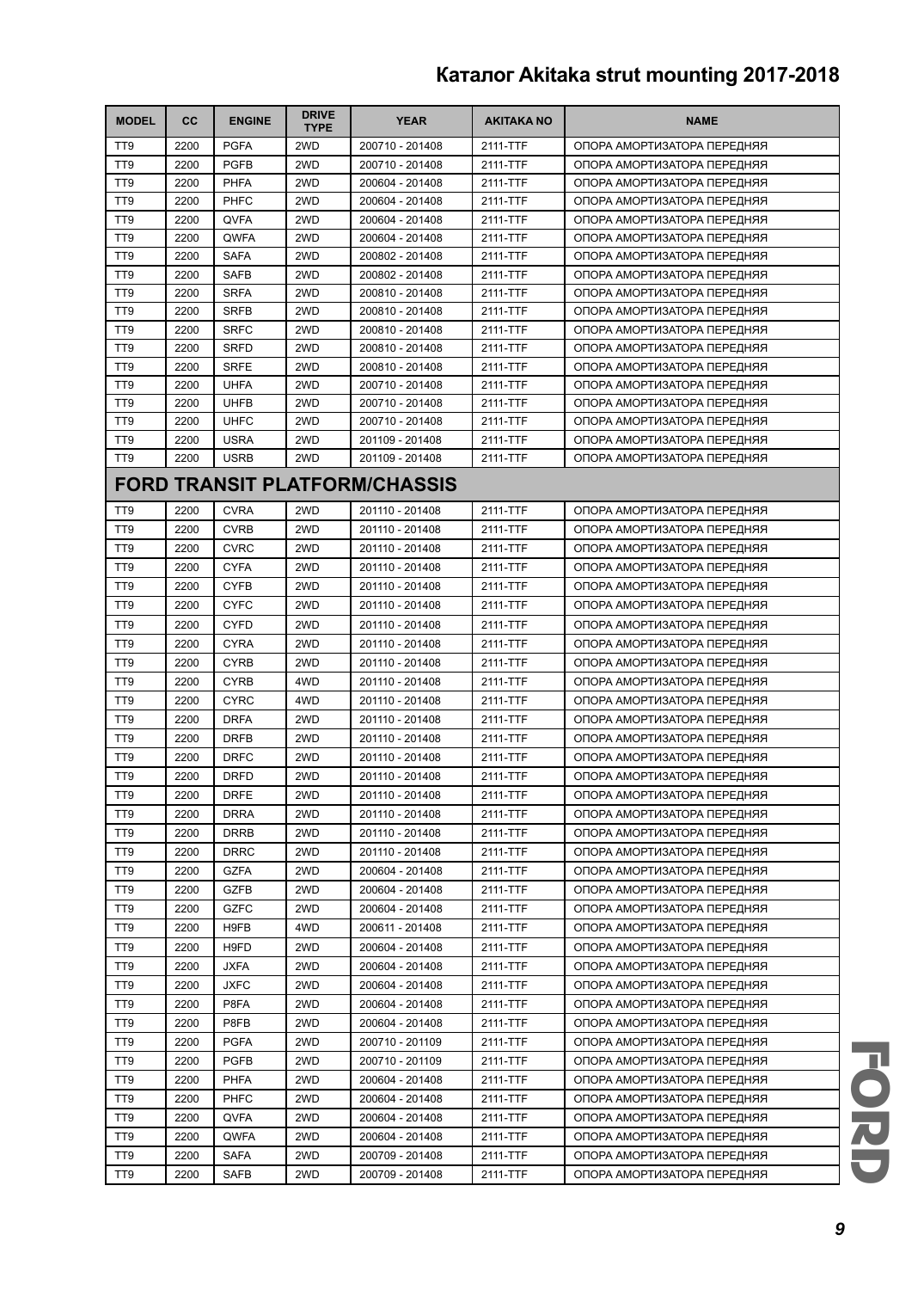|                 | <b>MODEL</b>    | cc                 | <b>ENGINE</b>               | <b>DRIVE</b><br><b>TYPE</b> | <b>YEAR</b>     | <b>AKITAKA NO</b> | <b>NAME</b>                        |
|-----------------|-----------------|--------------------|-----------------------------|-----------------------------|-----------------|-------------------|------------------------------------|
|                 | TT <sub>9</sub> | 2200               | <b>SRFA</b>                 | 2WD                         | 200810 - 201408 | 2111-TTF          | ОПОРА АМОРТИЗАТОРА ПЕРЕДНЯЯ        |
| TT9             |                 | 2200               | <b>SRFB</b>                 | 2WD                         | 200810 - 201408 | 2111-TTF          | ОПОРА АМОРТИЗАТОРА ПЕРЕДНЯЯ        |
| TT9             |                 | 2200               | <b>SRFC</b>                 | 2WD                         | 200810 - 201408 | 2111-TTF          | ОПОРА АМОРТИЗАТОРА ПЕРЕДНЯЯ        |
| TT <sub>9</sub> |                 | 2200               | <b>SRFD</b>                 | 2WD                         | 200810 - 201408 | 2111-TTF          | ОПОРА АМОРТИЗАТОРА ПЕРЕДНЯЯ        |
|                 | TT <sub>9</sub> | 2200               | <b>SRFE</b>                 | 2WD                         | 200810 - 201408 | 2111-TTF          | ОПОРА АМОРТИЗАТОРА ПЕРЕДНЯЯ        |
|                 | TT9             | 2200               | <b>UHFA</b>                 | 2WD                         | 200710 - 201109 | 2111-TTF          | ОПОРА АМОРТИЗАТОРА ПЕРЕДНЯЯ        |
|                 | TT <sub>9</sub> | 2200               | <b>UHFB</b>                 | 2WD                         | 200710 - 201109 | 2111-TTF          | ОПОРА АМОРТИЗАТОРА ПЕРЕДНЯЯ        |
|                 | TT <sub>9</sub> | 2200               | <b>UHFC</b>                 | 2WD                         | 200710 - 201109 | 2111-TTF          | ОПОРА АМОРТИЗАТОРА ПЕРЕДНЯЯ        |
|                 |                 |                    | <b>FORD TRANSIT TOURNEO</b> |                             |                 |                   |                                    |
|                 | TT <sub>9</sub> | 2200               | <b>PGFA</b>                 | 2WD                         | 200710 - 201408 | 2111-TTF          | ОПОРА АМОРТИЗАТОРА ПЕРЕДНЯЯ        |
|                 | TT <sub>9</sub> | 2200               | <b>PGFB</b>                 | 2WD                         | 200710 - 201408 | 2111-TTF          | ОПОРА АМОРТИЗАТОРА ПЕРЕДНЯЯ        |
|                 | TT <sub>9</sub> | 2200               | QVFA                        | 2WD                         | 200607 - 201408 | 2111-TTF          | ОПОРА АМОРТИЗАТОРА ПЕРЕДНЯЯ        |
|                 | TT <sub>9</sub> | 2200               | QWFA                        | 2WD                         | 200607 - 201408 | 2111-TTF          | ОПОРА АМОРТИЗАТОРА ПЕРЕДНЯЯ        |
|                 | TT <sub>9</sub> | 2200               | <b>SRFA</b>                 | 2WD                         | 200810 - 201408 | 2111-TTF          | ОПОРА АМОРТИЗАТОРА ПЕРЕДНЯЯ        |
|                 | TT <sub>9</sub> | 2200               | <b>SRFB</b>                 | 2WD                         | 200810 - 201408 | 2111-TTF          | ОПОРА АМОРТИЗАТОРА ПЕРЕДНЯЯ        |
| TT9             |                 | 2200               | <b>SRFC</b>                 | 2WD                         | 200810 - 201408 | 2111-TTF          | ОПОРА АМОРТИЗАТОРА ПЕРЕДНЯЯ        |
|                 | TT <sub>9</sub> | 2200               | <b>SRFD</b>                 | 2WD                         | 200810 - 201408 | 2111-TTF          | ОПОРА АМОРТИЗАТОРА ПЕРЕДНЯЯ        |
|                 | TT <sub>9</sub> | 2200               | <b>SRFE</b>                 | 2WD                         | 200810 - 201408 | 2111-TTF          | ОПОРА АМОРТИЗАТОРА ПЕРЕДНЯЯ        |
|                 |                 |                    | <b>HONDA AIRWAVE</b>        |                             |                 |                   |                                    |
|                 | GJ1             | 1500               | L15A                        | 2WD                         | 200504 - 201008 | 0311-GBF          | ОПОРА АМОРТИЗАТОРА ПЕРЕДНЯЯ        |
|                 | GJ <sub>2</sub> | 1500               | L15A                        | 4WD                         | 200504 - 201008 | 0311-GBF          | ОПОРА АМОРТИЗАТОРА ПЕРЕДНЯЯ        |
|                 |                 | <b>HONDA CITY</b>  |                             |                             |                 |                   |                                    |
|                 |                 | 1500               | L15A                        | 2WD                         | 200008 - 200903 | 0311-GDF          | ОПОРА АМОРТИЗАТОРА ПЕРЕДНЯЯ        |
|                 |                 | <b>HONDA CIVIC</b> |                             |                             |                 |                   |                                    |
|                 | EN <sub>2</sub> | 1700               | <b>D17A</b>                 | 2WD                         | 200101 - 200507 | 0311-EUFL         | ОПОРА АМОРТИЗАТОРА ПЕРЕДНЯЯ ЛЕВАЯ  |
|                 | EN <sub>2</sub> | 1700               | D <sub>17</sub> A           | 2WD                         | 200101 - 200507 | 0311-EUFR         | ОПОРА АМОРТИЗАТОРА ПЕРЕДНЯЯ ПРАВАЯ |
|                 | EP3             | 2000               | <b>K20A</b>                 | 2WD                         | 200110 - 200508 | 0311-EUFL         | ОПОРА АМОРТИЗАТОРА ПЕРЕДНЯЯ ЛЕВАЯ  |
|                 | EP3             | 2000               | <b>K20A</b>                 | 2WD                         | 200110 - 200508 | 0311-EUFR         | ОПОРА АМОРТИЗАТОРА ПЕРЕДНЯЯ ПРАВАЯ |
| ES              |                 | 1300               | <b>LDA</b>                  | 2WD                         | 200401 - 200509 | 0311-EUFL         | ОПОРА АМОРТИЗАТОРА ПЕРЕДНЯЯ ЛЕВАЯ  |
| ES              |                 | 1300               | LDA                         | 2WD                         | 200401 - 200509 | 0311-EUFR         | ОПОРА АМОРТИЗАТОРА ПЕРЕДНЯЯ ПРАВАЯ |
| ES              |                 | 1400               | D <sub>14</sub> Z           | 2WD                         | 200012 - 200509 | 0311-EUFL         | ОПОРА АМОРТИЗАТОРА ПЕРЕДНЯЯ ЛЕВАЯ  |
| ES              |                 | 1400               | D <sub>14</sub> Z           | 2WD                         | 200012 - 200509 | 0311-EUFR         | ОПОРА АМОРТИЗАТОРА ПЕРЕДНЯЯ ПРАВАЯ |
| ES              |                 | 1600               | D16V                        | 2WD                         | 200102 - 200509 | 0311-EUFL         | ОПОРА АМОРТИЗАТОРА ПЕРЕДНЯЯ ЛЕВАЯ  |
| ES              |                 | 1600               | D <sub>16</sub> V           | 2WD                         | 200102 - 200509 | 0311-EUFR         | ОПОРА АМОРТИЗАТОРА ПЕРЕДНЯЯ ПРАВАЯ |
| ES              |                 | 1600               | D16W                        | 2WD                         | 200102 - 200509 | 0311-EUFL         | ОПОРА АМОРТИЗАТОРА ПЕРЕДНЯЯ ЛЕВАЯ  |
| ES              |                 | 1600               | <b>D16W</b>                 | 2WD                         | 200102 - 200509 | 0311-EUFR         | ОПОРА АМОРТИЗАТОРА ПЕРЕДНЯЯ ПРАВАЯ |
| ES              |                 | 1700               | D <sub>17</sub> A           | 2WD                         | 200102 - 200509 | 0311-EUFL         | ОПОРА АМОРТИЗАТОРА ПЕРЕДНЯЯ ЛЕВАЯ  |
| ES              |                 | 1700               | D <sub>17</sub> A           | 2WD                         | 200102 - 200509 | 0311-EUFR         | ОПОРА АМОРТИЗАТОРА ПЕРЕДНЯЯ ПРАВАЯ |
| ES              |                 | 1800               | <b>R18A</b>                 | 2WD                         | 200102 - 200509 | 0311-EUFL         | ОПОРА АМОРТИЗАТОРА ПЕРЕДНЯЯ ЛЕВАЯ  |
| ES              |                 | 1800               | <b>R18A</b>                 | 2WD                         | 200102 - 200509 | 0311-EUFR         | ОПОРА АМОРТИЗАТОРА ПЕРЕДНЯЯ ПРАВАЯ |
|                 | ES9             | 1300               | <b>LDA</b>                  | 2WD                         | 200112 - 200508 | 0311-EUFL         | ОПОРА АМОРТИЗАТОРА ПЕРЕДНЯЯ ЛЕВАЯ  |
|                 | ES <sub>9</sub> | 1300               | <b>LDA</b>                  | 2WD                         | 200112 - 200508 | 0311-EUFR         | ОПОРА АМОРТИЗАТОРА ПЕРЕДНЯЯ ПРАВАЯ |
| EU              |                 | 1400               | D <sub>14</sub> Z           | 2WD                         | 200102 - 200509 | 0311-EUFL         | ОПОРА АМОРТИЗАТОРА ПЕРЕДНЯЯ ЛЕВАЯ  |
| ND/4<br>EU      |                 | 1400               | D <sub>14</sub> Z           | 2WD                         | 200102 - 200509 | 0311-EUFR         | ОПОРА АМОРТИЗАТОРА ПЕРЕДНЯЯ ПРАВАЯ |
| EU              |                 | 1600               | D <sub>16</sub> V           | 2WD                         | 200102 - 200509 | 0311-EUFL         | ОПОРА АМОРТИЗАТОРА ПЕРЕДНЯЯ ЛЕВАЯ  |
| EU              |                 | 1600               | D16V                        | 2WD                         | 200102 - 200509 | 0311-EUFR         | ОПОРА АМОРТИЗАТОРА ПЕРЕДНЯЯ ПРАВАЯ |
| EU              |                 | 1700               | 4EE-2                       | 2WD                         | 200201 - 200509 | 0311-EUFL         | ОПОРА АМОРТИЗАТОРА ПЕРЕДНЯЯ ЛЕВАЯ  |
| EU              |                 | 1700               | 4EE-2                       | 2WD                         | 200201 - 200509 | 0311-EUFR         | ОПОРА АМОРТИЗАТОРА ПЕРЕДНЯЯ ПРАВАЯ |
| EU              |                 | 2000               | <b>K20A</b>                 | 2WD                         | 200102 - 200509 | 0311-EUFL         | ОПОРА АМОРТИЗАТОРА ПЕРЕДНЯЯ ЛЕВАЯ  |
| EU              |                 | 2000               | <b>K20A</b>                 | 2WD                         | 200102 - 200509 | 0311-EUFR         | ОПОРА АМОРТИЗАТОРА ПЕРЕДНЯЯ ПРАВАЯ |
|                 | EU1             | 1500               | D <sub>15</sub> B           | 2WD                         | 200009 - 200312 | 0311-EUFL         | ОПОРА АМОРТИЗАТОРА ПЕРЕДНЯЯ ЛЕВАЯ  |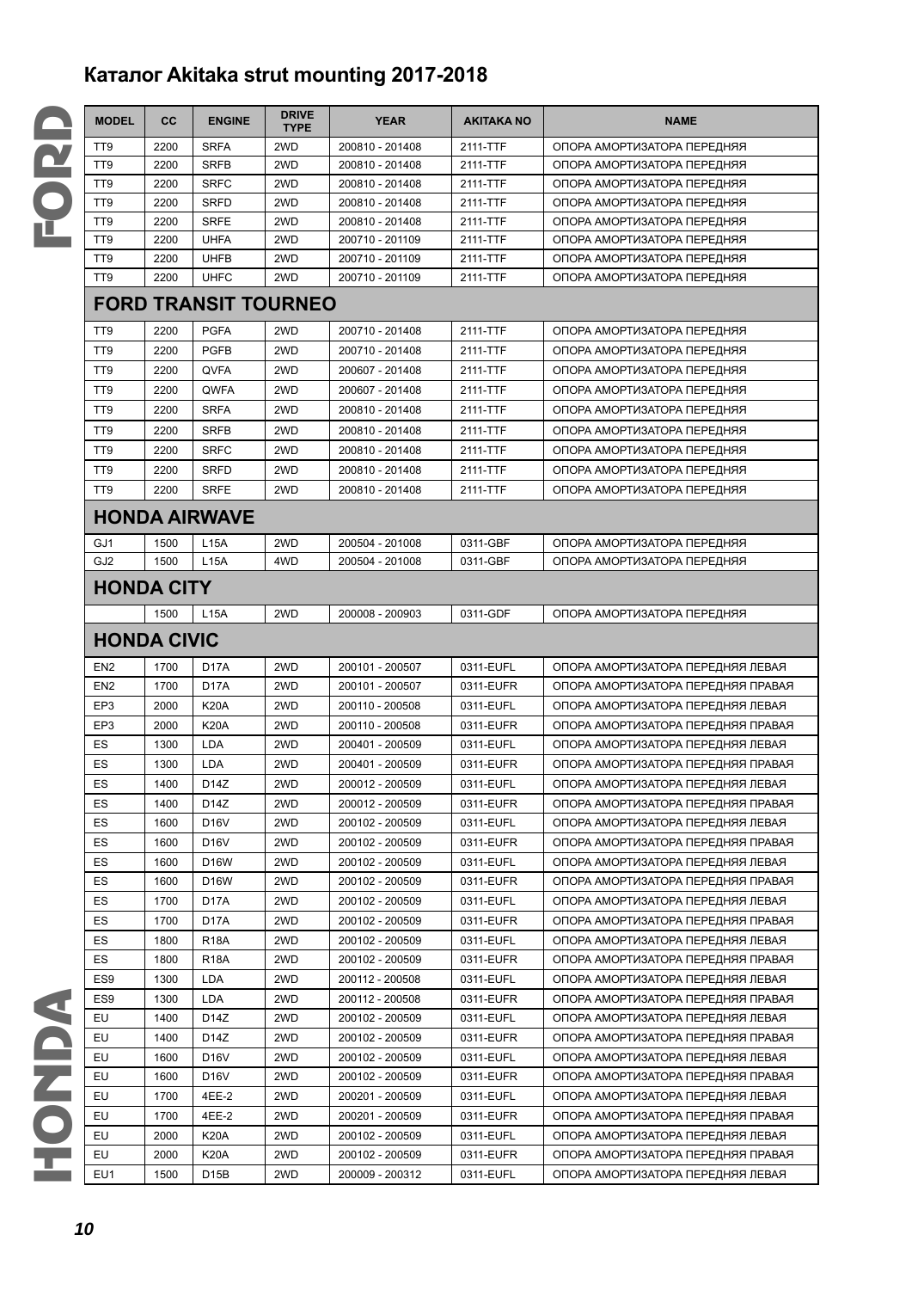| <b>MODEL</b>                       | cc           | <b>ENGINE</b>              | <b>DRIVE</b><br><b>TYPE</b> | <b>YEAR</b>                        | <b>AKITAKA NO</b>      | <b>NAME</b>                                                             |
|------------------------------------|--------------|----------------------------|-----------------------------|------------------------------------|------------------------|-------------------------------------------------------------------------|
| EU1                                | 1500         | D <sub>15</sub> B          | 2WD                         | 200009 - 200312                    | 0311-EUFR              | ОПОРА АМОРТИЗАТОРА ПЕРЕДНЯЯ ПРАВАЯ                                      |
| EU <sub>2</sub>                    | 1500         | D15B                       | 4WD                         | 200009 - 200312                    | 0311-EUFL              | ОПОРА АМОРТИЗАТОРА ПЕРЕДНЯЯ ЛЕВАЯ                                       |
| EU <sub>2</sub>                    | 1500         | D15B                       | 4WD                         | 200009 - 200312                    | 0311-EUFR              | ОПОРА АМОРТИЗАТОРА ПЕРЕДНЯЯ ПРАВАЯ                                      |
| EU3                                | 1700         | D <sub>17</sub> A          | 2WD                         | 200009 - 200508                    | 0311-EUFL              | ОПОРА АМОРТИЗАТОРА ПЕРЕДНЯЯ ЛЕВАЯ                                       |
| EU3                                | 1700         | D <sub>17</sub> A          | 2WD                         | 200009 - 200508                    | 0311-EUFR              | ОПОРА АМОРТИЗАТОРА ПЕРЕДНЯЯ ПРАВАЯ                                      |
| EU4                                | 1700         | D <sub>17</sub> A          | 4WD                         | 200009 - 200508                    | 0311-EUFL              | ОПОРА АМОРТИЗАТОРА ПЕРЕДНЯЯ ЛЕВАЯ                                       |
| EU4                                | 1700         | D <sub>17</sub> A          | 4WD                         | 200009 - 200508                    | 0311-EUFR              | ОПОРА АМОРТИЗАТОРА ПЕРЕДНЯЯ ПРАВАЯ                                      |
| EV                                 | 2000         | <b>K20A</b>                | 2WD                         | 200102 - 200509                    | 0311-EUFL              | ОПОРА АМОРТИЗАТОРА ПЕРЕДНЯЯ ЛЕВАЯ                                       |
| EV                                 | 2000         | <b>K20A</b>                | 2WD                         | 200102 - 200509                    | 0311-EUFR              | ОПОРА АМОРТИЗАТОРА ПЕРЕДНЯЯ ПРАВАЯ                                      |
| FD                                 | 1300         | L13A                       | 2WD                         | 200602 - 201112                    | 0311-FDF               | ОПОРА АМОРТИЗАТОРА ПЕРЕДНЯЯ                                             |
| FD                                 | 1600         | <b>R16A</b>                | 2WD                         | 200509 - 201112                    | 0311-FDF               | ОПОРА АМОРТИЗАТОРА ПЕРЕДНЯЯ                                             |
| FD                                 | 1800         | <b>R18A</b>                | 2WD                         | 200601 - 201112                    | 0311-FDF               | ОПОРА АМОРТИЗАТОРА ПЕРЕДНЯЯ                                             |
| FD                                 | 2000         | <b>K20A</b>                | 2WD                         | 200601 - 201112                    | 0311-FDF               | ОПОРА АМОРТИЗАТОРА ПЕРЕДНЯЯ                                             |
| <b>FD</b>                          | 2000         | <b>K20Z</b>                | 2WD                         | 200601 - 201112                    | 0311-FDF               | ОПОРА АМОРТИЗАТОРА ПЕРЕДНЯЯ                                             |
| FD <sub>1</sub>                    | 1800         | <b>R18A</b>                | 2WD                         | 200509 - 200808                    | 0311-FDF               | ОПОРА АМОРТИЗАТОРА ПЕРЕДНЯЯ                                             |
| FD <sub>2</sub>                    | 2000         | <b>K20A</b>                | 2WD                         | 200509 - 200808                    | 0311-FDF               | ОПОРА АМОРТИЗАТОРА ПЕРЕДНЯЯ                                             |
| FD <sub>3</sub>                    | 1300         | LDA                        | 2WD                         | 200509 - 200808                    | 0311-FDF               | ОПОРА АМОРТИЗАТОРА ПЕРЕДНЯЯ                                             |
|                                    |              |                            |                             |                                    |                        |                                                                         |
|                                    |              | <b>HONDA CIVIC FERIO</b>   |                             |                                    |                        |                                                                         |
| ES1                                | 1500         | <b>D15B</b>                | 2WD                         | 200009 - 200508                    | 0311-EUFL              | ОПОРА АМОРТИЗАТОРА ПЕРЕДНЯЯ ЛЕВАЯ                                       |
| ES1                                | 1500         | D <sub>15</sub> B          | 2WD                         | 200009 - 200508                    | 0311-EUFR              | ОПОРА АМОРТИЗАТОРА ПЕРЕДНЯЯ ПРАВАЯ                                      |
| ES <sub>2</sub>                    | 1500         | D15B                       | 4WD                         | 200009 - 200508                    | 0311-EUFL              | ОПОРА АМОРТИЗАТОРА ПЕРЕДНЯЯ ЛЕВАЯ                                       |
| ES <sub>2</sub>                    | 1500         | D15B                       | 4WD                         | 200009 - 200508                    | 0311-EUFR              | ОПОРА АМОРТИЗАТОРА ПЕРЕДНЯЯ ПРАВАЯ                                      |
| ES <sub>3</sub>                    | 1700         | D <sub>17</sub> A          | 2WD                         | 200009 - 200508                    | 0311-EUFL              | ОПОРА АМОРТИЗАТОРА ПЕРЕДНЯЯ ЛЕВАЯ                                       |
| ES <sub>3</sub>                    | 1700         | <b>D17A</b>                | 2WD                         | 200009 - 200508                    | 0311-EUFR              | ОПОРА АМОРТИЗАТОРА ПЕРЕДНЯЯ ПРАВАЯ                                      |
| ET <sub>2</sub>                    | 1700         | D <sub>17</sub> A          | 4WD                         | 200309 - 200508                    | 0311-EUFL              | ОПОРА АМОРТИЗАТОРА ПЕРЕДНЯЯ ЛЕВАЯ                                       |
| ET <sub>2</sub>                    | 1700         | D <sub>17</sub> A          | 4WD                         | 200309 - 200508                    | 0311-EUFR              | ОПОРА АМОРТИЗАТОРА ПЕРЕДНЯЯ ПРАВАЯ                                      |
| <b>HONDA CR-V</b>                  |              |                            |                             |                                    |                        |                                                                         |
|                                    |              |                            |                             |                                    |                        |                                                                         |
| <b>RD</b>                          | 2000         | <b>K20A</b>                | 2WD                         | 200109 - 200609                    | 0311-EUFL              | ОПОРА АМОРТИЗАТОРА ПЕРЕДНЯЯ ЛЕВАЯ                                       |
| <b>RD</b>                          | 2000         | <b>K20A</b>                | 2WD                         | 200109 - 200609                    | 0311-EUFR              | ОПОРА АМОРТИЗАТОРА ПЕРЕДНЯЯ ПРАВАЯ                                      |
| <b>RD</b>                          | 2200         | <b>N22A</b>                | 2WD                         | 200502 - 200609                    | 0311-EUFL              | ОПОРА АМОРТИЗАТОРА ПЕРЕДНЯЯ ЛЕВАЯ                                       |
| RD                                 | 2200         | <b>N22A</b>                | 2WD                         | 200502 - 200609                    | 0311-EUFR              | ОПОРА АМОРТИЗАТОРА ПЕРЕДНЯЯ ПРАВАЯ                                      |
| RD                                 | 2400         | K <sub>24</sub> A          | 4WD                         | 200109 - 200609                    | 0311-EUFL              | ОПОРА АМОРТИЗАТОРА ПЕРЕДНЯЯ ЛЕВАЯ                                       |
| RD.                                | 2400         | <b>K24A</b>                | 4WD                         | 200109 - 200609                    | 0311-EUFR              | ОПОРА АМОРТИЗАТОРА ПЕРЕДНЯЯ ПРАВАЯ                                      |
| RD4                                | 2000         | <b>K20A</b>                | 2WD                         | 200109 - 200408                    | 0311-EUFL              | ОПОРА АМОРТИЗАТОРА ПЕРЕДНЯЯ ЛЕВАЯ                                       |
| RD4                                | 2000         | <b>K20A</b>                | 2WD                         | 200109 - 200408                    | 0311-EUFR              | ОПОРА АМОРТИЗАТОРА ПЕРЕДНЯЯ ПРАВАЯ                                      |
| RD <sub>5</sub><br>RD <sub>5</sub> | 2000         | <b>K20A</b><br><b>K20A</b> | 4WD                         | 200109 - 200408                    | 0311-EUFL              | ОПОРА АМОРТИЗАТОРА ПЕРЕДНЯЯ ЛЕВАЯ                                       |
|                                    | 2000         | <b>K24A</b>                | 4WD                         | 200109 - 200408                    | 0311-EUFR              | ОПОРА АМОРТИЗАТОРА ПЕРЕДНЯЯ ПРАВАЯ<br>ОПОРА АМОРТИЗАТОРА ПЕРЕДНЯЯ ЛЕВАЯ |
| RD <sub>6</sub><br>RD <sub>6</sub> | 2400<br>2400 | <b>K24A</b>                | 2WD<br>2WD                  | 200408 - 200609<br>200408 - 200609 | 0311-EUFL<br>0311-EUFR | ОПОРА АМОРТИЗАТОРА ПЕРЕДНЯЯ ПРАВАЯ                                      |
| RD7                                | 2400         | <b>K24A</b>                | 4WD                         | 200408 - 200609                    | 0311-EUFL              | ОПОРА АМОРТИЗАТОРА ПЕРЕДНЯЯ ЛЕВАЯ                                       |
| RD7                                | 2400         | <b>K24A</b>                | 4WD                         | 200408 - 200609                    | 0311-EUFR              | ОПОРА АМОРТИЗАТОРА ПЕРЕДНЯЯ ПРАВАЯ                                      |
| RE                                 | 2000         | <b>R20A</b>                | 2WD                         | 200701 - 201112                    | 0311-REF               | ОПОРА АМОРТИЗАТОРА ПЕРЕДНЯЯ                                             |
| RE                                 | 2000         | <b>R20A</b>                | 4WD                         | 200701 - 201112                    | 0311-REF               | ОПОРА АМОРТИЗАТОРА ПЕРЕДНЯЯ                                             |
| <b>RE</b>                          | 2200         | <b>N22A</b>                | 4WD                         | 200701 - 201112                    | 0311-REF               | ОПОРА АМОРТИЗАТОРА ПЕРЕДНЯЯ                                             |
| RE                                 | 2200         | <b>N22B</b>                | 4WD                         | 200701 - 201112                    | 0311-REF               | ОПОРА АМОРТИЗАТОРА ПЕРЕДНЯЯ                                             |
| RE                                 | 2400         | <b>K24A</b>                | 2WD                         | 200701 - 201112                    | 0311-REF               | ОПОРА АМОРТИЗАТОРА ПЕРЕДНЯЯ                                             |
| <b>RE</b>                          | 2400         | <b>K24Z</b>                | 4WD                         | 200701 - 201112                    | 0311-REF               | ОПОРА АМОРТИЗАТОРА ПЕРЕДНЯЯ                                             |
| RE3                                | 2400         | <b>K24A</b>                | 2WD                         | 200610 - 201111                    | 0311-REF               | ОПОРА АМОРТИЗАТОРА ПЕРЕДНЯЯ                                             |
| RE4                                | 2400         | <b>K24A</b>                | 4WD                         | 200610 - 201111                    | 0311-REF               | ОПОРА АМОРТИЗАТОРА ПЕРЕДНЯЯ                                             |
| <b>RM</b>                          | 1600         | <b>N16A</b>                | 2WD                         | $201201 - 5$                       | 0311-REF               | ОПОРА АМОРТИЗАТОРА ПЕРЕДНЯЯ                                             |
| RM                                 | 1600         | <b>N16A</b>                | 4WD                         | $201201 - 5$                       | 0311-REF               | ОПОРА АМОРТИЗАТОРА ПЕРЕДНЯЯ                                             |
| RM                                 | 2000         | <b>R20A</b>                | 2WD                         | $201201 - 5$                       | 0311-REF               | ОПОРА АМОРТИЗАТОРА ПЕРЕДНЯЯ                                             |
| RM                                 | 2200         | <b>N22A</b>                | 4WD                         | $201201 - 5$                       | 0311-REF               | ОПОРА АМОРТИЗАТОРА ПЕРЕДНЯЯ                                             |
| RM                                 | 2400         | <b>K24W</b>                | 4WD                         | $201201 - 5$                       | 0311-REF               | ОПОРА АМОРТИЗАТОРА ПЕРЕДНЯЯ                                             |
|                                    |              |                            |                             |                                    |                        |                                                                         |

HONDA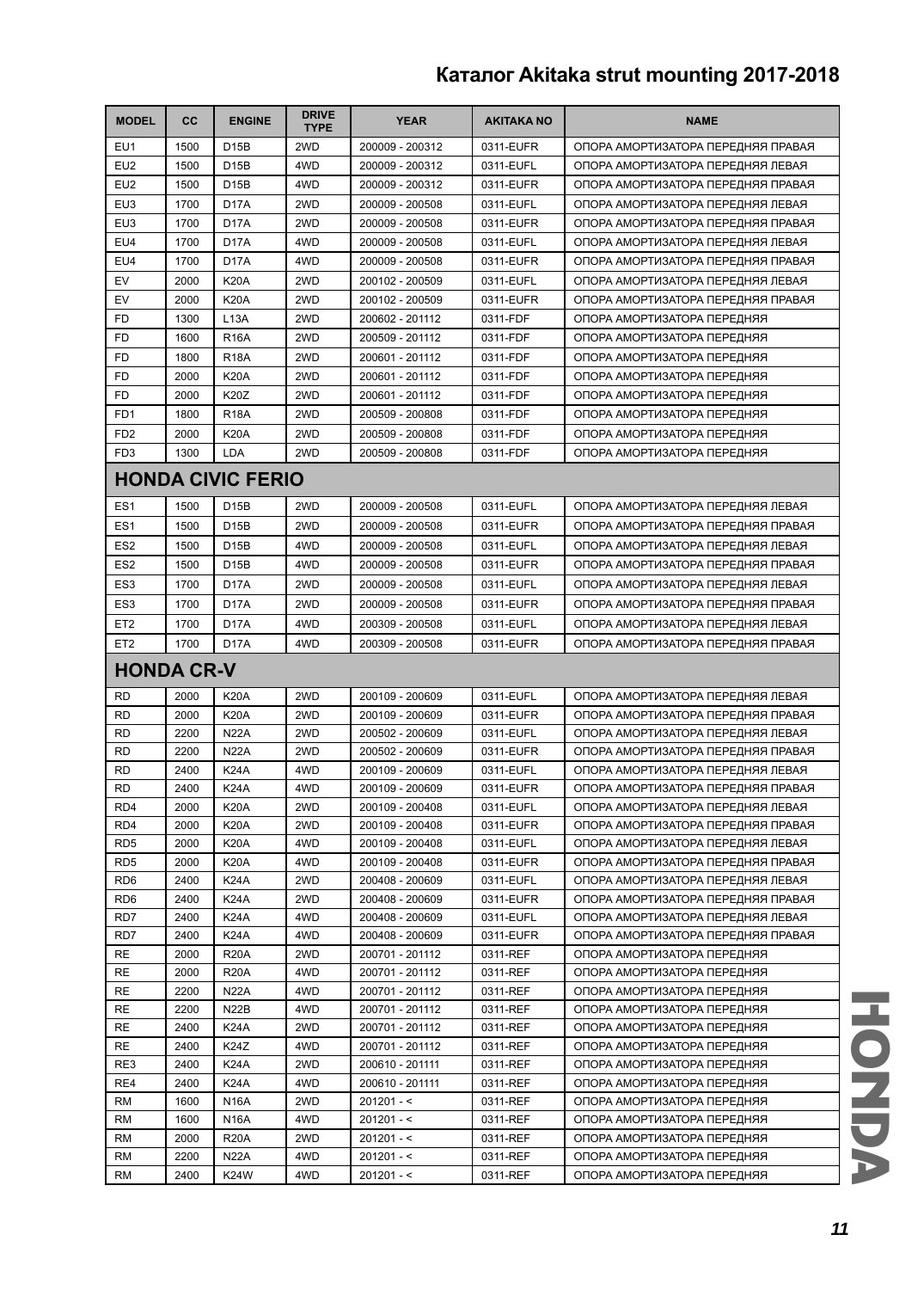| <b>K24Z</b><br>$201201 - 5$<br><b>RM</b><br>2400<br>4WD<br>0311-REF<br>ОПОРА АМОРТИЗАТОРА ПЕРЕДНЯЯ<br>RM <sub>1</sub><br>2000<br><b>R20A</b><br>2WD<br>$201112 - 5$<br>ОПОРА АМОРТИЗАТОРА ПЕРЕДНЯЯ<br>0311-REF<br>RM4<br><b>K24A</b><br>4WD<br>$201112 - 5$<br>ОПОРА АМОРТИЗАТОРА ПЕРЕДНЯЯ<br>2400<br>0311-REF<br><b>HONDA CR-Z</b><br>201006 - 200612<br>ZF <sub>1</sub><br>1500<br>LEA<br>2WD<br>0311-GBF<br>ОПОРА АМОРТИЗАТОРА ПЕРЕДНЯЯ<br>ZF <sub>2</sub><br>1500<br>LEA<br>2WD<br>201006 - 200612<br>0311-GBF<br>ОПОРА АМОРТИЗАТОРА ПЕРЕДНЯЯ<br><b>HONDA EDIX</b><br>0311-EUFL<br>BE1<br>1700<br><b>D17A</b><br>2WD<br>200407 - 200908<br>ОПОРА АМОРТИЗАТОРА ПЕРЕДНЯЯ ЛЕВАЯ<br>BE1<br>1700<br><b>D17A</b><br>2WD<br>200407 - 200908<br>ОПОРА АМОРТИЗАТОРА ПЕРЕДНЯЯ ПРАВАЯ<br>0311-EUFR<br>BE <sub>2</sub><br>1700<br><b>D17A</b><br>4WD<br>200407 - 200908<br>0311-EUFL<br>ОПОРА АМОРТИЗАТОРА ПЕРЕДНЯЯ ЛЕВАЯ<br>BE <sub>2</sub><br>1700<br><b>D17A</b><br>4WD<br>200407 - 200908<br>0311-EUFR<br>ОПОРА АМОРТИЗАТОРА ПЕРЕДНЯЯ ПРАВАЯ<br>BE3<br>2000<br><b>K20A</b><br>2WD<br>200407 - 200908<br>0311-EUFL<br>ОПОРА АМОРТИЗАТОРА ПЕРЕДНЯЯ ЛЕВАЯ<br>ОПОРА АМОРТИЗАТОРА ПЕРЕДНЯЯ ПРАВАЯ<br>BE3<br>2000<br><b>K20A</b><br>2WD<br>200407 - 200908<br>0311-EUFR<br>BE4<br>2000<br><b>K20A</b><br>4WD<br>200407 - 200908<br>ОПОРА АМОРТИЗАТОРА ПЕРЕДНЯЯ ЛЕВАЯ<br>0311-EUFL<br>BE4<br>2000<br><b>K20A</b><br>4WD<br>200407 - 200908<br>ОПОРА АМОРТИЗАТОРА ПЕРЕДНЯЯ ПРАВАЯ<br>0311-EUFR<br>BE8<br><b>K24A</b><br>2WD<br>200611 - 200908<br>0311-EUFL<br>ОПОРА АМОРТИЗАТОРА ПЕРЕДНЯЯ ЛЕВАЯ<br>2400<br>BE8<br>2400<br><b>K24A</b><br>2WD<br>200611 - 200908<br>0311-EUFR<br>ОПОРА АМОРТИЗАТОРА ПЕРЕДНЯЯ ПРАВАЯ<br><b>HONDA ELEMENT</b><br>2400<br><b>K24A</b><br>2WD<br>200207 - 201112<br>0311-EUFL<br>ОПОРА АМОРТИЗАТОРА ПЕРЕДНЯЯ ЛЕВАЯ<br>YH1<br>YH1<br><b>K24A</b><br>2WD<br>0311-EUFR<br>2400<br>200207 - 201112<br>ОПОРА АМОРТИЗАТОРА ПЕРЕДНЯЯ ПРАВАЯ<br>YH <sub>2</sub><br>2400<br><b>K24A</b><br>4WD<br>200207 - 201112<br>0311-EUFL<br>ОПОРА АМОРТИЗАТОРА ПЕРЕДНЯЯ ЛЕВАЯ<br>YH <sub>2</sub><br>2400<br><b>K24A</b><br>4WD<br>200207 - 201112<br>0311-EUFR<br>ОПОРА АМОРТИЗАТОРА ПЕРЕДНЯЯ ПРАВАЯ<br><b>HONDA FIT</b><br>GD1<br>L13A<br>2WD<br>200106 - 200709<br>0311-GDF<br>1300<br>ОПОРА АМОРТИЗАТОРА ПЕРЕДНЯЯ<br>GD <sub>2</sub><br>L13A<br>1300<br>4WD<br>200106 - 200709<br>0311-GDF<br>ОПОРА АМОРТИЗАТОРА ПЕРЕДНЯЯ<br>GD <sub>3</sub><br>1500<br>L15A<br>2WD<br>200209 - 200709<br>0311-GDF<br>ОПОРА АМОРТИЗАТОРА ПЕРЕДНЯЯ<br>GD4<br>1500<br>L15A<br>4WD<br>200209 - 200709<br>0311-GDF<br>ОПОРА АМОРТИЗАТОРА ПЕРЕДНЯЯ<br>GE <sub>6</sub><br>1300<br>L13A<br>2WD<br>200704 - 201308<br>0311-GBF<br>ОПОРА АМОРТИЗАТОРА ПЕРЕДНЯЯ<br>GE7<br>1300<br>L13A<br>4WD<br>200704 - 201308<br>0311-GBF<br>ОПОРА АМОРТИЗАТОРА ПЕРЕДНЯЯ<br>2WD<br>GE8<br>1500<br>L15A<br>200704 - 201308<br>0311-GBF<br>ОПОРА АМОРТИЗАТОРА ПЕРЕДНЯЯ<br>GE9<br>1500<br>L15A<br>4WD<br>200704 - 201308<br>0311-GBF<br>ОПОРА АМОРТИЗАТОРА ПЕРЕДНЯЯ<br>GK3<br>L13B<br>2WD<br>$201308 - 5$<br>0311-GBF<br>ОПОРА АМОРТИЗАТОРА ПЕРЕДНЯЯ<br>1300<br>GK4<br>L <sub>13</sub> B<br>4WD<br>$201308 - 5$<br>0311-GBF<br>ОПОРА АМОРТИЗАТОРА ПЕРЕДНЯЯ<br>1300<br>$201308 - 5$<br>GK5<br>1500<br>L15B<br>2WD<br>0311-GBF<br>ОПОРА АМОРТИЗАТОРА ПЕРЕДНЯЯ<br>$201308 - 5$<br>GK6<br>1500<br>L15B<br>4WD<br>0311-GBF<br>ОПОРА АМОРТИЗАТОРА ПЕРЕДНЯЯ<br>GP1<br>1300<br><b>LDA</b><br>2WD<br>201010 - 201309<br>0311-GBF<br>ОПОРА АМОРТИЗАТОРА ПЕРЕДНЯЯ<br>GP4<br>LEA<br>1500<br>2WD<br>201205 - 201309<br>0311-GBF<br>ОПОРА АМОРТИЗАТОРА ПЕРЕДНЯЯ<br><b>HONDA FIT ARIA</b><br>GD <sub>6</sub><br>L13A<br>2WD<br>200212 - 200509<br>0311-GDF<br>ОПОРА АМОРТИЗАТОРА ПЕРЕДНЯЯ<br>1300<br>GD7<br>1300<br>L13A<br>4WD<br>200212 - 200509<br>0311-GDF<br>ОПОРА АМОРТИЗАТОРА ПЕРЕДНЯЯ<br>GD <sub>8</sub><br>L15A<br>2WD<br>200212 - 200901<br>0311-GDF<br>ОПОРА АМОРТИЗАТОРА ПЕРЕДНЯЯ<br>1500<br>200212 - 200901<br>0311-GDF<br>GD <sub>9</sub><br>1500<br>L15A<br>4WD<br>ОПОРА АМОРТИЗАТОРА ПЕРЕДНЯЯ<br><b>HONDA FIT SHUTTLE</b><br>GG7<br>1500<br>L15A<br>2WD<br>201107 - 201503<br>0311-GBF<br>ОПОРА АМОРТИЗАТОРА ПЕРЕДНЯЯ<br>GG8<br>1500<br>L15A<br>4WD<br>201107 - 201503<br>0311-GBF<br>ОПОРА АМОРТИЗАТОРА ПЕРЕДНЯЯ<br><b>HONDA FIT SHUTTLE HYBRID</b><br>GP <sub>2</sub><br>1300<br>2WD<br>201107 - 201503<br>0311-GBF<br>LDA<br>ОПОРА АМОРТИЗАТОРА ПЕРЕДНЯЯ<br><b>HONDA FREED</b><br>GB <sub>3</sub><br>1500<br>L15A<br>2WD<br>$201110 - <$<br>0311-GBF<br>ОПОРА АМОРТИЗАТОРА ПЕРЕДНЯЯ<br>GB4<br>1500<br>L15A<br>4WD<br>$201110 - <$<br>0311-GBF<br>ОПОРА АМОРТИЗАТОРА ПЕРЕДНЯЯ | <b>MODEL</b> | cc | <b>ENGINE</b> | <b>DRIVE</b><br><b>TYPE</b> | <b>YEAR</b> | <b>AKITAKA NO</b> | <b>NAME</b> |
|----------------------------------------------------------------------------------------------------------------------------------------------------------------------------------------------------------------------------------------------------------------------------------------------------------------------------------------------------------------------------------------------------------------------------------------------------------------------------------------------------------------------------------------------------------------------------------------------------------------------------------------------------------------------------------------------------------------------------------------------------------------------------------------------------------------------------------------------------------------------------------------------------------------------------------------------------------------------------------------------------------------------------------------------------------------------------------------------------------------------------------------------------------------------------------------------------------------------------------------------------------------------------------------------------------------------------------------------------------------------------------------------------------------------------------------------------------------------------------------------------------------------------------------------------------------------------------------------------------------------------------------------------------------------------------------------------------------------------------------------------------------------------------------------------------------------------------------------------------------------------------------------------------------------------------------------------------------------------------------------------------------------------------------------------------------------------------------------------------------------------------------------------------------------------------------------------------------------------------------------------------------------------------------------------------------------------------------------------------------------------------------------------------------------------------------------------------------------------------------------------------------------------------------------------------------------------------------------------------------------------------------------------------------------------------------------------------------------------------------------------------------------------------------------------------------------------------------------------------------------------------------------------------------------------------------------------------------------------------------------------------------------------------------------------------------------------------------------------------------------------------------------------------------------------------------------------------------------------------------------------------------------------------------------------------------------------------------------------------------------------------------------------------------------------------------------------------------------------------------------------------------------------------------------------------------------------------------------------------------------------------------------------------------------------------------------------------------------------------------------------------------------------------------------------------------------------------------------------------------------------------------------------------------------------------------------------------------------------------------------------------------------------------------------------------------------------------------------------------------------------------------------------------------------------------------------------------------------------------------------------------------------------------------------------------------------------------------------------------------------------------------------------------------------------------------------------------------------------------------------------------------------------------------------------------------------------------------------------------------------------------------|--------------|----|---------------|-----------------------------|-------------|-------------------|-------------|
|                                                                                                                                                                                                                                                                                                                                                                                                                                                                                                                                                                                                                                                                                                                                                                                                                                                                                                                                                                                                                                                                                                                                                                                                                                                                                                                                                                                                                                                                                                                                                                                                                                                                                                                                                                                                                                                                                                                                                                                                                                                                                                                                                                                                                                                                                                                                                                                                                                                                                                                                                                                                                                                                                                                                                                                                                                                                                                                                                                                                                                                                                                                                                                                                                                                                                                                                                                                                                                                                                                                                                                                                                                                                                                                                                                                                                                                                                                                                                                                                                                                                                                                                                                                                                                                                                                                                                                                                                                                                                                                                                                                                                                        |              |    |               |                             |             |                   |             |
|                                                                                                                                                                                                                                                                                                                                                                                                                                                                                                                                                                                                                                                                                                                                                                                                                                                                                                                                                                                                                                                                                                                                                                                                                                                                                                                                                                                                                                                                                                                                                                                                                                                                                                                                                                                                                                                                                                                                                                                                                                                                                                                                                                                                                                                                                                                                                                                                                                                                                                                                                                                                                                                                                                                                                                                                                                                                                                                                                                                                                                                                                                                                                                                                                                                                                                                                                                                                                                                                                                                                                                                                                                                                                                                                                                                                                                                                                                                                                                                                                                                                                                                                                                                                                                                                                                                                                                                                                                                                                                                                                                                                                                        |              |    |               |                             |             |                   |             |
|                                                                                                                                                                                                                                                                                                                                                                                                                                                                                                                                                                                                                                                                                                                                                                                                                                                                                                                                                                                                                                                                                                                                                                                                                                                                                                                                                                                                                                                                                                                                                                                                                                                                                                                                                                                                                                                                                                                                                                                                                                                                                                                                                                                                                                                                                                                                                                                                                                                                                                                                                                                                                                                                                                                                                                                                                                                                                                                                                                                                                                                                                                                                                                                                                                                                                                                                                                                                                                                                                                                                                                                                                                                                                                                                                                                                                                                                                                                                                                                                                                                                                                                                                                                                                                                                                                                                                                                                                                                                                                                                                                                                                                        |              |    |               |                             |             |                   |             |
|                                                                                                                                                                                                                                                                                                                                                                                                                                                                                                                                                                                                                                                                                                                                                                                                                                                                                                                                                                                                                                                                                                                                                                                                                                                                                                                                                                                                                                                                                                                                                                                                                                                                                                                                                                                                                                                                                                                                                                                                                                                                                                                                                                                                                                                                                                                                                                                                                                                                                                                                                                                                                                                                                                                                                                                                                                                                                                                                                                                                                                                                                                                                                                                                                                                                                                                                                                                                                                                                                                                                                                                                                                                                                                                                                                                                                                                                                                                                                                                                                                                                                                                                                                                                                                                                                                                                                                                                                                                                                                                                                                                                                                        |              |    |               |                             |             |                   |             |
|                                                                                                                                                                                                                                                                                                                                                                                                                                                                                                                                                                                                                                                                                                                                                                                                                                                                                                                                                                                                                                                                                                                                                                                                                                                                                                                                                                                                                                                                                                                                                                                                                                                                                                                                                                                                                                                                                                                                                                                                                                                                                                                                                                                                                                                                                                                                                                                                                                                                                                                                                                                                                                                                                                                                                                                                                                                                                                                                                                                                                                                                                                                                                                                                                                                                                                                                                                                                                                                                                                                                                                                                                                                                                                                                                                                                                                                                                                                                                                                                                                                                                                                                                                                                                                                                                                                                                                                                                                                                                                                                                                                                                                        |              |    |               |                             |             |                   |             |
|                                                                                                                                                                                                                                                                                                                                                                                                                                                                                                                                                                                                                                                                                                                                                                                                                                                                                                                                                                                                                                                                                                                                                                                                                                                                                                                                                                                                                                                                                                                                                                                                                                                                                                                                                                                                                                                                                                                                                                                                                                                                                                                                                                                                                                                                                                                                                                                                                                                                                                                                                                                                                                                                                                                                                                                                                                                                                                                                                                                                                                                                                                                                                                                                                                                                                                                                                                                                                                                                                                                                                                                                                                                                                                                                                                                                                                                                                                                                                                                                                                                                                                                                                                                                                                                                                                                                                                                                                                                                                                                                                                                                                                        |              |    |               |                             |             |                   |             |
|                                                                                                                                                                                                                                                                                                                                                                                                                                                                                                                                                                                                                                                                                                                                                                                                                                                                                                                                                                                                                                                                                                                                                                                                                                                                                                                                                                                                                                                                                                                                                                                                                                                                                                                                                                                                                                                                                                                                                                                                                                                                                                                                                                                                                                                                                                                                                                                                                                                                                                                                                                                                                                                                                                                                                                                                                                                                                                                                                                                                                                                                                                                                                                                                                                                                                                                                                                                                                                                                                                                                                                                                                                                                                                                                                                                                                                                                                                                                                                                                                                                                                                                                                                                                                                                                                                                                                                                                                                                                                                                                                                                                                                        |              |    |               |                             |             |                   |             |
|                                                                                                                                                                                                                                                                                                                                                                                                                                                                                                                                                                                                                                                                                                                                                                                                                                                                                                                                                                                                                                                                                                                                                                                                                                                                                                                                                                                                                                                                                                                                                                                                                                                                                                                                                                                                                                                                                                                                                                                                                                                                                                                                                                                                                                                                                                                                                                                                                                                                                                                                                                                                                                                                                                                                                                                                                                                                                                                                                                                                                                                                                                                                                                                                                                                                                                                                                                                                                                                                                                                                                                                                                                                                                                                                                                                                                                                                                                                                                                                                                                                                                                                                                                                                                                                                                                                                                                                                                                                                                                                                                                                                                                        |              |    |               |                             |             |                   |             |
|                                                                                                                                                                                                                                                                                                                                                                                                                                                                                                                                                                                                                                                                                                                                                                                                                                                                                                                                                                                                                                                                                                                                                                                                                                                                                                                                                                                                                                                                                                                                                                                                                                                                                                                                                                                                                                                                                                                                                                                                                                                                                                                                                                                                                                                                                                                                                                                                                                                                                                                                                                                                                                                                                                                                                                                                                                                                                                                                                                                                                                                                                                                                                                                                                                                                                                                                                                                                                                                                                                                                                                                                                                                                                                                                                                                                                                                                                                                                                                                                                                                                                                                                                                                                                                                                                                                                                                                                                                                                                                                                                                                                                                        |              |    |               |                             |             |                   |             |
|                                                                                                                                                                                                                                                                                                                                                                                                                                                                                                                                                                                                                                                                                                                                                                                                                                                                                                                                                                                                                                                                                                                                                                                                                                                                                                                                                                                                                                                                                                                                                                                                                                                                                                                                                                                                                                                                                                                                                                                                                                                                                                                                                                                                                                                                                                                                                                                                                                                                                                                                                                                                                                                                                                                                                                                                                                                                                                                                                                                                                                                                                                                                                                                                                                                                                                                                                                                                                                                                                                                                                                                                                                                                                                                                                                                                                                                                                                                                                                                                                                                                                                                                                                                                                                                                                                                                                                                                                                                                                                                                                                                                                                        |              |    |               |                             |             |                   |             |
|                                                                                                                                                                                                                                                                                                                                                                                                                                                                                                                                                                                                                                                                                                                                                                                                                                                                                                                                                                                                                                                                                                                                                                                                                                                                                                                                                                                                                                                                                                                                                                                                                                                                                                                                                                                                                                                                                                                                                                                                                                                                                                                                                                                                                                                                                                                                                                                                                                                                                                                                                                                                                                                                                                                                                                                                                                                                                                                                                                                                                                                                                                                                                                                                                                                                                                                                                                                                                                                                                                                                                                                                                                                                                                                                                                                                                                                                                                                                                                                                                                                                                                                                                                                                                                                                                                                                                                                                                                                                                                                                                                                                                                        |              |    |               |                             |             |                   |             |
|                                                                                                                                                                                                                                                                                                                                                                                                                                                                                                                                                                                                                                                                                                                                                                                                                                                                                                                                                                                                                                                                                                                                                                                                                                                                                                                                                                                                                                                                                                                                                                                                                                                                                                                                                                                                                                                                                                                                                                                                                                                                                                                                                                                                                                                                                                                                                                                                                                                                                                                                                                                                                                                                                                                                                                                                                                                                                                                                                                                                                                                                                                                                                                                                                                                                                                                                                                                                                                                                                                                                                                                                                                                                                                                                                                                                                                                                                                                                                                                                                                                                                                                                                                                                                                                                                                                                                                                                                                                                                                                                                                                                                                        |              |    |               |                             |             |                   |             |
|                                                                                                                                                                                                                                                                                                                                                                                                                                                                                                                                                                                                                                                                                                                                                                                                                                                                                                                                                                                                                                                                                                                                                                                                                                                                                                                                                                                                                                                                                                                                                                                                                                                                                                                                                                                                                                                                                                                                                                                                                                                                                                                                                                                                                                                                                                                                                                                                                                                                                                                                                                                                                                                                                                                                                                                                                                                                                                                                                                                                                                                                                                                                                                                                                                                                                                                                                                                                                                                                                                                                                                                                                                                                                                                                                                                                                                                                                                                                                                                                                                                                                                                                                                                                                                                                                                                                                                                                                                                                                                                                                                                                                                        |              |    |               |                             |             |                   |             |
|                                                                                                                                                                                                                                                                                                                                                                                                                                                                                                                                                                                                                                                                                                                                                                                                                                                                                                                                                                                                                                                                                                                                                                                                                                                                                                                                                                                                                                                                                                                                                                                                                                                                                                                                                                                                                                                                                                                                                                                                                                                                                                                                                                                                                                                                                                                                                                                                                                                                                                                                                                                                                                                                                                                                                                                                                                                                                                                                                                                                                                                                                                                                                                                                                                                                                                                                                                                                                                                                                                                                                                                                                                                                                                                                                                                                                                                                                                                                                                                                                                                                                                                                                                                                                                                                                                                                                                                                                                                                                                                                                                                                                                        |              |    |               |                             |             |                   |             |
|                                                                                                                                                                                                                                                                                                                                                                                                                                                                                                                                                                                                                                                                                                                                                                                                                                                                                                                                                                                                                                                                                                                                                                                                                                                                                                                                                                                                                                                                                                                                                                                                                                                                                                                                                                                                                                                                                                                                                                                                                                                                                                                                                                                                                                                                                                                                                                                                                                                                                                                                                                                                                                                                                                                                                                                                                                                                                                                                                                                                                                                                                                                                                                                                                                                                                                                                                                                                                                                                                                                                                                                                                                                                                                                                                                                                                                                                                                                                                                                                                                                                                                                                                                                                                                                                                                                                                                                                                                                                                                                                                                                                                                        |              |    |               |                             |             |                   |             |
|                                                                                                                                                                                                                                                                                                                                                                                                                                                                                                                                                                                                                                                                                                                                                                                                                                                                                                                                                                                                                                                                                                                                                                                                                                                                                                                                                                                                                                                                                                                                                                                                                                                                                                                                                                                                                                                                                                                                                                                                                                                                                                                                                                                                                                                                                                                                                                                                                                                                                                                                                                                                                                                                                                                                                                                                                                                                                                                                                                                                                                                                                                                                                                                                                                                                                                                                                                                                                                                                                                                                                                                                                                                                                                                                                                                                                                                                                                                                                                                                                                                                                                                                                                                                                                                                                                                                                                                                                                                                                                                                                                                                                                        |              |    |               |                             |             |                   |             |
|                                                                                                                                                                                                                                                                                                                                                                                                                                                                                                                                                                                                                                                                                                                                                                                                                                                                                                                                                                                                                                                                                                                                                                                                                                                                                                                                                                                                                                                                                                                                                                                                                                                                                                                                                                                                                                                                                                                                                                                                                                                                                                                                                                                                                                                                                                                                                                                                                                                                                                                                                                                                                                                                                                                                                                                                                                                                                                                                                                                                                                                                                                                                                                                                                                                                                                                                                                                                                                                                                                                                                                                                                                                                                                                                                                                                                                                                                                                                                                                                                                                                                                                                                                                                                                                                                                                                                                                                                                                                                                                                                                                                                                        |              |    |               |                             |             |                   |             |
|                                                                                                                                                                                                                                                                                                                                                                                                                                                                                                                                                                                                                                                                                                                                                                                                                                                                                                                                                                                                                                                                                                                                                                                                                                                                                                                                                                                                                                                                                                                                                                                                                                                                                                                                                                                                                                                                                                                                                                                                                                                                                                                                                                                                                                                                                                                                                                                                                                                                                                                                                                                                                                                                                                                                                                                                                                                                                                                                                                                                                                                                                                                                                                                                                                                                                                                                                                                                                                                                                                                                                                                                                                                                                                                                                                                                                                                                                                                                                                                                                                                                                                                                                                                                                                                                                                                                                                                                                                                                                                                                                                                                                                        |              |    |               |                             |             |                   |             |
|                                                                                                                                                                                                                                                                                                                                                                                                                                                                                                                                                                                                                                                                                                                                                                                                                                                                                                                                                                                                                                                                                                                                                                                                                                                                                                                                                                                                                                                                                                                                                                                                                                                                                                                                                                                                                                                                                                                                                                                                                                                                                                                                                                                                                                                                                                                                                                                                                                                                                                                                                                                                                                                                                                                                                                                                                                                                                                                                                                                                                                                                                                                                                                                                                                                                                                                                                                                                                                                                                                                                                                                                                                                                                                                                                                                                                                                                                                                                                                                                                                                                                                                                                                                                                                                                                                                                                                                                                                                                                                                                                                                                                                        |              |    |               |                             |             |                   |             |
|                                                                                                                                                                                                                                                                                                                                                                                                                                                                                                                                                                                                                                                                                                                                                                                                                                                                                                                                                                                                                                                                                                                                                                                                                                                                                                                                                                                                                                                                                                                                                                                                                                                                                                                                                                                                                                                                                                                                                                                                                                                                                                                                                                                                                                                                                                                                                                                                                                                                                                                                                                                                                                                                                                                                                                                                                                                                                                                                                                                                                                                                                                                                                                                                                                                                                                                                                                                                                                                                                                                                                                                                                                                                                                                                                                                                                                                                                                                                                                                                                                                                                                                                                                                                                                                                                                                                                                                                                                                                                                                                                                                                                                        |              |    |               |                             |             |                   |             |
|                                                                                                                                                                                                                                                                                                                                                                                                                                                                                                                                                                                                                                                                                                                                                                                                                                                                                                                                                                                                                                                                                                                                                                                                                                                                                                                                                                                                                                                                                                                                                                                                                                                                                                                                                                                                                                                                                                                                                                                                                                                                                                                                                                                                                                                                                                                                                                                                                                                                                                                                                                                                                                                                                                                                                                                                                                                                                                                                                                                                                                                                                                                                                                                                                                                                                                                                                                                                                                                                                                                                                                                                                                                                                                                                                                                                                                                                                                                                                                                                                                                                                                                                                                                                                                                                                                                                                                                                                                                                                                                                                                                                                                        |              |    |               |                             |             |                   |             |
|                                                                                                                                                                                                                                                                                                                                                                                                                                                                                                                                                                                                                                                                                                                                                                                                                                                                                                                                                                                                                                                                                                                                                                                                                                                                                                                                                                                                                                                                                                                                                                                                                                                                                                                                                                                                                                                                                                                                                                                                                                                                                                                                                                                                                                                                                                                                                                                                                                                                                                                                                                                                                                                                                                                                                                                                                                                                                                                                                                                                                                                                                                                                                                                                                                                                                                                                                                                                                                                                                                                                                                                                                                                                                                                                                                                                                                                                                                                                                                                                                                                                                                                                                                                                                                                                                                                                                                                                                                                                                                                                                                                                                                        |              |    |               |                             |             |                   |             |
|                                                                                                                                                                                                                                                                                                                                                                                                                                                                                                                                                                                                                                                                                                                                                                                                                                                                                                                                                                                                                                                                                                                                                                                                                                                                                                                                                                                                                                                                                                                                                                                                                                                                                                                                                                                                                                                                                                                                                                                                                                                                                                                                                                                                                                                                                                                                                                                                                                                                                                                                                                                                                                                                                                                                                                                                                                                                                                                                                                                                                                                                                                                                                                                                                                                                                                                                                                                                                                                                                                                                                                                                                                                                                                                                                                                                                                                                                                                                                                                                                                                                                                                                                                                                                                                                                                                                                                                                                                                                                                                                                                                                                                        |              |    |               |                             |             |                   |             |
|                                                                                                                                                                                                                                                                                                                                                                                                                                                                                                                                                                                                                                                                                                                                                                                                                                                                                                                                                                                                                                                                                                                                                                                                                                                                                                                                                                                                                                                                                                                                                                                                                                                                                                                                                                                                                                                                                                                                                                                                                                                                                                                                                                                                                                                                                                                                                                                                                                                                                                                                                                                                                                                                                                                                                                                                                                                                                                                                                                                                                                                                                                                                                                                                                                                                                                                                                                                                                                                                                                                                                                                                                                                                                                                                                                                                                                                                                                                                                                                                                                                                                                                                                                                                                                                                                                                                                                                                                                                                                                                                                                                                                                        |              |    |               |                             |             |                   |             |
|                                                                                                                                                                                                                                                                                                                                                                                                                                                                                                                                                                                                                                                                                                                                                                                                                                                                                                                                                                                                                                                                                                                                                                                                                                                                                                                                                                                                                                                                                                                                                                                                                                                                                                                                                                                                                                                                                                                                                                                                                                                                                                                                                                                                                                                                                                                                                                                                                                                                                                                                                                                                                                                                                                                                                                                                                                                                                                                                                                                                                                                                                                                                                                                                                                                                                                                                                                                                                                                                                                                                                                                                                                                                                                                                                                                                                                                                                                                                                                                                                                                                                                                                                                                                                                                                                                                                                                                                                                                                                                                                                                                                                                        |              |    |               |                             |             |                   |             |
|                                                                                                                                                                                                                                                                                                                                                                                                                                                                                                                                                                                                                                                                                                                                                                                                                                                                                                                                                                                                                                                                                                                                                                                                                                                                                                                                                                                                                                                                                                                                                                                                                                                                                                                                                                                                                                                                                                                                                                                                                                                                                                                                                                                                                                                                                                                                                                                                                                                                                                                                                                                                                                                                                                                                                                                                                                                                                                                                                                                                                                                                                                                                                                                                                                                                                                                                                                                                                                                                                                                                                                                                                                                                                                                                                                                                                                                                                                                                                                                                                                                                                                                                                                                                                                                                                                                                                                                                                                                                                                                                                                                                                                        |              |    |               |                             |             |                   |             |
|                                                                                                                                                                                                                                                                                                                                                                                                                                                                                                                                                                                                                                                                                                                                                                                                                                                                                                                                                                                                                                                                                                                                                                                                                                                                                                                                                                                                                                                                                                                                                                                                                                                                                                                                                                                                                                                                                                                                                                                                                                                                                                                                                                                                                                                                                                                                                                                                                                                                                                                                                                                                                                                                                                                                                                                                                                                                                                                                                                                                                                                                                                                                                                                                                                                                                                                                                                                                                                                                                                                                                                                                                                                                                                                                                                                                                                                                                                                                                                                                                                                                                                                                                                                                                                                                                                                                                                                                                                                                                                                                                                                                                                        |              |    |               |                             |             |                   |             |
|                                                                                                                                                                                                                                                                                                                                                                                                                                                                                                                                                                                                                                                                                                                                                                                                                                                                                                                                                                                                                                                                                                                                                                                                                                                                                                                                                                                                                                                                                                                                                                                                                                                                                                                                                                                                                                                                                                                                                                                                                                                                                                                                                                                                                                                                                                                                                                                                                                                                                                                                                                                                                                                                                                                                                                                                                                                                                                                                                                                                                                                                                                                                                                                                                                                                                                                                                                                                                                                                                                                                                                                                                                                                                                                                                                                                                                                                                                                                                                                                                                                                                                                                                                                                                                                                                                                                                                                                                                                                                                                                                                                                                                        |              |    |               |                             |             |                   |             |
|                                                                                                                                                                                                                                                                                                                                                                                                                                                                                                                                                                                                                                                                                                                                                                                                                                                                                                                                                                                                                                                                                                                                                                                                                                                                                                                                                                                                                                                                                                                                                                                                                                                                                                                                                                                                                                                                                                                                                                                                                                                                                                                                                                                                                                                                                                                                                                                                                                                                                                                                                                                                                                                                                                                                                                                                                                                                                                                                                                                                                                                                                                                                                                                                                                                                                                                                                                                                                                                                                                                                                                                                                                                                                                                                                                                                                                                                                                                                                                                                                                                                                                                                                                                                                                                                                                                                                                                                                                                                                                                                                                                                                                        |              |    |               |                             |             |                   |             |
|                                                                                                                                                                                                                                                                                                                                                                                                                                                                                                                                                                                                                                                                                                                                                                                                                                                                                                                                                                                                                                                                                                                                                                                                                                                                                                                                                                                                                                                                                                                                                                                                                                                                                                                                                                                                                                                                                                                                                                                                                                                                                                                                                                                                                                                                                                                                                                                                                                                                                                                                                                                                                                                                                                                                                                                                                                                                                                                                                                                                                                                                                                                                                                                                                                                                                                                                                                                                                                                                                                                                                                                                                                                                                                                                                                                                                                                                                                                                                                                                                                                                                                                                                                                                                                                                                                                                                                                                                                                                                                                                                                                                                                        |              |    |               |                             |             |                   |             |
|                                                                                                                                                                                                                                                                                                                                                                                                                                                                                                                                                                                                                                                                                                                                                                                                                                                                                                                                                                                                                                                                                                                                                                                                                                                                                                                                                                                                                                                                                                                                                                                                                                                                                                                                                                                                                                                                                                                                                                                                                                                                                                                                                                                                                                                                                                                                                                                                                                                                                                                                                                                                                                                                                                                                                                                                                                                                                                                                                                                                                                                                                                                                                                                                                                                                                                                                                                                                                                                                                                                                                                                                                                                                                                                                                                                                                                                                                                                                                                                                                                                                                                                                                                                                                                                                                                                                                                                                                                                                                                                                                                                                                                        |              |    |               |                             |             |                   |             |
|                                                                                                                                                                                                                                                                                                                                                                                                                                                                                                                                                                                                                                                                                                                                                                                                                                                                                                                                                                                                                                                                                                                                                                                                                                                                                                                                                                                                                                                                                                                                                                                                                                                                                                                                                                                                                                                                                                                                                                                                                                                                                                                                                                                                                                                                                                                                                                                                                                                                                                                                                                                                                                                                                                                                                                                                                                                                                                                                                                                                                                                                                                                                                                                                                                                                                                                                                                                                                                                                                                                                                                                                                                                                                                                                                                                                                                                                                                                                                                                                                                                                                                                                                                                                                                                                                                                                                                                                                                                                                                                                                                                                                                        |              |    |               |                             |             |                   |             |
|                                                                                                                                                                                                                                                                                                                                                                                                                                                                                                                                                                                                                                                                                                                                                                                                                                                                                                                                                                                                                                                                                                                                                                                                                                                                                                                                                                                                                                                                                                                                                                                                                                                                                                                                                                                                                                                                                                                                                                                                                                                                                                                                                                                                                                                                                                                                                                                                                                                                                                                                                                                                                                                                                                                                                                                                                                                                                                                                                                                                                                                                                                                                                                                                                                                                                                                                                                                                                                                                                                                                                                                                                                                                                                                                                                                                                                                                                                                                                                                                                                                                                                                                                                                                                                                                                                                                                                                                                                                                                                                                                                                                                                        |              |    |               |                             |             |                   |             |
|                                                                                                                                                                                                                                                                                                                                                                                                                                                                                                                                                                                                                                                                                                                                                                                                                                                                                                                                                                                                                                                                                                                                                                                                                                                                                                                                                                                                                                                                                                                                                                                                                                                                                                                                                                                                                                                                                                                                                                                                                                                                                                                                                                                                                                                                                                                                                                                                                                                                                                                                                                                                                                                                                                                                                                                                                                                                                                                                                                                                                                                                                                                                                                                                                                                                                                                                                                                                                                                                                                                                                                                                                                                                                                                                                                                                                                                                                                                                                                                                                                                                                                                                                                                                                                                                                                                                                                                                                                                                                                                                                                                                                                        |              |    |               |                             |             |                   |             |
|                                                                                                                                                                                                                                                                                                                                                                                                                                                                                                                                                                                                                                                                                                                                                                                                                                                                                                                                                                                                                                                                                                                                                                                                                                                                                                                                                                                                                                                                                                                                                                                                                                                                                                                                                                                                                                                                                                                                                                                                                                                                                                                                                                                                                                                                                                                                                                                                                                                                                                                                                                                                                                                                                                                                                                                                                                                                                                                                                                                                                                                                                                                                                                                                                                                                                                                                                                                                                                                                                                                                                                                                                                                                                                                                                                                                                                                                                                                                                                                                                                                                                                                                                                                                                                                                                                                                                                                                                                                                                                                                                                                                                                        |              |    |               |                             |             |                   |             |
|                                                                                                                                                                                                                                                                                                                                                                                                                                                                                                                                                                                                                                                                                                                                                                                                                                                                                                                                                                                                                                                                                                                                                                                                                                                                                                                                                                                                                                                                                                                                                                                                                                                                                                                                                                                                                                                                                                                                                                                                                                                                                                                                                                                                                                                                                                                                                                                                                                                                                                                                                                                                                                                                                                                                                                                                                                                                                                                                                                                                                                                                                                                                                                                                                                                                                                                                                                                                                                                                                                                                                                                                                                                                                                                                                                                                                                                                                                                                                                                                                                                                                                                                                                                                                                                                                                                                                                                                                                                                                                                                                                                                                                        |              |    |               |                             |             |                   |             |
|                                                                                                                                                                                                                                                                                                                                                                                                                                                                                                                                                                                                                                                                                                                                                                                                                                                                                                                                                                                                                                                                                                                                                                                                                                                                                                                                                                                                                                                                                                                                                                                                                                                                                                                                                                                                                                                                                                                                                                                                                                                                                                                                                                                                                                                                                                                                                                                                                                                                                                                                                                                                                                                                                                                                                                                                                                                                                                                                                                                                                                                                                                                                                                                                                                                                                                                                                                                                                                                                                                                                                                                                                                                                                                                                                                                                                                                                                                                                                                                                                                                                                                                                                                                                                                                                                                                                                                                                                                                                                                                                                                                                                                        |              |    |               |                             |             |                   |             |
|                                                                                                                                                                                                                                                                                                                                                                                                                                                                                                                                                                                                                                                                                                                                                                                                                                                                                                                                                                                                                                                                                                                                                                                                                                                                                                                                                                                                                                                                                                                                                                                                                                                                                                                                                                                                                                                                                                                                                                                                                                                                                                                                                                                                                                                                                                                                                                                                                                                                                                                                                                                                                                                                                                                                                                                                                                                                                                                                                                                                                                                                                                                                                                                                                                                                                                                                                                                                                                                                                                                                                                                                                                                                                                                                                                                                                                                                                                                                                                                                                                                                                                                                                                                                                                                                                                                                                                                                                                                                                                                                                                                                                                        |              |    |               |                             |             |                   |             |
|                                                                                                                                                                                                                                                                                                                                                                                                                                                                                                                                                                                                                                                                                                                                                                                                                                                                                                                                                                                                                                                                                                                                                                                                                                                                                                                                                                                                                                                                                                                                                                                                                                                                                                                                                                                                                                                                                                                                                                                                                                                                                                                                                                                                                                                                                                                                                                                                                                                                                                                                                                                                                                                                                                                                                                                                                                                                                                                                                                                                                                                                                                                                                                                                                                                                                                                                                                                                                                                                                                                                                                                                                                                                                                                                                                                                                                                                                                                                                                                                                                                                                                                                                                                                                                                                                                                                                                                                                                                                                                                                                                                                                                        |              |    |               |                             |             |                   |             |
|                                                                                                                                                                                                                                                                                                                                                                                                                                                                                                                                                                                                                                                                                                                                                                                                                                                                                                                                                                                                                                                                                                                                                                                                                                                                                                                                                                                                                                                                                                                                                                                                                                                                                                                                                                                                                                                                                                                                                                                                                                                                                                                                                                                                                                                                                                                                                                                                                                                                                                                                                                                                                                                                                                                                                                                                                                                                                                                                                                                                                                                                                                                                                                                                                                                                                                                                                                                                                                                                                                                                                                                                                                                                                                                                                                                                                                                                                                                                                                                                                                                                                                                                                                                                                                                                                                                                                                                                                                                                                                                                                                                                                                        |              |    |               |                             |             |                   |             |
|                                                                                                                                                                                                                                                                                                                                                                                                                                                                                                                                                                                                                                                                                                                                                                                                                                                                                                                                                                                                                                                                                                                                                                                                                                                                                                                                                                                                                                                                                                                                                                                                                                                                                                                                                                                                                                                                                                                                                                                                                                                                                                                                                                                                                                                                                                                                                                                                                                                                                                                                                                                                                                                                                                                                                                                                                                                                                                                                                                                                                                                                                                                                                                                                                                                                                                                                                                                                                                                                                                                                                                                                                                                                                                                                                                                                                                                                                                                                                                                                                                                                                                                                                                                                                                                                                                                                                                                                                                                                                                                                                                                                                                        |              |    |               |                             |             |                   |             |
|                                                                                                                                                                                                                                                                                                                                                                                                                                                                                                                                                                                                                                                                                                                                                                                                                                                                                                                                                                                                                                                                                                                                                                                                                                                                                                                                                                                                                                                                                                                                                                                                                                                                                                                                                                                                                                                                                                                                                                                                                                                                                                                                                                                                                                                                                                                                                                                                                                                                                                                                                                                                                                                                                                                                                                                                                                                                                                                                                                                                                                                                                                                                                                                                                                                                                                                                                                                                                                                                                                                                                                                                                                                                                                                                                                                                                                                                                                                                                                                                                                                                                                                                                                                                                                                                                                                                                                                                                                                                                                                                                                                                                                        |              |    |               |                             |             |                   |             |
|                                                                                                                                                                                                                                                                                                                                                                                                                                                                                                                                                                                                                                                                                                                                                                                                                                                                                                                                                                                                                                                                                                                                                                                                                                                                                                                                                                                                                                                                                                                                                                                                                                                                                                                                                                                                                                                                                                                                                                                                                                                                                                                                                                                                                                                                                                                                                                                                                                                                                                                                                                                                                                                                                                                                                                                                                                                                                                                                                                                                                                                                                                                                                                                                                                                                                                                                                                                                                                                                                                                                                                                                                                                                                                                                                                                                                                                                                                                                                                                                                                                                                                                                                                                                                                                                                                                                                                                                                                                                                                                                                                                                                                        |              |    |               |                             |             |                   |             |
|                                                                                                                                                                                                                                                                                                                                                                                                                                                                                                                                                                                                                                                                                                                                                                                                                                                                                                                                                                                                                                                                                                                                                                                                                                                                                                                                                                                                                                                                                                                                                                                                                                                                                                                                                                                                                                                                                                                                                                                                                                                                                                                                                                                                                                                                                                                                                                                                                                                                                                                                                                                                                                                                                                                                                                                                                                                                                                                                                                                                                                                                                                                                                                                                                                                                                                                                                                                                                                                                                                                                                                                                                                                                                                                                                                                                                                                                                                                                                                                                                                                                                                                                                                                                                                                                                                                                                                                                                                                                                                                                                                                                                                        |              |    |               |                             |             |                   |             |
|                                                                                                                                                                                                                                                                                                                                                                                                                                                                                                                                                                                                                                                                                                                                                                                                                                                                                                                                                                                                                                                                                                                                                                                                                                                                                                                                                                                                                                                                                                                                                                                                                                                                                                                                                                                                                                                                                                                                                                                                                                                                                                                                                                                                                                                                                                                                                                                                                                                                                                                                                                                                                                                                                                                                                                                                                                                                                                                                                                                                                                                                                                                                                                                                                                                                                                                                                                                                                                                                                                                                                                                                                                                                                                                                                                                                                                                                                                                                                                                                                                                                                                                                                                                                                                                                                                                                                                                                                                                                                                                                                                                                                                        |              |    |               |                             |             |                   |             |
|                                                                                                                                                                                                                                                                                                                                                                                                                                                                                                                                                                                                                                                                                                                                                                                                                                                                                                                                                                                                                                                                                                                                                                                                                                                                                                                                                                                                                                                                                                                                                                                                                                                                                                                                                                                                                                                                                                                                                                                                                                                                                                                                                                                                                                                                                                                                                                                                                                                                                                                                                                                                                                                                                                                                                                                                                                                                                                                                                                                                                                                                                                                                                                                                                                                                                                                                                                                                                                                                                                                                                                                                                                                                                                                                                                                                                                                                                                                                                                                                                                                                                                                                                                                                                                                                                                                                                                                                                                                                                                                                                                                                                                        |              |    |               |                             |             |                   |             |
|                                                                                                                                                                                                                                                                                                                                                                                                                                                                                                                                                                                                                                                                                                                                                                                                                                                                                                                                                                                                                                                                                                                                                                                                                                                                                                                                                                                                                                                                                                                                                                                                                                                                                                                                                                                                                                                                                                                                                                                                                                                                                                                                                                                                                                                                                                                                                                                                                                                                                                                                                                                                                                                                                                                                                                                                                                                                                                                                                                                                                                                                                                                                                                                                                                                                                                                                                                                                                                                                                                                                                                                                                                                                                                                                                                                                                                                                                                                                                                                                                                                                                                                                                                                                                                                                                                                                                                                                                                                                                                                                                                                                                                        |              |    |               |                             |             |                   |             |
|                                                                                                                                                                                                                                                                                                                                                                                                                                                                                                                                                                                                                                                                                                                                                                                                                                                                                                                                                                                                                                                                                                                                                                                                                                                                                                                                                                                                                                                                                                                                                                                                                                                                                                                                                                                                                                                                                                                                                                                                                                                                                                                                                                                                                                                                                                                                                                                                                                                                                                                                                                                                                                                                                                                                                                                                                                                                                                                                                                                                                                                                                                                                                                                                                                                                                                                                                                                                                                                                                                                                                                                                                                                                                                                                                                                                                                                                                                                                                                                                                                                                                                                                                                                                                                                                                                                                                                                                                                                                                                                                                                                                                                        |              |    |               |                             |             |                   |             |
|                                                                                                                                                                                                                                                                                                                                                                                                                                                                                                                                                                                                                                                                                                                                                                                                                                                                                                                                                                                                                                                                                                                                                                                                                                                                                                                                                                                                                                                                                                                                                                                                                                                                                                                                                                                                                                                                                                                                                                                                                                                                                                                                                                                                                                                                                                                                                                                                                                                                                                                                                                                                                                                                                                                                                                                                                                                                                                                                                                                                                                                                                                                                                                                                                                                                                                                                                                                                                                                                                                                                                                                                                                                                                                                                                                                                                                                                                                                                                                                                                                                                                                                                                                                                                                                                                                                                                                                                                                                                                                                                                                                                                                        |              |    |               |                             |             |                   |             |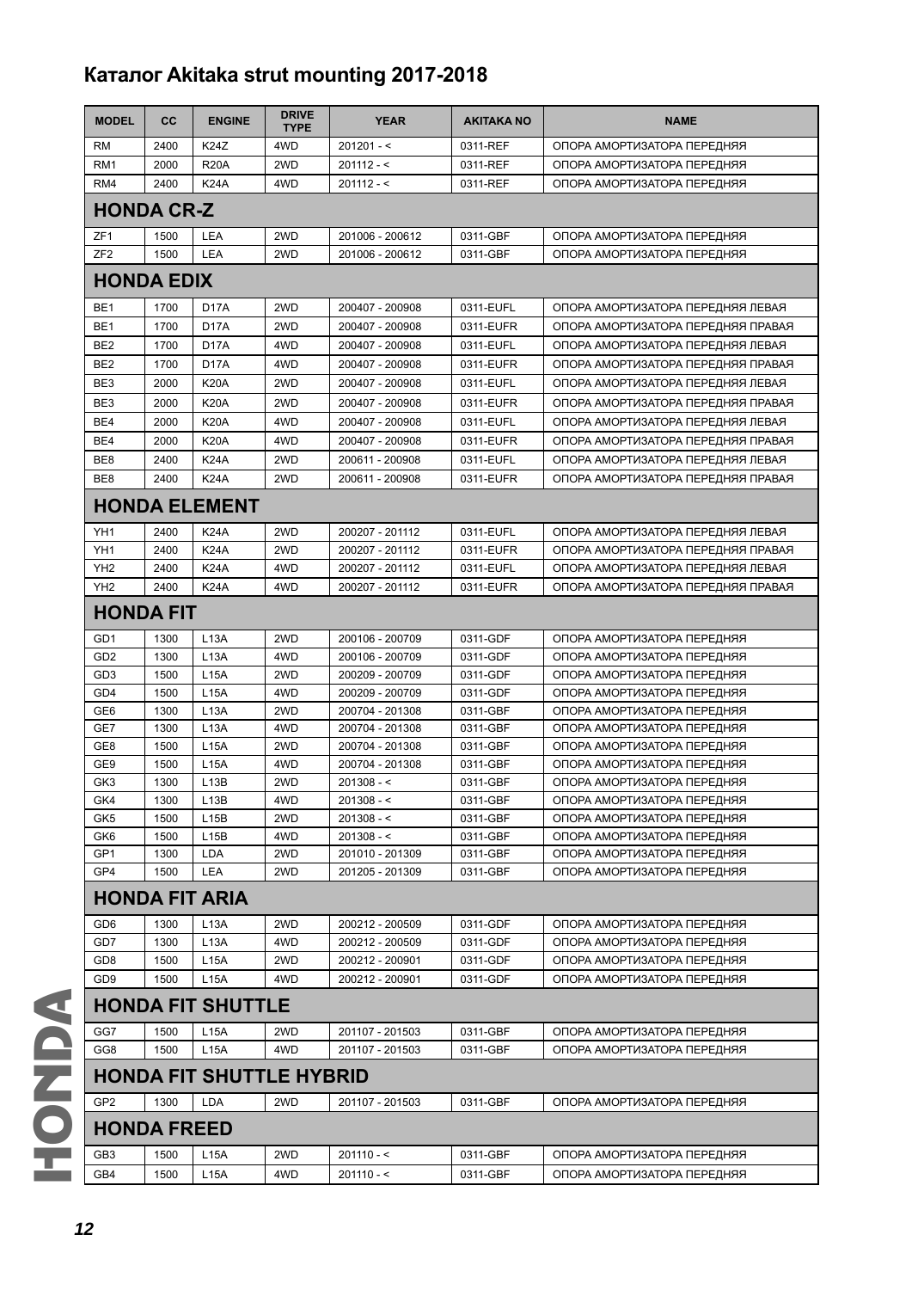| <b>MODEL</b>       | cc                              | <b>ENGINE</b>              | <b>DRIVE</b><br><b>TYPE</b> | <b>YEAR</b>                        | <b>AKITAKA NO</b>      | <b>NAME</b>                                                             |  |  |  |  |
|--------------------|---------------------------------|----------------------------|-----------------------------|------------------------------------|------------------------|-------------------------------------------------------------------------|--|--|--|--|
|                    |                                 | <b>HONDA FREED HYBRID</b>  |                             |                                    |                        |                                                                         |  |  |  |  |
| GP3                | 1500                            | LEA                        | 2WD                         | $201110 - 5$                       | 0311-GBF               | ОПОРА АМОРТИЗАТОРА ПЕРЕДНЯЯ                                             |  |  |  |  |
|                    |                                 | <b>HONDA FREED SPIKE</b>   |                             |                                    |                        |                                                                         |  |  |  |  |
| GB <sub>3</sub>    | 1500                            | <b>L15A</b>                | 2WD                         | $201007 - 5$                       | 0311-GBF               | ОПОРА АМОРТИЗАТОРА ПЕРЕДНЯЯ                                             |  |  |  |  |
| GB4                | 1500                            | L15A                       | 4WD                         | $201007 - 5$                       | 0311-GBF               | ОПОРА АМОРТИЗАТОРА ПЕРЕДНЯЯ                                             |  |  |  |  |
|                    | <b>HONDA FREED SPIKE HYBRID</b> |                            |                             |                                    |                        |                                                                         |  |  |  |  |
| GP3                | 1500                            | LEA                        | 2WD                         | $201110 - 5$                       | 0311-GBF               | ОПОРА АМОРТИЗАТОРА ПЕРЕДНЯЯ                                             |  |  |  |  |
| <b>HONDA FR-V</b>  |                                 |                            |                             |                                    |                        |                                                                         |  |  |  |  |
| <b>BE</b>          | 1700                            | <b>D17A</b>                | 2WD                         | 200408 - 200908                    | 0311-EUFL              | ОПОРА АМОРТИЗАТОРА ПЕРЕДНЯЯ ЛЕВАЯ                                       |  |  |  |  |
| BE                 | 1700                            | D <sub>17</sub> A          | 2WD                         | 200408 - 200908                    | 0311-EUFR              | ОПОРА АМОРТИЗАТОРА ПЕРЕДНЯЯ ПРАВАЯ                                      |  |  |  |  |
| BE                 | 1700                            | D <sub>17</sub> A          | 4WD                         | 200408 - 200908                    | 0311-EUFL              | ОПОРА АМОРТИЗАТОРА ПЕРЕДНЯЯ ЛЕВАЯ                                       |  |  |  |  |
| BE                 | 1700                            | D <sub>17</sub> A          | 4WD                         | 200408 - 200908                    | 0311-EUFR              | ОПОРА АМОРТИЗАТОРА ПЕРЕДНЯЯ ПРАВАЯ                                      |  |  |  |  |
| BE                 | 1800                            | <b>R18A</b>                | 2WD                         | 200701 - 200908                    | 0311-EUFL              | ОПОРА АМОРТИЗАТОРА ПЕРЕДНЯЯ ЛЕВАЯ                                       |  |  |  |  |
| BE                 | 1800                            | <b>R18A</b>                | 2WD                         | 200701 - 200908                    | 0311-EUFR              | ОПОРА АМОРТИЗАТОРА ПЕРЕДНЯЯ ПРАВАЯ                                      |  |  |  |  |
| BE<br>BE           | 2000<br>2000                    | <b>K20A</b><br><b>K20A</b> | 2WD<br>2WD                  | 200408 - 200609<br>200408 - 200609 | 0311-EUFL<br>0311-EUFR | ОПОРА АМОРТИЗАТОРА ПЕРЕДНЯЯ ЛЕВАЯ<br>ОПОРА АМОРТИЗАТОРА ПЕРЕДНЯЯ ПРАВАЯ |  |  |  |  |
| BE                 | 2000                            | <b>K20A</b>                | 4WD                         | 200408 - 200609                    | 0311-EUFL              | ОПОРА АМОРТИЗАТОРА ПЕРЕДНЯЯ ЛЕВАЯ                                       |  |  |  |  |
| BE                 | 2000                            | <b>K20A</b>                | 4WD                         | 200408 - 200609                    | 0311-EUFR              | ОПОРА АМОРТИЗАТОРА ПЕРЕДНЯЯ ПРАВАЯ                                      |  |  |  |  |
| BE                 | 2000                            | <b>K20A</b>                | 2WD                         | 200502 - 200908                    | 0311-EUFL              | ОПОРА АМОРТИЗАТОРА ПЕРЕДНЯЯ ЛЕВАЯ                                       |  |  |  |  |
| BE                 | 2000                            | <b>K20A</b>                | 2WD                         | 200502 - 200908                    | 0311-EUFR              | ОПОРА АМОРТИЗАТОРА ПЕРЕДНЯЯ ПРАВАЯ                                      |  |  |  |  |
| BE                 | 2200                            | <b>N22A</b>                | 2WD                         | 200507 - 200908                    | 0311-EUFL              | ОПОРА АМОРТИЗАТОРА ПЕРЕДНЯЯ ЛЕВАЯ                                       |  |  |  |  |
| <b>BE</b>          | 2200                            | <b>N22A</b>                | 2WD                         | 200507 - 200908                    | 0311-EUFR              | ОПОРА АМОРТИЗАТОРА ПЕРЕДНЯЯ ПРАВАЯ                                      |  |  |  |  |
|                    |                                 | <b>HONDA INSIGHT</b>       |                             |                                    |                        |                                                                         |  |  |  |  |
| ZE <sub>2</sub>    | 1300                            | LDA                        | 2WD                         | 201111 - 201403                    | 0311-GBF               | ОПОРА АМОРТИЗАТОРА ПЕРЕДНЯЯ                                             |  |  |  |  |
| ZE3                | 1500                            | LEA                        | 2WD                         | 201111 - 201403                    | 0311-GBF               | ОПОРА АМОРТИЗАТОРА ПЕРЕДНЯЯ                                             |  |  |  |  |
|                    |                                 | <b>HONDA INTEGRA</b>       |                             |                                    |                        |                                                                         |  |  |  |  |
| DC <sub>5</sub>    | 2000                            | <b>K20A</b>                | 2WD                         | 200107 - 200606                    | 0311-EUFL              | ОПОРА АМОРТИЗАТОРА ПЕРЕДНЯЯ ЛЕВАЯ                                       |  |  |  |  |
| DC <sub>5</sub>    | 2000                            | <b>K20A</b>                | 2WD                         | 200107 - 200606                    | 0311-EUFR              | ОПОРА АМОРТИЗАТОРА ПЕРЕДНЯЯ ПРАВАЯ                                      |  |  |  |  |
| <b>HONDA JAZZ</b>  |                                 |                            |                             |                                    |                        |                                                                         |  |  |  |  |
| GE                 | 1200                            | L12B                       | 2WD                         | $200807 - <$                       | 0311-GBF               | ОПОРА АМОРТИЗАТОРА ПЕРЕДНЯЯ                                             |  |  |  |  |
| GE                 | 1300                            | L13Z                       | 2WD                         | $200807 - <$                       | 0311-GBF               | ОПОРА АМОРТИЗАТОРА ПЕРЕДНЯЯ                                             |  |  |  |  |
| GE                 | 1300                            | L13Z                       | 2WD                         | $200811 - 5$                       | 0311-GBF               | ОПОРА АМОРТИЗАТОРА ПЕРЕДНЯЯ                                             |  |  |  |  |
|                    |                                 | <b>HONDA JAZZ HYBRID</b>   |                             |                                    |                        |                                                                         |  |  |  |  |
| <b>GE</b>          | 1300                            | LDA                        | 2WD                         | $201104 -$                         | 0311-GBF               | ОПОРА АМОРТИЗАТОРА ПЕРЕДНЯЯ                                             |  |  |  |  |
|                    |                                 | <b>HONDA MOBILIO</b>       |                             |                                    |                        |                                                                         |  |  |  |  |
| GB1                | 1500                            | L15A                       | 2WD                         | 200401 - 200804                    | 0311-GBF               | ОПОРА АМОРТИЗАТОРА ПЕРЕДНЯЯ                                             |  |  |  |  |
| GB <sub>2</sub>    | 1500                            | L15A                       | 4WD                         | 200401 - 200804                    | 0311-GBF               | ОПОРА АМОРТИЗАТОРА ПЕРЕДНЯЯ                                             |  |  |  |  |
|                    |                                 | <b>HONDA MOBILIO SPIKE</b> |                             |                                    |                        |                                                                         |  |  |  |  |
| GK1                | 1500                            | L15A                       | 2WD                         | 200209 - 200804                    | 0311-GBF               | ОПОРА АМОРТИЗАТОРА ПЕРЕДНЯЯ                                             |  |  |  |  |
| GK <sub>2</sub>    | 1500                            | L15A                       | 4WD                         | 200209 - 200804                    | 0311-GBF               | ОПОРА АМОРТИЗАТОРА ПЕРЕДНЯЯ                                             |  |  |  |  |
| <b>HONDA N ONE</b> |                                 |                            |                             |                                    |                        |                                                                         |  |  |  |  |
| JG1                | 700                             | <b>S07A</b>                | 2WD                         | $201211 - 5$                       | 0311-GBF               | ОПОРА АМОРТИЗАТОРА ПЕРЕДНЯЯ                                             |  |  |  |  |
| JG2                | 700                             | <b>S07A</b>                | 4WD                         | $201211 - 5$                       | 0311-GBF               | ОПОРА АМОРТИЗАТОРА ПЕРЕДНЯЯ                                             |  |  |  |  |
|                    |                                 | <b>HONDA STREAM</b>        |                             |                                    |                        |                                                                         |  |  |  |  |
| <b>RN</b>          | 1700                            | D <sub>17</sub> A          | 2WD                         | 200105 - 200312                    | 0311-EUFL              | ОПОРА АМОРТИЗАТОРА ПЕРЕДНЯЯ ЛЕВАЯ                                       |  |  |  |  |
| <b>RN</b>          | 1700                            | D <sub>17</sub> A          | 2WD                         | 200105 - 200312                    | 0311-EUFR              | ОПОРА АМОРТИЗАТОРА ПЕРЕДНЯЯ ПРАВАЯ                                      |  |  |  |  |
| <b>RN</b>          | 1700                            | D <sub>17</sub> A          | 2WD                         | 200312 - 200512                    | 0311-EUFL              | ОПОРА АМОРТИЗАТОРА ПЕРЕДНЯЯ ЛЕВАЯ                                       |  |  |  |  |
|                    |                                 |                            |                             |                                    |                        |                                                                         |  |  |  |  |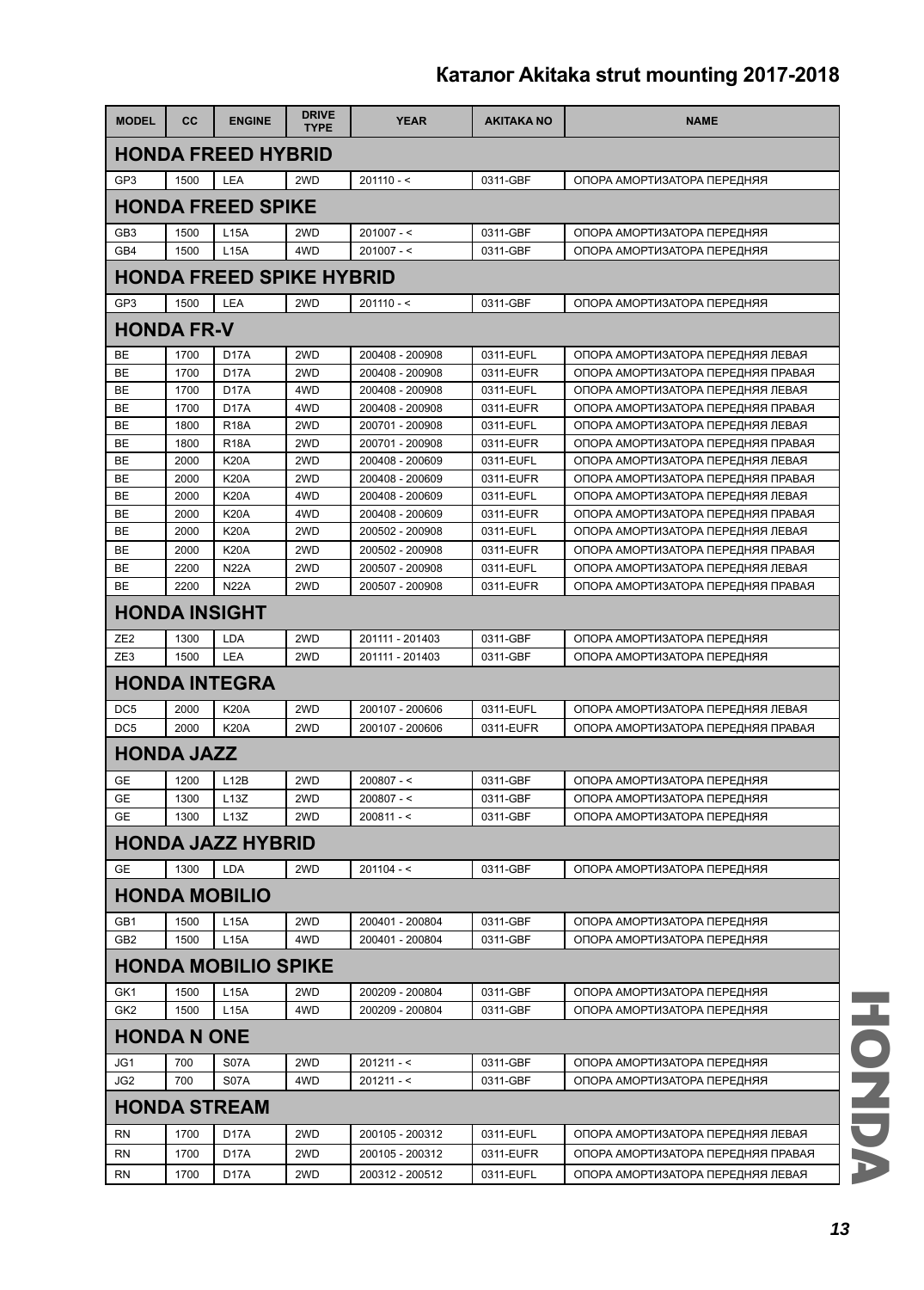|                        | cc   | <b>ENGINE</b>          | <b>DRIVE</b><br><b>TYPE</b> | <b>YEAR</b>     | <b>AKITAKA NO</b> | <b>NAME</b>                                                |
|------------------------|------|------------------------|-----------------------------|-----------------|-------------------|------------------------------------------------------------|
| RN                     | 1700 | <b>D17A</b>            | 2WD                         | 200312 - 200512 | 0311-EUFR         | ОПОРА АМОРТИЗАТОРА ПЕРЕДНЯЯ ПРАВАЯ                         |
| <b>RN</b>              | 2000 | <b>K20A</b>            | 2WD                         | 200105 - 200312 | 0311-EUFL         | ОПОРА АМОРТИЗАТОРА ПЕРЕДНЯЯ ЛЕВАЯ                          |
| <b>RN</b>              | 2000 | <b>K20A</b>            | 2WD                         | 200105 - 200312 | 0311-EUFR         | ОПОРА АМОРТИЗАТОРА ПЕРЕДНЯЯ ПРАВАЯ                         |
| <b>RN</b>              | 2000 | <b>K20A</b>            | 2WD                         | 200312 - 200512 | 0311-EUFL         | ОПОРА АМОРТИЗАТОРА ПЕРЕДНЯЯ ЛЕВАЯ                          |
| <b>RN</b>              | 2000 | <b>K20A</b>            | 2WD                         | 200312 - 200512 | 0311-EUFR         | ОПОРА АМОРТИЗАТОРА ПЕРЕДНЯЯ ПРАВАЯ                         |
| RN <sub>1</sub>        | 1700 | D <sub>17</sub> A      | 2WD                         | 200010 - 200606 | 0311-EUFL         | ОПОРА АМОРТИЗАТОРА ПЕРЕДНЯЯ ЛЕВАЯ                          |
| RN <sub>1</sub>        | 1700 | <b>D17A</b>            | 2WD                         | 200010 - 200606 | 0311-EUFR         | ОПОРА АМОРТИЗАТОРА ПЕРЕДНЯЯ ПРАВАЯ                         |
| RN <sub>2</sub>        | 1700 | <b>D17A</b>            | 4WD                         | 200010 - 200606 | 0311-EUFL         | ОПОРА АМОРТИЗАТОРА ПЕРЕДНЯЯ ЛЕВАЯ                          |
| RN <sub>2</sub>        | 1700 | D <sub>17</sub> A      | 4WD                         | 200010 - 200606 | 0311-EUFR         | ОПОРА АМОРТИЗАТОРА ПЕРЕДНЯЯ ПРАВАЯ                         |
| RN <sub>3</sub>        | 2000 | <b>K20A</b>            | 2WD                         | 200010 - 200606 | 0311-EUFL         | ОПОРА АМОРТИЗАТОРА ПЕРЕДНЯЯ ЛЕВАЯ                          |
| RN <sub>3</sub>        | 2000 | <b>K20A</b>            | 2WD                         | 200010 - 200606 | 0311-EUFR         | ОПОРА АМОРТИЗАТОРА ПЕРЕДНЯЯ ПРАВАЯ                         |
| RN <sub>4</sub>        | 2000 | <b>K20A</b>            | 4WD                         | 200010 - 200606 | 0311-EUFL         | ОПОРА АМОРТИЗАТОРА ПЕРЕДНЯЯ ЛЕВАЯ                          |
| RN4                    | 2000 | <b>K20A</b>            | 4WD                         | 200010 - 200606 | 0311-EUFR         | ОПОРА АМОРТИЗАТОРА ПЕРЕДНЯЯ ПРАВАЯ                         |
| RN <sub>5</sub>        | 2000 | <b>K20A</b>            | 2WD                         | 200309 - 200606 | 0311-EUFL         | ОПОРА АМОРТИЗАТОРА ПЕРЕДНЯЯ ЛЕВАЯ                          |
| RN <sub>5</sub>        | 2000 | <b>K20A</b>            | 2WD                         | 200309 - 200606 | 0311-EUFR         | ОПОРА АМОРТИЗАТОРА ПЕРЕДНЯЯ ПРАВАЯ                         |
| RN <sub>5</sub>        | 2000 | K <sub>20</sub> B      | 2WD                         | 200309 - 200606 | 0311-EUFL         | ОПОРА АМОРТИЗАТОРА ПЕРЕДНЯЯ ЛЕВАЯ                          |
| RN <sub>5</sub>        | 2000 | K <sub>20</sub> B      | 2WD                         | 200309 - 200606 | 0311-EUFR         | ОПОРА АМОРТИЗАТОРА ПЕРЕДНЯЯ ПРАВАЯ                         |
| <b>HONDA VEZEL</b>     |      |                        |                             |                 |                   |                                                            |
| RU1                    | 1500 | L15B                   | 2WD                         | $201312 - 5$    | 0311-GBF          | ОПОРА АМОРТИЗАТОРА ПЕРЕДНЯЯ                                |
| RU <sub>2</sub>        | 1500 | L15B                   | 4WD                         | $201312 - 5$    | 0311-GBF          | ОПОРА АМОРТИЗАТОРА ПЕРЕДНЯЯ                                |
| RU <sub>3</sub>        | 1500 | LEB                    | 2WD                         | $201312 - 5$    | 0311-GBF          | ОПОРА АМОРТИЗАТОРА ПЕРЕДНЯЯ                                |
|                        |      |                        |                             |                 |                   |                                                            |
| RU4                    | 1500 | LEB                    | 4WD                         | $201312 - 5$    | 0311-GBF          | ОПОРА АМОРТИЗАТОРА ПЕРЕДНЯЯ                                |
|                        |      | <b>HYUNDAI ELANTRA</b> |                             |                 |                   |                                                            |
| HD                     | 1600 | D4FB                   | 2WD                         | 200511 - 201112 | 1211-CDF          | ОПОРА АМОРТИЗАТОРА ПЕРЕДНЯЯ                                |
| HD                     | 2000 | G4GC                   | 2WD                         | 200606 - 201005 | 1211-CDF          | ОПОРА АМОРТИЗАТОРА ПЕРЕДНЯЯ                                |
| <b>HYUNDAI EON</b>     |      |                        |                             |                 |                   |                                                            |
| IA                     | 800  | B3HA                   | 2WD                         | $201108 - 5$    | 1211-PF           | ОПОРА АМОРТИЗАТОРА ПЕРЕДНЯЯ                                |
| IA                     | 1000 | G3LA                   | 2WD                         | $201108 - 5$    | 1211-PF           | ОПОРА АМОРТИЗАТОРА ПЕРЕДНЯЯ                                |
| <b>HYUNDAI 110</b>     |      |                        |                             |                 |                   |                                                            |
|                        |      |                        |                             |                 |                   |                                                            |
| PA                     | 1000 | G3LA                   | 2WD                         | 200709 - 201412 | 1211-PF           |                                                            |
| <b>PA</b>              | 1100 | D3FA                   | 2WD                         | 200811 - 201412 | 1211-PF           | ОПОРА АМОРТИЗАТОРА ПЕРЕДНЯЯ<br>ОПОРА АМОРТИЗАТОРА ПЕРЕДНЯЯ |
| PA                     |      |                        | 2WD                         | 200712 - 201412 |                   |                                                            |
|                        | 1100 | G4HC                   |                             |                 | 1211-PF           | ОПОРА АМОРТИЗАТОРА ПЕРЕДНЯЯ                                |
| PA                     | 1200 | C4UG                   | 2WD                         | 200710 - 201412 | 1211-PF           | ОПОРА АМОРТИЗАТОРА ПЕРЕДНЯЯ                                |
| PA                     | 1200 | G4LA                   | 2WD                         | 200811 - 201412 | 1211-PF           | ОПОРА АМОРТИЗАТОРА ПЕРЕДНЯЯ                                |
| <b>HYUNDAI 130</b>     |      |                        |                             |                 |                   |                                                            |
| FD                     | 1400 | G4FA                   | 2WD                         | 200710 - 201111 | 1211-CDF          | ОПОРА АМОРТИЗАТОРА ПЕРЕДНЯЯ                                |
| FD.                    | 1600 | D4FB                   | 2WD                         | 200710 - 201111 | 1211-CDF          | ОПОРА АМОРТИЗАТОРА ПЕРЕДНЯЯ                                |
| FD                     | 1600 | G4FC                   | 2WD                         | 200710 - 201111 | 1211-CDF          | ОПОРА АМОРТИЗАТОРА ПЕРЕДНЯЯ                                |
| FD                     | 1600 | G4FC                   | 2WD                         | 200802 - 201111 | 1211-CDF          | ОПОРА АМОРТИЗАТОРА ПЕРЕДНЯЯ                                |
| FD                     | 2000 | D4EA                   | 2WD                         | 200710 - 201111 | 1211-CDF          | ОПОРА АМОРТИЗАТОРА ПЕРЕДНЯЯ                                |
| FD                     | 2000 | G4GC                   | 2WD                         | 200710 - 201111 | 1211-CDF          | ОПОРА АМОРТИЗАТОРА ПЕРЕДНЯЯ                                |
| FD                     | 2000 | G4GC                   | 2WD                         | 200802 - 201111 | 1211-CDF          | ОПОРА АМОРТИЗАТОРА ПЕРЕДНЯЯ                                |
| FD                     | 2000 | G4GC-G                 | 2WD                         | 200710 - 201111 | 1211-CDF          | ОПОРА АМОРТИЗАТОРА ПЕРЕДНЯЯ                                |
|                        |      | <b>HYUNDAI 130 CW</b>  |                             |                 |                   |                                                            |
|                        | 1400 | G4FA                   | 2WD                         | 200710 - 201206 | 1211-CDF          | ОПОРА АМОРТИЗАТОРА ПЕРЕДНЯЯ                                |
| FD                     | 1600 | D4FB                   | 2WD                         | 200802 - 201206 | 1211-CDF          | ОПОРА АМОРТИЗАТОРА ПЕРЕДНЯЯ                                |
| FD                     | 1600 | D4FB                   | 2WD                         | 201001 - 201206 | 1211-CDF          | ОПОРА АМОРТИЗАТОРА ПЕРЕДНЯЯ                                |
| <b>FD</b><br><b>FD</b> | 1600 | G4FC                   | 2WD                         | 200802 - 201206 | 1211-CDF          | ОПОРА АМОРТИЗАТОРА ПЕРЕДНЯЯ                                |
| FD                     | 2000 | D4EA                   | 2WD                         | 200802 - 201206 | 1211-CDF          | ОПОРА АМОРТИЗАТОРА ПЕРЕДНЯЯ                                |
| FD                     | 2000 | D <sub>4</sub> EA      | 2WD                         | 200810 - 201206 | 1211-CDF          | ОПОРА АМОРТИЗАТОРА ПЕРЕДНЯЯ                                |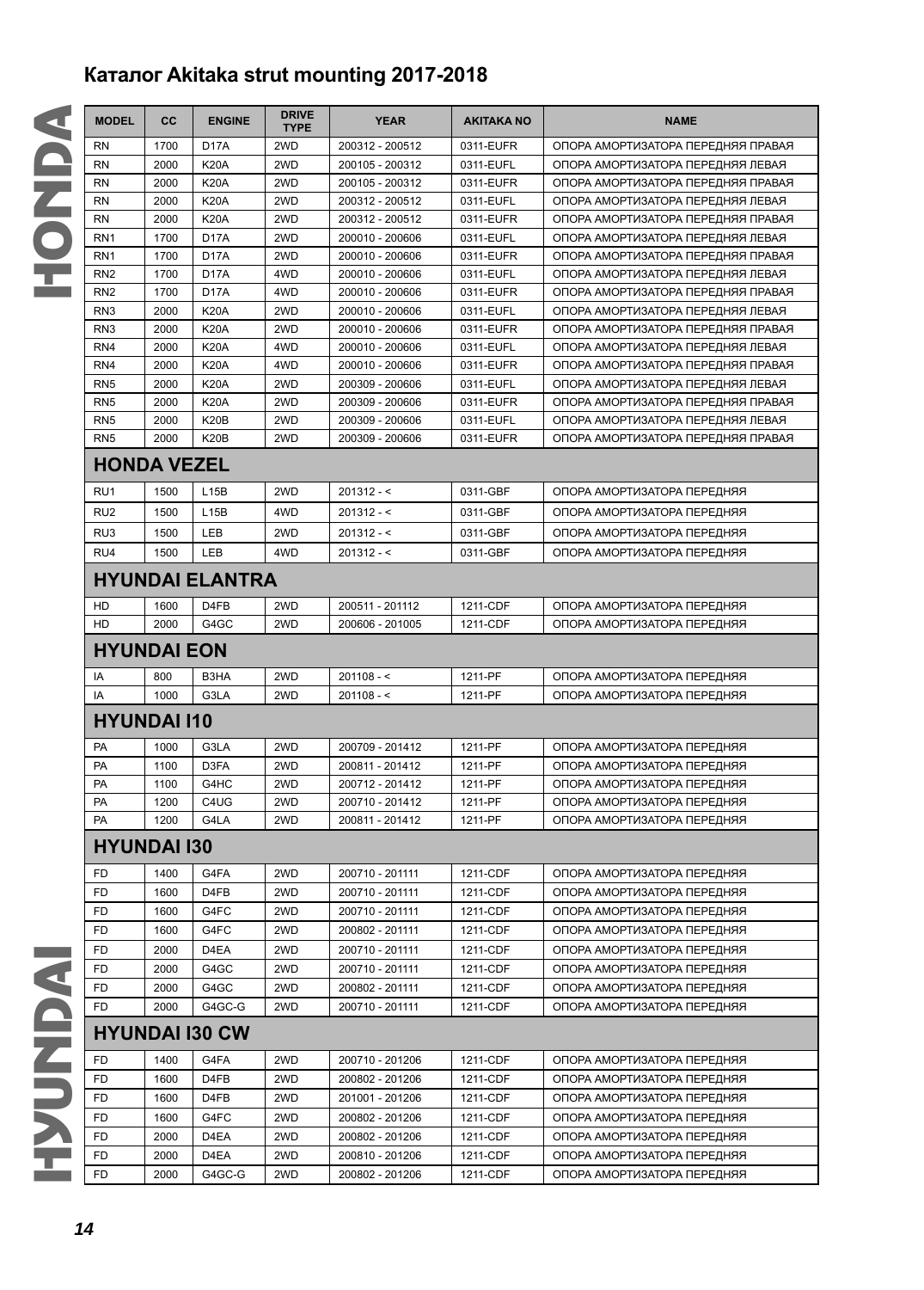| <b>MODEL</b>         | cc           | <b>ENGINE</b>    | <b>DRIVE</b><br><b>TYPE</b> | <b>YEAR</b>                        | <b>AKITAKA NO</b>    | <b>NAME</b>                                                |      |
|----------------------|--------------|------------------|-----------------------------|------------------------------------|----------------------|------------------------------------------------------------|------|
| <b>INFINITI I30</b>  |              |                  |                             |                                    |                      |                                                            |      |
| A32                  | 3000         | VQ30DE           | 2WD                         | 199503 - 199706                    | 0211-A32F            | ОПОРА АМОРТИЗАТОРА ПЕРЕДНЯЯ                                |      |
| A32                  | 3000         | VQ30DE           | 2WD                         | 199706 - 199907                    | 0211-A32F            | ОПОРА АМОРТИЗАТОРА ПЕРЕДНЯЯ                                |      |
| CA33                 | 3000         | VQ30DE           | 2WD                         | 199907 - 200107                    | 0211-P12F            | ОПОРА АМОРТИЗАТОРА ПЕРЕДНЯЯ                                |      |
| <b>INFINITI I35</b>  |              |                  |                             |                                    |                      |                                                            |      |
| CA33                 | 3500         | VQ35DE           | 2WD                         | 200107 - 200407                    | 0211-P12F            | ОПОРА АМОРТИЗАТОРА ПЕРЕДНЯЯ                                |      |
| <b>KIA CEE'D</b>     |              |                  |                             |                                    |                      |                                                            |      |
| ED                   | 1400         | G4FA             | 2WD                         | 200612 - 201212                    | 1211-CDF             | ОПОРА АМОРТИЗАТОРА ПЕРЕДНЯЯ                                |      |
| ED                   | 1400         | G4FA-L           | 2WD                         | 201006 - 201212                    | 1211-CDF             | ОПОРА АМОРТИЗАТОРА ПЕРЕДНЯЯ                                |      |
| ED                   | 1600         | D4FB             | 2WD                         | 200612 - 201212                    | 1211-CDF             | ОПОРА АМОРТИЗАТОРА ПЕРЕДНЯЯ                                |      |
| ED                   | 1600         | D <sub>4FB</sub> | 2WD                         | 201010 - 201212                    | 1211-CDF             | ОПОРА АМОРТИЗАТОРА ПЕРЕДНЯЯ                                |      |
| ED                   | 1600         | D4FB-L           | 2WD                         | 200612 - 201212                    | 1211-CDF             | ОПОРА АМОРТИЗАТОРА ПЕРЕДНЯЯ                                |      |
| ED                   | 1600         | G4FC             | 2WD                         | 200612 - 201212                    | 1211-CDF             | ОПОРА АМОРТИЗАТОРА ПЕРЕДНЯЯ                                |      |
| ED                   | 1600         | G4FC             | 2WD                         | 200709 - 201212                    | 1211-CDF             | ОПОРА АМОРТИЗАТОРА ПЕРЕДНЯЯ                                |      |
| ED                   | 1600         | G4FC             | 2WD                         | 200802 - 201212                    | 1211-CDF             | ОПОРА АМОРТИЗАТОРА ПЕРЕДНЯЯ                                |      |
| ED                   | 1600         | G4FC             | 2WD                         | 201010 - 201212                    | 1211-CDF             | ОПОРА АМОРТИЗАТОРА ПЕРЕДНЯЯ                                |      |
| ED                   | 2000         | D4EA             | 2WD                         | 200706 - 201212                    | 1211-CDF             | ОПОРА АМОРТИЗАТОРА ПЕРЕДНЯЯ                                |      |
| ED<br>ED             | 2000<br>2000 | D4EA-F<br>G4GC   | 2WD<br>2WD                  | 200709 - 201212<br>200612 - 201212 | 1211-CDF<br>1211-CDF | ОПОРА АМОРТИЗАТОРА ПЕРЕДНЯЯ<br>ОПОРА АМОРТИЗАТОРА ПЕРЕДНЯЯ |      |
| <b>KIA CEE'D SW</b>  |              |                  |                             |                                    |                      |                                                            |      |
|                      |              |                  |                             |                                    |                      |                                                            |      |
| ED                   | 1400         | G4FA             | 2WD                         | 200709 - 201212                    | 1211-CDF             | ОПОРА АМОРТИЗАТОРА ПЕРЕДНЯЯ                                |      |
| ED                   | 1400         | G4FA             | 2WD                         | 201010 - 201212                    | 1211-CDF             | ОПОРА АМОРТИЗАТОРА ПЕРЕДНЯЯ                                |      |
| ED                   | 1400         | G4FA-L           | 2WD                         | 201010 - 201212                    | 1211-CDF             | ОПОРА АМОРТИЗАТОРА ПЕРЕДНЯЯ                                |      |
| ED                   | 1600         | D4FB             | 2WD                         | 200709 - 201212                    | 1211-CDF             | ОПОРА АМОРТИЗАТОРА ПЕРЕДНЯЯ                                |      |
| ED                   | 1600         | D4FB             | 2WD                         | 201010 - 201212                    | 1211-CDF             | ОПОРА АМОРТИЗАТОРА ПЕРЕДНЯЯ                                |      |
| ED                   | 1600         | D4FB-L           | 2WD                         | 200709 - 201212                    | 1211-CDF             | ОПОРА АМОРТИЗАТОРА ПЕРЕДНЯЯ                                |      |
| ED                   | 1600         | G4FC             | 2WD                         | 200709 - 201212                    | 1211-CDF             | ОПОРА АМОРТИЗАТОРА ПЕРЕДНЯЯ                                |      |
| ED                   | 1600         | G4FC             | 2WD                         | 200906 - 201212                    | 1211-CDF             | ОПОРА АМОРТИЗАТОРА ПЕРЕДНЯЯ                                |      |
| ED                   | 2000         | D4EA-F           | 2WD                         | 200709 - 201212                    | 1211-CDF             | ОПОРА АМОРТИЗАТОРА ПЕРЕДНЯЯ                                |      |
| ED                   | 2000         | G4GC             | 2WD                         | 200709 - 201212                    | 1211-CDF             | ОПОРА АМОРТИЗАТОРА ПЕРЕДНЯЯ                                |      |
| <b>KIA PICANTO</b>   |              |                  |                             |                                    |                      |                                                            |      |
| ВC                   | 1000         | G4HE             | 2WD                         | 200404 - 201112                    | 1211-PF              | ОПОРА АМОРТИЗАТОРА ПЕРЕДНЯЯ                                |      |
| BC                   | 1100         | D3FA             | 2WD                         | 200511 - 201112                    | 1211-PF              | ОПОРА АМОРТИЗАТОРА ПЕРЕДНЯЯ                                |      |
| BC                   | 1100         | G4HG             | 2WD                         | 200404 - 201112                    | 1211-PF              | ОПОРА АМОРТИЗАТОРА ПЕРЕДНЯЯ                                |      |
| SA                   | 1000         | G4HE             | 2WD                         | 200404 - 201112                    | 1211-PF              | ОПОРА АМОРТИЗАТОРА ПЕРЕДНЯЯ                                |      |
| SA                   | 1100         | D3FA             | 2WD                         | 200511 - 201112                    | 1211-PF              | ОПОРА АМОРТИЗАТОРА ПЕРЕДНЯЯ                                |      |
| SA                   | 1100         | G4HG             | 2WD                         | 200404 - 201112                    | 1211-PF              | ОПОРА АМОРТИЗАТОРА ПЕРЕДНЯЯ                                |      |
| <b>KIA PRO CEE'D</b> |              |                  |                             |                                    |                      |                                                            |      |
| ED                   | 1400         | G4FA             | 2WD                         | 200802 - 201212                    | 1211-CDF             | ОПОРА АМОРТИЗАТОРА ПЕРЕДНЯЯ                                |      |
| ED                   | 1400         | G4FA-L           | 2WD                         | 201006 - 201212                    | 1211-CDF             | ОПОРА АМОРТИЗАТОРА ПЕРЕДНЯЯ                                |      |
| ED                   | 1600         | D <sub>4FB</sub> | 2WD                         | 200802 - 201212                    | 1211-CDF             | ОПОРА АМОРТИЗАТОРА ПЕРЕДНЯЯ                                |      |
| ED                   | 1600         | D <sub>4FB</sub> | 2WD                         | 201010 - 201212                    | 1211-CDF             | ОПОРА АМОРТИЗАТОРА ПЕРЕДНЯЯ                                |      |
| ED                   | 1600         | D4FB-L           | 2WD                         | 200802 - 201212                    | 1211-CDF             | ОПОРА АМОРТИЗАТОРА ПЕРЕДНЯЯ                                |      |
| ED                   | 1600         | G4FC             | 2WD                         | 200802 - 201212                    | 1211-CDF             | ОПОРА АМОРТИЗАТОРА ПЕРЕДНЯЯ                                |      |
| ED                   | 1600         | G4FC             | 2WD                         | 201010 - 201212                    | 1211-CDF             | ОПОРА АМОРТИЗАТОРА ПЕРЕДНЯЯ                                |      |
| ED                   | 2000         | D4EA             | 2WD                         | 200802 - 201212                    | 1211-CDF             | ОПОРА АМОРТИЗАТОРА ПЕРЕДНЯЯ                                |      |
| ED                   | 2000         | G4GC             | 2WD                         | 200802 - 201212                    | 1211-CDF             | ОПОРА АМОРТИЗАТОРА ПЕРЕДНЯЯ                                |      |
| <b>LEXUS CT200H</b>  |              |                  |                             |                                    |                      |                                                            | EXUS |
| ZWA10                | 1600         | 2ZR-FXE          | 2WD                         | $201012 - 5$                       | 0111-E15F            | ОПОРА АМОРТИЗАТОРА ПЕРЕДНЯЯ                                |      |
|                      |              |                  |                             |                                    |                      |                                                            |      |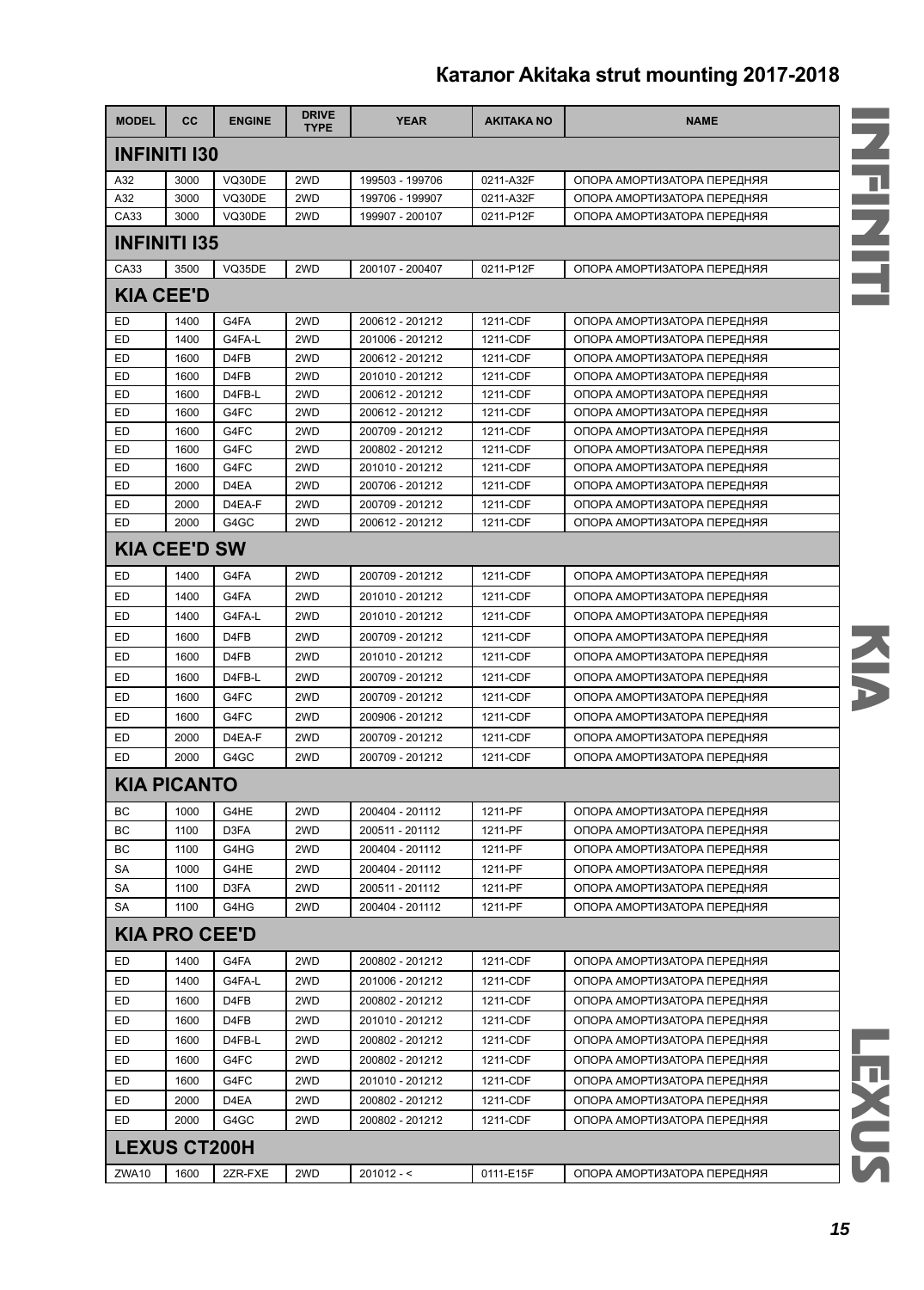| <b>MODEL</b>        | cc   | <b>ENGINE</b> | <b>DRIVE</b><br><b>TYPE</b> | <b>YEAR</b>     | <b>AKITAKA NO</b> | <b>NAME</b>                        |
|---------------------|------|---------------|-----------------------------|-----------------|-------------------|------------------------------------|
| <b>LEXUS ES240</b>  |      |               |                             |                 |                   |                                    |
| ACV40               | 2400 | 2AZ-FE        | 2WD                         | 200908 - 201206 | 0111-ACV4RL       | ОПОРА АМОРТИЗАТОРА ЗАДНЯЯ ЛЕВАЯ    |
| ACV40               | 2400 | 2AZ-FE        | 2WD                         | 200908 - 201206 | 0111-ACV4RR       | ОПОРА АМОРТИЗАТОРА ЗАДНЯЯ ПРАВАЯ   |
| <b>LEXUS ES300</b>  |      |               |                             |                 |                   |                                    |
| MCV20               | 3000 | 1MZ-FE        | 2WD                         | 199608 - 200107 | 0111-V3RL         | ОПОРА АМОРТИЗАТОРА ЗАДНЯЯ ЛЕВАЯ    |
| MCV20               | 3000 | 1MZ-FE        | 2WD                         | 199608 - 200107 | 0111-V3RR         | ОПОРА АМОРТИЗАТОРА ЗАДНЯЯ ПРАВАЯ   |
| MCV30               | 3000 | 1MZ-FE        | 2WD                         | 200107 - 200603 | 0111-V3F          | ОПОРА АМОРТИЗАТОРА ПЕРЕДНЯЯ        |
| MCV30               | 3000 | 1MZ-FE        | 2WD                         | 200107 - 200603 | 0111-V3RL         | ОПОРА АМОРТИЗАТОРА ЗАДНЯЯ ЛЕВАЯ    |
| MCV30               | 3000 | 1MZ-FE        | 2WD                         | 200107 - 200603 | 0111-V3RR         | ОПОРА АМОРТИЗАТОРА ЗАДНЯЯ ПРАВАЯ   |
| <b>LEXUS ES330</b>  |      |               |                             |                 |                   |                                    |
| MCV31               | 3300 | 3MZ-FE        | 2WD                         | 200307 - 200603 | 0111-V3F          | ОПОРА АМОРТИЗАТОРА ПЕРЕДНЯЯ        |
| MCV31               | 3300 | 3MZ-FE        | 2WD                         | 200307 - 200603 | 0111-V3RL         | ОПОРА АМОРТИЗАТОРА ЗАДНЯЯ ЛЕВАЯ    |
| MCV31               | 3300 | 3MZ-FE        | 2WD                         | 200307 - 200603 | 0111-V3RR         | ОПОРА АМОРТИЗАТОРА ЗАДНЯЯ ПРАВАЯ   |
| <b>LEXUS ES350</b>  |      |               |                             |                 |                   |                                    |
| <b>GSV40</b>        | 3500 | 2GR-FE        | 2WD                         | 200605 - 201206 | 0111-ACV4RL       | ОПОРА АМОРТИЗАТОРА ЗАДНЯЯ ЛЕВАЯ    |
| <b>GSV40</b>        | 3500 | 2GR-FE        | 2WD                         | 200605 - 201206 | 0111-ACV4RR       | ОПОРА АМОРТИЗАТОРА ЗАДНЯЯ ПРАВАЯ   |
| GSV40               | 3500 | 2GR-FE        | 2WD                         | 200607 - 200907 | 0111-ACV4F        | ОПОРА АМОРТИЗАТОРА ПЕРЕДНЯЯ        |
| GSV40               | 3500 | 2GR-FE        | 2WD                         | 200607 - 201206 | 0111-ACV4RR       | ОПОРА АМОРТИЗАТОРА ЗАДНЯЯ ПРАВАЯ   |
| <b>LEXUS GS300</b>  |      |               |                             |                 |                   |                                    |
| <b>JZS147</b>       | 3000 | 2JZ-GE        | 2WD                         | 199303 - 199708 | 0111-S14F         | ОПОРА АМОРТИЗАТОРА ПЕРЕДНЯЯ        |
| <b>LEXUS LS400</b>  |      |               |                             |                 |                   |                                    |
| UCF20               | 4000 | 1UZ-FE        | 2WD                         | 199410 - 199707 | 0111-F20F         | ОПОРА АМОРТИЗАТОРА ПЕРЕДНЯЯ        |
| <b>LEXUS RX300</b>  |      |               |                             |                 |                   |                                    |
| MCU <sub>10</sub>   | 3000 | 1MZ-FE        | 2WD                         | 199801 - 200006 | 0111-CU25RL       | ОПОРА АМОРТИЗАТОРА ЗАДНЯЯ ЛЕВАЯ    |
| MCU <sub>10</sub>   | 3000 | 1MZ-FE        | 2WD                         | 199801 - 200006 | 0111-CU25RR       | ОПОРА АМОРТИЗАТОРА ЗАДНЯЯ ПРАВАЯ   |
| MCU <sub>10</sub>   | 3000 | 1MZ-FE        | 2WD                         | 199801 - 200006 | 0111-MCV2FL       | ОПОРА АМОРТИЗАТОРА ПЕРЕДНЯЯ ПРАВАЯ |
| MCU <sub>10</sub>   | 3000 | 1MZ-FE        | 2WD                         | 199801 - 200006 | 0111-MCV2FL       | ОПОРА АМОРТИЗАТОРА ПЕРЕДНЯЯ ЛЕВАЯ  |
| MCU15               | 3000 | 1MZ-FE        | 4WD                         | 199801 - 200006 | 0111-CU25RL       | ОПОРА АМОРТИЗАТОРА ЗАДНЯЯ ЛЕВАЯ    |
| MCU <sub>15</sub>   | 3000 | 1MZ-FE        | 4WD                         | 199801 - 200006 | 0111-CU25RR       | ОПОРА АМОРТИЗАТОРА ЗАДНЯЯ ПРАВАЯ   |
| MCU <sub>15</sub>   | 3000 | 1MZ-FE        | 4WD                         | 199801 - 200006 | 0111-MCV2FL       | ОПОРА АМОРТИЗАТОРА ПЕРЕДНЯЯ ПРАВАЯ |
| MCU15               | 3000 | 1MZ-FE        | 4WD                         | 199801 - 200006 | 0111-MCV2FL       | ОПОРА АМОРТИЗАТОРА ПЕРЕДНЯЯ ЛЕВАЯ  |
| MCU35               | 3000 | 1MZ-FE        | 4WD                         | 200302 - 200512 | 0111-CU25F        | ОПОРА АМОРТИЗАТОРА ПЕРЕДНЯЯ        |
| MCU35               | 3000 | 1MZ-FE        | 4WD                         | 200302 - 200512 | 0111-CU30RL       | ОПОРА АМОРТИЗАТОРА ЗАДНЯЯ ЛЕВАЯ    |
| MCU35               | 3000 | 1MZ-FE        | 4WD                         | 200302 - 200512 | 0111-CU30RR       | ОПОРА АМОРТИЗАТОРА ЗАДНЯЯ ПРАВАЯ   |
| <b>LEXUS RX330</b>  |      |               |                             |                 |                   |                                    |
| MCU38               | 3300 | 3MZ-FE        | 4WD                         | 200302 - 200512 | 0111-CU25F        | ОПОРА АМОРТИЗАТОРА ПЕРЕДНЯЯ        |
| MCU38               | 3300 | 3MZ-FE        | 4WD                         | 200302 - 200512 | 0111-CU30RL       | ОПОРА АМОРТИЗАТОРА ЗАДНЯЯ ЛЕВАЯ    |
| MCU38               | 3300 | 3MZ-FE        | 4WD                         | 200302 - 200512 | 0111-CU30RR       | ОПОРА АМОРТИЗАТОРА ЗАДНЯЯ ПРАВАЯ   |
| <b>LEXUS RX350</b>  |      |               |                             |                 |                   |                                    |
| GSU35               | 3500 | 2GR-FE        | 4WD                         | 200601 - 200811 | 0111-CU25F        | ОПОРА АМОРТИЗАТОРА ПЕРЕДНЯЯ        |
| GSU35               | 3500 | 2GR-FE        | 4WD                         | 200601 - 200811 | 0111-CU30RL       | ОПОРА АМОРТИЗАТОРА ЗАДНЯЯ ЛЕВАЯ    |
| GSU35               | 3500 | 2GR-FE        | 4WD                         | 200601 - 200811 | 0111-CU30RR       | ОПОРА АМОРТИЗАТОРА ЗАДНЯЯ ПРАВАЯ   |
| <b>LEXUS RX400H</b> |      |               |                             |                 |                   |                                    |
| MHU33               | 3300 | 3MZ-FE        | 4WD                         | 200503 - 200811 | 0111-CU25F        | ОПОРА АМОРТИЗАТОРА ПЕРЕДНЯЯ        |
| MHU33               | 3300 | 3MZ-FE        | 4WD                         | 200503 - 200811 | 0111-CU30RL       | ОПОРА АМОРТИЗАТОРА ЗАДНЯЯ ЛЕВАЯ    |
| MHU33               | 3300 | 3MZ-FE        | 4WD                         | 200503 - 200811 | 0111-CU30RR       | ОПОРА АМОРТИЗАТОРА ЗАДНЯЯ ПРАВАЯ   |
| MHU38               | 3300 | 3MZ-FE        | 4WD                         | 200503 - 200811 | 0111-CU25F        | ОПОРА АМОРТИЗАТОРА ПЕРЕДНЯЯ        |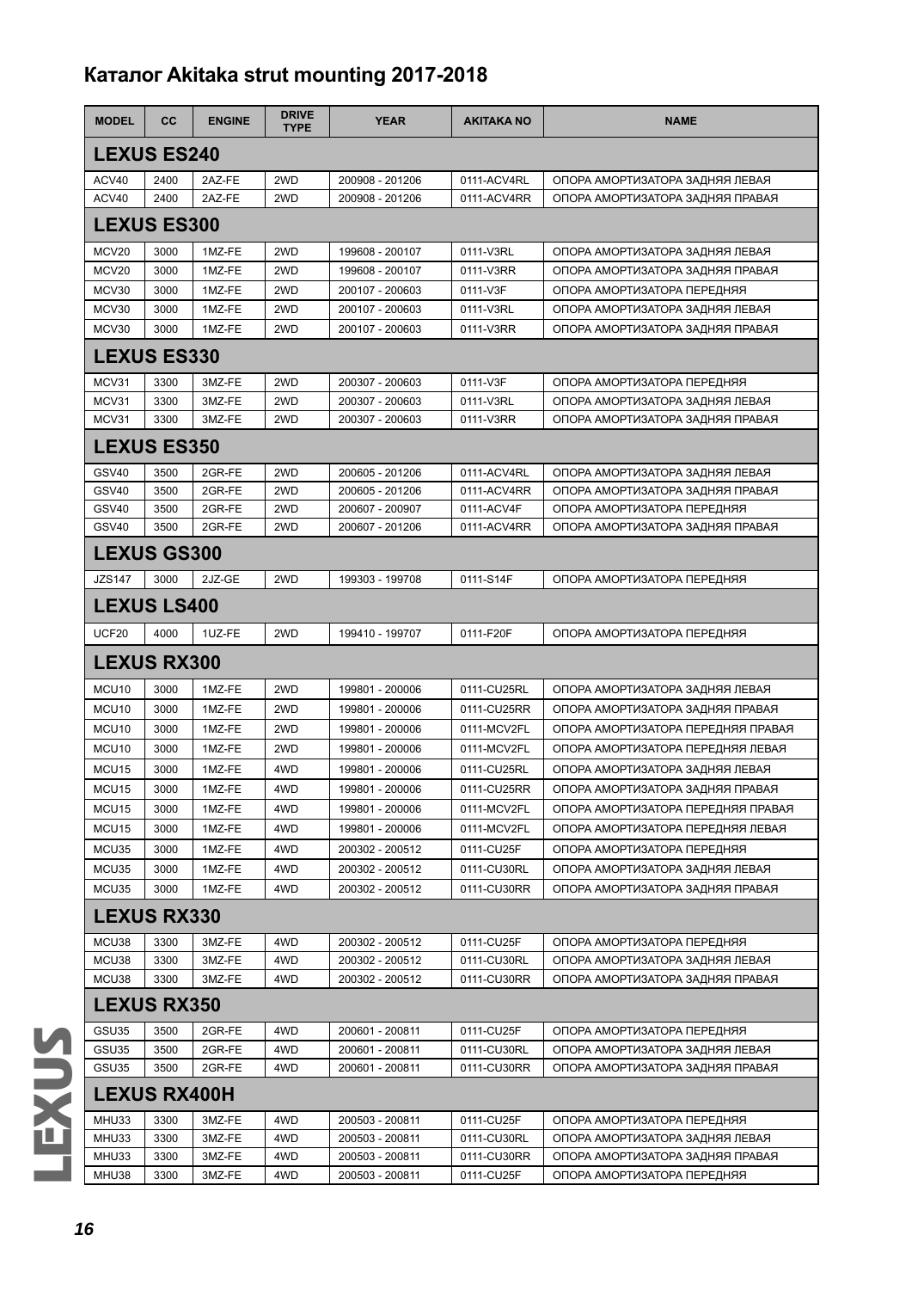| <b>MODEL</b>      | cc   | <b>ENGINE</b>  | <b>DRIVE</b><br><b>TYPE</b> | <b>YEAR</b>     | <b>AKITAKA NO</b> | <b>NAME</b>                      |  |  |  |
|-------------------|------|----------------|-----------------------------|-----------------|-------------------|----------------------------------|--|--|--|
| MHU38             | 3300 | 3MZ-FE         | 4WD                         | 200503 - 200811 | 0111-CU30RL       | ОПОРА АМОРТИЗАТОРА ЗАДНЯЯ ЛЕВАЯ  |  |  |  |
| MHU38             | 3300 | 3MZ-FE         | 4WD                         | 200503 - 200811 | 0111-CU30RR       | ОПОРА АМОРТИЗАТОРА ЗАДНЯЯ ПРАВАЯ |  |  |  |
| <b>MAZDA2</b>     |      |                |                             |                 |                   |                                  |  |  |  |
| DY                | 1250 | <b>FUJA</b>    | 2WD                         | 200304 - 200712 | 2111-CBKF         | ОПОРА АМОРТИЗАТОРА ПЕРЕДНЯЯ      |  |  |  |
| DY                | 1400 | F6JA           | 2WD                         | 200304 - 200712 | 2111-CBKF         | ОПОРА АМОРТИЗАТОРА ПЕРЕДНЯЯ      |  |  |  |
| <b>DY</b>         | 1400 | F6JB           | 2WD                         | 200304 - 200712 | 2111-CBKF         | ОПОРА АМОРТИЗАТОРА ПЕРЕДНЯЯ      |  |  |  |
| <b>DY</b>         | 1400 | <b>FXJA</b>    | 2WD                         | 200304 - 200712 | 2111-CBKF         | ОПОРА АМОРТИЗАТОРА ПЕРЕДНЯЯ      |  |  |  |
| <b>DY</b>         | 1600 | <b>FYJA</b>    | 2WD                         | 200304 - 200712 | 2111-CBKF         | ОПОРА АМОРТИЗАТОРА ПЕРЕДНЯЯ      |  |  |  |
| <b>MAZDA 323</b>  |      |                |                             |                 |                   |                                  |  |  |  |
| BA                | 1300 | B <sub>3</sub> | 2WD                         | 199408 - 199809 | 0511-BARL         | ОПОРА АМОРТИЗАТОРА ЗАДНЯЯ ЛЕВАЯ  |  |  |  |
| BA                | 1300 | B <sub>3</sub> | 2WD                         | 199408 - 199809 | 0511-BARR         | ОПОРА АМОРТИЗАТОРА ЗАДНЯЯ ПРАВАЯ |  |  |  |
| BA                | 1500 | Z <sub>5</sub> | 2WD                         | 199408 - 199809 | 0511-BARL         | ОПОРА АМОРТИЗАТОРА ЗАДНЯЯ ЛЕВАЯ  |  |  |  |
| BA                | 1500 | Z <sub>5</sub> | 2WD                         | 199408 - 199809 | 0511-BARR         | ОПОРА АМОРТИЗАТОРА ЗАДНЯЯ ПРАВАЯ |  |  |  |
| BA                | 1800 | <b>BP</b>      | 2WD                         | 199408 - 199809 | 0511-BARL         | ОПОРА АМОРТИЗАТОРА ЗАДНЯЯ ЛЕВАЯ  |  |  |  |
| BA                | 1800 | BP             | 2WD                         | 199408 - 199809 | 0511-BARR         | ОПОРА АМОРТИЗАТОРА ЗАДНЯЯ ПРАВАЯ |  |  |  |
| <b>BJ</b>         | 1300 | B <sub>3</sub> | 2WD                         | 199809 - 200101 | 0511-BJRL         | ОПОРА АМОРТИЗАТОРА ЗАДНЯЯ ЛЕВАЯ  |  |  |  |
| <b>BJ</b>         | 1300 | B <sub>3</sub> | 2WD                         | 199809 - 200101 | 0511-BJRR         | ОПОРА АМОРТИЗАТОРА ЗАДНЯЯ ПРАВАЯ |  |  |  |
| BJ                | 1300 | B <sub>3</sub> | 2WD                         | 200101 - 200405 | 0511-BJRL         | ОПОРА АМОРТИЗАТОРА ЗАДНЯЯ ЛЕВАЯ  |  |  |  |
| <b>BJ</b>         | 1300 | B <sub>3</sub> | 2WD                         | 200101 - 200405 | 0511-BJRR         | ОПОРА АМОРТИЗАТОРА ЗАДНЯЯ ПРАВАЯ |  |  |  |
| BJ                | 1500 | ΖL             | 2WD                         | 199809 - 200101 | 0511-BJRL         | ОПОРА АМОРТИЗАТОРА ЗАДНЯЯ ЛЕВАЯ  |  |  |  |
| BJ                | 1500 | ZL             | 2WD                         | 199809 - 200101 | 0511-BJRR         | ОПОРА АМОРТИЗАТОРА ЗАДНЯЯ ПРАВАЯ |  |  |  |
| BJ                | 1600 | ZM             | 2WD                         | 200101 - 200405 | 0511-BJRL         | ОПОРА АМОРТИЗАТОРА ЗАДНЯЯ ЛЕВАЯ  |  |  |  |
| BJ                | 1600 | ZM             | 2WD                         | 200101 - 200405 | 0511-BJRR         | ОПОРА АМОРТИЗАТОРА ЗАДНЯЯ ПРАВАЯ |  |  |  |
| BJ                | 1800 | <b>FP</b>      | 2WD                         | 199809 - 200405 | 0511-BJRL         | ОПОРА АМОРТИЗАТОРА ЗАДНЯЯ ЛЕВАЯ  |  |  |  |
| <b>BJ</b>         | 1800 | <b>FP</b>      | 2WD                         | 199809 - 200405 | 0511-BJRR         | ОПОРА АМОРТИЗАТОРА ЗАДНЯЯ ПРАВАЯ |  |  |  |
| BJ                | 2000 | FS             | 2WD                         | 200101 - 200405 | 0511-BJRL         | ОПОРА АМОРТИЗАТОРА ЗАДНЯЯ ЛЕВАЯ  |  |  |  |
| <b>BJ</b>         | 2000 | <b>FS</b>      | 2WD                         | 200101 - 200405 | 0511-BJRR         | ОПОРА АМОРТИЗАТОРА ЗАДНЯЯ ПРАВАЯ |  |  |  |
| BJ                | 2000 | <b>RF</b>      | 2WD                         | 199809 - 200405 | 0511-BJRL         | ОПОРА АМОРТИЗАТОРА ЗАДНЯЯ ЛЕВАЯ  |  |  |  |
| BJ                | 2000 | <b>RF</b>      | 2WD                         | 199809 - 200405 | 0511-BJRR         | ОПОРА АМОРТИЗАТОРА ЗАДНЯЯ ПРАВАЯ |  |  |  |
| BJ                | 2000 | <b>RF</b>      | 2WD                         | 200010 - 200210 | 0511-BJRL         | ОПОРА АМОРТИЗАТОРА ЗАДНЯЯ ЛЕВАЯ  |  |  |  |
| BJ                | 2000 | <b>RF</b>      | 2WD                         | 200010 - 200210 | 0511-BJRR         | ОПОРА АМОРТИЗАТОРА ЗАДНЯЯ ПРАВАЯ |  |  |  |
| <b>MAZDA 323F</b> |      |                |                             |                 |                   |                                  |  |  |  |
|                   |      |                |                             |                 |                   |                                  |  |  |  |
| BA                | 1500 | Z <sub>5</sub> | 2WD                         | 199408 - 199809 | 0511-BARL         | ОПОРА АМОРТИЗАТОРА ЗАДНЯЯ ЛЕВАЯ  |  |  |  |
| BA                | 1500 | Z <sub>5</sub> | 2WD                         | 199408 - 199809 | 0511-BARR         | ОПОРА АМОРТИЗАТОРА ЗАДНЯЯ ПРАВАЯ |  |  |  |
| BA                | 1800 | <b>BP</b>      | 2WD                         | 199408 - 199809 | 0511-BARL         | ОПОРА АМОРТИЗАТОРА ЗАДНЯЯ ЛЕВАЯ  |  |  |  |
| BA                | 1800 | <b>BP</b>      | 2WD                         | 199408 - 199809 | 0511-BARR         | ОПОРА АМОРТИЗАТОРА ЗАДНЯЯ ПРАВАЯ |  |  |  |
| BA                | 2000 | <b>KF</b>      | 2WD                         | 199408 - 199809 | 0511-BARL         | ОПОРА АМОРТИЗАТОРА ЗАДНЯЯ ЛЕВАЯ  |  |  |  |
| BA                | 2000 | KF             | 2WD                         | 199408 - 199809 | 0511-BARR         | ОПОРА АМОРТИЗАТОРА ЗАДНЯЯ ПРАВАЯ |  |  |  |
| BJ                | 1300 | B <sub>3</sub> | 2WD                         | 199809 - 200101 | 0511-BJRL         | ОПОРА АМОРТИЗАТОРА ЗАДНЯЯ ЛЕВАЯ  |  |  |  |
| BJ                | 1300 | B <sub>3</sub> | 2WD                         | 199809 - 200101 | 0511-BJRR         | ОПОРА АМОРТИЗАТОРА ЗАДНЯЯ ПРАВАЯ |  |  |  |
| BJ                | 1300 | B <sub>3</sub> | 2WD                         | 200101 - 200405 | 0511-BJRL         | ОПОРА АМОРТИЗАТОРА ЗАДНЯЯ ЛЕВАЯ  |  |  |  |
| BJ                | 1300 | B <sub>3</sub> | 2WD                         | 200101 - 200405 | 0511-BJRR         | ОПОРА АМОРТИЗАТОРА ЗАДНЯЯ ПРАВАЯ |  |  |  |
| BJ                | 1500 | ΖL             | 2WD                         | 199809 - 200101 | 0511-BJRL         | ОПОРА АМОРТИЗАТОРА ЗАДНЯЯ ЛЕВАЯ  |  |  |  |
| BJ                | 1500 | ΖL             | 2WD                         | 199809 - 200101 | 0511-BJRR         | ОПОРА АМОРТИЗАТОРА ЗАДНЯЯ ПРАВАЯ |  |  |  |
| BJ                | 1600 | ZM             | 2WD                         | 200101 - 200405 | 0511-BJRL         | ОПОРА АМОРТИЗАТОРА ЗАДНЯЯ ЛЕВАЯ  |  |  |  |
| BJ                | 1600 | ZM             | 2WD                         | 200101 - 200405 | 0511-BJRR         | ОПОРА АМОРТИЗАТОРА ЗАДНЯЯ ПРАВАЯ |  |  |  |
| BJ                | 1800 | <b>FP</b>      | 2WD                         | 199809 - 200101 | 0511-BJRL         | ОПОРА АМОРТИЗАТОРА ЗАДНЯЯ ЛЕВАЯ  |  |  |  |
| BJ                | 1800 | <b>FP</b>      | 2WD                         | 199809 - 200101 | 0511-BJRR         | ОПОРА АМОРТИЗАТОРА ЗАДНЯЯ ПРАВАЯ |  |  |  |
| BJ                | 2000 | <b>FS</b>      | 2WD                         | 200101 - 200405 | 0511-BJRL         | ОПОРА АМОРТИЗАТОРА ЗАДНЯЯ ЛЕВАЯ  |  |  |  |
| BJ                | 2000 | <b>FS</b>      | 2WD                         | 200101 - 200405 | 0511-BJRR         | ОПОРА АМОРТИЗАТОРА ЗАДНЯЯ ПРАВАЯ |  |  |  |
| <b>BJ</b>         | 2000 | <b>RF</b>      | 2WD                         | 199809 - 200112 | 0511-BJRL         | ОПОРА АМОРТИЗАТОРА ЗАДНЯЯ ЛЕВАЯ  |  |  |  |
| BJ                | 2000 | <b>RF</b>      | 2WD                         | 199809 - 200112 | 0511-BJRR         | ОПОРА АМОРТИЗАТОРА ЗАДНЯЯ ПРАВАЯ |  |  |  |
| BJ                | 2000 | <b>RF</b>      | 2WD                         | 199809 - 200405 | 0511-BJRL         | ОПОРА АМОРТИЗАТОРА ЗАДНЯЯ ЛЕВАЯ  |  |  |  |

MAZDA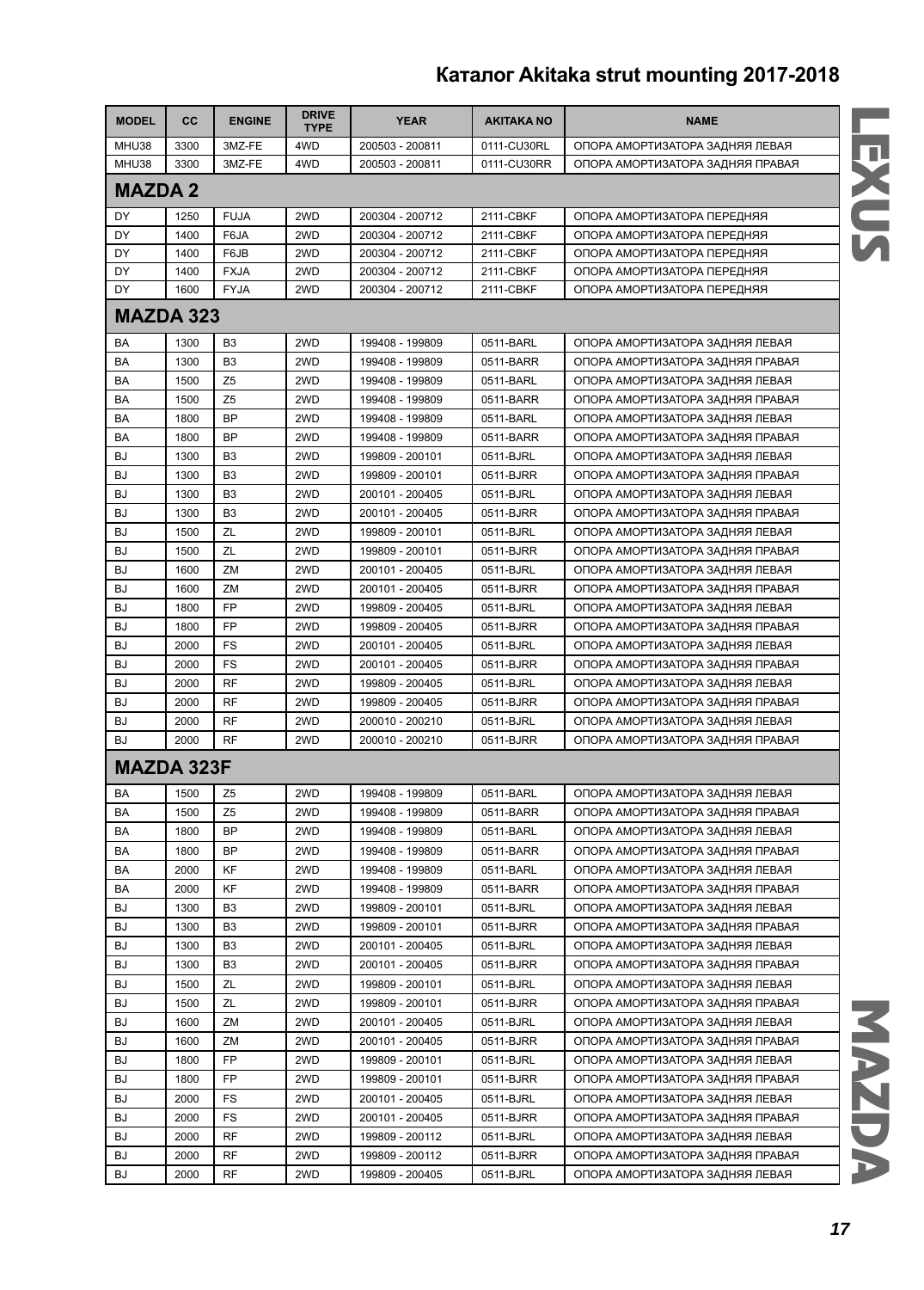| <b>MODEL</b>     | cc   | <b>ENGINE</b>       | <b>DRIVE</b><br><b>TYPE</b> | <b>YEAR</b>     | <b>AKITAKA NO</b> | <b>NAME</b>                      |
|------------------|------|---------------------|-----------------------------|-----------------|-------------------|----------------------------------|
| <b>BJ</b>        | 2000 | <b>RF</b>           | 2WD                         | 199809 - 200405 | 0511-BJRR         | ОПОРА АМОРТИЗАТОРА ЗАДНЯЯ ПРАВАЯ |
| BJ               | 2000 | <b>RF</b>           | 2WD                         | 200101 - 200405 | 0511-BJRL         | ОПОРА АМОРТИЗАТОРА ЗАДНЯЯ ЛЕВАЯ  |
| <b>BJ</b>        | 2000 | <b>RF</b>           | 2WD                         | 200101 - 200405 | 0511-BJRR         | ОПОРА АМОРТИЗАТОРА ЗАДНЯЯ ПРАВАЯ |
| <b>MAZDA6</b>    |      |                     |                             |                 |                   |                                  |
| GH               | 1800 | L <sub>8</sub>      | 2WD                         | 200708 - 201312 | 0511-GHF          | ОПОРА АМОРТИЗАТОРА ПЕРЕДНЯЯ      |
| GH               | 1800 | L8                  | 2WD                         | 200802 - 201312 | 0511-GHF          | ОПОРА АМОРТИЗАТОРА ПЕРЕДНЯЯ      |
| GH               | 2000 | LF                  | 2WD                         | 200708 - 201312 | 0511-GHF          | ОПОРА АМОРТИЗАТОРА ПЕРЕДНЯЯ      |
| GH               | 2000 | LF.                 | 2WD                         | 200802 - 201312 | 0511-GHF          | ОПОРА АМОРТИЗАТОРА ПЕРЕДНЯЯ      |
| GH               | 2000 | LF-DE               | 2WD                         | 201001 - 201312 | 0511-GHF          | ОПОРА АМОРТИЗАТОРА ПЕРЕДНЯЯ      |
| GH               | 2000 | <b>RF</b>           | 2WD                         | 200708 - 201312 | 0511-GHF          | ОПОРА АМОРТИЗАТОРА ПЕРЕДНЯЯ      |
| GH               | 2000 | <b>RF</b>           | 2WD                         | 200802 - 201312 | 0511-GHF          | ОПОРА АМОРТИЗАТОРА ПЕРЕДНЯЯ      |
| GH               | 2200 | R <sub>2</sub>      | 2WD                         | 200901 - 201212 | 0511-GHF          | ОПОРА АМОРТИЗАТОРА ПЕРЕДНЯЯ      |
| GH               | 2200 | R <sub>2</sub>      | 2WD                         | 200901 - 201312 | 0511-GHF          | ОПОРА АМОРТИЗАТОРА ПЕРЕДНЯЯ      |
| GH               | 2200 | R <sub>2</sub>      | 2WD                         | 201001 - 201312 | 0511-GHF          | ОПОРА АМОРТИЗАТОРА ПЕРЕДНЯЯ      |
| GH               | 2500 | L5-VE               | 2WD                         | 200708 - 201312 | 0511-GHF          | ОПОРА АМОРТИЗАТОРА ПЕРЕДНЯЯ      |
| GH               | 2500 | $L5-VE$             | 2WD                         | 200802 - 201312 | 0511-GHF          | ОПОРА АМОРТИЗАТОРА ПЕРЕДНЯЯ      |
| <b>MAZDA 626</b> |      |                     |                             |                 |                   |                                  |
| GD               | 1600 | F <sub>6</sub>      | 2WD                         | 198706 - 199205 | 0511-GDR          | ОПОРА АМОРТИЗАТОРА ЗАДНЯЯ        |
| GD               | 1800 | F <sub>8</sub>      | 2WD                         | 198709 - 199108 | 0511-GDR          | ОПОРА АМОРТИЗАТОРА ЗАДНЯЯ        |
| GD               | 1800 | F <sub>8</sub>      | 2WD                         | 198711 - 199205 | 0511-GDR          | ОПОРА АМОРТИЗАТОРА ЗАДНЯЯ        |
| GD               | 2000 | <b>FE</b>           | 2WD                         | 198706 - 198909 | 0511-GDR          | ОПОРА АМОРТИЗАТОРА ЗАДНЯЯ        |
| GD               | 2000 | <b>FE</b>           | 2WD                         | 198707 - 198909 | 0511-GDR          | ОПОРА АМОРТИЗАТОРА ЗАДНЯЯ        |
| GD               | 2000 | <b>FE</b>           | 2WD                         | 198709 - 198812 | 0511-GDR          | ОПОРА АМОРТИЗАТОРА ЗАДНЯЯ        |
| GD               | 2000 | <b>FE</b>           | 2WD                         | 198709 - 199010 | 0511-GDR          | ОПОРА АМОРТИЗАТОРА ЗАДНЯЯ        |
| GD               | 2000 | <b>FE</b>           | 2WD                         | 198709 - 199205 | 0511-GDR          | ОПОРА АМОРТИЗАТОРА ЗАДНЯЯ        |
| GD               | 2000 | FE.                 | 2WD                         | 198711 - 199010 | 0511-GDR          | ОПОРА АМОРТИЗАТОРА ЗАДНЯЯ        |
| GD               | 2000 | <b>FE</b>           | 2WD                         | 198711 - 199205 | 0511-GDR          | ОПОРА АМОРТИЗАТОРА ЗАДНЯЯ        |
| GD               | 2000 | <b>FE</b>           | 2WD                         | 198712 - 199010 | 0511-GDR          | ОПОРА АМОРТИЗАТОРА ЗАДНЯЯ        |
| GD               | 2000 | <b>FE</b>           | 4WD                         | 198908 - 199107 | 0511-GDR          | ОПОРА АМОРТИЗАТОРА ЗАДНЯЯ        |
| GD               | 2000 | <b>RF</b>           | 2WD                         | 198707 - 199107 | 0511-GDR          | ОПОРА АМОРТИЗАТОРА ЗАДНЯЯ        |
| GD               | 2200 | F <sub>2</sub>      | 2WD                         | 198707 - 199107 | 0511-GDR          | ОПОРА АМОРТИЗАТОРА ЗАДНЯЯ        |
| GD               | 2200 | F <sub>2</sub>      | 4WD                         | 198711 - 199007 | 0511-GDR          | ОПОРА АМОРТИЗАТОРА ЗАДНЯЯ        |
| GD               | 2200 | F <sub>2</sub>      | 2WD                         | 198804 - 199112 | 0511-GDR          | ОПОРА АМОРТИЗАТОРА ЗАДНЯЯ        |
| GD               | 2200 | F <sub>2</sub>      | 2WD                         | 198806 - 199204 | 0511-GDR          | ОПОРА АМОРТИЗАТОРА ЗАДНЯЯ        |
| GD               | 2200 | F <sub>2</sub>      | 4WD                         | 199001 - 199205 | 0511-GDR          | ОПОРА АМОРТИЗАТОРА ЗАДНЯЯ        |
| <b>GE</b>        | 1800 | FP                  | 2WD                         | 199108 - 199704 | 0511-GEF          | ОПОРА АМОРТИЗАТОРА ПЕРЕДНЯЯ      |
| GE               | 1800 | FP                  | 2WD                         | 199201 - 199704 | 0511-GEF          | ОПОРА АМОРТИЗАТОРА ПЕРЕДНЯЯ      |
| <b>GE</b>        | 1800 | FP                  | 2WD                         | 199405 - 199706 | 0511-GEF          | ОПОРА АМОРТИЗАТОРА ПЕРЕДНЯЯ      |
| GE               | 1800 | FP                  | 2WD                         | 199408 - 199704 | 0511-GEF          | ОПОРА АМОРТИЗАТОРА ПЕРЕДНЯЯ      |
| GE               | 2000 | <b>FS</b>           | 2WD                         | 199108 - 199704 | 0511-GEF          | ОПОРА АМОРТИЗАТОРА ПЕРЕДНЯЯ      |
| GE               | 2000 | <b>FS</b>           | 2WD                         | 199201 - 199704 | 0511-GEF          | ОПОРА АМОРТИЗАТОРА ПЕРЕДНЯЯ      |
| <b>GE</b>        | 2000 | <b>FS</b>           | 4WD                         | 199204 - 199704 | 0511-GEF          | ОПОРА АМОРТИЗАТОРА ПЕРЕДНЯЯ      |
| <b>GE</b>        | 2000 | RF                  | 2WD                         | 199210 - 199704 | 0511-GEF          | ОПОРА АМОРТИЗАТОРА ПЕРЕДНЯЯ      |
| GE               | 2000 | RF                  | 2WD                         | 199301 - 199704 | 0511-GEF          | ОПОРА АМОРТИЗАТОРА ПЕРЕДНЯЯ      |
| <b>GE</b>        | 2000 | RF                  | 2WD                         | 199405 - 199706 | 0511-GEF          | ОПОРА АМОРТИЗАТОРА ПЕРЕДНЯЯ      |
| GE               | 2500 | KL                  | 2WD                         | 199201 - 199704 | 0511-GEF          | ОПОРА АМОРТИЗАТОРА ПЕРЕДНЯЯ      |
| GE               | 2500 | KL                  | 2WD                         | 199408 - 199704 | 0511-GEF          | ОПОРА АМОРТИЗАТОРА ПЕРЕДНЯЯ      |
|                  |      | <b>MAZDA ATENZA</b> |                             |                 |                   |                                  |
| GH5AP            | 2500 | L5-VE               | 4WD                         | 200801 - 200912 | 0511-GHF          | ОПОРА АМОРТИЗАТОРА ПЕРЕДНЯЯ      |
| GH5AS            | 2500 | L5-VE               | 4WD                         | 200801 - 201210 | 0511-GHF          | ОПОРА АМОРТИЗАТОРА ПЕРЕДНЯЯ      |
| GH5AW            | 2500 | L5-VE               | 4WD                         | 200801 - 201210 | 0511-GHF          | ОПОРА АМОРТИЗАТОРА ПЕРЕДНЯЯ      |
| GH5FS            | 2500 | L5-VE               | 2WD                         | 200801 - 201210 | 0511-GHF          | ОПОРА АМОРТИЗАТОРА ПЕРЕДНЯЯ      |
| GH5FW            | 2500 | L5-VE               | 2WD                         | 200801 - 201210 | 0511-GHF          | ОПОРА АМОРТИЗАТОРА ПЕРЕДНЯЯ      |
|                  |      |                     |                             |                 |                   |                                  |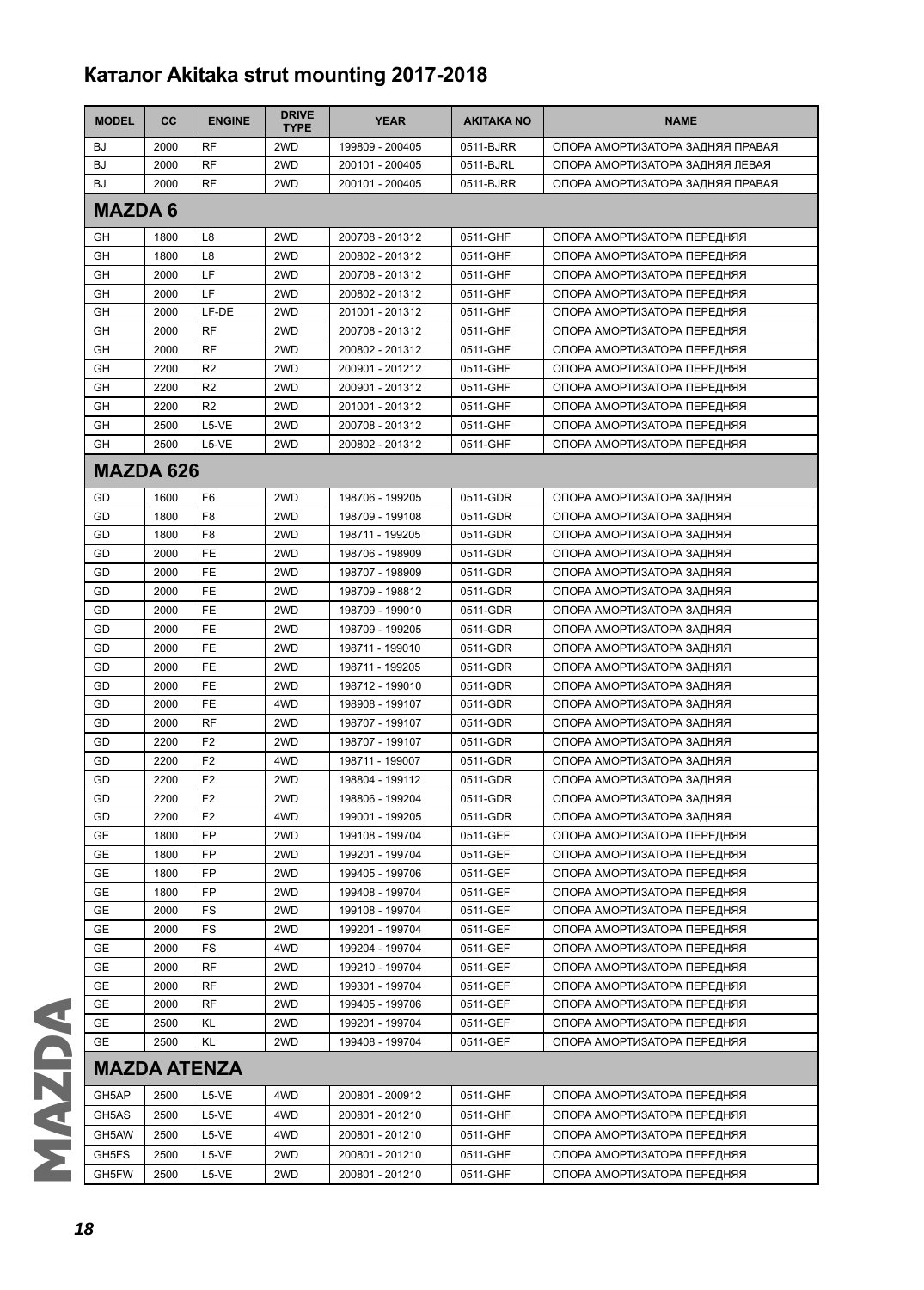| <b>MODEL</b>       | cc   | <b>ENGINE</b>                | <b>DRIVE</b><br><b>TYPE</b> | <b>YEAR</b>     | <b>AKITAKA NO</b> | <b>NAME</b>                      |
|--------------------|------|------------------------------|-----------------------------|-----------------|-------------------|----------------------------------|
| <b>GHEFP</b>       | 2000 | LF-VE                        | 2WD                         | 200801 - 200912 | 0511-GHF          | ОПОРА АМОРТИЗАТОРА ПЕРЕДНЯЯ      |
| <b>GHEFS</b>       | 2000 | LF-VE                        | 2WD                         | 200801 - 200912 | 0511-GHF          | ОПОРА АМОРТИЗАТОРА ПЕРЕДНЯЯ      |
| <b>GHEFW</b>       | 2000 | LF-VE                        | 2WD                         | 200801 - 201210 | 0511-GHF          | ОПОРА АМОРТИЗАТОРА ПЕРЕДНЯЯ      |
|                    |      | <b>MAZDA BONGO FRIENDEE</b>  |                             |                 |                   |                                  |
| SG5W               | 2500 | $J5-D$                       | 2WD                         | 199506 - 200511 | 0511-BFF          | ОПОРА АМОРТИЗАТОРА ПЕРЕДНЯЯ      |
| SGE <sub>3</sub>   | 2000 | FE-E                         | 2WD                         | 199506 - 200511 | 0511-BFF          | ОПОРА АМОРТИЗАТОРА ПЕРЕДНЯЯ      |
| <b>SGEW</b>        | 2000 | FE-E                         | 2WD                         | 199506 - 200511 | 0511-BFF          | ОПОРА АМОРТИЗАТОРА ПЕРЕДНЯЯ      |
| SGL3               | 2500 | WL-T                         | 2WD                         | 199506 - 200511 | 0511-BFF          | ОПОРА АМОРТИЗАТОРА ПЕРЕДНЯЯ      |
| SGL5               | 2500 | WL-T                         | 4WD                         | 199506 - 200511 | 0511-BFF          | ОПОРА АМОРТИЗАТОРА ПЕРЕДНЯЯ      |
| <b>SGLR</b>        | 2500 | WL-T                         | 4WD                         | 199506 - 200511 | 0511-BFF          | ОПОРА АМОРТИЗАТОРА ПЕРЕДНЯЯ      |
| SGLW               | 2500 | WL-T                         | 2WD                         | 199506 - 200511 | 0511-BFF          | ОПОРА АМОРТИЗАТОРА ПЕРЕДНЯЯ      |
| SGWL               | 2500 | WL-T                         | 2WD                         | 199506 - 200511 | 0511-BFF          | ОПОРА АМОРТИЗАТОРА ПЕРЕДНЯЯ      |
| SWL3               | 2500 | WL-T                         | 2WD                         | 199506 - 200511 | 0511-BFF          | ОПОРА АМОРТИЗАТОРА ПЕРЕДНЯЯ      |
|                    |      | <b>MAZDA CAPELLA</b>         |                             |                 |                   |                                  |
| CG2PP              | 1800 | <b>FP</b>                    | 2WD                         | 199408 - 199707 | 0511-GEF          | ОПОРА АМОРТИЗАТОРА ПЕРЕДНЯЯ      |
| CG2SP              | 2000 | FS                           | 2WD                         | 199408 - 199707 | 0511-GEF          | ОПОРА АМОРТИЗАТОРА ПЕРЕДНЯЯ      |
| CG2SR              | 2000 | <b>FS</b>                    | 4WD                         | 199408 - 199707 | 0511-GEF          | ОПОРА АМОРТИЗАТОРА ПЕРЕДНЯЯ      |
| GD6P               | 1600 | B <sub>6</sub>               | 2WD                         | 198906 - 199407 | 0511-GDR          | ОПОРА АМОРТИЗАТОРА ЗАДНЯЯ        |
| GD8A               | 1800 | F <sub>8</sub>               | 2WD                         | 198906 - 199407 | 0511-GDR          | ОПОРА АМОРТИЗАТОРА ЗАДНЯЯ        |
| GD8B               | 1800 | F <sub>8</sub>               | 2WD                         | 198906 - 199407 | 0511-GDR          | ОПОРА АМОРТИЗАТОРА ЗАДНЯЯ        |
| GD8P               | 1800 | F <sub>8</sub>               | 2WD                         | 198906 - 199407 | 0511-GDR          | ОПОРА АМОРТИЗАТОРА ЗАДНЯЯ        |
| GD8R               | 1800 | F <sub>8</sub>               | 4WD                         | 198906 - 199407 | 0511-GDR          | ОПОРА АМОРТИЗАТОРА ЗАДНЯЯ        |
| GD8S               | 1800 | F <sub>8</sub>               | 2WD                         | 198906 - 199407 | 0511-GDR          | ОПОРА АМОРТИЗАТОРА ЗАДНЯЯ        |
| <b>GDEA</b>        | 2000 | <b>FE</b>                    | 2WD                         | 198906 - 199407 | 0511-GDR          | ОПОРА АМОРТИЗАТОРА ЗАДНЯЯ        |
| <b>GDEB</b>        | 2000 | <b>FE</b>                    | 2WD                         | 198906 - 199407 | 0511-GDR          | ОПОРА АМОРТИЗАТОРА ЗАДНЯЯ        |
| <b>GDEP</b>        | 2000 | <b>FE</b>                    | 2WD                         | 198906 - 199407 | 0511-GDR          | ОПОРА АМОРТИЗАТОРА ЗАДНЯЯ        |
| <b>GDER</b>        | 2000 | <b>FE</b>                    | 4WD                         | 198906 - 199407 | 0511-GDR          | ОПОРА АМОРТИЗАТОРА ЗАДНЯЯ        |
| <b>GDES</b>        | 2000 | FE.                          | 2WD                         | 198906 - 199407 | 0511-GDR          | ОПОРА АМОРТИЗАТОРА ЗАДНЯЯ        |
| <b>GDFP</b>        | 2000 | <b>RF</b>                    | 2WD                         | 198906 - 199407 | 0511-GDR          | ОПОРА АМОРТИЗАТОРА ЗАДНЯЯ        |
| <b>MAZDA DEMIO</b> |      |                              |                             |                 |                   |                                  |
| DY3                | 1300 | ZJ-VE                        | 2WD                         | 200208 - 200706 | 2111-CBKF         | ОПОРА АМОРТИЗАТОРА ПЕРЕДНЯЯ      |
| DY3                | 1300 | ZJ-VE                        | 4WD                         | 200208 - 200706 | 2111-CBKF         | ОПОРА АМОРТИЗАТОРА ПЕРЕДНЯЯ      |
| DY <sub>5</sub>    | 1500 | ZY-VE                        | 2WD                         | 200208 - 200706 | 2111-CBKF         | ОПОРА АМОРТИЗАТОРА ПЕРЕДНЯЯ      |
| DY <sub>5</sub>    | 1500 | ZY-VE                        | 4WD                         | 200208 - 200706 | 2111-CBKF         | ОПОРА АМОРТИЗАТОРА ПЕРЕДНЯЯ      |
|                    |      | <b>MAZDA FAMILIA</b>         |                             |                 |                   |                                  |
| BJ3P               | 1300 | B3-ME                        | 2WD                         | 199908 - 200208 | 0511-BJRL         | ОПОРА АМОРТИЗАТОРА ЗАДНЯЯ ЛЕВАЯ  |
| BJ3P               | 1300 | B3-ME                        | 2WD                         | 199908 - 200208 | 0511-BJRR         | ОПОРА АМОРТИЗАТОРА ЗАДНЯЯ ПРАВАЯ |
| BJ5P               | 1500 | ZL-DE                        | 2WD                         | 199908 - 200308 | 0511-BJRL         | ОПОРА АМОРТИЗАТОРА ЗАДНЯЯ ЛЕВАЯ  |
| BJ5P               | 1500 | ZL-DE                        | 2WD                         | 199908 - 200308 | 0511-BJRR         | ОПОРА АМОРТИЗАТОРА ЗАДНЯЯ ПРАВАЯ |
| BJ5P               | 1500 | ZL-DE                        | 4WD                         | 199908 - 200308 | 0511-BJRL         | ОПОРА АМОРТИЗАТОРА ЗАДНЯЯ ЛЕВАЯ  |
| BJ5P               | 1500 | ZL-DE                        | 4WD                         | 199908 - 200308 | 0511-BJRR         | ОПОРА АМОРТИЗАТОРА ЗАДНЯЯ ПРАВАЯ |
| BJ5P               | 1500 | ZL-VE                        | 2WD                         | 199908 - 200111 | 0511-BJRL         | ОПОРА АМОРТИЗАТОРА ЗАДНЯЯ ЛЕВАЯ  |
| BJ5P               | 1500 | ZL-VE                        | 2WD                         | 199908 - 200111 | 0511-BJRR         | ОПОРА АМОРТИЗАТОРА ЗАДНЯЯ ПРАВАЯ |
| <b>BJEP</b>        | 2000 | RF                           | 4WD                         | 199806 - 199907 | 0511-BJRL         | ОПОРА АМОРТИЗАТОРА ЗАДНЯЯ ЛЕВАЯ  |
| <b>BJEP</b>        | 2000 | <b>RF</b>                    | 4WD                         | 199806 - 199907 | 0511-BJRR         | ОПОРА АМОРТИЗАТОРА ЗАДНЯЯ ПРАВАЯ |
| <b>BJEP</b>        | 2000 | <b>RF</b>                    | 2WD                         | 199908 - 20009  | 0511-BJRL         | ОПОРА АМОРТИЗАТОРА ЗАДНЯЯ ЛЕВАЯ  |
| <b>BJEP</b>        | 2000 | <b>RF</b>                    | 2WD                         | 199908 - 20009  | 0511-BJRR         | ОПОРА АМОРТИЗАТОРА ЗАДНЯЯ ПРАВАЯ |
| <b>BJFP</b>        | 2000 | FS-ZE                        | 2WD                         | 199908 - 200308 | 0511-BJRL         | ОПОРА АМОРТИЗАТОРА ЗАДНЯЯ ЛЕВАЯ  |
| <b>BJFP</b>        | 2000 | FS-ZE                        | 2WD                         | 199908 - 200308 | 0511-BJRR         | ОПОРА АМОРТИЗАТОРА ЗАДНЯЯ ПРАВАЯ |
|                    |      |                              |                             |                 |                   |                                  |
|                    |      | <b>MAZDA FAMILIA S-WAGON</b> |                             |                 |                   |                                  |
| BJ5W               | 1500 | ZL-DE                        | 2WD                         | 199806 - 200403 | 0511-BJRL         | ОПОРА АМОРТИЗАТОРА ЗАДНЯЯ ЛЕВАЯ  |
| BJ5W               | 1500 | ZL-DE                        | 2WD                         | 199806 - 200403 | 0511-BJRR         | ОПОРА АМОРТИЗАТОРА ЗАДНЯЯ ПРАВАЯ |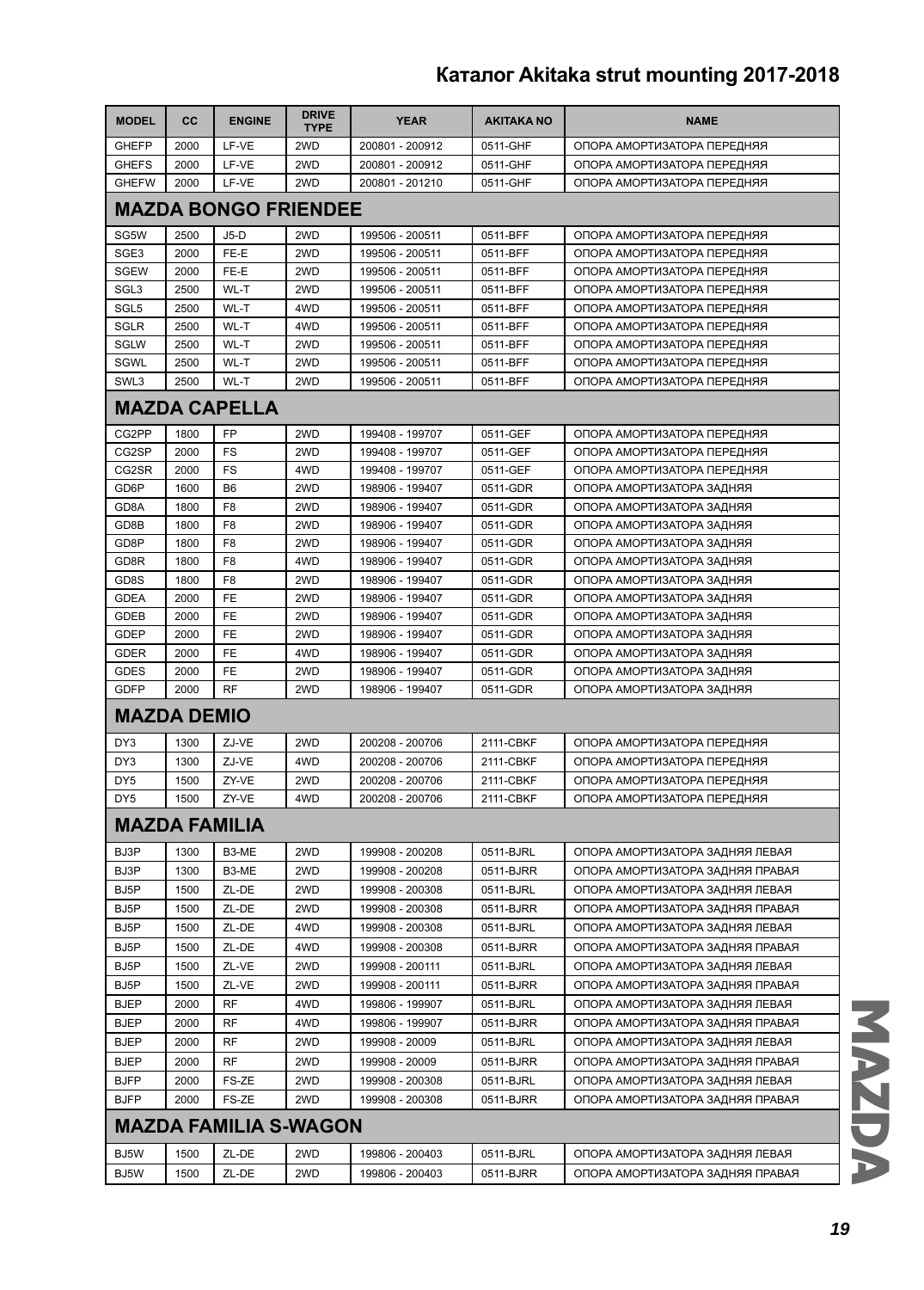|   | <b>MODEL</b>        | cc   | <b>ENGINE</b>             | <b>DRIVE</b><br><b>TYPE</b> | <b>YEAR</b>     | <b>AKITAKA NO</b> | <b>NAME</b>                      |
|---|---------------------|------|---------------------------|-----------------------------|-----------------|-------------------|----------------------------------|
|   | BJ5W                | 1500 | ZL-DE                     | 4WD                         | 199806 - 200403 | 0511-BJRL         | ОПОРА АМОРТИЗАТОРА ЗАДНЯЯ ЛЕВАЯ  |
|   | BJ5W                | 1500 | ZL-DE                     | 4WD                         | 199806 - 200403 | 0511-BJRR         | ОПОРА АМОРТИЗАТОРА ЗАДНЯЯ ПРАВАЯ |
|   | BJ8W                | 1800 | FP-DE                     | 2WD                         | 199806 - 200009 | 0511-BJRL         | ОПОРА АМОРТИЗАТОРА ЗАДНЯЯ ЛЕВАЯ  |
|   | BJ8W                | 1800 | FP-DE                     | 2WD                         | 199806 - 200009 | 0511-BJRR         | ОПОРА АМОРТИЗАТОРА ЗАДНЯЯ ПРАВАЯ |
|   | BJ8W                | 1800 | FP-DE                     | 4WD                         | 199806 - 200009 | 0511-BJRL         | ОПОРА АМОРТИЗАТОРА ЗАДНЯЯ ЛЕВАЯ  |
|   | BJ8W                | 1800 | FP-DE                     | 4WD                         | 199806 - 200009 | 0511-BJRR         | ОПОРА АМОРТИЗАТОРА ЗАДНЯЯ ПРАВАЯ |
|   | <b>BJFW</b>         | 2000 | FS-ZE                     | 2WD                         | 199908 - 200403 | 0511-BJRL         | ОПОРА АМОРТИЗАТОРА ЗАДНЯЯ ЛЕВАЯ  |
|   | <b>BJFW</b>         | 2000 | FS-ZE                     | 2WD                         | 199908 - 200403 | 0511-BJRR         | ОПОРА АМОРТИЗАТОРА ЗАДНЯЯ ПРАВАЯ |
|   | <b>BJFW</b>         | 2000 | FS-ZE                     | 4WD                         | 199908 - 200403 | 0511-BJRL         | ОПОРА АМОРТИЗАТОРА ЗАДНЯЯ ЛЕВАЯ  |
|   | <b>BJFW</b>         | 2000 | FS-ZE                     | 4WD                         | 199908 - 200403 | 0511-BJRR         | ОПОРА АМОРТИЗАТОРА ЗАДНЯЯ ПРАВАЯ |
|   | <b>MAZDA VERISA</b> |      |                           |                             |                 |                   |                                  |
|   | DC <sub>5</sub>     | 1500 | ZY-VE                     | 2WD                         | $200406 - 5$    | 2111-CBKF         | ОПОРА АМОРТИЗАТОРА ПЕРЕДНЯЯ      |
|   | DC <sub>5</sub>     | 1500 | ZY-VE                     | 4WD                         | $200406 -$      | 2111-CBKF         | ОПОРА АМОРТИЗАТОРА ПЕРЕДНЯЯ      |
|   |                     |      | <b>MITSUBISHI AIRTREK</b> |                             |                 |                   |                                  |
|   | CU <sub>2</sub> W   | 2000 | 4G63                      | 2WD                         | 200103 - 200509 | 0411-CUF          | ОПОРА АМОРТИЗАТОРА ПЕРЕДНЯЯ      |
|   | CU <sub>2</sub> W   | 2000 | 4G63                      | 4WD                         | 200103 - 200509 | 0411-CUF          | ОПОРА АМОРТИЗАТОРА ПЕРЕДНЯЯ      |
|   | CU4W                | 2400 | 4G64                      | 2WD                         | 200103 - 200812 | 0411-CUF          | ОПОРА АМОРТИЗАТОРА ПЕРЕДНЯЯ      |
|   | CU4W                | 2400 | 4G64                      | 4WD                         | 200103 - 200812 | 0411-CUF          | ОПОРА АМОРТИЗАТОРА ПЕРЕДНЯЯ      |
|   | CU <sub>5</sub> W   | 2400 | 4G69                      | 2WD                         | 200309 - 200812 | 0411-CUF          | ОПОРА АМОРТИЗАТОРА ПЕРЕДНЯЯ      |
|   | CU <sub>5</sub> W   | 2400 | 4G69                      | 4WD                         | 200309 - 200812 | 0411-CUF          | ОПОРА АМОРТИЗАТОРА ПЕРЕДНЯЯ      |
|   |                     |      | <b>MITSUBISHI CARISMA</b> |                             |                 |                   |                                  |
|   | DA <sub>1</sub> A   | 1600 | 4G92                      | 2WD                         | 199505 - 200312 | 0411-DGF          | ОПОРА АМОРТИЗАТОРА ПЕРЕДНЯЯ      |
|   | DA2A                | 1800 | 4G93                      | 2WD                         | 199505 - 200312 | 0411-DGF          | ОПОРА АМОРТИЗАТОРА ПЕРЕДНЯЯ      |
|   | DA4A                | 1900 | F8Q                       | 2WD                         | 199505 - 199905 | 0411-DGF          | ОПОРА АМОРТИЗАТОРА ПЕРЕДНЯЯ      |
|   | DA6A                | 1300 | 4G13                      | 2WD                         | 200207 - 200312 | 0411-DGF          | ОПОРА АМОРТИЗАТОРА ПЕРЕДНЯЯ      |
|   |                     |      | <b>MITSUBISHI COLT</b>    |                             |                 |                   |                                  |
|   | CJ1A                | 1300 | 4G13                      | 2WD                         | 199511 - 199706 | 0411-CJF          | ОПОРА АМОРТИЗАТОРА ПЕРЕДНЯЯ      |
|   | CJ1A                | 1300 | 4G13                      | 2WD                         | 199612 - 199904 | 0411-CSF          | ОПОРА АМОРТИЗАТОРА ПЕРЕДНЯЯ      |
|   | CJ1A                | 1300 | 4G13                      | 2WD                         | 199905 - 200306 | 0411-CSF          | ОПОРА АМОРТИЗАТОРА ПЕРЕДНЯЯ      |
|   | CJ2A                | 1500 | 4G15                      | 2WD                         | 199511 - 199706 | 0411-CJF          | ОПОРА АМОРТИЗАТОРА ПЕРЕДНЯЯ      |
|   | CJ2A                | 1500 | 4G15                      | 2WD                         | 199706 - 199904 | 0411-CSF          | ОПОРА АМОРТИЗАТОРА ПЕРЕДНЯЯ      |
|   | CJ2A                | 1500 | 4G15                      | 2WD                         | 199905 - 200205 | 0411-CSF          | ОПОРА АМОРТИЗАТОРА ПЕРЕДНЯЯ      |
|   | CJ4A                | 1600 | 4G92                      | 2WD                         | 199511 - 199706 | 0411-CJF          | ОПОРА АМОРТИЗАТОРА ПЕРЕДНЯЯ      |
|   | CJ4A                | 1600 | 4G92                      | 2WD                         | 199612 - 199904 | 0411-CSF          | ОПОРА АМОРТИЗАТОРА ПЕРЕДНЯЯ      |
|   | CJ4A                | 1600 | 4G92                      | 2WD                         | 199905 - 200309 | 0411-CSF          | ОПОРА АМОРТИЗАТОРА ПЕРЕДНЯЯ      |
|   | CJ5A                | 1800 | 4G93                      | 2WD                         | 199612 - 199904 | 0411-CSF          | ОПОРА АМОРТИЗАТОРА ПЕРЕДНЯЯ      |
|   | CJ5A                | 1800 | 4G93                      | 2WD                         | 199905 - 200105 | 0411-CSF          | ОПОРА АМОРТИЗАТОРА ПЕРЕДНЯЯ      |
|   | CK1A                | 1300 | 4G13                      | 2WD                         | 199511 - 199706 | 0411-CJF          | ОПОРА АМОРТИЗАТОРА ПЕРЕДНЯЯ      |
|   | CK <sub>1</sub> A   | 1300 | 4G13                      | 2WD                         | 199511 - 199904 | 0411-CSF          | ОПОРА АМОРТИЗАТОРА ПЕРЕДНЯЯ      |
|   | CK1A                | 1300 | 4G13                      | 2WD                         | 199905 - 200105 | 0411-CSF          | ОПОРА АМОРТИЗАТОРА ПЕРЕДНЯЯ      |
|   | CK <sub>2</sub> A   | 1500 | 4G15                      | 2WD                         | 199511 - 199706 | 0411-CJF          | ОПОРА АМОРТИЗАТОРА ПЕРЕДНЯЯ      |
|   | CK <sub>2</sub> A   | 1500 | 4G15                      | 2WD                         | 199612 - 199904 | 0411-CSF          | ОПОРА АМОРТИЗАТОРА ПЕРЕДНЯЯ      |
| M | CK <sub>2</sub> A   | 1500 | 4G15                      | 2WD                         | 199905 - 200101 | 0411-CSF          | ОПОРА АМОРТИЗАТОРА ПЕРЕДНЯЯ      |
|   | CK4A                | 1600 | 4G92                      | 2WD                         | 199511 - 200009 | 0411-CJF          | ОПОРА АМОРТИЗАТОРА ПЕРЕДНЯЯ      |
|   | CK4A                | 1600 | 4G92                      | 2WD                         | 199612 - 199904 | 0411-CSF          | ОПОРА АМОРТИЗАТОРА ПЕРЕДНЯЯ      |
|   | CK4A                | 1600 | 4G92                      | 2WD                         | 199905 - 200009 | 0411-CSF          | ОПОРА АМОРТИЗАТОРА ПЕРЕДНЯЯ      |
|   | CK5A                | 1800 | 4G93                      | 2WD                         | 199806 - 199904 | 0411-CSF          | ОПОРА АМОРТИЗАТОРА ПЕРЕДНЯЯ      |
|   | CK5A                | 1800 | 4G93                      | 2WD                         | 199905 - 200306 | 0411-CSF          | ОПОРА АМОРТИЗАТОРА ПЕРЕДНЯЯ      |
|   |                     |      | <b>MITSUBISHI DINGO</b>   |                             |                 |                   |                                  |
|   | CQ1A                | 1300 | 4G13                      | 2WD                         | 199912 - 200208 | 0411-CSF          | ОПОРА АМОРТИЗАТОРА ПЕРЕДНЯЯ      |
|   | CQ2A                | 1500 | 4G15                      | 2WD                         | 199811 - 200208 | 0411-CSF          | ОПОРА АМОРТИЗАТОРА ПЕРЕДНЯЯ      |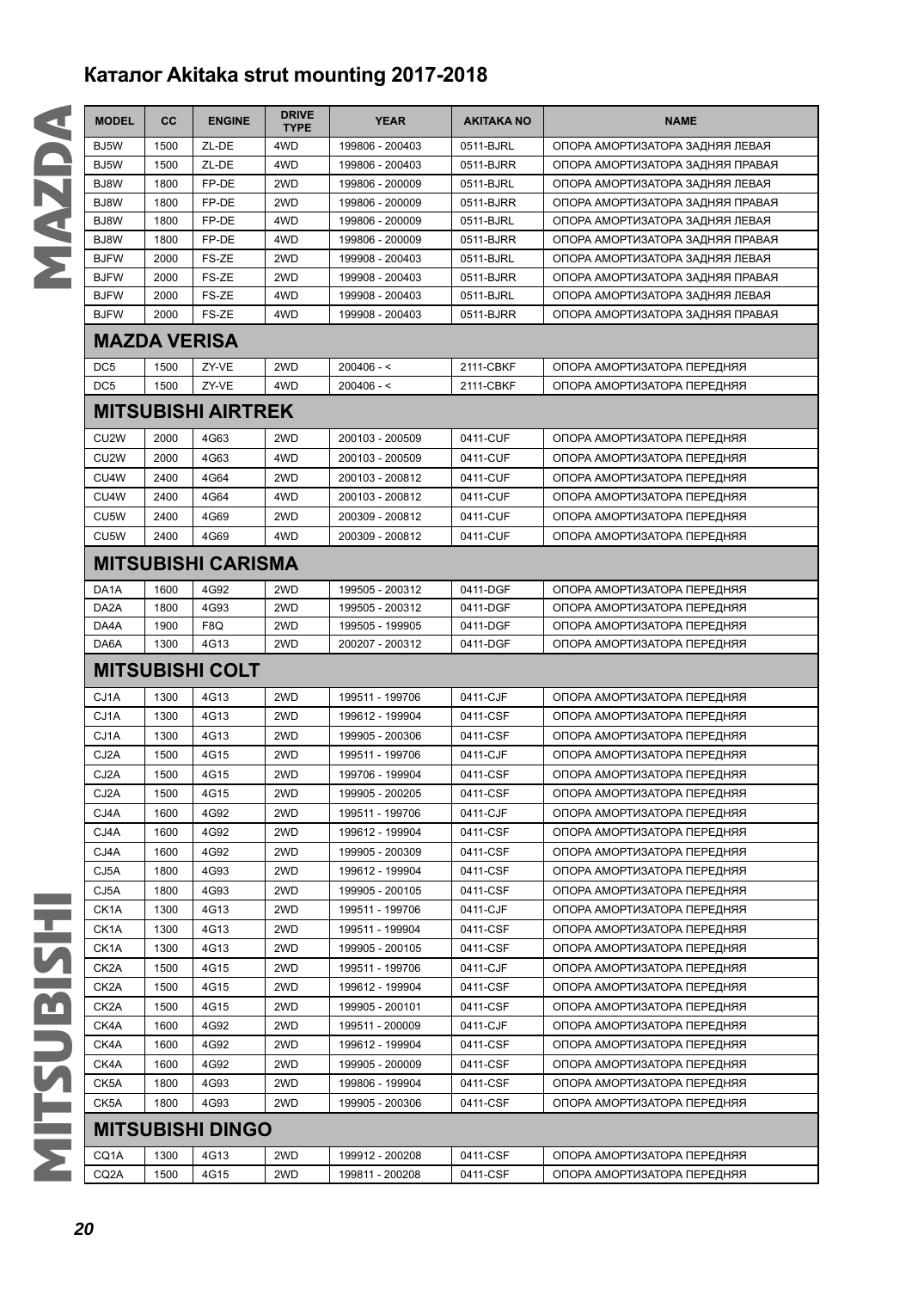| <b>MODEL</b>              | cc                       | <b>ENGINE</b>            | <b>DRIVE</b><br><b>TYPE</b> | <b>YEAR</b>     | <b>AKITAKA NO</b> | <b>NAME</b>                 |  |  |  |  |
|---------------------------|--------------------------|--------------------------|-----------------------------|-----------------|-------------------|-----------------------------|--|--|--|--|
| CQ2A                      | 1500                     | 4G15                     | 4WD                         | 199811 - 200208 | 0411-CSF          | ОПОРА АМОРТИЗАТОРА ПЕРЕДНЯЯ |  |  |  |  |
| CQ3A                      | 1800                     | 4G93                     | 2WD                         | 199912 - 200208 | 0411-CSF          | ОПОРА АМОРТИЗАТОРА ПЕРЕДНЯЯ |  |  |  |  |
|                           |                          | <b>MITSUBISHI DION</b>   |                             |                 |                   |                             |  |  |  |  |
| CR5W                      | 1800                     | 4G93                     | 2WD                         | 200204 - 200212 | 0411-CUF          | ОПОРА АМОРТИЗАТОРА ПЕРЕДНЯЯ |  |  |  |  |
| CR5W                      | 1800                     | 4G93                     | 4WD                         | 200204 - 200212 | 0411-CUF          | ОПОРА АМОРТИЗАТОРА ПЕРЕДНЯЯ |  |  |  |  |
| CR5W                      | 1800                     | 4G93                     | 2WD                         | 200301 - 200512 | 0411-CUF          | ОПОРА АМОРТИЗАТОРА ПЕРЕДНЯЯ |  |  |  |  |
| CR5W                      | 1800                     | 4G93                     | 4WD                         | 200301 - 200512 | 0411-CUF          | ОПОРА АМОРТИЗАТОРА ПЕРЕДНЯЯ |  |  |  |  |
| CR6W                      | 2000                     | 4G94                     | 2WD                         | 200204 - 200212 | 0411-CUF          | ОПОРА АМОРТИЗАТОРА ПЕРЕДНЯЯ |  |  |  |  |
| CR6W                      | 2000                     | 4G94                     | 4WD                         | 200204 - 200212 | 0411-CUF          | ОПОРА АМОРТИЗАТОРА ПЕРЕДНЯЯ |  |  |  |  |
| CR6W                      | 2000                     | 4G94                     | 2WD                         | 200301 - 200512 | 0411-CUF          | ОПОРА АМОРТИЗАТОРА ПЕРЕДНЯЯ |  |  |  |  |
| CR6W                      | 2000                     | 4G94                     | 4WD                         | 200301 - 200512 | 0411-CUF          | ОПОРА АМОРТИЗАТОРА ПЕРЕДНЯЯ |  |  |  |  |
| <b>MITSUBISHI ECLIPSE</b> |                          |                          |                             |                 |                   |                             |  |  |  |  |
| <b>D52A</b>               | 2400                     | 4G64                     | 2WD                         | 199910 - 200502 | 0411-EAF          | ОПОРА АМОРТИЗАТОРА ПЕРЕДНЯЯ |  |  |  |  |
| D53A                      | 3000                     | 6G72                     | 2WD                         | 199910 - 200502 | 0411-EAF          | ОПОРА АМОРТИЗАТОРА ПЕРЕДНЯЯ |  |  |  |  |
|                           |                          | <b>MITSUBISHI FTO</b>    |                             |                 |                   |                             |  |  |  |  |
| DE <sub>2</sub> A         | 1800                     | 4G93                     | 2WD                         | 199409 - 200008 | 0411-CJF          | ОПОРА АМОРТИЗАТОРА ПЕРЕДНЯЯ |  |  |  |  |
| DE3A                      | 2000                     | 6A12                     | 2WD                         | 199409 - 200008 | 0411-CJF          | ОПОРА АМОРТИЗАТОРА ПЕРЕДНЯЯ |  |  |  |  |
|                           |                          | <b>MITSUBISHI GALANT</b> |                             |                 |                   |                             |  |  |  |  |
| EA3A                      | 2400                     | 4G64                     | 2WD                         | 199802 - 200307 | 0411-EAF          | ОПОРА АМОРТИЗАТОРА ПЕРЕДНЯЯ |  |  |  |  |
| EA8A                      | 3000                     | 6G72                     | 2WD                         | 199907 - 200307 | 0411-EAF          | ОПОРА АМОРТИЗАТОРА ПЕРЕДНЯЯ |  |  |  |  |
|                           | <b>MITSUBISHI LANCER</b> |                          |                             |                 |                   |                             |  |  |  |  |
| CJ1A                      | 1300                     | 4G13                     | 2WD                         | 199508 - 199706 | 0411-CJF          | ОПОРА АМОРТИЗАТОРА ПЕРЕДНЯЯ |  |  |  |  |
| CJ1A                      | 1300                     | 4G13                     | 2WD                         | 199609 - 199904 | 0411-CSF          | ОПОРА АМОРТИЗАТОРА ПЕРЕДНЯЯ |  |  |  |  |
| CJ1A                      | 1300                     | 4G13                     | 2WD                         | 199905 - 200306 | 0411-CSF          | ОПОРА АМОРТИЗАТОРА ПЕРЕДНЯЯ |  |  |  |  |
| CJ2A                      | 1500                     | 4G15                     | 2WD                         | 199508 - 199706 | 0411-CJF          | ОПОРА АМОРТИЗАТОРА ПЕРЕДНЯЯ |  |  |  |  |
| CJ2A                      | 1500                     | 4G15                     | 2WD                         | 199609 - 199904 | 0411-CSF          | ОПОРА АМОРТИЗАТОРА ПЕРЕДНЯЯ |  |  |  |  |
| CJ2A                      | 1500                     | 4G15                     | 2WD                         | 199905 - 200205 | 0411-CSF          | ОПОРА АМОРТИЗАТОРА ПЕРЕДНЯЯ |  |  |  |  |
| CJ4A                      | 1600                     | 4G92                     | 2WD                         | 199508 - 200008 | 0411-CJF          | ОПОРА АМОРТИЗАТОРА ПЕРЕДНЯЯ |  |  |  |  |
| CJ4A                      | 1600                     | 4G92                     | 2WD                         | 199612 - 199904 | 0411-CSF          | ОПОРА АМОРТИЗАТОРА ПЕРЕДНЯЯ |  |  |  |  |
| CJ4A                      | 1600                     | 4G92                     | 2WD                         | 199905 - 200309 | 0411-CSF          | ОПОРА АМОРТИЗАТОРА ПЕРЕДНЯЯ |  |  |  |  |
| CJ5A                      | 1800                     | 4G93                     | 2WD                         | 199612 - 199904 | 0411-CSF          | ОПОРА АМОРТИЗАТОРА ПЕРЕДНЯЯ |  |  |  |  |
| CJ5A                      | 1800                     | 4G93                     | 2WD                         | 199905 - 200105 | 0411-CSF          | ОПОРА АМОРТИЗАТОРА ПЕРЕДНЯЯ |  |  |  |  |
| CK1A                      | 1300                     | 4G13                     | 2WD                         | 199508 - 199706 | 0411-CJF          | ОПОРА АМОРТИЗАТОРА ПЕРЕДНЯЯ |  |  |  |  |
| CK1A                      | 1300                     | 4G13                     | 2WD                         | 199511 - 199904 | 0411-CSF          | ОПОРА АМОРТИЗАТОРА ПЕРЕДНЯЯ |  |  |  |  |
| CK1A                      | 1300                     | 4G13                     | 2WD                         | 199905 - 200105 | 0411-CSF          | ОПОРА АМОРТИЗАТОРА ПЕРЕДНЯЯ |  |  |  |  |
| CK <sub>2</sub> A         | 1500                     | 4G15                     | 2WD                         | 199508 - 199706 | 0411-CJF          | ОПОРА АМОРТИЗАТОРА ПЕРЕДНЯЯ |  |  |  |  |
| CK <sub>2</sub> A         | 1500                     | 4G15                     | 2WD                         | 199609 - 199904 | 0411-CSF          | ОПОРА АМОРТИЗАТОРА ПЕРЕДНЯЯ |  |  |  |  |
| CK <sub>2</sub> A         | 1500                     | 4G15                     | 2WD                         | 199905 - 200101 | 0411-CSF          | ОПОРА АМОРТИЗАТОРА ПЕРЕДНЯЯ |  |  |  |  |
| CK4A                      | 1600                     | 4G92                     | 2WD                         | 199508 - 200009 | 0411-CJF          | ОПОРА АМОРТИЗАТОРА ПЕРЕДНЯЯ |  |  |  |  |
| CK4A                      | 1600                     | 4G92                     | 2WD                         | 199612 - 199904 | 0411-CSF          | ОПОРА АМОРТИЗАТОРА ПЕРЕДНЯЯ |  |  |  |  |
| CK4A                      | 1600                     | 4G92                     | 2WD                         | 199905 - 200009 | 0411-CSF          | ОПОРА АМОРТИЗАТОРА ПЕРЕДНЯЯ |  |  |  |  |
| CK5A                      | 1800                     | 4G93                     | 2WD                         | 199806 - 199904 | 0411-CSF          | ОПОРА АМОРТИЗАТОРА ПЕРЕДНЯЯ |  |  |  |  |
| CK5A                      | 1800                     | 4G93                     | 2WD                         | 199905 - 200306 | 0411-CSF          | ОПОРА АМОРТИЗАТОРА ПЕРЕДНЯЯ |  |  |  |  |
| CK5AR                     | 1800                     | 4G93                     | 2WD                         | 199608 - 199904 | 0411-CSF          | ОПОРА АМОРТИЗАТОРА ПЕРЕДНЯЯ |  |  |  |  |
| CK5AR                     | 1800                     | 4G93                     | 2WD                         | 199905 - 200008 | 0411-CSF          | ОПОРА АМОРТИЗАТОРА ПЕРЕДНЯЯ |  |  |  |  |
| CK6A                      | 1800                     | 6A11                     | 2WD                         | 199508 - 199608 | 0411-CJF          | ОПОРА АМОРТИЗАТОРА ПЕРЕДНЯЯ |  |  |  |  |
| CK6A                      | 1800                     | 6A11                     | 2WD                         | 199609 - 199904 | 0411-CSF          | ОПОРА АМОРТИЗАТОРА ПЕРЕДНЯЯ |  |  |  |  |
| CK6A                      | 1800                     | 6A11                     | 2WD                         | 199905 - 199905 | 0411-CSF          | ОПОРА АМОРТИЗАТОРА ПЕРЕДНЯЯ |  |  |  |  |
| CK8A                      | 2000                     | 4D68                     | 2WD                         | 199508 - 199608 | 0411-CJF          | ОПОРА АМОРТИЗАТОРА ПЕРЕДНЯЯ |  |  |  |  |
| CK8A                      | 2000                     | 4D68                     | 2WD                         | 199609 - 199904 | 0411-CSF          | ОПОРА АМОРТИЗАТОРА ПЕРЕДНЯЯ |  |  |  |  |
| CK8A                      | 2000                     | 4D68                     | 2WD                         | 199905 - 199905 | 0411-CSF          | ОПОРА АМОРТИЗАТОРА ПЕРЕДНЯЯ |  |  |  |  |
| CK8AR                     | 2000                     | 4D68                     | 2WD                         | 199608 - 199904 | 0411-CSF          | ОПОРА АМОРТИЗАТОРА ПЕРЕДНЯЯ |  |  |  |  |
| CK8AR                     | 2000                     | 4D68                     | 2WD                         | 199905 - 199905 | 0411-CSF          | ОПОРА АМОРТИЗАТОРА ПЕРЕДНЯЯ |  |  |  |  |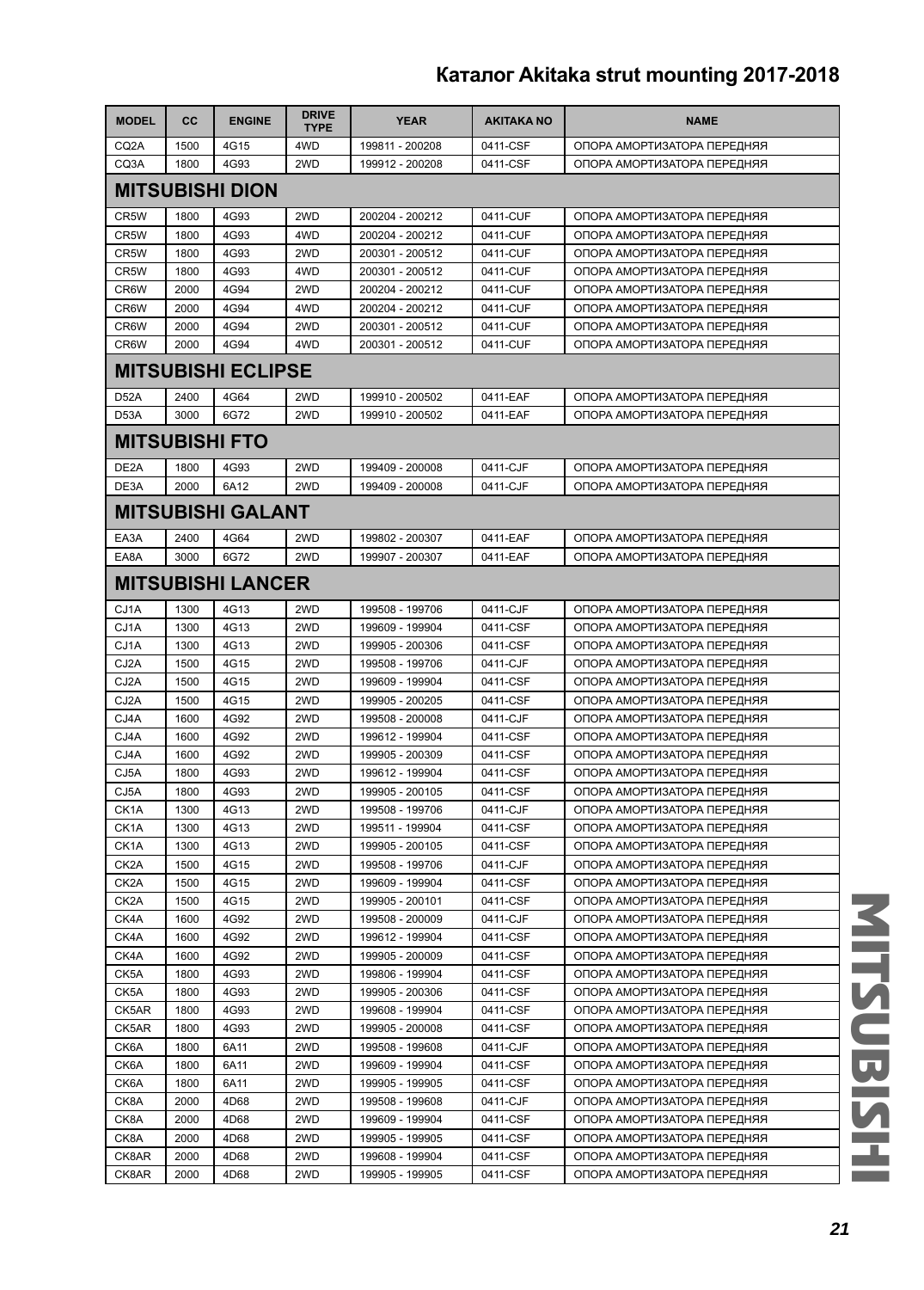| <b>MODEL</b>      | cc   | <b>ENGINE</b>                    | <b>DRIVE</b><br><b>TYPE</b> | <b>YEAR</b>     | <b>AKITAKA NO</b> | <b>NAME</b>                 |
|-------------------|------|----------------------------------|-----------------------------|-----------------|-------------------|-----------------------------|
| CL <sub>2</sub> A | 1500 | 4G15                             | 4WD                         | 199508 - 199608 | 0411-CJF          | ОПОРА АМОРТИЗАТОРА ПЕРЕДНЯЯ |
| CL <sub>2</sub> A | 1500 | 4G15                             | 4WD                         | 199609 - 199904 | 0411-CSF          | ОПОРА АМОРТИЗАТОРА ПЕРЕДНЯЯ |
| CL <sub>2</sub> A | 1500 | 4G15                             | 4WD                         | 199905 - 200008 | 0411-CSF          | ОПОРА АМОРТИЗАТОРА ПЕРЕДНЯЯ |
| CM <sub>2</sub> A | 1500 | 4G15                             | 4WD                         | 199508 - 199608 | 0411-CJF          | ОПОРА АМОРТИЗАТОРА ПЕРЕДНЯЯ |
| CM <sub>2</sub> A | 1500 | 4G15                             | 4WD                         | 199609 - 199904 | 0411-CSF          | ОПОРА АМОРТИЗАТОРА ПЕРЕДНЯЯ |
| CM <sub>2</sub> A | 1500 | 4G15                             | 4WD                         | 199905 - 200008 | 0411-CSF          | ОПОРА АМОРТИЗАТОРА ПЕРЕДНЯЯ |
| CM <sub>5</sub> A | 1800 | 4G93                             | 4WD                         | 199508 - 200008 | 0411-CJF          | ОПОРА АМОРТИЗАТОРА ПЕРЕДНЯЯ |
| CM8A              | 2000 | 4D68                             | 4WD                         | 199508 - 199608 | 0411-CJF          | ОПОРА АМОРТИЗАТОРА ПЕРЕДНЯЯ |
| CM8A              | 2000 | 4D68                             | 4WD                         | 199609 - 199904 | 0411-CSF          | ОПОРА АМОРТИЗАТОРА ПЕРЕДНЯЯ |
| CM8A              | 2000 | 4D68                             | 4WD                         | 199905 - 199905 | 0411-CSF          | ОПОРА АМОРТИЗАТОРА ПЕРЕДНЯЯ |
| CS <sub>1</sub> A | 1300 | 4G13                             | 2WD                         | 200009 - 201308 | 0411-CSF          | ОПОРА АМОРТИЗАТОРА ПЕРЕДНЯЯ |
| CS <sub>1</sub> A | 1300 | 4G13                             | 2WD                         | 200306 - 201103 | 0411-CUF          | ОПОРА АМОРТИЗАТОРА ПЕРЕДНЯЯ |
| CS <sub>2</sub> A | 1500 | 4G15                             | 4WD                         | 200009 - 200706 | 0411-CSF          | ОПОРА АМОРТИЗАТОРА ПЕРЕДНЯЯ |
| CS3A              | 1600 | 4G18                             | 2WD                         | 200009 - 201308 | 0411-CSF          | ОПОРА АМОРТИЗАТОРА ПЕРЕДНЯЯ |
| CS3A              | 1600 | 4G18                             | 2WD                         | 200306 - 201308 | 0411-CUF          | ОПОРА АМОРТИЗАТОРА ПЕРЕДНЯЯ |
| CS3W              | 1600 | 4G18                             | 4WD                         | 200306 - 200806 | 0411-CUF          | ОПОРА АМОРТИЗАТОРА ПЕРЕДНЯЯ |
| CS3W              | 1600 | 4G18                             | 2WD                         | 200306 - 201308 | 0411-CUF          | ОПОРА АМОРТИЗАТОРА ПЕРЕДНЯЯ |
| CS5A              | 1800 | 4G93                             | 2WD                         | 200009 - 200302 | 0411-CSF          | ОПОРА АМОРТИЗАТОРА ПЕРЕДНЯЯ |
| CS5A              | 1800 | 4G93                             | 2WD                         | 200301 - 201308 | 0411-CUF          | ОПОРА АМОРТИЗАТОРА ПЕРЕДНЯЯ |
| CS5A              | 1800 | 4G93                             | 4WD                         | 200311 - 200705 | 0411-CUF          | ОПОРА АМОРТИЗАТОРА ПЕРЕДНЯЯ |
| CS5W              | 1800 | 4G93                             | 2WD                         | 200105 - 200706 | 0411-CUF          | ОПОРА АМОРТИЗАТОРА ПЕРЕДНЯЯ |
| CS5W              | 1800 | 4G93                             | 4WD                         | 200105 - 201308 | 0411-CUF          | ОПОРА АМОРТИЗАТОРА ПЕРЕДНЯЯ |
| CS6A              | 2000 | 4G94                             | 2WD                         | 200009 - 200706 | 0411-CUF          | ОПОРА АМОРТИЗАТОРА ПЕРЕДНЯЯ |
| CS6A              | 2000 | 4G94                             | 2WD                         | 200009 - 200708 | 0411-CSF          | ОПОРА АМОРТИЗАТОРА ПЕРЕДНЯЯ |
| CS6A              | 2000 | 4G94                             | 2WD                         | 200301 - 200708 | 0411-CUF          | ОПОРА АМОРТИЗАТОРА ПЕРЕДНЯЯ |
| CS6W              | 2000 | 4G94                             | 2WD                         | 200409 - 200507 | 0411-CUF          | ОПОРА АМОРТИЗАТОРА ПЕРЕДНЯЯ |
| CS7A              | 2400 | 4G69                             | 2WD                         | 200308 - 200706 | 0411-CUF          | ОПОРА АМОРТИЗАТОРА ПЕРЕДНЯЯ |
| CS9A              | 2000 | 4G63                             | 2WD                         | 200009 - 201308 | 0411-CUF          | ОПОРА АМОРТИЗАТОРА ПЕРЕДНЯЯ |
| CS9A              | 2000 | 4G63                             | 4WD                         | 200401 - 201103 | 0411-CUF          | ОПОРА АМОРТИЗАТОРА ПЕРЕДНЯЯ |
| CS9W              | 2000 | 4G63                             | 2WD                         | 200306 - 201103 | 0411-CUF          | ОПОРА АМОРТИЗАТОРА ПЕРЕДНЯЯ |
| CS9W              | 2000 | 4G63                             | 4WD                         | 200306 - 201103 | 0411-CUF          | ОПОРА АМОРТИЗАТОРА ПЕРЕДНЯЯ |
|                   |      | <b>MITSUBISHI LANCER CEDIA</b>   |                             |                 |                   |                             |
| CS <sub>2</sub> A | 1500 | 4G15                             | 2WD                         | 200003 - 201011 | 0411-CSF          | ОПОРА АМОРТИЗАТОРА ПЕРЕДНЯЯ |
| CS <sub>2</sub> A | 1500 | 4G15                             | 4WD                         | 200003 - 201011 | 0411-CSF          | ОПОРА АМОРТИЗАТОРА ПЕРЕДНЯЯ |
| CS <sub>2</sub> V | 1500 | 4G15                             | 2WD                         | 200003 - 201011 | 0411-CSF          | ОПОРА АМОРТИЗАТОРА ПЕРЕДНЯЯ |
| CS <sub>2</sub> V | 1500 | 4G15                             | 4WD                         | 200003 - 201011 | 0411-CSF          | ОПОРА АМОРТИЗАТОРА ПЕРЕДНЯЯ |
| CS <sub>2</sub> W | 1500 | 4G15                             | 2WD                         | 200003 - 201011 | 0411-CSF          | ОПОРА АМОРТИЗАТОРА ПЕРЕДНЯЯ |
| CS <sub>2</sub> W | 1500 | 4G15                             | 4WD                         | 200003 - 201011 | 0411-CSF          | ОПОРА АМОРТИЗАТОРА ПЕРЕДНЯЯ |
| CS5A              | 1800 | 4G93                             | 2WD                         | 200003 - 201011 | 0411-CSF          | ОПОРА АМОРТИЗАТОРА ПЕРЕДНЯЯ |
| CS5A              | 1800 | 4G93                             | 4WD                         | 200003 - 201011 | 0411-CSF          | ОПОРА АМОРТИЗАТОРА ПЕРЕДНЯЯ |
| CS5A              | 1800 | 4G93                             | 2WD                         | 200311 - 200705 | 0411-CUF          | ОПОРА АМОРТИЗАТОРА ПЕРЕДНЯЯ |
| CS5A              | 1800 | 4G93                             | 4WD                         | 200311 - 200705 | 0411-CUF          | ОПОРА АМОРТИЗАТОРА ПЕРЕДНЯЯ |
| CS5AR             | 1800 | 4G93                             | 2WD                         | 200003 - 201011 | 0411-CSF          | ОПОРА АМОРТИЗАТОРА ПЕРЕДНЯЯ |
| CS5AR             | 1800 | 4G93                             | 4WD                         | 200003 - 201011 | 0411-CSF          | ОПОРА АМОРТИЗАТОРА ПЕРЕДНЯЯ |
| CS5AZ             | 1800 | 4G93                             | 2WD                         | 200003 - 201011 | 0411-CSF          | ОПОРА АМОРТИЗАТОРА ПЕРЕДНЯЯ |
| CS5AZ             |      | 4G93                             |                             |                 | 0411-CSF          |                             |
|                   | 1800 |                                  | 4WD                         | 200003 - 201011 |                   | ОПОРА АМОРТИЗАТОРА ПЕРЕДНЯЯ |
| CS5W              | 1800 | 4G93                             | 2WD                         | 200003 - 201011 | 0411-CSF          | ОПОРА АМОРТИЗАТОРА ПЕРЕДНЯЯ |
| CS5W              | 1800 | 4G93                             | 4WD                         | 200003 - 201011 | 0411-CSF          | ОПОРА АМОРТИЗАТОРА ПЕРЕДНЯЯ |
| CS5W              | 1800 | 4G93                             | 2WD                         | 200105 - 200706 | 0411-CUF          | ОПОРА АМОРТИЗАТОРА ПЕРЕДНЯЯ |
| CS5W              | 1800 | 4G93                             | 4WD                         | 200105 - 200706 | 0411-CUF          | ОПОРА АМОРТИЗАТОРА ПЕРЕДНЯЯ |
| CS6A              | 2000 | 4G94                             | 2WD                         | 200412 - 200705 | 0411-CUF          | ОПОРА АМОРТИЗАТОРА ПЕРЕДНЯЯ |
| CS6A              | 2000 | 4G94                             | 4WD                         | 200412 - 200705 | 0411-CUF          | ОПОРА АМОРТИЗАТОРА ПЕРЕДНЯЯ |
|                   |      | <b>MITSUBISHI LANCER CLASSIC</b> |                             |                 |                   |                             |
| CS <sub>1</sub> A | 1300 | 4G13                             | 2WD                         | 200306 - 201103 | 0411-CUF          | ОПОРА АМОРТИЗАТОРА ПЕРЕДНЯЯ |
| CS3A              | 1600 | 4G18                             | 2WD                         | 200306 - 201103 | 0411-CUF          | ОПОРА АМОРТИЗАТОРА ПЕРЕДНЯЯ |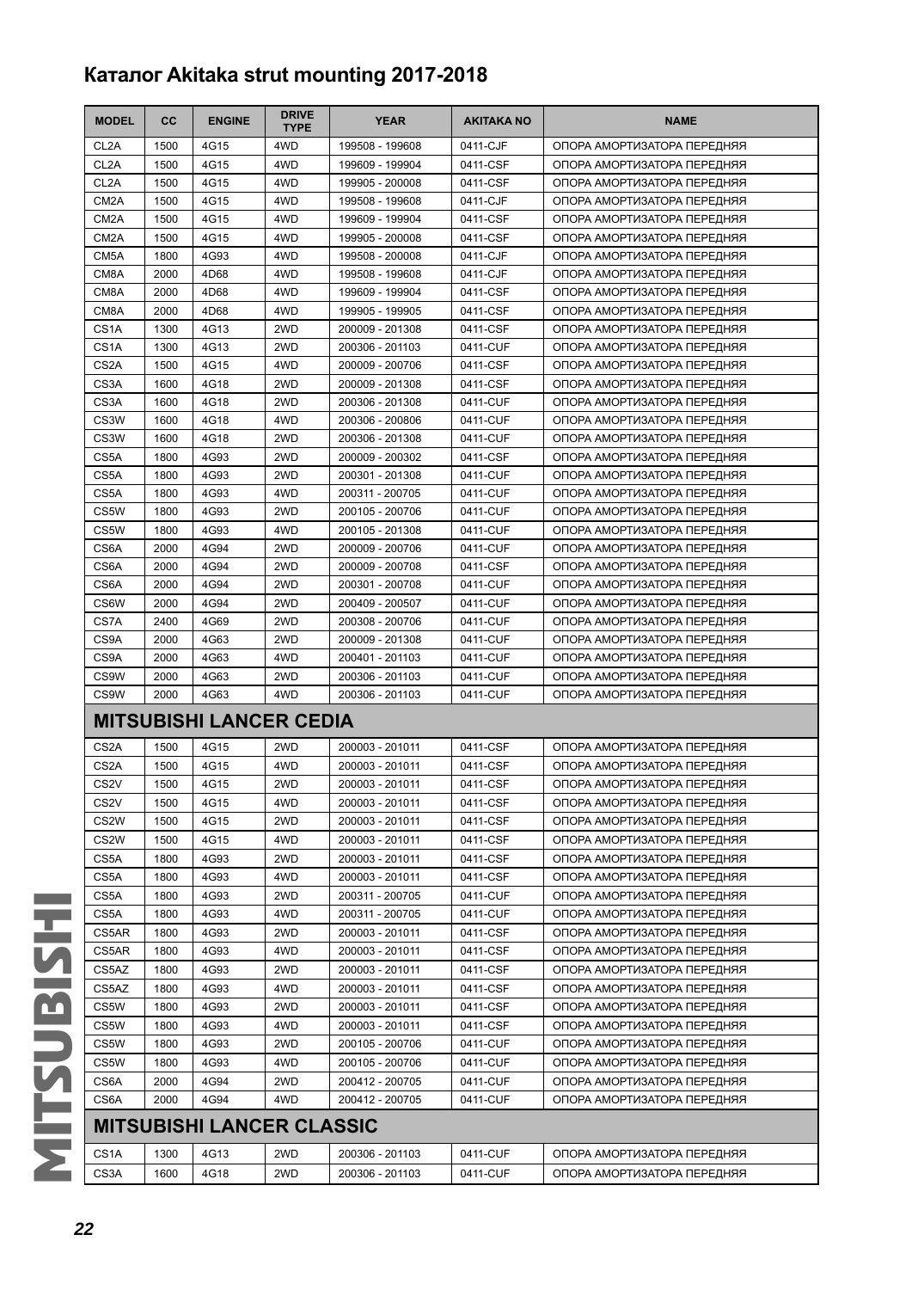| <b>MODEL</b>                           | cc           | <b>ENGINE</b>                  | <b>DRIVE</b><br><b>TYPE</b> | <b>YEAR</b>                        | <b>AKITAKA NO</b>    | <b>NAME</b>                 |
|----------------------------------------|--------------|--------------------------------|-----------------------------|------------------------------------|----------------------|-----------------------------|
| CS3W                                   | 1600         | 4G18                           | 2WD                         | 200306 - 200806                    | 0411-CUF             | ОПОРА АМОРТИЗАТОРА ПЕРЕДНЯЯ |
| CS9A                                   | 2000         | 4G63                           | 2WD                         | 200401 - 201103                    | 0411-CUF             | ОПОРА АМОРТИЗАТОРА ПЕРЕДНЯЯ |
| CS9W                                   | 2000         | 4G63                           | 2WD                         | 200306 - 201103                    | 0411-CUF             | ОПОРА АМОРТИЗАТОРА ПЕРЕДНЯЯ |
|                                        |              | <b>MITSUBISHI MIRAGE</b>       |                             |                                    |                      |                             |
| CJ1A                                   | 1300         | 4G13                           | 2WD                         | 199508 - 199608                    | 0411-CJF             | ОПОРА АМОРТИЗАТОРА ПЕРЕДНЯЯ |
| CJ1A                                   | 1300         | 4G13                           | 2WD                         | 199609 - 199904                    | 0411-CSF             | ОПОРА АМОРТИЗАТОРА ПЕРЕДНЯЯ |
| CJ1A                                   | 1300         | 4G13                           | 2WD                         | 199905 - 200008                    | 0411-CSF             | ОПОРА АМОРТИЗАТОРА ПЕРЕДНЯЯ |
| CJ2A                                   | 1500         | 4G15                           | 2WD                         | 199508 - 199608                    | 0411-CJF             | ОПОРА АМОРТИЗАТОРА ПЕРЕДНЯЯ |
| CJ2A                                   | 1500         | 4G15                           | 2WD                         | 199605 - 199904                    | 0411-CSF             | ОПОРА АМОРТИЗАТОРА ПЕРЕДНЯЯ |
| CJ2A                                   | 1500         | 4G15                           | 2WD                         | 199905 - 200205                    | 0411-CSF             | ОПОРА АМОРТИЗАТОРА ПЕРЕДНЯЯ |
| CJ4A                                   | 1600         | 4G92                           | 2WD                         | 199508 - 200008                    | 0411-CJF             | ОПОРА АМОРТИЗАТОРА ПЕРЕДНЯЯ |
| CJ5A                                   | 1800         | 4G93                           | 2WD                         | 199706 - 199904                    | 0411-CSF             | ОПОРА АМОРТИЗАТОРА ПЕРЕДНЯЯ |
| CJ5A                                   | 1800         | 4G93                           | 2WD                         | 199905 - 200205                    | 0411-CSF             | ОПОРА АМОРТИЗАТОРА ПЕРЕДНЯЯ |
| CK <sub>1</sub> A                      | 1300         | 4G13                           | 2WD                         | 199508 - 199608                    | 0411-CJF             | ОПОРА АМОРТИЗАТОРА ПЕРЕДНЯЯ |
| CK <sub>1</sub> A                      | 1300         | 4G13                           | 2WD                         | 199609 - 199904                    | 0411-CSF             | ОПОРА АМОРТИЗАТОРА ПЕРЕДНЯЯ |
| CK <sub>1</sub> A                      | 1300         | 4G13                           | 2WD                         | 199905 - 200008                    | 0411-CSF             | ОПОРА АМОРТИЗАТОРА ПЕРЕДНЯЯ |
| CK <sub>2</sub> A                      | 1500         | 4G15                           | 2WD                         | 199508 - 199608                    | 0411-CJF             | ОПОРА АМОРТИЗАТОРА ПЕРЕДНЯЯ |
| CK <sub>2</sub> A                      | 1500         | 4G15                           | 2WD                         | 199609 - 199904                    | 0411-CSF             | ОПОРА АМОРТИЗАТОРА ПЕРЕДНЯЯ |
| CK <sub>2</sub> A                      | 1500         | 4G15                           | 2WD                         | 199905 - 200105                    | 0411-CSF             | ОПОРА АМОРТИЗАТОРА ПЕРЕДНЯЯ |
| CK4A                                   | 1600         | 4G92                           | 2WD                         | 199508 - 200008                    | 0411-CJF             | ОПОРА АМОРТИЗАТОРА ПЕРЕДНЯЯ |
| CK5A                                   | 1800         | 4G93                           | 2WD                         | 199706 - 199904                    | 0411-CSF             | ОПОРА АМОРТИЗАТОРА ПЕРЕДНЯЯ |
| CK5A                                   | 1800         | 4G93                           | 2WD                         | 199905 - 200105                    | 0411-CSF             | ОПОРА АМОРТИЗАТОРА ПЕРЕДНЯЯ |
| CK5AR                                  | 1800         | 4G93                           | 2WD                         | 199608 - 199904                    | 0411-CSF             | ОПОРА АМОРТИЗАТОРА ПЕРЕДНЯЯ |
| CK5AR                                  | 1800         | 4G93                           | 2WD                         | 199905 - 200008                    | 0411-CSF             | ОПОРА АМОРТИЗАТОРА ПЕРЕДНЯЯ |
| CK6A                                   | 1800         | 6A11                           | 2WD                         | 199508 - 199608                    | 0411-CJF             | ОПОРА АМОРТИЗАТОРА ПЕРЕДНЯЯ |
| CK6A                                   | 1800         | 6A11                           | 2WD                         | 199609 - 199904                    | 0411-CSF             | ОПОРА АМОРТИЗАТОРА ПЕРЕДНЯЯ |
| CK6A                                   | 1800         | 6A11                           | 2WD                         | 199905 - 199905                    | 0411-CSF             | ОПОРА АМОРТИЗАТОРА ПЕРЕДНЯЯ |
| CK8A                                   | 2000         | 4D68                           | 2WD                         | 199508 - 199608                    | 0411-CJF             | ОПОРА АМОРТИЗАТОРА ПЕРЕДНЯЯ |
| CK8A                                   | 2000         | 4D68                           | 2WD                         | 199609 - 199904                    | 0411-CSF             | ОПОРА АМОРТИЗАТОРА ПЕРЕДНЯЯ |
| CK8A                                   | 2000         | 4D68                           | 2WD                         | 199905 - 199905                    | 0411-CSF             | ОПОРА АМОРТИЗАТОРА ПЕРЕДНЯЯ |
| CK8AR                                  | 2000         | 4D68                           | 2WD                         | 199608 - 199904                    | 0411-CSF             | ОПОРА АМОРТИЗАТОРА ПЕРЕДНЯЯ |
| CK8AR                                  | 2000         | 4D68                           | 2WD                         | 199905 - 199905                    | 0411-CSF             | ОПОРА АМОРТИЗАТОРА ПЕРЕДНЯЯ |
| CL <sub>2</sub> A                      | 1500         | 4G15                           | 4WD                         | 199508 - 199608                    | 0411-CJF             | ОПОРА АМОРТИЗАТОРА ПЕРЕДНЯЯ |
| CL <sub>2</sub> A                      | 1500         | 4G15                           | 4WD                         | 199609 - 199904                    | 0411-CSF             | ОПОРА АМОРТИЗАТОРА ПЕРЕДНЯЯ |
| CL <sub>2</sub> A                      | 1500         | 4G15                           | 4WD                         | 199905 - 200008                    | 0411-CSF             | ОПОРА АМОРТИЗАТОРА ПЕРЕДНЯЯ |
|                                        |              |                                |                             |                                    | 0411-CJF             | ОПОРА АМОРТИЗАТОРА ПЕРЕДНЯЯ |
| CM <sub>2</sub> A<br>CM <sub>2</sub> A | 1500<br>1500 | 4G15<br>4G15                   | 4WD<br>4WD                  | 199508 - 199608<br>199609 - 199904 | 0411-CSF             |                             |
|                                        |              |                                |                             | 199905 - 200008                    | 0411-CSF             | ОПОРА АМОРТИЗАТОРА ПЕРЕДНЯЯ |
| CM <sub>2</sub> A<br>CM5A              | 1500<br>1800 | 4G15<br>4G93                   | 4WD<br>4WD                  | 199508 - 200008                    | 0411-CJF             | ОПОРА АМОРТИЗАТОРА ПЕРЕДНЯЯ |
|                                        |              |                                |                             |                                    | 0411-CJF             | ОПОРА АМОРТИЗАТОРА ПЕРЕДНЯЯ |
| CM8A                                   | 2000         | 4D68                           | 4WD                         | 199508 - 199608<br>199609 - 199904 |                      | ОПОРА АМОРТИЗАТОРА ПЕРЕДНЯЯ |
| CM8A                                   | 2000         | 4D68                           | 4WD                         |                                    | 0411-CSF<br>0411-CSF | ОПОРА АМОРТИЗАТОРА ПЕРЕДНЯЯ |
| CM8A                                   | 2000         | 4D68                           | 4WD                         | 199905 - 199905                    |                      | ОПОРА АМОРТИЗАТОРА ПЕРЕДНЯЯ |
|                                        |              | <b>MITSUBISHI MIRAGE DINGO</b> |                             |                                    |                      |                             |
| CQ1A                                   | 1300         | 4G13                           | 2WD                         | 199912 - 200208                    | 0411-CSF             | ОПОРА АМОРТИЗАТОРА ПЕРЕДНЯЯ |
| CQ <sub>2</sub> A                      | 1500         | 4G15                           | 2WD                         | 199811 - 200208                    | 0411-CSF             | ОПОРА АМОРТИЗАТОРА ПЕРЕДНЯЯ |
| CQ2A                                   | 1500         | 4G15                           | 4WD                         | 199811 - 200208                    | 0411-CSF             | ОПОРА АМОРТИЗАТОРА ПЕРЕДНЯЯ |
| CQ3A                                   | 1800         | 4G93                           | 2WD                         | 199912 - 200208                    | 0411-CSF             | ОПОРА АМОРТИЗАТОРА ПЕРЕДНЯЯ |
|                                        |              | <b>MITSUBISHI OUTLANDER</b>    |                             |                                    |                      |                             |
| CU <sub>2</sub> W                      | 2000         | 4G63                           | 2WD                         | 200111 - 200812                    | 0411-CUF             | ОПОРА АМОРТИЗАТОРА ПЕРЕДНЯЯ |
| CU <sub>2</sub> W                      | 2000         | 4G63                           | 4WD                         | 200111 - 200812                    | 0411-CUF             | ОПОРА АМОРТИЗАТОРА ПЕРЕДНЯЯ |
| CU4W                                   | 2400         | 4G64                           | 2WD                         | 200206 - 200812                    | 0411-CUF             | ОПОРА АМОРТИЗАТОРА ПЕРЕДНЯЯ |
| CU4W                                   | 2400         | 4G64                           | 4WD                         | 200206 - 200812                    | 0411-CUF             | ОПОРА АМОРТИЗАТОРА ПЕРЕДНЯЯ |
| CU5W                                   | 2400         | 4G69                           | 2WD                         | 200306 - 200812                    | 0411-CUF             | ОПОРА АМОРТИЗАТОРА ПЕРЕДНЯЯ |
| CU5W                                   | 2400         | 4G69                           | 4WD                         | 200306 - 200812                    | 0411-CUF             | ОПОРА АМОРТИЗАТОРА ПЕРЕДНЯЯ |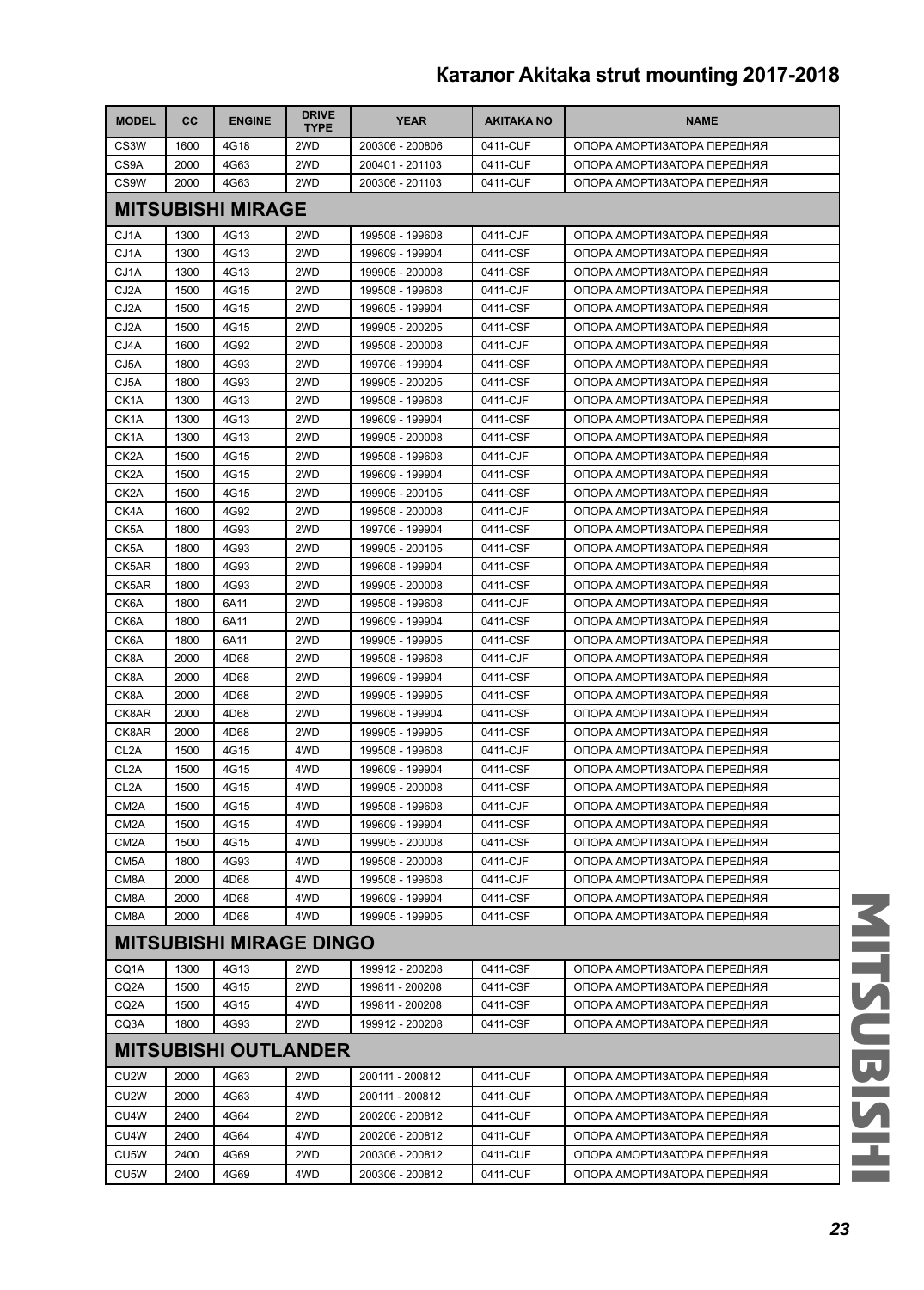| <b>MODEL</b>        | cc   | <b>ENGINE</b>                   | <b>DRIVE</b><br><b>TYPE</b> | <b>YEAR</b>     | <b>AKITAKA NO</b> | <b>NAME</b>                        |  |  |  |
|---------------------|------|---------------------------------|-----------------------------|-----------------|-------------------|------------------------------------|--|--|--|
|                     |      | <b>MITSUBISHI SPACE STAR</b>    |                             |                 |                   |                                    |  |  |  |
| DG1A                | 1300 | 4G13                            | 2WD                         | 200006 - 200204 | 0411-DGF          | ОПОРА АМОРТИЗАТОРА ПЕРЕДНЯЯ        |  |  |  |
| DG3A                | 1600 | 4G18                            | 2WD                         | 200104 - 200412 | 0411-DGF          | ОПОРА АМОРТИЗАТОРА ПЕРЕДНЯЯ        |  |  |  |
| DG4A                | 1900 | F9Q                             | 2WD                         | 200006 - 200103 | 0411-DGF          | ОПОРА АМОРТИЗАТОРА ПЕРЕДНЯЯ        |  |  |  |
| DG5A                | 1800 | 4G93                            | 2WD                         | 200209 - 200412 | 0411-DGF          | ОПОРА АМОРТИЗАТОРА ПЕРЕДНЯЯ        |  |  |  |
| <b>NISSAN 100NX</b> |      |                                 |                             |                 |                   |                                    |  |  |  |
| <b>B13</b>          | 1600 | GA16DE                          | 2WD                         | 199210 - 199410 | 0211-N15F         | ОПОРА АМОРТИЗАТОРА ПЕРЕДНЯЯ        |  |  |  |
| <b>B13</b>          | 1600 | GA16DS                          | 2WD                         | 199010 - 199210 | 0211-N15F         | ОПОРА АМОРТИЗАТОРА ПЕРЕДНЯЯ        |  |  |  |
| <b>B13</b>          | 2000 | SR <sub>20</sub> DE             | 2WD                         | 199010 - 199410 | 0211-N15F         | ОПОРА АМОРТИЗАТОРА ПЕРЕДНЯЯ        |  |  |  |
| <b>NISSAN 200SX</b> |      |                                 |                             |                 |                   |                                    |  |  |  |
| <b>B14U</b>         | 1600 | GA16DE                          | 2WD                         | 199411 - 199912 | 0211-N15F         | ОПОРА АМОРТИЗАТОРА ПЕРЕДНЯЯ        |  |  |  |
| <b>B14U</b>         | 2000 | SR <sub>20</sub> DE             | 2WD                         | 199411 - 199912 | 0211-N15F         | ОПОРА АМОРТИЗАТОРА ПЕРЕДНЯЯ        |  |  |  |
| <b>NISSAN AD</b>    |      |                                 |                             |                 |                   |                                    |  |  |  |
| JY12                | 1800 | MR18DE                          | 2WD                         | 200612 - 200810 | 0211-C11FL        | ОПОРА АМОРТИЗАТОРА ПЕРЕДНЯЯ ЛЕВАЯ  |  |  |  |
| JY12                | 1800 | MR18DE                          | 2WD                         | 200612 - 200810 | 0211-C11FR        | ОПОРА АМОРТИЗАТОРА ПЕРЕДНЯЯ ПРАВАЯ |  |  |  |
| <b>JY12</b>         | 1800 | MR18DE                          | 2WD                         | $200812 - 5$    | 0211-C11FL        | ОПОРА АМОРТИЗАТОРА ПЕРЕДНЯЯ ЛЕВАЯ  |  |  |  |
| JY12                | 1800 | MR18DE                          | 2WD                         | $200812 - 5$    | 0211-C11FR        | ОПОРА АМОРТИЗАТОРА ПЕРЕДНЯЯ ПРАВАЯ |  |  |  |
| <b>NY12</b>         | 1600 | HR16DE                          | 4WD                         | $200812 - 5$    | 0211-C11FL        | ОПОРА АМОРТИЗАТОРА ПЕРЕДНЯЯ ЛЕВАЯ  |  |  |  |
| <b>NY12</b>         | 1600 | HR16DE                          | 4WD                         | $200812 - 5$    | 0211-C11FR        | ОПОРА АМОРТИЗАТОРА ПЕРЕДНЯЯ ПРАВАЯ |  |  |  |
| <b>VY12</b>         | 1200 | CR12DE                          | 2WD                         | 200612 - 200810 | 0211-C11FL        | ОПОРА АМОРТИЗАТОРА ПЕРЕДНЯЯ ЛЕВАЯ  |  |  |  |
| <b>VY12</b>         | 1200 | CR12DE                          | 2WD                         | 200612 - 200810 | 0211-C11FR        | ОПОРА АМОРТИЗАТОРА ПЕРЕДНЯЯ ПРАВАЯ |  |  |  |
| <b>VY12</b>         | 1200 | CR12DE                          | 2WD                         | $200812 - 5$    | 0211-C11FL        | ОПОРА АМОРТИЗАТОРА ПЕРЕДНЯЯ ЛЕВАЯ  |  |  |  |
| <b>VY12</b>         | 1200 | CR12DE                          | 2WD                         | $200812 - 5$    | 0211-C11FR        | ОПОРА АМОРТИЗАТОРА ПЕРЕДНЯЯ ПРАВАЯ |  |  |  |
| <b>VY12</b>         | 1500 | HR15DE                          | 2WD                         | 200612 - 200810 | 0211-C11FL        | ОПОРА АМОРТИЗАТОРА ПЕРЕДНЯЯ ЛЕВАЯ  |  |  |  |
| <b>VY12</b>         | 1500 | HR15DE                          | 2WD                         | 200612 - 200810 | 0211-C11FR        | ОПОРА АМОРТИЗАТОРА ПЕРЕДНЯЯ ПРАВАЯ |  |  |  |
| <b>VY12</b>         | 1500 | HR15DE                          | 2WD                         | $200812 - 5$    | 0211-C11FL        | ОПОРА АМОРТИЗАТОРА ПЕРЕДНЯЯ ЛЕВАЯ  |  |  |  |
| <b>VY12</b>         | 1500 | HR15DE                          | 2WD                         | $200812 - 5$    | 0211-C11FR        | ОПОРА АМОРТИЗАТОРА ПЕРЕДНЯЯ ПРАВАЯ |  |  |  |
| Y10                 | 1300 | GA13DS                          | 2WD                         | 199010 - 199505 | 0211-N15F         | ОПОРА АМОРТИЗАТОРА ПЕРЕДНЯЯ        |  |  |  |
| Y10                 | 1500 | GA15DE                          | 2WD                         | 199506 - 199605 | 0211-N15F         | ОПОРА АМОРТИЗАТОРА ПЕРЕДНЯЯ        |  |  |  |
| Y10                 | 1500 | GA15DE                          | 4WD                         | 199506 - 199605 | 0211-N15F         | ОПОРА АМОРТИЗАТОРА ПЕРЕДНЯЯ        |  |  |  |
| Y10                 | 1500 | GA15DS                          | 2WD                         | 199010 - 199505 | 0211-N15F         | ОПОРА АМОРТИЗАТОРА ПЕРЕДНЯЯ        |  |  |  |
| Y10                 | 1500 | GA <sub>15</sub> D <sub>S</sub> | 4WD                         | 199010 - 199505 | 0211-N15F         | ОПОРА АМОРТИЗАТОРА ПЕРЕДНЯЯ        |  |  |  |
| Y10                 | 1700 | CD <sub>17</sub>                | 2WD                         | 199010 - 199307 | 0211-N15F         | ОПОРА АМОРТИЗАТОРА ПЕРЕДНЯЯ        |  |  |  |
| Y10                 | 2000 | CD <sub>20</sub>                | 2WD                         | 199308 - 199605 | 0211-N15F         | ОПОРА АМОРТИЗАТОРА ПЕРЕДНЯЯ        |  |  |  |
| Y11                 | 1300 | QG13DE                          | 2WD                         | 199905 - 200003 | 0211-N16F         | ОПОРА АМОРТИЗАТОРА ПЕРЕДНЯЯ        |  |  |  |
| Y11                 | 1300 | QG13DE                          | 2WD                         | 200003 - 200810 | 0211-N16F         | ОПОРА АМОРТИЗАТОРА ПЕРЕДНЯЯ        |  |  |  |
| Y11                 | 1500 | QG15DE                          | 2WD                         | 199905 - 200003 | 0211-N16F         | ОПОРА АМОРТИЗАТОРА ПЕРЕДНЯЯ        |  |  |  |
| Y11                 | 1500 | QG15DE                          | 2WD                         | 200003 - 200810 | 0211-N16F         | ОПОРА АМОРТИЗАТОРА ПЕРЕДНЯЯ        |  |  |  |
| Y11                 | 1800 | QG18DE                          | 2WD                         | 199905 - 200003 | 0211-N16F         | ОПОРА АМОРТИЗАТОРА ПЕРЕДНЯЯ        |  |  |  |
| Y11                 | 1800 | QG18DE                          | 4WD                         | 199905 - 200003 | 0211-N16F         | ОПОРА АМОРТИЗАТОРА ПЕРЕДНЯЯ        |  |  |  |
| Y11                 | 1800 | QG18DE                          | 2WD                         | 200003 - 200810 | 0211-N16F         | ОПОРА АМОРТИЗАТОРА ПЕРЕДНЯЯ        |  |  |  |
| Y11                 | 1800 | QG18DE                          | 4WD                         | 200003 - 200810 | 0211-N16F         | ОПОРА АМОРТИЗАТОРА ПЕРЕДНЯЯ        |  |  |  |
| Y11                 | 1800 | QG18DEN                         | 2WD                         | 199905 - 200003 | 0211-N16F         | ОПОРА АМОРТИЗАТОРА ПЕРЕДНЯЯ        |  |  |  |
| Y11                 | 1800 | QG18DEN                         | 2WD                         | 200003 - 200810 | 0211-N16F         | ОПОРА АМОРТИЗАТОРА ПЕРЕДНЯЯ        |  |  |  |
| Y11                 | 2200 | YD22DD                          | 2WD                         | 199905 - 200003 | 0211-N16F         | ОПОРА АМОРТИЗАТОРА ПЕРЕДНЯЯ        |  |  |  |
| Y11                 | 2200 | YD22DD                          | 2WD                         | 200003 - 200810 | 0211-N16F         | ОПОРА АМОРТИЗАТОРА ПЕРЕДНЯЯ        |  |  |  |
|                     |      | <b>NISSAN AD EXPERT</b>         |                             |                 |                   |                                    |  |  |  |
| JY12                | 1800 | MR18DE                          | 2WD                         | 200612 - 200810 | 0211-C11FL        | ОПОРА АМОРТИЗАТОРА ПЕРЕДНЯЯ ЛЕВАЯ  |  |  |  |
| <b>JY12</b>         | 1800 | MR18DE                          | 2WD                         | 200612 - 200810 | 0211-C11FR        | ОПОРА АМОРТИЗАТОРА ПЕРЕДНЯЯ ПРАВАЯ |  |  |  |
| JY12                | 1800 | MR18DE                          | 2WD                         | $200812 - 5$    | 0211-C11FL        | ОПОРА АМОРТИЗАТОРА ПЕРЕДНЯЯ ЛЕВАЯ  |  |  |  |
| JY12                | 1800 | MR18DE                          | 2WD                         | $200812 - 5$    | 0211-C11FR        | ОПОРА АМОРТИЗАТОРА ПЕРЕДНЯЯ ПРАВАЯ |  |  |  |
| <b>NY12</b>         | 1600 | HR16DE                          | 4WD                         | $200812 - 5$    | 0211-C11FL        | ОПОРА АМОРТИЗАТОРА ПЕРЕДНЯЯ ЛЕВАЯ  |  |  |  |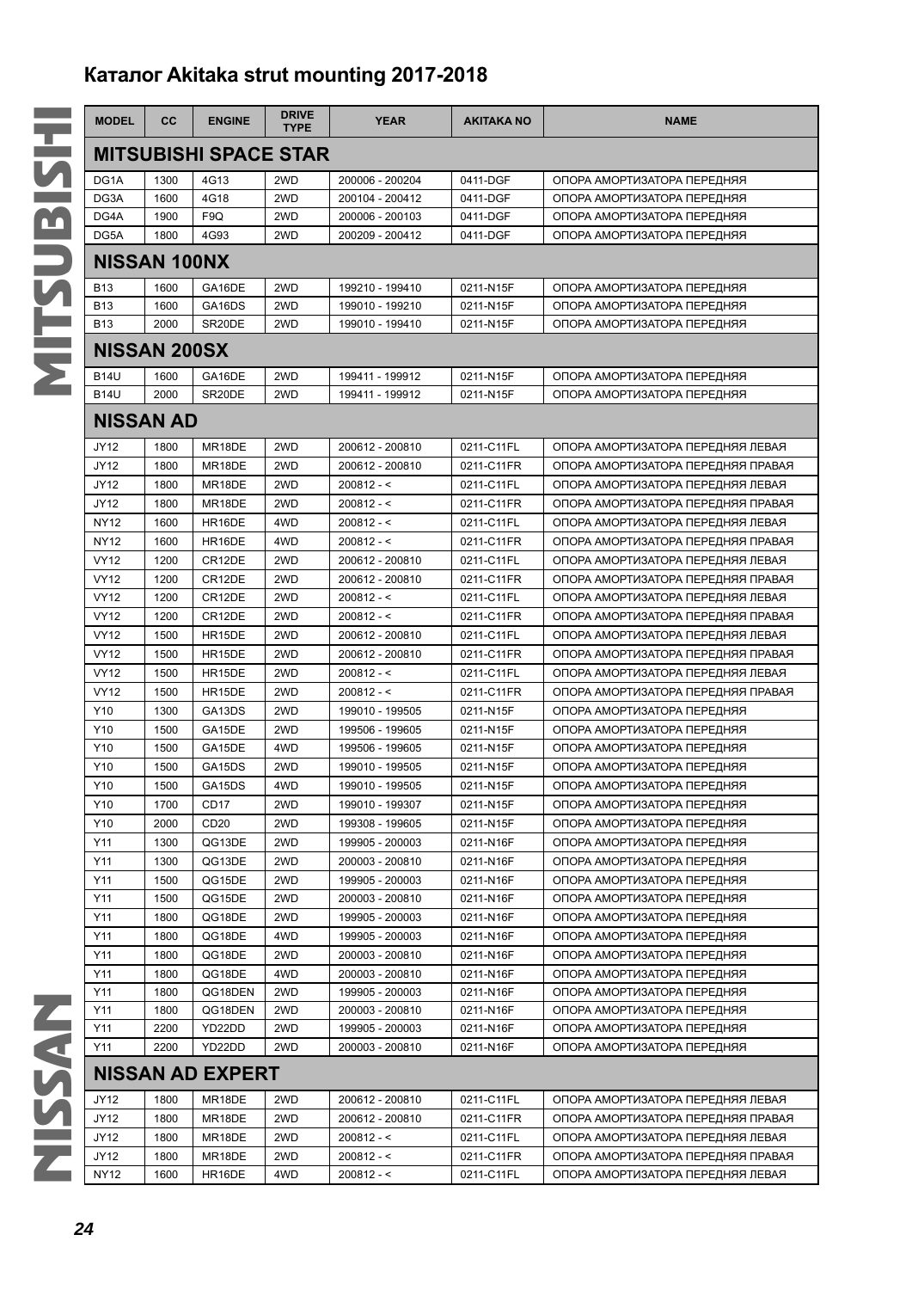| <b>MODEL</b>            | cc   | <b>ENGINE</b>       | <b>DRIVE</b><br><b>TYPE</b> | <b>YEAR</b>     | <b>AKITAKA NO</b> | <b>NAME</b>                        |  |  |  |  |
|-------------------------|------|---------------------|-----------------------------|-----------------|-------------------|------------------------------------|--|--|--|--|
| <b>NY12</b>             | 1600 | HR16DE              | 4WD                         | $200812 - 5$    | 0211-C11FR        | ОПОРА АМОРТИЗАТОРА ПЕРЕДНЯЯ ПРАВАЯ |  |  |  |  |
| <b>VY12</b>             | 1200 | CR12DE              | 2WD                         | 200612 - 200810 | 0211-C11FL        | ОПОРА АМОРТИЗАТОРА ПЕРЕДНЯЯ ЛЕВАЯ  |  |  |  |  |
| <b>VY12</b>             | 1200 | CR12DE              | 2WD                         | 200612 - 200810 | 0211-C11FR        | ОПОРА АМОРТИЗАТОРА ПЕРЕДНЯЯ ПРАВАЯ |  |  |  |  |
| <b>VY12</b>             | 1200 | CR12DE              | 2WD                         | $200812 - 5$    | 0211-C11FL        | ОПОРА АМОРТИЗАТОРА ПЕРЕДНЯЯ ЛЕВАЯ  |  |  |  |  |
| <b>VY12</b>             | 1200 | CR12DE              | 2WD                         | $200812 - 5$    | 0211-C11FR        | ОПОРА АМОРТИЗАТОРА ПЕРЕДНЯЯ ПРАВАЯ |  |  |  |  |
| <b>VY12</b>             | 1500 | HR15DE              | 2WD                         | 200612 - 200810 | 0211-C11FL        | ОПОРА АМОРТИЗАТОРА ПЕРЕДНЯЯ ЛЕВАЯ  |  |  |  |  |
| <b>VY12</b>             | 1500 | HR15DE              | 2WD                         | 200612 - 200810 | 0211-C11FR        | ОПОРА АМОРТИЗАТОРА ПЕРЕДНЯЯ ПРАВАЯ |  |  |  |  |
| <b>VY12</b>             | 1500 | HR15DE              | 2WD                         | $200812 - 5$    | 0211-C11FL        | ОПОРА АМОРТИЗАТОРА ПЕРЕДНЯЯ ЛЕВАЯ  |  |  |  |  |
| <b>VY12</b>             | 1500 | HR15DE              | 2WD                         | $200812 - 5$    | 0211-C11FR        | ОПОРА АМОРТИЗАТОРА ПЕРЕДНЯЯ ПРАВАЯ |  |  |  |  |
| <b>NISSAN AD RESORT</b> |      |                     |                             |                 |                   |                                    |  |  |  |  |
| HY10                    | 1600 | GA16DS              | 2WD                         | 199407 - 200608 | 0211-N15F         | ОПОРА АМОРТИЗАТОРА ПЕРЕДНЯЯ        |  |  |  |  |
| HY10                    | 2000 | CD <sub>20</sub>    | 2WD                         | 199908 - 200608 | 0211-N15F         | ОПОРА АМОРТИЗАТОРА ПЕРЕДНЯЯ        |  |  |  |  |
| <b>NISSAN AD WAGON</b>  |      |                     |                             |                 |                   |                                    |  |  |  |  |
| Y10                     | 1600 | GA16DS              | 2WD                         | 199011 - 199012 | 0211-N15F         | ОПОРА АМОРТИЗАТОРА ПЕРЕДНЯЯ        |  |  |  |  |
| Y10                     | 1600 | GA16DS              | 2WD                         | 199012 - 199903 | 0211-N15F         | ОПОРА АМОРТИЗАТОРА ПЕРЕДНЯЯ        |  |  |  |  |
| <b>NISSAN ALMERA</b>    |      |                     |                             |                 |                   |                                    |  |  |  |  |
| B <sub>10RS</sub>       | 1600 | QG16DE              | 2WD                         | 200601 - 201303 | 0211-N16F         | ОПОРА АМОРТИЗАТОРА ПЕРЕДНЯЯ        |  |  |  |  |
| B <sub>10RS</sub>       | 1600 | QG16DE              | 2WD                         | 200601 - 201303 | 0211-N16R         | ОПОРА АМОРТИЗАТОРА ЗАДНЯЯ          |  |  |  |  |
| N <sub>15</sub>         | 1400 | GA14DE              | 2WD                         | 199507 - 200004 | 0211-N15F         | ОПОРА АМОРТИЗАТОРА ПЕРЕДНЯЯ        |  |  |  |  |
| N <sub>15</sub>         | 1600 | GA16DE              | 2WD                         | 199507 - 200004 | 0211-N15F         | ОПОРА АМОРТИЗАТОРА ПЕРЕДНЯЯ        |  |  |  |  |
| N <sub>15</sub>         | 2000 | CD <sub>20</sub>    | 2WD                         | 199507 - 200004 | 0211-N15F         | ОПОРА АМОРТИЗАТОРА ПЕРЕДНЯЯ        |  |  |  |  |
| N <sub>16</sub>         | 1500 | QG15DE              | 2WD                         | 200004 - 200103 | 0211-N16R         | ОПОРА АМОРТИЗАТОРА ЗАДНЯЯ          |  |  |  |  |
| N <sub>16</sub>         | 1800 | QG18DE              | 2WD                         | 200004 - 200103 | 0211-N16R         | ОПОРА АМОРТИЗАТОРА ЗАДНЯЯ          |  |  |  |  |
| N <sub>16</sub>         | 2200 | YD22DDT             | 2WD                         | 200004 - 200103 | 0211-N16R         | ОПОРА АМОРТИЗАТОРА ЗАДНЯЯ          |  |  |  |  |
| <b>N16E</b>             | 1500 | K9K                 | 2WD                         | 200208 - 200611 | 0211-N16F         | ОПОРА АМОРТИЗАТОРА ПЕРЕДНЯЯ        |  |  |  |  |
| <b>N16E</b>             | 1500 | K9K                 | 2WD                         | 200208 - 200611 | 0211-P12R         | ОПОРА АМОРТИЗАТОРА ЗАДНЯЯ          |  |  |  |  |
| <b>N16E</b>             | 1500 | QG15DE              | 2WD                         | 200001 - 200611 | 0211-N16F         | ОПОРА АМОРТИЗАТОРА ПЕРЕДНЯЯ        |  |  |  |  |
| <b>N16E</b>             | 1500 | QG15DE              | 2WD                         | 200001 - 200611 | 0211-P12R         | ОПОРА АМОРТИЗАТОРА ЗАДНЯЯ          |  |  |  |  |
| <b>N16E</b>             | 1800 | QG18DE              | 2WD                         | 200001 - 200611 | 0211-N16F         | ОПОРА АМОРТИЗАТОРА ПЕРЕДНЯЯ        |  |  |  |  |
| <b>N16E</b>             | 1800 | QG18DE              | 2WD                         | 200001 - 200611 | 0211-P12R         | ОПОРА АМОРТИЗАТОРА ЗАДНЯЯ          |  |  |  |  |
| <b>N16E</b>             | 1800 | QG18DE              | 2WD                         | 200005 - 200511 | 0211-P12R         | ОПОРА АМОРТИЗАТОРА ЗАДНЯЯ          |  |  |  |  |
| <b>N16E</b>             | 1800 | QG18DE              | 2WD                         | 200104 - 200508 | 0211-N16F         | ОПОРА АМОРТИЗАТОРА ПЕРЕДНЯЯ        |  |  |  |  |
| <b>N16E</b>             | 1800 | QG18DE              | 2WD                         | 200104 - 200508 | 0211-P12R         | ОПОРА АМОРТИЗАТОРА ЗАДНЯЯ          |  |  |  |  |
| <b>N16E</b>             | 2000 | SR <sub>20</sub> DE | 2WD                         | 200005 - 200302 | 0211-P12R         | ОПОРА АМОРТИЗАТОРА ЗАДНЯЯ          |  |  |  |  |
| <b>N16E</b>             | 2200 | YD22DDT             | 2WD                         | 200001 - 200611 | 0211-N16F         | ОПОРА АМОРТИЗАТОРА ПЕРЕДНЯЯ        |  |  |  |  |
| N <sub>16</sub> E       | 2200 | YD22DDT             | 2WD                         | 200001 - 200611 | 0211-P12R         | ОПОРА АМОРТИЗАТОРА ЗАДНЯЯ          |  |  |  |  |
| <b>N16E</b>             | 2200 | YD22DDTI            | 2WD                         | 200005 - 200511 | 0211-P12R         | ОПОРА АМОРТИЗАТОРА ЗАДНЯЯ          |  |  |  |  |
| <b>NISSAN AVENIR</b>    |      |                     |                             |                 |                   |                                    |  |  |  |  |
| W10                     | 1600 | GA16DS              | 2WD                         | 199005 - 199309 | 0211-W10F         | ОПОРА АМОРТИЗАТОРА ПЕРЕДНЯЯ        |  |  |  |  |
| W10                     | 1600 | GA16DS              | 4WD                         | 199010 - 199309 | 0211-W10F         | ОПОРА АМОРТИЗАТОРА ПЕРЕДНЯЯ        |  |  |  |  |
| W10                     | 1600 | GA16DS              | 2WD                         | 199309 - 199808 | 0211-W10F         | ОПОРА АМОРТИЗАТОРА ПЕРЕДНЯЯ        |  |  |  |  |
| W10                     | 1600 | GA16DS              | 4WD                         | 199309 - 199808 | 0211-W10F         | ОПОРА АМОРТИЗАТОРА ПЕРЕДНЯЯ        |  |  |  |  |
| W10                     | 1800 | SR18DE              | 2WD                         | 199312 - 199808 | 0211-W10F         | ОПОРА АМОРТИЗАТОРА ПЕРЕДНЯЯ        |  |  |  |  |
| W10                     | 1800 | SR <sub>18DI</sub>  | 2WD                         | 199005 - 199309 | 0211-W10F         | ОПОРА АМОРТИЗАТОРА ПЕРЕДНЯЯ        |  |  |  |  |
| W10                     | 2000 | CD <sub>20</sub>    | 2WD                         | 199005 - 199309 | 0211-W10F         | ОПОРА АМОРТИЗАТОРА ПЕРЕДНЯЯ        |  |  |  |  |
| W10                     | 2000 | CD <sub>20</sub>    | 2WD                         | 199309 - 199808 | 0211-W10F         | ОПОРА АМОРТИЗАТОРА ПЕРЕДНЯЯ        |  |  |  |  |
| W10                     | 2000 | CD <sub>20</sub> T  | 2WD                         | 199312 - 199808 | 0211-W10F         | ОПОРА АМОРТИЗАТОРА ПЕРЕДНЯЯ        |  |  |  |  |
| W10                     | 2000 | SR20DE              | 2WD                         | 199005 - 199309 | 0211-W10F         | ОПОРА АМОРТИЗАТОРА ПЕРЕДНЯЯ        |  |  |  |  |
| W10                     | 2000 | SR <sub>20</sub> DE | 4WD                         | 199010 - 199309 | 0211-W10F         | ОПОРА АМОРТИЗАТОРА ПЕРЕДНЯЯ        |  |  |  |  |
| W10                     | 2000 | SR <sub>20</sub> DE | 4WD                         | 199309 - 199508 | 0211-W10F         | ОПОРА АМОРТИЗАТОРА ПЕРЕДНЯЯ        |  |  |  |  |
| W10                     | 2000 | SR20DE              | 2WD                         | 199309 - 199808 | 0211-W10F         | ОПОРА АМОРТИЗАТОРА ПЕРЕДНЯЯ        |  |  |  |  |

**NISSAN** NISSAN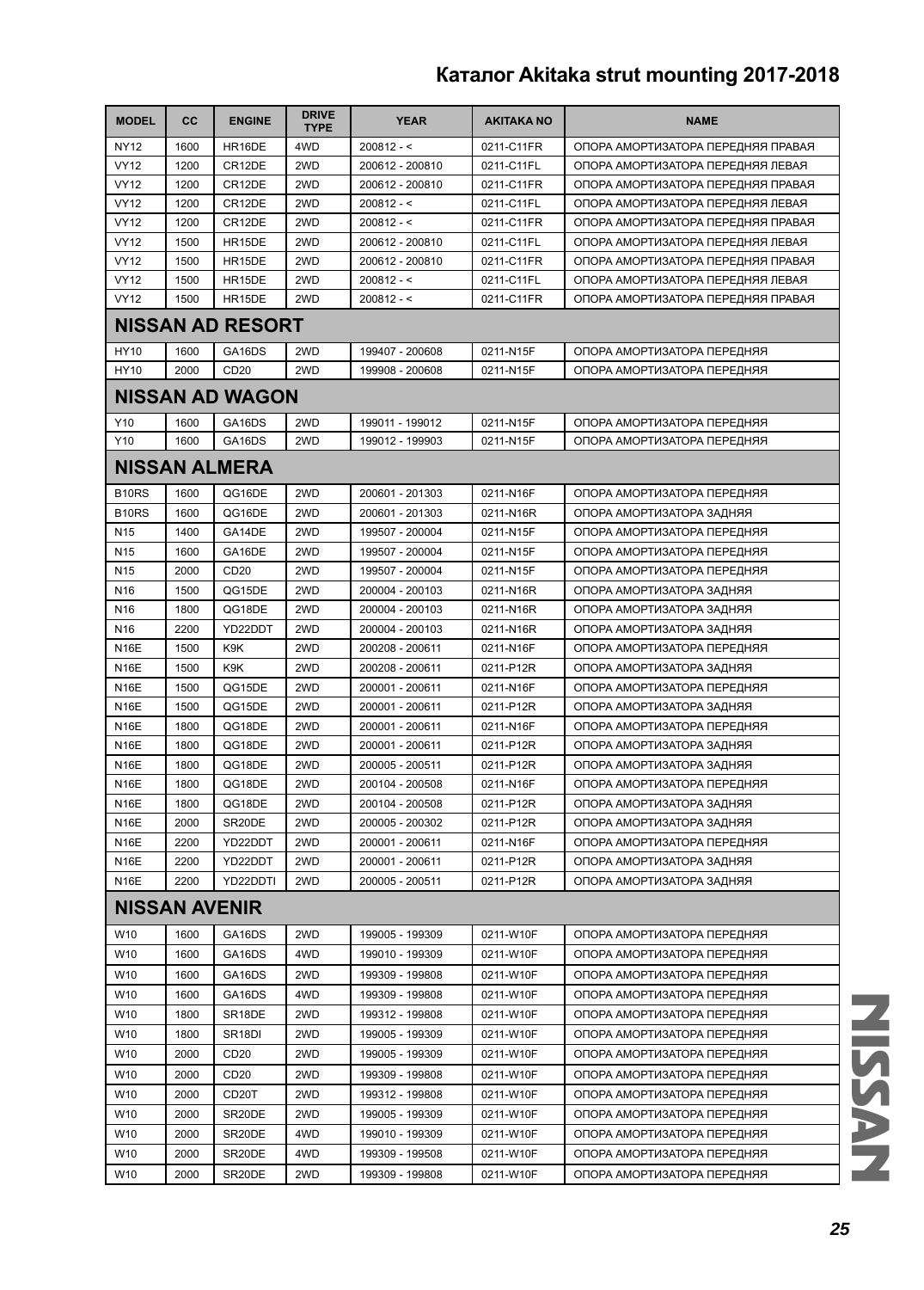| <b>MODEL</b>                  | cc   | <b>ENGINE</b>          | <b>DRIVE</b><br><b>TYPE</b> | <b>YEAR</b>                | <b>AKITAKA NO</b> | <b>NAME</b>                        |
|-------------------------------|------|------------------------|-----------------------------|----------------------------|-------------------|------------------------------------|
|                               |      | <b>NISSAN BLUEBIRD</b> |                             |                            |                   |                                    |
| U12                           | 1600 | <b>CA16S</b>           | 2WD                         | 198709 - 198910            | 0211-W10F         | ОПОРА АМОРТИЗАТОРА ПЕРЕДНЯЯ        |
| U12                           | 1600 | <b>CA16S</b>           | 2WD                         | 198910 - 199108            | 0211-W10F         | ОПОРА АМОРТИЗАТОРА ПЕРЕДНЯЯ        |
| U12                           | 1800 | CA18D                  | 2WD                         | 198709 - 198910            | 0211-W10F         | ОПОРА АМОРТИЗАТОРА ПЕРЕДНЯЯ        |
| U12                           | 1800 | <b>CA18I</b>           | 2WD                         | 198709 - 198910            | 0211-W10F         | ОПОРА АМОРТИЗАТОРА ПЕРЕДНЯЯ        |
| U12                           | 1800 | CA <sub>18</sub>       | 2WD                         | 198910 - 199108            | 0211-W10F         | ОПОРА АМОРТИЗАТОРА ПЕРЕДНЯЯ        |
| U12                           | 1800 | SR <sub>18</sub> DI    | 2WD                         | 198910 - 199108            | 0211-W10F         | ОПОРА АМОРТИЗАТОРА ПЕРЕДНЯЯ        |
| U12                           | 2000 | LD20                   | 2WD                         | 198709 - 198910            | 0211-W10F         | ОПОРА АМОРТИЗАТОРА ПЕРЕДНЯЯ        |
| U12                           | 2000 | LD <sub>20</sub>       | 2WD                         | 198910 - 199108            | 0211-W10F         | ОПОРА АМОРТИЗАТОРА ПЕРЕДНЯЯ        |
| U12                           | 2000 | SR <sub>20</sub> D     | 2WD                         | 198910 - 199108            | 0211-W10F         | ОПОРА АМОРТИЗАТОРА ПЕРЕДНЯЯ        |
| U13                           | 1800 | SR <sub>18</sub> DE    | 2WD                         | 199109 - 199301            | 0211-U13F         | ОПОРА АМОРТИЗАТОРА ПЕРЕДНЯЯ        |
| U13                           | 1800 | SR <sub>18</sub> DE    | 4WD                         | 199109 - 199301            | 0211-U13F         | ОПОРА АМОРТИЗАТОРА ПЕРЕДНЯЯ        |
| U13                           | 1800 | SR <sub>18</sub> DE    | 2WD                         | 199301 - 199511            | 0211-U13F         | ОПОРА АМОРТИЗАТОРА ПЕРЕДНЯЯ        |
| U13                           | 1800 | SR <sub>18</sub> DE    | 2WD                         | 199301 - 199703            | 0211-U13F         | ОПОРА АМОРТИЗАТОРА ПЕРЕДНЯЯ        |
| U <sub>13</sub>               | 2000 | CD <sub>20</sub>       | 2WD                         | 199109 - 199301            | 0211-U13F         | ОПОРА АМОРТИЗАТОРА ПЕРЕДНЯЯ        |
| U13                           | 2000 | CD <sub>20</sub>       | 2WD                         | 199301 - 199511            | 0211-U13F         | ОПОРА АМОРТИЗАТОРА ПЕРЕДНЯЯ        |
| U <sub>13</sub>               | 2000 | SR <sub>20</sub> DE    | 2WD                         | 199109 - 199301            | 0211-U13F         | ОПОРА АМОРТИЗАТОРА ПЕРЕДНЯЯ        |
| U <sub>13</sub>               | 2000 | SR <sub>20</sub> DE    | 4WD                         | 199109 - 199301            | 0211-U13F         | ОПОРА АМОРТИЗАТОРА ПЕРЕДНЯЯ        |
| U13                           | 2000 | SR <sub>20</sub> DE    | 2WD                         | 199301 - 199511            | 0211-U13F         | ОПОРА АМОРТИЗАТОРА ПЕРЕДНЯЯ        |
| U13                           | 2000 | SR <sub>20</sub> DE    | 2WD                         | 199301 - 199703            | 0211-U13F         | ОПОРА АМОРТИЗАТОРА ПЕРЕДНЯЯ        |
| U13                           | 2000 | SR20DET                | 2WD                         | 199109 - 199301            | 0211-U13F         | ОПОРА АМОРТИЗАТОРА ПЕРЕДНЯЯ        |
| U <sub>13</sub>               | 2000 | SR20DET                | 2WD                         | 199301 - 199511            | 0211-U13F         | ОПОРА АМОРТИЗАТОРА ПЕРЕДНЯЯ        |
| <b>WU12</b>                   | 2000 | SR <sub>20</sub> D     | 2WD                         | 199102 - 199109            | 0211-W10F         | ОПОРА АМОРТИЗАТОРА ПЕРЕДНЯЯ        |
| <b>NISSAN BLUEBIRD SYLPHY</b> |      |                        |                             |                            |                   |                                    |
| G10                           | 1500 | QG15DE                 | 2WD                         | 200008 - 200512            | 0211-N16F         | ОПОРА АМОРТИЗАТОРА ПЕРЕДНЯЯ        |
| G10                           | 1500 | QG15DE                 | 2WD                         | 200008 - 200512            | 0211-N16R         | ОПОРА АМОРТИЗАТОРА ЗАДНЯЯ          |
| G10                           | 1800 | QG18DE                 | 2WD                         | 200008 - 200512            | 0211-N16F         | ОПОРА АМОРТИЗАТОРА ПЕРЕДНЯЯ        |
| G10                           | 1800 | QG18DE                 | 2WD                         | 200008 - 200512            | 0211-N16R         | ОПОРА АМОРТИЗАТОРА ЗАДНЯЯ          |
| G10                           | 1800 | QG18DE                 | 4WD                         | 200008 - 200512            | 0211-N16F         | ОПОРА АМОРТИЗАТОРА ПЕРЕДНЯЯ        |
| G10                           | 2000 | QR20DD                 | 2WD                         | 200008 - 200512            | 0211-N16F         | ОПОРА АМОРТИЗАТОРА ПЕРЕДНЯЯ        |
| G10                           | 2000 | QR20DD                 | 2WD                         | 200008 - 200512            | 0211-N16R         | ОПОРА АМОРТИЗАТОРА ЗАДНЯЯ          |
| G11                           | 1500 | HR15DE                 | 2WD                         | 200512 - 200809            | 0211-C11FL        | ОПОРА АМОРТИЗАТОРА ПЕРЕДНЯЯ ЛЕВАЯ  |
| G11                           | 1500 | HR15DE                 | 2WD                         | 200512 - 200809            | 0211-C11FR        | ОПОРА АМОРТИЗАТОРА ПЕРЕДНЯЯ ПРАВАЯ |
| G11                           | 1500 | HR15DE                 | 4WD                         | 200512 - 200809            | 0211-C11FL        | ОПОРА АМОРТИЗАТОРА ПЕРЕДНЯЯ ЛЕВАЯ  |
| G11                           | 1500 | HR15DE                 | 4WD                         | 200512 - 200809            | 0211-C11FR        | ОПОРА АМОРТИЗАТОРА ПЕРЕДНЯЯ ПРАВАЯ |
| G11                           | 1500 | HR15DE                 | 2WD                         | 200809 - 201212            | 0211-C11FL        | ОПОРА АМОРТИЗАТОРА ПЕРЕДНЯЯ ЛЕВАЯ  |
| G11                           | 1500 | HR15DE                 | 2WD                         | 200809 - 201212            | 0211-C11FR        | ОПОРА АМОРТИЗАТОРА ПЕРЕДНЯЯ ПРАВАЯ |
| G11                           | 1500 | HR15DE                 | 4WD                         | 200809 - 201212            | 0211-C11FL        | ОПОРА АМОРТИЗАТОРА ПЕРЕДНЯЯ ЛЕВАЯ  |
| G11                           | 1500 | HR15DE                 | 4WD                         | 200809 - 201212            | 0211-C11FR        | ОПОРА АМОРТИЗАТОРА ПЕРЕДНЯЯ ПРАВАЯ |
| G11                           | 2000 | MR20DE                 | 2WD                         | 200512 - 200809            | 0211-C11FL        | ОПОРА АМОРТИЗАТОРА ПЕРЕДНЯЯ ЛЕВАЯ  |
| G11                           | 2000 | MR20DE                 | 2WD                         | 200512 - 200809            | 0211-C11FR        | ОПОРА АМОРТИЗАТОРА ПЕРЕДНЯЯ ПРАВАЯ |
| G11                           |      |                        |                             |                            |                   |                                    |
|                               | 2000 | MR20DE<br>MR20DE       | 2WD                         | 200809 - 201212            | 0211-C11FL        | ОПОРА АМОРТИЗАТОРА ПЕРЕДНЯЯ ЛЕВАЯ  |
| G11                           | 2000 |                        | 2WD                         | 200809 - 201212            | 0211-C11FR        | ОПОРА АМОРТИЗАТОРА ПЕРЕДНЯЯ ПРАВАЯ |
| G11Z                          | 1600 | HR16DE                 | 2WD                         | 200608 - 201104            | 0211-C11FL        | ОПОРА АМОРТИЗАТОРА ПЕРЕДНЯЯ ЛЕВАЯ  |
|                               |      |                        |                             |                            |                   |                                    |
|                               | 1600 | HR16DE                 | 2WD                         | 200608 - 201104            | 0211-C11FR        | ОПОРА АМОРТИЗАТОРА ПЕРЕДНЯЯ ПРАВАЯ |
|                               | 1600 | HR16DE                 | 2WD                         | $201104 - 5$               | 0211-C11FL        | ОПОРА АМОРТИЗАТОРА ПЕРЕДНЯЯ ЛЕВАЯ  |
| G11Z<br>G11Z                  | 1600 | HR16DE                 | 2WD                         | $201104 - 5$               | 0211-C11FR        | ОПОРА АМОРТИЗАТОРА ПЕРЕДНЯЯ ПРАВАЯ |
| G11Z<br>G11Z                  | 2000 | MR20DE                 | 2WD                         | 200608 - 201104            | 0211-C11FL        | ОПОРА АМОРТИЗАТОРА ПЕРЕДНЯЯ ЛЕВАЯ  |
| G11Z                          | 2000 | MR20DE                 | 2WD                         | 200608 - 201104            | 0211-C11FR        | ОПОРА АМОРТИЗАТОРА ПЕРЕДНЯЯ ПРАВАЯ |
| G11Z                          | 2000 | MR20DE                 | 2WD                         | $201104 -$                 | 0211-C11FL        | ОПОРА АМОРТИЗАТОРА ПЕРЕДНЯЯ ЛЕВАЯ  |
| G11Z                          | 2000 | MR20DE                 | 2WD                         | $201104 - 5$               | 0211-C11FR        | ОПОРА АМОРТИЗАТОРА ПЕРЕДНЯЯ ПРАВАЯ |
|                               |      |                        |                             | NISSAN CALIFORNIA WINGROAD |                   |                                    |
| CNY10                         | 1500 | GA15DE                 | 4WD                         | 199012 - 199605            | 0211-N15F         | ОПОРА АМОРТИЗАТОРА ПЕРЕДНЯЯ        |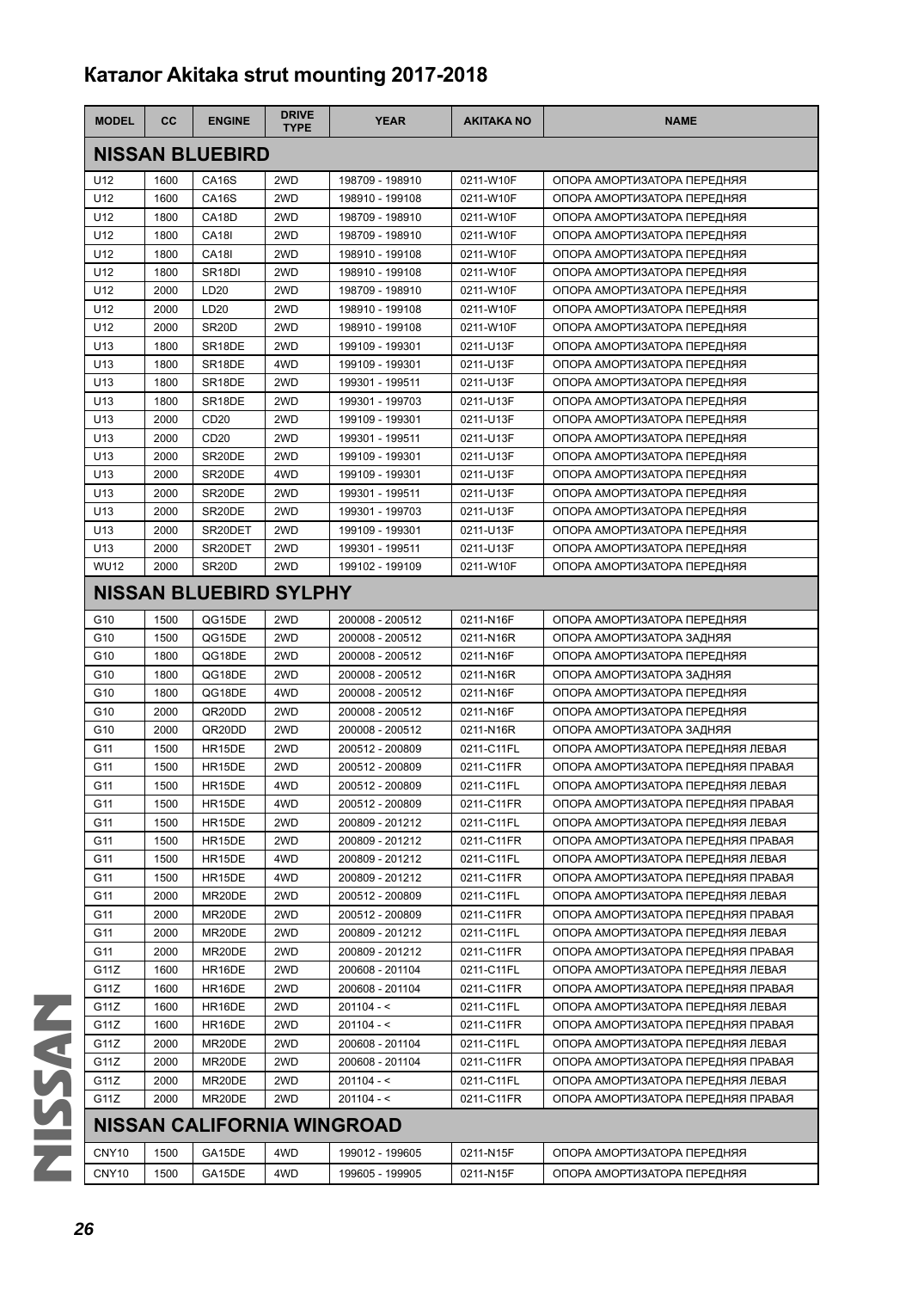| <b>MODEL</b>         | cc                         | <b>ENGINE</b>       | <b>DRIVE</b><br><b>TYPE</b> | <b>YEAR</b>     | <b>AKITAKA NO</b> | <b>NAME</b>                        |  |  |  |  |  |
|----------------------|----------------------------|---------------------|-----------------------------|-----------------|-------------------|------------------------------------|--|--|--|--|--|
| CNY <sub>10</sub>    | 1500                       | GA15DS              | 4WD                         | 199010 - 199012 | 0211-N15F         | ОПОРА АМОРТИЗАТОРА ПЕРЕДНЯЯ        |  |  |  |  |  |
| CNY <sub>10</sub>    | 1800                       | SR <sub>18</sub> DE | 4WD                         | 199605 - 199905 | 0211-N15F         | ОПОРА АМОРТИЗАТОРА ПЕРЕДНЯЯ        |  |  |  |  |  |
| CY10                 | 1500                       | GA15DE              | 2WD                         | 199012 - 199605 | 0211-N15F         | ОПОРА АМОРТИЗАТОРА ПЕРЕДНЯЯ        |  |  |  |  |  |
| CY10                 | 1500                       | GA15DE              | 2WD                         | 199605 - 199905 | 0211-N15F         | ОПОРА АМОРТИЗАТОРА ПЕРЕДНЯЯ        |  |  |  |  |  |
| CY10                 | 1500                       | GA15DS              | 2WD                         | 199010 - 199012 | 0211-N15F         | ОПОРА АМОРТИЗАТОРА ПЕРЕДНЯЯ        |  |  |  |  |  |
| CY10                 | 1800                       | SR18DE              | 2WD                         | 199605 - 199905 | 0211-N15F         | ОПОРА АМОРТИЗАТОРА ПЕРЕДНЯЯ        |  |  |  |  |  |
| CY10                 | 2000                       | CD <sub>20</sub>    | 2WD                         | 199605 - 199904 | 0211-N15F         | ОПОРА АМОРТИЗАТОРА ПЕРЕДНЯЯ        |  |  |  |  |  |
| CY10                 | 2000                       | SR <sub>20</sub> DE | 2WD                         | 199705 - 199904 | 0211-N15F         | ОПОРА АМОРТИЗАТОРА ПЕРЕДНЯЯ        |  |  |  |  |  |
| <b>NISSAN CEFIRO</b> |                            |                     |                             |                 |                   |                                    |  |  |  |  |  |
| A32                  | 2000                       | VQ20DE              | 2WD                         | 199408 - 199801 | 0211-A32F         | ОПОРА АМОРТИЗАТОРА ПЕРЕДНЯЯ        |  |  |  |  |  |
| A32                  | 2000                       | VQ20DE              | 2WD                         | 199801 - 200107 | 0211-A32F         | ОПОРА АМОРТИЗАТОРА ПЕРЕДНЯЯ        |  |  |  |  |  |
| A32                  | 2500                       | VQ25DE              | 2WD                         | 199408 - 199801 | 0211-A32F         | ОПОРА АМОРТИЗАТОРА ПЕРЕДНЯЯ        |  |  |  |  |  |
| A32                  | 2500                       | VQ25DE              | 2WD                         | 199801 - 200107 | 0211-A32F         | ОПОРА АМОРТИЗАТОРА ПЕРЕДНЯЯ        |  |  |  |  |  |
| A32                  | 3000                       | VQ30DE              | 2WD                         | 199408 - 199801 | 0211-A32F         | ОПОРА АМОРТИЗАТОРА ПЕРЕДНЯЯ        |  |  |  |  |  |
| A32                  | 3000                       | VQ30DE              | 2WD                         | 199801 - 200107 | 0211-A32F         | ОПОРА АМОРТИЗАТОРА ПЕРЕДНЯЯ        |  |  |  |  |  |
| CA33                 | 2000                       | VQ20DE              | 2WD                         | 199812 - 200101 | 0211-P12F         | ОПОРА АМОРТИЗАТОРА ПЕРЕДНЯЯ        |  |  |  |  |  |
| CA33                 | 2000                       | VQ20DE              | 2WD                         | 199812 - 200302 | 0211-A33R         | ОПОРА АМОРТИЗАТОРА ЗАДНЯЯ          |  |  |  |  |  |
| CA33                 | 2000                       | VQ20DE              | 2WD                         | 200101 - 200208 | 0211-P12F         | ОПОРА АМОРТИЗАТОРА ПЕРЕДНЯЯ        |  |  |  |  |  |
| CA33                 | 2000                       | VQ20DE              | 2WD                         | 200208 - 200212 | 0211-P12F         | ОПОРА АМОРТИЗАТОРА ПЕРЕДНЯЯ        |  |  |  |  |  |
| CA33                 | 2500                       | VQ25DD              | 2WD                         | 199812 - 200101 | 0211-P12F         | ОПОРА АМОРТИЗАТОРА ПЕРЕДНЯЯ        |  |  |  |  |  |
| CA33                 | 2500                       | VQ25DD              | 2WD                         | 199812 - 200302 | 0211-A33R         | ОПОРА АМОРТИЗАТОРА ЗАДНЯЯ          |  |  |  |  |  |
| CA33                 | 2500                       | VQ25DD              | 2WD                         | 200101 - 200208 | 0211-P12F         | ОПОРА АМОРТИЗАТОРА ПЕРЕДНЯЯ        |  |  |  |  |  |
| CA33                 | 2500                       | VQ25DD              | 2WD                         | 200208 - 200212 | 0211-P12F         | ОПОРА АМОРТИЗАТОРА ПЕРЕДНЯЯ        |  |  |  |  |  |
|                      | <b>NISSAN CEFIRO WAGON</b> |                     |                             |                 |                   |                                    |  |  |  |  |  |
| WA32                 | 2000                       | VQ20DE              | 2WD                         | 199706 - 199908 | 0211-A32F         | ОПОРА АМОРТИЗАТОРА ПЕРЕДНЯЯ        |  |  |  |  |  |
| <b>WA32</b>          | 2000                       | VQ20DE              | 2WD                         | 199908 - 200107 | 0211-A32F         | ОПОРА АМОРТИЗАТОРА ПЕРЕДНЯЯ        |  |  |  |  |  |
| <b>WA32</b>          | 2500                       | VQ25DE              | 2WD                         | 199706 - 199908 | 0211-A32F         | ОПОРА АМОРТИЗАТОРА ПЕРЕДНЯЯ        |  |  |  |  |  |
| WA32                 | 2500                       | VQ25DE              | 2WD                         | 199908 - 200107 | 0211-A32F         | ОПОРА АМОРТИЗАТОРА ПЕРЕДНЯЯ        |  |  |  |  |  |
| <b>WA32</b>          | 3000                       | VQ30DE              | 2WD                         | 199706 - 199908 | 0211-A32F         | ОПОРА АМОРТИЗАТОРА ПЕРЕДНЯЯ        |  |  |  |  |  |
| <b>WA32</b>          | 3000                       | VQ30DE              | 2WD                         | 199908 - 200107 | 0211-A32F         | ОПОРА АМОРТИЗАТОРА ПЕРЕДНЯЯ        |  |  |  |  |  |
| <b>NISSAN CUBE</b>   |                            |                     |                             |                 |                   |                                    |  |  |  |  |  |
| Z11                  | 1400                       | CR14DE              | 2WD                         | 200210 - 200311 | 0211-C11FL        | ОПОРА АМОРТИЗАТОРА ПЕРЕДНЯЯ ЛЕВАЯ  |  |  |  |  |  |
| Z11                  | 1400                       | CR14DE              | 2WD                         | 200210 - 200311 | 0211-C11FR        | ОПОРА АМОРТИЗАТОРА ПЕРЕДНЯЯ ПРАВАЯ |  |  |  |  |  |
| Z11                  | 1400                       | CR14DE              | 4WD                         | 200210 - 200311 | 0211-C11FL        | ОПОРА АМОРТИЗАТОРА ПЕРЕДНЯЯ ЛЕВАЯ  |  |  |  |  |  |
| Z11                  | 1400                       | CR14DE              | 4WD                         | 200210 - 200311 | 0211-C11FR        | ОПОРА АМОРТИЗАТОРА ПЕРЕДНЯЯ ПРАВАЯ |  |  |  |  |  |
| Z11                  | 1400                       | CR14DE              | 2WD                         | 200311 - 200505 | 0211-C11FL        | ОПОРА АМОРТИЗАТОРА ПЕРЕДНЯЯ ЛЕВАЯ  |  |  |  |  |  |
| Z11                  | 1400                       | CR14DE              | 2WD                         | 200311 - 200505 | 0211-C11FR        | ОПОРА АМОРТИЗАТОРА ПЕРЕДНЯЯ ПРАВАЯ |  |  |  |  |  |
| Z11                  | 1400                       | CR14DE              | 4WD                         | 200311 - 200505 | 0211-C11FL        | ОПОРА АМОРТИЗАТОРА ПЕРЕДНЯЯ ЛЕВАЯ  |  |  |  |  |  |
| Z11                  | 1400                       | CR14DE              | 4WD                         | 200311 - 200505 | 0211-C11FR        | ОПОРА АМОРТИЗАТОРА ПЕРЕДНЯЯ ПРАВАЯ |  |  |  |  |  |
| Z11                  | 1400                       | CR14DE              | 2WD                         | 200505 - 200810 | 0211-C11FL        | ОПОРА АМОРТИЗАТОРА ПЕРЕДНЯЯ ЛЕВАЯ  |  |  |  |  |  |
| Z11                  | 1400                       | CR14DE              | 2WD                         | 200505 - 200810 | 0211-C11FR        | ОПОРА АМОРТИЗАТОРА ПЕРЕДНЯЯ ПРАВАЯ |  |  |  |  |  |
| Z11                  | 1400                       | CR14DE              | 4WD                         | 200505 - 200810 | 0211-C11FL        | ОПОРА АМОРТИЗАТОРА ПЕРЕДНЯЯ ЛЕВАЯ  |  |  |  |  |  |
| Z11                  | 1400                       | CR14DE              | 4WD                         | 200505 - 200810 | 0211-C11FR        | ОПОРА АМОРТИЗАТОРА ПЕРЕДНЯЯ ПРАВАЯ |  |  |  |  |  |
| Z11                  | 1400                       | CR14DE              | 2WD                         | 200810 - 200811 | 0211-C11FL        | ОПОРА АМОРТИЗАТОРА ПЕРЕДНЯЯ ЛЕВАЯ  |  |  |  |  |  |
| Z11                  | 1400                       | CR14DE              | 2WD                         | 200810 - 200811 | 0211-C11FR        | ОПОРА АМОРТИЗАТОРА ПЕРЕДНЯЯ ПРАВАЯ |  |  |  |  |  |
| Z11                  | 1400                       | CR14DE              | 4WD                         | 200810 - 200811 | 0211-C11FL        | ОПОРА АМОРТИЗАТОРА ПЕРЕДНЯЯ ЛЕВАЯ  |  |  |  |  |  |
| Z11                  | 1400                       | CR14DE              | 4WD                         | 200810 - 200811 | 0211-C11FR        | ОПОРА АМОРТИЗАТОРА ПЕРЕДНЯЯ ПРАВАЯ |  |  |  |  |  |
| Z11                  | 1500                       | HR15DE              | 2WD                         | 200311 - 200505 | 0211-C11FL        | ОПОРА АМОРТИЗАТОРА ПЕРЕДНЯЯ ЛЕВАЯ  |  |  |  |  |  |
| Z11                  | 1500                       | HR15DE              | 2WD                         | 200311 - 200505 | 0211-C11FR        | ОПОРА АМОРТИЗАТОРА ПЕРЕДНЯЯ ПРАВАЯ |  |  |  |  |  |
| Z11                  | 1500                       | HR15DE              | 2WD                         | 200505 - 200810 | 0211-C11FL        | ОПОРА АМОРТИЗАТОРА ПЕРЕДНЯЯ ЛЕВАЯ  |  |  |  |  |  |
| Z11                  | 1500                       | HR15DE              | 2WD                         | 200505 - 200810 | 0211-C11FR        | ОПОРА АМОРТИЗАТОРА ПЕРЕДНЯЯ ПРАВАЯ |  |  |  |  |  |
| Z11                  | 1500                       | HR15DE              | 2WD                         | 200810 - 200811 | 0211-C11FL        | ОПОРА АМОРТИЗАТОРА ПЕРЕДНЯЯ ЛЕВАЯ  |  |  |  |  |  |

**NISSAN** NISSAN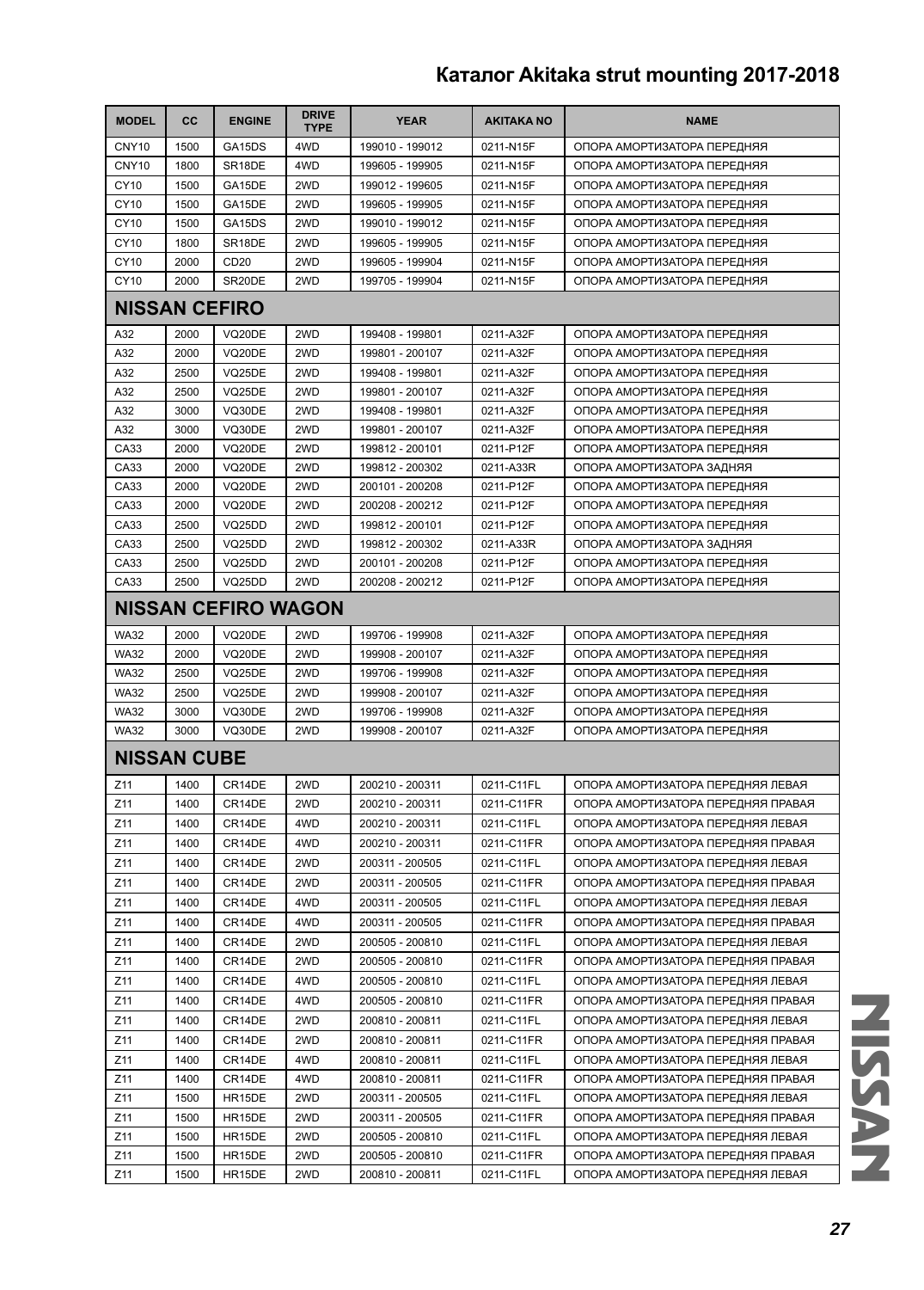| <b>MODEL</b>      | cc   | <b>ENGINE</b>                 | <b>DRIVE</b><br><b>TYPE</b> | <b>YEAR</b>     | <b>AKITAKA NO</b> | <b>NAME</b>                        |
|-------------------|------|-------------------------------|-----------------------------|-----------------|-------------------|------------------------------------|
| Z11               | 1500 | HR15DE                        | 2WD                         | 200810 - 200811 | 0211-C11FR        | ОПОРА АМОРТИЗАТОРА ПЕРЕДНЯЯ ПРАВАЯ |
| Z12               | 1500 | HR15DE                        | 2WD                         | $200811 - 5$    | 0211-C11FL        | ОПОРА АМОРТИЗАТОРА ПЕРЕДНЯЯ ЛЕВАЯ  |
| Z12               | 1500 | HR15DE                        | 2WD                         | $200811 - 5$    | 0211-C11FR        | ОПОРА АМОРТИЗАТОРА ПЕРЕДНЯЯ ПРАВАЯ |
| Z12               | 1500 | HR15DE                        | 2WD                         | $200908 - <$    | 0211-C11FL        | ОПОРА АМОРТИЗАТОРА ПЕРЕДНЯЯ ЛЕВАЯ  |
| Z12               | 1500 | HR15DE                        | 2WD                         | $200908 - 5$    | 0211-C11FR        | ОПОРА АМОРТИЗАТОРА ПЕРЕДНЯЯ ПРАВАЯ |
| Z12               | 1500 | K9K                           | 2WD                         | $200910 - <$    | 0211-C11FL        | ОПОРА АМОРТИЗАТОРА ПЕРЕДНЯЯ ЛЕВАЯ  |
| Z12               | 1500 | K9K                           | 2WD                         | $200910 - 5$    | 0211-C11FR        | ОПОРА АМОРТИЗАТОРА ПЕРЕДНЯЯ ПРАВАЯ |
| Z12               | 1800 | MR18DE                        | 2WD                         | $200902 - 5$    | 0211-C11FL        | ОПОРА АМОРТИЗАТОРА ПЕРЕДНЯЯ ЛЕВАЯ  |
| Z12               | 1800 | MR18DE                        | 2WD                         | $200902 - 5$    | 0211-C11FR        | ОПОРА АМОРТИЗАТОРА ПЕРЕДНЯЯ ПРАВАЯ |
|                   |      | <b>NISSAN CUBE CUBIC</b>      |                             |                 |                   |                                    |
| GNZ11             | 1500 | HR15DE                        | 4WD                         | 200505 - 200810 | 0211-C11FL        | ОПОРА АМОРТИЗАТОРА ПЕРЕДНЯЯ ЛЕВАЯ  |
| GNZ <sub>11</sub> | 1500 | HR15DE                        | 4WD                         | 200505 - 200810 | 0211-C11FR        | ОПОРА АМОРТИЗАТОРА ПЕРЕДНЯЯ ПРАВАЯ |
| GNZ11             | 1500 | HR15DE                        | 4WD                         | 200701 - 200811 | 0211-C11FL        | ОПОРА АМОРТИЗАТОРА ПЕРЕДНЯЯ ЛЕВАЯ  |
| GNZ <sub>11</sub> | 1500 | HR15DE                        | 4WD                         | 200701 - 200811 | 0211-C11FR        | ОПОРА АМОРТИЗАТОРА ПЕРЕДНЯЯ ПРАВАЯ |
| GZ11              | 1400 | CR14DE                        | 2WD                         | 200309 - 200311 | 0211-C11FL        | ОПОРА АМОРТИЗАТОРА ПЕРЕДНЯЯ ЛЕВАЯ  |
| GZ11              | 1400 | CR14DE                        | 2WD                         | 200309 - 200311 | 0211-C11FR        | ОПОРА АМОРТИЗАТОРА ПЕРЕДНЯЯ ПРАВАЯ |
| GZ11              | 1400 | CR14DE                        | 2WD                         | 200311 - 200505 | 0211-C11FL        | ОПОРА АМОРТИЗАТОРА ПЕРЕДНЯЯ ЛЕВАЯ  |
| GZ11              | 1400 | CR14DE                        | 2WD                         | 200311 - 200505 | 0211-C11FR        | ОПОРА АМОРТИЗАТОРА ПЕРЕДНЯЯ ПРАВАЯ |
| GZ11              | 1400 | CR14DE                        | 2WD                         | 200505 - 200810 | 0211-C11FL        | ОПОРА АМОРТИЗАТОРА ПЕРЕДНЯЯ ЛЕВАЯ  |
| GZ11              | 1400 | CR14DE                        | 2WD                         | 200505 - 200810 | 0211-C11FR        | ОПОРА АМОРТИЗАТОРА ПЕРЕДНЯЯ ПРАВАЯ |
| GZ11              | 1400 | CR14DE                        | 2WD                         | 200810 - 200811 | 0211-C11FL        | ОПОРА АМОРТИЗАТОРА ПЕРЕДНЯЯ ЛЕВАЯ  |
| GZ11              | 1400 | CR14DE                        | 2WD                         | 200810 - 200811 | 0211-C11FR        | ОПОРА АМОРТИЗАТОРА ПЕРЕДНЯЯ ПРАВАЯ |
| GZ11              | 1500 | HR15DE                        | 2WD                         | 200505 - 200810 | 0211-C11FL        | ОПОРА АМОРТИЗАТОРА ПЕРЕДНЯЯ ЛЕВАЯ  |
| GZ11              | 1500 | HR15DE                        | 2WD                         | 200505 - 200810 | 0211-C11FR        | ОПОРА АМОРТИЗАТОРА ПЕРЕДНЯЯ ПРАВАЯ |
| GZ11              | 1500 | HR15DE                        | 2WD                         | 200810 - 200811 | 0211-C11FL        | ОПОРА АМОРТИЗАТОРА ПЕРЕДНЯЯ ЛЕВАЯ  |
| GZ11              | 1500 | HR15DE                        | 2WD                         | 200810 - 200811 | 0211-C11FR        | ОПОРА АМОРТИЗАТОРА ПЕРЕДНЯЯ ПРАВАЯ |
|                   |      | <b>NISSAN DUAILS</b>          |                             |                 |                   |                                    |
| J10               | 2000 | MR20DE                        | 2WD                         | 200712 - 200911 | 0211-T31FL        | ОПОРА АМОРТИЗАТОРА ПЕРЕДНЯЯ ЛЕВАЯ  |
| J10               | 2000 | MR20DE                        | 2WD                         | 200712 - 200911 | 0211-T31FR        | ОПОРА АМОРТИЗАТОРА ПЕРЕДНЯЯ ПРАВАЯ |
| J10               | 2000 | MR20DE                        | 4WD                         | 200712 - 200911 | 0211-T31FL        | ОПОРА АМОРТИЗАТОРА ПЕРЕДНЯЯ ЛЕВАЯ  |
| J10               | 2000 | MR20DE                        | 4WD                         | 200712 - 200911 | 0211-T31FR        | ОПОРА АМОРТИЗАТОРА ПЕРЕДНЯЯ ПРАВАЯ |
| J10               | 2000 | MR20DE                        | 2WD                         | 200911 - 201202 | 0211-T31FL        | ОПОРА АМОРТИЗАТОРА ПЕРЕДНЯЯ ЛЕВАЯ  |
| J10               | 2000 | MR20DE                        | 2WD                         | 200911 - 201202 | 0211-T31FR        | ОПОРА АМОРТИЗАТОРА ПЕРЕДНЯЯ ПРАВАЯ |
| J10               | 2000 | MR20DE                        | 4WD                         | 200911 - 201202 | 0211-T31FL        | ОПОРА АМОРТИЗАТОРА ПЕРЕДНЯЯ ЛЕВАЯ  |
| J10               | 2000 | MR20DE                        | 4WD                         | 200911 - 201202 | 0211-T31FR        | ОПОРА АМОРТИЗАТОРА ПЕРЕДНЯЯ ПРАВАЯ |
| <b>NISSAN E30</b> |      |                               |                             |                 |                   |                                    |
| ZE <sub>0</sub>   |      | <b>EM57</b>                   | 2WD                         | $201310 - 5$    | 0211-J15FL        | ОПОРА АМОРТИЗАТОРА ПЕРЕДНЯЯ ЛЕВАЯ  |
| ZE <sub>0</sub>   |      | <b>EM57</b>                   | 2WD                         | $201310 - <$    | 0211-J15FR        | ОПОРА АМОРТИЗАТОРА ПЕРЕДНЯЯ ЛЕВАЯ  |
|                   |      | <b>NISSAN ELGRAND</b>         |                             |                 |                   |                                    |
| E52               | 2500 | QR25DE                        | 2WD                         | $201008 - 5$    | 0211-Z51F         | ОПОРА АМОРТИЗАТОРА ПЕРЕДНЯЯ        |
| E52               | 2500 | QR25DE                        | 4WD                         | $201008 - 5$    | 0211-Z51F         | ОПОРА АМОРТИЗАТОРА ПЕРЕДНЯЯ        |
| E <sub>52</sub>   | 3500 | VQ35DE                        | 2WD                         | $201008 - 5$    | 0211-Z51F         | ОПОРА АМОРТИЗАТОРА ПЕРЕДНЯЯ        |
| E52               | 3500 | VQ35DE                        | 4WD                         | $201008 - 5$    | 0211-Z51F         | ОПОРА АМОРТИЗАТОРА ПЕРЕДНЯЯ        |
| <b>NISSAN ESQ</b> |      |                               |                             |                 |                   |                                    |
| JF15              | 1600 | HR16DE                        | 2WD                         | $201407 - <$    | 0211-J15FL        | ОПОРА АМОРТИЗАТОРА ПЕРЕДНЯЯ ЛЕВАЯ  |
| JF15              | 1600 | HR16DE                        | 2WD                         | $201407 - <$    | 0211-J15FR        | ОПОРА АМОРТИЗАТОРА ПЕРЕДНЯЯ ЛЕВАЯ  |
| JF15              | 1600 | MR16DDT                       | 4WD                         | $201407 - <$    | 0211-J15FL        | ОПОРА АМОРТИЗАТОРА ПЕРЕДНЯЯ ЛЕВАЯ  |
| JF15              | 1600 | MR16DDT                       | 4WD                         | $201407 -$      | 0211-J15FR        | ОПОРА АМОРТИЗАТОРА ПЕРЕДНЯЯ ЛЕВАЯ  |
|                   |      | <b>NISSAN GRAND LIVINA VT</b> |                             |                 |                   |                                    |
|                   |      |                               |                             |                 |                   |                                    |
| L10H              | 1800 | MR18DE                        | 2WD                         | $200411 - 5$    | 0211-C11FL        | ОПОРА АМОРТИЗАТОРА ПЕРЕДНЯЯ ЛЕВАЯ  |
| L <sub>10</sub> H | 1800 | MR18DE                        | 2WD                         | $200411 - 5$    | 0211-C11FR        | ОПОРА АМОРТИЗАТОРА ПЕРЕДНЯЯ ПРАВАЯ |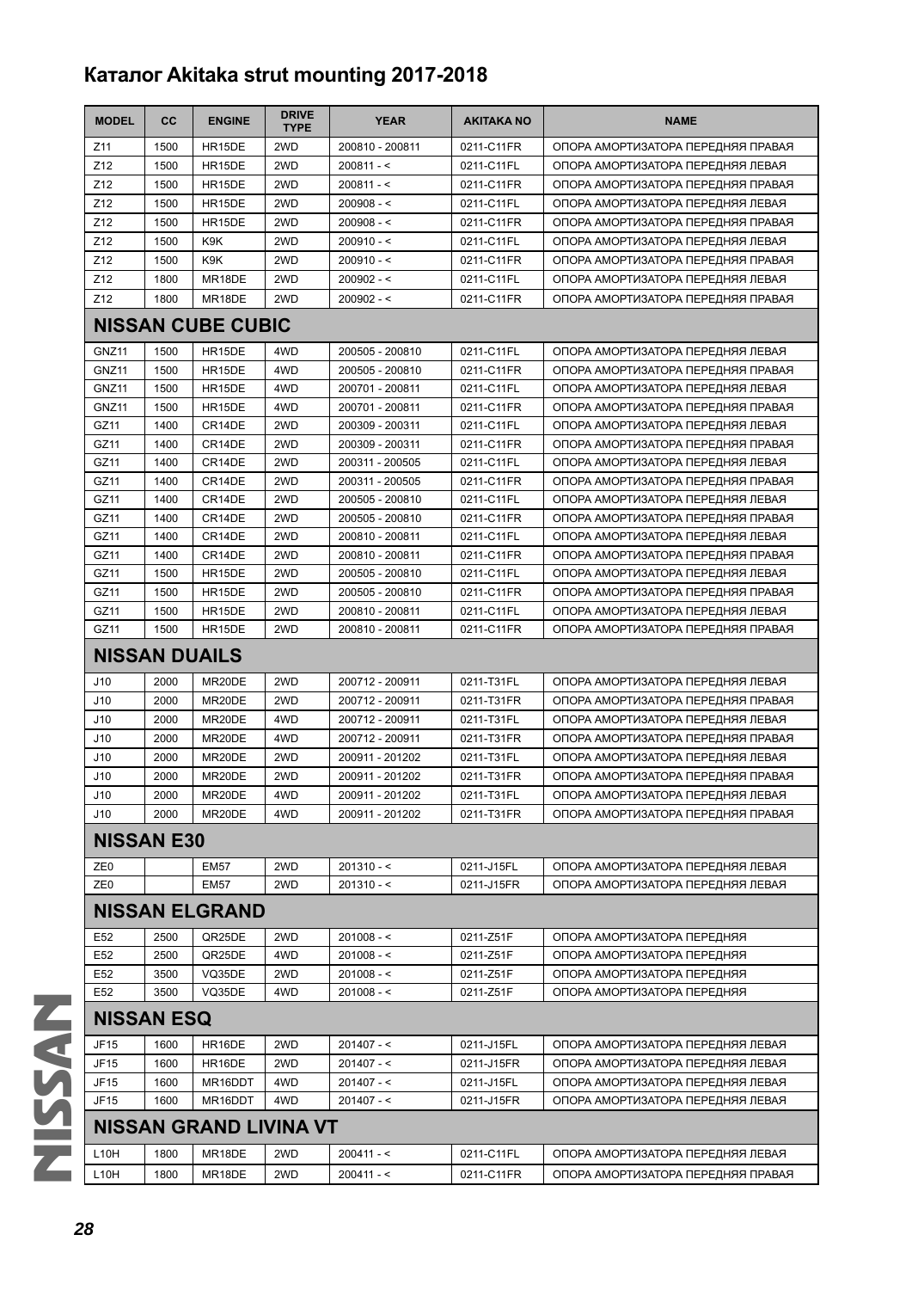| <b>MODEL</b>        | cc   | <b>ENGINE</b>               | <b>DRIVE</b><br><b>TYPE</b> | <b>YEAR</b>      | <b>AKITAKA NO</b> | <b>NAME</b>                        |  |  |
|---------------------|------|-----------------------------|-----------------------------|------------------|-------------------|------------------------------------|--|--|
| L <sub>10</sub> H   | 1800 | MR18DE                      | 2WD                         | 200804 - 200411  | 0211-C11FL        | ОПОРА АМОРТИЗАТОРА ПЕРЕДНЯЯ ЛЕВАЯ  |  |  |
| L <sub>10</sub> H   | 1800 | MR18DE                      | 2WD                         | 200804 - 200411  | 0211-C11FR        | ОПОРА АМОРТИЗАТОРА ПЕРЕДНЯЯ ПРАВАЯ |  |  |
| <b>NISSAN 130</b>   |      |                             |                             |                  |                   |                                    |  |  |
| CA33                | 3000 | VQ30DE                      | 2WD                         | 199907 - 200407  | 0211-A33R         | ОПОРА АМОРТИЗАТОРА ЗАДНЯЯ          |  |  |
| <b>NISSAN 135</b>   |      |                             |                             |                  |                   |                                    |  |  |
| CA33                | 3500 | VQ35DE                      | 2WD                         | 199907 - 200407  | 0211-A33R         | ОПОРА АМОРТИЗАТОРА ЗАДНЯЯ          |  |  |
| <b>NISSAN JUKE</b>  |      |                             |                             |                  |                   |                                    |  |  |
| F <sub>15</sub>     | 1600 | HR15DE                      | 2WD                         | $201006 < -$     | 0211-J15FL        | ОПОРА АМОРТИЗАТОРА ПЕРЕДНЯЯ ЛЕВАЯ  |  |  |
| F <sub>15</sub>     | 1600 | HR15DE                      | 2WD                         | $201006 < -$     | 0211-J15FR        | ОПОРА АМОРТИЗАТОРА ПЕРЕДНЯЯ ЛЕВАЯ  |  |  |
| F <sub>15</sub>     | 1600 | HR16DE                      | 2WD                         | $201006 < -$     | 0211-J15FL        | ОПОРА АМОРТИЗАТОРА ПЕРЕДНЯЯ ЛЕВАЯ  |  |  |
| F <sub>15</sub>     | 1600 | HR16DE                      | 2WD                         | $201006 < -$     | 0211-J15FR        | ОПОРА АМОРТИЗАТОРА ПЕРЕДНЯЯ ЛЕВАЯ  |  |  |
| F <sub>15</sub>     | 1600 | MR16DDT                     | 2WD                         | $201006 < -$     | 0211-J15FL        | ОПОРА АМОРТИЗАТОРА ПЕРЕДНЯЯ ЛЕВАЯ  |  |  |
| F <sub>15</sub>     | 1600 | MR16DDT                     | 2WD                         | $201006 < -$     | 0211-J15FR        | ОПОРА АМОРТИЗАТОРА ПЕРЕДНЯЯ ЛЕВАЯ  |  |  |
| F <sub>15</sub>     | 1600 | MR16DDT                     | 4WD                         | $201006 < - <$   | 0211-J15FL        | ОПОРА АМОРТИЗАТОРА ПЕРЕДНЯЯ ЛЕВАЯ  |  |  |
| F <sub>15</sub>     | 1600 | MR16DDT                     | 4WD                         | $201006 < -$     | 0211-J15FR        | ОПОРА АМОРТИЗАТОРА ПЕРЕДНЯЯ ЛЕВАЯ  |  |  |
| F15E                | 1200 | HRA2DDT                     | 2WD                         | $201007 < -$     | 0211-J15FL        | ОПОРА АМОРТИЗАТОРА ПЕРЕДНЯЯ ЛЕВАЯ  |  |  |
| F15E                | 1200 | HRA2DDT                     | 2WD                         | $201007 < -$     | 0211-J15FR        | ОПОРА АМОРТИЗАТОРА ПЕРЕДНЯЯ ЛЕВАЯ  |  |  |
| F15E                | 1500 | K9K                         | 2WD                         | $201007 < -$     | 0211-J15FL        | ОПОРА АМОРТИЗАТОРА ПЕРЕДНЯЯ ЛЕВАЯ  |  |  |
| F15E                | 1500 | K9K                         | 2WD                         | $201007 < -$     | 0211-J15FR        | ОПОРА АМОРТИЗАТОРА ПЕРЕДНЯЯ ЛЕВАЯ  |  |  |
| F15E                | 1600 | MR16DDT                     | 2WD                         | $201007 < -$     | 0211-J15FL        | ОПОРА АМОРТИЗАТОРА ПЕРЕДНЯЯ ЛЕВАЯ  |  |  |
| <b>F15E</b>         | 1600 | MR16DDT                     | 2WD                         | $201007 < -$     | 0211-J15FR        | ОПОРА АМОРТИЗАТОРА ПЕРЕДНЯЯ ЛЕВАЯ  |  |  |
| <b>F15E</b>         | 1600 | MR16DDT                     | 4WD                         | $201007 < -$     | 0211-J15FL        | ОПОРА АМОРТИЗАТОРА ПЕРЕДНЯЯ ЛЕВАЯ  |  |  |
| F15E                | 1600 | MR16DDT                     | 4WD                         | $201007 < -$     | 0211-J15FR        | ОПОРА АМОРТИЗАТОРА ПЕРЕДНЯЯ ЛЕВАЯ  |  |  |
| <b>NISSAN LARGO</b> |      |                             |                             |                  |                   |                                    |  |  |
| W30                 | 2000 | CD <sub>20</sub> TI         | 2WD                         | 199305 - 199906  | 0211-W10F         | ОПОРА АМОРТИЗАТОРА ПЕРЕДНЯЯ        |  |  |
| W30                 | 2000 | CD <sub>20</sub> TI         | 4WD                         | 199305 - 199906  | 0211-U13F         | ОПОРА АМОРТИЗАТОРА ПЕРЕДНЯЯ        |  |  |
| W30                 | 2400 | KA24DE                      | 2WD                         | 199305 - 199906  | 0211-W10F         | ОПОРА АМОРТИЗАТОРА ПЕРЕДНЯЯ        |  |  |
| W30                 | 2400 | KA24DE                      | 4WD                         | 199305 - 199906  | 0211-U13F         | ОПОРА АМОРТИЗАТОРА ПЕРЕДНЯЯ        |  |  |
| <b>NISSAN LEAF</b>  |      |                             |                             |                  |                   |                                    |  |  |
| ZE <sub>0</sub>     |      | EM61                        | 2WD                         | $201010 - <$     | 0211-J15FL        | ОПОРА АМОРТИЗАТОРА ПЕРЕДНЯЯ ЛЕВАЯ  |  |  |
| ZE0                 |      | EM61                        | 2WD                         | $201010 - 5$     | 0211-J15FR        | ОПОРА АМОРТИЗАТОРА ПЕРЕДНЯЯ ЛЕВАЯ  |  |  |
| ZE0E                |      | <b>EM57</b>                 | 2WD                         | $201302 - 5$     | 0211-J15FL        | ОПОРА АМОРТИЗАТОРА ПЕРЕДНЯЯ ЛЕВАЯ  |  |  |
| ZE0E                |      | EM57                        | 2WD                         | $201302 - 5$     | 0211-J15FR        | ОПОРА АМОРТИЗАТОРА ПЕРЕДНЯЯ ЛЕВАЯ  |  |  |
| ZE0U                |      | EM57                        | 2WD                         | $201212 - 5$     | 0211-J15FL        | ОПОРА АМОРТИЗАТОРА ПЕРЕДНЯЯ ЛЕВАЯ  |  |  |
| ZE0U                |      | <b>EM57</b>                 | 2WD                         | $201212 - 5$     | 0211-J15FR        | ОПОРА АМОРТИЗАТОРА ПЕРЕДНЯЯ ЛЕВАЯ  |  |  |
|                     |      | <b>NISSAN LIVINA C-GEAR</b> |                             |                  |                   |                                    |  |  |
| NL <sub>10</sub> Z  | 1600 | HR16DE                      | 2WD                         | 200803 - 2001212 | 0211-C11FL        | ОПОРА АМОРТИЗАТОРА ПЕРЕДНЯЯ ЛЕВАЯ  |  |  |
| NL <sub>10</sub> Z  | 1600 | HR16DE                      | 2WD                         | 200803 - 2001212 | 0211-C11FR        | ОПОРА АМОРТИЗАТОРА ПЕРЕДНЯЯ ПРАВАЯ |  |  |
|                     |      | <b>NISSAN LIVINA GENISS</b> |                             |                  |                   |                                    |  |  |
| L <sub>10</sub> Z   | 1600 | HR16DE                      | 2WD                         | 200611 - 2001212 | 0211-C11FL        | ОПОРА АМОРТИЗАТОРА ПЕРЕДНЯЯ ЛЕВАЯ  |  |  |
| L10Z                | 1600 | HR16DE                      | 2WD                         | 200611 - 2001212 | 0211-C11FR        | ОПОРА АМОРТИЗАТОРА ПЕРЕДНЯЯ ПРАВАЯ |  |  |
| L10Z                | 1800 | MR18DE                      | 2WD                         | 200611 - 2001212 | 0211-C11FL        | ОПОРА АМОРТИЗАТОРА ПЕРЕДНЯЯ ЛЕВАЯ  |  |  |
| L10Z                | 1800 | MR18DE                      | 2WD                         | 200611 - 2001212 | 0211-C11FR        | ОПОРА АМОРТИЗАТОРА ПЕРЕДНЯЯ ПРАВАЯ |  |  |
| <b>NISSAN MARCH</b> |      |                             |                             |                  |                   |                                    |  |  |
| K <sub>12</sub>     | 1000 | CR10DE                      | 2WD                         | 200202 - 200311  | 0211-C11FL        | ОПОРА АМОРТИЗАТОРА ПЕРЕДНЯЯ ЛЕВАЯ  |  |  |
| K <sub>12</sub>     | 1000 | CR10DE                      | 2WD                         | 200202 - 200311  | 0211-C11FR        | ОПОРА АМОРТИЗАТОРА ПЕРЕДНЯЯ ПРАВАЯ |  |  |
|                     |      |                             |                             |                  |                   |                                    |  |  |
| K <sub>12</sub>     | 1000 | CR10DE                      | 2WD                         | 200311 - 200508  | 0211-C11FL        | ОПОРА АМОРТИЗАТОРА ПЕРЕДНЯЯ ЛЕВАЯ  |  |  |
| K <sub>12</sub>     | 1000 | CR10DE                      | 2WD                         | 200311 - 200508  | 0211-C11FR        | ОПОРА АМОРТИЗАТОРА ПЕРЕДНЯЯ ПРАВАЯ |  |  |
| K <sub>12</sub>     | 1000 | CR10DE                      | 2WD                         | 200508 - 200810  | 0211-C11FL        | ОПОРА АМОРТИЗАТОРА ПЕРЕДНЯЯ ЛЕВАЯ  |  |  |
| K12                 | 1000 | CR10DE                      | 2WD                         | 200508 - 200810  | 0211-C11FR        | ОПОРА АМОРТИЗАТОРА ПЕРЕДНЯЯ ПРАВАЯ |  |  |

**NISSAN** NISSAN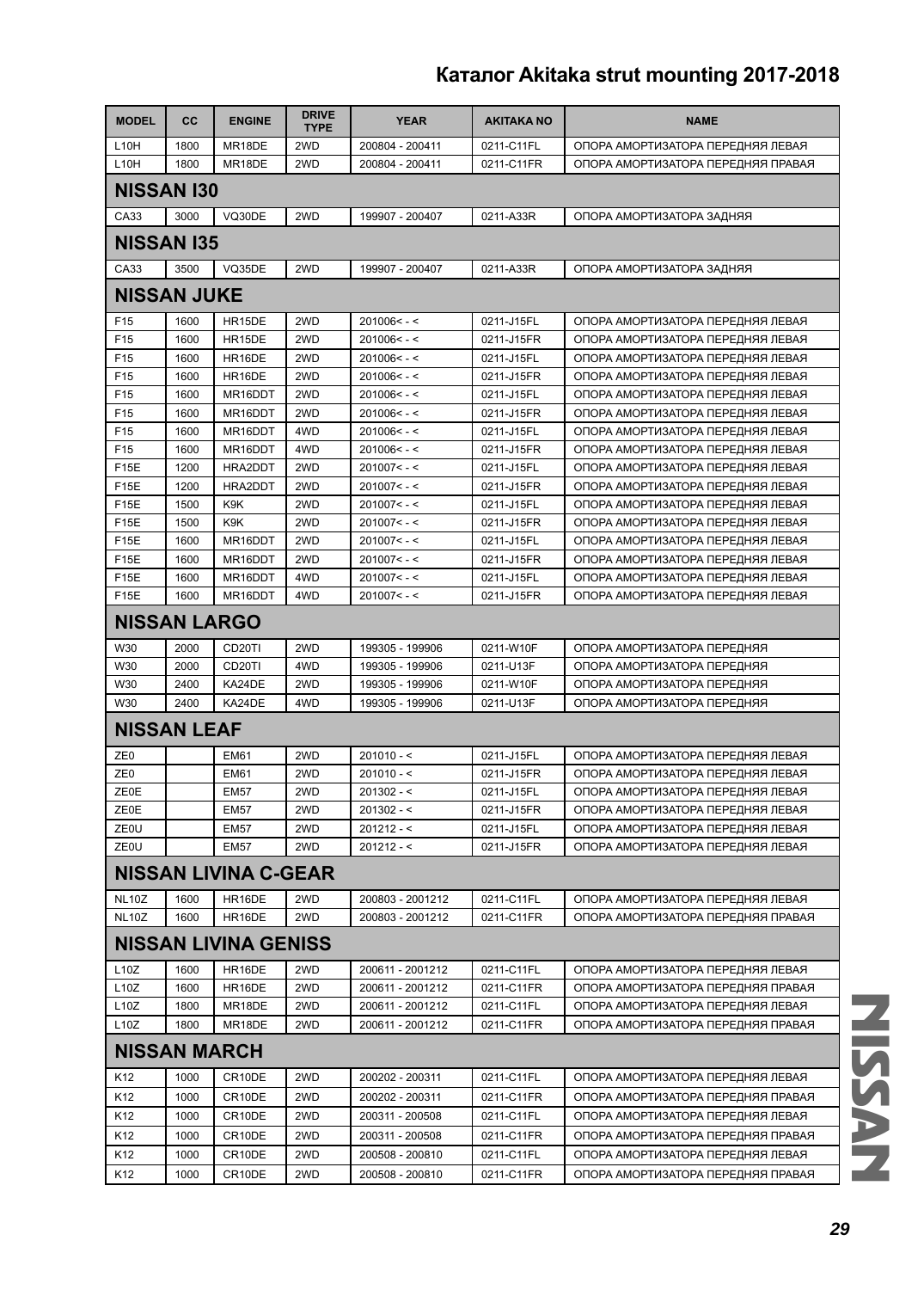|      | <b>MODEL</b>        | cc                   | <b>ENGINE</b> | <b>DRIVE</b><br><b>TYPE</b> | <b>YEAR</b>     | <b>AKITAKA NO</b> | <b>NAME</b>                        |  |  |
|------|---------------------|----------------------|---------------|-----------------------------|-----------------|-------------------|------------------------------------|--|--|
|      | K <sub>12</sub>     | 1200                 | CR12DE        | 2WD                         | 200202 - 200311 | 0211-C11FL        | ОПОРА АМОРТИЗАТОРА ПЕРЕДНЯЯ ЛЕВАЯ  |  |  |
|      | K12                 | 1200                 | CR12DE        | 2WD                         | 200202 - 200311 | 0211-C11FR        | ОПОРА АМОРТИЗАТОРА ПЕРЕДНЯЯ ПРАВАЯ |  |  |
|      | K12                 | 1200                 | CR12DE        | 2WD                         | 200311 - 200508 | 0211-C11FL        | ОПОРА АМОРТИЗАТОРА ПЕРЕДНЯЯ ЛЕВАЯ  |  |  |
|      | K <sub>12</sub>     | 1200                 | CR12DE        | 2WD                         | 200311 - 200508 | 0211-C11FR        | ОПОРА АМОРТИЗАТОРА ПЕРЕДНЯЯ ПРАВАЯ |  |  |
|      | K12                 | 1200                 | CR12DE        | 2WD                         | 200508 - 200810 | 0211-C11FL        | ОПОРА АМОРТИЗАТОРА ПЕРЕДНЯЯ ЛЕВАЯ  |  |  |
|      | K12                 | 1200                 | CR12DE        | 2WD                         | 200508 - 200810 | 0211-C11FR        | ОПОРА АМОРТИЗАТОРА ПЕРЕДНЯЯ ПРАВАЯ |  |  |
|      | K12                 | 1200                 | CR12DE        | 2WD                         | 200810 - 201007 | 0211-C11FL        | ОПОРА АМОРТИЗАТОРА ПЕРЕДНЯЯ ЛЕВАЯ  |  |  |
|      | K <sub>12</sub>     | 1200                 | CR12DE        | 2WD                         | 200810 - 201007 | 0211-C11FR        | ОПОРА АМОРТИЗАТОРА ПЕРЕДНЯЯ ПРАВАЯ |  |  |
|      | K <sub>12</sub>     | 1400                 | CR14DE        | 2WD                         | 200202 - 200311 | 0211-C11FL        | ОПОРА АМОРТИЗАТОРА ПЕРЕДНЯЯ ЛЕВАЯ  |  |  |
|      | K <sub>12</sub>     | 1400                 | CR14DE        | 2WD                         | 200202 - 200311 | 0211-C11FR        | ОПОРА АМОРТИЗАТОРА ПЕРЕДНЯЯ ПРАВАЯ |  |  |
|      | K <sub>12</sub>     | 1400                 | CR14DE        | 2WD                         | 200311 - 200508 | 0211-C11FL        | ОПОРА АМОРТИЗАТОРА ПЕРЕДНЯЯ ЛЕВАЯ  |  |  |
|      | K <sub>12</sub>     | 1400                 | CR14DE        | 2WD                         | 200311 - 200508 | 0211-C11FR        | ОПОРА АМОРТИЗАТОРА ПЕРЕДНЯЯ ПРАВАЯ |  |  |
|      | K <sub>12</sub>     | 1400                 | CR14DE        | 2WD                         | 200508 - 200810 | 0211-C11FL        | ОПОРА АМОРТИЗАТОРА ПЕРЕДНЯЯ ЛЕВАЯ  |  |  |
|      | K <sub>12</sub>     | 1400                 | CR14DE        | 2WD                         | 200508 - 200810 | 0211-C11FR        | ОПОРА АМОРТИЗАТОРА ПЕРЕДНЯЯ ПРАВАЯ |  |  |
|      | K12                 | 1400                 | CR14DE        | 2WD                         | 200810 - 201007 | 0211-C11FL        | ОПОРА АМОРТИЗАТОРА ПЕРЕДНЯЯ ЛЕВАЯ  |  |  |
|      | K12                 | 1400                 | CR14DE        | 2WD                         | 200810 - 201007 | 0211-C11FR        | ОПОРА АМОРТИЗАТОРА ПЕРЕДНЯЯ ПРАВАЯ |  |  |
|      | K <sub>12</sub>     | 1500                 | HR15DE        | 2WD                         | 200810 - 201007 | 0211-C11FL        | ОПОРА АМОРТИЗАТОРА ПЕРЕДНЯЯ ЛЕВАЯ  |  |  |
|      | K12                 | 1500                 | HR15DE        | 2WD                         | 200810 - 201007 | 0211-C11FR        | ОПОРА АМОРТИЗАТОРА ПЕРЕДНЯЯ ПРАВАЯ |  |  |
|      | <b>NK12</b>         | 1400                 | CR14DE        | 4WD                         | 200202 - 200311 | 0211-C11FL        | ОПОРА АМОРТИЗАТОРА ПЕРЕДНЯЯ ЛЕВАЯ  |  |  |
|      | <b>NK12</b>         | 1400                 | CR14DE        | 4WD                         | 200202 - 200311 | 0211-C11FR        | ОПОРА АМОРТИЗАТОРА ПЕРЕДНЯЯ ПРАВАЯ |  |  |
|      | <b>NK12</b>         | 1400                 | CR14DE        | 4WD                         | 200311 - 200508 | 0211-C11FL        | ОПОРА АМОРТИЗАТОРА ПЕРЕДНЯЯ ЛЕВАЯ  |  |  |
|      | <b>NK12</b>         | 1400                 | CR14DE        | 4WD                         | 200311 - 200508 | 0211-C11FR        | ОПОРА АМОРТИЗАТОРА ПЕРЕДНЯЯ ПРАВАЯ |  |  |
|      | <b>NK12</b>         | 1400                 | CR14DE        | 4WD                         | 200508 - 200810 | 0211-C11FL        | ОПОРА АМОРТИЗАТОРА ПЕРЕДНЯЯ ЛЕВАЯ  |  |  |
|      | <b>NK12</b>         | 1400                 | CR14DE        | 4WD                         | 200508 - 200810 | 0211-C11FR        | ОПОРА АМОРТИЗАТОРА ПЕРЕДНЯЯ ПРАВАЯ |  |  |
|      | <b>NK12</b>         | 1400                 | CR14DE        | 4WD                         | 200810 - 201007 | 0211-C11FL        | ОПОРА АМОРТИЗАТОРА ПЕРЕДНЯЯ ЛЕВАЯ  |  |  |
|      | <b>NK12</b>         | 1400                 | CR14DE        | 4WD                         | 200810 - 201007 | 0211-C11FR        | ОПОРА АМОРТИЗАТОРА ПЕРЕДНЯЯ ПРАВАЯ |  |  |
|      |                     | <b>NISSAN MAXIMA</b> |               |                             |                 |                   |                                    |  |  |
|      | A32                 | 2000                 | VQ20DE        | 2WD                         | 199410 - 199706 | 0211-A32F         | ОПОРА АМОРТИЗАТОРА ПЕРЕДНЯЯ        |  |  |
|      | A32                 | 2000                 | VQ20DE        | 2WD                         | 199706 - 200001 | 0211-A32F         | ОПОРА АМОРТИЗАТОРА ПЕРЕДНЯЯ        |  |  |
|      | A32                 | 3000                 | VQ30DE        | 2WD                         | 199410 - 199706 | 0211-A32F         | ОПОРА АМОРТИЗАТОРА ПЕРЕДНЯЯ        |  |  |
|      | A32                 | 3000                 | VQ30DE        | 2WD                         | 199706 - 200001 | 0211-A32F         | ОПОРА АМОРТИЗАТОРА ПЕРЕДНЯЯ        |  |  |
|      | A33B                | 3000                 | VQ30DE        | 2WD                         | 199904 - 200011 | 0211-P12F         | ОПОРА АМОРТИЗАТОРА ПЕРЕДНЯЯ        |  |  |
|      | A33B                | 3000                 | VQ30DE        | 2WD                         | 200011 - 200103 | 0211-P12F         | ОПОРА АМОРТИЗАТОРА ПЕРЕДНЯЯ        |  |  |
|      | A33B                | 3500                 | VQ35DE        | 2WD                         | 200103 - 200212 | 0211-P12F         | ОПОРА АМОРТИЗАТОРА ПЕРЕДНЯЯ        |  |  |
|      | A35                 | 3500                 | VQ35DE        | 2WD                         | 201108 - 201308 | 0211-Z51F         | ОПОРА АМОРТИЗАТОРА ПЕРЕДНЯЯ        |  |  |
|      | CA33                | 2000                 | VQ20DE        | 2WD                         | 199908 - 200803 | 0211-A33R         | ОПОРА АМОРТИЗАТОРА ЗАДНЯЯ          |  |  |
|      | CA33                | 2000                 | VQ20DE        | 2WD                         | 200001 - 200208 | 0211-P12F         | ОПОРА АМОРТИЗАТОРА ПЕРЕДНЯЯ        |  |  |
|      | CA33                | 2000                 | VQ20DE        | 2WD                         | 200208 - 200601 | 0211-P12F         | ОПОРА АМОРТИЗАТОРА ПЕРЕДНЯЯ        |  |  |
|      | CA33                | 3000                 | VQ30DE        | 2WD                         | 199908 - 200803 | 0211-A33R         | ОПОРА АМОРТИЗАТОРА ЗАДНЯЯ          |  |  |
|      | CA33                | 3000                 | VQ30DE        | 2WD                         | 200001 - 200208 | 0211-P12F         | ОПОРА АМОРТИЗАТОРА ПЕРЕДНЯЯ        |  |  |
|      | CA33                | 3000                 | VQ30DE        | 2WD                         | 200208 - 200601 | 0211-P12F         | ОПОРА АМОРТИЗАТОРА ПЕРЕДНЯЯ        |  |  |
|      | <b>NISSAN MICRA</b> |                      |               |                             |                 |                   |                                    |  |  |
|      | K <sub>12</sub> E   | 1000                 | CG10DE        | 2WD                         | 200211 - 200308 | 0211-C11FL        | ОПОРА АМОРТИЗАТОРА ПЕРЕДНЯЯ ЛЕВАЯ  |  |  |
|      | K <sub>12</sub> E   | 1000                 | CG10DE        | 2WD                         | 200211 - 200308 | 0211-C11FR        | ОПОРА АМОРТИЗАТОРА ПЕРЕДНЯЯ ПРАВАЯ |  |  |
|      | <b>K12E</b>         | 1200                 | CG12DE        | 2WD                         | 200211 - 200308 | 0211-C11FL        | ОПОРА АМОРТИЗАТОРА ПЕРЕДНЯЯ ЛЕВАЯ  |  |  |
|      | K <sub>12</sub> E   | 1200                 | CG12DE        | 2WD                         | 200211 - 200308 | 0211-C11FR        | ОПОРА АМОРТИЗАТОРА ПЕРЕДНЯЯ ПРАВАЯ |  |  |
|      | <b>K12E</b>         | 1200                 | CR12DE        | 2WD                         | 200706 - 201007 | 0211-C11FL        | ОПОРА АМОРТИЗАТОРА ПЕРЕДНЯЯ ЛЕВАЯ  |  |  |
|      | K <sub>12</sub> E   | 1200                 | CR12DE        | 2WD                         | 200706 - 201007 | 0211-C11FR        | ОПОРА АМОРТИЗАТОРА ПЕРЕДНЯЯ ПРАВАЯ |  |  |
| SSAN | K <sub>12</sub> E   | 1300                 | CGA3DE        | 2WD                         | 200211 - 200308 | 0211-C11FL        | ОПОРА АМОРТИЗАТОРА ПЕРЕДНЯЯ ЛЕВАЯ  |  |  |
|      | K <sub>12</sub> E   | 1300                 | CGA3DE        | 2WD                         | 200211 - 200308 | 0211-C11FR        | ОПОРА АМОРТИЗАТОРА ПЕРЕДНЯЯ ПРАВАЯ |  |  |
|      | K12E                | 1400                 | CR14DE        | 2WD                         | 200706 - 201007 | 0211-C11FL        | ОПОРА АМОРТИЗАТОРА ПЕРЕДНЯЯ ЛЕВАЯ  |  |  |
|      | K <sub>12</sub> E   | 1400                 | CR14DE        | 2WD                         | 200706 - 201007 | 0211-C11FR        | ОПОРА АМОРТИЗАТОРА ПЕРЕДНЯЯ ПРАВАЯ |  |  |
|      | K <sub>12</sub> E   | 1500                 | K9K           | 2WD                         | 200211 - 200308 | 0211-C11FL        | ОПОРА АМОРТИЗАТОРА ПЕРЕДНЯЯ ЛЕВАЯ  |  |  |
|      | K <sub>12</sub> E   | 1500                 | K9K           | 2WD                         | 200211 - 200308 | 0211-C11FR        | ОПОРА АМОРТИЗАТОРА ПЕРЕДНЯЯ ПРАВАЯ |  |  |
|      | K <sub>12</sub> E   | 1500                 | K9K           | 2WD                         | 200706 - 201007 | 0211-C11FL        | ОПОРА АМОРТИЗАТОРА ПЕРЕДНЯЯ ЛЕВАЯ  |  |  |
|      |                     |                      |               |                             |                 |                   |                                    |  |  |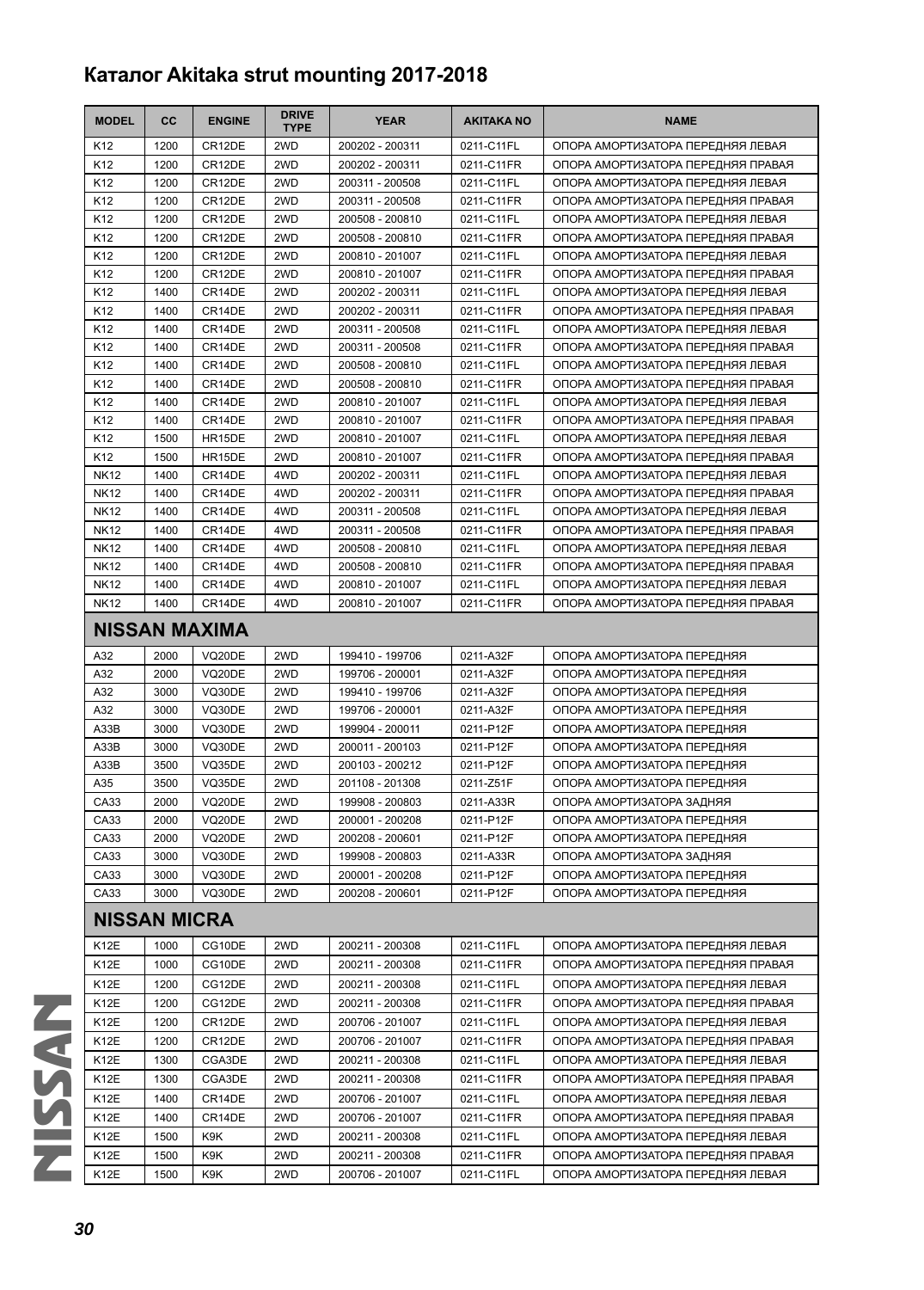| K12E<br>1500<br>K9K<br>2WD<br>200706 - 201007<br>0211-C11FR<br>ОПОРА АМОРТИЗАТОРА ПЕРЕДНЯЯ ПРАВАЯ<br><b>K12E</b><br>1600<br>HR16DE<br>2WD<br>200706 - 201007<br>0211-C11FL<br>ОПОРА АМОРТИЗАТОРА ПЕРЕДНЯЯ ЛЕВАЯ<br><b>K12E</b><br>2WD<br>1600<br>HR16DE<br>200706 - 201007<br>0211-C11FR<br>ОПОРА АМОРТИЗАТОРА ПЕРЕДНЯЯ ПРАВАЯ<br><b>NISSAN MURANO</b><br>Z51<br>2500<br>QR25DE<br>2WD<br>$200809 - <$<br>0211-Z51F<br>ОПОРА АМОРТИЗАТОРА ПЕРЕДНЯЯ<br>Z51<br>2500<br>QR25DE<br>4WD<br>$200809 - <$<br>0211-Z51F<br>ОПОРА АМОРТИЗАТОРА ПЕРЕДНЯЯ<br>Z51<br>2500<br>YD25DDTI<br>4WD<br>$200710 - <$<br>0211-Z51F<br>ОПОРА АМОРТИЗАТОРА ПЕРЕДНЯЯ<br>VQ35DE<br>2WD<br>Z51<br>3500<br>$200710 - <$<br>0211-Z51F<br>ОПОРА АМОРТИЗАТОРА ПЕРЕДНЯЯ<br>Z51<br>3500<br>VQ35DE<br>4WD<br>$200710 - <$<br>0211-Z51F<br>ОПОРА АМОРТИЗАТОРА ПЕРЕДНЯЯ<br>Z51R<br>3500<br>VQ35DE<br>4WD<br>201012 - 201312<br>0211-Z51F<br>ОПОРА АМОРТИЗАТОРА ПЕРЕДНЯЯ<br>Z51R<br>3500<br>VQ35DE<br>4WD<br>$201312 - 5$<br>0211-Z51F<br>ОПОРА АМОРТИЗАТОРА ПЕРЕДНЯЯ<br>VQ35DE<br>Z51Z<br>3500<br>4WD<br>201108 - 201312<br>0211-Z51F<br>ОПОРА АМОРТИЗАТОРА ПЕРЕДНЯЯ<br>Z51Z<br>3500<br>VQ35DE<br>4WD<br>$201312 - 5$<br>0211-Z51F<br>ОПОРА АМОРТИЗАТОРА ПЕРЕДНЯЯ<br><b>NISSAN MURANO CROSSCAB</b><br>CZ51<br>3500<br>VQ35DE<br>4WD<br>201012 - 201307<br>0211-Z51F<br>ОПОРА АМОРТИЗАТОРА ПЕРЕДНЯЯ<br>CZ51<br>3500<br>VQ35DE<br>4WD<br>201307 - 201404<br>0211-Z51F<br>ОПОРА АМОРТИЗАТОРА ПЕРЕДНЯЯ<br><b>NISSAN NOTE</b><br>E <sub>11</sub><br>1500<br>HR15DE<br>2WD<br>200501 - 200810<br>0211-C11FL<br>ОПОРА АМОРТИЗАТОРА ПЕРЕДНЯЯ ЛЕВАЯ<br>E <sub>11</sub><br>1500<br>HR15DE<br>2WD<br>200501 - 200810<br>0211-C11FR<br>ОПОРА АМОРТИЗАТОРА ПЕРЕДНЯЯ ПРАВАЯ<br>E <sub>11</sub><br>1500<br>HR15DE<br>2WD<br>200810 - 201208<br>0211-C11FL<br>ОПОРА АМОРТИЗАТОРА ПЕРЕДНЯЯ ЛЕВАЯ<br>E <sub>11</sub><br>1500<br>HR15DE<br>2WD<br>200810 - 201208<br>0211-C11FR<br>ОПОРА АМОРТИЗАТОРА ПЕРЕДНЯЯ ПРАВАЯ<br>HR16DE<br>2WD<br>ОПОРА АМОРТИЗАТОРА ПЕРЕДНЯЯ ЛЕВАЯ<br>E <sub>11</sub><br>1500<br>200810 - 201208<br>0211-C11FL<br>E <sub>11</sub><br>1500<br>HR16DE<br>2WD<br>0211-C11FR<br>ОПОРА АМОРТИЗАТОРА ПЕРЕДНЯЯ ПРАВАЯ<br>200810 - 201208<br>E11E<br>1400<br>CR14DE<br>2WD<br>200601 - 201308<br>0211-C11FL<br>ОПОРА АМОРТИЗАТОРА ПЕРЕДНЯЯ ЛЕВАЯ<br>E11E<br>1400<br>CR14DE<br>2WD<br>200601 - 201308<br>0211-C11FR<br>ОПОРА АМОРТИЗАТОРА ПЕРЕДНЯЯ ПРАВАЯ<br>E11E<br>1500<br>K9K<br>2WD<br>200601 - 201308<br>0211-C11FL<br>ОПОРА АМОРТИЗАТОРА ПЕРЕДНЯЯ ЛЕВАЯ<br>E11E<br>1500<br>K9K<br>2WD<br>200601 - 201308<br>0211-C11FR<br>ОПОРА АМОРТИЗАТОРА ПЕРЕДНЯЯ ПРАВАЯ<br>E11E<br>HR16DE<br>2WD<br>0211-C11FL<br>1600<br>200601 - 201308<br>ОПОРА АМОРТИЗАТОРА ПЕРЕДНЯЯ ЛЕВАЯ<br>E11E<br>1600<br>HR16DE<br>2WD<br>200601 - 201308<br>0211-C11FR<br>ОПОРА АМОРТИЗАТОРА ПЕРЕДНЯЯ ПРАВАЯ<br><b>NE11</b><br>1500<br>HR15DE<br>4WD<br>200501 - 200810<br>0211-C11FL<br>ОПОРА АМОРТИЗАТОРА ПЕРЕДНЯЯ ЛЕВАЯ<br><b>NE11</b><br>HR15DE<br>1500<br>4WD<br>200501 - 200810<br>0211-C11FR<br>ОПОРА АМОРТИЗАТОРА ПЕРЕДНЯЯ ПРАВАЯ<br><b>NE11</b><br>1500<br>HR15DE<br>4WD<br>200810 - 201208<br>0211-C11FL<br>ОПОРА АМОРТИЗАТОРА ПЕРЕДНЯЯ ЛЕВАЯ<br><b>NE11</b><br>  1500   HR15DE<br>4WD<br>200810 - 201208<br>0211-C11FR<br>ОПОРА АМОРТИЗАТОРА ПЕРЕДНЯЯ ПРАВАЯ<br><b>NISSAN PRESEA</b><br>1500<br>2WD<br>199006 - 199206<br>0211-N15F<br>R <sub>10</sub><br>GA15DS<br>ОПОРА АМОРТИЗАТОРА ПЕРЕДНЯЯ<br>2WD<br>R <sub>10</sub><br>1500<br>GA15DS<br>199206 - 199412<br>0211-N15F<br>ОПОРА АМОРТИЗАТОРА ПЕРЕДНЯЯ<br>R <sub>10</sub><br>1800<br>SR18DE<br>2WD<br>199206 - 199412<br>0211-N15F<br>ОПОРА АМОРТИЗАТОРА ПЕРЕДНЯЯ<br>R <sub>10</sub><br>1800<br>SR <sub>18</sub> DI<br>2WD<br>0211-N15F<br>199006 - 199206<br>ОПОРА АМОРТИЗАТОРА ПЕРЕДНЯЯ<br>R <sub>10</sub><br>2000<br>SR <sub>20</sub> D<br>2WD<br>199006 - 199206<br>0211-N15F<br>ОПОРА АМОРТИЗАТОРА ПЕРЕДНЯЯ<br>R <sub>10</sub><br>2000<br>SR <sub>20</sub> D<br>2WD<br>199206 - 199412<br>0211-N15F<br>ОПОРА АМОРТИЗАТОРА ПЕРЕДНЯЯ<br>2WD<br>199501 - 200008<br>R <sub>11</sub><br>1500<br>GA15DE<br>0211-N15F<br>ОПОРА АМОРТИЗАТОРА ПЕРЕДНЯЯ<br>R <sub>11</sub><br>1800<br>SR18DE<br>2WD<br>199501 - 200008<br>0211-N15F<br>ОПОРА АМОРТИЗАТОРА ПЕРЕДНЯЯ<br>R <sub>11</sub><br>2000<br>CD <sub>20</sub><br>2WD<br>199501 - 200008<br>0211-N15F<br>ОПОРА АМОРТИЗАТОРА ПЕРЕДНЯЯ<br><b>NISSAN PRIMERA</b><br>1600<br><b>P11E</b><br>GA16DE<br>2WD<br>199606 - 199906<br>0211-P11R<br>ОПОРА АМОРТИЗАТОРА ЗАДНЯЯ<br><b>P11E</b><br>1600<br>GA16DE<br>2WD<br>199606 - 200201<br>0211-P11R<br>ОПОРА АМОРТИЗАТОРА ЗАДНЯЯ<br><b>P11E</b><br>1600<br>QG16DE<br>2WD<br>199606 - 199906<br>0211-P11R<br>ОПОРА АМОРТИЗАТОРА ЗАДНЯЯ<br>QG16DE<br><b>P11E</b><br>1600<br>2WD<br>199606 - 200201<br>0211-P11R<br>ОПОРА АМОРТИЗАТОРА ЗАДНЯЯ<br>QG18DE<br><b>P11E</b><br>1800<br>2WD<br>199606 - 199906<br>0211-P11R<br>ОПОРА АМОРТИЗАТОРА ЗАДНЯЯ<br>2WD<br><b>P11E</b><br>1800<br>QG18DE<br>199606 - 200201<br>0211-P11R<br>ОПОРА АМОРТИЗАТОРА ЗАДНЯЯ<br><b>P11E</b><br>2WD<br>2000<br>CD <sub>20</sub> T<br>199606 - 199906<br>0211-P11R<br>ОПОРА АМОРТИЗАТОРА ЗАДНЯЯ<br><b>P11E</b><br>2000<br>CD <sub>20</sub> T<br>2WD<br>199606 - 200201<br>0211-P11R<br>ОПОРА АМОРТИЗАТОРА ЗАДНЯЯ | <b>MODEL</b> | cc   | <b>ENGINE</b> | <b>DRIVE</b><br><b>TYPE</b> | <b>YEAR</b>     | <b>AKITAKA NO</b> | <b>NAME</b>               |  |  |  |  |
|---------------------------------------------------------------------------------------------------------------------------------------------------------------------------------------------------------------------------------------------------------------------------------------------------------------------------------------------------------------------------------------------------------------------------------------------------------------------------------------------------------------------------------------------------------------------------------------------------------------------------------------------------------------------------------------------------------------------------------------------------------------------------------------------------------------------------------------------------------------------------------------------------------------------------------------------------------------------------------------------------------------------------------------------------------------------------------------------------------------------------------------------------------------------------------------------------------------------------------------------------------------------------------------------------------------------------------------------------------------------------------------------------------------------------------------------------------------------------------------------------------------------------------------------------------------------------------------------------------------------------------------------------------------------------------------------------------------------------------------------------------------------------------------------------------------------------------------------------------------------------------------------------------------------------------------------------------------------------------------------------------------------------------------------------------------------------------------------------------------------------------------------------------------------------------------------------------------------------------------------------------------------------------------------------------------------------------------------------------------------------------------------------------------------------------------------------------------------------------------------------------------------------------------------------------------------------------------------------------------------------------------------------------------------------------------------------------------------------------------------------------------------------------------------------------------------------------------------------------------------------------------------------------------------------------------------------------------------------------------------------------------------------------------------------------------------------------------------------------------------------------------------------------------------------------------------------------------------------------------------------------------------------------------------------------------------------------------------------------------------------------------------------------------------------------------------------------------------------------------------------------------------------------------------------------------------------------------------------------------------------------------------------------------------------------------------------------------------------------------------------------------------------------------------------------------------------------------------------------------------------------------------------------------------------------------------------------------------------------------------------------------------------------------------------------------------------------------------------------------------------------------------------------------------------------------------------------------------------------------------------------------------------------------------------------------------------------------------------------------------------------------------------------------------------------------------------------------------------------------------------------------------------------------------------------------------------------------------------------------------------------------------------------------------------------------------------------------------------------------------------------------------------------------------------------------------------------------------------------------------------------------------------------------------------------------------------------------------------------------------------------------------------------------------------------------------------------------------------------------------------------------------------------------------------------------------------------------------------------------------------------------------------|--------------|------|---------------|-----------------------------|-----------------|-------------------|---------------------------|--|--|--|--|
|                                                                                                                                                                                                                                                                                                                                                                                                                                                                                                                                                                                                                                                                                                                                                                                                                                                                                                                                                                                                                                                                                                                                                                                                                                                                                                                                                                                                                                                                                                                                                                                                                                                                                                                                                                                                                                                                                                                                                                                                                                                                                                                                                                                                                                                                                                                                                                                                                                                                                                                                                                                                                                                                                                                                                                                                                                                                                                                                                                                                                                                                                                                                                                                                                                                                                                                                                                                                                                                                                                                                                                                                                                                                                                                                                                                                                                                                                                                                                                                                                                                                                                                                                                                                                                                                                                                                                                                                                                                                                                                                                                                                                                                                                                                                                                                                                                                                                                                                                                                                                                                                                                                                                                                                                                                                           |              |      |               |                             |                 |                   |                           |  |  |  |  |
|                                                                                                                                                                                                                                                                                                                                                                                                                                                                                                                                                                                                                                                                                                                                                                                                                                                                                                                                                                                                                                                                                                                                                                                                                                                                                                                                                                                                                                                                                                                                                                                                                                                                                                                                                                                                                                                                                                                                                                                                                                                                                                                                                                                                                                                                                                                                                                                                                                                                                                                                                                                                                                                                                                                                                                                                                                                                                                                                                                                                                                                                                                                                                                                                                                                                                                                                                                                                                                                                                                                                                                                                                                                                                                                                                                                                                                                                                                                                                                                                                                                                                                                                                                                                                                                                                                                                                                                                                                                                                                                                                                                                                                                                                                                                                                                                                                                                                                                                                                                                                                                                                                                                                                                                                                                                           |              |      |               |                             |                 |                   |                           |  |  |  |  |
|                                                                                                                                                                                                                                                                                                                                                                                                                                                                                                                                                                                                                                                                                                                                                                                                                                                                                                                                                                                                                                                                                                                                                                                                                                                                                                                                                                                                                                                                                                                                                                                                                                                                                                                                                                                                                                                                                                                                                                                                                                                                                                                                                                                                                                                                                                                                                                                                                                                                                                                                                                                                                                                                                                                                                                                                                                                                                                                                                                                                                                                                                                                                                                                                                                                                                                                                                                                                                                                                                                                                                                                                                                                                                                                                                                                                                                                                                                                                                                                                                                                                                                                                                                                                                                                                                                                                                                                                                                                                                                                                                                                                                                                                                                                                                                                                                                                                                                                                                                                                                                                                                                                                                                                                                                                                           |              |      |               |                             |                 |                   |                           |  |  |  |  |
|                                                                                                                                                                                                                                                                                                                                                                                                                                                                                                                                                                                                                                                                                                                                                                                                                                                                                                                                                                                                                                                                                                                                                                                                                                                                                                                                                                                                                                                                                                                                                                                                                                                                                                                                                                                                                                                                                                                                                                                                                                                                                                                                                                                                                                                                                                                                                                                                                                                                                                                                                                                                                                                                                                                                                                                                                                                                                                                                                                                                                                                                                                                                                                                                                                                                                                                                                                                                                                                                                                                                                                                                                                                                                                                                                                                                                                                                                                                                                                                                                                                                                                                                                                                                                                                                                                                                                                                                                                                                                                                                                                                                                                                                                                                                                                                                                                                                                                                                                                                                                                                                                                                                                                                                                                                                           |              |      |               |                             |                 |                   |                           |  |  |  |  |
|                                                                                                                                                                                                                                                                                                                                                                                                                                                                                                                                                                                                                                                                                                                                                                                                                                                                                                                                                                                                                                                                                                                                                                                                                                                                                                                                                                                                                                                                                                                                                                                                                                                                                                                                                                                                                                                                                                                                                                                                                                                                                                                                                                                                                                                                                                                                                                                                                                                                                                                                                                                                                                                                                                                                                                                                                                                                                                                                                                                                                                                                                                                                                                                                                                                                                                                                                                                                                                                                                                                                                                                                                                                                                                                                                                                                                                                                                                                                                                                                                                                                                                                                                                                                                                                                                                                                                                                                                                                                                                                                                                                                                                                                                                                                                                                                                                                                                                                                                                                                                                                                                                                                                                                                                                                                           |              |      |               |                             |                 |                   |                           |  |  |  |  |
|                                                                                                                                                                                                                                                                                                                                                                                                                                                                                                                                                                                                                                                                                                                                                                                                                                                                                                                                                                                                                                                                                                                                                                                                                                                                                                                                                                                                                                                                                                                                                                                                                                                                                                                                                                                                                                                                                                                                                                                                                                                                                                                                                                                                                                                                                                                                                                                                                                                                                                                                                                                                                                                                                                                                                                                                                                                                                                                                                                                                                                                                                                                                                                                                                                                                                                                                                                                                                                                                                                                                                                                                                                                                                                                                                                                                                                                                                                                                                                                                                                                                                                                                                                                                                                                                                                                                                                                                                                                                                                                                                                                                                                                                                                                                                                                                                                                                                                                                                                                                                                                                                                                                                                                                                                                                           |              |      |               |                             |                 |                   |                           |  |  |  |  |
|                                                                                                                                                                                                                                                                                                                                                                                                                                                                                                                                                                                                                                                                                                                                                                                                                                                                                                                                                                                                                                                                                                                                                                                                                                                                                                                                                                                                                                                                                                                                                                                                                                                                                                                                                                                                                                                                                                                                                                                                                                                                                                                                                                                                                                                                                                                                                                                                                                                                                                                                                                                                                                                                                                                                                                                                                                                                                                                                                                                                                                                                                                                                                                                                                                                                                                                                                                                                                                                                                                                                                                                                                                                                                                                                                                                                                                                                                                                                                                                                                                                                                                                                                                                                                                                                                                                                                                                                                                                                                                                                                                                                                                                                                                                                                                                                                                                                                                                                                                                                                                                                                                                                                                                                                                                                           |              |      |               |                             |                 |                   |                           |  |  |  |  |
|                                                                                                                                                                                                                                                                                                                                                                                                                                                                                                                                                                                                                                                                                                                                                                                                                                                                                                                                                                                                                                                                                                                                                                                                                                                                                                                                                                                                                                                                                                                                                                                                                                                                                                                                                                                                                                                                                                                                                                                                                                                                                                                                                                                                                                                                                                                                                                                                                                                                                                                                                                                                                                                                                                                                                                                                                                                                                                                                                                                                                                                                                                                                                                                                                                                                                                                                                                                                                                                                                                                                                                                                                                                                                                                                                                                                                                                                                                                                                                                                                                                                                                                                                                                                                                                                                                                                                                                                                                                                                                                                                                                                                                                                                                                                                                                                                                                                                                                                                                                                                                                                                                                                                                                                                                                                           |              |      |               |                             |                 |                   |                           |  |  |  |  |
|                                                                                                                                                                                                                                                                                                                                                                                                                                                                                                                                                                                                                                                                                                                                                                                                                                                                                                                                                                                                                                                                                                                                                                                                                                                                                                                                                                                                                                                                                                                                                                                                                                                                                                                                                                                                                                                                                                                                                                                                                                                                                                                                                                                                                                                                                                                                                                                                                                                                                                                                                                                                                                                                                                                                                                                                                                                                                                                                                                                                                                                                                                                                                                                                                                                                                                                                                                                                                                                                                                                                                                                                                                                                                                                                                                                                                                                                                                                                                                                                                                                                                                                                                                                                                                                                                                                                                                                                                                                                                                                                                                                                                                                                                                                                                                                                                                                                                                                                                                                                                                                                                                                                                                                                                                                                           |              |      |               |                             |                 |                   |                           |  |  |  |  |
|                                                                                                                                                                                                                                                                                                                                                                                                                                                                                                                                                                                                                                                                                                                                                                                                                                                                                                                                                                                                                                                                                                                                                                                                                                                                                                                                                                                                                                                                                                                                                                                                                                                                                                                                                                                                                                                                                                                                                                                                                                                                                                                                                                                                                                                                                                                                                                                                                                                                                                                                                                                                                                                                                                                                                                                                                                                                                                                                                                                                                                                                                                                                                                                                                                                                                                                                                                                                                                                                                                                                                                                                                                                                                                                                                                                                                                                                                                                                                                                                                                                                                                                                                                                                                                                                                                                                                                                                                                                                                                                                                                                                                                                                                                                                                                                                                                                                                                                                                                                                                                                                                                                                                                                                                                                                           |              |      |               |                             |                 |                   |                           |  |  |  |  |
|                                                                                                                                                                                                                                                                                                                                                                                                                                                                                                                                                                                                                                                                                                                                                                                                                                                                                                                                                                                                                                                                                                                                                                                                                                                                                                                                                                                                                                                                                                                                                                                                                                                                                                                                                                                                                                                                                                                                                                                                                                                                                                                                                                                                                                                                                                                                                                                                                                                                                                                                                                                                                                                                                                                                                                                                                                                                                                                                                                                                                                                                                                                                                                                                                                                                                                                                                                                                                                                                                                                                                                                                                                                                                                                                                                                                                                                                                                                                                                                                                                                                                                                                                                                                                                                                                                                                                                                                                                                                                                                                                                                                                                                                                                                                                                                                                                                                                                                                                                                                                                                                                                                                                                                                                                                                           |              |      |               |                             |                 |                   |                           |  |  |  |  |
|                                                                                                                                                                                                                                                                                                                                                                                                                                                                                                                                                                                                                                                                                                                                                                                                                                                                                                                                                                                                                                                                                                                                                                                                                                                                                                                                                                                                                                                                                                                                                                                                                                                                                                                                                                                                                                                                                                                                                                                                                                                                                                                                                                                                                                                                                                                                                                                                                                                                                                                                                                                                                                                                                                                                                                                                                                                                                                                                                                                                                                                                                                                                                                                                                                                                                                                                                                                                                                                                                                                                                                                                                                                                                                                                                                                                                                                                                                                                                                                                                                                                                                                                                                                                                                                                                                                                                                                                                                                                                                                                                                                                                                                                                                                                                                                                                                                                                                                                                                                                                                                                                                                                                                                                                                                                           |              |      |               |                             |                 |                   |                           |  |  |  |  |
|                                                                                                                                                                                                                                                                                                                                                                                                                                                                                                                                                                                                                                                                                                                                                                                                                                                                                                                                                                                                                                                                                                                                                                                                                                                                                                                                                                                                                                                                                                                                                                                                                                                                                                                                                                                                                                                                                                                                                                                                                                                                                                                                                                                                                                                                                                                                                                                                                                                                                                                                                                                                                                                                                                                                                                                                                                                                                                                                                                                                                                                                                                                                                                                                                                                                                                                                                                                                                                                                                                                                                                                                                                                                                                                                                                                                                                                                                                                                                                                                                                                                                                                                                                                                                                                                                                                                                                                                                                                                                                                                                                                                                                                                                                                                                                                                                                                                                                                                                                                                                                                                                                                                                                                                                                                                           |              |      |               |                             |                 |                   |                           |  |  |  |  |
|                                                                                                                                                                                                                                                                                                                                                                                                                                                                                                                                                                                                                                                                                                                                                                                                                                                                                                                                                                                                                                                                                                                                                                                                                                                                                                                                                                                                                                                                                                                                                                                                                                                                                                                                                                                                                                                                                                                                                                                                                                                                                                                                                                                                                                                                                                                                                                                                                                                                                                                                                                                                                                                                                                                                                                                                                                                                                                                                                                                                                                                                                                                                                                                                                                                                                                                                                                                                                                                                                                                                                                                                                                                                                                                                                                                                                                                                                                                                                                                                                                                                                                                                                                                                                                                                                                                                                                                                                                                                                                                                                                                                                                                                                                                                                                                                                                                                                                                                                                                                                                                                                                                                                                                                                                                                           |              |      |               |                             |                 |                   |                           |  |  |  |  |
|                                                                                                                                                                                                                                                                                                                                                                                                                                                                                                                                                                                                                                                                                                                                                                                                                                                                                                                                                                                                                                                                                                                                                                                                                                                                                                                                                                                                                                                                                                                                                                                                                                                                                                                                                                                                                                                                                                                                                                                                                                                                                                                                                                                                                                                                                                                                                                                                                                                                                                                                                                                                                                                                                                                                                                                                                                                                                                                                                                                                                                                                                                                                                                                                                                                                                                                                                                                                                                                                                                                                                                                                                                                                                                                                                                                                                                                                                                                                                                                                                                                                                                                                                                                                                                                                                                                                                                                                                                                                                                                                                                                                                                                                                                                                                                                                                                                                                                                                                                                                                                                                                                                                                                                                                                                                           |              |      |               |                             |                 |                   |                           |  |  |  |  |
|                                                                                                                                                                                                                                                                                                                                                                                                                                                                                                                                                                                                                                                                                                                                                                                                                                                                                                                                                                                                                                                                                                                                                                                                                                                                                                                                                                                                                                                                                                                                                                                                                                                                                                                                                                                                                                                                                                                                                                                                                                                                                                                                                                                                                                                                                                                                                                                                                                                                                                                                                                                                                                                                                                                                                                                                                                                                                                                                                                                                                                                                                                                                                                                                                                                                                                                                                                                                                                                                                                                                                                                                                                                                                                                                                                                                                                                                                                                                                                                                                                                                                                                                                                                                                                                                                                                                                                                                                                                                                                                                                                                                                                                                                                                                                                                                                                                                                                                                                                                                                                                                                                                                                                                                                                                                           |              |      |               |                             |                 |                   |                           |  |  |  |  |
|                                                                                                                                                                                                                                                                                                                                                                                                                                                                                                                                                                                                                                                                                                                                                                                                                                                                                                                                                                                                                                                                                                                                                                                                                                                                                                                                                                                                                                                                                                                                                                                                                                                                                                                                                                                                                                                                                                                                                                                                                                                                                                                                                                                                                                                                                                                                                                                                                                                                                                                                                                                                                                                                                                                                                                                                                                                                                                                                                                                                                                                                                                                                                                                                                                                                                                                                                                                                                                                                                                                                                                                                                                                                                                                                                                                                                                                                                                                                                                                                                                                                                                                                                                                                                                                                                                                                                                                                                                                                                                                                                                                                                                                                                                                                                                                                                                                                                                                                                                                                                                                                                                                                                                                                                                                                           |              |      |               |                             |                 |                   |                           |  |  |  |  |
|                                                                                                                                                                                                                                                                                                                                                                                                                                                                                                                                                                                                                                                                                                                                                                                                                                                                                                                                                                                                                                                                                                                                                                                                                                                                                                                                                                                                                                                                                                                                                                                                                                                                                                                                                                                                                                                                                                                                                                                                                                                                                                                                                                                                                                                                                                                                                                                                                                                                                                                                                                                                                                                                                                                                                                                                                                                                                                                                                                                                                                                                                                                                                                                                                                                                                                                                                                                                                                                                                                                                                                                                                                                                                                                                                                                                                                                                                                                                                                                                                                                                                                                                                                                                                                                                                                                                                                                                                                                                                                                                                                                                                                                                                                                                                                                                                                                                                                                                                                                                                                                                                                                                                                                                                                                                           |              |      |               |                             |                 |                   |                           |  |  |  |  |
|                                                                                                                                                                                                                                                                                                                                                                                                                                                                                                                                                                                                                                                                                                                                                                                                                                                                                                                                                                                                                                                                                                                                                                                                                                                                                                                                                                                                                                                                                                                                                                                                                                                                                                                                                                                                                                                                                                                                                                                                                                                                                                                                                                                                                                                                                                                                                                                                                                                                                                                                                                                                                                                                                                                                                                                                                                                                                                                                                                                                                                                                                                                                                                                                                                                                                                                                                                                                                                                                                                                                                                                                                                                                                                                                                                                                                                                                                                                                                                                                                                                                                                                                                                                                                                                                                                                                                                                                                                                                                                                                                                                                                                                                                                                                                                                                                                                                                                                                                                                                                                                                                                                                                                                                                                                                           |              |      |               |                             |                 |                   |                           |  |  |  |  |
|                                                                                                                                                                                                                                                                                                                                                                                                                                                                                                                                                                                                                                                                                                                                                                                                                                                                                                                                                                                                                                                                                                                                                                                                                                                                                                                                                                                                                                                                                                                                                                                                                                                                                                                                                                                                                                                                                                                                                                                                                                                                                                                                                                                                                                                                                                                                                                                                                                                                                                                                                                                                                                                                                                                                                                                                                                                                                                                                                                                                                                                                                                                                                                                                                                                                                                                                                                                                                                                                                                                                                                                                                                                                                                                                                                                                                                                                                                                                                                                                                                                                                                                                                                                                                                                                                                                                                                                                                                                                                                                                                                                                                                                                                                                                                                                                                                                                                                                                                                                                                                                                                                                                                                                                                                                                           |              |      |               |                             |                 |                   |                           |  |  |  |  |
|                                                                                                                                                                                                                                                                                                                                                                                                                                                                                                                                                                                                                                                                                                                                                                                                                                                                                                                                                                                                                                                                                                                                                                                                                                                                                                                                                                                                                                                                                                                                                                                                                                                                                                                                                                                                                                                                                                                                                                                                                                                                                                                                                                                                                                                                                                                                                                                                                                                                                                                                                                                                                                                                                                                                                                                                                                                                                                                                                                                                                                                                                                                                                                                                                                                                                                                                                                                                                                                                                                                                                                                                                                                                                                                                                                                                                                                                                                                                                                                                                                                                                                                                                                                                                                                                                                                                                                                                                                                                                                                                                                                                                                                                                                                                                                                                                                                                                                                                                                                                                                                                                                                                                                                                                                                                           |              |      |               |                             |                 |                   |                           |  |  |  |  |
|                                                                                                                                                                                                                                                                                                                                                                                                                                                                                                                                                                                                                                                                                                                                                                                                                                                                                                                                                                                                                                                                                                                                                                                                                                                                                                                                                                                                                                                                                                                                                                                                                                                                                                                                                                                                                                                                                                                                                                                                                                                                                                                                                                                                                                                                                                                                                                                                                                                                                                                                                                                                                                                                                                                                                                                                                                                                                                                                                                                                                                                                                                                                                                                                                                                                                                                                                                                                                                                                                                                                                                                                                                                                                                                                                                                                                                                                                                                                                                                                                                                                                                                                                                                                                                                                                                                                                                                                                                                                                                                                                                                                                                                                                                                                                                                                                                                                                                                                                                                                                                                                                                                                                                                                                                                                           |              |      |               |                             |                 |                   |                           |  |  |  |  |
|                                                                                                                                                                                                                                                                                                                                                                                                                                                                                                                                                                                                                                                                                                                                                                                                                                                                                                                                                                                                                                                                                                                                                                                                                                                                                                                                                                                                                                                                                                                                                                                                                                                                                                                                                                                                                                                                                                                                                                                                                                                                                                                                                                                                                                                                                                                                                                                                                                                                                                                                                                                                                                                                                                                                                                                                                                                                                                                                                                                                                                                                                                                                                                                                                                                                                                                                                                                                                                                                                                                                                                                                                                                                                                                                                                                                                                                                                                                                                                                                                                                                                                                                                                                                                                                                                                                                                                                                                                                                                                                                                                                                                                                                                                                                                                                                                                                                                                                                                                                                                                                                                                                                                                                                                                                                           |              |      |               |                             |                 |                   |                           |  |  |  |  |
|                                                                                                                                                                                                                                                                                                                                                                                                                                                                                                                                                                                                                                                                                                                                                                                                                                                                                                                                                                                                                                                                                                                                                                                                                                                                                                                                                                                                                                                                                                                                                                                                                                                                                                                                                                                                                                                                                                                                                                                                                                                                                                                                                                                                                                                                                                                                                                                                                                                                                                                                                                                                                                                                                                                                                                                                                                                                                                                                                                                                                                                                                                                                                                                                                                                                                                                                                                                                                                                                                                                                                                                                                                                                                                                                                                                                                                                                                                                                                                                                                                                                                                                                                                                                                                                                                                                                                                                                                                                                                                                                                                                                                                                                                                                                                                                                                                                                                                                                                                                                                                                                                                                                                                                                                                                                           |              |      |               |                             |                 |                   |                           |  |  |  |  |
|                                                                                                                                                                                                                                                                                                                                                                                                                                                                                                                                                                                                                                                                                                                                                                                                                                                                                                                                                                                                                                                                                                                                                                                                                                                                                                                                                                                                                                                                                                                                                                                                                                                                                                                                                                                                                                                                                                                                                                                                                                                                                                                                                                                                                                                                                                                                                                                                                                                                                                                                                                                                                                                                                                                                                                                                                                                                                                                                                                                                                                                                                                                                                                                                                                                                                                                                                                                                                                                                                                                                                                                                                                                                                                                                                                                                                                                                                                                                                                                                                                                                                                                                                                                                                                                                                                                                                                                                                                                                                                                                                                                                                                                                                                                                                                                                                                                                                                                                                                                                                                                                                                                                                                                                                                                                           |              |      |               |                             |                 |                   |                           |  |  |  |  |
|                                                                                                                                                                                                                                                                                                                                                                                                                                                                                                                                                                                                                                                                                                                                                                                                                                                                                                                                                                                                                                                                                                                                                                                                                                                                                                                                                                                                                                                                                                                                                                                                                                                                                                                                                                                                                                                                                                                                                                                                                                                                                                                                                                                                                                                                                                                                                                                                                                                                                                                                                                                                                                                                                                                                                                                                                                                                                                                                                                                                                                                                                                                                                                                                                                                                                                                                                                                                                                                                                                                                                                                                                                                                                                                                                                                                                                                                                                                                                                                                                                                                                                                                                                                                                                                                                                                                                                                                                                                                                                                                                                                                                                                                                                                                                                                                                                                                                                                                                                                                                                                                                                                                                                                                                                                                           |              |      |               |                             |                 |                   |                           |  |  |  |  |
|                                                                                                                                                                                                                                                                                                                                                                                                                                                                                                                                                                                                                                                                                                                                                                                                                                                                                                                                                                                                                                                                                                                                                                                                                                                                                                                                                                                                                                                                                                                                                                                                                                                                                                                                                                                                                                                                                                                                                                                                                                                                                                                                                                                                                                                                                                                                                                                                                                                                                                                                                                                                                                                                                                                                                                                                                                                                                                                                                                                                                                                                                                                                                                                                                                                                                                                                                                                                                                                                                                                                                                                                                                                                                                                                                                                                                                                                                                                                                                                                                                                                                                                                                                                                                                                                                                                                                                                                                                                                                                                                                                                                                                                                                                                                                                                                                                                                                                                                                                                                                                                                                                                                                                                                                                                                           |              |      |               |                             |                 |                   |                           |  |  |  |  |
|                                                                                                                                                                                                                                                                                                                                                                                                                                                                                                                                                                                                                                                                                                                                                                                                                                                                                                                                                                                                                                                                                                                                                                                                                                                                                                                                                                                                                                                                                                                                                                                                                                                                                                                                                                                                                                                                                                                                                                                                                                                                                                                                                                                                                                                                                                                                                                                                                                                                                                                                                                                                                                                                                                                                                                                                                                                                                                                                                                                                                                                                                                                                                                                                                                                                                                                                                                                                                                                                                                                                                                                                                                                                                                                                                                                                                                                                                                                                                                                                                                                                                                                                                                                                                                                                                                                                                                                                                                                                                                                                                                                                                                                                                                                                                                                                                                                                                                                                                                                                                                                                                                                                                                                                                                                                           |              |      |               |                             |                 |                   |                           |  |  |  |  |
|                                                                                                                                                                                                                                                                                                                                                                                                                                                                                                                                                                                                                                                                                                                                                                                                                                                                                                                                                                                                                                                                                                                                                                                                                                                                                                                                                                                                                                                                                                                                                                                                                                                                                                                                                                                                                                                                                                                                                                                                                                                                                                                                                                                                                                                                                                                                                                                                                                                                                                                                                                                                                                                                                                                                                                                                                                                                                                                                                                                                                                                                                                                                                                                                                                                                                                                                                                                                                                                                                                                                                                                                                                                                                                                                                                                                                                                                                                                                                                                                                                                                                                                                                                                                                                                                                                                                                                                                                                                                                                                                                                                                                                                                                                                                                                                                                                                                                                                                                                                                                                                                                                                                                                                                                                                                           |              |      |               |                             |                 |                   |                           |  |  |  |  |
|                                                                                                                                                                                                                                                                                                                                                                                                                                                                                                                                                                                                                                                                                                                                                                                                                                                                                                                                                                                                                                                                                                                                                                                                                                                                                                                                                                                                                                                                                                                                                                                                                                                                                                                                                                                                                                                                                                                                                                                                                                                                                                                                                                                                                                                                                                                                                                                                                                                                                                                                                                                                                                                                                                                                                                                                                                                                                                                                                                                                                                                                                                                                                                                                                                                                                                                                                                                                                                                                                                                                                                                                                                                                                                                                                                                                                                                                                                                                                                                                                                                                                                                                                                                                                                                                                                                                                                                                                                                                                                                                                                                                                                                                                                                                                                                                                                                                                                                                                                                                                                                                                                                                                                                                                                                                           |              |      |               |                             |                 |                   |                           |  |  |  |  |
|                                                                                                                                                                                                                                                                                                                                                                                                                                                                                                                                                                                                                                                                                                                                                                                                                                                                                                                                                                                                                                                                                                                                                                                                                                                                                                                                                                                                                                                                                                                                                                                                                                                                                                                                                                                                                                                                                                                                                                                                                                                                                                                                                                                                                                                                                                                                                                                                                                                                                                                                                                                                                                                                                                                                                                                                                                                                                                                                                                                                                                                                                                                                                                                                                                                                                                                                                                                                                                                                                                                                                                                                                                                                                                                                                                                                                                                                                                                                                                                                                                                                                                                                                                                                                                                                                                                                                                                                                                                                                                                                                                                                                                                                                                                                                                                                                                                                                                                                                                                                                                                                                                                                                                                                                                                                           |              |      |               |                             |                 |                   |                           |  |  |  |  |
|                                                                                                                                                                                                                                                                                                                                                                                                                                                                                                                                                                                                                                                                                                                                                                                                                                                                                                                                                                                                                                                                                                                                                                                                                                                                                                                                                                                                                                                                                                                                                                                                                                                                                                                                                                                                                                                                                                                                                                                                                                                                                                                                                                                                                                                                                                                                                                                                                                                                                                                                                                                                                                                                                                                                                                                                                                                                                                                                                                                                                                                                                                                                                                                                                                                                                                                                                                                                                                                                                                                                                                                                                                                                                                                                                                                                                                                                                                                                                                                                                                                                                                                                                                                                                                                                                                                                                                                                                                                                                                                                                                                                                                                                                                                                                                                                                                                                                                                                                                                                                                                                                                                                                                                                                                                                           |              |      |               |                             |                 |                   |                           |  |  |  |  |
|                                                                                                                                                                                                                                                                                                                                                                                                                                                                                                                                                                                                                                                                                                                                                                                                                                                                                                                                                                                                                                                                                                                                                                                                                                                                                                                                                                                                                                                                                                                                                                                                                                                                                                                                                                                                                                                                                                                                                                                                                                                                                                                                                                                                                                                                                                                                                                                                                                                                                                                                                                                                                                                                                                                                                                                                                                                                                                                                                                                                                                                                                                                                                                                                                                                                                                                                                                                                                                                                                                                                                                                                                                                                                                                                                                                                                                                                                                                                                                                                                                                                                                                                                                                                                                                                                                                                                                                                                                                                                                                                                                                                                                                                                                                                                                                                                                                                                                                                                                                                                                                                                                                                                                                                                                                                           |              |      |               |                             |                 |                   |                           |  |  |  |  |
|                                                                                                                                                                                                                                                                                                                                                                                                                                                                                                                                                                                                                                                                                                                                                                                                                                                                                                                                                                                                                                                                                                                                                                                                                                                                                                                                                                                                                                                                                                                                                                                                                                                                                                                                                                                                                                                                                                                                                                                                                                                                                                                                                                                                                                                                                                                                                                                                                                                                                                                                                                                                                                                                                                                                                                                                                                                                                                                                                                                                                                                                                                                                                                                                                                                                                                                                                                                                                                                                                                                                                                                                                                                                                                                                                                                                                                                                                                                                                                                                                                                                                                                                                                                                                                                                                                                                                                                                                                                                                                                                                                                                                                                                                                                                                                                                                                                                                                                                                                                                                                                                                                                                                                                                                                                                           |              |      |               |                             |                 |                   |                           |  |  |  |  |
|                                                                                                                                                                                                                                                                                                                                                                                                                                                                                                                                                                                                                                                                                                                                                                                                                                                                                                                                                                                                                                                                                                                                                                                                                                                                                                                                                                                                                                                                                                                                                                                                                                                                                                                                                                                                                                                                                                                                                                                                                                                                                                                                                                                                                                                                                                                                                                                                                                                                                                                                                                                                                                                                                                                                                                                                                                                                                                                                                                                                                                                                                                                                                                                                                                                                                                                                                                                                                                                                                                                                                                                                                                                                                                                                                                                                                                                                                                                                                                                                                                                                                                                                                                                                                                                                                                                                                                                                                                                                                                                                                                                                                                                                                                                                                                                                                                                                                                                                                                                                                                                                                                                                                                                                                                                                           |              |      |               |                             |                 |                   |                           |  |  |  |  |
|                                                                                                                                                                                                                                                                                                                                                                                                                                                                                                                                                                                                                                                                                                                                                                                                                                                                                                                                                                                                                                                                                                                                                                                                                                                                                                                                                                                                                                                                                                                                                                                                                                                                                                                                                                                                                                                                                                                                                                                                                                                                                                                                                                                                                                                                                                                                                                                                                                                                                                                                                                                                                                                                                                                                                                                                                                                                                                                                                                                                                                                                                                                                                                                                                                                                                                                                                                                                                                                                                                                                                                                                                                                                                                                                                                                                                                                                                                                                                                                                                                                                                                                                                                                                                                                                                                                                                                                                                                                                                                                                                                                                                                                                                                                                                                                                                                                                                                                                                                                                                                                                                                                                                                                                                                                                           |              |      |               |                             |                 |                   |                           |  |  |  |  |
|                                                                                                                                                                                                                                                                                                                                                                                                                                                                                                                                                                                                                                                                                                                                                                                                                                                                                                                                                                                                                                                                                                                                                                                                                                                                                                                                                                                                                                                                                                                                                                                                                                                                                                                                                                                                                                                                                                                                                                                                                                                                                                                                                                                                                                                                                                                                                                                                                                                                                                                                                                                                                                                                                                                                                                                                                                                                                                                                                                                                                                                                                                                                                                                                                                                                                                                                                                                                                                                                                                                                                                                                                                                                                                                                                                                                                                                                                                                                                                                                                                                                                                                                                                                                                                                                                                                                                                                                                                                                                                                                                                                                                                                                                                                                                                                                                                                                                                                                                                                                                                                                                                                                                                                                                                                                           |              |      |               |                             |                 |                   |                           |  |  |  |  |
|                                                                                                                                                                                                                                                                                                                                                                                                                                                                                                                                                                                                                                                                                                                                                                                                                                                                                                                                                                                                                                                                                                                                                                                                                                                                                                                                                                                                                                                                                                                                                                                                                                                                                                                                                                                                                                                                                                                                                                                                                                                                                                                                                                                                                                                                                                                                                                                                                                                                                                                                                                                                                                                                                                                                                                                                                                                                                                                                                                                                                                                                                                                                                                                                                                                                                                                                                                                                                                                                                                                                                                                                                                                                                                                                                                                                                                                                                                                                                                                                                                                                                                                                                                                                                                                                                                                                                                                                                                                                                                                                                                                                                                                                                                                                                                                                                                                                                                                                                                                                                                                                                                                                                                                                                                                                           |              |      |               |                             |                 |                   |                           |  |  |  |  |
|                                                                                                                                                                                                                                                                                                                                                                                                                                                                                                                                                                                                                                                                                                                                                                                                                                                                                                                                                                                                                                                                                                                                                                                                                                                                                                                                                                                                                                                                                                                                                                                                                                                                                                                                                                                                                                                                                                                                                                                                                                                                                                                                                                                                                                                                                                                                                                                                                                                                                                                                                                                                                                                                                                                                                                                                                                                                                                                                                                                                                                                                                                                                                                                                                                                                                                                                                                                                                                                                                                                                                                                                                                                                                                                                                                                                                                                                                                                                                                                                                                                                                                                                                                                                                                                                                                                                                                                                                                                                                                                                                                                                                                                                                                                                                                                                                                                                                                                                                                                                                                                                                                                                                                                                                                                                           |              |      |               |                             |                 |                   |                           |  |  |  |  |
|                                                                                                                                                                                                                                                                                                                                                                                                                                                                                                                                                                                                                                                                                                                                                                                                                                                                                                                                                                                                                                                                                                                                                                                                                                                                                                                                                                                                                                                                                                                                                                                                                                                                                                                                                                                                                                                                                                                                                                                                                                                                                                                                                                                                                                                                                                                                                                                                                                                                                                                                                                                                                                                                                                                                                                                                                                                                                                                                                                                                                                                                                                                                                                                                                                                                                                                                                                                                                                                                                                                                                                                                                                                                                                                                                                                                                                                                                                                                                                                                                                                                                                                                                                                                                                                                                                                                                                                                                                                                                                                                                                                                                                                                                                                                                                                                                                                                                                                                                                                                                                                                                                                                                                                                                                                                           |              |      |               |                             |                 |                   |                           |  |  |  |  |
|                                                                                                                                                                                                                                                                                                                                                                                                                                                                                                                                                                                                                                                                                                                                                                                                                                                                                                                                                                                                                                                                                                                                                                                                                                                                                                                                                                                                                                                                                                                                                                                                                                                                                                                                                                                                                                                                                                                                                                                                                                                                                                                                                                                                                                                                                                                                                                                                                                                                                                                                                                                                                                                                                                                                                                                                                                                                                                                                                                                                                                                                                                                                                                                                                                                                                                                                                                                                                                                                                                                                                                                                                                                                                                                                                                                                                                                                                                                                                                                                                                                                                                                                                                                                                                                                                                                                                                                                                                                                                                                                                                                                                                                                                                                                                                                                                                                                                                                                                                                                                                                                                                                                                                                                                                                                           |              |      |               |                             |                 |                   |                           |  |  |  |  |
|                                                                                                                                                                                                                                                                                                                                                                                                                                                                                                                                                                                                                                                                                                                                                                                                                                                                                                                                                                                                                                                                                                                                                                                                                                                                                                                                                                                                                                                                                                                                                                                                                                                                                                                                                                                                                                                                                                                                                                                                                                                                                                                                                                                                                                                                                                                                                                                                                                                                                                                                                                                                                                                                                                                                                                                                                                                                                                                                                                                                                                                                                                                                                                                                                                                                                                                                                                                                                                                                                                                                                                                                                                                                                                                                                                                                                                                                                                                                                                                                                                                                                                                                                                                                                                                                                                                                                                                                                                                                                                                                                                                                                                                                                                                                                                                                                                                                                                                                                                                                                                                                                                                                                                                                                                                                           |              |      |               |                             |                 |                   |                           |  |  |  |  |
|                                                                                                                                                                                                                                                                                                                                                                                                                                                                                                                                                                                                                                                                                                                                                                                                                                                                                                                                                                                                                                                                                                                                                                                                                                                                                                                                                                                                                                                                                                                                                                                                                                                                                                                                                                                                                                                                                                                                                                                                                                                                                                                                                                                                                                                                                                                                                                                                                                                                                                                                                                                                                                                                                                                                                                                                                                                                                                                                                                                                                                                                                                                                                                                                                                                                                                                                                                                                                                                                                                                                                                                                                                                                                                                                                                                                                                                                                                                                                                                                                                                                                                                                                                                                                                                                                                                                                                                                                                                                                                                                                                                                                                                                                                                                                                                                                                                                                                                                                                                                                                                                                                                                                                                                                                                                           |              |      |               |                             |                 |                   |                           |  |  |  |  |
|                                                                                                                                                                                                                                                                                                                                                                                                                                                                                                                                                                                                                                                                                                                                                                                                                                                                                                                                                                                                                                                                                                                                                                                                                                                                                                                                                                                                                                                                                                                                                                                                                                                                                                                                                                                                                                                                                                                                                                                                                                                                                                                                                                                                                                                                                                                                                                                                                                                                                                                                                                                                                                                                                                                                                                                                                                                                                                                                                                                                                                                                                                                                                                                                                                                                                                                                                                                                                                                                                                                                                                                                                                                                                                                                                                                                                                                                                                                                                                                                                                                                                                                                                                                                                                                                                                                                                                                                                                                                                                                                                                                                                                                                                                                                                                                                                                                                                                                                                                                                                                                                                                                                                                                                                                                                           |              |      |               |                             |                 |                   |                           |  |  |  |  |
|                                                                                                                                                                                                                                                                                                                                                                                                                                                                                                                                                                                                                                                                                                                                                                                                                                                                                                                                                                                                                                                                                                                                                                                                                                                                                                                                                                                                                                                                                                                                                                                                                                                                                                                                                                                                                                                                                                                                                                                                                                                                                                                                                                                                                                                                                                                                                                                                                                                                                                                                                                                                                                                                                                                                                                                                                                                                                                                                                                                                                                                                                                                                                                                                                                                                                                                                                                                                                                                                                                                                                                                                                                                                                                                                                                                                                                                                                                                                                                                                                                                                                                                                                                                                                                                                                                                                                                                                                                                                                                                                                                                                                                                                                                                                                                                                                                                                                                                                                                                                                                                                                                                                                                                                                                                                           |              |      |               |                             |                 |                   |                           |  |  |  |  |
|                                                                                                                                                                                                                                                                                                                                                                                                                                                                                                                                                                                                                                                                                                                                                                                                                                                                                                                                                                                                                                                                                                                                                                                                                                                                                                                                                                                                                                                                                                                                                                                                                                                                                                                                                                                                                                                                                                                                                                                                                                                                                                                                                                                                                                                                                                                                                                                                                                                                                                                                                                                                                                                                                                                                                                                                                                                                                                                                                                                                                                                                                                                                                                                                                                                                                                                                                                                                                                                                                                                                                                                                                                                                                                                                                                                                                                                                                                                                                                                                                                                                                                                                                                                                                                                                                                                                                                                                                                                                                                                                                                                                                                                                                                                                                                                                                                                                                                                                                                                                                                                                                                                                                                                                                                                                           |              |      |               |                             |                 |                   |                           |  |  |  |  |
|                                                                                                                                                                                                                                                                                                                                                                                                                                                                                                                                                                                                                                                                                                                                                                                                                                                                                                                                                                                                                                                                                                                                                                                                                                                                                                                                                                                                                                                                                                                                                                                                                                                                                                                                                                                                                                                                                                                                                                                                                                                                                                                                                                                                                                                                                                                                                                                                                                                                                                                                                                                                                                                                                                                                                                                                                                                                                                                                                                                                                                                                                                                                                                                                                                                                                                                                                                                                                                                                                                                                                                                                                                                                                                                                                                                                                                                                                                                                                                                                                                                                                                                                                                                                                                                                                                                                                                                                                                                                                                                                                                                                                                                                                                                                                                                                                                                                                                                                                                                                                                                                                                                                                                                                                                                                           |              |      |               |                             |                 |                   |                           |  |  |  |  |
|                                                                                                                                                                                                                                                                                                                                                                                                                                                                                                                                                                                                                                                                                                                                                                                                                                                                                                                                                                                                                                                                                                                                                                                                                                                                                                                                                                                                                                                                                                                                                                                                                                                                                                                                                                                                                                                                                                                                                                                                                                                                                                                                                                                                                                                                                                                                                                                                                                                                                                                                                                                                                                                                                                                                                                                                                                                                                                                                                                                                                                                                                                                                                                                                                                                                                                                                                                                                                                                                                                                                                                                                                                                                                                                                                                                                                                                                                                                                                                                                                                                                                                                                                                                                                                                                                                                                                                                                                                                                                                                                                                                                                                                                                                                                                                                                                                                                                                                                                                                                                                                                                                                                                                                                                                                                           |              |      |               |                             |                 |                   |                           |  |  |  |  |
|                                                                                                                                                                                                                                                                                                                                                                                                                                                                                                                                                                                                                                                                                                                                                                                                                                                                                                                                                                                                                                                                                                                                                                                                                                                                                                                                                                                                                                                                                                                                                                                                                                                                                                                                                                                                                                                                                                                                                                                                                                                                                                                                                                                                                                                                                                                                                                                                                                                                                                                                                                                                                                                                                                                                                                                                                                                                                                                                                                                                                                                                                                                                                                                                                                                                                                                                                                                                                                                                                                                                                                                                                                                                                                                                                                                                                                                                                                                                                                                                                                                                                                                                                                                                                                                                                                                                                                                                                                                                                                                                                                                                                                                                                                                                                                                                                                                                                                                                                                                                                                                                                                                                                                                                                                                                           |              |      |               |                             |                 |                   |                           |  |  |  |  |
|                                                                                                                                                                                                                                                                                                                                                                                                                                                                                                                                                                                                                                                                                                                                                                                                                                                                                                                                                                                                                                                                                                                                                                                                                                                                                                                                                                                                                                                                                                                                                                                                                                                                                                                                                                                                                                                                                                                                                                                                                                                                                                                                                                                                                                                                                                                                                                                                                                                                                                                                                                                                                                                                                                                                                                                                                                                                                                                                                                                                                                                                                                                                                                                                                                                                                                                                                                                                                                                                                                                                                                                                                                                                                                                                                                                                                                                                                                                                                                                                                                                                                                                                                                                                                                                                                                                                                                                                                                                                                                                                                                                                                                                                                                                                                                                                                                                                                                                                                                                                                                                                                                                                                                                                                                                                           |              |      |               |                             |                 |                   |                           |  |  |  |  |
|                                                                                                                                                                                                                                                                                                                                                                                                                                                                                                                                                                                                                                                                                                                                                                                                                                                                                                                                                                                                                                                                                                                                                                                                                                                                                                                                                                                                                                                                                                                                                                                                                                                                                                                                                                                                                                                                                                                                                                                                                                                                                                                                                                                                                                                                                                                                                                                                                                                                                                                                                                                                                                                                                                                                                                                                                                                                                                                                                                                                                                                                                                                                                                                                                                                                                                                                                                                                                                                                                                                                                                                                                                                                                                                                                                                                                                                                                                                                                                                                                                                                                                                                                                                                                                                                                                                                                                                                                                                                                                                                                                                                                                                                                                                                                                                                                                                                                                                                                                                                                                                                                                                                                                                                                                                                           |              |      |               |                             |                 |                   |                           |  |  |  |  |
|                                                                                                                                                                                                                                                                                                                                                                                                                                                                                                                                                                                                                                                                                                                                                                                                                                                                                                                                                                                                                                                                                                                                                                                                                                                                                                                                                                                                                                                                                                                                                                                                                                                                                                                                                                                                                                                                                                                                                                                                                                                                                                                                                                                                                                                                                                                                                                                                                                                                                                                                                                                                                                                                                                                                                                                                                                                                                                                                                                                                                                                                                                                                                                                                                                                                                                                                                                                                                                                                                                                                                                                                                                                                                                                                                                                                                                                                                                                                                                                                                                                                                                                                                                                                                                                                                                                                                                                                                                                                                                                                                                                                                                                                                                                                                                                                                                                                                                                                                                                                                                                                                                                                                                                                                                                                           |              |      |               |                             |                 |                   |                           |  |  |  |  |
|                                                                                                                                                                                                                                                                                                                                                                                                                                                                                                                                                                                                                                                                                                                                                                                                                                                                                                                                                                                                                                                                                                                                                                                                                                                                                                                                                                                                                                                                                                                                                                                                                                                                                                                                                                                                                                                                                                                                                                                                                                                                                                                                                                                                                                                                                                                                                                                                                                                                                                                                                                                                                                                                                                                                                                                                                                                                                                                                                                                                                                                                                                                                                                                                                                                                                                                                                                                                                                                                                                                                                                                                                                                                                                                                                                                                                                                                                                                                                                                                                                                                                                                                                                                                                                                                                                                                                                                                                                                                                                                                                                                                                                                                                                                                                                                                                                                                                                                                                                                                                                                                                                                                                                                                                                                                           |              |      |               |                             |                 |                   |                           |  |  |  |  |
|                                                                                                                                                                                                                                                                                                                                                                                                                                                                                                                                                                                                                                                                                                                                                                                                                                                                                                                                                                                                                                                                                                                                                                                                                                                                                                                                                                                                                                                                                                                                                                                                                                                                                                                                                                                                                                                                                                                                                                                                                                                                                                                                                                                                                                                                                                                                                                                                                                                                                                                                                                                                                                                                                                                                                                                                                                                                                                                                                                                                                                                                                                                                                                                                                                                                                                                                                                                                                                                                                                                                                                                                                                                                                                                                                                                                                                                                                                                                                                                                                                                                                                                                                                                                                                                                                                                                                                                                                                                                                                                                                                                                                                                                                                                                                                                                                                                                                                                                                                                                                                                                                                                                                                                                                                                                           | <b>P11E</b>  | 2000 | SR20DE        | 2WD                         | 199606 - 199906 | 0211-P11R         | ОПОРА АМОРТИЗАТОРА ЗАДНЯЯ |  |  |  |  |

**NISSAN** NISSAN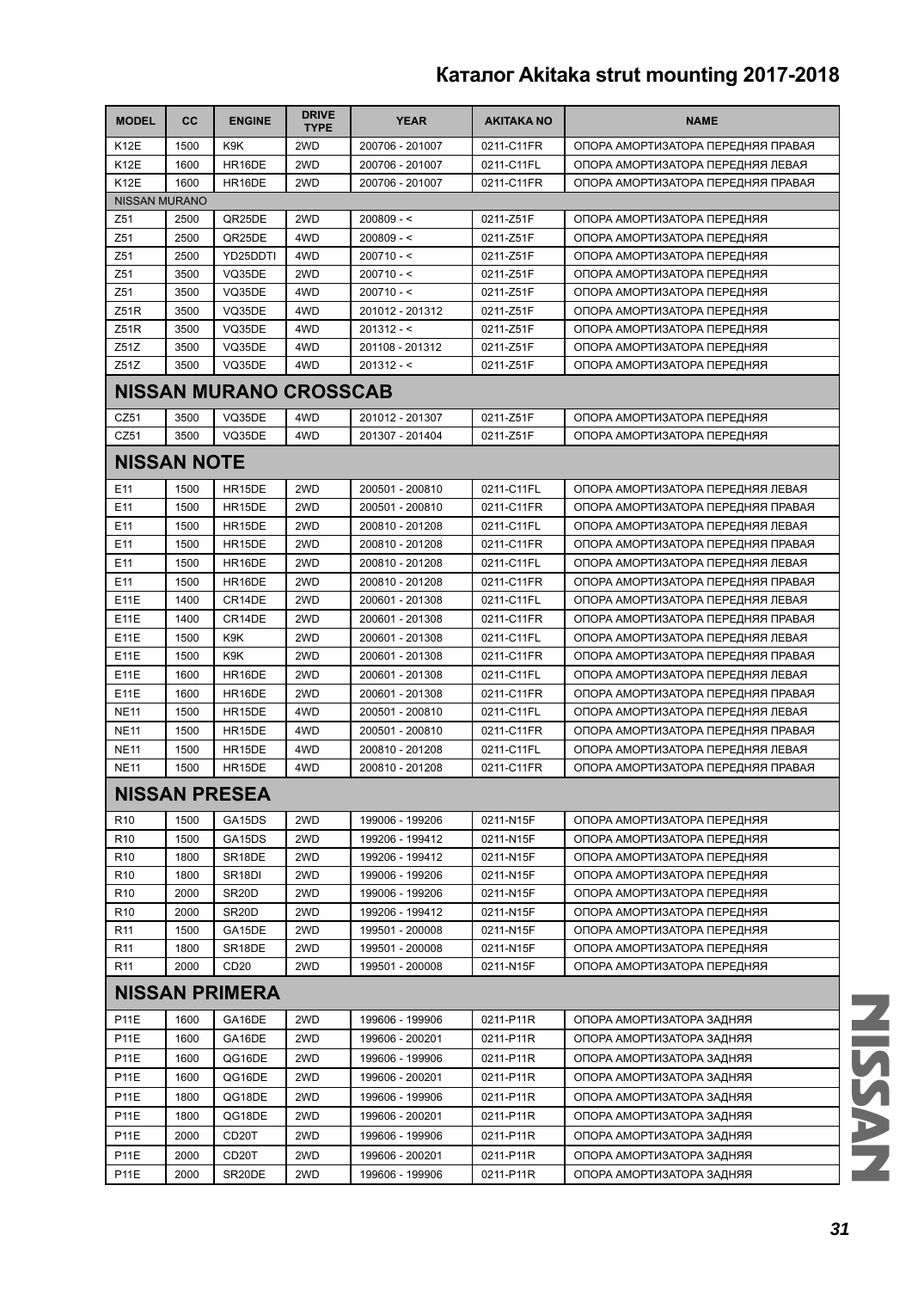|   | <b>MODEL</b>      | cc   | <b>ENGINE</b>                   | <b>DRIVE</b><br><b>TYPE</b> | <b>YEAR</b>     | <b>AKITAKA NO</b> | <b>NAME</b>                       |
|---|-------------------|------|---------------------------------|-----------------------------|-----------------|-------------------|-----------------------------------|
|   | <b>P11E</b>       | 2000 | SR20DE                          | 2WD                         | 199606 - 200201 | 0211-P11R         | ОПОРА АМОРТИЗАТОРА ЗАДНЯЯ         |
|   | P <sub>12</sub>   | 2000 | QR20DE                          | 2WD                         | 200101 - 200512 | 0211-P12F         | ОПОРА АМОРТИЗАТОРА ПЕРЕДНЯЯ       |
|   | <b>P12E</b>       | 1600 | QG16DE                          | 2WD                         | 200201 - 200705 | 0211-P12F         | ОПОРА АМОРТИЗАТОРА ПЕРЕДНЯЯ       |
|   | <b>P12E</b>       | 1600 | QG16DE                          | 2WD                         | 200201 - 200705 | 0211-P12R         | ОПОРА АМОРТИЗАТОРА ЗАДНЯЯ         |
|   | P <sub>12E</sub>  | 1800 | QG18DE                          | 2WD                         | 200201 - 200705 | 0211-P12F         | ОПОРА АМОРТИЗАТОРА ПЕРЕДНЯЯ       |
|   | <b>P12E</b>       | 1800 | QG18DE                          | 2WD                         | 200201 - 200705 | 0211-P12R         | ОПОРА АМОРТИЗАТОРА ЗАДНЯЯ         |
|   | <b>P12E</b>       | 1900 | F9Q                             | 2WD                         | 200201 - 200705 | 0211-P12F         | ОПОРА АМОРТИЗАТОРА ПЕРЕДНЯЯ       |
|   | <b>P12E</b>       | 1900 | F9Q                             | 2WD                         | 200201 - 200705 | 0211-P12R         | ОПОРА АМОРТИЗАТОРА ЗАДНЯЯ         |
|   | <b>P12E</b>       | 2000 | QR20DE                          | 2WD                         | 200201 - 200705 | 0211-P12F         | ОПОРА АМОРТИЗАТОРА ПЕРЕДНЯЯ       |
|   | <b>P12E</b>       | 2000 | QR20DE                          | 2WD                         | 200201 - 200705 | 0211-P12R         | ОПОРА АМОРТИЗАТОРА ЗАДНЯЯ         |
|   | <b>P12E</b>       | 2200 | YD22DDT                         | 2WD                         | 200201 - 200705 | 0211-P12F         | ОПОРА АМОРТИЗАТОРА ПЕРЕДНЯЯ       |
|   | <b>P12E</b>       | 2200 | YD22DDT                         | 2WD                         | 200201 - 200705 | 0211-P12R         | ОПОРА АМОРТИЗАТОРА ЗАДНЯЯ         |
|   | WP11E             | 1600 | GA16DE                          | 2WD                         | 199801 - 200201 | 0211-P11R         | ОПОРА АМОРТИЗАТОРА ЗАДНЯЯ         |
|   | WP11E             | 1800 | QG18DE                          | 2WD                         | 199801 - 200201 | 0211-P11R         | ОПОРА АМОРТИЗАТОРА ЗАДНЯЯ         |
|   | WP11E             | 2000 | CD <sub>20</sub> T              | 2WD                         | 199801 - 200201 | 0211-P11R         | ОПОРА АМОРТИЗАТОРА ЗАДНЯЯ         |
|   | WP11E             | 2000 | SR20DE                          | 2WD                         | 199801 - 200201 | 0211-P11R         | ОПОРА АМОРТИЗАТОРА ЗАДНЯЯ         |
|   |                   |      |                                 |                             |                 |                   |                                   |
|   |                   |      | <b>NISSAN PRIMERA WAGON</b>     |                             |                 |                   |                                   |
|   | W10               | 1600 | GA16DE                          | 2WD                         | 199309 - 199801 | 0211-W10F         | ОПОРА АМОРТИЗАТОРА ПЕРЕДНЯЯ       |
|   | W10               | 1600 | GA16DS                          | 2WD                         | 199007 - 199309 | 0211-W10F         | ОПОРА АМОРТИЗАТОРА ПЕРЕДНЯЯ       |
|   | W10               | 2000 | CD <sub>20</sub>                | 2WD                         | 199007 - 199309 | 0211-W10F         | ОПОРА АМОРТИЗАТОРА ПЕРЕДНЯЯ       |
|   | W10               | 2000 | CD <sub>20</sub>                | 2WD                         | 199309 - 199604 | 0211-W10F         | ОПОРА АМОРТИЗАТОРА ПЕРЕДНЯЯ       |
|   | W10               | 2000 | SR <sub>20</sub> DE             | 2WD                         | 199407 - 199801 | 0211-W10F         | ОПОРА АМОРТИЗАТОРА ПЕРЕДНЯЯ       |
|   | W10               | 2000 | SR <sub>20</sub> DI             | 2WD                         | 199007 - 199309 | 0211-W10F         | ОПОРА АМОРТИЗАТОРА ПЕРЕДНЯЯ       |
|   | W10               | 2000 | SR <sub>20</sub> DI             | 2WD                         | 199309 - 199407 | 0211-W10F         | ОПОРА АМОРТИЗАТОРА ПЕРЕДНЯЯ       |
|   |                   |      | <b>NISSAN PULSAR</b>            |                             |                 |                   |                                   |
|   | C <sub>13</sub> M | 1200 | HRA2DDT                         | 2WD                         | $201407 - <$    | 0211-J15FL        | ОПОРА АМОРТИЗАТОРА ПЕРЕДНЯЯ ЛЕВАЯ |
|   | C <sub>13</sub> M | 1200 | HRA2DDT                         | 2WD                         | $201407 - <$    | 0211-J15FR        | ОПОРА АМОРТИЗАТОРА ПЕРЕДНЯЯ ЛЕВАЯ |
|   | C <sub>13</sub> M | 1500 | K9K                             | 2WD                         | $201407 - <$    | 0211-J15FL        | ОПОРА АМОРТИЗАТОРА ПЕРЕДНЯЯ ЛЕВАЯ |
|   | C <sub>13</sub> M | 1500 | K9K                             | 2WD                         | $201407 - <$    | 0211-J15FR        | ОПОРА АМОРТИЗАТОРА ПЕРЕДНЯЯ ЛЕВАЯ |
|   | C <sub>13</sub> M | 1600 | MR16DDT                         | 2WD                         | $201407 -$      | 0211-J15FL        | ОПОРА АМОРТИЗАТОРА ПЕРЕДНЯЯ ЛЕВАЯ |
|   | C <sub>13</sub> M | 1600 | MR16DDT                         | 2WD                         | $201407 - <$    | 0211-J15FR        | ОПОРА АМОРТИЗАТОРА ПЕРЕДНЯЯ ЛЕВАЯ |
|   | N <sub>14</sub>   | 1300 | GA13DS                          | 2WD                         | 199008 - 199110 | 0211-N15F         | ОПОРА АМОРТИЗАТОРА ПЕРЕДНЯЯ       |
|   | N <sub>14</sub>   | 1300 | GA13DS                          | 2WD                         | 199008 - 199412 | 0211-N15F         | ОПОРА АМОРТИЗАТОРА ПЕРЕДНЯЯ       |
|   | N14               | 1300 | GA13DS                          | 2WD                         | 199110 - 199501 | 0211-N15F         | ОПОРА АМОРТИЗАТОРА ПЕРЕДНЯЯ       |
|   | N <sub>14</sub>   | 1300 | GA13DS                          | 2WD                         | 199412 - 199501 | 0211-N15F         | ОПОРА АМОРТИЗАТОРА ПЕРЕДНЯЯ       |
|   | N <sub>14</sub>   | 1500 | GA15DS                          | 2WD                         | 199008 - 199110 | 0211-N15F         | ОПОРА АМОРТИЗАТОРА ПЕРЕДНЯЯ       |
|   | N <sub>14</sub>   | 1500 | GA15DS                          | 4WD                         | 199008 - 199110 | 0211-N15F         | ОПОРА АМОРТИЗАТОРА ПЕРЕДНЯЯ       |
|   | N <sub>14</sub>   | 1500 | GA15DS                          | 2WD                         | 199008 - 199412 | 0211-N15F         | ОПОРА АМОРТИЗАТОРА ПЕРЕДНЯЯ       |
|   | N <sub>14</sub>   | 1500 | GA15DS                          | 4WD                         | 199008 - 199412 | 0211-N15F         | ОПОРА АМОРТИЗАТОРА ПЕРЕДНЯЯ       |
|   | N <sub>14</sub>   | 1500 | GA15DS                          | 2WD                         | 199110 - 199501 | 0211-N15F         | ОПОРА АМОРТИЗАТОРА ПЕРЕДНЯЯ       |
|   | N14               | 1500 | GA15DS                          | 4WD                         | 199110 - 199501 | 0211-N15F         | ОПОРА АМОРТИЗАТОРА ПЕРЕДНЯЯ       |
|   | N <sub>14</sub>   | 1500 | GA15DS                          | 2WD                         | 199412 - 199501 | 0211-N15F         | ОПОРА АМОРТИЗАТОРА ПЕРЕДНЯЯ       |
|   | N14               | 1500 | GA <sub>15</sub> D <sub>S</sub> | 4WD                         | 199412 - 199501 | 0211-N15F         | ОПОРА АМОРТИЗАТОРА ПЕРЕДНЯЯ       |
|   | N <sub>14</sub>   | 1600 | GA16DE                          | 2WD                         | 199008 - 199110 | 0211-N15F         | ОПОРА АМОРТИЗАТОРА ПЕРЕДНЯЯ       |
|   | N14               | 1600 | GA16DE                          | 2WD                         | 199110 - 199501 | 0211-N15F         | ОПОРА АМОРТИЗАТОРА ПЕРЕДНЯЯ       |
|   | N <sub>14</sub>   | 1700 | CD <sub>17</sub>                | 2WD                         | 199008 - 199110 | 0211-N15F         | ОПОРА АМОРТИЗАТОРА ПЕРЕДНЯЯ       |
|   | N14               | 1700 | CD <sub>17</sub>                | 2WD                         | 199008 - 199412 | 0211-N15F         | ОПОРА АМОРТИЗАТОРА ПЕРЕДНЯЯ       |
|   | N <sub>14</sub>   | 1700 | CD17                            | 2WD                         | 199110 - 199501 | 0211-N15F         | ОПОРА АМОРТИЗАТОРА ПЕРЕДНЯЯ       |
| N | N <sub>14</sub>   | 1800 | SR18DE                          | 2WD                         | 199008 - 199110 | 0211-N15F         | ОПОРА АМОРТИЗАТОРА ПЕРЕДНЯЯ       |
|   | N <sub>14</sub>   | 1800 | SR18DE                          | 2WD                         | 199008 - 199412 | 0211-N15F         | ОПОРА АМОРТИЗАТОРА ПЕРЕДНЯЯ       |
|   | N <sub>14</sub>   | 1800 | SR18DE                          | 2WD                         | 199110 - 199208 | 0211-N15F         | ОПОРА АМОРТИЗАТОРА ПЕРЕДНЯЯ       |
|   | N14               | 1800 | SR18DE                          | 2WD                         | 199412 - 199501 | 0211-N15F         | ОПОРА АМОРТИЗАТОРА ПЕРЕДНЯЯ       |
|   | N <sub>14</sub>   | 2000 | SR20DET                         | 4WD                         | 199008 - 199412 | 0211-N15F         | ОПОРА АМОРТИЗАТОРА ПЕРЕДНЯЯ       |
|   | N14               | 2000 | SR20DET                         | 4WD                         | 199412 - 199501 | 0211-N15F         | ОПОРА АМОРТИЗАТОРА ПЕРЕДНЯЯ       |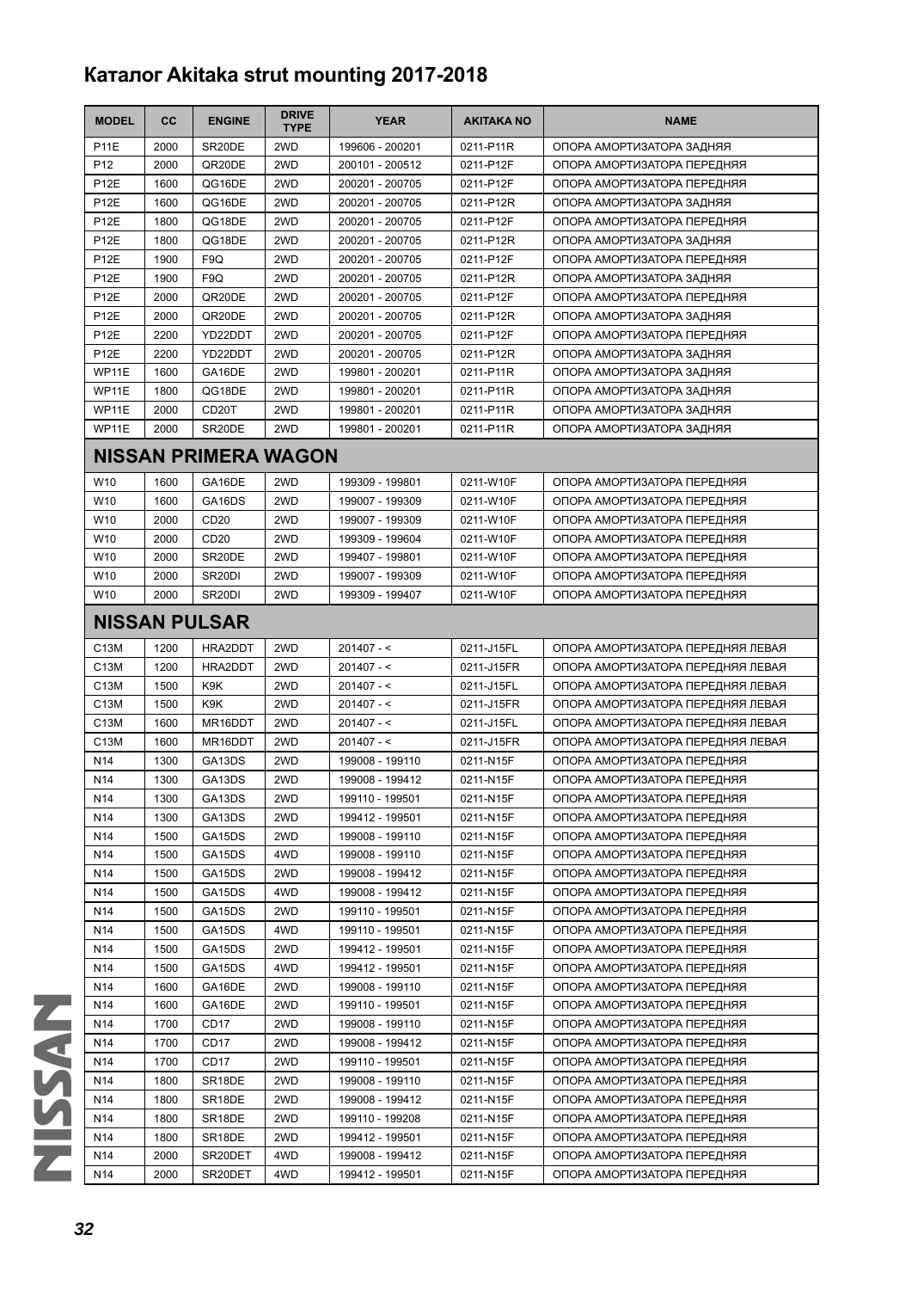| N <sub>15</sub><br>2WD<br>199501 - 200009<br>1500<br>GA15DE<br>0211-N15F<br>ОПОРА АМОРТИЗАТОРА ПЕРЕДНЯЯ<br>N <sub>15</sub><br>4WD<br>1500<br>GA15DE<br>199501 - 200009<br>0211-N15F<br>ОПОРА АМОРТИЗАТОРА ПЕРЕДНЯЯ<br>N <sub>15</sub><br>2WD<br>1600<br>GA16DE<br>199501 - 200009<br>0211-N15F<br>ОПОРА АМОРТИЗАТОРА ПЕРЕДНЯЯ<br>N <sub>15</sub><br>1800<br>SR <sub>18</sub> DE<br>2WD<br>199501 - 200009<br>0211-N15F<br>ОПОРА АМОРТИЗАТОРА ПЕРЕДНЯЯ<br>N <sub>15</sub><br>2000<br>CD <sub>20</sub><br>2WD<br>199501 - 200009<br>0211-N15F<br>ОПОРА АМОРТИЗАТОРА ПЕРЕДНЯЯ<br>2WD<br>N <sub>16</sub><br>1300<br>QG13DE<br>199912 - 200002<br>0211-N16F<br>ОПОРА АМОРТИЗАТОРА ПЕРЕДНЯЯ<br>N <sub>16</sub><br>QG13DE<br>2WD<br>1300<br>199912 - 201112<br>0211-N16R<br>ОПОРА АМОРТИЗАТОРА ЗАДНЯЯ<br>N <sub>16</sub><br>1300<br>QG13DE<br>2WD<br>200002 - 201112<br>0211-N16F<br>ОПОРА АМОРТИЗАТОРА ПЕРЕДНЯЯ<br>N <sub>16</sub><br>1600<br>QG16DE<br>2WD<br>199912 - 200002<br>0211-N16F<br>ОПОРА АМОРТИЗАТОРА ПЕРЕДНЯЯ<br>N <sub>16</sub><br>QG16DE<br>2WD<br>1600<br>199912 - 201112<br>0211-N16R<br>ОПОРА АМОРТИЗАТОРА ЗАДНЯЯ<br>N <sub>16</sub><br>1600<br>QG16DE<br>2WD<br>0211-N16F<br>200002 - 201112<br>ОПОРА АМОРТИЗАТОРА ПЕРЕДНЯЯ<br>N <sub>16</sub><br>1800<br>QG18DE<br>2WD<br>199912 - 200002<br>0211-N16F<br>ОПОРА АМОРТИЗАТОРА ПЕРЕДНЯЯ<br>QG18DE<br>2WD<br>N <sub>16</sub><br>1800<br>199912 - 201112<br>0211-N16R<br>ОПОРА АМОРТИЗАТОРА ЗАДНЯЯ<br>N <sub>16</sub><br>1800<br>QG18DE<br>2WD<br>200002 - 201112<br>0211-N16F<br>ОПОРА АМОРТИЗАТОРА ПЕРЕДНЯЯ<br><b>NISSAN QASHQAI</b><br>2WD<br>J10E<br>1500<br>K9K<br>200612 - 201312<br>0211-T31FL<br>ОПОРА АМОРТИЗАТОРА ПЕРЕДНЯЯ ЛЕВАЯ<br>J10E<br>1500<br>K9K<br>2WD<br>200612 - 201312<br>0211-T31FR<br>ОПОРА АМОРТИЗАТОРА ПЕРЕДНЯЯ ПРАВАЯ<br><b>J10E</b><br>1600<br>HR16DE<br>2WD<br>200612 - 201312<br>0211-T31FL<br>ОПОРА АМОРТИЗАТОРА ПЕРЕДНЯЯ ЛЕВАЯ<br>HR16DE<br>2WD<br>J10E<br>1600<br>200612 - 201312<br>0211-T31FR<br>ОПОРА АМОРТИЗАТОРА ПЕРЕДНЯЯ ПРАВАЯ<br>J10E<br>1600<br>R9M<br>2WD<br>200612 - 201312<br>0211-T31FL<br>ОПОРА АМОРТИЗАТОРА ПЕРЕДНЯЯ ЛЕВАЯ<br><b>J10E</b><br>1600<br>R9M<br>2WD<br>200612 - 201312<br>ОПОРА АМОРТИЗАТОРА ПЕРЕДНЯЯ ПРАВАЯ<br>0211-T31FR<br>R9M<br>J10E<br>1600<br>4WD<br>ОПОРА АМОРТИЗАТОРА ПЕРЕДНЯЯ ЛЕВАЯ<br>200612 - 201312<br>0211-T31FL<br><b>J10E</b><br>R9M<br>4WD<br>1600<br>200612 - 201312<br>0211-T31FR<br>ОПОРА АМОРТИЗАТОРА ПЕРЕДНЯЯ ПРАВАЯ<br><b>J10E</b><br>M9R<br>2WD<br>2000<br>200612 - 201312<br>0211-T31FL<br>ОПОРА АМОРТИЗАТОРА ПЕРЕДНЯЯ ЛЕВАЯ<br>J10E<br>2000<br>M9R<br>2WD<br>0211-T31FR<br>200612 - 201312<br>ОПОРА АМОРТИЗАТОРА ПЕРЕДНЯЯ ПРАВАЯ<br><b>J10E</b><br>M9R<br>4WD<br>2000<br>200612 - 201312<br>0211-T31FL<br>ОПОРА АМОРТИЗАТОРА ПЕРЕДНЯЯ ЛЕВАЯ<br>J10E<br>2000<br>M9R<br>4WD<br>200612 - 201312<br>0211-T31FR<br>ОПОРА АМОРТИЗАТОРА ПЕРЕДНЯЯ ПРАВАЯ<br>MR20DE<br><b>J10E</b><br>2000<br>2WD<br>200612 - 201312<br>0211-T31FL<br>ОПОРА АМОРТИЗАТОРА ПЕРЕДНЯЯ ЛЕВАЯ<br>J10E<br>2000<br>MR20DE<br>2WD<br>200612 - 201312<br>0211-T31FR<br>ОПОРА АМОРТИЗАТОРА ПЕРЕДНЯЯ ПРАВАЯ<br>J10E<br>2000<br>MR20DE<br>4WD<br>200612 - 201312<br>0211-T31FL<br>ОПОРА АМОРТИЗАТОРА ПЕРЕДНЯЯ ЛЕВАЯ<br><b>J10E</b><br>4WD<br>2000<br>MR20DE<br>200612 - 201312<br>0211-T31FR<br>ОПОРА АМОРТИЗАТОРА ПЕРЕДНЯЯ ПРАВАЯ<br>2WD<br>J10E<br>2000<br>MR20DE<br>200701 - 201001<br>ОПОРА АМОРТИЗАТОРА ПЕРЕДНЯЯ ЛЕВАЯ<br>0211-T31FL<br><b>J10E</b><br>2WD<br>2000<br>MR20DE<br>200701 - 201001<br>0211-T31FR<br>ОПОРА АМОРТИЗАТОРА ПЕРЕДНЯЯ ПРАВАЯ<br>J10E<br>2000<br>MR20DE<br>4WD<br>200701 - 201001<br>0211-T31FL<br>ОПОРА АМОРТИЗАТОРА ПЕРЕДНЯЯ ЛЕВАЯ<br>J10E<br>2000<br>MR20DE<br>4WD<br>200701 - 201001<br>0211-T31FR<br>ОПОРА АМОРТИЗАТОРА ПЕРЕДНЯЯ ПРАВАЯ<br>J10Z<br>HR16DE<br>2WD<br>2000<br>200802 - 201307<br>0211-T31FL<br>ОПОРА АМОРТИЗАТОРА ПЕРЕДНЯЯ ЛЕВАЯ<br>J10Z<br>2000<br>HR16DE<br>2WD<br>200802 - 201307<br>0211-T31FR<br>ОПОРА АМОРТИЗАТОРА ПЕРЕДНЯЯ ПРАВАЯ<br>J10Z<br>2000<br>HR16DE<br>4WD<br>200802 - 201307<br>ОПОРА АМОРТИЗАТОРА ПЕРЕДНЯЯ ЛЕВАЯ<br>0211-T31FL<br>J10Z<br>2000<br>HR16DE<br>4WD<br>200802 - 201307<br>ОПОРА АМОРТИЗАТОРА ПЕРЕДНЯЯ ПРАВАЯ<br>0211-T31FR<br>J10Z<br>2000<br>MR20DE<br>2WD<br>200802 - 201307<br>ОПОРА АМОРТИЗАТОРА ПЕРЕДНЯЯ ЛЕВАЯ<br>0211-T31FL<br>J10Z<br>2000<br>MR20DE<br>2WD<br>200802 - 201307<br>0211-T31FR<br>ОПОРА АМОРТИЗАТОРА ПЕРЕДНЯЯ ПРАВАЯ<br>J10Z<br>4WD<br>2000<br>MR20DE<br>200802 - 201307<br>0211-T31FL<br>ОПОРА АМОРТИЗАТОРА ПЕРЕДНЯЯ ЛЕВАЯ<br>J10Z<br>2000<br>MR20DE<br>4WD<br>ОПОРА АМОРТИЗАТОРА ПЕРЕДНЯЯ ПРАВАЯ<br>200802 - 201307<br>0211-T31FR<br><b>NISSAN QASHQAI+2</b><br>1500<br>JJ10E<br>K9K<br>2WD<br>200808 - 201312<br>0211-T31FL<br>ОПОРА АМОРТИЗАТОРА ПЕРЕДНЯЯ ЛЕВАЯ<br>JJ10E<br>K9K<br>2WD<br>1500<br>200808 - 201312<br>0211-T31FR<br>ОПОРА АМОРТИЗАТОРА ПЕРЕДНЯЯ ПРАВАЯ<br>JJ10E<br>1600<br>HR16DE<br>2WD<br>200808 - 201312<br>0211-T31FL<br>ОПОРА АМОРТИЗАТОРА ПЕРЕДНЯЯ ЛЕВАЯ<br>1600<br>HR16DE<br>JJ10E<br>2WD<br>200808 - 201312<br>0211-T31FR<br>ОПОРА АМОРТИЗАТОРА ПЕРЕДНЯЯ ПРАВАЯ | <b>MODEL</b> | cc   | <b>ENGINE</b> | <b>DRIVE</b><br><b>TYPE</b> | <b>YEAR</b>     | <b>AKITAKA NO</b> | <b>NAME</b>                       |  |  |  |  |
|-----------------------------------------------------------------------------------------------------------------------------------------------------------------------------------------------------------------------------------------------------------------------------------------------------------------------------------------------------------------------------------------------------------------------------------------------------------------------------------------------------------------------------------------------------------------------------------------------------------------------------------------------------------------------------------------------------------------------------------------------------------------------------------------------------------------------------------------------------------------------------------------------------------------------------------------------------------------------------------------------------------------------------------------------------------------------------------------------------------------------------------------------------------------------------------------------------------------------------------------------------------------------------------------------------------------------------------------------------------------------------------------------------------------------------------------------------------------------------------------------------------------------------------------------------------------------------------------------------------------------------------------------------------------------------------------------------------------------------------------------------------------------------------------------------------------------------------------------------------------------------------------------------------------------------------------------------------------------------------------------------------------------------------------------------------------------------------------------------------------------------------------------------------------------------------------------------------------------------------------------------------------------------------------------------------------------------------------------------------------------------------------------------------------------------------------------------------------------------------------------------------------------------------------------------------------------------------------------------------------------------------------------------------------------------------------------------------------------------------------------------------------------------------------------------------------------------------------------------------------------------------------------------------------------------------------------------------------------------------------------------------------------------------------------------------------------------------------------------------------------------------------------------------------------------------------------------------------------------------------------------------------------------------------------------------------------------------------------------------------------------------------------------------------------------------------------------------------------------------------------------------------------------------------------------------------------------------------------------------------------------------------------------------------------------------------------------------------------------------------------------------------------------------------------------------------------------------------------------------------------------------------------------------------------------------------------------------------------------------------------------------------------------------------------------------------------------------------------------------------------------------------------------------------------------------------------------------------------------------------------------------------------------------------------------------------------------------------------------------------------------------------------------------------------------------------------------------------------------------------------------------------------------------------------------------------------------------------------------------------------------------------------------------------------------------------------------------------------------------------------------------------------------------------------------------------------------------------------------------------------------------------------------------------------------------------------------------------------------------------------------------------------------------------------------------------------------------------------------|--------------|------|---------------|-----------------------------|-----------------|-------------------|-----------------------------------|--|--|--|--|
|                                                                                                                                                                                                                                                                                                                                                                                                                                                                                                                                                                                                                                                                                                                                                                                                                                                                                                                                                                                                                                                                                                                                                                                                                                                                                                                                                                                                                                                                                                                                                                                                                                                                                                                                                                                                                                                                                                                                                                                                                                                                                                                                                                                                                                                                                                                                                                                                                                                                                                                                                                                                                                                                                                                                                                                                                                                                                                                                                                                                                                                                                                                                                                                                                                                                                                                                                                                                                                                                                                                                                                                                                                                                                                                                                                                                                                                                                                                                                                                                                                                                                                                                                                                                                                                                                                                                                                                                                                                                                                                                                                                                                                                                                                                                                                                                                                                                                                                                                                                                                                                                                                     |              |      |               |                             |                 |                   |                                   |  |  |  |  |
|                                                                                                                                                                                                                                                                                                                                                                                                                                                                                                                                                                                                                                                                                                                                                                                                                                                                                                                                                                                                                                                                                                                                                                                                                                                                                                                                                                                                                                                                                                                                                                                                                                                                                                                                                                                                                                                                                                                                                                                                                                                                                                                                                                                                                                                                                                                                                                                                                                                                                                                                                                                                                                                                                                                                                                                                                                                                                                                                                                                                                                                                                                                                                                                                                                                                                                                                                                                                                                                                                                                                                                                                                                                                                                                                                                                                                                                                                                                                                                                                                                                                                                                                                                                                                                                                                                                                                                                                                                                                                                                                                                                                                                                                                                                                                                                                                                                                                                                                                                                                                                                                                                     |              |      |               |                             |                 |                   |                                   |  |  |  |  |
|                                                                                                                                                                                                                                                                                                                                                                                                                                                                                                                                                                                                                                                                                                                                                                                                                                                                                                                                                                                                                                                                                                                                                                                                                                                                                                                                                                                                                                                                                                                                                                                                                                                                                                                                                                                                                                                                                                                                                                                                                                                                                                                                                                                                                                                                                                                                                                                                                                                                                                                                                                                                                                                                                                                                                                                                                                                                                                                                                                                                                                                                                                                                                                                                                                                                                                                                                                                                                                                                                                                                                                                                                                                                                                                                                                                                                                                                                                                                                                                                                                                                                                                                                                                                                                                                                                                                                                                                                                                                                                                                                                                                                                                                                                                                                                                                                                                                                                                                                                                                                                                                                                     |              |      |               |                             |                 |                   |                                   |  |  |  |  |
|                                                                                                                                                                                                                                                                                                                                                                                                                                                                                                                                                                                                                                                                                                                                                                                                                                                                                                                                                                                                                                                                                                                                                                                                                                                                                                                                                                                                                                                                                                                                                                                                                                                                                                                                                                                                                                                                                                                                                                                                                                                                                                                                                                                                                                                                                                                                                                                                                                                                                                                                                                                                                                                                                                                                                                                                                                                                                                                                                                                                                                                                                                                                                                                                                                                                                                                                                                                                                                                                                                                                                                                                                                                                                                                                                                                                                                                                                                                                                                                                                                                                                                                                                                                                                                                                                                                                                                                                                                                                                                                                                                                                                                                                                                                                                                                                                                                                                                                                                                                                                                                                                                     |              |      |               |                             |                 |                   |                                   |  |  |  |  |
|                                                                                                                                                                                                                                                                                                                                                                                                                                                                                                                                                                                                                                                                                                                                                                                                                                                                                                                                                                                                                                                                                                                                                                                                                                                                                                                                                                                                                                                                                                                                                                                                                                                                                                                                                                                                                                                                                                                                                                                                                                                                                                                                                                                                                                                                                                                                                                                                                                                                                                                                                                                                                                                                                                                                                                                                                                                                                                                                                                                                                                                                                                                                                                                                                                                                                                                                                                                                                                                                                                                                                                                                                                                                                                                                                                                                                                                                                                                                                                                                                                                                                                                                                                                                                                                                                                                                                                                                                                                                                                                                                                                                                                                                                                                                                                                                                                                                                                                                                                                                                                                                                                     |              |      |               |                             |                 |                   |                                   |  |  |  |  |
|                                                                                                                                                                                                                                                                                                                                                                                                                                                                                                                                                                                                                                                                                                                                                                                                                                                                                                                                                                                                                                                                                                                                                                                                                                                                                                                                                                                                                                                                                                                                                                                                                                                                                                                                                                                                                                                                                                                                                                                                                                                                                                                                                                                                                                                                                                                                                                                                                                                                                                                                                                                                                                                                                                                                                                                                                                                                                                                                                                                                                                                                                                                                                                                                                                                                                                                                                                                                                                                                                                                                                                                                                                                                                                                                                                                                                                                                                                                                                                                                                                                                                                                                                                                                                                                                                                                                                                                                                                                                                                                                                                                                                                                                                                                                                                                                                                                                                                                                                                                                                                                                                                     |              |      |               |                             |                 |                   |                                   |  |  |  |  |
|                                                                                                                                                                                                                                                                                                                                                                                                                                                                                                                                                                                                                                                                                                                                                                                                                                                                                                                                                                                                                                                                                                                                                                                                                                                                                                                                                                                                                                                                                                                                                                                                                                                                                                                                                                                                                                                                                                                                                                                                                                                                                                                                                                                                                                                                                                                                                                                                                                                                                                                                                                                                                                                                                                                                                                                                                                                                                                                                                                                                                                                                                                                                                                                                                                                                                                                                                                                                                                                                                                                                                                                                                                                                                                                                                                                                                                                                                                                                                                                                                                                                                                                                                                                                                                                                                                                                                                                                                                                                                                                                                                                                                                                                                                                                                                                                                                                                                                                                                                                                                                                                                                     |              |      |               |                             |                 |                   |                                   |  |  |  |  |
|                                                                                                                                                                                                                                                                                                                                                                                                                                                                                                                                                                                                                                                                                                                                                                                                                                                                                                                                                                                                                                                                                                                                                                                                                                                                                                                                                                                                                                                                                                                                                                                                                                                                                                                                                                                                                                                                                                                                                                                                                                                                                                                                                                                                                                                                                                                                                                                                                                                                                                                                                                                                                                                                                                                                                                                                                                                                                                                                                                                                                                                                                                                                                                                                                                                                                                                                                                                                                                                                                                                                                                                                                                                                                                                                                                                                                                                                                                                                                                                                                                                                                                                                                                                                                                                                                                                                                                                                                                                                                                                                                                                                                                                                                                                                                                                                                                                                                                                                                                                                                                                                                                     |              |      |               |                             |                 |                   |                                   |  |  |  |  |
|                                                                                                                                                                                                                                                                                                                                                                                                                                                                                                                                                                                                                                                                                                                                                                                                                                                                                                                                                                                                                                                                                                                                                                                                                                                                                                                                                                                                                                                                                                                                                                                                                                                                                                                                                                                                                                                                                                                                                                                                                                                                                                                                                                                                                                                                                                                                                                                                                                                                                                                                                                                                                                                                                                                                                                                                                                                                                                                                                                                                                                                                                                                                                                                                                                                                                                                                                                                                                                                                                                                                                                                                                                                                                                                                                                                                                                                                                                                                                                                                                                                                                                                                                                                                                                                                                                                                                                                                                                                                                                                                                                                                                                                                                                                                                                                                                                                                                                                                                                                                                                                                                                     |              |      |               |                             |                 |                   |                                   |  |  |  |  |
|                                                                                                                                                                                                                                                                                                                                                                                                                                                                                                                                                                                                                                                                                                                                                                                                                                                                                                                                                                                                                                                                                                                                                                                                                                                                                                                                                                                                                                                                                                                                                                                                                                                                                                                                                                                                                                                                                                                                                                                                                                                                                                                                                                                                                                                                                                                                                                                                                                                                                                                                                                                                                                                                                                                                                                                                                                                                                                                                                                                                                                                                                                                                                                                                                                                                                                                                                                                                                                                                                                                                                                                                                                                                                                                                                                                                                                                                                                                                                                                                                                                                                                                                                                                                                                                                                                                                                                                                                                                                                                                                                                                                                                                                                                                                                                                                                                                                                                                                                                                                                                                                                                     |              |      |               |                             |                 |                   |                                   |  |  |  |  |
|                                                                                                                                                                                                                                                                                                                                                                                                                                                                                                                                                                                                                                                                                                                                                                                                                                                                                                                                                                                                                                                                                                                                                                                                                                                                                                                                                                                                                                                                                                                                                                                                                                                                                                                                                                                                                                                                                                                                                                                                                                                                                                                                                                                                                                                                                                                                                                                                                                                                                                                                                                                                                                                                                                                                                                                                                                                                                                                                                                                                                                                                                                                                                                                                                                                                                                                                                                                                                                                                                                                                                                                                                                                                                                                                                                                                                                                                                                                                                                                                                                                                                                                                                                                                                                                                                                                                                                                                                                                                                                                                                                                                                                                                                                                                                                                                                                                                                                                                                                                                                                                                                                     |              |      |               |                             |                 |                   |                                   |  |  |  |  |
|                                                                                                                                                                                                                                                                                                                                                                                                                                                                                                                                                                                                                                                                                                                                                                                                                                                                                                                                                                                                                                                                                                                                                                                                                                                                                                                                                                                                                                                                                                                                                                                                                                                                                                                                                                                                                                                                                                                                                                                                                                                                                                                                                                                                                                                                                                                                                                                                                                                                                                                                                                                                                                                                                                                                                                                                                                                                                                                                                                                                                                                                                                                                                                                                                                                                                                                                                                                                                                                                                                                                                                                                                                                                                                                                                                                                                                                                                                                                                                                                                                                                                                                                                                                                                                                                                                                                                                                                                                                                                                                                                                                                                                                                                                                                                                                                                                                                                                                                                                                                                                                                                                     |              |      |               |                             |                 |                   |                                   |  |  |  |  |
|                                                                                                                                                                                                                                                                                                                                                                                                                                                                                                                                                                                                                                                                                                                                                                                                                                                                                                                                                                                                                                                                                                                                                                                                                                                                                                                                                                                                                                                                                                                                                                                                                                                                                                                                                                                                                                                                                                                                                                                                                                                                                                                                                                                                                                                                                                                                                                                                                                                                                                                                                                                                                                                                                                                                                                                                                                                                                                                                                                                                                                                                                                                                                                                                                                                                                                                                                                                                                                                                                                                                                                                                                                                                                                                                                                                                                                                                                                                                                                                                                                                                                                                                                                                                                                                                                                                                                                                                                                                                                                                                                                                                                                                                                                                                                                                                                                                                                                                                                                                                                                                                                                     |              |      |               |                             |                 |                   |                                   |  |  |  |  |
|                                                                                                                                                                                                                                                                                                                                                                                                                                                                                                                                                                                                                                                                                                                                                                                                                                                                                                                                                                                                                                                                                                                                                                                                                                                                                                                                                                                                                                                                                                                                                                                                                                                                                                                                                                                                                                                                                                                                                                                                                                                                                                                                                                                                                                                                                                                                                                                                                                                                                                                                                                                                                                                                                                                                                                                                                                                                                                                                                                                                                                                                                                                                                                                                                                                                                                                                                                                                                                                                                                                                                                                                                                                                                                                                                                                                                                                                                                                                                                                                                                                                                                                                                                                                                                                                                                                                                                                                                                                                                                                                                                                                                                                                                                                                                                                                                                                                                                                                                                                                                                                                                                     |              |      |               |                             |                 |                   |                                   |  |  |  |  |
|                                                                                                                                                                                                                                                                                                                                                                                                                                                                                                                                                                                                                                                                                                                                                                                                                                                                                                                                                                                                                                                                                                                                                                                                                                                                                                                                                                                                                                                                                                                                                                                                                                                                                                                                                                                                                                                                                                                                                                                                                                                                                                                                                                                                                                                                                                                                                                                                                                                                                                                                                                                                                                                                                                                                                                                                                                                                                                                                                                                                                                                                                                                                                                                                                                                                                                                                                                                                                                                                                                                                                                                                                                                                                                                                                                                                                                                                                                                                                                                                                                                                                                                                                                                                                                                                                                                                                                                                                                                                                                                                                                                                                                                                                                                                                                                                                                                                                                                                                                                                                                                                                                     |              |      |               |                             |                 |                   |                                   |  |  |  |  |
|                                                                                                                                                                                                                                                                                                                                                                                                                                                                                                                                                                                                                                                                                                                                                                                                                                                                                                                                                                                                                                                                                                                                                                                                                                                                                                                                                                                                                                                                                                                                                                                                                                                                                                                                                                                                                                                                                                                                                                                                                                                                                                                                                                                                                                                                                                                                                                                                                                                                                                                                                                                                                                                                                                                                                                                                                                                                                                                                                                                                                                                                                                                                                                                                                                                                                                                                                                                                                                                                                                                                                                                                                                                                                                                                                                                                                                                                                                                                                                                                                                                                                                                                                                                                                                                                                                                                                                                                                                                                                                                                                                                                                                                                                                                                                                                                                                                                                                                                                                                                                                                                                                     |              |      |               |                             |                 |                   |                                   |  |  |  |  |
|                                                                                                                                                                                                                                                                                                                                                                                                                                                                                                                                                                                                                                                                                                                                                                                                                                                                                                                                                                                                                                                                                                                                                                                                                                                                                                                                                                                                                                                                                                                                                                                                                                                                                                                                                                                                                                                                                                                                                                                                                                                                                                                                                                                                                                                                                                                                                                                                                                                                                                                                                                                                                                                                                                                                                                                                                                                                                                                                                                                                                                                                                                                                                                                                                                                                                                                                                                                                                                                                                                                                                                                                                                                                                                                                                                                                                                                                                                                                                                                                                                                                                                                                                                                                                                                                                                                                                                                                                                                                                                                                                                                                                                                                                                                                                                                                                                                                                                                                                                                                                                                                                                     |              |      |               |                             |                 |                   |                                   |  |  |  |  |
|                                                                                                                                                                                                                                                                                                                                                                                                                                                                                                                                                                                                                                                                                                                                                                                                                                                                                                                                                                                                                                                                                                                                                                                                                                                                                                                                                                                                                                                                                                                                                                                                                                                                                                                                                                                                                                                                                                                                                                                                                                                                                                                                                                                                                                                                                                                                                                                                                                                                                                                                                                                                                                                                                                                                                                                                                                                                                                                                                                                                                                                                                                                                                                                                                                                                                                                                                                                                                                                                                                                                                                                                                                                                                                                                                                                                                                                                                                                                                                                                                                                                                                                                                                                                                                                                                                                                                                                                                                                                                                                                                                                                                                                                                                                                                                                                                                                                                                                                                                                                                                                                                                     |              |      |               |                             |                 |                   |                                   |  |  |  |  |
|                                                                                                                                                                                                                                                                                                                                                                                                                                                                                                                                                                                                                                                                                                                                                                                                                                                                                                                                                                                                                                                                                                                                                                                                                                                                                                                                                                                                                                                                                                                                                                                                                                                                                                                                                                                                                                                                                                                                                                                                                                                                                                                                                                                                                                                                                                                                                                                                                                                                                                                                                                                                                                                                                                                                                                                                                                                                                                                                                                                                                                                                                                                                                                                                                                                                                                                                                                                                                                                                                                                                                                                                                                                                                                                                                                                                                                                                                                                                                                                                                                                                                                                                                                                                                                                                                                                                                                                                                                                                                                                                                                                                                                                                                                                                                                                                                                                                                                                                                                                                                                                                                                     |              |      |               |                             |                 |                   |                                   |  |  |  |  |
|                                                                                                                                                                                                                                                                                                                                                                                                                                                                                                                                                                                                                                                                                                                                                                                                                                                                                                                                                                                                                                                                                                                                                                                                                                                                                                                                                                                                                                                                                                                                                                                                                                                                                                                                                                                                                                                                                                                                                                                                                                                                                                                                                                                                                                                                                                                                                                                                                                                                                                                                                                                                                                                                                                                                                                                                                                                                                                                                                                                                                                                                                                                                                                                                                                                                                                                                                                                                                                                                                                                                                                                                                                                                                                                                                                                                                                                                                                                                                                                                                                                                                                                                                                                                                                                                                                                                                                                                                                                                                                                                                                                                                                                                                                                                                                                                                                                                                                                                                                                                                                                                                                     |              |      |               |                             |                 |                   |                                   |  |  |  |  |
|                                                                                                                                                                                                                                                                                                                                                                                                                                                                                                                                                                                                                                                                                                                                                                                                                                                                                                                                                                                                                                                                                                                                                                                                                                                                                                                                                                                                                                                                                                                                                                                                                                                                                                                                                                                                                                                                                                                                                                                                                                                                                                                                                                                                                                                                                                                                                                                                                                                                                                                                                                                                                                                                                                                                                                                                                                                                                                                                                                                                                                                                                                                                                                                                                                                                                                                                                                                                                                                                                                                                                                                                                                                                                                                                                                                                                                                                                                                                                                                                                                                                                                                                                                                                                                                                                                                                                                                                                                                                                                                                                                                                                                                                                                                                                                                                                                                                                                                                                                                                                                                                                                     |              |      |               |                             |                 |                   |                                   |  |  |  |  |
|                                                                                                                                                                                                                                                                                                                                                                                                                                                                                                                                                                                                                                                                                                                                                                                                                                                                                                                                                                                                                                                                                                                                                                                                                                                                                                                                                                                                                                                                                                                                                                                                                                                                                                                                                                                                                                                                                                                                                                                                                                                                                                                                                                                                                                                                                                                                                                                                                                                                                                                                                                                                                                                                                                                                                                                                                                                                                                                                                                                                                                                                                                                                                                                                                                                                                                                                                                                                                                                                                                                                                                                                                                                                                                                                                                                                                                                                                                                                                                                                                                                                                                                                                                                                                                                                                                                                                                                                                                                                                                                                                                                                                                                                                                                                                                                                                                                                                                                                                                                                                                                                                                     |              |      |               |                             |                 |                   |                                   |  |  |  |  |
|                                                                                                                                                                                                                                                                                                                                                                                                                                                                                                                                                                                                                                                                                                                                                                                                                                                                                                                                                                                                                                                                                                                                                                                                                                                                                                                                                                                                                                                                                                                                                                                                                                                                                                                                                                                                                                                                                                                                                                                                                                                                                                                                                                                                                                                                                                                                                                                                                                                                                                                                                                                                                                                                                                                                                                                                                                                                                                                                                                                                                                                                                                                                                                                                                                                                                                                                                                                                                                                                                                                                                                                                                                                                                                                                                                                                                                                                                                                                                                                                                                                                                                                                                                                                                                                                                                                                                                                                                                                                                                                                                                                                                                                                                                                                                                                                                                                                                                                                                                                                                                                                                                     |              |      |               |                             |                 |                   |                                   |  |  |  |  |
|                                                                                                                                                                                                                                                                                                                                                                                                                                                                                                                                                                                                                                                                                                                                                                                                                                                                                                                                                                                                                                                                                                                                                                                                                                                                                                                                                                                                                                                                                                                                                                                                                                                                                                                                                                                                                                                                                                                                                                                                                                                                                                                                                                                                                                                                                                                                                                                                                                                                                                                                                                                                                                                                                                                                                                                                                                                                                                                                                                                                                                                                                                                                                                                                                                                                                                                                                                                                                                                                                                                                                                                                                                                                                                                                                                                                                                                                                                                                                                                                                                                                                                                                                                                                                                                                                                                                                                                                                                                                                                                                                                                                                                                                                                                                                                                                                                                                                                                                                                                                                                                                                                     |              |      |               |                             |                 |                   |                                   |  |  |  |  |
|                                                                                                                                                                                                                                                                                                                                                                                                                                                                                                                                                                                                                                                                                                                                                                                                                                                                                                                                                                                                                                                                                                                                                                                                                                                                                                                                                                                                                                                                                                                                                                                                                                                                                                                                                                                                                                                                                                                                                                                                                                                                                                                                                                                                                                                                                                                                                                                                                                                                                                                                                                                                                                                                                                                                                                                                                                                                                                                                                                                                                                                                                                                                                                                                                                                                                                                                                                                                                                                                                                                                                                                                                                                                                                                                                                                                                                                                                                                                                                                                                                                                                                                                                                                                                                                                                                                                                                                                                                                                                                                                                                                                                                                                                                                                                                                                                                                                                                                                                                                                                                                                                                     |              |      |               |                             |                 |                   |                                   |  |  |  |  |
|                                                                                                                                                                                                                                                                                                                                                                                                                                                                                                                                                                                                                                                                                                                                                                                                                                                                                                                                                                                                                                                                                                                                                                                                                                                                                                                                                                                                                                                                                                                                                                                                                                                                                                                                                                                                                                                                                                                                                                                                                                                                                                                                                                                                                                                                                                                                                                                                                                                                                                                                                                                                                                                                                                                                                                                                                                                                                                                                                                                                                                                                                                                                                                                                                                                                                                                                                                                                                                                                                                                                                                                                                                                                                                                                                                                                                                                                                                                                                                                                                                                                                                                                                                                                                                                                                                                                                                                                                                                                                                                                                                                                                                                                                                                                                                                                                                                                                                                                                                                                                                                                                                     |              |      |               |                             |                 |                   |                                   |  |  |  |  |
|                                                                                                                                                                                                                                                                                                                                                                                                                                                                                                                                                                                                                                                                                                                                                                                                                                                                                                                                                                                                                                                                                                                                                                                                                                                                                                                                                                                                                                                                                                                                                                                                                                                                                                                                                                                                                                                                                                                                                                                                                                                                                                                                                                                                                                                                                                                                                                                                                                                                                                                                                                                                                                                                                                                                                                                                                                                                                                                                                                                                                                                                                                                                                                                                                                                                                                                                                                                                                                                                                                                                                                                                                                                                                                                                                                                                                                                                                                                                                                                                                                                                                                                                                                                                                                                                                                                                                                                                                                                                                                                                                                                                                                                                                                                                                                                                                                                                                                                                                                                                                                                                                                     |              |      |               |                             |                 |                   |                                   |  |  |  |  |
|                                                                                                                                                                                                                                                                                                                                                                                                                                                                                                                                                                                                                                                                                                                                                                                                                                                                                                                                                                                                                                                                                                                                                                                                                                                                                                                                                                                                                                                                                                                                                                                                                                                                                                                                                                                                                                                                                                                                                                                                                                                                                                                                                                                                                                                                                                                                                                                                                                                                                                                                                                                                                                                                                                                                                                                                                                                                                                                                                                                                                                                                                                                                                                                                                                                                                                                                                                                                                                                                                                                                                                                                                                                                                                                                                                                                                                                                                                                                                                                                                                                                                                                                                                                                                                                                                                                                                                                                                                                                                                                                                                                                                                                                                                                                                                                                                                                                                                                                                                                                                                                                                                     |              |      |               |                             |                 |                   |                                   |  |  |  |  |
|                                                                                                                                                                                                                                                                                                                                                                                                                                                                                                                                                                                                                                                                                                                                                                                                                                                                                                                                                                                                                                                                                                                                                                                                                                                                                                                                                                                                                                                                                                                                                                                                                                                                                                                                                                                                                                                                                                                                                                                                                                                                                                                                                                                                                                                                                                                                                                                                                                                                                                                                                                                                                                                                                                                                                                                                                                                                                                                                                                                                                                                                                                                                                                                                                                                                                                                                                                                                                                                                                                                                                                                                                                                                                                                                                                                                                                                                                                                                                                                                                                                                                                                                                                                                                                                                                                                                                                                                                                                                                                                                                                                                                                                                                                                                                                                                                                                                                                                                                                                                                                                                                                     |              |      |               |                             |                 |                   |                                   |  |  |  |  |
|                                                                                                                                                                                                                                                                                                                                                                                                                                                                                                                                                                                                                                                                                                                                                                                                                                                                                                                                                                                                                                                                                                                                                                                                                                                                                                                                                                                                                                                                                                                                                                                                                                                                                                                                                                                                                                                                                                                                                                                                                                                                                                                                                                                                                                                                                                                                                                                                                                                                                                                                                                                                                                                                                                                                                                                                                                                                                                                                                                                                                                                                                                                                                                                                                                                                                                                                                                                                                                                                                                                                                                                                                                                                                                                                                                                                                                                                                                                                                                                                                                                                                                                                                                                                                                                                                                                                                                                                                                                                                                                                                                                                                                                                                                                                                                                                                                                                                                                                                                                                                                                                                                     |              |      |               |                             |                 |                   |                                   |  |  |  |  |
|                                                                                                                                                                                                                                                                                                                                                                                                                                                                                                                                                                                                                                                                                                                                                                                                                                                                                                                                                                                                                                                                                                                                                                                                                                                                                                                                                                                                                                                                                                                                                                                                                                                                                                                                                                                                                                                                                                                                                                                                                                                                                                                                                                                                                                                                                                                                                                                                                                                                                                                                                                                                                                                                                                                                                                                                                                                                                                                                                                                                                                                                                                                                                                                                                                                                                                                                                                                                                                                                                                                                                                                                                                                                                                                                                                                                                                                                                                                                                                                                                                                                                                                                                                                                                                                                                                                                                                                                                                                                                                                                                                                                                                                                                                                                                                                                                                                                                                                                                                                                                                                                                                     |              |      |               |                             |                 |                   |                                   |  |  |  |  |
|                                                                                                                                                                                                                                                                                                                                                                                                                                                                                                                                                                                                                                                                                                                                                                                                                                                                                                                                                                                                                                                                                                                                                                                                                                                                                                                                                                                                                                                                                                                                                                                                                                                                                                                                                                                                                                                                                                                                                                                                                                                                                                                                                                                                                                                                                                                                                                                                                                                                                                                                                                                                                                                                                                                                                                                                                                                                                                                                                                                                                                                                                                                                                                                                                                                                                                                                                                                                                                                                                                                                                                                                                                                                                                                                                                                                                                                                                                                                                                                                                                                                                                                                                                                                                                                                                                                                                                                                                                                                                                                                                                                                                                                                                                                                                                                                                                                                                                                                                                                                                                                                                                     |              |      |               |                             |                 |                   |                                   |  |  |  |  |
|                                                                                                                                                                                                                                                                                                                                                                                                                                                                                                                                                                                                                                                                                                                                                                                                                                                                                                                                                                                                                                                                                                                                                                                                                                                                                                                                                                                                                                                                                                                                                                                                                                                                                                                                                                                                                                                                                                                                                                                                                                                                                                                                                                                                                                                                                                                                                                                                                                                                                                                                                                                                                                                                                                                                                                                                                                                                                                                                                                                                                                                                                                                                                                                                                                                                                                                                                                                                                                                                                                                                                                                                                                                                                                                                                                                                                                                                                                                                                                                                                                                                                                                                                                                                                                                                                                                                                                                                                                                                                                                                                                                                                                                                                                                                                                                                                                                                                                                                                                                                                                                                                                     |              |      |               |                             |                 |                   |                                   |  |  |  |  |
|                                                                                                                                                                                                                                                                                                                                                                                                                                                                                                                                                                                                                                                                                                                                                                                                                                                                                                                                                                                                                                                                                                                                                                                                                                                                                                                                                                                                                                                                                                                                                                                                                                                                                                                                                                                                                                                                                                                                                                                                                                                                                                                                                                                                                                                                                                                                                                                                                                                                                                                                                                                                                                                                                                                                                                                                                                                                                                                                                                                                                                                                                                                                                                                                                                                                                                                                                                                                                                                                                                                                                                                                                                                                                                                                                                                                                                                                                                                                                                                                                                                                                                                                                                                                                                                                                                                                                                                                                                                                                                                                                                                                                                                                                                                                                                                                                                                                                                                                                                                                                                                                                                     |              |      |               |                             |                 |                   |                                   |  |  |  |  |
|                                                                                                                                                                                                                                                                                                                                                                                                                                                                                                                                                                                                                                                                                                                                                                                                                                                                                                                                                                                                                                                                                                                                                                                                                                                                                                                                                                                                                                                                                                                                                                                                                                                                                                                                                                                                                                                                                                                                                                                                                                                                                                                                                                                                                                                                                                                                                                                                                                                                                                                                                                                                                                                                                                                                                                                                                                                                                                                                                                                                                                                                                                                                                                                                                                                                                                                                                                                                                                                                                                                                                                                                                                                                                                                                                                                                                                                                                                                                                                                                                                                                                                                                                                                                                                                                                                                                                                                                                                                                                                                                                                                                                                                                                                                                                                                                                                                                                                                                                                                                                                                                                                     |              |      |               |                             |                 |                   |                                   |  |  |  |  |
|                                                                                                                                                                                                                                                                                                                                                                                                                                                                                                                                                                                                                                                                                                                                                                                                                                                                                                                                                                                                                                                                                                                                                                                                                                                                                                                                                                                                                                                                                                                                                                                                                                                                                                                                                                                                                                                                                                                                                                                                                                                                                                                                                                                                                                                                                                                                                                                                                                                                                                                                                                                                                                                                                                                                                                                                                                                                                                                                                                                                                                                                                                                                                                                                                                                                                                                                                                                                                                                                                                                                                                                                                                                                                                                                                                                                                                                                                                                                                                                                                                                                                                                                                                                                                                                                                                                                                                                                                                                                                                                                                                                                                                                                                                                                                                                                                                                                                                                                                                                                                                                                                                     |              |      |               |                             |                 |                   |                                   |  |  |  |  |
|                                                                                                                                                                                                                                                                                                                                                                                                                                                                                                                                                                                                                                                                                                                                                                                                                                                                                                                                                                                                                                                                                                                                                                                                                                                                                                                                                                                                                                                                                                                                                                                                                                                                                                                                                                                                                                                                                                                                                                                                                                                                                                                                                                                                                                                                                                                                                                                                                                                                                                                                                                                                                                                                                                                                                                                                                                                                                                                                                                                                                                                                                                                                                                                                                                                                                                                                                                                                                                                                                                                                                                                                                                                                                                                                                                                                                                                                                                                                                                                                                                                                                                                                                                                                                                                                                                                                                                                                                                                                                                                                                                                                                                                                                                                                                                                                                                                                                                                                                                                                                                                                                                     |              |      |               |                             |                 |                   |                                   |  |  |  |  |
|                                                                                                                                                                                                                                                                                                                                                                                                                                                                                                                                                                                                                                                                                                                                                                                                                                                                                                                                                                                                                                                                                                                                                                                                                                                                                                                                                                                                                                                                                                                                                                                                                                                                                                                                                                                                                                                                                                                                                                                                                                                                                                                                                                                                                                                                                                                                                                                                                                                                                                                                                                                                                                                                                                                                                                                                                                                                                                                                                                                                                                                                                                                                                                                                                                                                                                                                                                                                                                                                                                                                                                                                                                                                                                                                                                                                                                                                                                                                                                                                                                                                                                                                                                                                                                                                                                                                                                                                                                                                                                                                                                                                                                                                                                                                                                                                                                                                                                                                                                                                                                                                                                     |              |      |               |                             |                 |                   |                                   |  |  |  |  |
|                                                                                                                                                                                                                                                                                                                                                                                                                                                                                                                                                                                                                                                                                                                                                                                                                                                                                                                                                                                                                                                                                                                                                                                                                                                                                                                                                                                                                                                                                                                                                                                                                                                                                                                                                                                                                                                                                                                                                                                                                                                                                                                                                                                                                                                                                                                                                                                                                                                                                                                                                                                                                                                                                                                                                                                                                                                                                                                                                                                                                                                                                                                                                                                                                                                                                                                                                                                                                                                                                                                                                                                                                                                                                                                                                                                                                                                                                                                                                                                                                                                                                                                                                                                                                                                                                                                                                                                                                                                                                                                                                                                                                                                                                                                                                                                                                                                                                                                                                                                                                                                                                                     |              |      |               |                             |                 |                   |                                   |  |  |  |  |
|                                                                                                                                                                                                                                                                                                                                                                                                                                                                                                                                                                                                                                                                                                                                                                                                                                                                                                                                                                                                                                                                                                                                                                                                                                                                                                                                                                                                                                                                                                                                                                                                                                                                                                                                                                                                                                                                                                                                                                                                                                                                                                                                                                                                                                                                                                                                                                                                                                                                                                                                                                                                                                                                                                                                                                                                                                                                                                                                                                                                                                                                                                                                                                                                                                                                                                                                                                                                                                                                                                                                                                                                                                                                                                                                                                                                                                                                                                                                                                                                                                                                                                                                                                                                                                                                                                                                                                                                                                                                                                                                                                                                                                                                                                                                                                                                                                                                                                                                                                                                                                                                                                     |              |      |               |                             |                 |                   |                                   |  |  |  |  |
|                                                                                                                                                                                                                                                                                                                                                                                                                                                                                                                                                                                                                                                                                                                                                                                                                                                                                                                                                                                                                                                                                                                                                                                                                                                                                                                                                                                                                                                                                                                                                                                                                                                                                                                                                                                                                                                                                                                                                                                                                                                                                                                                                                                                                                                                                                                                                                                                                                                                                                                                                                                                                                                                                                                                                                                                                                                                                                                                                                                                                                                                                                                                                                                                                                                                                                                                                                                                                                                                                                                                                                                                                                                                                                                                                                                                                                                                                                                                                                                                                                                                                                                                                                                                                                                                                                                                                                                                                                                                                                                                                                                                                                                                                                                                                                                                                                                                                                                                                                                                                                                                                                     |              |      |               |                             |                 |                   |                                   |  |  |  |  |
|                                                                                                                                                                                                                                                                                                                                                                                                                                                                                                                                                                                                                                                                                                                                                                                                                                                                                                                                                                                                                                                                                                                                                                                                                                                                                                                                                                                                                                                                                                                                                                                                                                                                                                                                                                                                                                                                                                                                                                                                                                                                                                                                                                                                                                                                                                                                                                                                                                                                                                                                                                                                                                                                                                                                                                                                                                                                                                                                                                                                                                                                                                                                                                                                                                                                                                                                                                                                                                                                                                                                                                                                                                                                                                                                                                                                                                                                                                                                                                                                                                                                                                                                                                                                                                                                                                                                                                                                                                                                                                                                                                                                                                                                                                                                                                                                                                                                                                                                                                                                                                                                                                     |              |      |               |                             |                 |                   |                                   |  |  |  |  |
|                                                                                                                                                                                                                                                                                                                                                                                                                                                                                                                                                                                                                                                                                                                                                                                                                                                                                                                                                                                                                                                                                                                                                                                                                                                                                                                                                                                                                                                                                                                                                                                                                                                                                                                                                                                                                                                                                                                                                                                                                                                                                                                                                                                                                                                                                                                                                                                                                                                                                                                                                                                                                                                                                                                                                                                                                                                                                                                                                                                                                                                                                                                                                                                                                                                                                                                                                                                                                                                                                                                                                                                                                                                                                                                                                                                                                                                                                                                                                                                                                                                                                                                                                                                                                                                                                                                                                                                                                                                                                                                                                                                                                                                                                                                                                                                                                                                                                                                                                                                                                                                                                                     |              |      |               |                             |                 |                   |                                   |  |  |  |  |
|                                                                                                                                                                                                                                                                                                                                                                                                                                                                                                                                                                                                                                                                                                                                                                                                                                                                                                                                                                                                                                                                                                                                                                                                                                                                                                                                                                                                                                                                                                                                                                                                                                                                                                                                                                                                                                                                                                                                                                                                                                                                                                                                                                                                                                                                                                                                                                                                                                                                                                                                                                                                                                                                                                                                                                                                                                                                                                                                                                                                                                                                                                                                                                                                                                                                                                                                                                                                                                                                                                                                                                                                                                                                                                                                                                                                                                                                                                                                                                                                                                                                                                                                                                                                                                                                                                                                                                                                                                                                                                                                                                                                                                                                                                                                                                                                                                                                                                                                                                                                                                                                                                     |              |      |               |                             |                 |                   |                                   |  |  |  |  |
|                                                                                                                                                                                                                                                                                                                                                                                                                                                                                                                                                                                                                                                                                                                                                                                                                                                                                                                                                                                                                                                                                                                                                                                                                                                                                                                                                                                                                                                                                                                                                                                                                                                                                                                                                                                                                                                                                                                                                                                                                                                                                                                                                                                                                                                                                                                                                                                                                                                                                                                                                                                                                                                                                                                                                                                                                                                                                                                                                                                                                                                                                                                                                                                                                                                                                                                                                                                                                                                                                                                                                                                                                                                                                                                                                                                                                                                                                                                                                                                                                                                                                                                                                                                                                                                                                                                                                                                                                                                                                                                                                                                                                                                                                                                                                                                                                                                                                                                                                                                                                                                                                                     |              |      |               |                             |                 |                   |                                   |  |  |  |  |
|                                                                                                                                                                                                                                                                                                                                                                                                                                                                                                                                                                                                                                                                                                                                                                                                                                                                                                                                                                                                                                                                                                                                                                                                                                                                                                                                                                                                                                                                                                                                                                                                                                                                                                                                                                                                                                                                                                                                                                                                                                                                                                                                                                                                                                                                                                                                                                                                                                                                                                                                                                                                                                                                                                                                                                                                                                                                                                                                                                                                                                                                                                                                                                                                                                                                                                                                                                                                                                                                                                                                                                                                                                                                                                                                                                                                                                                                                                                                                                                                                                                                                                                                                                                                                                                                                                                                                                                                                                                                                                                                                                                                                                                                                                                                                                                                                                                                                                                                                                                                                                                                                                     |              |      |               |                             |                 |                   |                                   |  |  |  |  |
|                                                                                                                                                                                                                                                                                                                                                                                                                                                                                                                                                                                                                                                                                                                                                                                                                                                                                                                                                                                                                                                                                                                                                                                                                                                                                                                                                                                                                                                                                                                                                                                                                                                                                                                                                                                                                                                                                                                                                                                                                                                                                                                                                                                                                                                                                                                                                                                                                                                                                                                                                                                                                                                                                                                                                                                                                                                                                                                                                                                                                                                                                                                                                                                                                                                                                                                                                                                                                                                                                                                                                                                                                                                                                                                                                                                                                                                                                                                                                                                                                                                                                                                                                                                                                                                                                                                                                                                                                                                                                                                                                                                                                                                                                                                                                                                                                                                                                                                                                                                                                                                                                                     |              |      |               |                             |                 |                   |                                   |  |  |  |  |
|                                                                                                                                                                                                                                                                                                                                                                                                                                                                                                                                                                                                                                                                                                                                                                                                                                                                                                                                                                                                                                                                                                                                                                                                                                                                                                                                                                                                                                                                                                                                                                                                                                                                                                                                                                                                                                                                                                                                                                                                                                                                                                                                                                                                                                                                                                                                                                                                                                                                                                                                                                                                                                                                                                                                                                                                                                                                                                                                                                                                                                                                                                                                                                                                                                                                                                                                                                                                                                                                                                                                                                                                                                                                                                                                                                                                                                                                                                                                                                                                                                                                                                                                                                                                                                                                                                                                                                                                                                                                                                                                                                                                                                                                                                                                                                                                                                                                                                                                                                                                                                                                                                     |              |      |               |                             |                 |                   |                                   |  |  |  |  |
|                                                                                                                                                                                                                                                                                                                                                                                                                                                                                                                                                                                                                                                                                                                                                                                                                                                                                                                                                                                                                                                                                                                                                                                                                                                                                                                                                                                                                                                                                                                                                                                                                                                                                                                                                                                                                                                                                                                                                                                                                                                                                                                                                                                                                                                                                                                                                                                                                                                                                                                                                                                                                                                                                                                                                                                                                                                                                                                                                                                                                                                                                                                                                                                                                                                                                                                                                                                                                                                                                                                                                                                                                                                                                                                                                                                                                                                                                                                                                                                                                                                                                                                                                                                                                                                                                                                                                                                                                                                                                                                                                                                                                                                                                                                                                                                                                                                                                                                                                                                                                                                                                                     | JJ10E        | 1600 | R9M           | 2WD                         | 201001 - 201312 | 0211-T31FL        | ОПОРА АМОРТИЗАТОРА ПЕРЕДНЯЯ ЛЕВАЯ |  |  |  |  |
| R9M<br>JJ10E<br>1600<br>2WD<br>201001 - 201312<br>ОПОРА АМОРТИЗАТОРА ПЕРЕДНЯЯ ПРАВАЯ<br>0211-T31FR                                                                                                                                                                                                                                                                                                                                                                                                                                                                                                                                                                                                                                                                                                                                                                                                                                                                                                                                                                                                                                                                                                                                                                                                                                                                                                                                                                                                                                                                                                                                                                                                                                                                                                                                                                                                                                                                                                                                                                                                                                                                                                                                                                                                                                                                                                                                                                                                                                                                                                                                                                                                                                                                                                                                                                                                                                                                                                                                                                                                                                                                                                                                                                                                                                                                                                                                                                                                                                                                                                                                                                                                                                                                                                                                                                                                                                                                                                                                                                                                                                                                                                                                                                                                                                                                                                                                                                                                                                                                                                                                                                                                                                                                                                                                                                                                                                                                                                                                                                                                  |              |      |               |                             |                 |                   |                                   |  |  |  |  |
| R9M<br>JJ10E<br>1600<br>4WD<br>201001 - 201312<br>0211-T31FL<br>ОПОРА АМОРТИЗАТОРА ПЕРЕДНЯЯ ЛЕВАЯ                                                                                                                                                                                                                                                                                                                                                                                                                                                                                                                                                                                                                                                                                                                                                                                                                                                                                                                                                                                                                                                                                                                                                                                                                                                                                                                                                                                                                                                                                                                                                                                                                                                                                                                                                                                                                                                                                                                                                                                                                                                                                                                                                                                                                                                                                                                                                                                                                                                                                                                                                                                                                                                                                                                                                                                                                                                                                                                                                                                                                                                                                                                                                                                                                                                                                                                                                                                                                                                                                                                                                                                                                                                                                                                                                                                                                                                                                                                                                                                                                                                                                                                                                                                                                                                                                                                                                                                                                                                                                                                                                                                                                                                                                                                                                                                                                                                                                                                                                                                                   |              |      |               |                             |                 |                   |                                   |  |  |  |  |
| JJ10E<br>1600<br>R9M<br>4WD<br>201001 - 201312<br>0211-T31FR<br>ОПОРА АМОРТИЗАТОРА ПЕРЕДНЯЯ ПРАВАЯ                                                                                                                                                                                                                                                                                                                                                                                                                                                                                                                                                                                                                                                                                                                                                                                                                                                                                                                                                                                                                                                                                                                                                                                                                                                                                                                                                                                                                                                                                                                                                                                                                                                                                                                                                                                                                                                                                                                                                                                                                                                                                                                                                                                                                                                                                                                                                                                                                                                                                                                                                                                                                                                                                                                                                                                                                                                                                                                                                                                                                                                                                                                                                                                                                                                                                                                                                                                                                                                                                                                                                                                                                                                                                                                                                                                                                                                                                                                                                                                                                                                                                                                                                                                                                                                                                                                                                                                                                                                                                                                                                                                                                                                                                                                                                                                                                                                                                                                                                                                                  |              |      |               |                             |                 |                   |                                   |  |  |  |  |
| M9R<br>JJ10E<br>2000<br>2WD<br>200808 - 201312<br>0211-T31FL<br>ОПОРА АМОРТИЗАТОРА ПЕРЕДНЯЯ ЛЕВАЯ                                                                                                                                                                                                                                                                                                                                                                                                                                                                                                                                                                                                                                                                                                                                                                                                                                                                                                                                                                                                                                                                                                                                                                                                                                                                                                                                                                                                                                                                                                                                                                                                                                                                                                                                                                                                                                                                                                                                                                                                                                                                                                                                                                                                                                                                                                                                                                                                                                                                                                                                                                                                                                                                                                                                                                                                                                                                                                                                                                                                                                                                                                                                                                                                                                                                                                                                                                                                                                                                                                                                                                                                                                                                                                                                                                                                                                                                                                                                                                                                                                                                                                                                                                                                                                                                                                                                                                                                                                                                                                                                                                                                                                                                                                                                                                                                                                                                                                                                                                                                   |              |      |               |                             |                 |                   |                                   |  |  |  |  |
| 2000<br>M9R<br>JJ10E<br>2WD<br>200808 - 201312<br>0211-T31FR<br>ОПОРА АМОРТИЗАТОРА ПЕРЕДНЯЯ ПРАВАЯ                                                                                                                                                                                                                                                                                                                                                                                                                                                                                                                                                                                                                                                                                                                                                                                                                                                                                                                                                                                                                                                                                                                                                                                                                                                                                                                                                                                                                                                                                                                                                                                                                                                                                                                                                                                                                                                                                                                                                                                                                                                                                                                                                                                                                                                                                                                                                                                                                                                                                                                                                                                                                                                                                                                                                                                                                                                                                                                                                                                                                                                                                                                                                                                                                                                                                                                                                                                                                                                                                                                                                                                                                                                                                                                                                                                                                                                                                                                                                                                                                                                                                                                                                                                                                                                                                                                                                                                                                                                                                                                                                                                                                                                                                                                                                                                                                                                                                                                                                                                                  |              |      |               |                             |                 |                   |                                   |  |  |  |  |

**NISSAN** NISSAN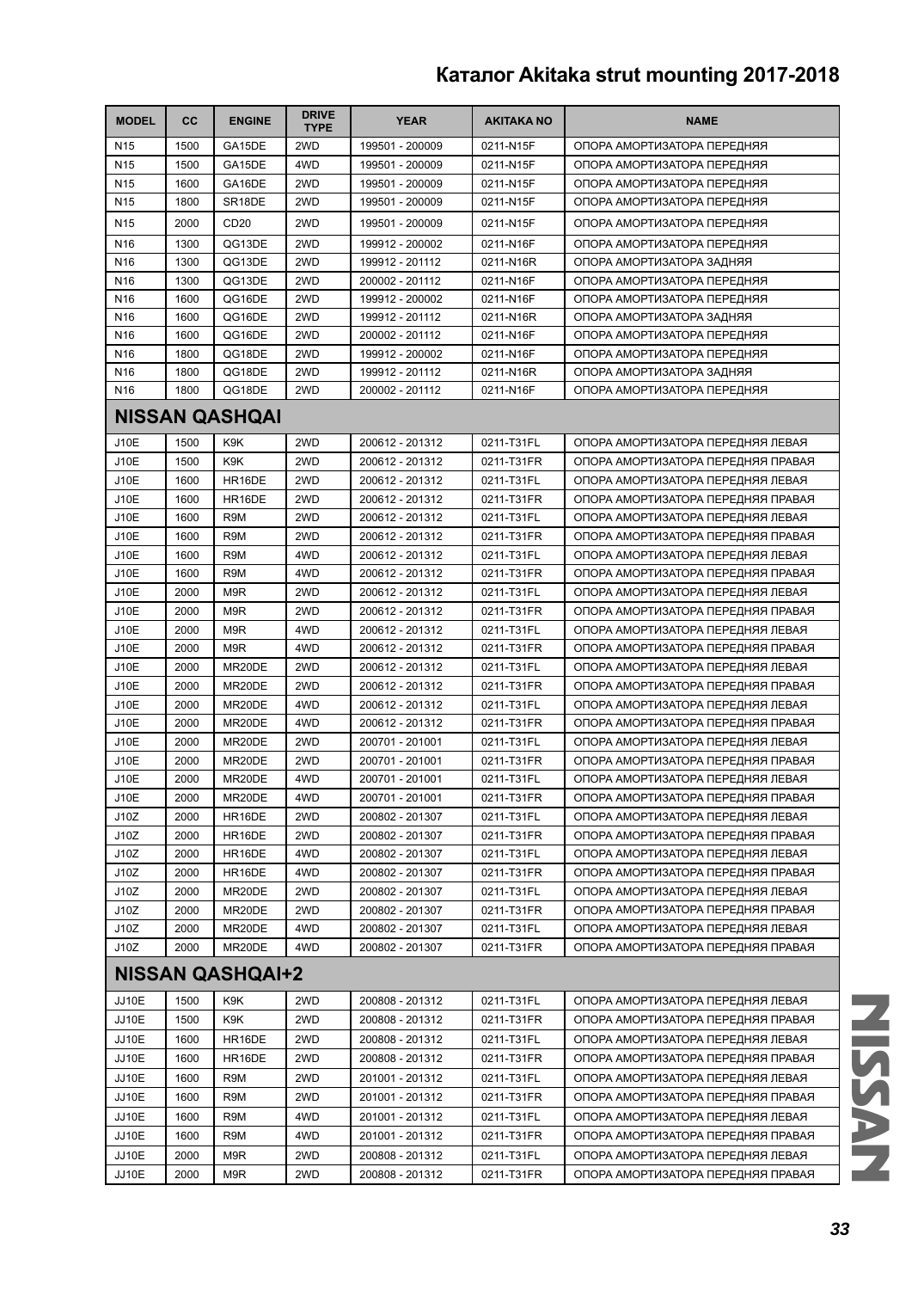| <b>MODEL</b>          | <b>CC</b> | <b>ENGINE</b>       | <b>DRIVE</b><br><b>TYPE</b> | <b>YEAR</b>     | <b>AKITAKA NO</b> | <b>NAME</b>                        |  |  |
|-----------------------|-----------|---------------------|-----------------------------|-----------------|-------------------|------------------------------------|--|--|
| JJ10E                 | 2000      | M9R                 | 4WD                         | 200808 - 201312 | 0211-T31FL        | ОПОРА АМОРТИЗАТОРА ПЕРЕДНЯЯ ЛЕВАЯ  |  |  |
| <b>JJ10E</b>          | 2000      | M9R                 | 4WD                         | 200808 - 201312 | 0211-T31FR        | ОПОРА АМОРТИЗАТОРА ПЕРЕДНЯЯ ПРАВАЯ |  |  |
| JJ10E                 | 2000      | MR20DE              | 2WD                         | 200808 - 201312 | 0211-T31FL        | ОПОРА АМОРТИЗАТОРА ПЕРЕДНЯЯ ЛЕВАЯ  |  |  |
| JJ10E                 | 2000      | MR20DE              | 2WD                         | 200808 - 201312 | 0211-T31FR        | ОПОРА АМОРТИЗАТОРА ПЕРЕДНЯЯ ПРАВАЯ |  |  |
| JJ10E                 | 2000      | MR20DE              | 4WD                         | 200808 - 201312 | 0211-T31FL        | ОПОРА АМОРТИЗАТОРА ПЕРЕДНЯЯ ЛЕВАЯ  |  |  |
| JJ10E                 | 2000      | MR20DE              | 4WD                         | 200808 - 201312 | 0211-T31FR        | ОПОРА АМОРТИЗАТОРА ПЕРЕДНЯЯ ПРАВАЯ |  |  |
| <b>NISSAN QUEST</b>   |           |                     |                             |                 |                   |                                    |  |  |
| E52                   | 2500      | VQ35DE              | 2WD                         | 201011 - 201306 | 0211-Z51F         | ОПОРА АМОРТИЗАТОРА ПЕРЕДНЯЯ        |  |  |
| E52                   | 2500      | VQ35DE              | 2WD                         | $201306 - 5$    | 0211-Z51F         | ОПОРА АМОРТИЗАТОРА ПЕРЕДНЯЯ        |  |  |
| <b>NISSAN RASHEEN</b> |           |                     |                             |                 |                   |                                    |  |  |
| <b>RB14</b>           | 1500      | GA15DE              | 4WD                         | 199412 - 200008 | 0211-N15F         | ОПОРА АМОРТИЗАТОРА ПЕРЕДНЯЯ        |  |  |
| <b>RB14</b>           | 1800      | SR <sub>18</sub> DE | 4WD                         | 199804 - 200008 | 0211-N15F         | ОПОРА АМОРТИЗАТОРА ПЕРЕДНЯЯ        |  |  |
| <b>RB14</b>           | 2000      | SR <sub>20</sub> DE | 4WD                         | 199804 - 200008 | 0211-N15F         | ОПОРА АМОРТИЗАТОРА ПЕРЕДНЯЯ        |  |  |
| <b>NISSAN ROGUE</b>   |           |                     |                             |                 |                   |                                    |  |  |
| S35                   | 2500      | QR25DE              | 2WD                         | 200708 - 200911 | 0211-T31FL        | ОПОРА АМОРТИЗАТОРА ПЕРЕДНЯЯ ЛЕВАЯ  |  |  |
| S35                   | 2500      | QR25DE              | 2WD                         | 200708 - 200911 | 0211-T31FR        | ОПОРА АМОРТИЗАТОРА ПЕРЕДНЯЯ ПРАВАЯ |  |  |
| S35                   | 2500      | QR25DE              | 4WD                         | 200708 - 200911 | 0211-T31FL        | ОПОРА АМОРТИЗАТОРА ПЕРЕДНЯЯ ЛЕВАЯ  |  |  |
| S35                   | 2500      | QR25DE              | 4WD                         | 200708 - 200911 | 0211-T31FR        | ОПОРА АМОРТИЗАТОРА ПЕРЕДНЯЯ ПРАВАЯ |  |  |
| <b>S35</b>            | 2500      | QR25DE              | 2WD                         | 201007 - 201202 | 0211-T31FL        | ОПОРА АМОРТИЗАТОРА ПЕРЕДНЯЯ ЛЕВАЯ  |  |  |
| S35                   | 2500      | QR25DE              | 2WD                         | 201007 - 201202 | 0211-T31FR        | ОПОРА АМОРТИЗАТОРА ПЕРЕДНЯЯ ПРАВАЯ |  |  |
| S35                   | 2500      | QR25DE              | 4WD                         | 201007 - 201202 | 0211-T31FL        | ОПОРА АМОРТИЗАТОРА ПЕРЕДНЯЯ ЛЕВАЯ  |  |  |
| S35                   | 2500      | QR25DE              | 4WD                         | 201007 - 201202 | 0211-T31FR        | ОПОРА АМОРТИЗАТОРА ПЕРЕДНЯЯ ПРАВАЯ |  |  |
| <b>NISSAN SENTRA</b>  |           |                     |                             |                 |                   |                                    |  |  |
| <b>B13</b>            | 1600      | GA16DE              | 2WD                         | 199008 - 199208 | 0211-N15F         | ОПОРА АМОРТИЗАТОРА ПЕРЕДНЯЯ        |  |  |
| <b>B13</b>            | 1600      | GA16DE              | 2WD                         | 199207 - 199410 | 0211-N15F         | ОПОРА АМОРТИЗАТОРА ПЕРЕДНЯЯ        |  |  |
| <b>B13</b>            | 2000      | SR <sub>20</sub> DE | 2WD                         | 199008 - 199208 | 0211-N15F         | ОПОРА АМОРТИЗАТОРА ПЕРЕДНЯЯ        |  |  |
| <b>B13</b>            | 2000      | SR20DE              | 2WD                         | 199207 - 199410 | 0211-N15F         | ОПОРА АМОРТИЗАТОРА ПЕРЕДНЯЯ        |  |  |
| <b>B14</b>            | 1300      | GA13DS              | 2WD                         | 199407 - 199912 | 0211-N15F         | ОПОРА АМОРТИЗАТОРА ПЕРЕДНЯЯ        |  |  |
| <b>B14</b>            | 1400      | GA14DE              | 2WD                         | 199407 - 199912 | 0211-N15F         | ОПОРА АМОРТИЗАТОРА ПЕРЕДНЯЯ        |  |  |
| <b>B14</b>            | 1600      | GA16DE              | 2WD                         | 199407 - 199912 | 0211-N15F         | ОПОРА АМОРТИЗАТОРА ПЕРЕДНЯЯ        |  |  |
| <b>B14</b>            | 2000      | CD <sub>20</sub>    | 2WD                         | 199407 - 199912 | 0211-N15F         | ОПОРА АМОРТИЗАТОРА ПЕРЕДНЯЯ        |  |  |
| <b>B14U</b>           | 1600      | GA16DE              | 2WD                         | 199411 - 199912 | 0211-N15F         | ОПОРА АМОРТИЗАТОРА ПЕРЕДНЯЯ        |  |  |
| <b>B14U</b>           | 2000      | SR <sub>20</sub> DE | 2WD                         | 199411 - 199912 | 0211-N15F         | ОПОРА АМОРТИЗАТОРА ПЕРЕДНЯЯ        |  |  |
| <b>B14X</b>           | 1600      | GA16DE              | 2WD                         | 199502 - 200006 | 0211-N15F         | ОПОРА АМОРТИЗАТОРА ПЕРЕДНЯЯ        |  |  |
| <b>B14X</b>           | 2000      | SR <sub>20</sub> DE | 2WD                         | 199502 - 200006 | 0211-N15F         | ОПОРА АМОРТИЗАТОРА ПЕРЕДНЯЯ        |  |  |
| B17                   | 1800      | MRA8DE              | 2WD                         | $201212 - 5$    | 0211-J15FL        | ОПОРА АМОРТИЗАТОРА ПЕРЕДНЯЯ ЛЕВАЯ  |  |  |
| <b>B17</b>            | 1800      | MRA8DE              | 2WD                         | $201212 - 5$    | 0211-J15FR        | ОПОРА АМОРТИЗАТОРА ПЕРЕДНЯЯ ЛЕВАЯ  |  |  |
| B <sub>17</sub> R     | 1600      | HR16DE              | 2WD                         | $201408 - 5$    | 0211-J15FL        | ОПОРА АМОРТИЗАТОРА ПЕРЕДНЯЯ ЛЕВАЯ  |  |  |
| <b>B17R</b>           | 1600      | HR16DE              | 2WD                         | $201408 - 5$    | 0211-J15FR        | ОПОРА АМОРТИЗАТОРА ПЕРЕДНЯЯ ЛЕВАЯ  |  |  |
| <b>B17T</b>           | 1600      | HR16DE              | 2WD                         | $201211 - 5$    | 0211-J15FL        | ОПОРА АМОРТИЗАТОРА ПЕРЕДНЯЯ ЛЕВАЯ  |  |  |
| <b>B17T</b>           | 1600      | HR16DE              | 2WD                         | $201211 - 5$    | 0211-J15FR        | ОПОРА АМОРТИЗАТОРА ПЕРЕДНЯЯ ЛЕВАЯ  |  |  |
| <b>B17T</b>           | 1800      | MRA8DE              | 2WD                         | $201211 - 5$    | 0211-J15FL        | ОПОРА АМОРТИЗАТОРА ПЕРЕДНЯЯ ЛЕВАЯ  |  |  |
| <b>B17T</b>           | 1800      | MRA8DE              | 2WD                         | $201211 - 5$    | 0211-J15FR        | ОПОРА АМОРТИЗАТОРА ПЕРЕДНЯЯ ЛЕВАЯ  |  |  |
| <b>B17W</b>           | 1800      | MRA8DE              | 2WD                         | $201308 - 5$    | 0211-J15FL        | ОПОРА АМОРТИЗАТОРА ПЕРЕДНЯЯ ЛЕВАЯ  |  |  |
| <b>B17W</b>           | 1800      | MRA8DE              | 2WD                         | $201308 - 5$    | 0211-J15FR        | ОПОРА АМОРТИЗАТОРА ПЕРЕДНЯЯ ЛЕВАЯ  |  |  |
| <b>B17Z</b>           | 1600      | HR16DE              | 2WD                         | $201206 - 5$    | 0211-J15FL        | ОПОРА АМОРТИЗАТОРА ПЕРЕДНЯЯ ЛЕВАЯ  |  |  |
| <b>B17Z</b>           | 1600      | HR16DE              | 2WD                         | $201206 - 5$    | 0211-J15FR        | ОПОРА АМОРТИЗАТОРА ПЕРЕДНЯЯ ЛЕВАЯ  |  |  |
| <b>B17Z</b>           | 1800      | MR18DE              | 2WD                         | $201206 - 5$    | 0211-J15FL        | ОПОРА АМОРТИЗАТОРА ПЕРЕДНЯЯ ЛЕВАЯ  |  |  |
| <b>B17Z</b>           | 1800      | MR18DE              | 2WD                         | $201206 - 5$    | 0211-J15FR        | ОПОРА АМОРТИЗАТОРА ПЕРЕДНЯЯ ЛЕВАЯ  |  |  |
| <b>NISSAN SERENA</b>  |           |                     |                             |                 |                   |                                    |  |  |
| C <sub>23</sub>       | 1600      | GA16DE              | 2WD                         | 199106 - 199906 | 0211-W10F         | ОПОРА АМОРТИЗАТОРА ПЕРЕДНЯЯ        |  |  |
| C <sub>23</sub>       | 1600      | GA16DS              | 2WD                         | 199106 - 199405 | 0211-W10F         | ОПОРА АМОРТИЗАТОРА ПЕРЕДНЯЯ        |  |  |
|                       |           |                     |                             |                 |                   |                                    |  |  |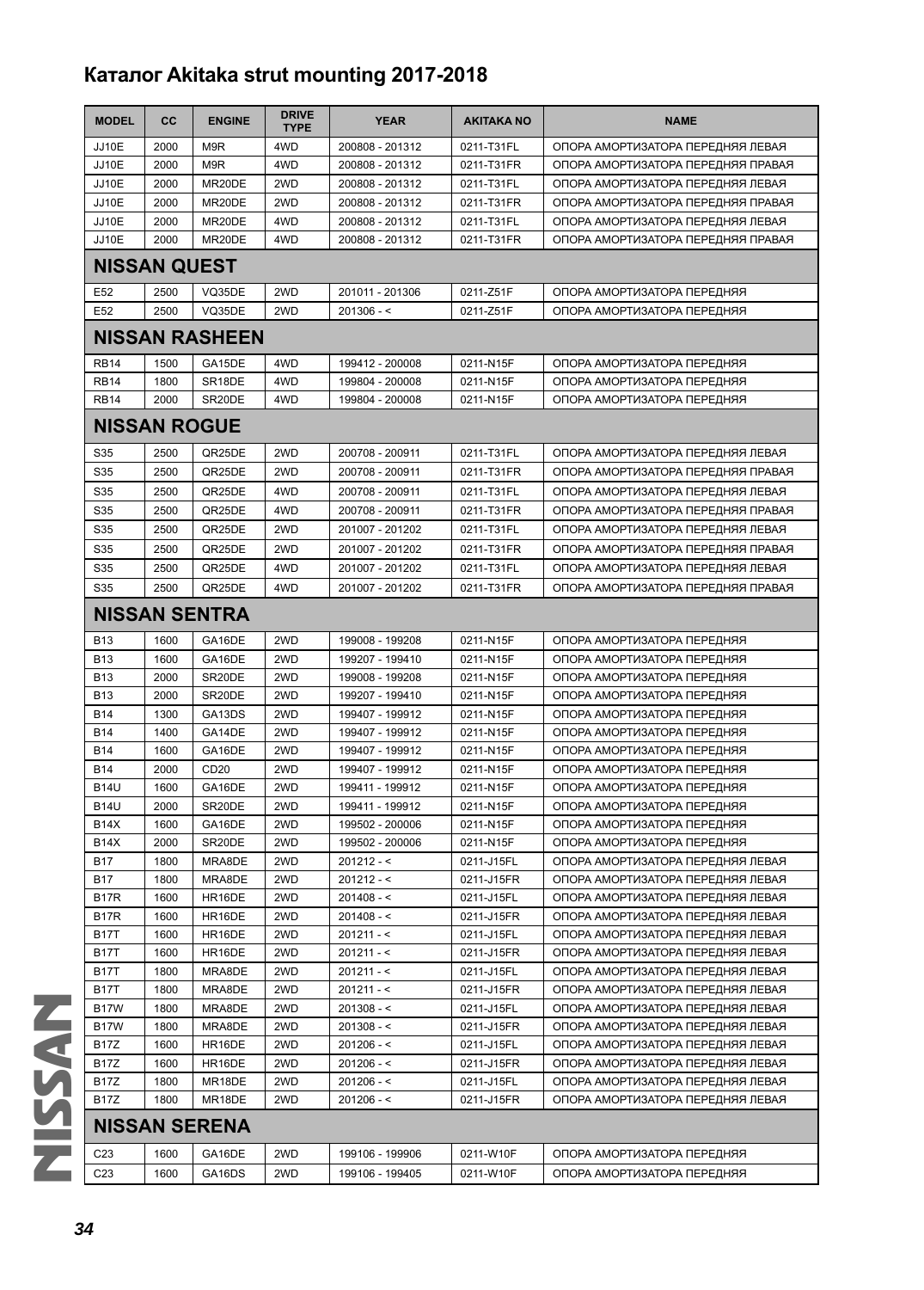| <b>MODEL</b>                | cc   | <b>ENGINE</b>       | <b>DRIVE</b><br><b>TYPE</b> | <b>YEAR</b>      | <b>AKITAKA NO</b> | <b>NAME</b>                 |  |  |
|-----------------------------|------|---------------------|-----------------------------|------------------|-------------------|-----------------------------|--|--|
| C <sub>23</sub>             | 2000 | CD <sub>20</sub>    | 2WD                         | 199106 - 199906  | 0211-W10F         | ОПОРА АМОРТИЗАТОРА ПЕРЕДНЯЯ |  |  |
| C23                         | 2000 | CD20ET              | 2WD                         | 199701 - 199906  | 0211-W10F         | ОПОРА АМОРТИЗАТОРА ПЕРЕДНЯЯ |  |  |
| C <sub>23</sub>             | 2000 | CD <sub>20</sub> T  | 2WD                         | 199106 - 199906  | 0211-W10F         | ОПОРА АМОРТИЗАТОРА ПЕРЕДНЯЯ |  |  |
| C <sub>23</sub>             | 2000 | CD <sub>20</sub> T  | 2WD                         | 199308 - 199906  | 0211-W10F         | ОПОРА АМОРТИЗАТОРА ПЕРЕДНЯЯ |  |  |
| C23                         | 2000 | SR <sub>20</sub> DE | 2WD                         | 199106 - 199906  | 0211-W10F         | ОПОРА АМОРТИЗАТОРА ПЕРЕДНЯЯ |  |  |
| C <sub>23</sub> M           | 1600 | GA16DE              | 2WD                         | 199207 - 200111  | 0211-C23F         | ОПОРА АМОРТИЗАТОРА ПЕРЕДНЯЯ |  |  |
| C <sub>23</sub> M           | 2000 | LD20                | 2WD                         | 199207 - 200111  | 0211-C23F         | ОПОРА АМОРТИЗАТОРА ПЕРЕДНЯЯ |  |  |
| C <sub>23</sub> M           | 2000 | SR <sub>20</sub> DE | 2WD                         | 199207 - 200111  | 0211-C23F         | ОПОРА АМОРТИЗАТОРА ПЕРЕДНЯЯ |  |  |
| C <sub>23</sub> M           | 2300 | LD23                | 2WD                         | 199207 - 200111  | 0211-C23F         | ОПОРА АМОРТИЗАТОРА ПЕРЕДНЯЯ |  |  |
| C <sub>24</sub>             | 2000 | SR <sub>20</sub> DE | 2WD                         | 199906 - 200006  | 0211-P12F         | ОПОРА АМОРТИЗАТОРА ПЕРЕДНЯЯ |  |  |
| C24                         | 2000 | SR20DE              | 4WD                         | 199906 - 200006  | 0211-P12F         | ОПОРА АМОРТИЗАТОРА ПЕРЕДНЯЯ |  |  |
| C24                         | 2500 | YD25DDTI            | 2WD                         | 199906 - 200006  | 0211-P12F         | ОПОРА АМОРТИЗАТОРА ПЕРЕДНЯЯ |  |  |
| C24                         | 2500 | YD25DDTI            | 4WD                         | 199906 - 200006  | 0211-P12F         | ОПОРА АМОРТИЗАТОРА ПЕРЕДНЯЯ |  |  |
| <b>NISSAN STANZA</b>        |      |                     |                             |                  |                   |                             |  |  |
| U12                         | 2400 | KA24DE              | 2WD                         | 198907 - 199206  | 0211-W10F         | ОПОРА АМОРТИЗАТОРА ПЕРЕДНЯЯ |  |  |
| <b>NISSAN STANZA ALTIMA</b> |      |                     |                             |                  |                   |                             |  |  |
| U13U                        | 2400 | KA24DE              | 2WD                         | 199206 - 199308  | 0211-U13F         | ОПОРА АМОРТИЗАТОРА ПЕРЕДНЯЯ |  |  |
| U13U                        | 2400 | KA24DE              | 2WD                         | 199308 - 199508  | 0211-U13F         | ОПОРА АМОРТИЗАТОРА ПЕРЕДНЯЯ |  |  |
| <b>NISSAN SUNNY</b>         |      |                     |                             |                  |                   |                             |  |  |
| <b>B10RS</b>                | 1600 | QG16DE              | 2WD                         | 200603 - 201303  | 0211-N16F         | ОПОРА АМОРТИЗАТОРА ПЕРЕДНЯЯ |  |  |
| <b>B10RS</b>                | 1600 | QG16DE              | 2WD                         | 200603 - 201303  | 0211-N16R         | ОПОРА АМОРТИЗАТОРА ЗАДНЯЯ   |  |  |
| B13                         | 1300 | GA13DS              | 2WD                         | 199004 - 1999101 | 0211-N15F         | ОПОРА АМОРТИЗАТОРА ПЕРЕДНЯЯ |  |  |
| <b>B13</b>                  | 1300 | GA13DS              | 2WD                         | 199204 - 199410  | 0211-N15F         | ОПОРА АМОРТИЗАТОРА ПЕРЕДНЯЯ |  |  |
| B13                         | 1400 | GA14DS              | 2WD                         | 199004 - 1999101 | 0211-N15F         | ОПОРА АМОРТИЗАТОРА ПЕРЕДНЯЯ |  |  |
| <b>B13</b>                  | 1400 | GA14DS              | 2WD                         | 199204 - 199410  | 0211-N15F         | ОПОРА АМОРТИЗАТОРА ПЕРЕДНЯЯ |  |  |
| B13                         | 1600 | GA16DE              | 2WD                         | 199004 - 1999101 | 0211-N15F         | ОПОРА АМОРТИЗАТОРА ПЕРЕДНЯЯ |  |  |
| <b>B13</b>                  | 1600 | GA16DE              | 2WD                         | 199204 - 199410  | 0211-N15F         | ОПОРА АМОРТИЗАТОРА ПЕРЕДНЯЯ |  |  |
| <b>B13</b>                  | 1600 | GA16DS              | 2WD                         | 199004 - 1999101 | 0211-N15F         | ОПОРА АМОРТИЗАТОРА ПЕРЕДНЯЯ |  |  |
| <b>B13</b>                  | 1600 | GA16DS              | 2WD                         | 199204 - 199410  | 0211-N15F         | ОПОРА АМОРТИЗАТОРА ПЕРЕДНЯЯ |  |  |
| <b>B13</b>                  | 1700 | CD <sub>17</sub>    | 2WD                         | 199004 - 1999101 | 0211-N15F         | ОПОРА АМОРТИЗАТОРА ПЕРЕДНЯЯ |  |  |
| <b>B13</b>                  | 1700 | CD <sub>17</sub>    | 2WD                         | 199204 - 199410  | 0211-N15F         | ОПОРА АМОРТИЗАТОРА ПЕРЕДНЯЯ |  |  |
| B13                         | 2000 | SR <sub>20</sub> DE | 2WD                         | 199004 - 1999101 | 0211-N15F         | ОПОРА АМОРТИЗАТОРА ПЕРЕДНЯЯ |  |  |
| <b>B13</b>                  | 2000 | SR <sub>20</sub> DE | 2WD                         | 199204 - 199410  | 0211-N15F         | ОПОРА АМОРТИЗАТОРА ПЕРЕДНЯЯ |  |  |
| B14                         | 1300 | GA13DE              | 2WD                         | 199401 - 199908  | 0211-N15F         | ОПОРА АМОРТИЗАТОРА ПЕРЕДНЯЯ |  |  |
| <b>B14</b>                  | 1500 | GA15DE              | 2WD                         | 199401 - 199908  | 0211-N15F         | ОПОРА АМОРТИЗАТОРА ПЕРЕДНЯЯ |  |  |
| B14                         | 1500 | GA15DE              | 4WD                         | 199401 - 199908  | 0211-N15F         | ОПОРА АМОРТИЗАТОРА ПЕРЕДНЯЯ |  |  |
| B14                         | 1600 | GA16DE              | 2WD                         | 199401 - 199908  | 0211-N15F         | ОПОРА АМОРТИЗАТОРА ПЕРЕДНЯЯ |  |  |
| B14                         | 1800 | SR18DE              | 2WD                         | 199401 - 199908  | 0211-N15F         | ОПОРА АМОРТИЗАТОРА ПЕРЕДНЯЯ |  |  |
| <b>B14</b>                  | 2000 | CD <sub>20</sub>    | 2WD                         | 199401 - 199908  | 0211-N15F         | ОПОРА АМОРТИЗАТОРА ПЕРЕДНЯЯ |  |  |
| <b>B14</b>                  | 2000 | CD <sub>20</sub>    | 4WD                         | 199401 - 199908  | 0211-N15F         | ОПОРА АМОРТИЗАТОРА ПЕРЕДНЯЯ |  |  |
| B15                         | 1300 | QG13DE              | 2WD                         | 199810 - 200009  | 0211-N16F         | ОПОРА АМОРТИЗАТОРА ПЕРЕДНЯЯ |  |  |
| <b>B15</b>                  | 1300 | QG13DE              | 2WD                         | 199810 - 200410  | 0211-N16R         | ОПОРА АМОРТИЗАТОРА ЗАДНЯЯ   |  |  |
| <b>B15</b>                  | 1300 | QG13DE              | 2WD                         | 200009 - 200410  | 0211-N16F         | ОПОРА АМОРТИЗАТОРА ПЕРЕДНЯЯ |  |  |
| <b>B15</b>                  | 1500 | QG15DE              | 2WD                         | 199810 - 200009  | 0211-N16F         | ОПОРА АМОРТИЗАТОРА ПЕРЕДНЯЯ |  |  |
| <b>B15</b>                  | 1500 | QG15DE              | 4WD                         | 199810 - 200205  | 0211-N16F         | ОПОРА АМОРТИЗАТОРА ПЕРЕДНЯЯ |  |  |
| <b>B15</b>                  | 1500 | QG15DE              | 2WD                         | 199810 - 200410  | 0211-N16R         | ОПОРА АМОРТИЗАТОРА ЗАДНЯЯ   |  |  |
| B15                         | 1500 | QG15DE              | 2WD                         | 200009 - 200410  | 0211-N16F         | ОПОРА АМОРТИЗАТОРА ПЕРЕДНЯЯ |  |  |
| <b>B15</b>                  | 1500 | QG15DE              | 4WD                         | 200205 - 200410  | 0211-N16F         | ОПОРА АМОРТИЗАТОРА ПЕРЕДНЯЯ |  |  |
| B15                         | 1800 | QG18DD              | 2WD                         | 199810 - 200009  | 0211-N16F         | ОПОРА АМОРТИЗАТОРА ПЕРЕДНЯЯ |  |  |
| <b>B15</b>                  | 1800 | QG18DD              | 2WD                         | 199810 - 200410  | 0211-N16R         | ОПОРА АМОРТИЗАТОРА ЗАДНЯЯ   |  |  |
| B15                         | 1800 | QG18DD              | 2WD                         | 200009 - 200410  | 0211-N16F         | ОПОРА АМОРТИЗАТОРА ПЕРЕДНЯЯ |  |  |
| <b>B15</b>                  | 2200 | YD22DD              | 2WD                         | 199810 - 200009  | 0211-N16F         | ОПОРА АМОРТИЗАТОРА ПЕРЕДНЯЯ |  |  |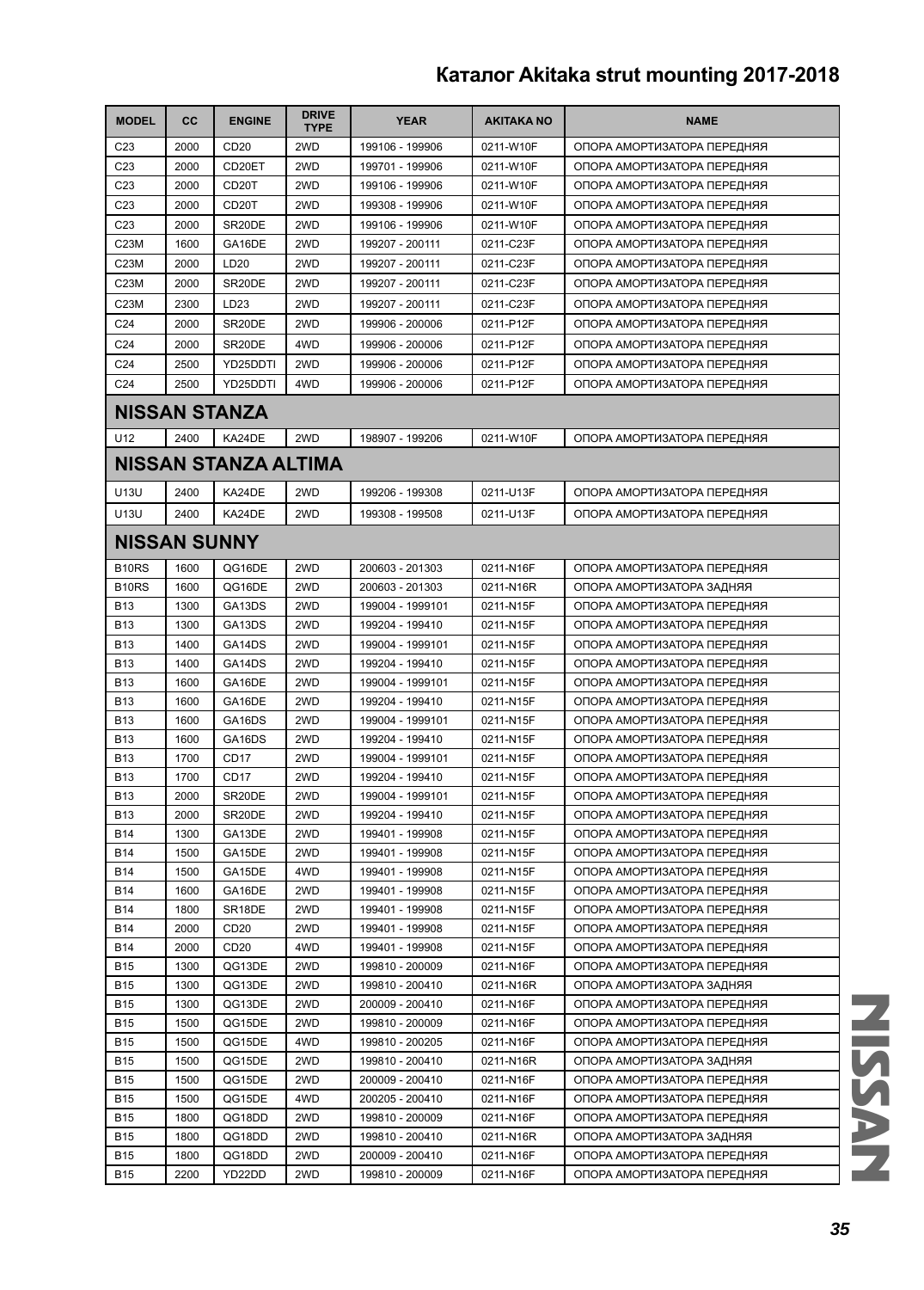| <b>MODEL</b>    | cc                        | <b>ENGINE</b>    | <b>DRIVE</b><br><b>TYPE</b> | <b>YEAR</b>     | <b>AKITAKA NO</b> | <b>NAME</b>                        |  |  |  |
|-----------------|---------------------------|------------------|-----------------------------|-----------------|-------------------|------------------------------------|--|--|--|
| <b>B15</b>      | 2200                      | YD22DD           | 2WD                         | 199810 - 200410 | 0211-N16R         | ОПОРА АМОРТИЗАТОРА ЗАДНЯЯ          |  |  |  |
| N <sub>14</sub> | 1400                      | GA14DE           | 2WD                         | 199210 - 199507 | 0211-N15F         | ОПОРА АМОРТИЗАТОРА ПЕРЕДНЯЯ        |  |  |  |
| N <sub>14</sub> | 1400                      | GA14DS           | 2WD                         | 199010 - 199507 | 0211-N15F         | ОПОРА АМОРТИЗАТОРА ПЕРЕДНЯЯ        |  |  |  |
| N <sub>14</sub> | 1600                      | GA16DE           | 2WD                         | 199210 - 199507 | 0211-N15F         | ОПОРА АМОРТИЗАТОРА ПЕРЕДНЯЯ        |  |  |  |
| N <sub>14</sub> | 1600                      | GA16DE           | 4WD                         | 199210 - 199507 | 0211-N15F         | ОПОРА АМОРТИЗАТОРА ПЕРЕДНЯЯ        |  |  |  |
| N <sub>14</sub> | 1600                      | GA16DS           | 2WD                         | 199010 - 199507 | 0211-N15F         | ОПОРА АМОРТИЗАТОРА ПЕРЕДНЯЯ        |  |  |  |
| N <sub>14</sub> | 1600                      | GA16DS           | 4WD                         | 199010 - 199507 | 0211-N15F         | ОПОРА АМОРТИЗАТОРА ПЕРЕДНЯЯ        |  |  |  |
| N <sub>14</sub> | 2000                      | CD <sub>20</sub> | 2WD                         | 199010 - 199507 | 0211-N15F         | ОПОРА АМОРТИЗАТОРА ПЕРЕДНЯЯ        |  |  |  |
| N <sub>14</sub> | 2000                      | SR20DE           | 2WD                         | 199010 - 199507 | 0211-N15F         | ОПОРА АМОРТИЗАТОРА ПЕРЕДНЯЯ        |  |  |  |
|                 | <b>NISSAN SUNNY WAGON</b> |                  |                             |                 |                   |                                    |  |  |  |
| Y10             | 1600                      | GA16DE           | 4WD                         | 199210 - 199507 | 0211-N15F         | ОПОРА АМОРТИЗАТОРА ПЕРЕДНЯЯ        |  |  |  |
| Y10             | 1600                      | GA16DE           | 2WD                         | 199210 - 200003 | 0211-N15F         | ОПОРА АМОРТИЗАТОРА ПЕРЕДНЯЯ        |  |  |  |
| Y10             | 1600                      | GA16DS           | 2WD                         | 199011 - 199210 | 0211-N15F         | ОПОРА АМОРТИЗАТОРА ПЕРЕДНЯЯ        |  |  |  |
| Y10             | 1600                      | GA16DS           | 4WD                         | 199011 - 199210 | 0211-N15F         | ОПОРА АМОРТИЗАТОРА ПЕРЕДНЯЯ        |  |  |  |
| Y10             | 1700                      | CD <sub>17</sub> | 2WD                         | 199205 - 199804 | 0211-N15F         | ОПОРА АМОРТИЗАТОРА ПЕРЕДНЯЯ        |  |  |  |
| Y10             | 2000                      | CD <sub>20</sub> | 2WD                         | 199011 - 200003 | 0211-N15F         | ОПОРА АМОРТИЗАТОРА ПЕРЕДНЯЯ        |  |  |  |
|                 | <b>NISSAN SYLPHY</b>      |                  |                             |                 |                   |                                    |  |  |  |
| <b>B17T</b>     | 1600                      | HR16DE           | 2WD                         | $201211 - 5$    | 0211-J15FL        | ОПОРА АМОРТИЗАТОРА ПЕРЕДНЯЯ ЛЕВАЯ  |  |  |  |
| <b>B17T</b>     | 1600                      | HR16DE           | 2WD                         | $201211 - 5$    | 0211-J15FR        | ОПОРА АМОРТИЗАТОРА ПЕРЕДНЯЯ ЛЕВАЯ  |  |  |  |
| <b>B17T</b>     | 1800                      | MRA8DE           | 2WD                         | $201211 - 5$    | 0211-J15FL        | ОПОРА АМОРТИЗАТОРА ПЕРЕДНЯЯ ЛЕВАЯ  |  |  |  |
| <b>B17T</b>     | 1800                      | MRA8DE           | 2WD                         | $201211 - 5$    | 0211-J15FR        | ОПОРА АМОРТИЗАТОРА ПЕРЕДНЯЯ ЛЕВАЯ  |  |  |  |
|                 | <b>NISSAN TEANA</b>       |                  |                             |                 |                   |                                    |  |  |  |
| J32             | 2000                      | MR20DE           | 2WD                         | 200802 - 201307 | 0211-Z51F         | ОПОРА АМОРТИЗАТОРА ПЕРЕДНЯЯ        |  |  |  |
| J32             | 2500                      | QR25DE           | 4WD                         | $200806 - 5$    | 0211-Z51F         | ОПОРА АМОРТИЗАТОРА ПЕРЕДНЯЯ        |  |  |  |
| J32             | 2500                      | VQ25DE           | 2WD                         | $200802 - 5$    | 0211-J32R         | ОПОРА АМОРТИЗАТОРА ЗАДНЯЯ          |  |  |  |
| J32             | 2500                      | VQ25DE           | 2WD                         | $200802 - 5$    | 0211-Z51F         | ОПОРА АМОРТИЗАТОРА ПЕРЕДНЯЯ        |  |  |  |
| J32             | 2500                      | VQ25DE           | 2WD                         | 201105 - 201307 | 0211-Z51F         | ОПОРА АМОРТИЗАТОРА ПЕРЕДНЯЯ        |  |  |  |
| J32             | 3500                      | VQ35DE           | 2WD                         | $200802 - 5$    | 0211-J32R         | ОПОРА АМОРТИЗАТОРА ЗАДНЯЯ          |  |  |  |
| J32             | 3500                      | VQ35DE           | 2WD                         | $200802 - 5$    | 0211-Z51F         | ОПОРА АМОРТИЗАТОРА ПЕРЕДНЯЯ        |  |  |  |
| J32             | 3500                      | VQ35DE           | 2WD                         | 201105 - 201307 | 0211-Z51F         | ОПОРА АМОРТИЗАТОРА ПЕРЕДНЯЯ        |  |  |  |
| J32R            | 2500                      | QR25DE           | 4WD                         | 200906 - 201312 | 0211-J32R         | ОПОРА АМОРТИЗАТОРА ЗАДНЯЯ          |  |  |  |
| J32R            | 2500                      | QR25DE           | 4WD                         | 201003 - 201307 | 0211-Z51F         | ОПОРА АМОРТИЗАТОРА ПЕРЕДНЯЯ        |  |  |  |
| J32R            | 2500                      | VQ25DE           | 2WD                         | 200906 - 200909 | 0211-Z51F         | ОПОРА АМОРТИЗАТОРА ПЕРЕДНЯЯ        |  |  |  |
| J32R            | 2500                      | VQ25DE           | 2WD                         | 200906 - 201312 | 0211-J32R         | ОПОРА АМОРТИЗАТОРА ЗАДНЯЯ          |  |  |  |
| J32R            | 2500                      | VQ25DE           | 2WD                         | 200909 - 201307 | 0211-Z51F         | ОПОРА АМОРТИЗАТОРА ПЕРЕДНЯЯ        |  |  |  |
| J32R            | 3500                      | VQ35DE           | 2WD                         | 200906 - 200909 | 0211-Z51F         | ОПОРА АМОРТИЗАТОРА ПЕРЕДНЯЯ        |  |  |  |
| J32R            | 3500                      | VQ35DE           | 2WD                         | 200906 - 201312 | 0211-J32R         | ОПОРА АМОРТИЗАТОРА ЗАДНЯЯ          |  |  |  |
| J32R            | 3500                      | VQ35DE           | 2WD                         | 200909 - 201307 | 0211-Z51F         | ОПОРА АМОРТИЗАТОРА ПЕРЕДНЯЯ        |  |  |  |
| J32Z            | 2000                      | MR20DE           | 2WD                         | 200806 - 201212 | 0211-J32R         | ОПОРА АМОРТИЗАТОРА ЗАДНЯЯ          |  |  |  |
| J32Z            | 2500                      | VQ25DE           | 2WD                         | 200806 - 201212 | 0211-J32R         | ОПОРА АМОРТИЗАТОРА ЗАДНЯЯ          |  |  |  |
| J32Z            | 3500                      | VQ35DE           | 2WD                         | 200806 - 201212 | 0211-J32R         | ОПОРА АМОРТИЗАТОРА ЗАДНЯЯ          |  |  |  |
|                 | <b>NISSAN TIIDA</b>       |                  |                             |                 |                   |                                    |  |  |  |
| C11             | 1500                      | HR15DE           | 2WD                         | 200409 - 200810 | 0211-C11FL        | ОПОРА АМОРТИЗАТОРА ПЕРЕДНЯЯ ЛЕВАЯ  |  |  |  |
| C11             | 1500                      | HR15DE           | 2WD                         | 200409 - 200810 | 0211-C11FR        | ОПОРА АМОРТИЗАТОРА ПЕРЕДНЯЯ ПРАВАЯ |  |  |  |
| C11             | 1500                      | HR15DE           | 2WD                         | 200810 - 201208 | 0211-C11FL        | ОПОРА АМОРТИЗАТОРА ПЕРЕДНЯЯ ЛЕВАЯ  |  |  |  |
| C11             | 1500                      | HR15DE           | 2WD                         | 200810 - 201208 | 0211-C11FR        | ОПОРА АМОРТИЗАТОРА ПЕРЕДНЯЯ ПРАВАЯ |  |  |  |
| C11             | 1800                      | MR18DE           | 2WD                         | 200409 - 200810 | 0211-C11FL        | ОПОРА АМОРТИЗАТОРА ПЕРЕДНЯЯ ЛЕВАЯ  |  |  |  |
| C11             | 1800                      | MR18DE           | 2WD                         | 200409 - 200810 | 0211-C11FR        | ОПОРА АМОРТИЗАТОРА ПЕРЕДНЯЯ ПРАВАЯ |  |  |  |
| C11             | 1800                      | MR18DE           | 2WD                         | 200810 - 201208 | 0211-C11FL        | ОПОРА АМОРТИЗАТОРА ПЕРЕДНЯЯ ЛЕВАЯ  |  |  |  |
| C11             | 1800                      | MR18DE           | 2WD                         | 200810 - 201208 | 0211-C11FR        | ОПОРА АМОРТИЗАТОРА ПЕРЕДНЯЯ ПРАВАЯ |  |  |  |
| C11X            | 1500                      | K9K              | 2WD                         | $200703 - 5$    | 0211-C11FL        | ОПОРА АМОРТИЗАТОРА ПЕРЕДНЯЯ ЛЕВАЯ  |  |  |  |
|                 |                           |                  | 2WD                         | $200703 - 5$    |                   |                                    |  |  |  |
| C11X            | 1500                      | K9K              |                             |                 | 0211-C11FR        | ОПОРА АМОРТИЗАТОРА ПЕРЕДНЯЯ ПРАВАЯ |  |  |  |
| C11X            | 1600                      | HR16DE           | 2WD                         | 200606 - 201304 | 0211-C11FL        | ОПОРА АМОРТИЗАТОРА ПЕРЕДНЯЯ ЛЕВАЯ  |  |  |  |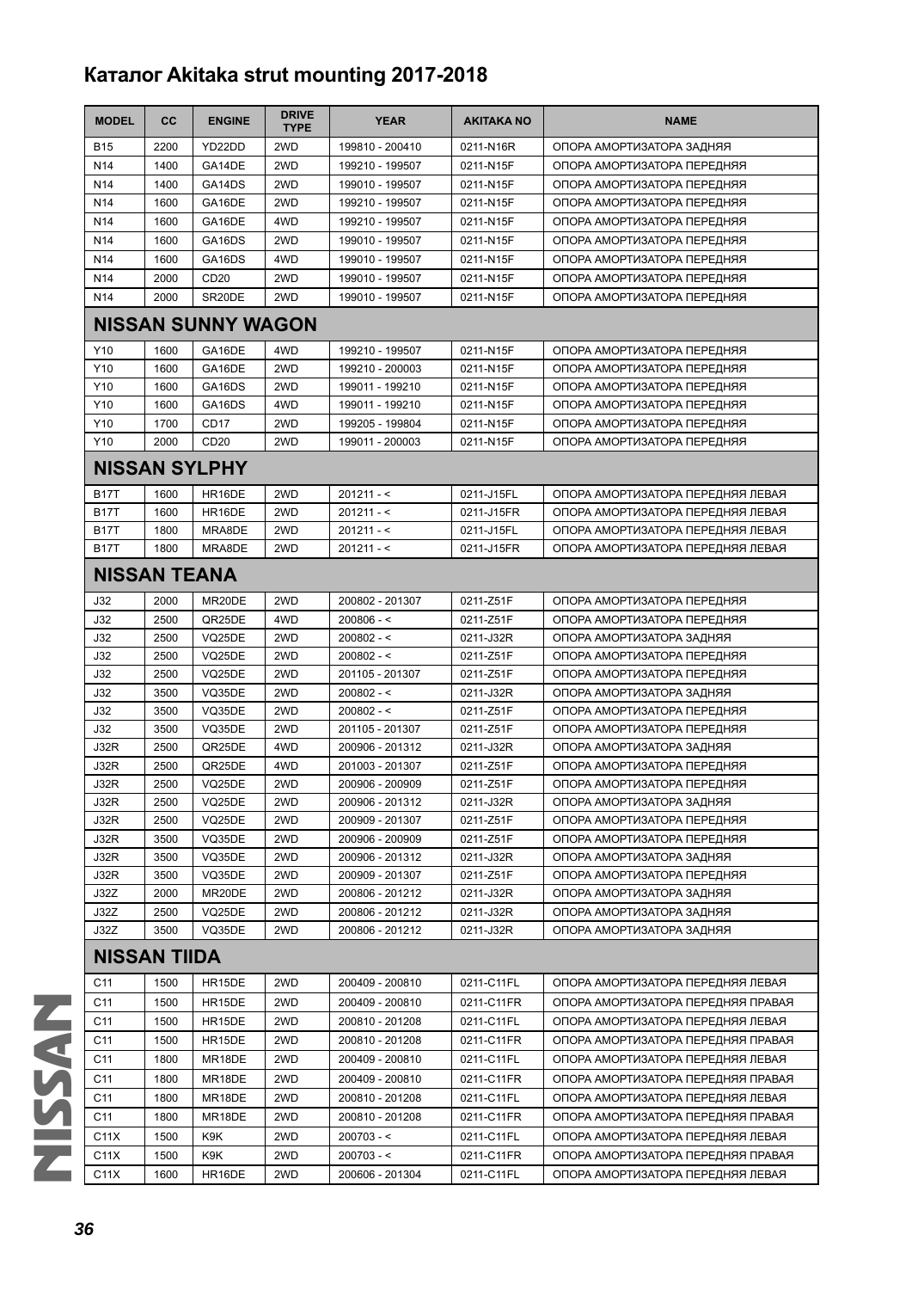| <b>MODEL</b>        | cc                        | <b>ENGINE</b>             | <b>DRIVE</b><br><b>TYPE</b> | <b>YEAR</b>     | <b>AKITAKA NO</b> | <b>NAME</b>                                                             |  |  |  |  |
|---------------------|---------------------------|---------------------------|-----------------------------|-----------------|-------------------|-------------------------------------------------------------------------|--|--|--|--|
| C11X                | 1600                      | HR16DE                    | 2WD                         | 200606 - 201304 | 0211-C11FR        | ОПОРА АМОРТИЗАТОРА ПЕРЕДНЯЯ ПРАВАЯ                                      |  |  |  |  |
| C11X                | 1600                      | HR16DE                    | 2WD                         | $200703 - 5$    | 0211-C11FL        | ОПОРА АМОРТИЗАТОРА ПЕРЕДНЯЯ ЛЕВАЯ                                       |  |  |  |  |
| C11X                | 1600                      | HR16DE                    | 2WD                         | $200703 - 5$    | 0211-C11FR        | ОПОРА АМОРТИЗАТОРА ПЕРЕДНЯЯ ПРАВАЯ                                      |  |  |  |  |
| C11X                | 1800                      | MR18DE                    | 2WD                         | 200606 - 201304 | 0211-C11FL        | ОПОРА АМОРТИЗАТОРА ПЕРЕДНЯЯ ЛЕВАЯ                                       |  |  |  |  |
| C11X                | 1800                      | MR18DE                    | 2WD                         | 200606 - 201304 | 0211-C11FR        | ОПОРА АМОРТИЗАТОРА ПЕРЕДНЯЯ ПРАВАЯ                                      |  |  |  |  |
| C11X                | 1800                      | MR18DE                    | 2WD                         | $200703 - 5$    | 0211-C11FL        | ОПОРА АМОРТИЗАТОРА ПЕРЕДНЯЯ ЛЕВАЯ                                       |  |  |  |  |
| C11X                | 1800                      | MR18DE                    | 2WD                         | $200703 - 5$    | 0211-C11FR        | ОПОРА АМОРТИЗАТОРА ПЕРЕДНЯЯ ПРАВАЯ                                      |  |  |  |  |
| C11Z                | 1600                      | HR16DE                    | 2WD                         | 200504 - 200608 | 0211-C11FL        | ОПОРА АМОРТИЗАТОРА ПЕРЕДНЯЯ ЛЕВАЯ                                       |  |  |  |  |
| C11Z                | 1600                      | HR16DE                    | 2WD                         | 200504 - 200608 | 0211-C11FR        | ОПОРА АМОРТИЗАТОРА ПЕРЕДНЯЯ ПРАВАЯ                                      |  |  |  |  |
| C11Z                | 1600                      | HR16DE                    | 2WD                         | 200608 - 201104 | 0211-C11FL        | ОПОРА АМОРТИЗАТОРА ПЕРЕДНЯЯ ЛЕВАЯ                                       |  |  |  |  |
| C11Z                | 1600                      | HR16DE                    | 2WD                         | 200608 - 201104 | 0211-C11FR        | ОПОРА АМОРТИЗАТОРА ПЕРЕДНЯЯ ПРАВАЯ                                      |  |  |  |  |
| <b>NC11</b>         | 1500                      | HR15DE                    | 4WD                         | 200409 - 200810 | 0211-C11FL        | ОПОРА АМОРТИЗАТОРА ПЕРЕДНЯЯ ЛЕВАЯ                                       |  |  |  |  |
| <b>NC11</b>         | 1500                      | HR15DE                    | 4WD                         | 200409 - 200810 | 0211-C11FR        | ОПОРА АМОРТИЗАТОРА ПЕРЕДНЯЯ ПРАВАЯ                                      |  |  |  |  |
| <b>NC11</b>         | 1500                      | HR15DE                    | 4WD                         | 200810 - 201208 | 0211-C11FL        | ОПОРА АМОРТИЗАТОРА ПЕРЕДНЯЯ ЛЕВАЯ                                       |  |  |  |  |
| <b>NC11</b>         | 1500                      | HR15DE                    | 4WD                         | 200810 - 201208 | 0211-C11FR        | ОПОРА АМОРТИЗАТОРА ПЕРЕДНЯЯ ПРАВАЯ                                      |  |  |  |  |
| C12T                | 1600                      | HR16DE                    | 2WD                         | $201305 - 5$    | 0211-J15FL        | ОПОРА АМОРТИЗАТОРА ПЕРЕДНЯЯ ЛЕВАЯ                                       |  |  |  |  |
| C12T                | 1600                      | HR16DE                    | 2WD                         | $201305 - 5$    | 0211-J15FR        | ОПОРА АМОРТИЗАТОРА ПЕРЕДНЯЯ ЛЕВАЯ                                       |  |  |  |  |
| C12T                | 1800                      | MRA8DE                    | 2WD                         | $201305 - 5$    | 0211-J15FL        | ОПОРА АМОРТИЗАТОРА ПЕРЕДНЯЯ ЛЕВАЯ                                       |  |  |  |  |
| C12T                | 1800                      | MRA8DE                    | 2WD                         | $201305 - 5$    | 0211-J15FR        | ОПОРА АМОРТИЗАТОРА ПЕРЕДНЯЯ ЛЕВАЯ                                       |  |  |  |  |
| C12W                | 1600                      | HR16DE                    | 2WD                         | $201211 - 5$    | 0211-J15FL        | ОПОРА АМОРТИЗАТОРА ПЕРЕДНЯЯ ЛЕВАЯ                                       |  |  |  |  |
| C12W                | 1600                      | HR16DE                    | 2WD                         | $201211 - 5$    | 0211-J15FR        | ОПОРА АМОРТИЗАТОРА ПЕРЕДНЯЯ ЛЕВАЯ                                       |  |  |  |  |
| C12W                | 1600                      | MR16DDT                   | 2WD                         | $201211 - 5$    | 0211-J15FL        | ОПОРА АМОРТИЗАТОРА ПЕРЕДНЯЯ ЛЕВАЯ                                       |  |  |  |  |
| C <sub>12</sub> W   | 1600                      | MR16DDT                   | 2WD                         | $201211 - 5$    | 0211-J15FR        | ОПОРА АМОРТИЗАТОРА ПЕРЕДНЯЯ ЛЕВАЯ                                       |  |  |  |  |
| C12Z                | 1600                      | HR16DE                    | 2WD                         | $201104 - 5$    | 0211-J15FL        | ОПОРА АМОРТИЗАТОРА ПЕРЕДНЯЯ ЛЕВАЯ                                       |  |  |  |  |
| C12Z                | 1600                      | HR16DE                    | 2WD                         | $201104 - 5$    | 0211-J15FR        | ОПОРА АМОРТИЗАТОРА ПЕРЕДНЯЯ ЛЕВАЯ                                       |  |  |  |  |
| C12Z                | 1600                      | MR16DDT                   | 2WD                         | $201104 - 5$    | 0211-J15FL        | ОПОРА АМОРТИЗАТОРА ПЕРЕДНЯЯ ЛЕВАЯ                                       |  |  |  |  |
| C12Z                | 1600                      | MR16DDT                   | 2WD                         | $201104 - 5$    | 0211-J15FR        | ОПОРА АМОРТИЗАТОРА ПЕРЕДНЯЯ ЛЕВАЯ                                       |  |  |  |  |
| C13R                | 1600                      | HR16DE                    | 2WD                         | $201501 - 5$    | 0211-J15FL        | ОПОРА АМОРТИЗАТОРА ПЕРЕДНЯЯ ЛЕВАЯ                                       |  |  |  |  |
| C <sub>13</sub> R   | 1600                      | HR16DE                    | 2WD                         | $201501 - 5$    | 0211-J15FR        | ОПОРА АМОРТИЗАТОРА ПЕРЕДНЯЯ ЛЕВАЯ                                       |  |  |  |  |
|                     |                           | <b>NISSAN TIIDA LATIO</b> |                             |                 |                   |                                                                         |  |  |  |  |
| <b>SC11</b>         | 1500                      | HR15DE                    | 2WD                         | 200410 - 200810 | 0211-C11FL        | ОПОРА АМОРТИЗАТОРА ПЕРЕДНЯЯ ЛЕВАЯ                                       |  |  |  |  |
| <b>SC11</b>         | 1500                      | HR15DE                    | 2WD                         | 200410 - 200810 | 0211-C11FR        | ОПОРА АМОРТИЗАТОРА ПЕРЕДНЯЯ ПРАВАЯ                                      |  |  |  |  |
| <b>SC11</b>         | 1500                      | HR15DE                    | 2WD                         | 200810 - 201210 | 0211-C11FL        | ОПОРА АМОРТИЗАТОРА ПЕРЕДНЯЯ ЛЕВАЯ                                       |  |  |  |  |
|                     |                           |                           |                             | 200810 - 201210 | 0211-C11FR        |                                                                         |  |  |  |  |
| SC11<br>SJC11       | 1500<br>1800              | HR15DE<br>MR18DE          | 2WD<br>2WD                  |                 |                   | ОПОРА АМОРТИЗАТОРА ПЕРЕДНЯЯ ПРАВАЯ<br>ОПОРА АМОРТИЗАТОРА ПЕРЕДНЯЯ ЛЕВАЯ |  |  |  |  |
|                     |                           |                           |                             | 200410 - 200810 | 0211-C11FL        |                                                                         |  |  |  |  |
| SJC11               | 1800                      | MR18DE                    | 2WD                         | 200410 - 200810 | 0211-C11FR        | ОПОРА АМОРТИЗАТОРА ПЕРЕДНЯЯ ПРАВАЯ                                      |  |  |  |  |
| SJC11               | 1800                      | MR18DE                    | 2WD                         | 200810 - 201210 | 0211-C11FL        | ОПОРА АМОРТИЗАТОРА ПЕРЕДНЯЯ ЛЕВАЯ                                       |  |  |  |  |
| SJC11               | 1800                      | MR18DE                    | 2WD                         | 200810 - 201210 | 0211-C11FR        | ОПОРА АМОРТИЗАТОРА ПЕРЕДНЯЯ ПРАВАЯ                                      |  |  |  |  |
| SNC <sub>11</sub>   | 1500                      | HR15DE                    | 4WD                         | 200410 - 200810 | 0211-C11FL        | ОПОРА АМОРТИЗАТОРА ПЕРЕДНЯЯ ЛЕВАЯ                                       |  |  |  |  |
| SNC <sub>11</sub>   | 1500                      | HR15DE                    | 4WD                         | 200410 - 200810 | 0211-C11FR        | ОПОРА АМОРТИЗАТОРА ПЕРЕДНЯЯ ПРАВАЯ                                      |  |  |  |  |
| SNC <sub>11</sub>   | 1500                      | HR15DE                    | 4WD                         | 200810 - 201210 | 0211-C11FL        | ОПОРА АМОРТИЗАТОРА ПЕРЕДНЯЯ ЛЕВАЯ                                       |  |  |  |  |
| SNC <sub>11</sub>   | 1500                      | HR15DE                    | 4WD                         | 200810 - 201210 | 0211-C11FR        | ОПОРА АМОРТИЗАТОРА ПЕРЕДНЯЯ ПРАВАЯ                                      |  |  |  |  |
|                     | <b>NISSAN TIIDA SEDAN</b> |                           |                             |                 |                   |                                                                         |  |  |  |  |
| SC <sub>11</sub> X  | 1600                      | HR16DE                    | 2WD                         | $200701 - 5$    | 0211-C11FL        | ОПОРА АМОРТИЗАТОРА ПЕРЕДНЯЯ ЛЕВАЯ                                       |  |  |  |  |
| SC <sub>11</sub> X  | 1600                      | HR16DE                    | 2WD                         | $200701 - 5$    | 0211-C11FR        | ОПОРА АМОРТИЗАТОРА ПЕРЕДНЯЯ ПРАВАЯ                                      |  |  |  |  |
| SC <sub>11</sub> X  | 1800                      | MR18DE                    | 2WD                         | $200701 - 5$    | 0211-C11FL        | ОПОРА АМОРТИЗАТОРА ПЕРЕДНЯЯ ЛЕВАЯ                                       |  |  |  |  |
| SC <sub>11</sub> X  | 1800                      | MR18DE                    | 2WD                         | $200701 - 5$    | 0211-C11FR        | ОПОРА АМОРТИЗАТОРА ПЕРЕДНЯЯ ПРАВАЯ                                      |  |  |  |  |
| <b>NISSAN TSURU</b> |                           |                           |                             |                 |                   |                                                                         |  |  |  |  |
| B <sub>13</sub> X   | 1300                      | GA13DS                    | 2WD                         | 199110 - 200906 | 0211-N15F         | ОПОРА АМОРТИЗАТОРА ПЕРЕДНЯЯ                                             |  |  |  |  |
| B13X                | 1600                      | E16E                      | 2WD                         | 199110 - 200906 | 0211-N15F         | ОПОРА АМОРТИЗАТОРА ПЕРЕДНЯЯ                                             |  |  |  |  |
|                     |                           |                           |                             |                 |                   |                                                                         |  |  |  |  |
| B13X                | 1600                      | E16S                      | 2WD                         | 199110 - 200906 | 0211-N15F         | ОПОРА АМОРТИЗАТОРА ПЕРЕДНЯЯ                                             |  |  |  |  |
| <b>B13X</b>         | 1600                      | GA16DE                    | 2WD                         | 199110 - 200906 | 0211-N15F         | ОПОРА АМОРТИЗАТОРА ПЕРЕДНЯЯ                                             |  |  |  |  |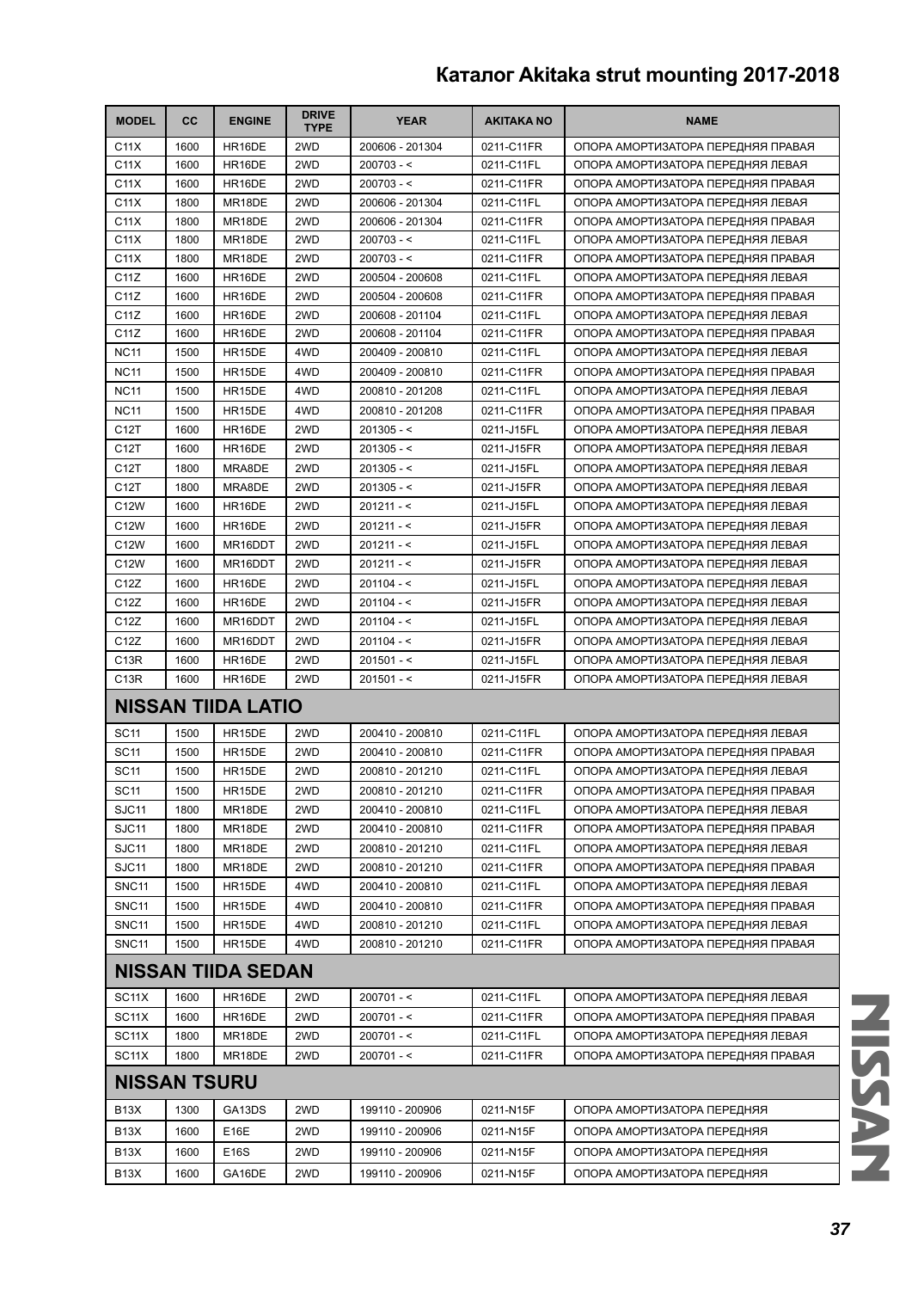| <b>MODEL</b>              | cc           | <b>ENGINE</b>          | <b>DRIVE</b><br><b>TYPE</b> | <b>YEAR</b>                     | <b>AKITAKA NO</b>        | <b>NAME</b>                                                             |  |  |  |  |
|---------------------------|--------------|------------------------|-----------------------------|---------------------------------|--------------------------|-------------------------------------------------------------------------|--|--|--|--|
| <b>B13X</b>               | 1600         | GA16DNE                | 2WD                         | 199110 - 200906                 | 0211-N15F                | ОПОРА АМОРТИЗАТОРА ПЕРЕДНЯЯ                                             |  |  |  |  |
| <b>B13X</b>               | 1600         | GA16DS                 | 2WD                         | 199110 - 200906                 | 0211-N15F                | ОПОРА АМОРТИЗАТОРА ПЕРЕДНЯЯ                                             |  |  |  |  |
| <b>B13X</b>               | 2000         | SR <sub>20</sub> DE    | 2WD                         | 199110 - 200906                 | 0211-N15F                | ОПОРА АМОРТИЗАТОРА ПЕРЕДНЯЯ                                             |  |  |  |  |
| <b>NISSAN VERSA</b>       |              |                        |                             |                                 |                          |                                                                         |  |  |  |  |
| C11X                      | 1800         | MR18DE                 | 2WD                         | 200605 - 201304                 | 0211-C11FL               | ОПОРА АМОРТИЗАТОРА ПЕРЕДНЯЯ ЛЕВАЯ                                       |  |  |  |  |
| C11X                      | 1800         | MR18DE                 | 2WD                         | 200605 - 201304                 | 0211-C11FR               | ОПОРА АМОРТИЗАТОРА ПЕРЕДНЯЯ ПРАВАЯ                                      |  |  |  |  |
| <b>NISSAN VERSA SEDAN</b> |              |                        |                             |                                 |                          |                                                                         |  |  |  |  |
| SC <sub>11</sub> X        | 1600         | HR16DE                 | 2WD                         | 200612 - 201106                 | 0211-C11FL               | ОПОРА АМОРТИЗАТОРА ПЕРЕДНЯЯ ЛЕВАЯ                                       |  |  |  |  |
| SC <sub>11</sub> X        | 1600         | HR16DE                 | 2WD                         | 200612 - 201106                 | 0211-C11FR               | ОПОРА АМОРТИЗАТОРА ПЕРЕДНЯЯ ПРАВАЯ                                      |  |  |  |  |
| SC <sub>11</sub> X        | 1800         | MR18DE                 | 2WD                         | 200612 - 201106                 | 0211-C11FL               | ОПОРА АМОРТИЗАТОРА ПЕРЕДНЯЯ ЛЕВАЯ                                       |  |  |  |  |
| SC <sub>11</sub> X        | 1800         | MR18DE                 | 2WD                         | 200612 - 201106                 | 0211-C11FR               | ОПОРА АМОРТИЗАТОРА ПЕРЕДНЯЯ ПРАВАЯ                                      |  |  |  |  |
|                           |              | <b>NISSAN WINGROAD</b> |                             |                                 |                          |                                                                         |  |  |  |  |
| <b>NY12</b>               | 1500         | HR15DE                 | 4WD                         | 200511 - 200810                 | 0211-C11FL               | ОПОРА АМОРТИЗАТОРА ПЕРЕДНЯЯ ЛЕВАЯ                                       |  |  |  |  |
| <b>NY12</b>               | 1500         | HR15DE                 | 4WD                         | 200511 - 200810                 | 0211-C11FR               | ОПОРА АМОРТИЗАТОРА ПЕРЕДНЯЯ ПРАВАЯ                                      |  |  |  |  |
| <b>NY12</b>               | 1500         | HR15DE                 | 4WD                         | $200810 - <$                    | 0211-C11FL               | ОПОРА АМОРТИЗАТОРА ПЕРЕДНЯЯ ЛЕВАЯ                                       |  |  |  |  |
| <b>NY12</b>               | 1500         | HR15DE                 | 4WD                         | $200810 - 5$                    | 0211-C11FR               | ОПОРА АМОРТИЗАТОРА ПЕРЕДНЯЯ ПРАВАЯ                                      |  |  |  |  |
| Y10                       | 1500         | GA15DE                 | 2WD                         | 199605 - 199904                 | 0211-N15F                | ОПОРА АМОРТИЗАТОРА ПЕРЕДНЯЯ                                             |  |  |  |  |
| Y10                       | 1500         | GA15DE                 | 4WD                         | 199605 - 199904                 | 0211-N15F                | ОПОРА АМОРТИЗАТОРА ПЕРЕДНЯЯ                                             |  |  |  |  |
| Y10                       | 1800         | SR <sub>18</sub> DE    | 2WD                         | 199605 - 199904                 | 0211-N15F                | ОПОРА АМОРТИЗАТОРА ПЕРЕДНЯЯ                                             |  |  |  |  |
| Y10                       | 1800         | SR18DE                 | 4WD                         | 199605 - 199904                 | 0211-N15F                | ОПОРА АМОРТИЗАТОРА ПЕРЕДНЯЯ                                             |  |  |  |  |
| Y10                       | 2000         | CD <sub>20</sub>       | 2WD                         | 199605 - 199904                 | 0211-N15F                | ОПОРА АМОРТИЗАТОРА ПЕРЕДНЯЯ                                             |  |  |  |  |
| Y11                       | 1300         | QG13DE                 | 2WD                         | 199905 - 200003                 | 0211-N16F                | ОПОРА АМОРТИЗАТОРА ПЕРЕДНЯЯ                                             |  |  |  |  |
| Y11                       | 1300         | QG13DE                 | 2WD                         | 200003 - 200810                 | 0211-N16F                | ОПОРА АМОРТИЗАТОРА ПЕРЕДНЯЯ                                             |  |  |  |  |
| Y11                       | 1500         | QG15DE                 | 2WD                         | 199905 - 200003                 | 0211-N16F                | ОПОРА АМОРТИЗАТОРА ПЕРЕДНЯЯ                                             |  |  |  |  |
| Y11                       | 1500         | QG15DE                 | 2WD                         | 200003 - 200810                 | 0211-N16F                | ОПОРА АМОРТИЗАТОРА ПЕРЕДНЯЯ                                             |  |  |  |  |
| Y11                       | 1800         | QG18DE                 | 2WD                         | 199905 - 200003                 | 0211-N16F                | ОПОРА АМОРТИЗАТОРА ПЕРЕДНЯЯ                                             |  |  |  |  |
| Y11                       | 1800         | QG18DE                 | 4WD                         | 199905 - 200003                 | 0211-N16F                | ОПОРА АМОРТИЗАТОРА ПЕРЕДНЯЯ                                             |  |  |  |  |
| Y11                       | 1800         | QG18DE                 | 2WD                         | 200003 - 200810                 | 0211-N16F                | ОПОРА АМОРТИЗАТОРА ПЕРЕДНЯЯ                                             |  |  |  |  |
| Y11                       | 1800         | QG18DE                 | 4WD                         | 200003 - 200810                 | 0211-N16F                | ОПОРА АМОРТИЗАТОРА ПЕРЕДНЯЯ                                             |  |  |  |  |
| Y11                       | 1800         | QG18DEN                | 2WD                         | 199905 - 200003                 | 0211-N16F                | ОПОРА АМОРТИЗАТОРА ПЕРЕДНЯЯ                                             |  |  |  |  |
| Y11                       | 1800         | QG18DEN                | 2WD                         | 200003 - 200810                 | 0211-N16F                | ОПОРА АМОРТИЗАТОРА ПЕРЕДНЯЯ                                             |  |  |  |  |
| Y11                       | 2200         | YD22DD                 | 2WD                         | 199905 - 200003                 | 0211-N16F                | ОПОРА АМОРТИЗАТОРА ПЕРЕДНЯЯ                                             |  |  |  |  |
| Y11                       | 2200         | YD22DD                 | 2WD                         | 200003 - 200810                 | 0211-N16F                | ОПОРА АМОРТИЗАТОРА ПЕРЕДНЯЯ                                             |  |  |  |  |
| Y12                       | 1500         | HR15DE                 | 2WD                         | 200511 - 200810                 | 0211-C11FL               | ОПОРА АМОРТИЗАТОРА ПЕРЕДНЯЯ ЛЕВАЯ                                       |  |  |  |  |
| Y12                       | 1500         | HR15DE                 | 2WD                         | 200511 - 200810                 | 0211-C11FR               | ОПОРА АМОРТИЗАТОРА ПЕРЕДНЯЯ ПРАВАЯ                                      |  |  |  |  |
| Y12                       | 1500         | HR15DE                 | 2WD                         | $200810 - <$                    | 0211-C11FL               | ОПОРА АМОРТИЗАТОРА ПЕРЕДНЯЯ ЛЕВАЯ                                       |  |  |  |  |
| Y12                       | 1500         | HR15DE                 | 2WD                         | $200810 - <$                    | 0211-C11FR               | ОПОРА АМОРТИЗАТОРА ПЕРЕДНЯЯ ПРАВАЯ                                      |  |  |  |  |
| Y12                       | 1800         | MR18DE                 | 2WD                         | 200511 - 200810                 | 0211-C11FL               | ОПОРА АМОРТИЗАТОРА ПЕРЕДНЯЯ ЛЕВАЯ                                       |  |  |  |  |
| Y12                       | 1800         | MR18DE                 | 2WD<br>2WD                  | 200511 - 200810<br>$200810 - <$ | 0211-C11FR               | ОПОРА АМОРТИЗАТОРА ПЕРЕДНЯЯ ПРАВАЯ                                      |  |  |  |  |
| Y12<br>Y12                | 1800<br>1800 | MR18DE<br>MR18DE       | 2WD                         | $200810 - <$                    | 0211-C11FL<br>0211-C11FR | ОПОРА АМОРТИЗАТОРА ПЕРЕДНЯЯ ЛЕВАЯ<br>ОПОРА АМОРТИЗАТОРА ПЕРЕДНЯЯ ПРАВАЯ |  |  |  |  |
|                           |              | <b>NISSAN X-TRAIL</b>  |                             |                                 |                          |                                                                         |  |  |  |  |
| T30                       | 2000         | QR20DE                 | 2WD                         | 200010 - 201307                 | 0211-T30R                | ОПОРА АМОРТИЗАТОРА ЗАДНЯЯ                                               |  |  |  |  |
| T30                       | 2000         | QR20DE                 | 4WD                         | 200010 - 201307                 | 0211-T30R                | ОПОРА АМОРТИЗАТОРА ЗАДНЯЯ                                               |  |  |  |  |
| T30                       | 2000         | SR20VET                | 2WD                         | 200010 - 200708                 | 0211-T30R                | ОПОРА АМОРТИЗАТОРА ЗАДНЯЯ                                               |  |  |  |  |
| T30                       | 2000         | SR20VET                | 4WD                         | 200010 - 200708                 | 0211-T30R                | ОПОРА АМОРТИЗАТОРА ЗАДНЯЯ                                               |  |  |  |  |
| T30                       | 2200         | YD22ETI                | 2WD                         | 200010 - 201307                 | 0211-T30R                | ОПОРА АМОРТИЗАТОРА ЗАДНЯЯ                                               |  |  |  |  |
| T30                       | 2200         | YD22ETI                | 4WD                         | 200106 - 201307                 | 0211-T30R                | ОПОРА АМОРТИЗАТОРА ЗАДНЯЯ                                               |  |  |  |  |
| T30                       | 2500         | QR25DE                 | 2WD                         | 200010 - 201307                 | 0211-T30R                | ОПОРА АМОРТИЗАТОРА ЗАДНЯЯ                                               |  |  |  |  |
| T30                       | 2500         | QR25DE                 | 4WD                         | 200010 - 201307                 | 0211-T30R                | ОПОРА АМОРТИЗАТОРА ЗАДНЯЯ                                               |  |  |  |  |
| T31                       | 2000         | M9R                    | 2WD                         | 200703 - 200911                 | 0211-T31FL               | ОПОРА АМОРТИЗАТОРА ПЕРЕДНЯЯ ЛЕВАЯ                                       |  |  |  |  |
| T31                       | 2000         | M9R                    | 2WD                         | 200703 - 200911                 | 0211-T31FR               | ОПОРА АМОРТИЗАТОРА ПЕРЕДНЯЯ ПРАВАЯ                                      |  |  |  |  |
| T31                       | 2000         | M9R                    | 4WD                         | 200703 - 200911                 | 0211-T31FL               | ОПОРА АМОРТИЗАТОРА ПЕРЕДНЯЯ ЛЕВАЯ                                       |  |  |  |  |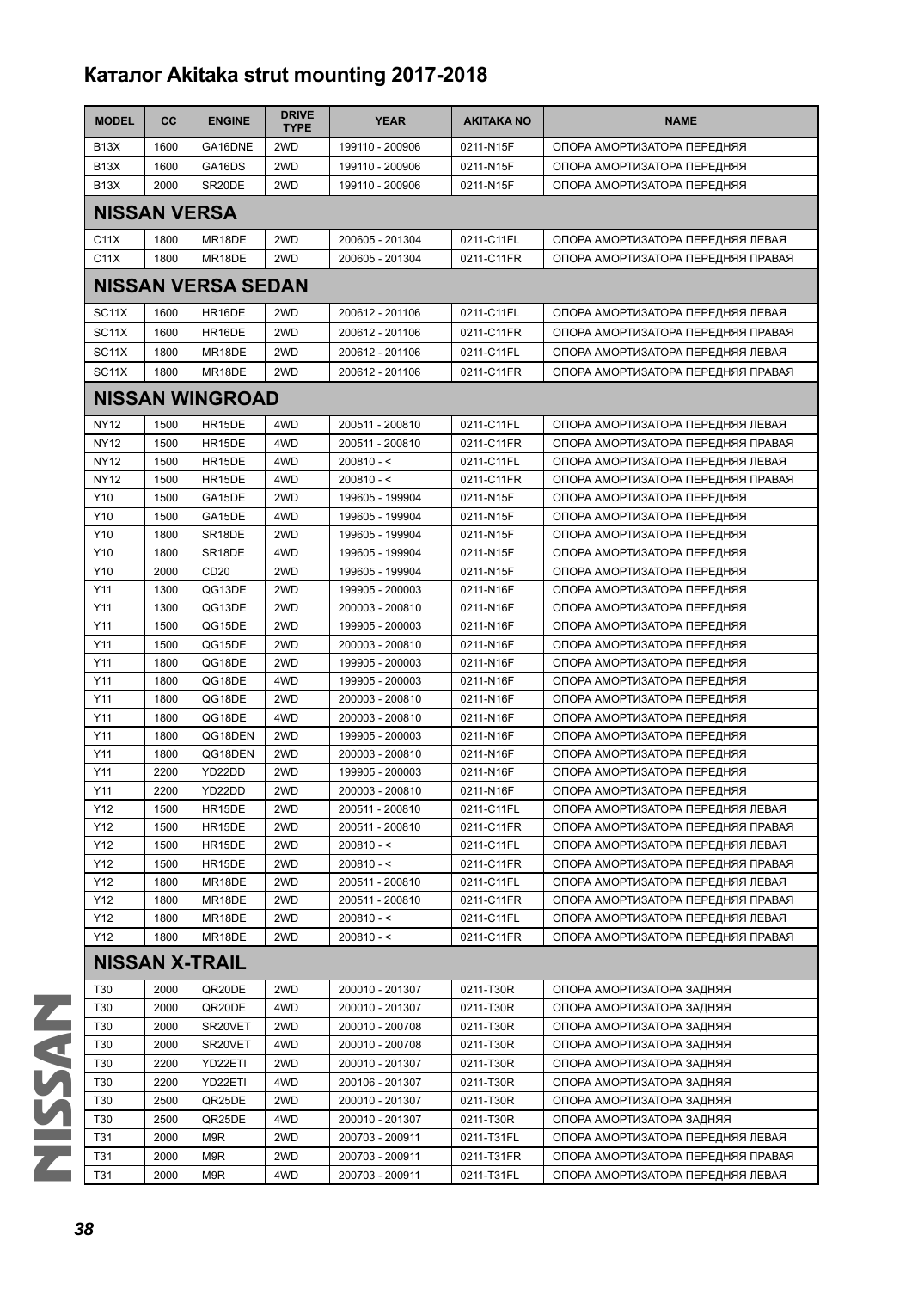| <b>MODEL</b>    | cc   | <b>ENGINE</b> | <b>DRIVE</b><br><b>TYPE</b> | <b>YEAR</b>     | <b>AKITAKA NO</b> | <b>NAME</b>                        |
|-----------------|------|---------------|-----------------------------|-----------------|-------------------|------------------------------------|
| T31             | 2000 | M9R           | 4WD                         | 200703 - 200911 | 0211-T31FR        | ОПОРА АМОРТИЗАТОРА ПЕРЕДНЯЯ ПРАВАЯ |
| T <sub>31</sub> | 2000 | M9R           | 2WD                         | 200911 - 201202 | 0211-T31FL        | ОПОРА АМОРТИЗАТОРА ПЕРЕДНЯЯ ЛЕВАЯ  |
| T <sub>31</sub> | 2000 | M9R           | 2WD                         | 200911 - 201202 | 0211-T31FR        | ОПОРА АМОРТИЗАТОРА ПЕРЕДНЯЯ ПРАВАЯ |
| T <sub>31</sub> | 2000 | M9R           | 4WD                         | 200911 - 201202 | 0211-T31FL        | ОПОРА АМОРТИЗАТОРА ПЕРЕДНЯЯ ЛЕВАЯ  |
| T31             | 2000 | M9R           | 4WD                         | 200911 - 201202 | 0211-T31FR        | ОПОРА АМОРТИЗАТОРА ПЕРЕДНЯЯ ПРАВАЯ |
| T31             | 2000 | MR20DE        | 2WD                         | 200703 - 200911 | 0211-T31FL        | ОПОРА АМОРТИЗАТОРА ПЕРЕДНЯЯ ЛЕВАЯ  |
| T <sub>31</sub> | 2000 | MR20DE        | 2WD                         | 200703 - 200911 | 0211-T31FR        | ОПОРА АМОРТИЗАТОРА ПЕРЕДНЯЯ ПРАВАЯ |
| T <sub>31</sub> | 2000 | MR20DE        | 4WD                         | 200703 - 200911 | 0211-T31FL        | ОПОРА АМОРТИЗАТОРА ПЕРЕДНЯЯ ЛЕВАЯ  |
| T31             | 2000 | MR20DE        | 4WD                         | 200703 - 200911 | 0211-T31FR        | ОПОРА АМОРТИЗАТОРА ПЕРЕДНЯЯ ПРАВАЯ |
| T31             | 2000 | MR20DE        | 2WD                         | 200911 - 201202 | 0211-T31FL        | ОПОРА АМОРТИЗАТОРА ПЕРЕДНЯЯ ЛЕВАЯ  |
| T31             | 2000 | MR20DE        | 2WD                         | 200911 - 201202 | 0211-T31FR        | ОПОРА АМОРТИЗАТОРА ПЕРЕДНЯЯ ПРАВАЯ |
| T31             | 2000 | MR20DE        | 4WD                         | 200911 - 201202 | 0211-T31FL        | ОПОРА АМОРТИЗАТОРА ПЕРЕДНЯЯ ЛЕВАЯ  |
| T <sub>31</sub> | 2000 | MR20DE        | 4WD                         | 200911 - 201202 | 0211-T31FR        | ОПОРА АМОРТИЗАТОРА ПЕРЕДНЯЯ ПРАВАЯ |
| T31             | 2500 | QR25DE        | 2WD                         | 200703 - 200911 | 0211-T31FL        | ОПОРА АМОРТИЗАТОРА ПЕРЕДНЯЯ ЛЕВАЯ  |
| T31             | 2500 | QR25DE        | 2WD                         | 200703 - 200911 | 0211-T31FR        | ОПОРА АМОРТИЗАТОРА ПЕРЕДНЯЯ ПРАВАЯ |
| T31             | 2500 | QR25DE        | 4WD                         | 200703 - 200911 | 0211-T31FL        | ОПОРА АМОРТИЗАТОРА ПЕРЕДНЯЯ ЛЕВАЯ  |
| T31             | 2500 | QR25DE        | 4WD                         | 200703 - 200911 | 0211-T31FR        | ОПОРА АМОРТИЗАТОРА ПЕРЕДНЯЯ ПРАВАЯ |
| T <sub>31</sub> | 2500 | QR25DE        | 2WD                         | 200911 - 201202 | 0211-T31FL        | ОПОРА АМОРТИЗАТОРА ПЕРЕДНЯЯ ЛЕВАЯ  |
| T31             | 2500 | QR25DE        | 2WD                         | 200911 - 201202 | 0211-T31FR        | ОПОРА АМОРТИЗАТОРА ПЕРЕДНЯЯ ПРАВАЯ |
| T31             | 2500 | QR25DE        | 4WD                         | 200911 - 201202 | 0211-T31FL        | ОПОРА АМОРТИЗАТОРА ПЕРЕДНЯЯ ЛЕВАЯ  |
| T31             | 2500 | QR25DE        | 4WD                         | 200911 - 201202 | 0211-T31FR        | ОПОРА АМОРТИЗАТОРА ПЕРЕДНЯЯ ПРАВАЯ |
| T31P            | 2500 | QR25DE        | 2WD                         | 201003 - 201108 | 0211-T31FL        | ОПОРА АМОРТИЗАТОРА ПЕРЕДНЯЯ ЛЕВАЯ  |
| T31P            | 2500 | QR25DE        | 2WD                         | 201003 - 201108 | 0211-T31FR        | ОПОРА АМОРТИЗАТОРА ПЕРЕДНЯЯ ПРАВАЯ |
| T31P            | 2500 | QR25DE        | 4WD                         | 201004 - 201108 | 0211-T31FL        | ОПОРА АМОРТИЗАТОРА ПЕРЕДНЯЯ ЛЕВАЯ  |
| T31P            | 2500 | QR25DE        | 4WD                         | 201004 - 201108 | 0211-T31FR        | ОПОРА АМОРТИЗАТОРА ПЕРЕДНЯЯ ПРАВАЯ |
| <b>T31R</b>     | 2000 | M9R           | 2WD                         | 200910 - 201012 | 0211-T31FL        | ОПОРА АМОРТИЗАТОРА ПЕРЕДНЯЯ ЛЕВАЯ  |
| T31R            | 2000 | M9R           | 2WD                         | 200910 - 201012 | 0211-T31FR        | ОПОРА АМОРТИЗАТОРА ПЕРЕДНЯЯ ПРАВАЯ |
| T31R            | 2000 | M9R           | 4WD                         | 200910 - 201012 | 0211-T31FL        | ОПОРА АМОРТИЗАТОРА ПЕРЕДНЯЯ ЛЕВАЯ  |
| T31R            | 2000 | M9R           | 4WD                         | 200910 - 201012 | 0211-T31FR        | ОПОРА АМОРТИЗАТОРА ПЕРЕДНЯЯ ПРАВАЯ |
| T31R            | 2000 | M9R           | 2WD                         | 201012 - 201305 | 0211-T31FL        | ОПОРА АМОРТИЗАТОРА ПЕРЕДНЯЯ ЛЕВАЯ  |
| <b>T31R</b>     | 2000 | M9R           | 2WD                         | 201012 - 201305 | 0211-T31FR        | ОПОРА АМОРТИЗАТОРА ПЕРЕДНЯЯ ПРАВАЯ |
| <b>T31R</b>     | 2000 | M9R           | 4WD                         | 201012 - 201305 | 0211-T31FL        | ОПОРА АМОРТИЗАТОРА ПЕРЕДНЯЯ ЛЕВАЯ  |
| T31R            | 2000 | M9R           | 4WD                         | 201012 - 201305 | 0211-T31FR        | ОПОРА АМОРТИЗАТОРА ПЕРЕДНЯЯ ПРАВАЯ |
| T31R            | 2000 | MR20DE        | 2WD                         | 200910 - 201012 | 0211-T31FL        | ОПОРА АМОРТИЗАТОРА ПЕРЕДНЯЯ ЛЕВАЯ  |
| <b>T31R</b>     | 2000 | MR20DE        | 2WD                         | 200910 - 201012 | 0211-T31FR        | ОПОРА АМОРТИЗАТОРА ПЕРЕДНЯЯ ПРАВАЯ |
| <b>T31R</b>     | 2000 | MR20DE        | 4WD                         | 200910 - 201012 | 0211-T31FL        | ОПОРА АМОРТИЗАТОРА ПЕРЕДНЯЯ ЛЕВАЯ  |
| <b>T31R</b>     | 2000 | MR20DE        | 4WD                         | 200910 - 201012 | 0211-T31FR        | ОПОРА АМОРТИЗАТОРА ПЕРЕДНЯЯ ПРАВАЯ |
| <b>T31R</b>     | 2000 | MR20DE        | 2WD                         | 201012 - 201202 | 0211-T31FL        | ОПОРА АМОРТИЗАТОРА ПЕРЕДНЯЯ ЛЕВАЯ  |
| T31R            | 2000 | MR20DE        | 2WD                         | 201012 - 201202 | 0211-T31FR        | ОПОРА АМОРТИЗАТОРА ПЕРЕДНЯЯ ПРАВАЯ |
| T31R            | 2000 | MR20DE        | 4WD                         | 201012 - 201202 | 0211-T31FL        | ОПОРА АМОРТИЗАТОРА ПЕРЕДНЯЯ ЛЕВАЯ  |
| <b>T31R</b>     | 2000 | MR20DE        | 4WD                         | 201012 - 201202 | 0211-T31FR        | ОПОРА АМОРТИЗАТОРА ПЕРЕДНЯЯ ПРАВАЯ |
| <b>T31R</b>     | 2000 | MR20DE        | 2WD                         | 201202 - 201305 | 0211-T31FL        | ОПОРА АМОРТИЗАТОРА ПЕРЕДНЯЯ ЛЕВАЯ  |
| <b>T31R</b>     | 2000 | MR20DE        | 2WD                         | 201202 - 201305 | 0211-T31FR        | ОПОРА АМОРТИЗАТОРА ПЕРЕДНЯЯ ПРАВАЯ |
| <b>T31R</b>     | 2000 | MR20DE        | 4WD                         | 201202 - 201305 | 0211-T31FL        | ОПОРА АМОРТИЗАТОРА ПЕРЕДНЯЯ ЛЕВАЯ  |
| <b>T31R</b>     | 2000 | MR20DE        | 4WD                         | 201202 - 201305 | 0211-T31FR        | ОПОРА АМОРТИЗАТОРА ПЕРЕДНЯЯ ПРАВАЯ |
| T31R            | 2500 | QR25DE        | 2WD                         | 200910 - 201012 | 0211-T31FL        | ОПОРА АМОРТИЗАТОРА ПЕРЕДНЯЯ ЛЕВАЯ  |
| <b>T31R</b>     | 2500 | QR25DE        | 2WD                         | 200910 - 201012 | 0211-T31FR        | ОПОРА АМОРТИЗАТОРА ПЕРЕДНЯЯ ПРАВАЯ |
| <b>T31R</b>     | 2500 | QR25DE        | 4WD                         | 200910 - 201012 | 0211-T31FL        | ОПОРА АМОРТИЗАТОРА ПЕРЕДНЯЯ ЛЕВАЯ  |
| <b>T31R</b>     | 2500 | QR25DE        | 4WD                         | 200910 - 201012 | 0211-T31FR        | ОПОРА АМОРТИЗАТОРА ПЕРЕДНЯЯ ПРАВАЯ |
| <b>T31R</b>     | 2500 | QR25DE        | 2WD                         | 201012 - 201202 | 0211-T31FL        | ОПОРА АМОРТИЗАТОРА ПЕРЕДНЯЯ ЛЕВАЯ  |
| T31R            | 2500 | QR25DE        | 2WD                         | 201012 - 201202 | 0211-T31FR        | ОПОРА АМОРТИЗАТОРА ПЕРЕДНЯЯ ПРАВАЯ |
| <b>T31R</b>     | 2500 | QR25DE        | 4WD                         | 201012 - 201202 | 0211-T31FL        | ОПОРА АМОРТИЗАТОРА ПЕРЕДНЯЯ ЛЕВАЯ  |
| <b>T31R</b>     | 2500 | QR25DE        | 4WD                         | 201012 - 201202 | 0211-T31FR        | ОПОРА АМОРТИЗАТОРА ПЕРЕДНЯЯ ПРАВАЯ |
| <b>T31R</b>     | 2500 | QR25DE        | 2WD                         | 201202 - 201305 | 0211-T31FL        | ОПОРА АМОРТИЗАТОРА ПЕРЕДНЯЯ ЛЕВАЯ  |
| <b>T31R</b>     | 2500 | QR25DE        | 2WD                         | 201202 - 201305 | 0211-T31FR        | ОПОРА АМОРТИЗАТОРА ПЕРЕДНЯЯ ПРАВАЯ |
| <b>T31R</b>     | 2500 | QR25DE        | 4WD                         | 201202 - 201305 | 0211-T31FL        | ОПОРА АМОРТИЗАТОРА ПЕРЕДНЯЯ ЛЕВАЯ  |

**NISSAN** NISSAN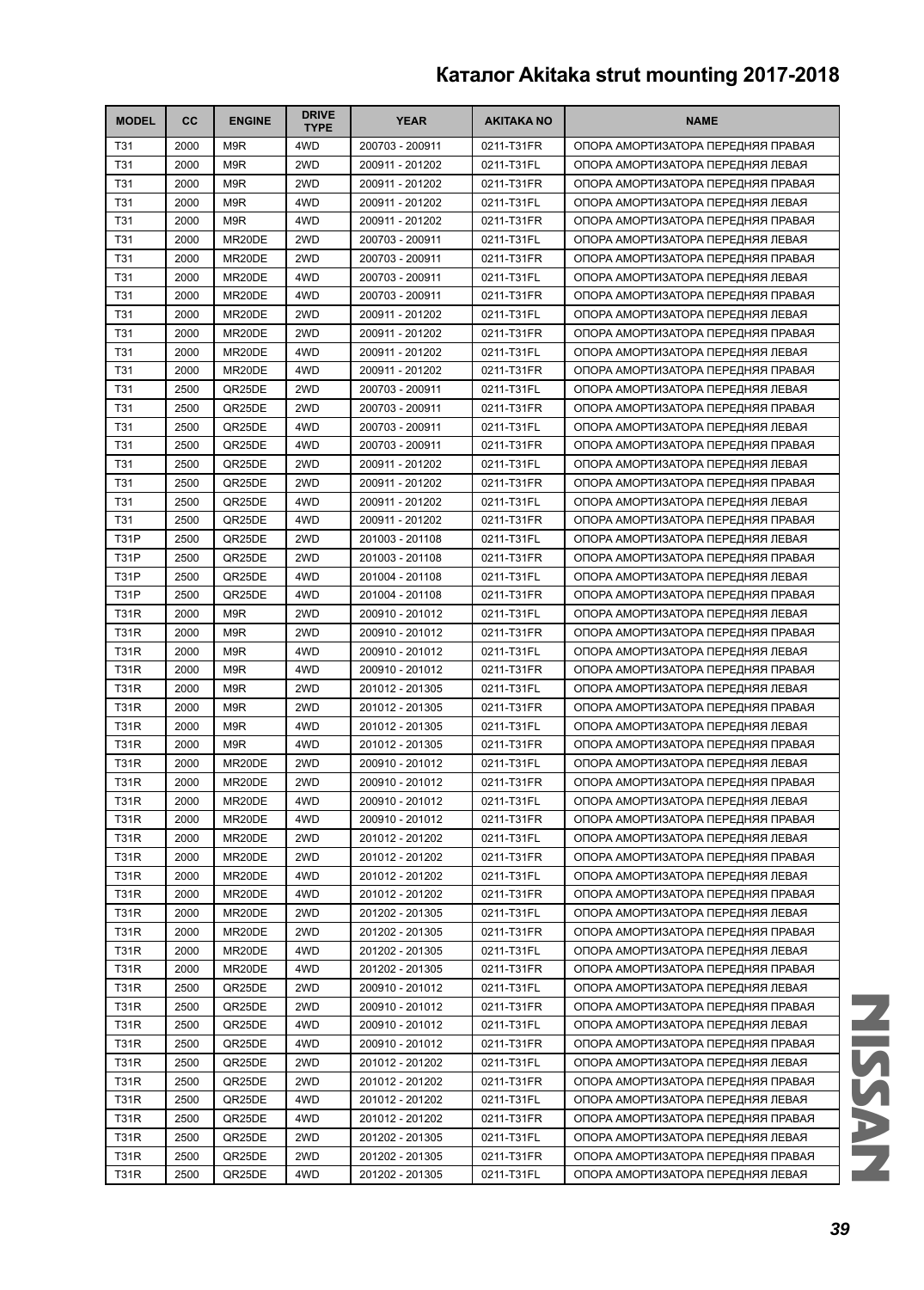| <b>MODEL</b>        | cc                    | <b>ENGINE</b>          | <b>DRIVE</b><br><b>TYPE</b> | <b>YEAR</b>     | <b>AKITAKA NO</b> | <b>NAME</b>                        |  |  |  |  |
|---------------------|-----------------------|------------------------|-----------------------------|-----------------|-------------------|------------------------------------|--|--|--|--|
| <b>T31R</b>         | 2500                  | QR25DE                 | 4WD                         | 201202 - 201305 | 0211-T31FR        | ОПОРА АМОРТИЗАТОРА ПЕРЕДНЯЯ ПРАВАЯ |  |  |  |  |
| T31Z                | 2000                  | MR20DE                 | 4WD                         | 200809 - 201307 | 0211-T31FL        | ОПОРА АМОРТИЗАТОРА ПЕРЕДНЯЯ ЛЕВАЯ  |  |  |  |  |
| T31Z                | 2000                  | MR20DE                 | 4WD                         | 200809 - 201307 | 0211-T31FR        | ОПОРА АМОРТИЗАТОРА ПЕРЕДНЯЯ ПРАВАЯ |  |  |  |  |
| T31Z                | 2500                  | QR25DE                 | 4WD                         | 200809 - 201307 | 0211-T31FL        | ОПОРА АМОРТИЗАТОРА ПЕРЕДНЯЯ ЛЕВАЯ  |  |  |  |  |
| T31Z                | 2500                  | QR25DE                 | 4WD                         | 200809 - 201307 | 0211-T31FR        | ОПОРА АМОРТИЗАТОРА ПЕРЕДНЯЯ ПРАВАЯ |  |  |  |  |
| <b>OPEL AGILA A</b> |                       |                        |                             |                 |                   |                                    |  |  |  |  |
| H <sub>00</sub>     | 1000                  | Z10XE                  | 2WD                         | 200009 - 200712 | 0711-RCF          | ОПОРА АМОРТИЗАТОРА ПЕРЕДНЯЯ        |  |  |  |  |
| H <sub>0</sub>      | 1000                  | Z10XEP                 | 2WD                         | 200308 - 200712 | 0711-RCF          | ОПОРА АМОРТИЗАТОРА ПЕРЕДНЯЯ        |  |  |  |  |
| H <sub>00</sub>     | 1200                  | Z12XE                  | 2WD                         | 200009 - 200712 | 0711-RCF          | ОПОРА АМОРТИЗАТОРА ПЕРЕДНЯЯ        |  |  |  |  |
| H <sub>00</sub>     | 1200                  | Z12XEP                 | 2WD                         | 200407 - 200712 | 0711-RCF          | ОПОРА АМОРТИЗАТОРА ПЕРЕДНЯЯ        |  |  |  |  |
| H <sub>0</sub>      | 1300                  | Z13DT                  | 2WD                         | 200308 - 200712 | 0711-RCF          | ОПОРА АМОРТИЗАТОРА ПЕРЕДНЯЯ        |  |  |  |  |
| <b>OPEL AGILA B</b> |                       |                        |                             |                 |                   |                                    |  |  |  |  |
| H <sub>08</sub>     | 1000                  | K <sub>10</sub> B      | 2WD                         | $200804 - 5$    | 0711-RSF          | ОПОРА АМОРТИЗАТОРА ПЕРЕДНЯЯ        |  |  |  |  |
| H <sub>08</sub>     | 1000                  | <b>K10B</b>            | 2WD                         | $201107 - 5$    | 0711-RSF          | ОПОРА АМОРТИЗАТОРА ПЕРЕДНЯЯ        |  |  |  |  |
| H <sub>08</sub>     | 1200                  | <b>K12B</b>            | 2WD                         | $200804 - 5$    | 0711-RSF          | ОПОРА АМОРТИЗАТОРА ПЕРЕДНЯЯ        |  |  |  |  |
| H <sub>08</sub>     | 1200                  | K12B                   | 2WD                         | $201011 - 5$    | 0711-RSF          | ОПОРА АМОРТИЗАТОРА ПЕРЕДНЯЯ        |  |  |  |  |
| H <sub>08</sub>     | 1300                  | D <sub>13</sub> A      | 2WD                         | $200804 - 5$    | 0711-RSF          | ОПОРА АМОРТИЗАТОРА ПЕРЕДНЯЯ        |  |  |  |  |
| H <sub>0</sub> 8    | 1300                  | Z13DTJ                 | 2WD                         | $200804 - 5$    | 0711-RSF          | ОПОРА АМОРТИЗАТОРА ПЕРЕДНЯЯ        |  |  |  |  |
|                     |                       | <b>PORSCHE CAYENNE</b> |                             |                 |                   |                                    |  |  |  |  |
| 955                 | 3000                  | M05.9D                 | 4WD                         | 200902 - 201009 | 2311-TGF          | ОПОРА АМОРТИЗАТОРА ПЕРЕДНЯЯ        |  |  |  |  |
| 955                 | 3200                  | M02.2Y                 | 4WD                         | 200310 - 200709 | 2311-TGF          | ОПОРА АМОРТИЗАТОРА ПЕРЕДНЯЯ        |  |  |  |  |
| 955                 | 3600                  | M55.01                 | 4WD                         | 200702 - 201009 | 2311-TGF          | ОПОРА АМОРТИЗАТОРА ПЕРЕДНЯЯ        |  |  |  |  |
| 955                 | 4500                  | M48.00                 | 4WD                         | 200209 - 200709 | 2311-TGF          | ОПОРА АМОРТИЗАТОРА ПЕРЕДНЯЯ        |  |  |  |  |
| 955                 | 4800                  | M48.01                 | 4WD                         | 200709 - 201009 | 2311-TGF          | ОПОРА АМОРТИЗАТОРА ПЕРЕДНЯЯ        |  |  |  |  |
|                     | <b>RENAULT KOLEOS</b> |                        |                             |                 |                   |                                    |  |  |  |  |
| HY                  | 2000                  | M <sub>4</sub> R       | 2WD                         | $201308 - 5$    | 0211-T31FL        | ОПОРА АМОРТИЗАТОРА ПЕРЕДНЯЯ ЛЕВАЯ  |  |  |  |  |
| HY                  | 2000                  | M4R                    | 2WD                         | $201308 - 5$    | 0211-T31FR        | ОПОРА АМОРТИЗАТОРА ПЕРЕДНЯЯ ПРАВАЯ |  |  |  |  |
| HY                  | 2000                  | M9R                    | 2WD                         | $200809 - <$    | 0211-T31FL        | ОПОРА АМОРТИЗАТОРА ПЕРЕДНЯЯ ЛЕВАЯ  |  |  |  |  |
| HY                  | 2000                  | M9R                    | 2WD                         | $200809 - 5$    | 0211-T31FR        | ОПОРА АМОРТИЗАТОРА ПЕРЕДНЯЯ ПРАВАЯ |  |  |  |  |
| HY                  | 2000                  | M9R                    | 4WD                         | $200809 - 5$    | 0211-T31FL        | ОПОРА АМОРТИЗАТОРА ПЕРЕДНЯЯ ЛЕВАЯ  |  |  |  |  |
| HY                  | 2000                  | M9R                    | 4WD                         | $200809 - 5$    | 0211-T31FR        | ОПОРА АМОРТИЗАТОРА ПЕРЕДНЯЯ ПРАВАЯ |  |  |  |  |
| HY                  | 2500                  | 2TR                    | 2WD                         | $200809 - <$    | 0211-T31FL        | ОПОРА АМОРТИЗАТОРА ПЕРЕДНЯЯ ЛЕВАЯ  |  |  |  |  |
| HY                  | 2500                  | 2TR                    | 2WD                         | $200809 - <$    | 0211-T31FR        | ОПОРА АМОРТИЗАТОРА ПЕРЕДНЯЯ ПРАВАЯ |  |  |  |  |
| HY                  | 2500                  | 2TR                    | 4WD                         | $200809 - 5$    | 0211-T31FL        | ОПОРА АМОРТИЗАТОРА ПЕРЕДНЯЯ ЛЕВАЯ  |  |  |  |  |
| HY                  | 2500                  | 2TR                    | 4WD                         | $200809 - <$    | 0211-T31FR        | ОПОРА АМОРТИЗАТОРА ПЕРЕДНЯЯ ПРАВАЯ |  |  |  |  |
| <b>SCION XA</b>     |                       |                        |                             |                 |                   |                                    |  |  |  |  |
| NCP61               | 1500                  | 1NZ-FE                 | 2WD                         | 200304 - 200612 | 0111-P10F         | ОПОРА АМОРТИЗАТОРА ПЕРЕДНЯЯ        |  |  |  |  |
| <b>SCION XB</b>     |                       |                        |                             |                 |                   |                                    |  |  |  |  |
| <b>AZE151</b>       | 2400                  | 2AZ-FE                 | 2WD                         | $200703 - 5$    | 0111-E15F         | ОПОРА АМОРТИЗАТОРА ПЕРЕДНЯЯ        |  |  |  |  |
| NCP31               | 1500                  | 1NZ-FE                 | 2WD                         | 200304 - 200612 | 0111-P10F         | ОПОРА АМОРТИЗАТОРА ПЕРЕДНЯЯ        |  |  |  |  |
| <b>SCION XD</b>     |                       |                        |                             |                 |                   |                                    |  |  |  |  |
| <b>ZSP110</b>       | 1800                  | 2ZR-FE                 | 2WD                         | 200706 - 201407 | 0111-P9F1         | ОПОРА АМОРТИЗАТОРА ПЕРЕДНЯЯ        |  |  |  |  |
| <b>SUBARU EXIGA</b> |                       |                        |                             |                 |                   |                                    |  |  |  |  |
| Y10                 | 2500                  | EJ25                   | 4WD                         | 200809 - 201307 | 0811-B9F          | ОПОРА АМОРТИЗАТОРА ПЕРЕДНЯЯ        |  |  |  |  |
| Y10                 | 2500                  | EJ25                   | 4WD                         | 201307 - 201406 | 0811-B9F          | ОПОРА АМОРТИЗАТОРА ПЕРЕДНЯЯ        |  |  |  |  |
| Y10                 | 2500                  | EJ25                   | 4WD                         | $201406 - 5$    | 0811-B9F          | ОПОРА АМОРТИЗАТОРА ПЕРЕДНЯЯ        |  |  |  |  |
| YA                  | 2500                  | EJ25                   | 4WD                         | 200809 - 201307 | 0811-B9F          | ОПОРА АМОРТИЗАТОРА ПЕРЕДНЯЯ        |  |  |  |  |
| YA                  | 2500                  | EJ25                   | 4WD                         | 201307 - 201406 | 0811-B9F          | ОПОРА АМОРТИЗАТОРА ПЕРЕДНЯЯ        |  |  |  |  |
| YA                  | 2500                  | EJ25                   | 4WD                         | $201406 -$      | 0811-B9F          | ОПОРА АМОРТИЗАТОРА ПЕРЕДНЯЯ        |  |  |  |  |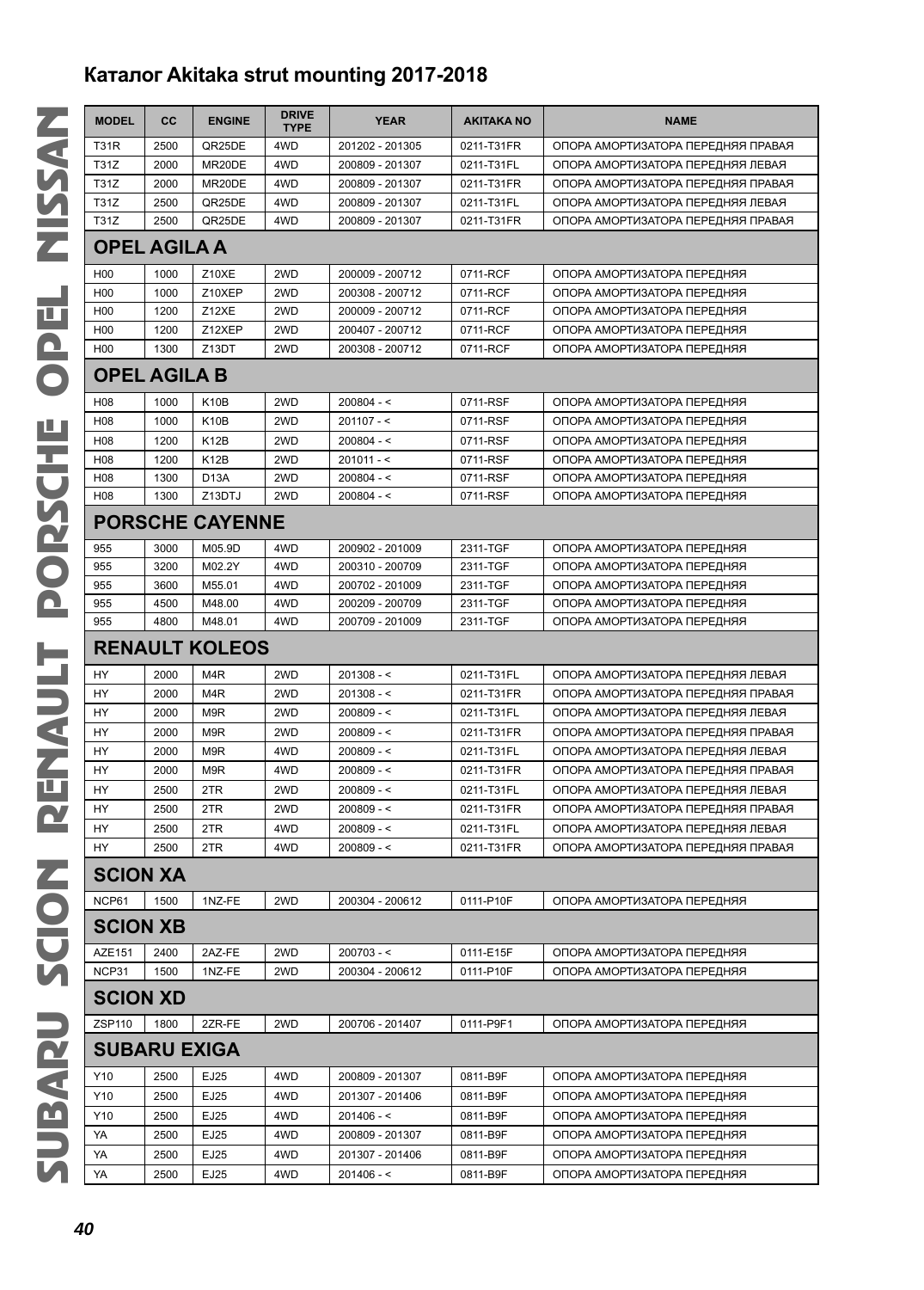| YA4<br>2000<br>EJ20<br>2WD<br>200806 - 201206<br>0811-B9F<br>ОПОРА АМОРТИЗАТОРА ПЕРЕДНЯЯ<br>4WD<br>YA <sub>5</sub><br>2000<br>EJ20<br>200806 - 201503<br>0811-B9F<br>ОПОРА АМОРТИЗАТОРА ПЕРЕДНЯЯ<br>YA9<br>2500<br>EJ25<br>4WD<br>200912 - 201206<br>0811-B9F<br>ОПОРА АМОРТИЗАТОРА ПЕРЕДНЯЯ<br>YAM<br>2500<br><b>FB25</b><br>4WD<br>201207 - 201503<br>0811-B9F<br>ОПОРА АМОРТИЗАТОРА ПЕРЕДНЯЯ<br><b>SUBARU FORESTER</b><br>S <sub>12</sub><br><b>EE20</b><br>0811-B9F<br>2000<br>4WD<br>200712 - 201102<br>ОПОРА АМОРТИЗАТОРА ПЕРЕДНЯЯ<br>S <sub>12</sub><br><b>EE20</b><br>2000<br>4WD<br>201010 - 201305<br>0811-B9F<br>ОПОРА АМОРТИЗАТОРА ПЕРЕДНЯЯ<br>S12<br>2000<br>EJ20<br>4WD<br>200712 - 201102<br>0811-B9F<br>ОПОРА АМОРТИЗАТОРА ПЕРЕДНЯЯ<br>S12<br>2000<br><b>FB20</b><br>4WD<br>201010 - 201305<br>0811-B9F<br>ОПОРА АМОРТИЗАТОРА ПЕРЕДНЯЯ<br>S <sub>12</sub><br>EJ25<br>4WD<br>2500<br>200712 - 201102<br>0811-B9F<br>ОПОРА АМОРТИЗАТОРА ПЕРЕДНЯЯ<br>S <sub>12</sub><br>2500<br>EJ25<br>4WD<br>201010 - 201305<br>0811-B9F<br>ОПОРА АМОРТИЗАТОРА ПЕРЕДНЯЯ<br><b>FB25</b><br>S <sub>12</sub><br>2500<br>4WD<br>201010 - 201305<br>0811-B9F<br>ОПОРА АМОРТИЗАТОРА ПЕРЕДНЯЯ<br>S13<br>2000<br><b>FA20</b><br>4WD<br>$201208 - 5$<br>0811-B9F<br>ОПОРА АМОРТИЗАТОРА ПЕРЕДНЯЯ<br>S <sub>13</sub><br><b>FB20</b><br>4WD<br>2000<br>$201208 - 5$<br>0811-B9F<br>ОПОРА АМОРТИЗАТОРА ПЕРЕДНЯЯ<br>S <sub>13</sub><br>2500<br><b>FB25</b><br>4WD<br>$201208 - 5$<br>0811-B9F<br>ОПОРА АМОРТИЗАТОРА ПЕРЕДНЯЯ<br><b>SH</b><br><b>EE20</b><br>4WD<br>2000<br>200712 - 201102<br>0811-B9F<br>ОПОРА АМОРТИЗАТОРА ПЕРЕДНЯЯ<br>SH<br><b>EE20</b><br>4WD<br>201010 - 201305<br>2000<br>0811-B9F<br>ОПОРА АМОРТИЗАТОРА ПЕРЕДНЯЯ<br>SH<br>2000<br>EJ20<br>4WD<br>200712 - 201102<br>0811-B9F<br>ОПОРА АМОРТИЗАТОРА ПЕРЕДНЯЯ<br>SH<br>2000<br><b>FB20</b><br>4WD<br>201010 - 201305<br>0811-B9F<br>ОПОРА АМОРТИЗАТОРА ПЕРЕДНЯЯ<br>SH<br>EJ25<br>4WD<br>2500<br>200712 - 201102<br>0811-B9F<br>ОПОРА АМОРТИЗАТОРА ПЕРЕДНЯЯ<br>SH<br>EJ25<br>4WD<br>2500<br>201010 - 201305<br>0811-B9F<br>ОПОРА АМОРТИЗАТОРА ПЕРЕДНЯЯ<br>SH<br>2500<br><b>FB25</b><br>4WD<br>201010 - 201305<br>0811-B9F<br>ОПОРА АМОРТИЗАТОРА ПЕРЕДНЯЯ<br>SH5<br>2000<br>EJ20<br>4WD<br>200712 - 201210<br>0811-B9F<br>ОПОРА АМОРТИЗАТОРА ПЕРЕДНЯЯ<br>EJ25<br>SH9<br>2500<br>4WD<br>201010 - 201210<br>0811-B9F<br>ОПОРА АМОРТИЗАТОРА ПЕРЕДНЯЯ<br><b>FB20</b><br><b>SHJ</b><br>2000<br>4WD<br>201010 - 201210<br>0811-B9F<br>ОПОРА АМОРТИЗАТОРА ПЕРЕДНЯЯ<br>SJ<br>2000<br><b>FA20</b><br>4WD<br>$201208 - 5$<br>0811-B9F<br>ОПОРА АМОРТИЗАТОРА ПЕРЕДНЯЯ<br>SJ<br>2000<br><b>FB20</b><br>4WD<br>$201208 - 5$<br>0811-B9F<br>ОПОРА АМОРТИЗАТОРА ПЕРЕДНЯЯ<br><b>FB25</b><br>4WD<br>SJ<br>2500<br>$201208 - 5$<br>0811-B9F<br>ОПОРА АМОРТИЗАТОРА ПЕРЕДНЯЯ<br>4WD<br>SJ5<br>2000<br><b>FB20</b><br>$201211 - 5$<br>0811-B9F<br>ОПОРА АМОРТИЗАТОРА ПЕРЕДНЯЯ<br><b>SJG</b><br>2000<br><b>FA20</b><br>4WD<br>$201211 - 5$<br>0811-B9F<br>ОПОРА АМОРТИЗАТОРА ПЕРЕДНЯЯ<br><b>SUBARU IMPREZA</b><br>4WD<br>200703 - 201005<br>0811-B9F<br>G12<br>1500<br><b>EL15</b><br>ОПОРА АМОРТИЗАТОРА ПЕРЕДНЯЯ<br>1500<br><b>EL15</b><br>G12<br>4WD<br>0811-B9F<br>201102 - 201109<br>ОПОРА АМОРТИЗАТОРА ПЕРЕДНЯЯ<br><b>EE20</b><br>G12<br>2000<br>4WD<br>200703 - 201005<br>0811-B9F<br>ОПОРА АМОРТИЗАТОРА ПЕРЕДНЯЯ<br>G12<br>4WD<br>2000<br><b>EE20</b><br>201102 - 201109<br>0811-B9F<br>ОПОРА АМОРТИЗАТОРА ПЕРЕДНЯЯ<br>G12<br>EJ20<br>4WD<br>2000<br>200703 - 201005<br>0811-B9F<br>ОПОРА АМОРТИЗАТОРА ПЕРЕДНЯЯ<br>G12<br>2000<br>EJ20<br>4WD<br>201102 - 201109<br>0811-B9F<br>ОПОРА АМОРТИЗАТОРА ПЕРЕДНЯЯ<br>G12<br>2500<br>EJ25<br>4WD<br>200703 - 201005<br>0811-B9F<br>ОПОРА АМОРТИЗАТОРА ПЕРЕДНЯЯ<br>G12<br>EJ25<br>4WD<br>0811-B9F<br>2500<br>201102 - 201109<br>ОПОРА АМОРТИЗАТОРА ПЕРЕДНЯЯ<br>G13<br><b>FB16</b><br>4WD<br>$201104 - 5$<br>0811-B9F<br>1600<br>ОПОРА АМОРТИЗАТОРА ПЕРЕДНЯЯ<br>G13<br>2000<br><b>EE20</b><br>4WD<br>$201104 - 5$<br>0811-B9F<br>ОПОРА АМОРТИЗАТОРА ПЕРЕДНЯЯ<br>G13<br>2000<br><b>FA20</b><br>4WD<br>$201104 -$<br>0811-B9F<br>ОПОРА АМОРТИЗАТОРА ПЕРЕДНЯЯ<br><b>FB20</b><br>$201104 - 5$<br>0811-B9F<br>G13<br>2000<br>4WD<br>ОПОРА АМОРТИЗАТОРА ПЕРЕДНЯЯ<br>0811-B9F<br>G22<br>2500<br>EJ25<br>4WD<br>200710 - 201401<br>ОПОРА АМОРТИЗАТОРА ПЕРЕДНЯЯ<br><b>GE</b><br>1500<br>EL15<br>4WD<br>200703 - 201005<br>0811-B9F<br>ОПОРА АМОРТИЗАТОРА ПЕРЕДНЯЯ<br>GE<br>1500<br>EL15<br>4WD<br>201102 - 201109<br>0811-B9F<br>ОПОРА АМОРТИЗАТОРА ПЕРЕДНЯЯ<br>GE<br>2000<br><b>EE20</b><br>4WD<br>200703 - 201005<br>0811-B9F<br>ОПОРА АМОРТИЗАТОРА ПЕРЕДНЯЯ<br>GE<br>2000<br><b>EE20</b><br>4WD<br>201102 - 201109<br>0811-B9F<br>ОПОРА АМОРТИЗАТОРА ПЕРЕДНЯЯ<br>GE<br>2000<br>EJ20<br>4WD<br>200703 - 201005<br>0811-B9F<br>ОПОРА АМОРТИЗАТОРА ПЕРЕДНЯЯ<br>GE<br>2000<br>EJ20<br>4WD<br>201102 - 201109<br>0811-B9F<br>ОПОРА АМОРТИЗАТОРА ПЕРЕДНЯЯ<br><b>GE</b><br>2500<br>EJ25<br>4WD<br>200703 - 201005<br>0811-B9F<br>ОПОРА АМОРТИЗАТОРА ПЕРЕДНЯЯ<br><b>GE</b><br>2500<br>EJ25<br>4WD<br>200710 - 201401<br>0811-B9F<br>ОПОРА АМОРТИЗАТОРА ПЕРЕДНЯЯ<br>GE<br>2500<br>EJ25<br>4WD<br>201102 - 201109<br>0811-B9F<br>ОПОРА АМОРТИЗАТОРА ПЕРЕДНЯЯ<br>GE <sub>2</sub><br>1500<br>EL15<br>2WD<br>200810 - 201112<br>0811-B9F<br>ОПОРА АМОРТИЗАТОРА ПЕРЕДНЯЯ<br>GE3<br>1500<br>EL15<br>4WD<br>200810 - 201112<br>0811-B9F<br>ОПОРА АМОРТИЗАТОРА ПЕРЕДНЯЯ | <b>MODEL</b> | cc | <b>ENGINE</b> | <b>DRIVE</b><br><b>TYPE</b> | <b>YEAR</b> | <b>AKITAKA NO</b> | <b>NAME</b> |  |  |  |  |  |
|------------------------------------------------------------------------------------------------------------------------------------------------------------------------------------------------------------------------------------------------------------------------------------------------------------------------------------------------------------------------------------------------------------------------------------------------------------------------------------------------------------------------------------------------------------------------------------------------------------------------------------------------------------------------------------------------------------------------------------------------------------------------------------------------------------------------------------------------------------------------------------------------------------------------------------------------------------------------------------------------------------------------------------------------------------------------------------------------------------------------------------------------------------------------------------------------------------------------------------------------------------------------------------------------------------------------------------------------------------------------------------------------------------------------------------------------------------------------------------------------------------------------------------------------------------------------------------------------------------------------------------------------------------------------------------------------------------------------------------------------------------------------------------------------------------------------------------------------------------------------------------------------------------------------------------------------------------------------------------------------------------------------------------------------------------------------------------------------------------------------------------------------------------------------------------------------------------------------------------------------------------------------------------------------------------------------------------------------------------------------------------------------------------------------------------------------------------------------------------------------------------------------------------------------------------------------------------------------------------------------------------------------------------------------------------------------------------------------------------------------------------------------------------------------------------------------------------------------------------------------------------------------------------------------------------------------------------------------------------------------------------------------------------------------------------------------------------------------------------------------------------------------------------------------------------------------------------------------------------------------------------------------------------------------------------------------------------------------------------------------------------------------------------------------------------------------------------------------------------------------------------------------------------------------------------------------------------------------------------------------------------------------------------------------------------------------------------------------------------------------------------------------------------------------------------------------------------------------------------------------------------------------------------------------------------------------------------------------------------------------------------------------------------------------------------------------------------------------------------------------------------------------------------------------------------------------------------------------------------------------------------------------------------------------------------------------------------------------------------------------------------------------------------------------------------------------------------------------------------------------------------------------------------------------------------------------------------------------------------------------------------------------------------------------------------------------------------------------------------------------------------------------------------------------------------------------------------------------------------------------------------------------------------------------------------------------------------------------------------------------------------------------------------------------------------------------------------------------------------------------------------------------------------------------------------------------------------------------------------------------------------------------------------------------------------------------------------------------------------------------------------------------------------------------------|--------------|----|---------------|-----------------------------|-------------|-------------------|-------------|--|--|--|--|--|
|                                                                                                                                                                                                                                                                                                                                                                                                                                                                                                                                                                                                                                                                                                                                                                                                                                                                                                                                                                                                                                                                                                                                                                                                                                                                                                                                                                                                                                                                                                                                                                                                                                                                                                                                                                                                                                                                                                                                                                                                                                                                                                                                                                                                                                                                                                                                                                                                                                                                                                                                                                                                                                                                                                                                                                                                                                                                                                                                                                                                                                                                                                                                                                                                                                                                                                                                                                                                                                                                                                                                                                                                                                                                                                                                                                                                                                                                                                                                                                                                                                                                                                                                                                                                                                                                                                                                                                                                                                                                                                                                                                                                                                                                                                                                                                                                                                                                                                                                                                                                                                                                                                                                                                                                                                                                                                                                                                                                                              |              |    |               |                             |             |                   |             |  |  |  |  |  |
|                                                                                                                                                                                                                                                                                                                                                                                                                                                                                                                                                                                                                                                                                                                                                                                                                                                                                                                                                                                                                                                                                                                                                                                                                                                                                                                                                                                                                                                                                                                                                                                                                                                                                                                                                                                                                                                                                                                                                                                                                                                                                                                                                                                                                                                                                                                                                                                                                                                                                                                                                                                                                                                                                                                                                                                                                                                                                                                                                                                                                                                                                                                                                                                                                                                                                                                                                                                                                                                                                                                                                                                                                                                                                                                                                                                                                                                                                                                                                                                                                                                                                                                                                                                                                                                                                                                                                                                                                                                                                                                                                                                                                                                                                                                                                                                                                                                                                                                                                                                                                                                                                                                                                                                                                                                                                                                                                                                                                              |              |    |               |                             |             |                   |             |  |  |  |  |  |
|                                                                                                                                                                                                                                                                                                                                                                                                                                                                                                                                                                                                                                                                                                                                                                                                                                                                                                                                                                                                                                                                                                                                                                                                                                                                                                                                                                                                                                                                                                                                                                                                                                                                                                                                                                                                                                                                                                                                                                                                                                                                                                                                                                                                                                                                                                                                                                                                                                                                                                                                                                                                                                                                                                                                                                                                                                                                                                                                                                                                                                                                                                                                                                                                                                                                                                                                                                                                                                                                                                                                                                                                                                                                                                                                                                                                                                                                                                                                                                                                                                                                                                                                                                                                                                                                                                                                                                                                                                                                                                                                                                                                                                                                                                                                                                                                                                                                                                                                                                                                                                                                                                                                                                                                                                                                                                                                                                                                                              |              |    |               |                             |             |                   |             |  |  |  |  |  |
|                                                                                                                                                                                                                                                                                                                                                                                                                                                                                                                                                                                                                                                                                                                                                                                                                                                                                                                                                                                                                                                                                                                                                                                                                                                                                                                                                                                                                                                                                                                                                                                                                                                                                                                                                                                                                                                                                                                                                                                                                                                                                                                                                                                                                                                                                                                                                                                                                                                                                                                                                                                                                                                                                                                                                                                                                                                                                                                                                                                                                                                                                                                                                                                                                                                                                                                                                                                                                                                                                                                                                                                                                                                                                                                                                                                                                                                                                                                                                                                                                                                                                                                                                                                                                                                                                                                                                                                                                                                                                                                                                                                                                                                                                                                                                                                                                                                                                                                                                                                                                                                                                                                                                                                                                                                                                                                                                                                                                              |              |    |               |                             |             |                   |             |  |  |  |  |  |
|                                                                                                                                                                                                                                                                                                                                                                                                                                                                                                                                                                                                                                                                                                                                                                                                                                                                                                                                                                                                                                                                                                                                                                                                                                                                                                                                                                                                                                                                                                                                                                                                                                                                                                                                                                                                                                                                                                                                                                                                                                                                                                                                                                                                                                                                                                                                                                                                                                                                                                                                                                                                                                                                                                                                                                                                                                                                                                                                                                                                                                                                                                                                                                                                                                                                                                                                                                                                                                                                                                                                                                                                                                                                                                                                                                                                                                                                                                                                                                                                                                                                                                                                                                                                                                                                                                                                                                                                                                                                                                                                                                                                                                                                                                                                                                                                                                                                                                                                                                                                                                                                                                                                                                                                                                                                                                                                                                                                                              |              |    |               |                             |             |                   |             |  |  |  |  |  |
|                                                                                                                                                                                                                                                                                                                                                                                                                                                                                                                                                                                                                                                                                                                                                                                                                                                                                                                                                                                                                                                                                                                                                                                                                                                                                                                                                                                                                                                                                                                                                                                                                                                                                                                                                                                                                                                                                                                                                                                                                                                                                                                                                                                                                                                                                                                                                                                                                                                                                                                                                                                                                                                                                                                                                                                                                                                                                                                                                                                                                                                                                                                                                                                                                                                                                                                                                                                                                                                                                                                                                                                                                                                                                                                                                                                                                                                                                                                                                                                                                                                                                                                                                                                                                                                                                                                                                                                                                                                                                                                                                                                                                                                                                                                                                                                                                                                                                                                                                                                                                                                                                                                                                                                                                                                                                                                                                                                                                              |              |    |               |                             |             |                   |             |  |  |  |  |  |
|                                                                                                                                                                                                                                                                                                                                                                                                                                                                                                                                                                                                                                                                                                                                                                                                                                                                                                                                                                                                                                                                                                                                                                                                                                                                                                                                                                                                                                                                                                                                                                                                                                                                                                                                                                                                                                                                                                                                                                                                                                                                                                                                                                                                                                                                                                                                                                                                                                                                                                                                                                                                                                                                                                                                                                                                                                                                                                                                                                                                                                                                                                                                                                                                                                                                                                                                                                                                                                                                                                                                                                                                                                                                                                                                                                                                                                                                                                                                                                                                                                                                                                                                                                                                                                                                                                                                                                                                                                                                                                                                                                                                                                                                                                                                                                                                                                                                                                                                                                                                                                                                                                                                                                                                                                                                                                                                                                                                                              |              |    |               |                             |             |                   |             |  |  |  |  |  |
|                                                                                                                                                                                                                                                                                                                                                                                                                                                                                                                                                                                                                                                                                                                                                                                                                                                                                                                                                                                                                                                                                                                                                                                                                                                                                                                                                                                                                                                                                                                                                                                                                                                                                                                                                                                                                                                                                                                                                                                                                                                                                                                                                                                                                                                                                                                                                                                                                                                                                                                                                                                                                                                                                                                                                                                                                                                                                                                                                                                                                                                                                                                                                                                                                                                                                                                                                                                                                                                                                                                                                                                                                                                                                                                                                                                                                                                                                                                                                                                                                                                                                                                                                                                                                                                                                                                                                                                                                                                                                                                                                                                                                                                                                                                                                                                                                                                                                                                                                                                                                                                                                                                                                                                                                                                                                                                                                                                                                              |              |    |               |                             |             |                   |             |  |  |  |  |  |
|                                                                                                                                                                                                                                                                                                                                                                                                                                                                                                                                                                                                                                                                                                                                                                                                                                                                                                                                                                                                                                                                                                                                                                                                                                                                                                                                                                                                                                                                                                                                                                                                                                                                                                                                                                                                                                                                                                                                                                                                                                                                                                                                                                                                                                                                                                                                                                                                                                                                                                                                                                                                                                                                                                                                                                                                                                                                                                                                                                                                                                                                                                                                                                                                                                                                                                                                                                                                                                                                                                                                                                                                                                                                                                                                                                                                                                                                                                                                                                                                                                                                                                                                                                                                                                                                                                                                                                                                                                                                                                                                                                                                                                                                                                                                                                                                                                                                                                                                                                                                                                                                                                                                                                                                                                                                                                                                                                                                                              |              |    |               |                             |             |                   |             |  |  |  |  |  |
|                                                                                                                                                                                                                                                                                                                                                                                                                                                                                                                                                                                                                                                                                                                                                                                                                                                                                                                                                                                                                                                                                                                                                                                                                                                                                                                                                                                                                                                                                                                                                                                                                                                                                                                                                                                                                                                                                                                                                                                                                                                                                                                                                                                                                                                                                                                                                                                                                                                                                                                                                                                                                                                                                                                                                                                                                                                                                                                                                                                                                                                                                                                                                                                                                                                                                                                                                                                                                                                                                                                                                                                                                                                                                                                                                                                                                                                                                                                                                                                                                                                                                                                                                                                                                                                                                                                                                                                                                                                                                                                                                                                                                                                                                                                                                                                                                                                                                                                                                                                                                                                                                                                                                                                                                                                                                                                                                                                                                              |              |    |               |                             |             |                   |             |  |  |  |  |  |
|                                                                                                                                                                                                                                                                                                                                                                                                                                                                                                                                                                                                                                                                                                                                                                                                                                                                                                                                                                                                                                                                                                                                                                                                                                                                                                                                                                                                                                                                                                                                                                                                                                                                                                                                                                                                                                                                                                                                                                                                                                                                                                                                                                                                                                                                                                                                                                                                                                                                                                                                                                                                                                                                                                                                                                                                                                                                                                                                                                                                                                                                                                                                                                                                                                                                                                                                                                                                                                                                                                                                                                                                                                                                                                                                                                                                                                                                                                                                                                                                                                                                                                                                                                                                                                                                                                                                                                                                                                                                                                                                                                                                                                                                                                                                                                                                                                                                                                                                                                                                                                                                                                                                                                                                                                                                                                                                                                                                                              |              |    |               |                             |             |                   |             |  |  |  |  |  |
|                                                                                                                                                                                                                                                                                                                                                                                                                                                                                                                                                                                                                                                                                                                                                                                                                                                                                                                                                                                                                                                                                                                                                                                                                                                                                                                                                                                                                                                                                                                                                                                                                                                                                                                                                                                                                                                                                                                                                                                                                                                                                                                                                                                                                                                                                                                                                                                                                                                                                                                                                                                                                                                                                                                                                                                                                                                                                                                                                                                                                                                                                                                                                                                                                                                                                                                                                                                                                                                                                                                                                                                                                                                                                                                                                                                                                                                                                                                                                                                                                                                                                                                                                                                                                                                                                                                                                                                                                                                                                                                                                                                                                                                                                                                                                                                                                                                                                                                                                                                                                                                                                                                                                                                                                                                                                                                                                                                                                              |              |    |               |                             |             |                   |             |  |  |  |  |  |
|                                                                                                                                                                                                                                                                                                                                                                                                                                                                                                                                                                                                                                                                                                                                                                                                                                                                                                                                                                                                                                                                                                                                                                                                                                                                                                                                                                                                                                                                                                                                                                                                                                                                                                                                                                                                                                                                                                                                                                                                                                                                                                                                                                                                                                                                                                                                                                                                                                                                                                                                                                                                                                                                                                                                                                                                                                                                                                                                                                                                                                                                                                                                                                                                                                                                                                                                                                                                                                                                                                                                                                                                                                                                                                                                                                                                                                                                                                                                                                                                                                                                                                                                                                                                                                                                                                                                                                                                                                                                                                                                                                                                                                                                                                                                                                                                                                                                                                                                                                                                                                                                                                                                                                                                                                                                                                                                                                                                                              |              |    |               |                             |             |                   |             |  |  |  |  |  |
|                                                                                                                                                                                                                                                                                                                                                                                                                                                                                                                                                                                                                                                                                                                                                                                                                                                                                                                                                                                                                                                                                                                                                                                                                                                                                                                                                                                                                                                                                                                                                                                                                                                                                                                                                                                                                                                                                                                                                                                                                                                                                                                                                                                                                                                                                                                                                                                                                                                                                                                                                                                                                                                                                                                                                                                                                                                                                                                                                                                                                                                                                                                                                                                                                                                                                                                                                                                                                                                                                                                                                                                                                                                                                                                                                                                                                                                                                                                                                                                                                                                                                                                                                                                                                                                                                                                                                                                                                                                                                                                                                                                                                                                                                                                                                                                                                                                                                                                                                                                                                                                                                                                                                                                                                                                                                                                                                                                                                              |              |    |               |                             |             |                   |             |  |  |  |  |  |
|                                                                                                                                                                                                                                                                                                                                                                                                                                                                                                                                                                                                                                                                                                                                                                                                                                                                                                                                                                                                                                                                                                                                                                                                                                                                                                                                                                                                                                                                                                                                                                                                                                                                                                                                                                                                                                                                                                                                                                                                                                                                                                                                                                                                                                                                                                                                                                                                                                                                                                                                                                                                                                                                                                                                                                                                                                                                                                                                                                                                                                                                                                                                                                                                                                                                                                                                                                                                                                                                                                                                                                                                                                                                                                                                                                                                                                                                                                                                                                                                                                                                                                                                                                                                                                                                                                                                                                                                                                                                                                                                                                                                                                                                                                                                                                                                                                                                                                                                                                                                                                                                                                                                                                                                                                                                                                                                                                                                                              |              |    |               |                             |             |                   |             |  |  |  |  |  |
|                                                                                                                                                                                                                                                                                                                                                                                                                                                                                                                                                                                                                                                                                                                                                                                                                                                                                                                                                                                                                                                                                                                                                                                                                                                                                                                                                                                                                                                                                                                                                                                                                                                                                                                                                                                                                                                                                                                                                                                                                                                                                                                                                                                                                                                                                                                                                                                                                                                                                                                                                                                                                                                                                                                                                                                                                                                                                                                                                                                                                                                                                                                                                                                                                                                                                                                                                                                                                                                                                                                                                                                                                                                                                                                                                                                                                                                                                                                                                                                                                                                                                                                                                                                                                                                                                                                                                                                                                                                                                                                                                                                                                                                                                                                                                                                                                                                                                                                                                                                                                                                                                                                                                                                                                                                                                                                                                                                                                              |              |    |               |                             |             |                   |             |  |  |  |  |  |
|                                                                                                                                                                                                                                                                                                                                                                                                                                                                                                                                                                                                                                                                                                                                                                                                                                                                                                                                                                                                                                                                                                                                                                                                                                                                                                                                                                                                                                                                                                                                                                                                                                                                                                                                                                                                                                                                                                                                                                                                                                                                                                                                                                                                                                                                                                                                                                                                                                                                                                                                                                                                                                                                                                                                                                                                                                                                                                                                                                                                                                                                                                                                                                                                                                                                                                                                                                                                                                                                                                                                                                                                                                                                                                                                                                                                                                                                                                                                                                                                                                                                                                                                                                                                                                                                                                                                                                                                                                                                                                                                                                                                                                                                                                                                                                                                                                                                                                                                                                                                                                                                                                                                                                                                                                                                                                                                                                                                                              |              |    |               |                             |             |                   |             |  |  |  |  |  |
|                                                                                                                                                                                                                                                                                                                                                                                                                                                                                                                                                                                                                                                                                                                                                                                                                                                                                                                                                                                                                                                                                                                                                                                                                                                                                                                                                                                                                                                                                                                                                                                                                                                                                                                                                                                                                                                                                                                                                                                                                                                                                                                                                                                                                                                                                                                                                                                                                                                                                                                                                                                                                                                                                                                                                                                                                                                                                                                                                                                                                                                                                                                                                                                                                                                                                                                                                                                                                                                                                                                                                                                                                                                                                                                                                                                                                                                                                                                                                                                                                                                                                                                                                                                                                                                                                                                                                                                                                                                                                                                                                                                                                                                                                                                                                                                                                                                                                                                                                                                                                                                                                                                                                                                                                                                                                                                                                                                                                              |              |    |               |                             |             |                   |             |  |  |  |  |  |
|                                                                                                                                                                                                                                                                                                                                                                                                                                                                                                                                                                                                                                                                                                                                                                                                                                                                                                                                                                                                                                                                                                                                                                                                                                                                                                                                                                                                                                                                                                                                                                                                                                                                                                                                                                                                                                                                                                                                                                                                                                                                                                                                                                                                                                                                                                                                                                                                                                                                                                                                                                                                                                                                                                                                                                                                                                                                                                                                                                                                                                                                                                                                                                                                                                                                                                                                                                                                                                                                                                                                                                                                                                                                                                                                                                                                                                                                                                                                                                                                                                                                                                                                                                                                                                                                                                                                                                                                                                                                                                                                                                                                                                                                                                                                                                                                                                                                                                                                                                                                                                                                                                                                                                                                                                                                                                                                                                                                                              |              |    |               |                             |             |                   |             |  |  |  |  |  |
|                                                                                                                                                                                                                                                                                                                                                                                                                                                                                                                                                                                                                                                                                                                                                                                                                                                                                                                                                                                                                                                                                                                                                                                                                                                                                                                                                                                                                                                                                                                                                                                                                                                                                                                                                                                                                                                                                                                                                                                                                                                                                                                                                                                                                                                                                                                                                                                                                                                                                                                                                                                                                                                                                                                                                                                                                                                                                                                                                                                                                                                                                                                                                                                                                                                                                                                                                                                                                                                                                                                                                                                                                                                                                                                                                                                                                                                                                                                                                                                                                                                                                                                                                                                                                                                                                                                                                                                                                                                                                                                                                                                                                                                                                                                                                                                                                                                                                                                                                                                                                                                                                                                                                                                                                                                                                                                                                                                                                              |              |    |               |                             |             |                   |             |  |  |  |  |  |
|                                                                                                                                                                                                                                                                                                                                                                                                                                                                                                                                                                                                                                                                                                                                                                                                                                                                                                                                                                                                                                                                                                                                                                                                                                                                                                                                                                                                                                                                                                                                                                                                                                                                                                                                                                                                                                                                                                                                                                                                                                                                                                                                                                                                                                                                                                                                                                                                                                                                                                                                                                                                                                                                                                                                                                                                                                                                                                                                                                                                                                                                                                                                                                                                                                                                                                                                                                                                                                                                                                                                                                                                                                                                                                                                                                                                                                                                                                                                                                                                                                                                                                                                                                                                                                                                                                                                                                                                                                                                                                                                                                                                                                                                                                                                                                                                                                                                                                                                                                                                                                                                                                                                                                                                                                                                                                                                                                                                                              |              |    |               |                             |             |                   |             |  |  |  |  |  |
|                                                                                                                                                                                                                                                                                                                                                                                                                                                                                                                                                                                                                                                                                                                                                                                                                                                                                                                                                                                                                                                                                                                                                                                                                                                                                                                                                                                                                                                                                                                                                                                                                                                                                                                                                                                                                                                                                                                                                                                                                                                                                                                                                                                                                                                                                                                                                                                                                                                                                                                                                                                                                                                                                                                                                                                                                                                                                                                                                                                                                                                                                                                                                                                                                                                                                                                                                                                                                                                                                                                                                                                                                                                                                                                                                                                                                                                                                                                                                                                                                                                                                                                                                                                                                                                                                                                                                                                                                                                                                                                                                                                                                                                                                                                                                                                                                                                                                                                                                                                                                                                                                                                                                                                                                                                                                                                                                                                                                              |              |    |               |                             |             |                   |             |  |  |  |  |  |
|                                                                                                                                                                                                                                                                                                                                                                                                                                                                                                                                                                                                                                                                                                                                                                                                                                                                                                                                                                                                                                                                                                                                                                                                                                                                                                                                                                                                                                                                                                                                                                                                                                                                                                                                                                                                                                                                                                                                                                                                                                                                                                                                                                                                                                                                                                                                                                                                                                                                                                                                                                                                                                                                                                                                                                                                                                                                                                                                                                                                                                                                                                                                                                                                                                                                                                                                                                                                                                                                                                                                                                                                                                                                                                                                                                                                                                                                                                                                                                                                                                                                                                                                                                                                                                                                                                                                                                                                                                                                                                                                                                                                                                                                                                                                                                                                                                                                                                                                                                                                                                                                                                                                                                                                                                                                                                                                                                                                                              |              |    |               |                             |             |                   |             |  |  |  |  |  |
|                                                                                                                                                                                                                                                                                                                                                                                                                                                                                                                                                                                                                                                                                                                                                                                                                                                                                                                                                                                                                                                                                                                                                                                                                                                                                                                                                                                                                                                                                                                                                                                                                                                                                                                                                                                                                                                                                                                                                                                                                                                                                                                                                                                                                                                                                                                                                                                                                                                                                                                                                                                                                                                                                                                                                                                                                                                                                                                                                                                                                                                                                                                                                                                                                                                                                                                                                                                                                                                                                                                                                                                                                                                                                                                                                                                                                                                                                                                                                                                                                                                                                                                                                                                                                                                                                                                                                                                                                                                                                                                                                                                                                                                                                                                                                                                                                                                                                                                                                                                                                                                                                                                                                                                                                                                                                                                                                                                                                              |              |    |               |                             |             |                   |             |  |  |  |  |  |
|                                                                                                                                                                                                                                                                                                                                                                                                                                                                                                                                                                                                                                                                                                                                                                                                                                                                                                                                                                                                                                                                                                                                                                                                                                                                                                                                                                                                                                                                                                                                                                                                                                                                                                                                                                                                                                                                                                                                                                                                                                                                                                                                                                                                                                                                                                                                                                                                                                                                                                                                                                                                                                                                                                                                                                                                                                                                                                                                                                                                                                                                                                                                                                                                                                                                                                                                                                                                                                                                                                                                                                                                                                                                                                                                                                                                                                                                                                                                                                                                                                                                                                                                                                                                                                                                                                                                                                                                                                                                                                                                                                                                                                                                                                                                                                                                                                                                                                                                                                                                                                                                                                                                                                                                                                                                                                                                                                                                                              |              |    |               |                             |             |                   |             |  |  |  |  |  |
|                                                                                                                                                                                                                                                                                                                                                                                                                                                                                                                                                                                                                                                                                                                                                                                                                                                                                                                                                                                                                                                                                                                                                                                                                                                                                                                                                                                                                                                                                                                                                                                                                                                                                                                                                                                                                                                                                                                                                                                                                                                                                                                                                                                                                                                                                                                                                                                                                                                                                                                                                                                                                                                                                                                                                                                                                                                                                                                                                                                                                                                                                                                                                                                                                                                                                                                                                                                                                                                                                                                                                                                                                                                                                                                                                                                                                                                                                                                                                                                                                                                                                                                                                                                                                                                                                                                                                                                                                                                                                                                                                                                                                                                                                                                                                                                                                                                                                                                                                                                                                                                                                                                                                                                                                                                                                                                                                                                                                              |              |    |               |                             |             |                   |             |  |  |  |  |  |
|                                                                                                                                                                                                                                                                                                                                                                                                                                                                                                                                                                                                                                                                                                                                                                                                                                                                                                                                                                                                                                                                                                                                                                                                                                                                                                                                                                                                                                                                                                                                                                                                                                                                                                                                                                                                                                                                                                                                                                                                                                                                                                                                                                                                                                                                                                                                                                                                                                                                                                                                                                                                                                                                                                                                                                                                                                                                                                                                                                                                                                                                                                                                                                                                                                                                                                                                                                                                                                                                                                                                                                                                                                                                                                                                                                                                                                                                                                                                                                                                                                                                                                                                                                                                                                                                                                                                                                                                                                                                                                                                                                                                                                                                                                                                                                                                                                                                                                                                                                                                                                                                                                                                                                                                                                                                                                                                                                                                                              |              |    |               |                             |             |                   |             |  |  |  |  |  |
|                                                                                                                                                                                                                                                                                                                                                                                                                                                                                                                                                                                                                                                                                                                                                                                                                                                                                                                                                                                                                                                                                                                                                                                                                                                                                                                                                                                                                                                                                                                                                                                                                                                                                                                                                                                                                                                                                                                                                                                                                                                                                                                                                                                                                                                                                                                                                                                                                                                                                                                                                                                                                                                                                                                                                                                                                                                                                                                                                                                                                                                                                                                                                                                                                                                                                                                                                                                                                                                                                                                                                                                                                                                                                                                                                                                                                                                                                                                                                                                                                                                                                                                                                                                                                                                                                                                                                                                                                                                                                                                                                                                                                                                                                                                                                                                                                                                                                                                                                                                                                                                                                                                                                                                                                                                                                                                                                                                                                              |              |    |               |                             |             |                   |             |  |  |  |  |  |
|                                                                                                                                                                                                                                                                                                                                                                                                                                                                                                                                                                                                                                                                                                                                                                                                                                                                                                                                                                                                                                                                                                                                                                                                                                                                                                                                                                                                                                                                                                                                                                                                                                                                                                                                                                                                                                                                                                                                                                                                                                                                                                                                                                                                                                                                                                                                                                                                                                                                                                                                                                                                                                                                                                                                                                                                                                                                                                                                                                                                                                                                                                                                                                                                                                                                                                                                                                                                                                                                                                                                                                                                                                                                                                                                                                                                                                                                                                                                                                                                                                                                                                                                                                                                                                                                                                                                                                                                                                                                                                                                                                                                                                                                                                                                                                                                                                                                                                                                                                                                                                                                                                                                                                                                                                                                                                                                                                                                                              |              |    |               |                             |             |                   |             |  |  |  |  |  |
|                                                                                                                                                                                                                                                                                                                                                                                                                                                                                                                                                                                                                                                                                                                                                                                                                                                                                                                                                                                                                                                                                                                                                                                                                                                                                                                                                                                                                                                                                                                                                                                                                                                                                                                                                                                                                                                                                                                                                                                                                                                                                                                                                                                                                                                                                                                                                                                                                                                                                                                                                                                                                                                                                                                                                                                                                                                                                                                                                                                                                                                                                                                                                                                                                                                                                                                                                                                                                                                                                                                                                                                                                                                                                                                                                                                                                                                                                                                                                                                                                                                                                                                                                                                                                                                                                                                                                                                                                                                                                                                                                                                                                                                                                                                                                                                                                                                                                                                                                                                                                                                                                                                                                                                                                                                                                                                                                                                                                              |              |    |               |                             |             |                   |             |  |  |  |  |  |
|                                                                                                                                                                                                                                                                                                                                                                                                                                                                                                                                                                                                                                                                                                                                                                                                                                                                                                                                                                                                                                                                                                                                                                                                                                                                                                                                                                                                                                                                                                                                                                                                                                                                                                                                                                                                                                                                                                                                                                                                                                                                                                                                                                                                                                                                                                                                                                                                                                                                                                                                                                                                                                                                                                                                                                                                                                                                                                                                                                                                                                                                                                                                                                                                                                                                                                                                                                                                                                                                                                                                                                                                                                                                                                                                                                                                                                                                                                                                                                                                                                                                                                                                                                                                                                                                                                                                                                                                                                                                                                                                                                                                                                                                                                                                                                                                                                                                                                                                                                                                                                                                                                                                                                                                                                                                                                                                                                                                                              |              |    |               |                             |             |                   |             |  |  |  |  |  |
|                                                                                                                                                                                                                                                                                                                                                                                                                                                                                                                                                                                                                                                                                                                                                                                                                                                                                                                                                                                                                                                                                                                                                                                                                                                                                                                                                                                                                                                                                                                                                                                                                                                                                                                                                                                                                                                                                                                                                                                                                                                                                                                                                                                                                                                                                                                                                                                                                                                                                                                                                                                                                                                                                                                                                                                                                                                                                                                                                                                                                                                                                                                                                                                                                                                                                                                                                                                                                                                                                                                                                                                                                                                                                                                                                                                                                                                                                                                                                                                                                                                                                                                                                                                                                                                                                                                                                                                                                                                                                                                                                                                                                                                                                                                                                                                                                                                                                                                                                                                                                                                                                                                                                                                                                                                                                                                                                                                                                              |              |    |               |                             |             |                   |             |  |  |  |  |  |
|                                                                                                                                                                                                                                                                                                                                                                                                                                                                                                                                                                                                                                                                                                                                                                                                                                                                                                                                                                                                                                                                                                                                                                                                                                                                                                                                                                                                                                                                                                                                                                                                                                                                                                                                                                                                                                                                                                                                                                                                                                                                                                                                                                                                                                                                                                                                                                                                                                                                                                                                                                                                                                                                                                                                                                                                                                                                                                                                                                                                                                                                                                                                                                                                                                                                                                                                                                                                                                                                                                                                                                                                                                                                                                                                                                                                                                                                                                                                                                                                                                                                                                                                                                                                                                                                                                                                                                                                                                                                                                                                                                                                                                                                                                                                                                                                                                                                                                                                                                                                                                                                                                                                                                                                                                                                                                                                                                                                                              |              |    |               |                             |             |                   |             |  |  |  |  |  |
|                                                                                                                                                                                                                                                                                                                                                                                                                                                                                                                                                                                                                                                                                                                                                                                                                                                                                                                                                                                                                                                                                                                                                                                                                                                                                                                                                                                                                                                                                                                                                                                                                                                                                                                                                                                                                                                                                                                                                                                                                                                                                                                                                                                                                                                                                                                                                                                                                                                                                                                                                                                                                                                                                                                                                                                                                                                                                                                                                                                                                                                                                                                                                                                                                                                                                                                                                                                                                                                                                                                                                                                                                                                                                                                                                                                                                                                                                                                                                                                                                                                                                                                                                                                                                                                                                                                                                                                                                                                                                                                                                                                                                                                                                                                                                                                                                                                                                                                                                                                                                                                                                                                                                                                                                                                                                                                                                                                                                              |              |    |               |                             |             |                   |             |  |  |  |  |  |
|                                                                                                                                                                                                                                                                                                                                                                                                                                                                                                                                                                                                                                                                                                                                                                                                                                                                                                                                                                                                                                                                                                                                                                                                                                                                                                                                                                                                                                                                                                                                                                                                                                                                                                                                                                                                                                                                                                                                                                                                                                                                                                                                                                                                                                                                                                                                                                                                                                                                                                                                                                                                                                                                                                                                                                                                                                                                                                                                                                                                                                                                                                                                                                                                                                                                                                                                                                                                                                                                                                                                                                                                                                                                                                                                                                                                                                                                                                                                                                                                                                                                                                                                                                                                                                                                                                                                                                                                                                                                                                                                                                                                                                                                                                                                                                                                                                                                                                                                                                                                                                                                                                                                                                                                                                                                                                                                                                                                                              |              |    |               |                             |             |                   |             |  |  |  |  |  |
|                                                                                                                                                                                                                                                                                                                                                                                                                                                                                                                                                                                                                                                                                                                                                                                                                                                                                                                                                                                                                                                                                                                                                                                                                                                                                                                                                                                                                                                                                                                                                                                                                                                                                                                                                                                                                                                                                                                                                                                                                                                                                                                                                                                                                                                                                                                                                                                                                                                                                                                                                                                                                                                                                                                                                                                                                                                                                                                                                                                                                                                                                                                                                                                                                                                                                                                                                                                                                                                                                                                                                                                                                                                                                                                                                                                                                                                                                                                                                                                                                                                                                                                                                                                                                                                                                                                                                                                                                                                                                                                                                                                                                                                                                                                                                                                                                                                                                                                                                                                                                                                                                                                                                                                                                                                                                                                                                                                                                              |              |    |               |                             |             |                   |             |  |  |  |  |  |
|                                                                                                                                                                                                                                                                                                                                                                                                                                                                                                                                                                                                                                                                                                                                                                                                                                                                                                                                                                                                                                                                                                                                                                                                                                                                                                                                                                                                                                                                                                                                                                                                                                                                                                                                                                                                                                                                                                                                                                                                                                                                                                                                                                                                                                                                                                                                                                                                                                                                                                                                                                                                                                                                                                                                                                                                                                                                                                                                                                                                                                                                                                                                                                                                                                                                                                                                                                                                                                                                                                                                                                                                                                                                                                                                                                                                                                                                                                                                                                                                                                                                                                                                                                                                                                                                                                                                                                                                                                                                                                                                                                                                                                                                                                                                                                                                                                                                                                                                                                                                                                                                                                                                                                                                                                                                                                                                                                                                                              |              |    |               |                             |             |                   |             |  |  |  |  |  |
|                                                                                                                                                                                                                                                                                                                                                                                                                                                                                                                                                                                                                                                                                                                                                                                                                                                                                                                                                                                                                                                                                                                                                                                                                                                                                                                                                                                                                                                                                                                                                                                                                                                                                                                                                                                                                                                                                                                                                                                                                                                                                                                                                                                                                                                                                                                                                                                                                                                                                                                                                                                                                                                                                                                                                                                                                                                                                                                                                                                                                                                                                                                                                                                                                                                                                                                                                                                                                                                                                                                                                                                                                                                                                                                                                                                                                                                                                                                                                                                                                                                                                                                                                                                                                                                                                                                                                                                                                                                                                                                                                                                                                                                                                                                                                                                                                                                                                                                                                                                                                                                                                                                                                                                                                                                                                                                                                                                                                              |              |    |               |                             |             |                   |             |  |  |  |  |  |
|                                                                                                                                                                                                                                                                                                                                                                                                                                                                                                                                                                                                                                                                                                                                                                                                                                                                                                                                                                                                                                                                                                                                                                                                                                                                                                                                                                                                                                                                                                                                                                                                                                                                                                                                                                                                                                                                                                                                                                                                                                                                                                                                                                                                                                                                                                                                                                                                                                                                                                                                                                                                                                                                                                                                                                                                                                                                                                                                                                                                                                                                                                                                                                                                                                                                                                                                                                                                                                                                                                                                                                                                                                                                                                                                                                                                                                                                                                                                                                                                                                                                                                                                                                                                                                                                                                                                                                                                                                                                                                                                                                                                                                                                                                                                                                                                                                                                                                                                                                                                                                                                                                                                                                                                                                                                                                                                                                                                                              |              |    |               |                             |             |                   |             |  |  |  |  |  |
|                                                                                                                                                                                                                                                                                                                                                                                                                                                                                                                                                                                                                                                                                                                                                                                                                                                                                                                                                                                                                                                                                                                                                                                                                                                                                                                                                                                                                                                                                                                                                                                                                                                                                                                                                                                                                                                                                                                                                                                                                                                                                                                                                                                                                                                                                                                                                                                                                                                                                                                                                                                                                                                                                                                                                                                                                                                                                                                                                                                                                                                                                                                                                                                                                                                                                                                                                                                                                                                                                                                                                                                                                                                                                                                                                                                                                                                                                                                                                                                                                                                                                                                                                                                                                                                                                                                                                                                                                                                                                                                                                                                                                                                                                                                                                                                                                                                                                                                                                                                                                                                                                                                                                                                                                                                                                                                                                                                                                              |              |    |               |                             |             |                   |             |  |  |  |  |  |
|                                                                                                                                                                                                                                                                                                                                                                                                                                                                                                                                                                                                                                                                                                                                                                                                                                                                                                                                                                                                                                                                                                                                                                                                                                                                                                                                                                                                                                                                                                                                                                                                                                                                                                                                                                                                                                                                                                                                                                                                                                                                                                                                                                                                                                                                                                                                                                                                                                                                                                                                                                                                                                                                                                                                                                                                                                                                                                                                                                                                                                                                                                                                                                                                                                                                                                                                                                                                                                                                                                                                                                                                                                                                                                                                                                                                                                                                                                                                                                                                                                                                                                                                                                                                                                                                                                                                                                                                                                                                                                                                                                                                                                                                                                                                                                                                                                                                                                                                                                                                                                                                                                                                                                                                                                                                                                                                                                                                                              |              |    |               |                             |             |                   |             |  |  |  |  |  |
|                                                                                                                                                                                                                                                                                                                                                                                                                                                                                                                                                                                                                                                                                                                                                                                                                                                                                                                                                                                                                                                                                                                                                                                                                                                                                                                                                                                                                                                                                                                                                                                                                                                                                                                                                                                                                                                                                                                                                                                                                                                                                                                                                                                                                                                                                                                                                                                                                                                                                                                                                                                                                                                                                                                                                                                                                                                                                                                                                                                                                                                                                                                                                                                                                                                                                                                                                                                                                                                                                                                                                                                                                                                                                                                                                                                                                                                                                                                                                                                                                                                                                                                                                                                                                                                                                                                                                                                                                                                                                                                                                                                                                                                                                                                                                                                                                                                                                                                                                                                                                                                                                                                                                                                                                                                                                                                                                                                                                              |              |    |               |                             |             |                   |             |  |  |  |  |  |
|                                                                                                                                                                                                                                                                                                                                                                                                                                                                                                                                                                                                                                                                                                                                                                                                                                                                                                                                                                                                                                                                                                                                                                                                                                                                                                                                                                                                                                                                                                                                                                                                                                                                                                                                                                                                                                                                                                                                                                                                                                                                                                                                                                                                                                                                                                                                                                                                                                                                                                                                                                                                                                                                                                                                                                                                                                                                                                                                                                                                                                                                                                                                                                                                                                                                                                                                                                                                                                                                                                                                                                                                                                                                                                                                                                                                                                                                                                                                                                                                                                                                                                                                                                                                                                                                                                                                                                                                                                                                                                                                                                                                                                                                                                                                                                                                                                                                                                                                                                                                                                                                                                                                                                                                                                                                                                                                                                                                                              |              |    |               |                             |             |                   |             |  |  |  |  |  |
|                                                                                                                                                                                                                                                                                                                                                                                                                                                                                                                                                                                                                                                                                                                                                                                                                                                                                                                                                                                                                                                                                                                                                                                                                                                                                                                                                                                                                                                                                                                                                                                                                                                                                                                                                                                                                                                                                                                                                                                                                                                                                                                                                                                                                                                                                                                                                                                                                                                                                                                                                                                                                                                                                                                                                                                                                                                                                                                                                                                                                                                                                                                                                                                                                                                                                                                                                                                                                                                                                                                                                                                                                                                                                                                                                                                                                                                                                                                                                                                                                                                                                                                                                                                                                                                                                                                                                                                                                                                                                                                                                                                                                                                                                                                                                                                                                                                                                                                                                                                                                                                                                                                                                                                                                                                                                                                                                                                                                              |              |    |               |                             |             |                   |             |  |  |  |  |  |
|                                                                                                                                                                                                                                                                                                                                                                                                                                                                                                                                                                                                                                                                                                                                                                                                                                                                                                                                                                                                                                                                                                                                                                                                                                                                                                                                                                                                                                                                                                                                                                                                                                                                                                                                                                                                                                                                                                                                                                                                                                                                                                                                                                                                                                                                                                                                                                                                                                                                                                                                                                                                                                                                                                                                                                                                                                                                                                                                                                                                                                                                                                                                                                                                                                                                                                                                                                                                                                                                                                                                                                                                                                                                                                                                                                                                                                                                                                                                                                                                                                                                                                                                                                                                                                                                                                                                                                                                                                                                                                                                                                                                                                                                                                                                                                                                                                                                                                                                                                                                                                                                                                                                                                                                                                                                                                                                                                                                                              |              |    |               |                             |             |                   |             |  |  |  |  |  |
|                                                                                                                                                                                                                                                                                                                                                                                                                                                                                                                                                                                                                                                                                                                                                                                                                                                                                                                                                                                                                                                                                                                                                                                                                                                                                                                                                                                                                                                                                                                                                                                                                                                                                                                                                                                                                                                                                                                                                                                                                                                                                                                                                                                                                                                                                                                                                                                                                                                                                                                                                                                                                                                                                                                                                                                                                                                                                                                                                                                                                                                                                                                                                                                                                                                                                                                                                                                                                                                                                                                                                                                                                                                                                                                                                                                                                                                                                                                                                                                                                                                                                                                                                                                                                                                                                                                                                                                                                                                                                                                                                                                                                                                                                                                                                                                                                                                                                                                                                                                                                                                                                                                                                                                                                                                                                                                                                                                                                              |              |    |               |                             |             |                   |             |  |  |  |  |  |
|                                                                                                                                                                                                                                                                                                                                                                                                                                                                                                                                                                                                                                                                                                                                                                                                                                                                                                                                                                                                                                                                                                                                                                                                                                                                                                                                                                                                                                                                                                                                                                                                                                                                                                                                                                                                                                                                                                                                                                                                                                                                                                                                                                                                                                                                                                                                                                                                                                                                                                                                                                                                                                                                                                                                                                                                                                                                                                                                                                                                                                                                                                                                                                                                                                                                                                                                                                                                                                                                                                                                                                                                                                                                                                                                                                                                                                                                                                                                                                                                                                                                                                                                                                                                                                                                                                                                                                                                                                                                                                                                                                                                                                                                                                                                                                                                                                                                                                                                                                                                                                                                                                                                                                                                                                                                                                                                                                                                                              |              |    |               |                             |             |                   |             |  |  |  |  |  |
|                                                                                                                                                                                                                                                                                                                                                                                                                                                                                                                                                                                                                                                                                                                                                                                                                                                                                                                                                                                                                                                                                                                                                                                                                                                                                                                                                                                                                                                                                                                                                                                                                                                                                                                                                                                                                                                                                                                                                                                                                                                                                                                                                                                                                                                                                                                                                                                                                                                                                                                                                                                                                                                                                                                                                                                                                                                                                                                                                                                                                                                                                                                                                                                                                                                                                                                                                                                                                                                                                                                                                                                                                                                                                                                                                                                                                                                                                                                                                                                                                                                                                                                                                                                                                                                                                                                                                                                                                                                                                                                                                                                                                                                                                                                                                                                                                                                                                                                                                                                                                                                                                                                                                                                                                                                                                                                                                                                                                              |              |    |               |                             |             |                   |             |  |  |  |  |  |
|                                                                                                                                                                                                                                                                                                                                                                                                                                                                                                                                                                                                                                                                                                                                                                                                                                                                                                                                                                                                                                                                                                                                                                                                                                                                                                                                                                                                                                                                                                                                                                                                                                                                                                                                                                                                                                                                                                                                                                                                                                                                                                                                                                                                                                                                                                                                                                                                                                                                                                                                                                                                                                                                                                                                                                                                                                                                                                                                                                                                                                                                                                                                                                                                                                                                                                                                                                                                                                                                                                                                                                                                                                                                                                                                                                                                                                                                                                                                                                                                                                                                                                                                                                                                                                                                                                                                                                                                                                                                                                                                                                                                                                                                                                                                                                                                                                                                                                                                                                                                                                                                                                                                                                                                                                                                                                                                                                                                                              |              |    |               |                             |             |                   |             |  |  |  |  |  |
|                                                                                                                                                                                                                                                                                                                                                                                                                                                                                                                                                                                                                                                                                                                                                                                                                                                                                                                                                                                                                                                                                                                                                                                                                                                                                                                                                                                                                                                                                                                                                                                                                                                                                                                                                                                                                                                                                                                                                                                                                                                                                                                                                                                                                                                                                                                                                                                                                                                                                                                                                                                                                                                                                                                                                                                                                                                                                                                                                                                                                                                                                                                                                                                                                                                                                                                                                                                                                                                                                                                                                                                                                                                                                                                                                                                                                                                                                                                                                                                                                                                                                                                                                                                                                                                                                                                                                                                                                                                                                                                                                                                                                                                                                                                                                                                                                                                                                                                                                                                                                                                                                                                                                                                                                                                                                                                                                                                                                              |              |    |               |                             |             |                   |             |  |  |  |  |  |
|                                                                                                                                                                                                                                                                                                                                                                                                                                                                                                                                                                                                                                                                                                                                                                                                                                                                                                                                                                                                                                                                                                                                                                                                                                                                                                                                                                                                                                                                                                                                                                                                                                                                                                                                                                                                                                                                                                                                                                                                                                                                                                                                                                                                                                                                                                                                                                                                                                                                                                                                                                                                                                                                                                                                                                                                                                                                                                                                                                                                                                                                                                                                                                                                                                                                                                                                                                                                                                                                                                                                                                                                                                                                                                                                                                                                                                                                                                                                                                                                                                                                                                                                                                                                                                                                                                                                                                                                                                                                                                                                                                                                                                                                                                                                                                                                                                                                                                                                                                                                                                                                                                                                                                                                                                                                                                                                                                                                                              |              |    |               |                             |             |                   |             |  |  |  |  |  |
|                                                                                                                                                                                                                                                                                                                                                                                                                                                                                                                                                                                                                                                                                                                                                                                                                                                                                                                                                                                                                                                                                                                                                                                                                                                                                                                                                                                                                                                                                                                                                                                                                                                                                                                                                                                                                                                                                                                                                                                                                                                                                                                                                                                                                                                                                                                                                                                                                                                                                                                                                                                                                                                                                                                                                                                                                                                                                                                                                                                                                                                                                                                                                                                                                                                                                                                                                                                                                                                                                                                                                                                                                                                                                                                                                                                                                                                                                                                                                                                                                                                                                                                                                                                                                                                                                                                                                                                                                                                                                                                                                                                                                                                                                                                                                                                                                                                                                                                                                                                                                                                                                                                                                                                                                                                                                                                                                                                                                              |              |    |               |                             |             |                   |             |  |  |  |  |  |
|                                                                                                                                                                                                                                                                                                                                                                                                                                                                                                                                                                                                                                                                                                                                                                                                                                                                                                                                                                                                                                                                                                                                                                                                                                                                                                                                                                                                                                                                                                                                                                                                                                                                                                                                                                                                                                                                                                                                                                                                                                                                                                                                                                                                                                                                                                                                                                                                                                                                                                                                                                                                                                                                                                                                                                                                                                                                                                                                                                                                                                                                                                                                                                                                                                                                                                                                                                                                                                                                                                                                                                                                                                                                                                                                                                                                                                                                                                                                                                                                                                                                                                                                                                                                                                                                                                                                                                                                                                                                                                                                                                                                                                                                                                                                                                                                                                                                                                                                                                                                                                                                                                                                                                                                                                                                                                                                                                                                                              |              |    |               |                             |             |                   |             |  |  |  |  |  |
|                                                                                                                                                                                                                                                                                                                                                                                                                                                                                                                                                                                                                                                                                                                                                                                                                                                                                                                                                                                                                                                                                                                                                                                                                                                                                                                                                                                                                                                                                                                                                                                                                                                                                                                                                                                                                                                                                                                                                                                                                                                                                                                                                                                                                                                                                                                                                                                                                                                                                                                                                                                                                                                                                                                                                                                                                                                                                                                                                                                                                                                                                                                                                                                                                                                                                                                                                                                                                                                                                                                                                                                                                                                                                                                                                                                                                                                                                                                                                                                                                                                                                                                                                                                                                                                                                                                                                                                                                                                                                                                                                                                                                                                                                                                                                                                                                                                                                                                                                                                                                                                                                                                                                                                                                                                                                                                                                                                                                              |              |    |               |                             |             |                   |             |  |  |  |  |  |
|                                                                                                                                                                                                                                                                                                                                                                                                                                                                                                                                                                                                                                                                                                                                                                                                                                                                                                                                                                                                                                                                                                                                                                                                                                                                                                                                                                                                                                                                                                                                                                                                                                                                                                                                                                                                                                                                                                                                                                                                                                                                                                                                                                                                                                                                                                                                                                                                                                                                                                                                                                                                                                                                                                                                                                                                                                                                                                                                                                                                                                                                                                                                                                                                                                                                                                                                                                                                                                                                                                                                                                                                                                                                                                                                                                                                                                                                                                                                                                                                                                                                                                                                                                                                                                                                                                                                                                                                                                                                                                                                                                                                                                                                                                                                                                                                                                                                                                                                                                                                                                                                                                                                                                                                                                                                                                                                                                                                                              |              |    |               |                             |             |                   |             |  |  |  |  |  |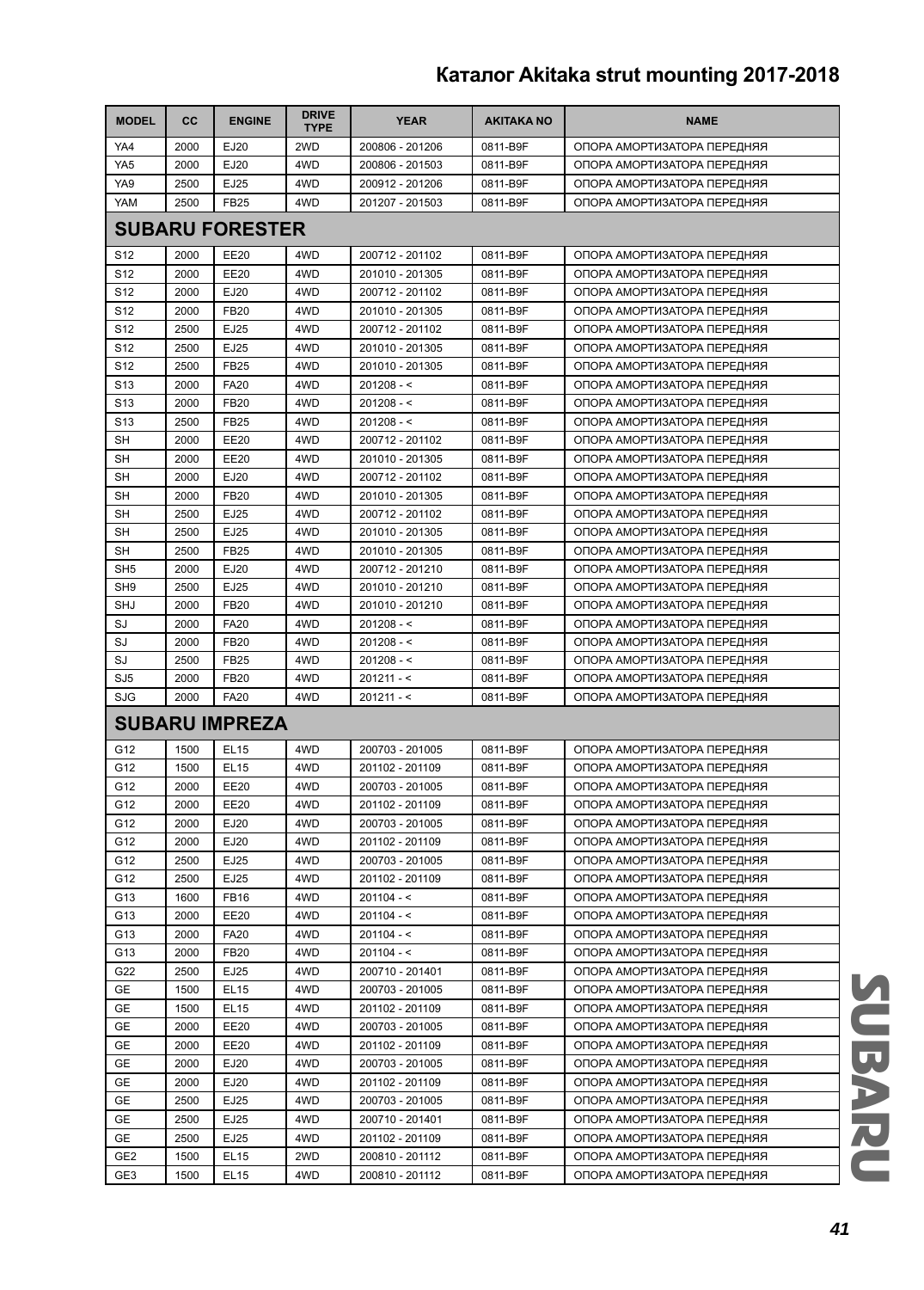| <b>MODEL</b>      | cc   | <b>ENGINE</b>             | <b>DRIVE</b><br><b>TYPE</b> | <b>YEAR</b>     | <b>AKITAKA NO</b> | <b>NAME</b>                 |
|-------------------|------|---------------------------|-----------------------------|-----------------|-------------------|-----------------------------|
| GE <sub>6</sub>   | 2000 | EJ20                      | 2WD                         | 200810 - 201112 | 0811-B9F          | ОПОРА АМОРТИЗАТОРА ПЕРЕДНЯЯ |
| GE7               | 2000 | EJ20                      | 4WD                         | 200810 - 201112 | 0811-B9F          | ОПОРА АМОРТИЗАТОРА ПЕРЕДНЯЯ |
| GH                | 1500 | <b>EL15</b>               | 4WD                         | 200703 - 201005 | 0811-B9F          | ОПОРА АМОРТИЗАТОРА ПЕРЕДНЯЯ |
| GH                | 1500 | EL15                      | 4WD                         | 201102 - 201109 | 0811-B9F          | ОПОРА АМОРТИЗАТОРА ПЕРЕДНЯЯ |
| GH                | 2000 | <b>EE20</b>               | 4WD                         | 200703 - 201005 | 0811-B9F          | ОПОРА АМОРТИЗАТОРА ПЕРЕДНЯЯ |
| GH                | 2000 | <b>EE20</b>               | 4WD                         | 201102 - 201109 | 0811-B9F          | ОПОРА АМОРТИЗАТОРА ПЕРЕДНЯЯ |
| GH                | 2000 | EJ20                      | 4WD                         | 200703 - 201005 | 0811-B9F          | ОПОРА АМОРТИЗАТОРА ПЕРЕДНЯЯ |
| GH                | 2000 | EJ20                      | 4WD                         | 201102 - 201109 | 0811-B9F          | ОПОРА АМОРТИЗАТОРА ПЕРЕДНЯЯ |
| GH                | 2500 | EJ25                      | 4WD                         | 200703 - 201005 | 0811-B9F          | ОПОРА АМОРТИЗАТОРА ПЕРЕДНЯЯ |
| GH                | 2500 | EJ25                      | 4WD                         | 200710 - 201401 | 0811-B9F          | ОПОРА АМОРТИЗАТОРА ПЕРЕДНЯЯ |
| GH                | 2500 | EJ25                      | 4WD                         | 201102 - 201109 | 0811-B9F          | ОПОРА АМОРТИЗАТОРА ПЕРЕДНЯЯ |
| GH <sub>2</sub>   | 1500 | EL15                      | 2WD                         | 200706 - 201112 | 0811-B9F          | ОПОРА АМОРТИЗАТОРА ПЕРЕДНЯЯ |
| GH <sub>3</sub>   | 1500 | EL15                      | 4WD                         | 200706 - 201112 | 0811-B9F          | ОПОРА АМОРТИЗАТОРА ПЕРЕДНЯЯ |
| GH <sub>6</sub>   | 2000 | EJ20                      | 2WD                         | 200706 - 201112 | 0811-B9F          | ОПОРА АМОРТИЗАТОРА ПЕРЕДНЯЯ |
| GH7               | 2000 | EJ20                      | 4WD                         | 200706 - 201112 | 0811-B9F          | ОПОРА АМОРТИЗАТОРА ПЕРЕДНЯЯ |
| GH <sub>8</sub>   | 2000 | EJ20                      | 4WD                         | 200706 - 201112 | 0811-B9F          | ОПОРА АМОРТИЗАТОРА ПЕРЕДНЯЯ |
| GJ                | 1600 | <b>FB16</b>               | 4WD                         | $201104 -$      | 0811-B9F          | ОПОРА АМОРТИЗАТОРА ПЕРЕДНЯЯ |
| GJ                | 2000 | <b>EE20</b>               | 4WD                         | $201104 - 5$    | 0811-B9F          | ОПОРА АМОРТИЗАТОРА ПЕРЕДНЯЯ |
| GJ                | 2000 | <b>FA20</b>               | 4WD                         | $201104 - 5$    | 0811-B9F          | ОПОРА АМОРТИЗАТОРА ПЕРЕДНЯЯ |
| GJ                | 2000 | <b>FB20</b>               | 4WD                         | $201104 - 5$    | 0811-B9F          | ОПОРА АМОРТИЗАТОРА ПЕРЕДНЯЯ |
| GJ <sub>2</sub>   | 1600 | <b>FB16</b>               | 2WD                         | $201112 - 5$    | 0811-B9F          | ОПОРА АМОРТИЗАТОРА ПЕРЕДНЯЯ |
| GJ3               | 1600 | <b>FB16</b>               | 4WD                         | $201112 - 5$    | 0811-B9F          | ОПОРА АМОРТИЗАТОРА ПЕРЕДНЯЯ |
| GJ6               | 2000 | <b>FB20</b>               | 2WD                         | $201112 - 5$    | 0811-B9F          | ОПОРА АМОРТИЗАТОРА ПЕРЕДНЯЯ |
| GJ7               | 2000 | <b>FB20</b>               | 4WD                         | $201112 - 5$    | 0811-B9F          | ОПОРА АМОРТИЗАТОРА ПЕРЕДНЯЯ |
| GP                | 1600 | <b>FB16</b>               | 4WD                         | $201104 - 5$    | 0811-B9F          | ОПОРА АМОРТИЗАТОРА ПЕРЕДНЯЯ |
| GP                | 2000 | <b>EE20</b>               | 4WD                         | $201104 - 5$    | 0811-B9F          | ОПОРА АМОРТИЗАТОРА ПЕРЕДНЯЯ |
| GP                | 2000 | <b>FA20</b>               | 4WD                         | $201104 -$      | 0811-B9F          | ОПОРА АМОРТИЗАТОРА ПЕРЕДНЯЯ |
| GP                | 2000 | <b>FB20</b>               | 4WD                         | $201104 - 5$    | 0811-B9F          | ОПОРА АМОРТИЗАТОРА ПЕРЕДНЯЯ |
| GP <sub>2</sub>   | 1600 | <b>FB16</b>               | 2WD                         | $201112 - 5$    | 0811-B9F          | ОПОРА АМОРТИЗАТОРА ПЕРЕДНЯЯ |
| GP3               | 1600 | <b>FB16</b>               | 4WD                         | $201112 - 5$    | 0811-B9F          | ОПОРА АМОРТИЗАТОРА ПЕРЕДНЯЯ |
| GP <sub>6</sub>   | 2000 | <b>FB20</b>               | 2WD                         | $201112 - 5$    | 0811-B9F          |                             |
|                   |      |                           |                             |                 |                   | ОПОРА АМОРТИЗАТОРА ПЕРЕДНЯЯ |
| GP7               | 2000 | <b>FB20</b>               | 4WD                         | $201112 - 5$    | 0811-B9F          | ОПОРА АМОРТИЗАТОРА ПЕРЕДНЯЯ |
| <b>GPE</b>        | 2000 | <b>FB20</b>               | 4WD                         | $201411 - 5$    | 0811-B9F          | ОПОРА АМОРТИЗАТОРА ПЕРЕДНЯЯ |
|                   |      | <b>SUBARU IMPREZA WRX</b> |                             |                 |                   |                             |
| <b>GVA</b>        | 2500 | EJ25                      | 4WD                         | 201007 - 201408 | 0811-B9F          | ОПОРА АМОРТИЗАТОРА ПЕРЕДНЯЯ |
| <b>GVB</b>        | 2000 | EJ20                      | 4WD                         | 201007 - 201408 | 0811-B9F          | ОПОРА АМОРТИЗАТОРА ПЕРЕДНЯЯ |
|                   |      | <b>SUBARU IMPREZA XV</b>  |                             |                 |                   |                             |
| GH                | 2000 | EJ20                      | 4WD                         | 201006 - 201112 | 0811-B9F          | ОПОРА АМОРТИЗАТОРА ПЕРЕДНЯЯ |
| GH <sub>2</sub>   | 1500 | <b>EL15</b>               | 2WD                         | 201006 - 201112 | 0811-B9F          | ОПОРА АМОРТИЗАТОРА ПЕРЕДНЯЯ |
| GH <sub>3</sub>   | 1500 | <b>EL15</b>               | 4WD                         | 201006 - 201112 | 0811-B9F          | ОПОРА АМОРТИЗАТОРА ПЕРЕДНЯЯ |
| GH <sub>6</sub>   | 2000 | EJ20                      | 2WD                         | 201006 - 201112 | 0811-B9F          | ОПОРА АМОРТИЗАТОРА ПЕРЕДНЯЯ |
| GH7               | 2000 | EJ20                      | 4WD                         | 201006 - 201112 | 0811-B9F          | ОПОРА АМОРТИЗАТОРА ПЕРЕДНЯЯ |
|                   |      | <b>SUBARU TRIBECA</b>     |                             |                 |                   |                             |
| W10               | 3000 | EZ30                      | 4WD                         | 200411 - 201412 | 0811-B9F          |                             |
|                   |      |                           |                             |                 |                   | ОПОРА АМОРТИЗАТОРА ПЕРЕДНЯЯ |
| W10               | 3600 | EZ36                      | 4WD                         | 200709 - 201412 | 0811-B9F          | ОПОРА АМОРТИЗАТОРА ПЕРЕДНЯЯ |
|                   |      | <b>SUBARU TRIBECA B9</b>  |                             |                 |                   |                             |
| W10               | 3000 | EZ30                      | 4WD                         | 200411 - 201412 | 0811-B9F          | ОПОРА АМОРТИЗАТОРА ПЕРЕДНЯЯ |
| W10               | 3600 | EZ36                      | 4WD                         | 200709 - 201412 | 0811-B9F          | ОПОРА АМОРТИЗАТОРА ПЕРЕДНЯЯ |
| <b>SUBARU WRX</b> |      |                           |                             |                 |                   |                             |
| V10               | 2000 | <b>FA20</b>               | 4WD                         | $201311 - 5$    | 0811-B9F          | ОПОРА АМОРТИЗАТОРА ПЕРЕДНЯЯ |
| V10               | 2500 | EJ25                      | 4WD                         | $201311 - 5$    | 0811-B9F          | ОПОРА АМОРТИЗАТОРА ПЕРЕДНЯЯ |
|                   |      |                           |                             |                 |                   |                             |
| VA                | 2000 | <b>FA20</b>               | 4WD                         | $201405 - 5$    | 0811-B9F          | ОПОРА АМОРТИЗАТОРА ПЕРЕДНЯЯ |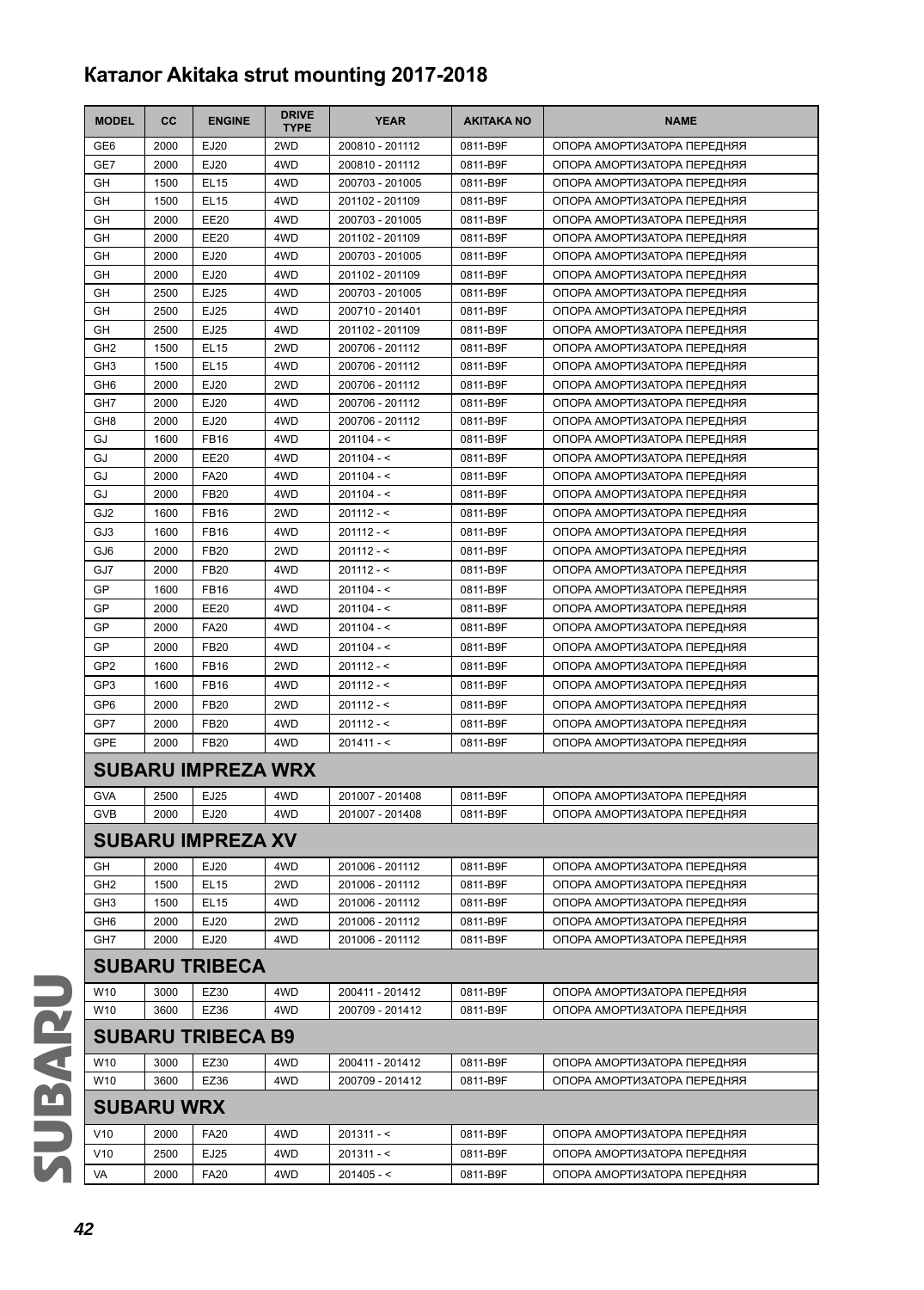| <b>MODEL</b>        | cc   | <b>ENGINE</b>     | <b>DRIVE</b><br><b>TYPE</b> | <b>YEAR</b>     | <b>AKITAKA NO</b> | <b>NAME</b>                 |                         |
|---------------------|------|-------------------|-----------------------------|-----------------|-------------------|-----------------------------|-------------------------|
| <b>SUBARU XV</b>    |      |                   |                             |                 |                   |                             |                         |
| G33                 | 1600 | <b>FB16</b>       | 4WD                         | $201204 - 5$    | 0811-B9F          | ОПОРА АМОРТИЗАТОРА ПЕРЕДНЯЯ |                         |
| G33                 | 2000 | <b>FB20</b>       | 4WD                         | $201204 - 5$    | 0811-B9F          | ОПОРА АМОРТИЗАТОРА ПЕРЕДНЯЯ | $\overline{\mathbf{u}}$ |
| G43                 | 1600 | <b>FB16</b>       | 4WD                         | $201204 - 5$    | 0811-B9F          | ОПОРА АМОРТИЗАТОРА ПЕРЕДНЯЯ |                         |
| G43                 | 2000 | <b>EE20</b>       | 4WD                         | $201204 - 5$    | 0811-B9F          | ОПОРА АМОРТИЗАТОРА ПЕРЕДНЯЯ |                         |
| G43                 | 2000 | <b>FB20</b>       | 4WD                         | $201204 - 5$    | 0811-B9F          | ОПОРА АМОРТИЗАТОРА ПЕРЕДНЯЯ |                         |
| GJ                  | 1600 | <b>FB16</b>       | 4WD                         | $201204 - 5$    | 0811-B9F          | ОПОРА АМОРТИЗАТОРА ПЕРЕДНЯЯ |                         |
| GJ                  | 2000 | <b>EE20</b>       | 4WD                         | $201204 - 5$    | 0811-B9F          | ОПОРА АМОРТИЗАТОРА ПЕРЕДНЯЯ |                         |
| GJ                  | 2000 | <b>FB20</b>       | 4WD                         | $201204 - 5$    | 0811-B9F          | ОПОРА АМОРТИЗАТОРА ПЕРЕДНЯЯ |                         |
| GP                  | 1600 | <b>FB16</b>       | 4WD                         | $201204 - 5$    | 0811-B9F          | ОПОРА АМОРТИЗАТОРА ПЕРЕДНЯЯ |                         |
| GP                  | 2000 | EE20              | 4WD                         | $201204 - 5$    | 0811-B9F          | ОПОРА АМОРТИЗАТОРА ПЕРЕДНЯЯ |                         |
| GP                  | 2000 | FB20              | 4WD                         | $201204 - 5$    | 0811-B9F          | ОПОРА АМОРТИЗАТОРА ПЕРЕДНЯЯ |                         |
| GP7                 | 2000 | FB20              | 4WD                         | $201210 - 5$    | 0811-B9F          | ОПОРА АМОРТИЗАТОРА ПЕРЕДНЯЯ |                         |
| <b>GPE</b>          | 2000 | FB20              | 4WD                         | $201210 - <$    | 0811-B9F          | ОПОРА АМОРТИЗАТОРА ПЕРЕДНЯЯ |                         |
| <b>SUZUKI AERIO</b> |      |                   |                             |                 |                   |                             |                         |
| ER                  | 1300 | M13A              | 2WD                         | 200107 - 200712 | 0711-RH4F         | ОПОРА АМОРТИЗАТОРА ПЕРЕДНЯЯ |                         |
| ER                  | 1300 | <b>M13A</b>       | 2WD                         | 200203 - 200711 | 0711-RH4F         | ОПОРА АМОРТИЗАТОРА ПЕРЕДНЯЯ |                         |
| ER                  | 1400 | 8HY               | 2WD                         | 200404 - 200712 | 0711-RH4F         | ОПОРА АМОРТИЗАТОРА ПЕРЕДНЯЯ |                         |
| ER                  | 1500 | <b>M15A</b>       | 2WD                         | 200404 - 200711 | 0711-RH4F         | ОПОРА АМОРТИЗАТОРА ПЕРЕДНЯЯ |                         |
| ER                  | 1600 | <b>M16A</b>       | 2WD                         | 200107 - 200712 | 0711-RH4F         | ОПОРА АМОРТИЗАТОРА ПЕРЕДНЯЯ |                         |
| ER                  | 1600 | <b>M16A</b>       | 4WD                         | 200107 - 200712 | 0711-RH4F         | ОПОРА АМОРТИЗАТОРА ПЕРЕДНЯЯ |                         |
| ER                  | 1600 | M16A              | 2WD                         | 200203 - 200712 | 0711-RH4F         | ОПОРА АМОРТИЗАТОРА ПЕРЕДНЯЯ |                         |
| ER                  | 1600 | <b>M16A</b>       | 4WD                         | 200203 - 200712 | 0711-RH4F         | ОПОРА АМОРТИЗАТОРА ПЕРЕДНЯЯ |                         |
| ER                  | 1600 | <b>M16A</b>       | 2WD                         | 200204 - 200712 | 0711-RH4F         | ОПОРА АМОРТИЗАТОРА ПЕРЕДНЯЯ |                         |
| ER                  | 1600 | M16A              | 4WD                         | 200204 - 200712 | 0711-RH4F         | ОПОРА АМОРТИЗАТОРА ПЕРЕДНЯЯ |                         |
| ER                  | 1600 | <b>M16A</b>       | 2WD                         | 200501 - 200712 | 0711-RH4F         | ОПОРА АМОРТИЗАТОРА ПЕРЕДНЯЯ |                         |
| ER                  | 1600 | <b>M16A</b>       | 4WD                         | 200501 - 200712 | 0711-RH4F         | ОПОРА АМОРТИЗАТОРА ПЕРЕДНЯЯ |                         |
| ER                  | 1800 | <b>M18A</b>       | 2WD                         | 200107 - 200712 | 0711-RH4F         | ОПОРА АМОРТИЗАТОРА ПЕРЕДНЯЯ |                         |
| ER                  | 1800 | <b>M18A</b>       | 2WD                         | 200110 - 200712 | 0711-RH4F         | ОПОРА АМОРТИЗАТОРА ПЕРЕДНЯЯ |                         |
| ER                  | 2000 | <b>J20A</b>       | 2WD                         | 200101 - 200312 | 0711-RH4F         | ОПОРА АМОРТИЗАТОРА ПЕРЕДНЯЯ |                         |
| ER                  | 2000 | <b>J20A</b>       | 4WD                         | 200209 - 200312 | 0711-RH4F         | ОПОРА АМОРТИЗАТОРА ПЕРЕДНЯЯ |                         |
| ER                  | 2300 | <b>J23A</b>       | 2WD                         | 200309 - 200712 | 0711-RH4F         | ОПОРА АМОРТИЗАТОРА ПЕРЕДНЯЯ |                         |
| ${\sf ER}$          | 2300 | J23A              | 4WD                         | 200309 - 200712 | 0711-RH4F         | ОПОРА АМОРТИЗАТОРА ПЕРЕДНЯЯ |                         |
| ER                  | 2300 | J23A              | 2WD                         | 200404 - 200712 | 0711-RH4F         | ОПОРА АМОРТИЗАТОРА ПЕРЕДНЯЯ |                         |
| <b>RA21S</b>        | 1500 | <b>M15A</b>       | 2WD                         | 200111 - 200605 | 0711-RH4F         | ОПОРА АМОРТИЗАТОРА ПЕРЕДНЯЯ |                         |
| <b>RA21S</b>        | 1500 | M15A              | 4WD                         | 200111 - 200605 | 0711-RH4F         | ОПОРА АМОРТИЗАТОРА ПЕРЕДНЯЯ |                         |
| <b>RB21S</b>        | 1500 | <b>M15A</b>       | 2WD                         | 200101 - 200605 | 0711-RH4F         | ОПОРА АМОРТИЗАТОРА ПЕРЕДНЯЯ |                         |
| <b>RB21S</b>        | 1500 | <b>M15A</b>       | 4WD                         | 200101 - 200605 | 0711-RH4F         | ОПОРА АМОРТИЗАТОРА ПЕРЕДНЯЯ |                         |
| <b>RC51S</b>        | 1800 | <b>M18A</b>       | 2WD                         | 200111 - 200605 | 0711-RH4F         | ОПОРА АМОРТИЗАТОРА ПЕРЕДНЯЯ |                         |
| <b>RC51S</b>        | 1800 | <b>M18A</b>       | 4WD                         | 200111 - 200605 | 0711-RH4F         | ОПОРА АМОРТИЗАТОРА ПЕРЕДНЯЯ |                         |
| RD51S               | 1800 | <b>M18A</b>       | 2WD                         | 200311 - 200605 | 0711-RH4F         | ОПОРА АМОРТИЗАТОРА ПЕРЕДНЯЯ |                         |
| RD51S               | 1800 | <b>M18A</b>       | 4WD                         | 200311 - 200605 | 0711-RH4F         | ОПОРА АМОРТИЗАТОРА ПЕРЕДНЯЯ |                         |
| RH413               | 1300 | M <sub>13</sub> A | 2WD                         | 200107 - 200712 | 0711-RH4F         | ОПОРА АМОРТИЗАТОРА ПЕРЕДНЯЯ |                         |
| RH413               | 1300 | M <sub>13</sub> A | 2WD                         | 200203 - 200711 | 0711-RH4F         | ОПОРА АМОРТИЗАТОРА ПЕРЕДНЯЯ |                         |
| <b>RH414</b>        | 1400 | 8HY               | 2WD                         | 200404 - 200712 | 0711-RH4F         | ОПОРА АМОРТИЗАТОРА ПЕРЕДНЯЯ |                         |
| RH415               | 1500 | <b>M15A</b>       | 2WD                         | 200404 - 200711 | 0711-RH4F         | ОПОРА АМОРТИЗАТОРА ПЕРЕДНЯЯ |                         |
| RH416               | 1600 | M <sub>16</sub> A | 2WD                         | 200107 - 200712 | 0711-RH4F         | ОПОРА АМОРТИЗАТОРА ПЕРЕДНЯЯ |                         |
| RH416               | 1600 | M <sub>16</sub> A | 4WD                         | 200107 - 200712 | 0711-RH4F         | ОПОРА АМОРТИЗАТОРА ПЕРЕДНЯЯ |                         |
| RH416               | 1600 | M16A              | 2WD                         | 200203 - 200712 | 0711-RH4F         | ОПОРА АМОРТИЗАТОРА ПЕРЕДНЯЯ |                         |
| RH416               | 1600 | M <sub>16</sub> A | 4WD                         | 200203 - 200712 | 0711-RH4F         | ОПОРА АМОРТИЗАТОРА ПЕРЕДНЯЯ |                         |
| RH416               | 1600 | M16A              | 2WD                         | 200204 - 200712 | 0711-RH4F         | ОПОРА АМОРТИЗАТОРА ПЕРЕДНЯЯ |                         |
| RH416               | 1600 | M16A              | 4WD                         | 200204 - 200712 | 0711-RH4F         | ОПОРА АМОРТИЗАТОРА ПЕРЕДНЯЯ |                         |
| RH416               | 1600 | M16A              | 2WD                         | 200501 - 200712 | 0711-RH4F         | ОПОРА АМОРТИЗАТОРА ПЕРЕДНЯЯ |                         |
| RH416               | 1600 | <b>M16A</b>       | 4WD                         | 200501 - 200712 | 0711-RH4F         | ОПОРА АМОРТИЗАТОРА ПЕРЕДНЯЯ |                         |
| <b>RH418</b>        | 1800 | <b>M18A</b>       | 2WD                         | 200107 - 200712 | 0711-RH4F         | ОПОРА АМОРТИЗАТОРА ПЕРЕДНЯЯ |                         |
|                     |      |                   |                             |                 |                   |                             |                         |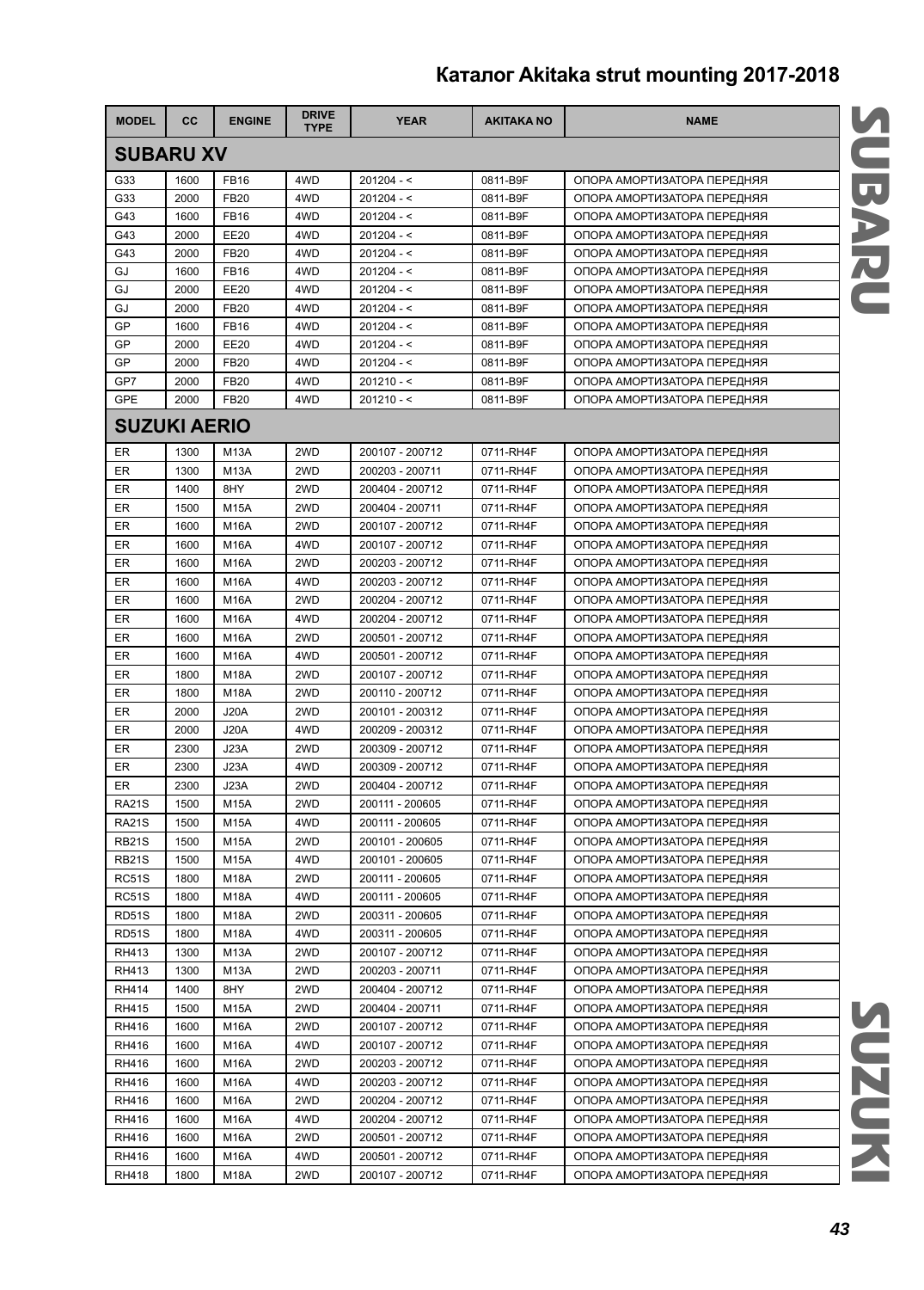| <b>MODEL</b>        | cc                  | <b>ENGINE</b>        | <b>DRIVE</b><br><b>TYPE</b> | <b>YEAR</b>     | <b>AKITAKA NO</b> | <b>NAME</b>                 |  |  |  |  |
|---------------------|---------------------|----------------------|-----------------------------|-----------------|-------------------|-----------------------------|--|--|--|--|
| <b>RH418</b>        | 1800                | <b>M18A</b>          | 2WD                         | 200110 - 200712 | 0711-RH4F         | ОПОРА АМОРТИЗАТОРА ПЕРЕДНЯЯ |  |  |  |  |
| <b>RH420</b>        | 2000                | <b>J20A</b>          | 2WD                         | 200101 - 200312 | 0711-RH4F         | ОПОРА АМОРТИЗАТОРА ПЕРЕДНЯЯ |  |  |  |  |
| <b>RH420</b>        | 2000                | <b>J20A</b>          | 4WD                         | 200209 - 200312 | 0711-RH4F         | ОПОРА АМОРТИЗАТОРА ПЕРЕДНЯЯ |  |  |  |  |
| <b>RH423</b>        | 2300                | J23A                 | 2WD                         | 200309 - 200712 | 0711-RH4F         | ОПОРА АМОРТИЗАТОРА ПЕРЕДНЯЯ |  |  |  |  |
| <b>RH423</b>        | 2300                | J23A                 | 4WD                         | 200309 - 200712 | 0711-RH4F         | ОПОРА АМОРТИЗАТОРА ПЕРЕДНЯЯ |  |  |  |  |
| <b>RH423</b>        | 2300                | <b>J23A</b>          | 2WD                         | 200404 - 200712 | 0711-RH4F         | ОПОРА АМОРТИЗАТОРА ПЕРЕДНЯЯ |  |  |  |  |
| <b>SUZUKI IGNIS</b> |                     |                      |                             |                 |                   |                             |  |  |  |  |
| FH                  | 1300                | M <sub>13</sub> A    | 2WD                         | 200010 - 200309 | 0711-RCF          | ОПОРА АМОРТИЗАТОРА ПЕРЕДНЯЯ |  |  |  |  |
| FH                  | 1300                | M <sub>13</sub> A    | 4WD                         | 200010 - 200309 | 0711-RCF          | ОПОРА АМОРТИЗАТОРА ПЕРЕДНЯЯ |  |  |  |  |
| HR.                 | 1300                | M <sub>13</sub> A    | 2WD                         | 200309 - 200812 | 0711-RCF          | ОПОРА АМОРТИЗАТОРА ПЕРЕДНЯЯ |  |  |  |  |
|                     | <b>SUZUKI LIANA</b> |                      |                             |                 |                   |                             |  |  |  |  |
| ER                  | 1300                | M <sub>13</sub> A    | 2WD                         | 200107 - 200712 | 0711-RH4F         | ОПОРА АМОРТИЗАТОРА ПЕРЕДНЯЯ |  |  |  |  |
| ER                  | 1300                | M <sub>13</sub> A    | 2WD                         | 200203 - 200711 | 0711-RH4F         | ОПОРА АМОРТИЗАТОРА ПЕРЕДНЯЯ |  |  |  |  |
| ER                  | 1400                | 8HY                  | 2WD                         | 200404 - 200712 | 0711-RH4F         | ОПОРА АМОРТИЗАТОРА ПЕРЕДНЯЯ |  |  |  |  |
| ER                  | 1500                | <b>M15A</b>          | 2WD                         | 200404 - 200711 | 0711-RH4F         | ОПОРА АМОРТИЗАТОРА ПЕРЕДНЯЯ |  |  |  |  |
| ER                  | 1600                | <b>M16A</b>          | 2WD                         | 200107 - 200712 | 0711-RH4F         | ОПОРА АМОРТИЗАТОРА ПЕРЕДНЯЯ |  |  |  |  |
| ER                  | 1600                | <b>M16A</b>          | 4WD                         | 200107 - 200712 | 0711-RH4F         | ОПОРА АМОРТИЗАТОРА ПЕРЕДНЯЯ |  |  |  |  |
| ER                  | 1600                | <b>M16A</b>          | 2WD                         | 200203 - 200712 | 0711-RH4F         | ОПОРА АМОРТИЗАТОРА ПЕРЕДНЯЯ |  |  |  |  |
| ER                  | 1600                | <b>M16A</b>          | 4WD                         | 200203 - 200712 | 0711-RH4F         | ОПОРА АМОРТИЗАТОРА ПЕРЕДНЯЯ |  |  |  |  |
| ER                  | 1600                | M16A                 | 2WD                         | 200204 - 200712 | 0711-RH4F         | ОПОРА АМОРТИЗАТОРА ПЕРЕДНЯЯ |  |  |  |  |
| ER                  | 1600                | M16A                 | 4WD                         | 200204 - 200712 | 0711-RH4F         | ОПОРА АМОРТИЗАТОРА ПЕРЕДНЯЯ |  |  |  |  |
| ER                  | 1600                | <b>M16A</b>          | 2WD                         | 200501 - 200712 | 0711-RH4F         | ОПОРА АМОРТИЗАТОРА ПЕРЕДНЯЯ |  |  |  |  |
| ER                  | 1600                | M16A                 | 4WD                         | 200501 - 200712 | 0711-RH4F         | ОПОРА АМОРТИЗАТОРА ПЕРЕДНЯЯ |  |  |  |  |
| ER                  | 1800                | <b>M18A</b>          | 2WD                         | 200107 - 200712 | 0711-RH4F         | ОПОРА АМОРТИЗАТОРА ПЕРЕДНЯЯ |  |  |  |  |
| ER                  | 1800                | <b>M18A</b>          | 2WD                         | 200110 - 200712 | 0711-RH4F         | ОПОРА АМОРТИЗАТОРА ПЕРЕДНЯЯ |  |  |  |  |
| ER                  | 2000                | <b>J20A</b>          | 2WD                         | 200101 - 200312 | 0711-RH4F         | ОПОРА АМОРТИЗАТОРА ПЕРЕДНЯЯ |  |  |  |  |
| ER                  | 2000                | <b>J20A</b>          | 4WD                         | 200209 - 200312 | 0711-RH4F         | ОПОРА АМОРТИЗАТОРА ПЕРЕДНЯЯ |  |  |  |  |
| ER                  | 2300                | <b>J23A</b>          | 2WD                         | 200309 - 200712 | 0711-RH4F         | ОПОРА АМОРТИЗАТОРА ПЕРЕДНЯЯ |  |  |  |  |
| ER                  | 2300                | J23A                 | 4WD                         | 200309 - 200712 | 0711-RH4F         | ОПОРА АМОРТИЗАТОРА ПЕРЕДНЯЯ |  |  |  |  |
| ER                  | 2300                | J23A                 | 2WD                         | 200404 - 200712 | 0711-RH4F         | ОПОРА АМОРТИЗАТОРА ПЕРЕДНЯЯ |  |  |  |  |
| RH413               | 1300                | <b>M13A</b>          | 2WD                         | 200107 - 200712 | 0711-RH4F         | ОПОРА АМОРТИЗАТОРА ПЕРЕДНЯЯ |  |  |  |  |
| <b>RH413</b>        | 1300                | <b>M13A</b>          | 2WD                         | 200203 - 200711 | 0711-RH4F         | ОПОРА АМОРТИЗАТОРА ПЕРЕДНЯЯ |  |  |  |  |
| RH414               | 1400                | 8HY                  | 2WD                         | 200404 - 200712 | 0711-RH4F         | ОПОРА АМОРТИЗАТОРА ПЕРЕДНЯЯ |  |  |  |  |
| <b>RH415</b>        | 1500                | M15A                 | 2WD                         | 200404 - 200711 | 0711-RH4F         | ОПОРА АМОРТИЗАТОРА ПЕРЕДНЯЯ |  |  |  |  |
| RH416               | 1600                | <b>M16A</b>          | 2WD                         | 200107 - 200712 | 0711-RH4F         | ОПОРА АМОРТИЗАТОРА ПЕРЕДНЯЯ |  |  |  |  |
| RH416               | 1600                | <b>M16A</b>          | 4WD                         | 200107 - 200712 | 0711-RH4F         | ОПОРА АМОРТИЗАТОРА ПЕРЕДНЯЯ |  |  |  |  |
| RH416               | 1600                | <b>M16A</b>          | 2WD                         | 200203 - 200712 | 0711-RH4F         | ОПОРА АМОРТИЗАТОРА ПЕРЕДНЯЯ |  |  |  |  |
| RH416               | 1600                | <b>M16A</b>          | 4WD                         | 200203 - 200712 | 0711-RH4F         | ОПОРА АМОРТИЗАТОРА ПЕРЕДНЯЯ |  |  |  |  |
| RH416               | 1600                | <b>M16A</b>          | 2WD                         | 200204 - 200712 | 0711-RH4F         | ОПОРА АМОРТИЗАТОРА ПЕРЕДНЯЯ |  |  |  |  |
| RH416               | 1600                | <b>M16A</b>          | 4WD                         | 200204 - 200712 | 0711-RH4F         | ОПОРА АМОРТИЗАТОРА ПЕРЕДНЯЯ |  |  |  |  |
| RH416               | 1600                | <b>M16A</b>          | 2WD                         | 200501 - 200712 | 0711-RH4F         | ОПОРА АМОРТИЗАТОРА ПЕРЕДНЯЯ |  |  |  |  |
| RH416               | 1600                | <b>M16A</b>          | 4WD                         | 200501 - 200712 | 0711-RH4F         | ОПОРА АМОРТИЗАТОРА ПЕРЕДНЯЯ |  |  |  |  |
| RH418               | 1800                | M18A                 | 2WD                         | 200107 - 200712 | 0711-RH4F         | ОПОРА АМОРТИЗАТОРА ПЕРЕДНЯЯ |  |  |  |  |
| RH418               | 1800                | <b>M18A</b>          | 2WD                         | 200110 - 200712 | 0711-RH4F         | ОПОРА АМОРТИЗАТОРА ПЕРЕДНЯЯ |  |  |  |  |
| RH420               | 2000                | J20A                 | 2WD                         | 200101 - 200312 | 0711-RH4F         | ОПОРА АМОРТИЗАТОРА ПЕРЕДНЯЯ |  |  |  |  |
| <b>RH420</b>        | 2000                | J20A                 | 4WD                         | 200209 - 200312 | 0711-RH4F         | ОПОРА АМОРТИЗАТОРА ПЕРЕДНЯЯ |  |  |  |  |
| <b>RH423</b>        | 2300                | J23A                 | 2WD                         | 200309 - 200712 | 0711-RH4F         | ОПОРА АМОРТИЗАТОРА ПЕРЕДНЯЯ |  |  |  |  |
| RH423               | 2300                | J23A                 | 4WD                         | 200309 - 200712 | 0711-RH4F         | ОПОРА АМОРТИЗАТОРА ПЕРЕДНЯЯ |  |  |  |  |
| RH423               | 2300                | J23A                 | 2WD                         | 200404 - 200712 | 0711-RH4F         | ОПОРА АМОРТИЗАТОРА ПЕРЕДНЯЯ |  |  |  |  |
|                     |                     | <b>SUZUKI SPLASH</b> |                             |                 |                   |                             |  |  |  |  |
| A5B310              | 1000                | K <sub>10</sub> B    | 2WD                         | $200801 - 5$    | 0711-RSF          | ОПОРА АМОРТИЗАТОРА ПЕРЕДНЯЯ |  |  |  |  |
| A5B412              | 1200                | K12B                 | 2WD                         | 200801 - <      | 0711-RSF          | ОПОРА АМОРТИЗАТОРА ПЕРЕДНЯЯ |  |  |  |  |
| A5B413              | 1300                | D <sub>13</sub> A    | 2WD                         | $200801 - 5$    | 0711-RSF          | ОПОРА АМОРТИЗАТОРА ПЕРЕДНЯЯ |  |  |  |  |
| A5B413              | 1300                | Z <sub>13</sub> DTJ  | 2WD                         | $200801 - 5$    | 0711-RSF          | ОПОРА АМОРТИЗАТОРА ПЕРЕДНЯЯ |  |  |  |  |
|                     |                     |                      |                             |                 |                   |                             |  |  |  |  |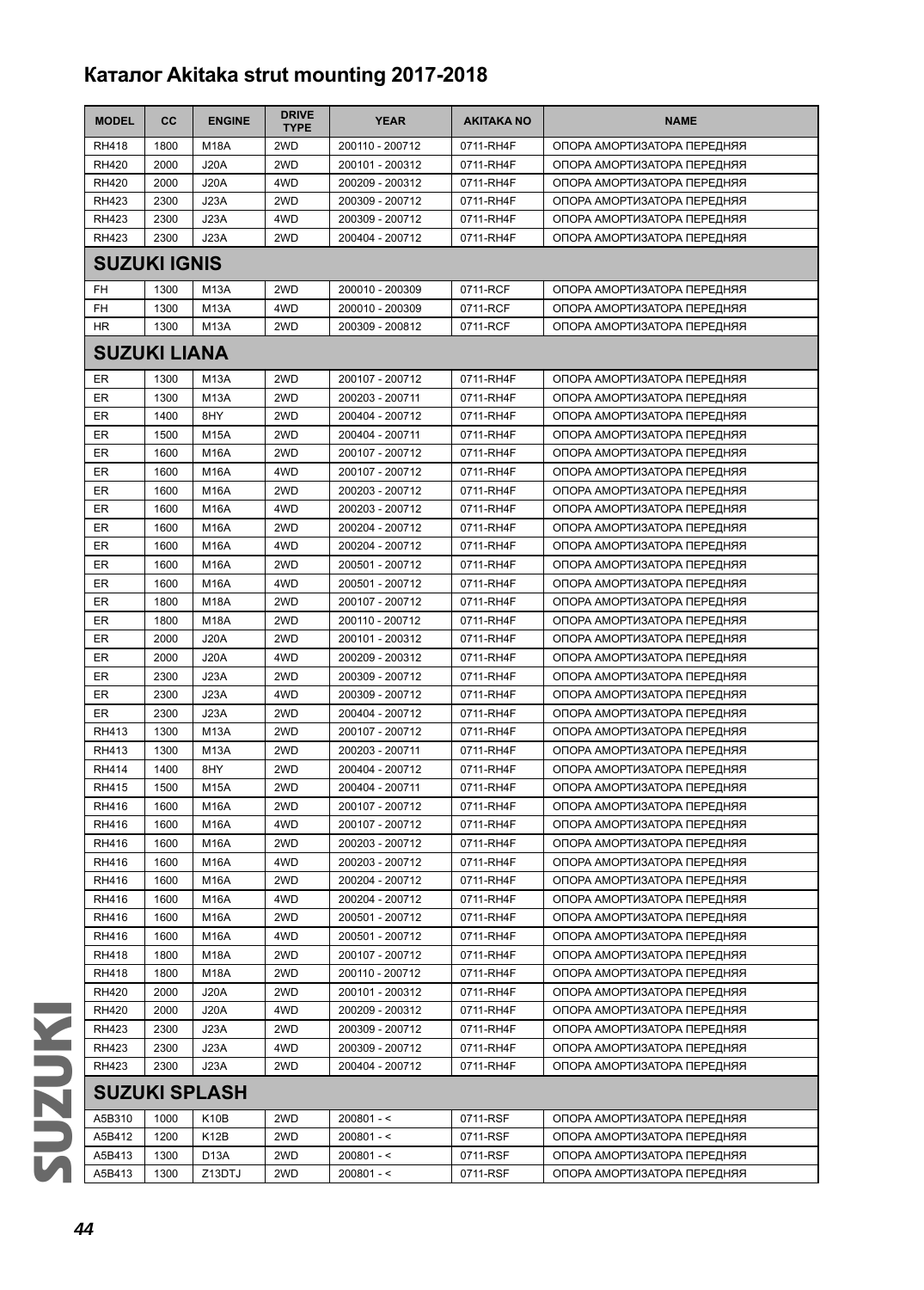| <b>MODEL</b>        | cc           | <b>ENGINE</b>                          | <b>DRIVE</b><br><b>TYPE</b> | <b>YEAR</b>                        | <b>AKITAKA NO</b>    | <b>NAME</b>                 |
|---------------------|--------------|----------------------------------------|-----------------------------|------------------------------------|----------------------|-----------------------------|
|                     | 1000         | K <sub>10</sub> B                      | 2WD                         | $200801 - 5$                       | 0711-RSF             | ОПОРА АМОРТИЗАТОРА ПЕРЕДНЯЯ |
|                     | 1000         | <b>K10B</b>                            | 2WD                         | $201106 - 5$                       | 0711-RSF             | ОПОРА АМОРТИЗАТОРА ПЕРЕДНЯЯ |
|                     | 1200         | K <sub>12</sub> B                      | 2WD                         | $200801 - 5$                       | 0711-RSF             | ОПОРА АМОРТИЗАТОРА ПЕРЕДНЯЯ |
|                     | 1200         | K <sub>12</sub> B                      | 2WD                         | $201009 - 5$                       | 0711-RSF             | ОПОРА АМОРТИЗАТОРА ПЕРЕДНЯЯ |
|                     | 1300         | D <sub>13</sub> A                      | 2WD                         | $200801 - 5$                       | 0711-RSF             | ОПОРА АМОРТИЗАТОРА ПЕРЕДНЯЯ |
|                     | 1300         | Z <sub>13</sub> DTJ                    | 2WD                         | $200801 - 5$                       | 0711-RSF             | ОПОРА АМОРТИЗАТОРА ПЕРЕДНЯЯ |
| <b>SUZUKI SWIFT</b> |              |                                        |                             |                                    |                      |                             |
| <b>RS413</b>        | 1300         | M <sub>13</sub> A                      | 2WD                         | 200401 - 201012                    | 0711-RSF             | ОПОРА АМОРТИЗАТОРА ПЕРЕДНЯЯ |
| <b>RS413</b>        | 1300         | M <sub>13</sub> A                      | 2WD                         | 200401 - 201012                    | 0711-RWF             | ОПОРА АМОРТИЗАТОРА ПЕРЕДНЯЯ |
| RS413               | 1300         | <b>M13A</b>                            | 4WD                         | 200401 - 201012                    | 0711-RSF             | ОПОРА АМОРТИЗАТОРА ПЕРЕДНЯЯ |
| <b>RS413</b>        | 1300         | M <sub>13</sub> A                      | 4WD                         | 200401 - 201012                    | 0711-RWF             | ОПОРА АМОРТИЗАТОРА ПЕРЕДНЯЯ |
| <b>RS413D</b>       | 1300         | D <sub>13</sub> A                      | 2WD                         | 200401 - 201012                    | 0711-RSF             | ОПОРА АМОРТИЗАТОРА ПЕРЕДНЯЯ |
| <b>RS413D</b>       | 1300         | D <sub>13</sub> A                      | 2WD                         | 200401 - 201012                    | 0711-RWF             | ОПОРА АМОРТИЗАТОРА ПЕРЕДНЯЯ |
| <b>RS413D</b>       | 1300         | Z13DT                                  | 2WD                         | 200401 - 201012                    | 0711-RSF             | ОПОРА АМОРТИЗАТОРА ПЕРЕДНЯЯ |
| <b>RS413D</b>       | 1300         | Z13DT                                  | 2WD                         | 200401 - 201012                    | 0711-RWF             | ОПОРА АМОРТИЗАТОРА ПЕРЕДНЯЯ |
| <b>RS413D</b>       | 1300         | Z13DTJ                                 | 2WD                         | 200401 - 201012                    | 0711-RSF             | ОПОРА АМОРТИЗАТОРА ПЕРЕДНЯЯ |
| <b>RS413D</b>       | 1300         | Z13DTJ                                 | 2WD                         | 200401 - 201012                    | 0711-RWF             | ОПОРА АМОРТИЗАТОРА ПЕРЕДНЯЯ |
| <b>RS415</b>        | 1500         | M15A                                   | 4WD                         | 200401 - 201012                    | 0711-RSF             | ОПОРА АМОРТИЗАТОРА ПЕРЕДНЯЯ |
| <b>RS415</b>        | 1500         | <b>M15A</b>                            | 4WD                         | 200401 - 201012                    | 0711-RWF             | ОПОРА АМОРТИЗАТОРА ПЕРЕДНЯЯ |
| <b>RS416</b>        | 1600         | M16A                                   | 2WD                         | 200401 - 201012                    | 0711-RSF             | ОПОРА АМОРТИЗАТОРА ПЕРЕДНЯЯ |
| <b>RS416</b>        | 1600         | M <sub>16</sub> A                      | 2WD                         | 200401 - 201012                    | 0711-RWF             | ОПОРА АМОРТИЗАТОРА ПЕРЕДНЯЯ |
| ZC                  | 1300         | D <sub>13</sub> A                      | 2WD                         | 200508 - 201012                    | 0711-RSF             | ОПОРА АМОРТИЗАТОРА ПЕРЕДНЯЯ |
| ΖC                  | 1300         | D <sub>13</sub> A                      | 2WD                         | 200508 - 201012                    | 0711-RWF             | ОПОРА АМОРТИЗАТОРА ПЕРЕДНЯЯ |
| ZC                  | 1300         | M <sub>13</sub> A                      | 2WD                         | 200502 - 201012                    | 0711-RSF             | ОПОРА АМОРТИЗАТОРА ПЕРЕДНЯЯ |
| ZC                  | 1300         | <b>M13A</b>                            | 2WD                         | 200502 - 201012                    | 0711-RWF             | ОПОРА АМОРТИЗАТОРА ПЕРЕДНЯЯ |
| ZC                  | 1300         | <b>M13A</b>                            | 4WD                         | 200502 - 201012                    | 0711-RSF             | ОПОРА АМОРТИЗАТОРА ПЕРЕДНЯЯ |
| ZC                  | 1300         | <b>M13A</b>                            | 4WD                         | 200502 - 201012                    | 0711-RWF             | ОПОРА АМОРТИЗАТОРА ПЕРЕДНЯЯ |
| ZC                  | 1300         | M <sub>13</sub> A                      | 4WD                         | 200601 - 201012                    | 0711-RSF             | ОПОРА АМОРТИЗАТОРА ПЕРЕДНЯЯ |
| ZC                  | 1300         | M <sub>13</sub> A                      | 4WD                         | 200601 - 201012                    | 0711-RWF             | ОПОРА АМОРТИЗАТОРА ПЕРЕДНЯЯ |
| ZC                  | 1300         | Z13DT                                  | 2WD                         | 200508 - 201012                    | 0711-RSF             | ОПОРА АМОРТИЗАТОРА ПЕРЕДНЯЯ |
| ZC                  | 1300         | Z13DT                                  | 2WD                         | 200508 - 201012                    | 0711-RWF             | ОПОРА АМОРТИЗАТОРА ПЕРЕДНЯЯ |
| ZC                  | 1500         | <b>M15A</b>                            | 2WD                         | 200502 - 201012                    | 0711-RSF             | ОПОРА АМОРТИЗАТОРА ПЕРЕДНЯЯ |
| ΖC                  | 1500         | M15A                                   | 2WD                         | 200502 - 201012                    | 0711-RWF             | ОПОРА АМОРТИЗАТОРА ПЕРЕДНЯЯ |
| ZC                  | 1500         | <b>M15A</b>                            | 4WD                         | 200502 - 201012                    | 0711-RSF             | ОПОРА АМОРТИЗАТОРА ПЕРЕДНЯЯ |
| ZC                  | 1500         | <b>M15A</b>                            | 4WD                         | 200502 - 201012                    | 0711-RWF             | ОПОРА АМОРТИЗАТОРА ПЕРЕДНЯЯ |
| ZC                  | 1600         | <b>M16A</b>                            | 2WD                         | 200605 - 201012                    | 0711-RSF             | ОПОРА АМОРТИЗАТОРА ПЕРЕДНЯЯ |
| ZC                  | 1600         | M16A                                   | 2WD                         | 200605 - 201012                    | 0711-RWF             | ОПОРА АМОРТИЗАТОРА ПЕРЕДНЯЯ |
| ZC <sub>11</sub> S  | 1300         | M <sub>13</sub> A                      | 2WD                         | 200411 - 201008                    | 0711-RWF             | ОПОРА АМОРТИЗАТОРА ПЕРЕДНЯЯ |
| ZC21S               | 1500         | <b>M15A</b>                            | 2WD                         | 200411 - 200904                    | 0711-RWF             | ОПОРА АМОРТИЗАТОРА ПЕРЕДНЯЯ |
| ZC31S               | 1600         | M <sub>16</sub> A                      | 2WD                         | 200411 - 201008                    | 0711-RWF             | ОПОРА АМОРТИЗАТОРА ПЕРЕДНЯЯ |
|                     |              |                                        |                             | $200609 - <$                       |                      |                             |
| ZC31S<br>ZC71S      | 1600<br>1200 | M <sub>16</sub> A<br>K <sub>12</sub> B | 2WD<br>2WD                  |                                    | 0711-RSF<br>0711-RWF | ОПОРА АМОРТИЗАТОРА ПЕРЕДНЯЯ |
|                     |              |                                        | 2WD                         | 200705 - 201008<br>200508 - 201012 |                      | ОПОРА АМОРТИЗАТОРА ПЕРЕДНЯЯ |
| ZD                  | 1300         | D <sub>13</sub> A                      |                             |                                    | 0711-RSF             | ОПОРА АМОРТИЗАТОРА ПЕРЕДНЯЯ |
| ZD                  | 1300         | D <sub>13</sub> A                      | 2WD                         | 200508 - 201012                    | 0711-RWF             | ОПОРА АМОРТИЗАТОРА ПЕРЕДНЯЯ |
| ZD                  | 1300         | M <sub>13</sub> A                      | 2WD                         | 200502 - 201012                    | 0711-RSF             | ОПОРА АМОРТИЗАТОРА ПЕРЕДНЯЯ |
| ZD                  | 1300         | M <sub>13</sub> A                      | 2WD                         | 200502 - 201012                    | 0711-RWF             | ОПОРА АМОРТИЗАТОРА ПЕРЕДНЯЯ |
| ZD                  | 1300         | M <sub>13</sub> A                      | 4WD                         | 200502 - 201012                    | 0711-RSF             | ОПОРА АМОРТИЗАТОРА ПЕРЕДНЯЯ |
| ZD                  | 1300         | M <sub>13</sub> A                      | 4WD                         | 200502 - 201012                    | 0711-RWF             | ОПОРА АМОРТИЗАТОРА ПЕРЕДНЯЯ |
| ZD                  | 1300         | <b>M13A</b>                            | 4WD                         | 200601 - 201012                    | 0711-RSF             | ОПОРА АМОРТИЗАТОРА ПЕРЕДНЯЯ |
| ZD                  | 1300         | <b>M13A</b>                            | 4WD                         | 200601 - 201012                    | 0711-RWF             | ОПОРА АМОРТИЗАТОРА ПЕРЕДНЯЯ |
| ZD                  | 1300         | Z13DT                                  | 2WD                         | 200508 - 201012                    | 0711-RSF             | ОПОРА АМОРТИЗАТОРА ПЕРЕДНЯЯ |
| ZD                  | 1300         | Z13DT                                  | 2WD                         | 200508 - 201012                    | 0711-RWF             | ОПОРА АМОРТИЗАТОРА ПЕРЕДНЯЯ |
| ZD                  | 1500         | <b>M15A</b>                            | 2WD                         | 200502 - 201012                    | 0711-RSF             | ОПОРА АМОРТИЗАТОРА ПЕРЕДНЯЯ |
| ZD                  | 1500         | <b>M15A</b>                            | 2WD                         | 200502 - 201012                    | 0711-RWF             | ОПОРА АМОРТИЗАТОРА ПЕРЕДНЯЯ |
| ZD                  | 1500         | <b>M15A</b>                            | 4WD                         | 200502 - 201012                    | 0711-RSF             | ОПОРА АМОРТИЗАТОРА ПЕРЕДНЯЯ |
| ZD                  | 1500         | <b>M15A</b>                            | 4WD                         | 200502 - 201012                    | 0711-RWF             | ОПОРА АМОРТИЗАТОРА ПЕРЕДНЯЯ |

SUZUKI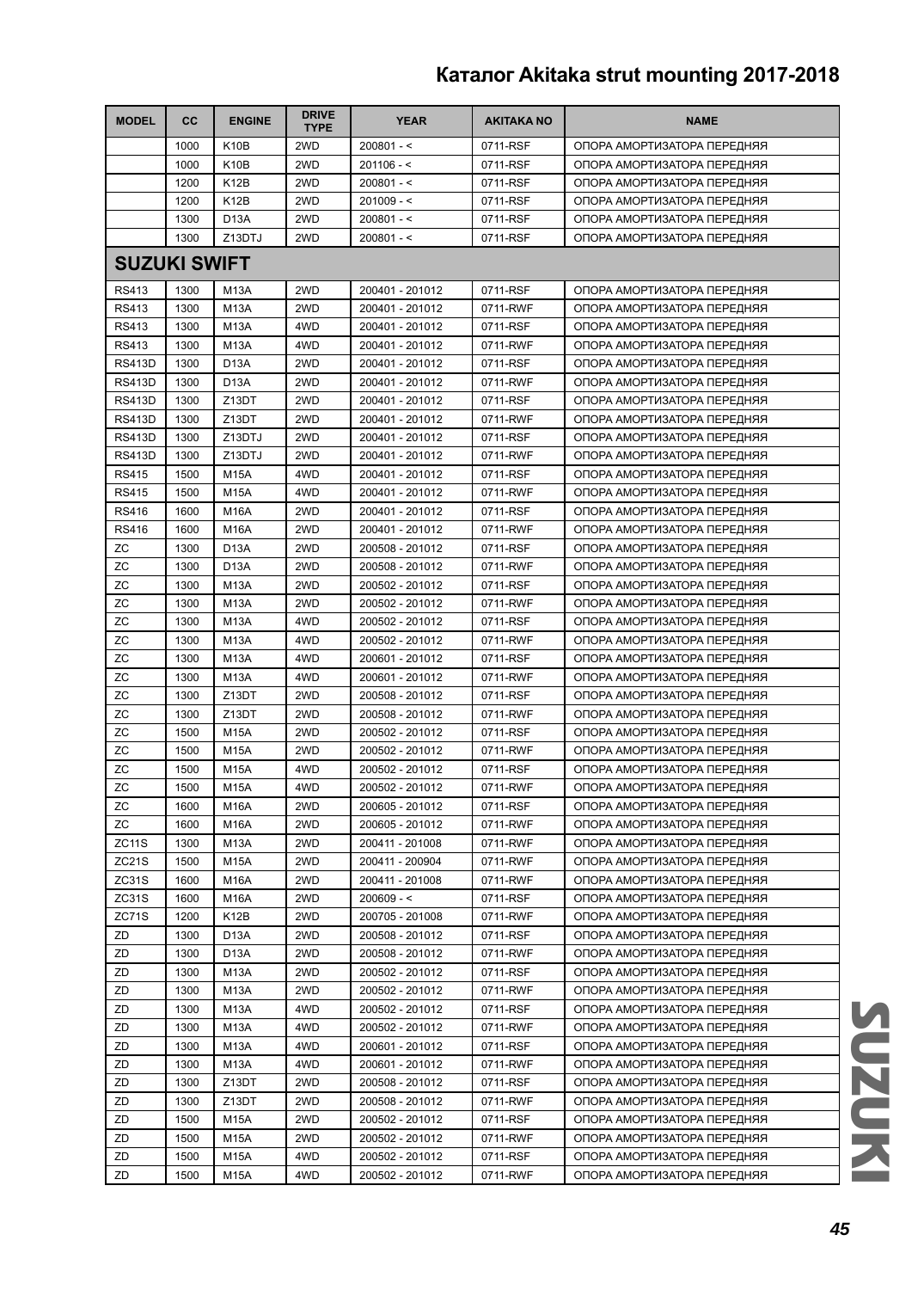| <b>MODEL</b>       | cc   | <b>ENGINE</b>       | <b>DRIVE</b><br><b>TYPE</b> | <b>YEAR</b>     | <b>AKITAKA NO</b> | <b>NAME</b>                 |
|--------------------|------|---------------------|-----------------------------|-----------------|-------------------|-----------------------------|
| ZD                 | 1600 | <b>M16A</b>         | 2WD                         | 200605 - 201012 | 0711-RSF          | ОПОРА АМОРТИЗАТОРА ПЕРЕДНЯЯ |
| ZD                 | 1600 | <b>M16A</b>         | 2WD                         | 200605 - 201012 | 0711-RWF          | ОПОРА АМОРТИЗАТОРА ПЕРЕДНЯЯ |
| ZD <sub>11</sub> S | 1300 | <b>M13A</b>         | 4WD                         | 200411 - 201008 | 0711-RWF          | ОПОРА АМОРТИЗАТОРА ПЕРЕДНЯЯ |
| ZD <sub>21</sub> S | 1500 | M15A                | 4WD                         | 200411 - 200904 | 0711-RWF          | ОПОРА АМОРТИЗАТОРА ПЕРЕДНЯЯ |
| <b>SUZUKI SX4</b>  |      |                     |                             |                 |                   |                             |
| EY                 | 1500 | <b>M15A</b>         | 2WD                         | 200606 - 201403 | 0711-RWF          | ОПОРА АМОРТИЗАТОРА ПЕРЕДНЯЯ |
| EY                 | 1500 | <b>M15A</b>         | 2WD                         | 201007 - 201403 | 0711-RWF          | ОПОРА АМОРТИЗАТОРА ПЕРЕДНЯЯ |
| EY                 | 1500 | <b>M15A</b>         | 4WD                         | 201007 - 201403 | 0711-RWF          | ОПОРА АМОРТИЗАТОРА ПЕРЕДНЯЯ |
| EY                 | 1600 | 9HX                 | 2WD                         | 200407 - 201403 | 0711-RWF          | ОПОРА АМОРТИЗАТОРА ПЕРЕДНЯЯ |
| EY                 | 1600 | <b>M16A</b>         | 2WD                         | 200606 - 201403 | 0711-RWF          | ОПОРА АМОРТИЗАТОРА ПЕРЕДНЯЯ |
| EY                 | 1600 | M16A                | 4WD                         | 200606 - 201403 | 0711-RWF          | ОПОРА АМОРТИЗАТОРА ПЕРЕДНЯЯ |
| EY                 | 1600 | <b>M16A</b>         | 2WD                         | 200709 - 201403 | 0711-RWF          | ОПОРА АМОРТИЗАТОРА ПЕРЕДНЯЯ |
| EY                 | 1600 | <b>M16A</b>         | 4WD                         | 200709 - 201403 | 0711-RWF          | ОПОРА АМОРТИЗАТОРА ПЕРЕДНЯЯ |
| EY                 | 1900 | D19A                | 2WD                         | 200606 - 201403 | 0711-RWF          | ОПОРА АМОРТИЗАТОРА ПЕРЕДНЯЯ |
| EY                 | 1900 | D19A                | 4WD                         | 200606 - 201403 | 0711-RWF          | ОПОРА АМОРТИЗАТОРА ПЕРЕДНЯЯ |
| EY                 | 2000 | <b>D20A</b>         | 2WD                         | 200907 - 201403 | 0711-RWF          | ОПОРА АМОРТИЗАТОРА ПЕРЕДНЯЯ |
| EY                 | 2000 | <b>D20A</b>         | 4WD                         | 200907 - 201403 | 0711-RWF          | ОПОРА АМОРТИЗАТОРА ПЕРЕДНЯЯ |
| EY                 | 2000 | <b>J20A</b>         | 2WD                         | 200606 - 201403 | 0711-RWF          | ОПОРА АМОРТИЗАТОРА ПЕРЕДНЯЯ |
| EY                 | 2000 | <b>J20A</b>         | 4WD                         | 200606 - 201403 | 0711-RWF          | ОПОРА АМОРТИЗАТОРА ПЕРЕДНЯЯ |
| EY                 | 2000 | <b>J20A</b>         | 4WD                         | 200609 - 200812 | 0711-RWF          | ОПОРА АМОРТИЗАТОРА ПЕРЕДНЯЯ |
| EY                 | 2000 | <b>J20A</b>         | 2WD                         | 200709 - 200812 | 0711-RWF          | ОПОРА АМОРТИЗАТОРА ПЕРЕДНЯЯ |
| EY                 | 2000 | <b>J20B</b>         | 2WD                         | 200909 - 201112 | 0711-RWF          | ОПОРА АМОРТИЗАТОРА ПЕРЕДНЯЯ |
| EY                 | 2000 | <b>J20B</b>         | 4WD                         | 200909 - 201112 | 0711-RWF          | ОПОРА АМОРТИЗАТОРА ПЕРЕДНЯЯ |
| EY                 | 2000 | J20B                | 2WD                         | 201001 - 201403 | 0711-RWF          | ОПОРА АМОРТИЗАТОРА ПЕРЕДНЯЯ |
| EY                 | 2000 | <b>J20B</b>         | 4WD                         | 201001 - 201403 | 0711-RWF          | ОПОРА АМОРТИЗАТОРА ПЕРЕДНЯЯ |
| GY                 | 1500 | <b>M15A</b>         | 2WD                         | 200606 - 201403 | 0711-RWF          | ОПОРА АМОРТИЗАТОРА ПЕРЕДНЯЯ |
| GY                 | 1500 | M15A                | 2WD                         | 201007 - 201403 | 0711-RWF          | ОПОРА АМОРТИЗАТОРА ПЕРЕДНЯЯ |
| GY                 | 1500 | <b>M15A</b>         | 4WD                         | 201007 - 201403 | 0711-RWF          | ОПОРА АМОРТИЗАТОРА ПЕРЕДНЯЯ |
| GY                 | 1600 | 9HX                 | 2WD                         | 200407 - 201403 | 0711-RWF          | ОПОРА АМОРТИЗАТОРА ПЕРЕДНЯЯ |
| GY                 | 1600 |                     | 2WD                         | 200606 - 201403 | 0711-RWF          | ОПОРА АМОРТИЗАТОРА ПЕРЕДНЯЯ |
| GY                 |      | M16A<br><b>M16A</b> | 4WD                         | 200606 - 201403 |                   | ОПОРА АМОРТИЗАТОРА ПЕРЕДНЯЯ |
|                    | 1600 |                     |                             |                 | 0711-RWF          |                             |
| GY                 | 1600 | <b>M16A</b>         | 2WD                         | 200709 - 201403 | 0711-RWF          | ОПОРА АМОРТИЗАТОРА ПЕРЕДНЯЯ |
| GY                 | 1600 | M16A                | 4WD                         | 200709 - 201403 | 0711-RWF          | ОПОРА АМОРТИЗАТОРА ПЕРЕДНЯЯ |
| GY                 | 1900 | <b>D19A</b>         | 2WD                         | 200606 - 201403 | 0711-RWF          | ОПОРА АМОРТИЗАТОРА ПЕРЕДНЯЯ |
| GY                 | 1900 | D19A                | 4WD                         | 200606 - 201403 | 0711-RWF          | ОПОРА АМОРТИЗАТОРА ПЕРЕДНЯЯ |
| GY                 | 2000 | D <sub>20</sub> A   | 2WD                         | 200907 - 201403 | 0711-RWF          | ОПОРА АМОРТИЗАТОРА ПЕРЕДНЯЯ |
| GY                 | 2000 | D <sub>20</sub> A   | 4WD                         | 200907 - 201403 | 0711-RWF          | ОПОРА АМОРТИЗАТОРА ПЕРЕДНЯЯ |
| GY                 | 2000 | <b>J20A</b>         | 2WD                         | 200606 - 201403 | 0711-RWF          | ОПОРА АМОРТИЗАТОРА ПЕРЕДНЯЯ |
| GY                 | 2000 | <b>J20A</b>         | 4WD                         | 200606 - 201403 | 0711-RWF          | ОПОРА АМОРТИЗАТОРА ПЕРЕДНЯЯ |
| GY                 | 2000 | <b>J20A</b>         | 4WD                         | 200609 - 200812 | 0711-RWF          | ОПОРА АМОРТИЗАТОРА ПЕРЕДНЯЯ |
| GY                 | 2000 | <b>J20A</b>         | 2WD                         | 200709 - 200812 | 0711-RWF          | ОПОРА АМОРТИЗАТОРА ПЕРЕДНЯЯ |
| GY                 | 2000 | J20B                | 2WD                         | 200909 - 201112 | 0711-RWF          | ОПОРА АМОРТИЗАТОРА ПЕРЕДНЯЯ |
| GY                 | 2000 | J20B                | 4WD                         | 200909 - 201112 | 0711-RWF          | ОПОРА АМОРТИЗАТОРА ПЕРЕДНЯЯ |
| GY                 | 2000 | <b>J20B</b>         | 2WD                         | 201001 - 201403 | 0711-RWF          | ОПОРА АМОРТИЗАТОРА ПЕРЕДНЯЯ |
| GY                 | 2000 | J20B                | 4WD                         | 201001 - 201403 | 0711-RWF          | ОПОРА АМОРТИЗАТОРА ПЕРЕДНЯЯ |
| RW415              | 1500 | M15A                | 2WD                         | 200606 - 201403 | 0711-RWF          | ОПОРА АМОРТИЗАТОРА ПЕРЕДНЯЯ |
| RW415              | 1500 | <b>M15A</b>         | 4WD                         | 200606 - 201403 | 0711-RWF          | ОПОРА АМОРТИЗАТОРА ПЕРЕДНЯЯ |
| RW416              | 1600 | <b>M16A</b>         | 2WD                         | 200606 - 201403 | 0711-RWF          | ОПОРА АМОРТИЗАТОРА ПЕРЕДНЯЯ |
| RW416              | 1600 | <b>M16A</b>         | 4WD                         | 200606 - 201403 | 0711-RWF          | ОПОРА АМОРТИЗАТОРА ПЕРЕДНЯЯ |
| <b>RW416D</b>      | 1600 | DV6ATED             | 2WD                         | 200606 - 201403 | 0711-RWF          | ОПОРА АМОРТИЗАТОРА ПЕРЕДНЯЯ |
| <b>RW419D</b>      | 1900 | D19A                | 2WD                         | 200606 - 201403 | 0711-RWF          | ОПОРА АМОРТИЗАТОРА ПЕРЕДНЯЯ |
| <b>RW419D</b>      | 1900 | D19A                | 4WD                         | 200606 - 201403 | 0711-RWF          | ОПОРА АМОРТИЗАТОРА ПЕРЕДНЯЯ |
| RW420              | 2000 | <b>J20A</b>         | 2WD                         | 200606 - 201403 | 0711-RWF          | ОПОРА АМОРТИЗАТОРА ПЕРЕДНЯЯ |
| <b>RW420</b>       | 2000 | <b>J20A</b>         | 4WD                         | 200606 - 201403 | 0711-RWF          | ОПОРА АМОРТИЗАТОРА ПЕРЕДНЯЯ |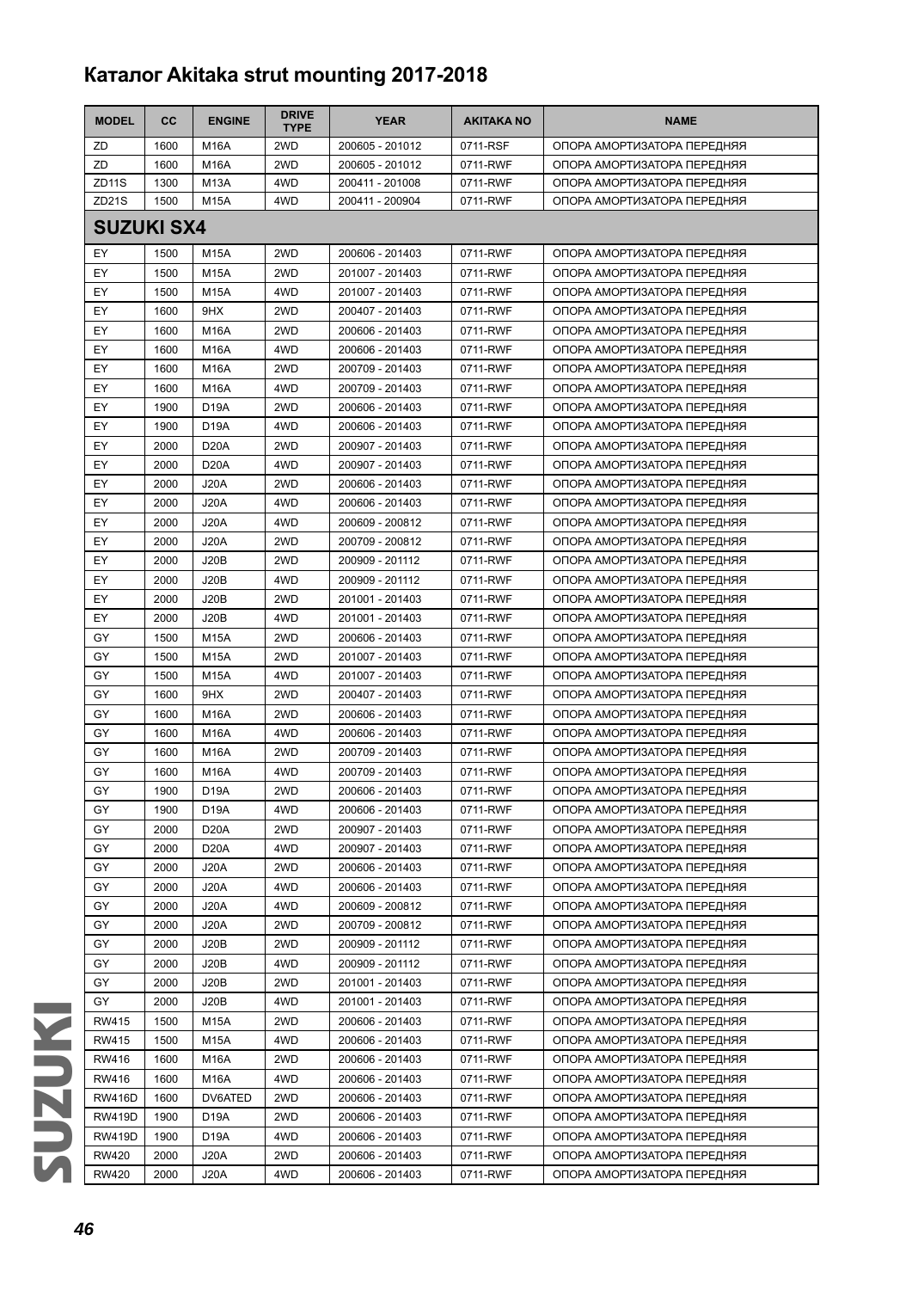| <b>MODEL</b>      | cc                     | <b>ENGINE</b>           | <b>DRIVE</b><br><b>TYPE</b> | <b>YEAR</b>     | <b>AKITAKA NO</b> | <b>NAME</b>                      |  |  |  |  |  |
|-------------------|------------------------|-------------------------|-----------------------------|-----------------|-------------------|----------------------------------|--|--|--|--|--|
| <b>RW420</b>      | 2000                   | J20B                    | 2WD                         | 200606 - 201403 | 0711-RWF          | ОПОРА АМОРТИЗАТОРА ПЕРЕДНЯЯ      |  |  |  |  |  |
| <b>RW420</b>      | 2000                   | <b>J20B</b>             | 4WD                         | 200606 - 201403 | 0711-RWF          | ОПОРА АМОРТИЗАТОРА ПЕРЕДНЯЯ      |  |  |  |  |  |
| <b>RW420D</b>     | 2000                   | <b>D20A</b>             | 2WD                         | 200606 - 201403 | 0711-RWF          | ОПОРА АМОРТИЗАТОРА ПЕРЕДНЯЯ      |  |  |  |  |  |
| <b>RW420D</b>     | 2000                   | <b>D20A</b>             | 4WD                         | 200606 - 201403 | 0711-RWF          | ОПОРА АМОРТИЗАТОРА ПЕРЕДНЯЯ      |  |  |  |  |  |
| <b>YA11S</b>      | 1500                   | <b>M15A</b>             | 2WD                         | 200607 - 201410 | 0711-RWF          | ОПОРА АМОРТИЗАТОРА ПЕРЕДНЯЯ      |  |  |  |  |  |
| <b>YA41S</b>      | 2000                   | <b>J20A</b>             | 2WD                         | 200610 - 200904 | 0711-RWF          | ОПОРА АМОРТИЗАТОРА ПЕРЕДНЯЯ      |  |  |  |  |  |
| <b>YA41S</b>      | 2000                   | <b>J20A</b>             | 4WD                         | 200610 - 200904 | 0711-RWF          | ОПОРА АМОРТИЗАТОРА ПЕРЕДНЯЯ      |  |  |  |  |  |
| <b>YB11S</b>      | 1500                   | <b>M15A</b>             | 4WD                         | 200607 - 201410 | 0711-RWF          | ОПОРА АМОРТИЗАТОРА ПЕРЕДНЯЯ      |  |  |  |  |  |
| <b>YC11S</b>      | 1500                   | <b>M15A</b>             | 2WD                         | 200707 - 101410 | 0711-RWF          | ОПОРА АМОРТИЗАТОРА ПЕРЕДНЯЯ      |  |  |  |  |  |
|                   | <b>SUZUKI WAGON R+</b> |                         |                             |                 |                   |                                  |  |  |  |  |  |
| МM                | 1300                   | G13BB                   | 2WD                         | 200005 - 200412 | 0711-RCF          | ОПОРА АМОРТИЗАТОРА ПЕРЕДНЯЯ      |  |  |  |  |  |
| MМ                | 1300                   | <b>M13A</b>             | 2WD                         | 200309 -        | 0711-RCF          | ОПОРА АМОРТИЗАТОРА ПЕРЕДНЯЯ      |  |  |  |  |  |
| TOYOTA ALLEX      |                        |                         |                             |                 |                   |                                  |  |  |  |  |  |
| <b>NZE121</b>     | 1500                   | 1NZ-FE                  | 2WD                         | 200101 - 200609 | 0111-E12F         | ОПОРА АМОРТИЗАТОРА ПЕРЕДНЯЯ      |  |  |  |  |  |
| <b>ZZE122</b>     | 1800                   | 1ZZ-FE                  | 2WD                         | 200209 - 200609 | 0111-E12F         | ОПОРА АМОРТИЗАТОРА ПЕРЕДНЯЯ      |  |  |  |  |  |
| <b>ZZE123</b>     | 1800                   | 2ZZ-GE                  | 2WD                         | 200101 - 200609 | 0111-E12F         | ОПОРА АМОРТИЗАТОРА ПЕРЕДНЯЯ      |  |  |  |  |  |
| <b>NZE124</b>     | 1500                   | 1NZ-FE                  | 4WD                         | 200101 - 200609 | 0111-E12F         | ОПОРА АМОРТИЗАТОРА ПЕРЕДНЯЯ      |  |  |  |  |  |
| ZZE124            | 1800                   | 1ZZ-FE                  | 4WD                         | 200209 - 200609 | 0111-E12F         | ОПОРА АМОРТИЗАТОРА ПЕРЕДНЯЯ      |  |  |  |  |  |
|                   |                        | TOYOTA ALLION           |                             |                 |                   |                                  |  |  |  |  |  |
| <b>NZT240</b>     | 1500                   | 1NZ-FE                  | 2WD                         | 200112 - 200705 | 0111-ZT24F        | ОПОРА АМОРТИЗАТОРА ПЕРЕДНЯЯ      |  |  |  |  |  |
| ZZT240            | 1800                   | 1ZZ-FE                  | 2WD                         | 200112 - 200705 | 0111-ZT24F        | ОПОРА АМОРТИЗАТОРА ПЕРЕДНЯЯ      |  |  |  |  |  |
| AZT240            | 2000                   | 1AZ-FSE                 | 2WD                         | 200112 - 200705 | 0111-ZT24F        | ОПОРА АМОРТИЗАТОРА ПЕРЕДНЯЯ      |  |  |  |  |  |
| ZZT245            | 1800                   | 1ZZ-FE                  | 4WD                         | 200112 - 200705 | 0111-ZT24F        | ОПОРА АМОРТИЗАТОРА ПЕРЕДНЯЯ      |  |  |  |  |  |
| <b>NZT260</b>     | 1500                   | 1NZ-FE                  | 2WD                         | $200705 - 5$    | 0111-E12F         | ОПОРА АМОРТИЗАТОРА ПЕРЕДНЯЯ      |  |  |  |  |  |
| <b>ZRT260</b>     | 1800                   | 2ZR-FAE                 | 2WD                         | $201004 - 5$    | 0111-E12F         | ОПОРА АМОРТИЗАТОРА ПЕРЕДНЯЯ      |  |  |  |  |  |
| <b>ZRT260</b>     | 1800                   | 2ZR-FE                  | 2WD                         | 200705 - 201004 | 0111-E12F         | ОПОРА АМОРТИЗАТОРА ПЕРЕДНЯЯ      |  |  |  |  |  |
| <b>ZRT261</b>     | 2000                   | 3ZR-FAE                 | 2WD                         | $200712 - 5$    | 0111-E12F         | ОПОРА АМОРТИЗАТОРА ПЕРЕДНЯЯ      |  |  |  |  |  |
| <b>ZRT265</b>     | 1800                   | 2ZR-FAE                 | 4WD                         | $201004 - 5$    | 0111-E12F         | ОПОРА АМОРТИЗАТОРА ПЕРЕДНЯЯ      |  |  |  |  |  |
| <b>ZRT265</b>     | 1800                   | 2ZR-FE                  | 4WD                         | 200705 - 201004 | 0111-E12F         | ОПОРА АМОРТИЗАТОРА ПЕРЕДНЯЯ      |  |  |  |  |  |
|                   |                        | <b>TOYOTA ALPHARD</b>   |                             |                 |                   |                                  |  |  |  |  |  |
| ANH <sub>20</sub> | 2400                   | 2AZ-FE                  | 2WD                         | 200804 - 201501 | 0111-GSA3F        | ОПОРА АМОРТИЗАТОРА ПЕРЕДНЯЯ      |  |  |  |  |  |
| GGH <sub>20</sub> | 3500                   | 2GR-FE                  | 2WD                         | 200804 - 201501 | 0111-GSA3F        | ОПОРА АМОРТИЗАТОРА ПЕРЕДНЯЯ      |  |  |  |  |  |
| ANH <sub>25</sub> | 2400                   | 2AZ-FE                  | 4WD                         | 200804 - 201501 | 0111-GSA3F        | ОПОРА АМОРТИЗАТОРА ПЕРЕДНЯЯ      |  |  |  |  |  |
| GGH25             | 3500                   | 2GR-FE                  | 4WD                         | 200804 - 201501 | 0111-GSA3F        | ОПОРА АМОРТИЗАТОРА ПЕРЕДНЯЯ      |  |  |  |  |  |
|                   |                        | TOYOTA ALPHARD HV       |                             |                 |                   |                                  |  |  |  |  |  |
| ATH <sub>20</sub> | 2400                   | 2AZ-FXE                 | 2WD                         | 201112 - 201501 | 0111-GSA3F        | ОПОРА АМОРТИЗАТОРА ПЕРЕДНЯЯ      |  |  |  |  |  |
| TOYOTA AQUA       |                        |                         |                             |                 |                   |                                  |  |  |  |  |  |
| NHP <sub>10</sub> | 1500                   | 1NZ-FXE                 | 2WD                         | $201112 - 5$    | 0111-P9F1         | ОПОРА АМОРТИЗАТОРА ПЕРЕДНЯЯ      |  |  |  |  |  |
|                   |                        | TOYOTA ARISTO           |                             |                 |                   |                                  |  |  |  |  |  |
| <b>JZS147</b>     | 3000                   | 2JZ-GE                  | 2WD                         | 199110 - 199708 | 0111-S14F         | ОПОРА АМОРТИЗАТОРА ПЕРЕДНЯЯ      |  |  |  |  |  |
|                   | TOYOTA AURION          |                         |                             |                 |                   |                                  |  |  |  |  |  |
| ACV40             | 2400                   | 2AZ-FE                  | 2WD                         | 200606 - 201110 | 0111-ACV4RL       | ОПОРА АМОРТИЗАТОРА ЗАДНЯЯ ЛЕВАЯ  |  |  |  |  |  |
| ACV40             | 2400                   | 2AZ-FE                  | 2WD                         | 200606 - 201110 | 0111-ACV4RR       | ОПОРА АМОРТИЗАТОРА ЗАДНЯЯ ПРАВАЯ |  |  |  |  |  |
| GSV40             | 3500                   | 2GR-FE                  | 2WD                         | 200610 - 201110 | 0111-ACV4RL       | ОПОРА АМОРТИЗАТОРА ЗАДНЯЯ ЛЕВАЯ  |  |  |  |  |  |
| GSV40             | 3500                   | 2GR-FE                  | 2WD                         | 200610 - 201110 | 0111-ACV4RR       | ОПОРА АМОРТИЗАТОРА ЗАДНЯЯ ПРАВАЯ |  |  |  |  |  |
|                   |                        | <b>TOYOTA AURION HV</b> |                             |                 |                   |                                  |  |  |  |  |  |
|                   |                        |                         |                             |                 |                   |                                  |  |  |  |  |  |
| AHV40             | 2400                   | 2AZ-FXE                 | 2WD                         | 201001 - 201110 | 0111-ACV4RL       | ОПОРА АМОРТИЗАТОРА ЗАДНЯЯ ЛЕВАЯ  |  |  |  |  |  |
| AHV40             | 2400                   | 2AZ-FXE                 | 2WD                         | 201001 - 201110 | 0111-ACV4RR       | ОПОРА АМОРТИЗАТОРА ЗАДНЯЯ ПРАВАЯ |  |  |  |  |  |

**SUZUKI** SUZUKI TOYOTA

TOVOIA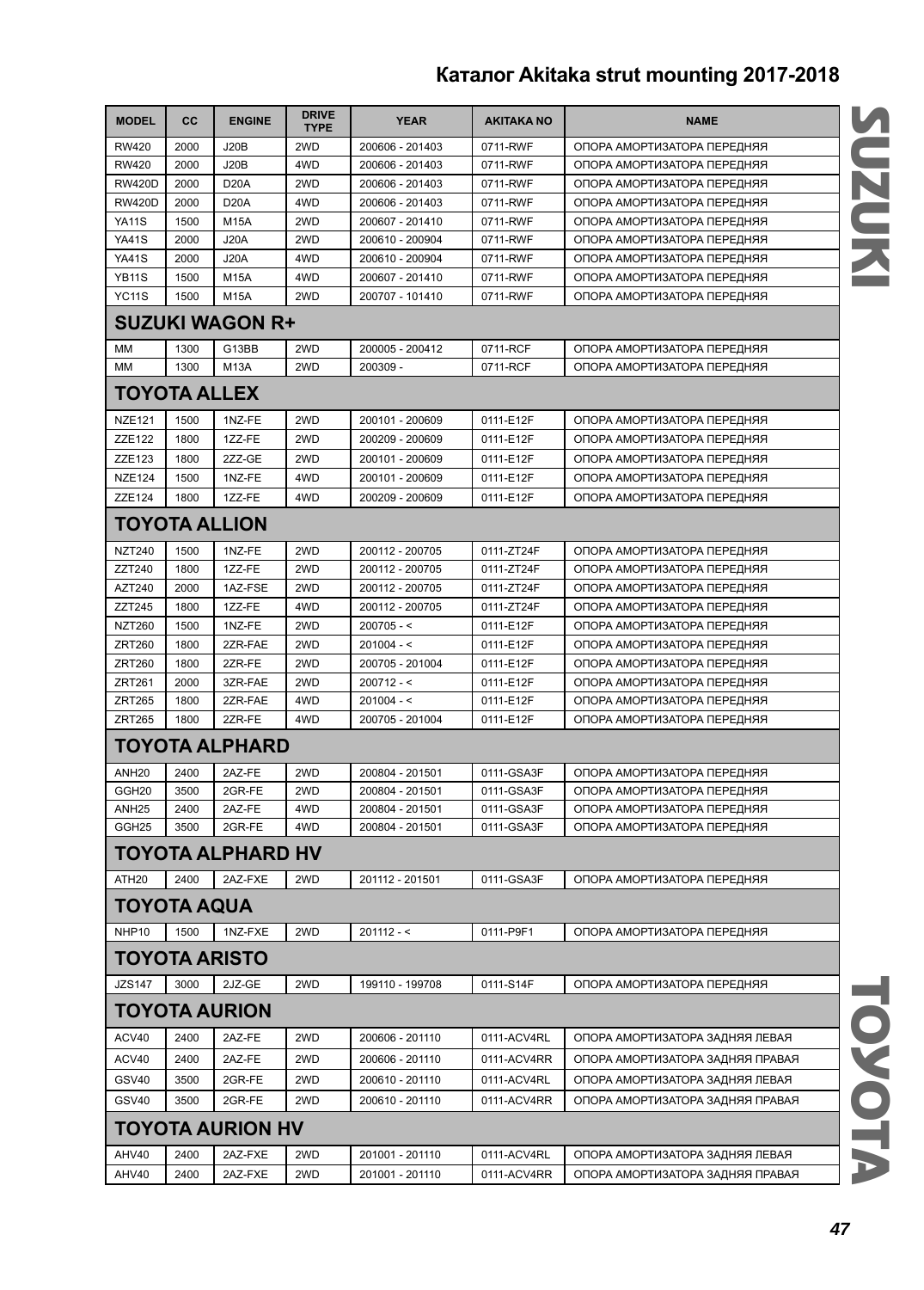| <b>MODEL</b>        | cc   | <b>ENGINE</b>               | <b>DRIVE</b><br><b>TYPE</b> | <b>YEAR</b>     | <b>AKITAKA NO</b> | <b>NAME</b>                      |
|---------------------|------|-----------------------------|-----------------------------|-----------------|-------------------|----------------------------------|
| <b>TOYOTA AURIS</b> |      |                             |                             |                 |                   |                                  |
| <b>NRE150</b>       | 1300 | 1NR-FE                      | 2WD                         | 200809 - 200910 | 0111-E15F         | ОПОРА АМОРТИЗАТОРА ПЕРЕДНЯЯ      |
| <b>NDE150</b>       | 1400 | 1ND-TV                      | 2WD                         | 200610 - 201208 | 0111-E15F         | ОПОРА АМОРТИЗАТОРА ПЕРЕДНЯЯ      |
| <b>ZZE150</b>       | 1400 | 4ZZ-FE                      | 2WD                         | 200610 - 200812 | 0111-E15F         | ОПОРА АМОРТИЗАТОРА ПЕРЕДНЯЯ      |
| <b>NZE151</b>       | 1500 | 1NZ-FE                      | 2WD                         | 200610 - 201208 | 0111-E15F         | ОПОРА АМОРТИЗАТОРА ПЕРЕДНЯЯ      |
| <b>ZRE151</b>       | 1600 | 1ZR-FAE                     | 2WD                         | 200812 - 200910 | 0111-E15F         | ОПОРА АМОРТИЗАТОРА ПЕРЕДНЯЯ      |
| ZRE151              | 1600 | 1ZR-FE                      | 2WD                         | 200610 - 200812 | 0111-E15F         | ОПОРА АМОРТИЗАТОРА ПЕРЕДНЯЯ      |
| <b>ZRE152</b>       | 1800 | 2ZR-FAE                     | 2WD                         | 200812 - 201208 | 0111-E15F         | ОПОРА АМОРТИЗАТОРА ПЕРЕДНЯЯ      |
| <b>ZRE152</b>       | 1800 | 2ZR-FAE                     | 2WD                         | 200910 - 201208 | 0111-E15F         | ОПОРА АМОРТИЗАТОРА ПЕРЕДНЯЯ      |
| <b>ZRE152</b>       | 1800 | 2ZR-FE                      | 2WD                         | 200610 - 200910 | 0111-E15F         | ОПОРА АМОРТИЗАТОРА ПЕРЕДНЯЯ      |
| <b>NZE154</b>       | 1500 | 1NZ-FE                      | 4WD                         | 200610 - 201208 | 0111-E15F         | ОПОРА АМОРТИЗАТОРА ПЕРЕДНЯЯ      |
| <b>ZRE154</b>       | 1800 | 2ZR-FAE                     | 4WD                         | 200610 - 201208 | 0111-E15F         | ОПОРА АМОРТИЗАТОРА ПЕРЕДНЯЯ      |
| <b>ZRE154</b>       | 1800 | 2ZR-FAE                     | 4WD                         | 200910 - 201208 | 0111-E15F         | ОПОРА АМОРТИЗАТОРА ПЕРЕДНЯЯ      |
|                     |      | <b>TOYOTA AVALON</b>        |                             |                 |                   |                                  |
| MCX10               | 3000 | 1MZ-FE                      | 2WD                         | 199409 - 199908 | 0111-XV1RL        | ОПОРА АМОРТИЗАТОРА ЗАДНЯЯ ЛЕВАЯ  |
| MCX10               | 3000 | 1MZ-FE                      | 2WD                         | 199409 - 199908 | 0111-XV1RR        | ОПОРА АМОРТИЗАТОРА ЗАДНЯЯ ПРАВАЯ |
| GSX30               | 3500 | 2GR-FE                      | 2WD                         | 200501 - 201210 | 0111-ACV4F        | ОПОРА АМОРТИЗАТОРА ПЕРЕДНЯЯ      |
|                     |      | <b>TOYOTA AVENSIS</b>       |                             |                 |                   |                                  |
| AT220               | 1600 | 4A-FE                       | 2WD                         | 199710 - 200006 | 0111-AT22F        | ОПОРА АМОРТИЗАТОРА ПЕРЕДНЯЯ      |
| AT220               | 1600 | 4A-FE                       | 2WD                         | 199710 - 200006 | 0111-AT22R        | ОПОРА АМОРТИЗАТОРА ЗАДНЯЯ        |
| <b>ZZT220</b>       | 1600 | 3ZZ-FE                      | 2WD                         | 200007 - 200212 | 0111-AT22F        | ОПОРА АМОРТИЗАТОРА ПЕРЕДНЯЯ      |
| ZZT220              | 1600 | 3ZZ-FE                      | 2WD                         | 200007 - 200212 | 0111-AT22R        | ОПОРА АМОРТИЗАТОРА ЗАДНЯЯ        |
| AZT220              | 2000 | 1AZ-FSE                     | 2WD                         | 200007 - 200212 | 0111-AT22F        | ОПОРА АМОРТИЗАТОРА ПЕРЕДНЯЯ      |
| AZT220              | 2000 | 1AZ-FSE                     | 2WD                         | 200007 - 200212 | 0111-AT22R        | ОПОРА АМОРТИЗАТОРА ЗАДНЯЯ        |
| CDT220              | 2000 | 1CD-FTV                     | 2WD                         | 199908 - 200212 | 0111-AT22F        | ОПОРА АМОРТИЗАТОРА ПЕРЕДНЯЯ      |
| CDT220              | 2000 | 1CD-FTV                     | 2WD                         | 199908 - 200212 | 0111-AT22R        | ОПОРА АМОРТИЗАТОРА ЗАДНЯЯ        |
| <b>CDT220</b>       | 2000 | $2C-T$                      | 2WD                         | 199710 - 200006 | 0111-AT22F        | ОПОРА АМОРТИЗАТОРА ПЕРЕДНЯЯ      |
| <b>CDT220</b>       | 2000 | $2C-T$                      | 2WD                         | 199710 - 200006 | 0111-AT22R        | ОПОРА АМОРТИЗАТОРА ЗАДНЯЯ        |
| <b>CDT220</b>       | 2000 | 2C-TE                       | 2WD                         | 199710 - 200006 | 0111-AT22F        | ОПОРА АМОРТИЗАТОРА ПЕРЕДНЯЯ      |
| <b>CDT220</b>       | 2000 | 2C-TE                       | 2WD                         | 199710 - 200006 | 0111-AT22R        | ОПОРА АМОРТИЗАТОРА ЗАДНЯЯ        |
| ST220               | 2000 | 3S-FE                       | 2WD                         | 199710 - 200006 | 0111-AT22F        | ОПОРА АМОРТИЗАТОРА ПЕРЕДНЯЯ      |
| ST220               | 2000 | 3S-FE                       | 2WD                         | 199710 - 200006 | 0111-AT22R        | ОПОРА АМОРТИЗАТОРА ЗАДНЯЯ        |
| ST220               | 2000 | 3S-FE                       | 2WD                         | 200007 - 200212 | 0111-AT22F        | ОПОРА АМОРТИЗАТОРА ПЕРЕДНЯЯ      |
| ST220               | 2000 | 3S-FE                       | 2WD                         | 200007 - 200212 | 0111-AT22R        | ОПОРА АМОРТИЗАТОРА ЗАДНЯЯ        |
| AT221               | 1800 | 7A-FE                       | 2WD                         | 199710 - 200006 | 0111-AT22F        | ОПОРА АМОРТИЗАТОРА ПЕРЕДНЯЯ      |
| AT221               | 1800 | 7A-FE                       | 2WD                         | 199710 - 200006 | 0111-AT22R        | ОПОРА АМОРТИЗАТОРА ЗАДНЯЯ        |
| ZZT221              | 1800 | 1ZZ-FE                      | 2WD                         | 200007 - 200212 | 0111-AT22F        | ОПОРА АМОРТИЗАТОРА ПЕРЕДНЯЯ      |
| ZZT221              | 1800 | 1ZZ-FE                      | 2WD                         | 200007 - 200212 | 0111-AT22R        | ОПОРА АМОРТИЗАТОРА ЗАДНЯЯ        |
| ZZT251              | 1800 | 1ZZ-FE                      | 2WD                         | 200301 - 200811 | 0111-T25F         | ОПОРА АМОРТИЗАТОРА ПЕРЕДНЯЯ      |
| ZZT250              | 1600 | 3ZZ-FE                      | 2WD                         | 200301 - 200811 | 0111-T25F         | ОПОРА АМОРТИЗАТОРА ПЕРЕДНЯЯ      |
| AZT250              | 2000 | 1AZ-FE                      | 2WD                         | 200301 - 200811 | 0111-T25F         | ОПОРА АМОРТИЗАТОРА ПЕРЕДНЯЯ      |
| AZT250              | 2000 | 1AZ-FSE                     | 2WD                         | 200301 - 200811 | 0111-T25F         | ОПОРА АМОРТИЗАТОРА ПЕРЕДНЯЯ      |
| CDT250              | 2000 | 1CD-FTV                     | 2WD                         | 200303 - 200604 | 0111-T25F         | ОПОРА АМОРТИЗАТОРА ПЕРЕДНЯЯ      |
| ADT250              | 2000 | 1AD-FTV                     | 2WD                         | 200605 - 200811 | 0111-T25F         | ОПОРА АМОРТИЗАТОРА ПЕРЕДНЯЯ      |
| ADT251              | 2200 | 2AD-FHV                     | 2WD                         | 200504 - 200811 | 0111-T25F         | ОПОРА АМОРТИЗАТОРА ПЕРЕДНЯЯ      |
| AZT251              | 2400 | 2AZ-FSE                     | 2WD                         | 200309 - 200811 | 0111-T25F         | ОПОРА АМОРТИЗАТОРА ПЕРЕДНЯЯ      |
|                     |      | <b>TOYOTA AVENSIS VERSO</b> |                             |                 |                   |                                  |
| ACM20               | 2000 | 1AZ-FE                      | 2WD                         | 200105 - 200506 | 0111-ACM2F        | ОПОРА АМОРТИЗАТОРА ПЕРЕДНЯЯ      |
| CLM20               | 2000 | 1CD-FTV                     | 2WD                         | 200105 - 200309 | 0111-ACM2F        | ОПОРА АМОРТИЗАТОРА ПЕРЕДНЯЯ      |
| ACM21               | 2400 | 2AZ-FE                      | 2WD                         | 200310 - 200911 | 0111-ACM2F        | ОПОРА АМОРТИЗАТОРА ПЕРЕДНЯЯ      |
|                     |      |                             |                             |                 |                   |                                  |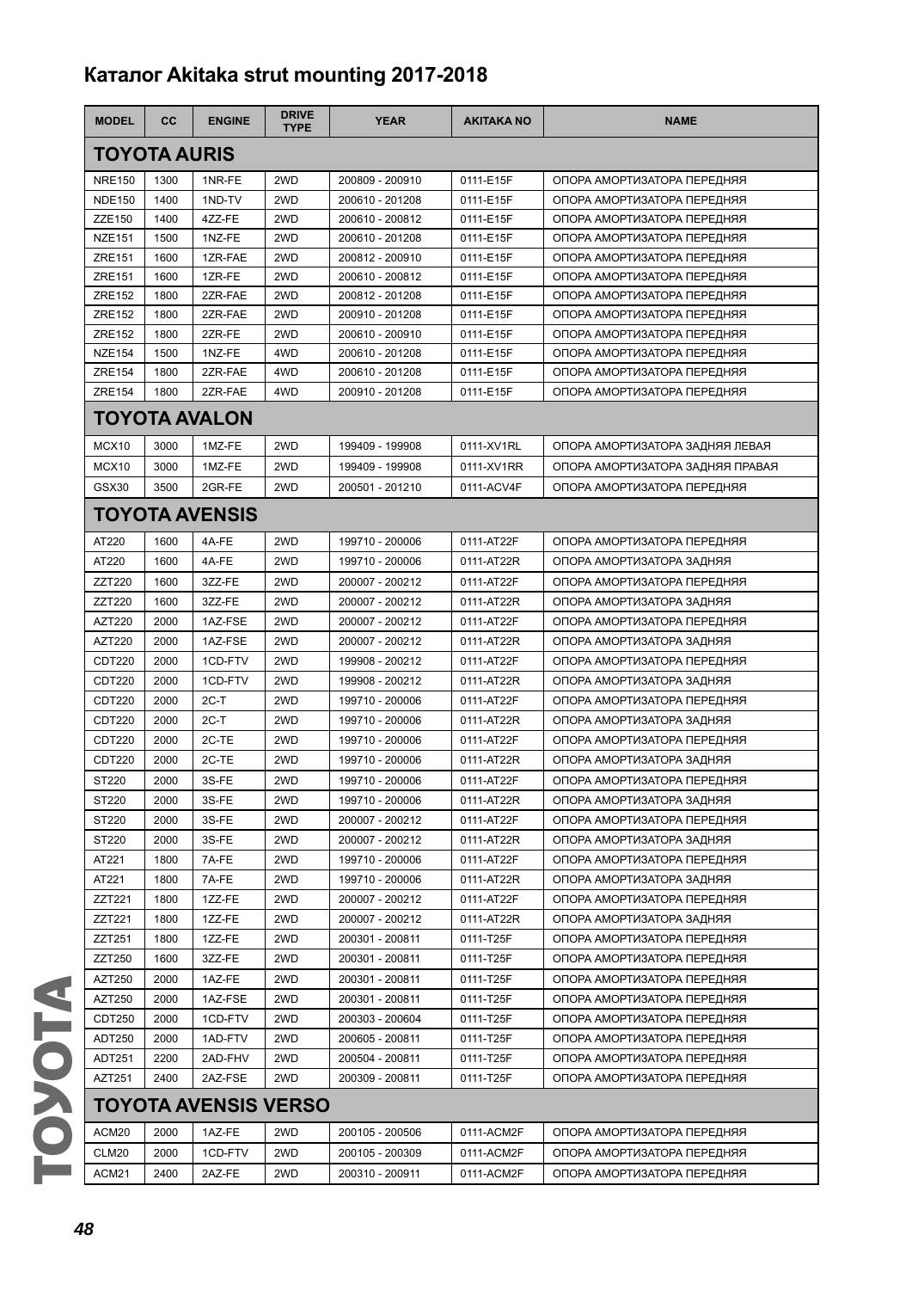| <b>MODEL</b>        | <b>CC</b>           | <b>ENGINE</b>  | <b>DRIVE</b><br><b>TYPE</b> | <b>YEAR</b>     | <b>AKITAKA NO</b> | <b>NAME</b>                 |  |  |  |  |
|---------------------|---------------------|----------------|-----------------------------|-----------------|-------------------|-----------------------------|--|--|--|--|
|                     | TOYOTA AXIO         |                |                             |                 |                   |                             |  |  |  |  |
| <b>NRE161</b>       | 1500                | 2NR-FKE        | 2WD                         | $201503 - 5$    | 0111-P9F1         | ОПОРА АМОРТИЗАТОРА ПЕРЕДНЯЯ |  |  |  |  |
| <b>NZE161</b>       | 1500                | 1NZ-FE         | 2WD                         | $201204 - 5$    | 0111-P9F1         | ОПОРА АМОРТИЗАТОРА ПЕРЕДНЯЯ |  |  |  |  |
| <b>TOYOTA BB</b>    |                     |                |                             |                 |                   |                             |  |  |  |  |
| NCP30               | 1300                | 2NZ-FE         | 2WD                         | 200001 - 200512 | 0111-P10F         | ОПОРА АМОРТИЗАТОРА ПЕРЕДНЯЯ |  |  |  |  |
| NCP31               | 1500                | 1NZ-FE         | 2WD                         | 200001 - 200512 | 0111-P10F         | ОПОРА АМОРТИЗАТОРА ПЕРЕДНЯЯ |  |  |  |  |
| NCP34               | 1500                | 1NZ-FE         | 2WD                         | 200106 - 200303 | 0111-P10F         | ОПОРА АМОРТИЗАТОРА ПЕРЕДНЯЯ |  |  |  |  |
| NCP35               | 1500                | 1NZ-FE         | 4WD                         | 200001 - 200512 | 0111-P10F         | ОПОРА АМОРТИЗАТОРА ПЕРЕДНЯЯ |  |  |  |  |
|                     | <b>TOYOTA BELTA</b> |                |                             |                 |                   |                             |  |  |  |  |
| KSP92               | 1000                | 1KR-FE         | 2WD                         | 200511 - 201206 | 0111-P9F1         | ОПОРА АМОРТИЗАТОРА ПЕРЕДНЯЯ |  |  |  |  |
| SCP92               | 1300                | 2SZ-FE         | 2WD                         | 200511 - 201206 | 0111-P9F1         | ОПОРА АМОРТИЗАТОРА ПЕРЕДНЯЯ |  |  |  |  |
| NCP96               | 1300                | 2NZ-FE         | 4WD                         | 200511 - 201206 | 0111-P9F1         | ОПОРА АМОРТИЗАТОРА ПЕРЕДНЯЯ |  |  |  |  |
| <b>TOYOTA BLADE</b> |                     |                |                             |                 |                   |                             |  |  |  |  |
| AZE154              | 2400                | 2AZ-FE         | 4WD                         | 200612 - 201204 | 0111-E15F         | ОПОРА АМОРТИЗАТОРА ПЕРЕДНЯЯ |  |  |  |  |
| AZE156              | 2400                | 2AZ-FE         | 2WD                         | 200612 - 201204 | 0111-E15F         | ОПОРА АМОРТИЗАТОРА ПЕРЕДНЯЯ |  |  |  |  |
|                     |                     | TOYOTA CALDINA |                             |                 |                   |                             |  |  |  |  |
| ST190               | 1800                | 4S-FE          | 2WD                         | 199202 - 199601 | 0111-ST195F       | ОПОРА АМОРТИЗАТОРА ПЕРЕДНЯЯ |  |  |  |  |
| ST190               | 1800                | 4S-FE          | 2WD                         | 199211 - 199601 | 0111-T19F         | ОПОРА АМОРТИЗАТОРА ПЕРЕДНЯЯ |  |  |  |  |
| CT190               | 2000                | 2C             | 2WD                         | 199211 - 199601 | 0111-ST195F       | ОПОРА АМОРТИЗАТОРА ПЕРЕДНЯЯ |  |  |  |  |
| CT190               | 2000                | 2C             | 2WD                         | 199211 - 199601 | 0111-T19F         | ОПОРА АМОРТИЗАТОРА ПЕРЕДНЯЯ |  |  |  |  |
| CT190               | 2000                | $2C-T$         | 2WD                         | 199601 - 199708 | 0111-ST195F       | ОПОРА АМОРТИЗАТОРА ПЕРЕДНЯЯ |  |  |  |  |
| CT190               | 2000                | $2C-T$         | 2WD                         | 199601 - 199708 | 0111-T19R         | ОПОРА АМОРТИЗАТОРА ПЕРЕДНЯЯ |  |  |  |  |
| AT191               | 1800                | 7A-FE          | 2WD                         | 199601 - 199708 | 0111-ST195F       | ОПОРА АМОРТИЗАТОРА ПЕРЕДНЯЯ |  |  |  |  |
| AT191               | 1800                | 7A-FE          | 2WD                         | 199601 - 199708 | 0111-T19R         | ОПОРА АМОРТИЗАТОРА ПЕРЕДНЯЯ |  |  |  |  |
| ST191               | 2000                | 3S-FE          | 2WD                         | 199211 - 199708 | 0111-ST195F       | ОПОРА АМОРТИЗАТОРА ПЕРЕДНЯЯ |  |  |  |  |
| ST191               | 2000                | 3S-FE          | 2WD                         | 199211 - 199708 | 0111-T19F         | ОПОРА АМОРТИЗАТОРА ПЕРЕДНЯЯ |  |  |  |  |
| ST191               | 2000                | 3S-FE          | 2WD                         | 199211 - 199708 | 0111-T19R         | ОПОРА АМОРТИЗАТОРА ПЕРЕДНЯЯ |  |  |  |  |
| ST195               | 2000                | 3S-FE          | 4WD                         | 199211 - 199708 | 0111-ST195F       | ОПОРА АМОРТИЗАТОРА ПЕРЕДНЯЯ |  |  |  |  |
| ST195               | 2000                | 3S-FE          | 4WD                         | 199211 - 199708 | 0111-T19F         | ОПОРА АМОРТИЗАТОРА ПЕРЕДНЯЯ |  |  |  |  |
| ST195               | 2000                | 3S-FE          | 4WD                         | 199211 - 199708 | 0111-T19R         | ОПОРА АМОРТИЗАТОРА ПЕРЕДНЯЯ |  |  |  |  |
| ST195               | 2000                | 3S-GE          | 4WD                         | 199502 - 199708 | 0111-ST195F       | ОПОРА АМОРТИЗАТОРА ПЕРЕДНЯЯ |  |  |  |  |
| ST195               | 2000                | 3S-GE          | 4WD                         | 199502 - 199708 | 0111-T19F         | ОПОРА АМОРТИЗАТОРА ПЕРЕДНЯЯ |  |  |  |  |
| ST195               | 2000                | 3S-GE          | 4WD                         | 199502 - 199708 | 0111-T19R         | ОПОРА АМОРТИЗАТОРА ПЕРЕДНЯЯ |  |  |  |  |
| ET196               | 1500                | 5E-FE          | 2WD                         | 199211 - 200206 | 0111-T19F         | ОПОРА АМОРТИЗАТОРА ПЕРЕДНЯЯ |  |  |  |  |
| CT196               | 2000                | 2C             | 2WD                         | 199211 - 199805 | 0111-T19F         | ОПОРА АМОРТИЗАТОРА ПЕРЕДНЯЯ |  |  |  |  |
| CT198               | 2000                | 2C             | 2WD                         | 199211 - 199805 | 0111-T19F         | ОПОРА АМОРТИЗАТОРА ПЕРЕДНЯЯ |  |  |  |  |
| AT211               | 1800                | 7A-FE          | 2WD                         | 199708 - 200209 | 0111-ST195F       | ОПОРА АМОРТИЗАТОРА ПЕРЕДНЯЯ |  |  |  |  |
| AT211               | 1800                | 7A-FE          | 2WD                         | 199708 - 200209 | 0111-T19R         | ОПОРА АМОРТИЗАТОРА ПЕРЕДНЯЯ |  |  |  |  |
| ST210               | 2000                | 3S-FE          | 2WD                         | 199708 - 200209 | 0111-ST195F       | ОПОРА АМОРТИЗАТОРА ПЕРЕДНЯЯ |  |  |  |  |
| ST210               | 2000                | 3S-FE          | 2WD                         | 199708 - 200209 | 0111-T19R         | ОПОРА АМОРТИЗАТОРА ПЕРЕДНЯЯ |  |  |  |  |
| ST215               | 2000                | 3S-FE          | 4WD                         | 199708 - 200209 | 0111-ST195F       | ОПОРА АМОРТИЗАТОРА ПЕРЕДНЯЯ |  |  |  |  |
| ST215               | 2000                | 3S-FE          | 4WD                         | 199708 - 200209 | 0111-T19R         | ОПОРА АМОРТИЗАТОРА ПЕРЕДНЯЯ |  |  |  |  |
| ST215               | 2000                | $3S-GE$        | 4WD                         | 199708 - 200209 | 0111-T19R         | ОПОРА АМОРТИЗАТОРА ПЕРЕДНЯЯ |  |  |  |  |
| ST215               | 2000                | 3S-GTE         | 4WD                         | 199708 - 200209 | 0111-T19R         | ОПОРА АМОРТИЗАТОРА ПЕРЕДНЯЯ |  |  |  |  |
| CT216               | 2200                | 3C-TE          | 4WD                         | 199708 - 200209 | 0111-ST195F       | ОПОРА АМОРТИЗАТОРА ПЕРЕДНЯЯ |  |  |  |  |
| CT216               | 2200                | 3C-TE          | 4WD                         | 199708 - 200209 | 0111-T19R         | ОПОРА АМОРТИЗАТОРА ПЕРЕДНЯЯ |  |  |  |  |
| <b>TOYOTA CAMI</b>  |                     |                |                             |                 |                   |                             |  |  |  |  |
| J100                | 1300                | HC-EJ          | 4WD                         | 199905 - 200005 | 0111-J100F        | ОПОРА АМОРТИЗАТОРА ПЕРЕДНЯЯ |  |  |  |  |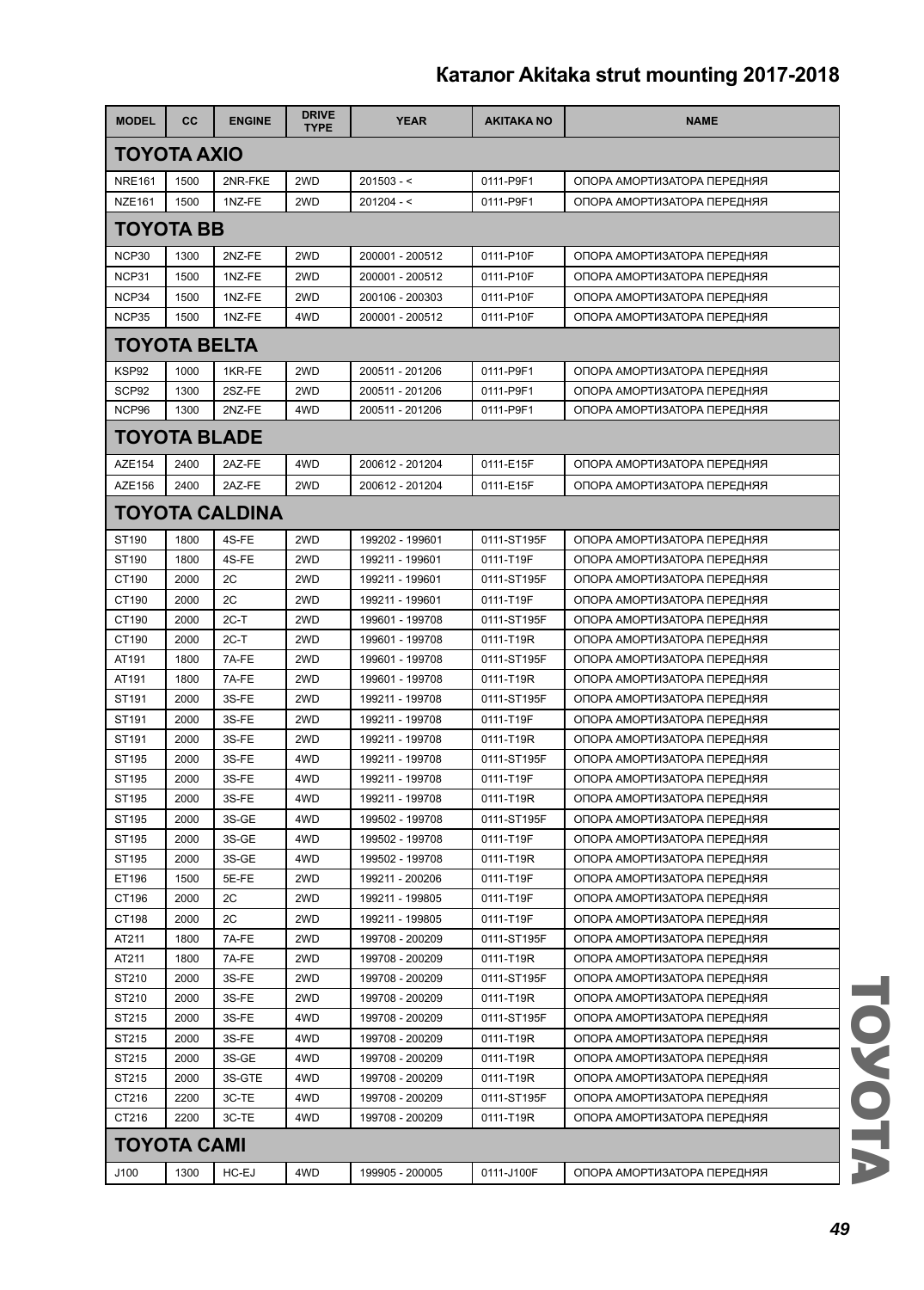| <b>MODEL</b>      | cc                  | <b>ENGINE</b> | <b>DRIVE</b><br><b>TYPE</b> | <b>YEAR</b>     | <b>AKITAKA NO</b> | <b>NAME</b>                      |  |  |  |  |
|-------------------|---------------------|---------------|-----------------------------|-----------------|-------------------|----------------------------------|--|--|--|--|
|                   | <b>TOYOTA CAMRY</b> |               |                             |                 |                   |                                  |  |  |  |  |
| SXV <sub>10</sub> | 2200                | 5S-FE         | 2WD                         | 199106 - 200104 | 0111-XV1RL        | ОПОРА АМОРТИЗАТОРА ЗАДНЯЯ ЛЕВАЯ  |  |  |  |  |
| SXV <sub>10</sub> | 2200                | 5S-FE         | 2WD                         | 199106 - 200104 | 0111-XV1RR        | ОПОРА АМОРТИЗАТОРА ЗАДНЯЯ ПРАВАЯ |  |  |  |  |
| SXV <sub>10</sub> | 2200                | 5S-FE         | 2WD                         | 199109 - 199607 | 0111-XV1RL        | ОПОРА АМОРТИЗАТОРА ЗАДНЯЯ ЛЕВАЯ  |  |  |  |  |
| SXV <sub>10</sub> | 2200                | 5S-FE         | 2WD                         | 199109 - 199607 | 0111-XV1RR        | ОПОРА АМОРТИЗАТОРА ЗАДНЯЯ ПРАВАЯ |  |  |  |  |
| MCV <sub>10</sub> | 3000                | 1MZ-FE        | 2WD                         | 199308 - 200104 | 0111-XV1RL        | ОПОРА АМОРТИЗАТОРА ЗАДНЯЯ ЛЕВАЯ  |  |  |  |  |
| MCV <sub>10</sub> | 3000                | 1MZ-FE        | 2WD                         | 199308 - 200104 | 0111-XV1RR        | ОПОРА АМОРТИЗАТОРА ЗАДНЯЯ ПРАВАЯ |  |  |  |  |
| MCV <sub>10</sub> | 3000                | 1MZ-FE        | 2WD                         | 199309 - 199607 | 0111-XV1RL        | ОПОРА АМОРТИЗАТОРА ЗАДНЯЯ ЛЕВАЯ  |  |  |  |  |
| MCV <sub>10</sub> | 3000                | 1MZ-FE        | 2WD                         | 199309 - 199607 | 0111-XV1RR        | ОПОРА АМОРТИЗАТОРА ЗАДНЯЯ ПРАВАЯ |  |  |  |  |
| VCV <sub>10</sub> | 3000                | 3VZ-FE        | 2WD                         | 199106 - 199708 | 0111-XV1RL        | ОПОРА АМОРТИЗАТОРА ЗАДНЯЯ ЛЕВАЯ  |  |  |  |  |
| VCV <sub>10</sub> | 3000                | 3VZ-FE        | 2WD                         | 199106 - 199708 | 0111-XV1RR        | ОПОРА АМОРТИЗАТОРА ЗАДНЯЯ ПРАВАЯ |  |  |  |  |
| VCV <sub>10</sub> | 3000                | 3VZ-FE        | 2WD                         | 199109 - 199607 | 0111-XV1RL        | ОПОРА АМОРТИЗАТОРА ЗАДНЯЯ ЛЕВАЯ  |  |  |  |  |
| VCV <sub>10</sub> | 3000                | 3VZ-FE        | 2WD                         | 199109 - 199607 | 0111-XV1RR        | ОПОРА АМОРТИЗАТОРА ЗАДНЯЯ ПРАВАЯ |  |  |  |  |
| SXV <sub>11</sub> | 2000                | 3S-FE         | 2WD                         | 199208 - 200104 | 0111-XV1RL        | ОПОРА АМОРТИЗАТОРА ЗАДНЯЯ ЛЕВАЯ  |  |  |  |  |
| SXV11             | 2000                | 3S-FE         | 2WD                         | 199208 - 200104 | 0111-XV1RR        | ОПОРА АМОРТИЗАТОРА ЗАДНЯЯ ПРАВАЯ |  |  |  |  |
| SXV20             | 2200                | 5S-FE         | 2WD                         | 199608 - 200109 | 0111-V3RL         | ОПОРА АМОРТИЗАТОРА ЗАДНЯЯ ЛЕВАЯ  |  |  |  |  |
| SXV <sub>20</sub> | 2200                | 5S-FE         | 2WD                         | 199608 - 200109 | 0111-V3RR         | ОПОРА АМОРТИЗАТОРА ЗАДНЯЯ ПРАВАЯ |  |  |  |  |
| MCV20             | 3000                | 1MZ-FE        | 2WD                         | 199608 - 200109 | 0111-V3RL         | ОПОРА АМОРТИЗАТОРА ЗАДНЯЯ ЛЕВАЯ  |  |  |  |  |
| MCV20             | 3000                | 1MZ-FE        | 2WD                         | 199608 - 200109 | 0111-V3RR         | ОПОРА АМОРТИЗАТОРА ЗАДНЯЯ ПРАВАЯ |  |  |  |  |
| SXV23             | 2200                | 5S-FNE        | 2WD                         | 199908 - 200107 | 0111-V3RL         | ОПОРА АМОРТИЗАТОРА ЗАДНЯЯ ЛЕВАЯ  |  |  |  |  |
| SXV <sub>23</sub> | 2200                | 5S-FNE        | 2WD                         | 199908 - 200107 | 0111-V3RR         | ОПОРА АМОРТИЗАТОРА ЗАДНЯЯ ПРАВАЯ |  |  |  |  |
| ACV30             | 2400                | 2AZ-FE        | 2WD                         | 200107 - 200601 | 0111-V3F          | ОПОРА АМОРТИЗАТОРА ПЕРЕДНЯЯ      |  |  |  |  |
| ACV30             | 2400                | 2AZ-FE        | 2WD                         | 200107 - 200601 | 0111-V3RL         | ОПОРА АМОРТИЗАТОРА ЗАДНЯЯ ЛЕВАЯ  |  |  |  |  |
| ACV30             | 2400                | 2AZ-FE        | 2WD                         | 200107 - 200611 | 0111-V3RR         | ОПОРА АМОРТИЗАТОРА ЗАДНЯЯ ПРАВАЯ |  |  |  |  |
| ACV30             | 2400                | 2AZ-FE        | 2WD                         | 200108 - 200611 | 0111-V3F          |                                  |  |  |  |  |
| MCV30             | 3000                | 1MZ-FE        | 2WD                         | 200107 - 200601 | 0111-V3F          | ОПОРА АМОРТИЗАТОРА ПЕРЕДНЯЯ      |  |  |  |  |
| MCV30             | 3000                | 1MZ-FE        | 2WD                         |                 | 0111-V3RL         | ОПОРА АМОРТИЗАТОРА ПЕРЕДНЯЯ      |  |  |  |  |
|                   |                     |               |                             | 200107 - 200611 |                   | ОПОРА АМОРТИЗАТОРА ЗАДНЯЯ ЛЕВАЯ  |  |  |  |  |
| MCV30             | 3000                | 1MZ-FE        | 2WD                         | 200107 - 200611 | 0111-V3RR         | ОПОРА АМОРТИЗАТОРА ЗАДНЯЯ ПРАВАЯ |  |  |  |  |
| MCV30             | 3000                | 1MZ-FE        | 2WD                         | 200108 - 200611 | 0111-V3F          | ОПОРА АМОРТИЗАТОРА ПЕРЕДНЯЯ      |  |  |  |  |
| ACV31             | 2000                | 1AZ-FE        | 2WD                         | 200108 - 200608 | 0111-V3F          | ОПОРА АМОРТИЗАТОРА ПЕРЕДНЯЯ      |  |  |  |  |
| ACV31             | 2000                | 1AZ-FE        | 2WD                         | 200108 - 200608 | 0111-V3RL         | ОПОРА АМОРТИЗАТОРА ЗАДНЯЯ ЛЕВАЯ  |  |  |  |  |
| ACV31             | 2000                | 1AZ-FE        | 2WD                         | 200108 - 200608 | 0111-V3RR         | ОПОРА АМОРТИЗАТОРА ЗАДНЯЯ ПРАВАЯ |  |  |  |  |
| MCV31             | 3300                | 3MZ-FE        | 2WD                         | 200307 - 200601 | 0111-V3F          | ОПОРА АМОРТИЗАТОРА ПЕРЕДНЯЯ      |  |  |  |  |
| MCV31             | 3300                | 3MZ-FE        | 2WD                         | 200307 - 200601 | 0111-V3RL         | ОПОРА АМОРТИЗАТОРА ЗАДНЯЯ ЛЕВАЯ  |  |  |  |  |
| MCV31             | 3300                | 3MZ-FE        | 2WD                         | 200307 - 200601 | 0111-V3RR         | ОПОРА АМОРТИЗАТОРА ЗАДНЯЯ ПРАВАЯ |  |  |  |  |
| ACV35             | 2400                | 2AZ-FE        | 2WD                         | 200109 - 200601 | 0111-V3RL         | ОПОРА АМОРТИЗАТОРА ЗАДНЯЯ ЛЕВАЯ  |  |  |  |  |
| ACV35             | 2400                | 2AZ-FE        | 2WD                         | 200109 - 200601 | 0111-V3RR         | ОПОРА АМОРТИЗАТОРА ЗАДНЯЯ ПРАВАЯ |  |  |  |  |
| ACV35             | 2400                | 2AZ-FE        | 4WD                         | 200109 - 200601 | 0111-V3F          | ОПОРА АМОРТИЗАТОРА ПЕРЕДНЯЯ      |  |  |  |  |
| ACV35             | 2400                | 2AZ-FE        | 4WD                         | 200109 - 200601 | 0111-V3RL         | ОПОРА АМОРТИЗАТОРА ЗАДНЯЯ ЛЕВАЯ  |  |  |  |  |
| ACV35             | 2400                | 2AZ-FE        | 4WD                         | 200109 - 200601 | 0111-V3RR         | ОПОРА АМОРТИЗАТОРА ЗАДНЯЯ ПРАВАЯ |  |  |  |  |
| ACV40             | 2400                | 2AZ-FE        | 2WD                         | 200601 - 201109 | 0111-ACV4RR       | ОПОРА АМОРТИЗАТОРА ЗАДНЯЯ ПРАВАЯ |  |  |  |  |
| ACV40             | 2400                | 2AZ-FE        | 2WD                         | 200601 - 201112 | 0111-ACV4RL       | ОПОРА АМОРТИЗАТОРА ЗАДНЯЯ ЛЕВАЯ  |  |  |  |  |
| ACV40             | 2400                | 2AZ-FE        | 2WD                         | 200601 - 201112 | 0111-ACV4RR       | ОПОРА АМОРТИЗАТОРА ЗАДНЯЯ ПРАВАЯ |  |  |  |  |
| ACV40             | 2400                | 2AZ-FE        | 2WD                         | 200601 - 201207 | 0111-ACV4F        | ОПОРА АМОРТИЗАТОРА ПЕРЕДНЯЯ      |  |  |  |  |
| ACV40             | 2400                | 2AZ-FE        | 2WD                         | 200606 - 201110 | 0111-ACV4RR       | ОПОРА АМОРТИЗАТОРА ЗАДНЯЯ ПРАВАЯ |  |  |  |  |
| ASV40             | 2500                | 2AR-FE        | 2WD                         | 200901 - 201108 | 0111-ACV4RL       | ОПОРА АМОРТИЗАТОРА ЗАДНЯЯ ЛЕВАЯ  |  |  |  |  |
| ASV40             | 2500                | 2AR-FE        | 2WD                         | 200901 - 201108 | 0111-ACV4RR       | ОПОРА АМОРТИЗАТОРА ЗАДНЯЯ ПРАВАЯ |  |  |  |  |
| GSV40             | 3500                | 2GR-FE        | 2WD                         | 200601 - 201109 | 0111-ACV4RR       | ОПОРА АМОРТИЗАТОРА ЗАДНЯЯ ПРАВАЯ |  |  |  |  |
| GSV40             | 3500                | 2GR-FE        | 2WD                         | 200601 - 201112 | 0111-ACV4RL       | ОПОРА АМОРТИЗАТОРА ЗАДНЯЯ ЛЕВАЯ  |  |  |  |  |
| GSV40             | 3500                | 2GR-FE        | 2WD                         | 200601 - 201112 | 0111-ACV4RR       | ОПОРА АМОРТИЗАТОРА ЗАДНЯЯ ПРАВАЯ |  |  |  |  |
| <b>GSV40</b>      | 3500                | 2GR-FE        | 2WD                         | 200601 - 201207 | 0111-ACV4F        | ОПОРА АМОРТИЗАТОРА ПЕРЕДНЯЯ      |  |  |  |  |
| GSV40             | 3500                | 2GR-FE        | 2WD                         | 200610 - 201110 | 0111-ACV4RR       | ОПОРА АМОРТИЗАТОРА ЗАДНЯЯ ПРАВАЯ |  |  |  |  |
| ACV41             | 2000                | 1AZ-FE        | 2WD                         | 200605 - 201112 | 0111-ACV4RL       | ОПОРА АМОРТИЗАТОРА ЗАДНЯЯ ЛЕВАЯ  |  |  |  |  |
| ACV41             | 2000                | 1AZ-FE        | 2WD                         | 200605 - 201112 | 0111-ACV4RR       | ОПОРА АМОРТИЗАТОРА ЗАДНЯЯ ПРАВАЯ |  |  |  |  |
| ACV41             | 2000                | 1AZ-FE        | 2WD                         | 200608 - 201111 | 0111-ACV4F        | ОПОРА АМОРТИЗАТОРА ПЕРЕДНЯЯ      |  |  |  |  |
| ACV45             | 2400                | 2AZ-FE        | 4WD                         | 200601 - 201108 | 0111-ACV4RL       | ОПОРА АМОРТИЗАТОРА ЗАДНЯЯ ЛЕВАЯ  |  |  |  |  |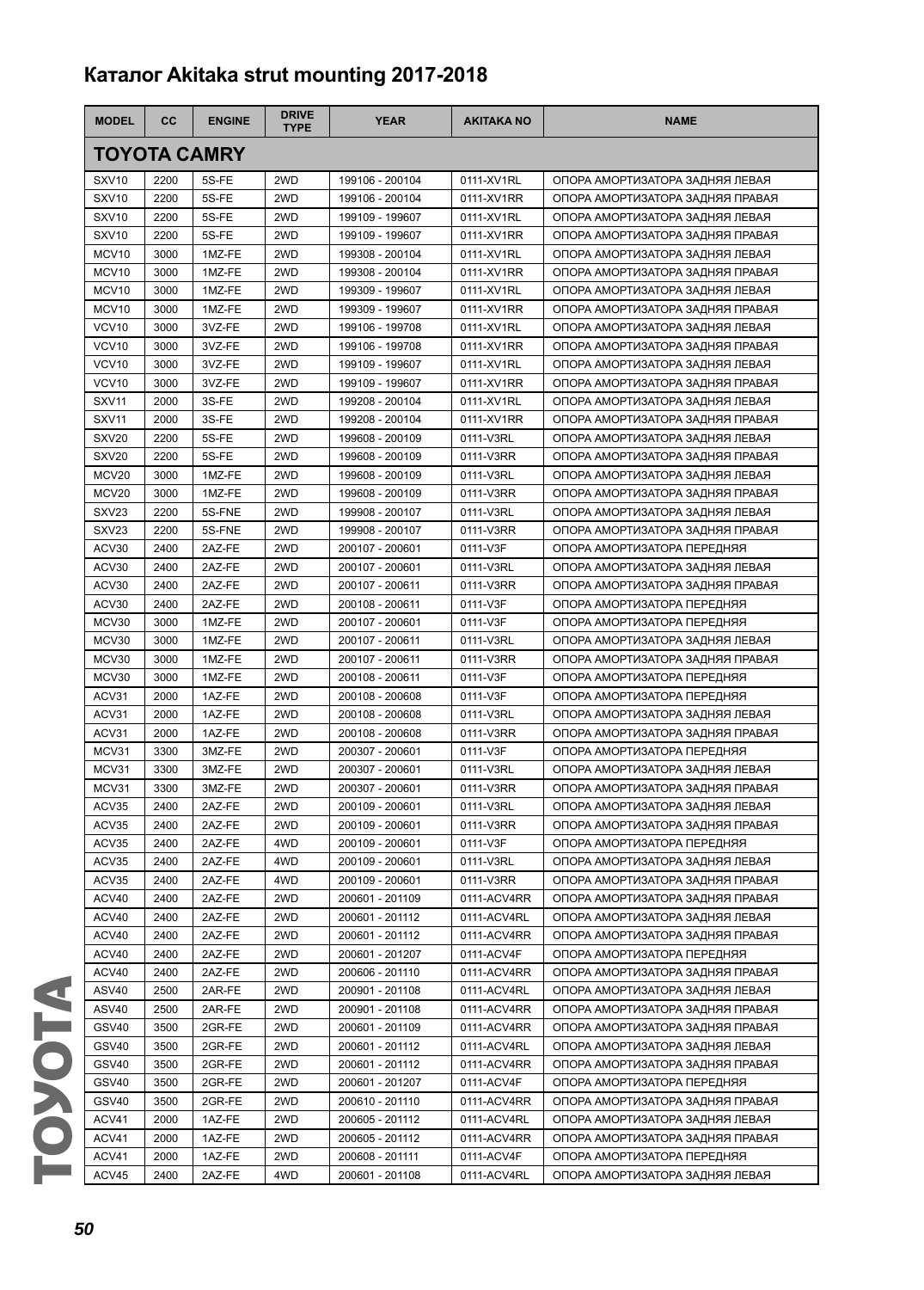| <b>MODEL</b> | cc   | <b>ENGINE</b>              | <b>DRIVE</b><br><b>TYPE</b> | <b>YEAR</b>     | <b>AKITAKA NO</b> | <b>NAME</b>                      |
|--------------|------|----------------------------|-----------------------------|-----------------|-------------------|----------------------------------|
| ACV45        | 2400 | 2AZ-FE                     | 4WD                         | 200601 - 201108 | 0111-ACV4RR       | ОПОРА АМОРТИЗАТОРА ЗАДНЯЯ ПРАВАЯ |
| <b>ASV50</b> | 2500 | 2AR-FE                     | 2WD                         | $201108 - 5$    | 0111-ACV4F        | ОПОРА АМОРТИЗАТОРА ПЕРЕДНЯЯ      |
| <b>ASV50</b> | 2500 | 2AR-FE                     | 2WD                         | $201108 - 5$    | 0111-ACV4RL       | ОПОРА АМОРТИЗАТОРА ЗАДНЯЯ ЛЕВАЯ  |
| <b>ASV50</b> | 2500 | 2AR-FE                     | 2WD                         | $201108 - 5$    | 0111-ACV4RR       | ОПОРА АМОРТИЗАТОРА ЗАДНЯЯ ПРАВАЯ |
| <b>AVV50</b> | 2500 | 2AR-FXE                    | 2WD                         | 201108 - 201408 | 0111-ACV4F        | ОПОРА АМОРТИЗАТОРА ПЕРЕДНЯЯ      |
| GSV50        | 3500 | 2GR-FE                     | 2WD                         | $201108 - 5$    | 0111-ACV4F        | ОПОРА АМОРТИЗАТОРА ПЕРЕДНЯЯ      |
| GSV50        | 3500 | 2GR-FE                     | 2WD                         | $201108 - 5$    | 0111-ACV4RL       | ОПОРА АМОРТИЗАТОРА ЗАДНЯЯ ЛЕВАЯ  |
| GSV50        | 3500 | 2GR-FE                     | 2WD                         | $201108 - 5$    | 0111-ACV4RR       | ОПОРА АМОРТИЗАТОРА ЗАДНЯЯ ПРАВАЯ |
| ACV51        | 2000 | 1AZ-FE                     | 2WD                         | 201208 - 201410 | 0111-ACV4F        | ОПОРА АМОРТИЗАТОРА ПЕРЕДНЯЯ      |
| ACV51        | 2000 | 1AZ-FE                     | 2WD                         | 201208 - 201411 | 0111-ACV4RL       | ОПОРА АМОРТИЗАТОРА ЗАДНЯЯ ЛЕВАЯ  |
| ACV51        | 2000 | 1AZ-FE                     | 2WD                         | 201208 - 201411 | 0111-ACV4RR       | ОПОРА АМОРТИЗАТОРА ЗАДНЯЯ ПРАВАЯ |
| ASV51        | 2000 | 6AR-FSE                    | 2WD                         | $201503 - 5$    | 0111-ACV4F        | ОПОРА АМОРТИЗАТОРА ПЕРЕДНЯЯ      |
| ASV51        | 2000 | 6AR-FSE                    | 2WD                         | $201503 - 5$    | 0111-ACV4RL       | ОПОРА АМОРТИЗАТОРА ЗАДНЯЯ ЛЕВАЯ  |
| ASV51        | 2000 | 6AR-FSE                    | 2WD                         | $201503 - 5$    | 0111-ACV4RR       | ОПОРА АМОРТИЗАТОРА ЗАДНЯЯ ПРАВАЯ |
|              |      | TOYOTA CAMRY (V)           |                             |                 |                   |                                  |
| <b>VZV20</b> | 2000 | 1VZ-FE                     | 2WD                         | 198704 - 199007 | 0111-SV3F         | ОПОРА АМОРТИЗАТОРА ПЕРЕДНЯЯ      |
| SV21         | 2000 | 3S-GE                      | 2WD                         | 198608 - 199007 | 0111-SV3F         | ОПОРА АМОРТИЗАТОРА ПЕРЕДНЯЯ      |
| SV30         | 1800 | 4S-FE                      | 2WD                         | 199007 - 199406 | 0111-SV3F         | ОПОРА АМОРТИЗАТОРА ПЕРЕДНЯЯ      |
| SV30         | 1800 | 4S-FE                      | 2WD                         | 199007 - 199406 | 0111-XV1RL        | ОПОРА АМОРТИЗАТОРА ЗАДНЯЯ ЛЕВАЯ  |
| SV30         | 1800 | 4S-FE                      | 2WD                         | 199007 - 199406 | 0111-XV1RR        | ОПОРА АМОРТИЗАТОРА ЗАДНЯЯ ПРАВАЯ |
| CV30         | 2000 | 2C-T                       | 2WD                         | 199007 - 199406 | 0111-SV3F         | ОПОРА АМОРТИЗАТОРА ПЕРЕДНЯЯ      |
| CV30         | 2000 | 2C-T                       | 2WD                         | 199007 - 199406 | 0111-XV1RL        | ОПОРА АМОРТИЗАТОРА ЗАДНЯЯ ЛЕВАЯ  |
| <b>CV30</b>  | 2000 | $2C-T$                     | 2WD                         | 199007 - 199406 | 0111-XV1RR        | ОПОРА АМОРТИЗАТОРА ЗАДНЯЯ ПРАВАЯ |
| VZV30        | 2000 | 1VZ-FE                     | 2WD                         | 199007 - 199206 | 0111-SV3F         | ОПОРА АМОРТИЗАТОРА ПЕРЕДНЯЯ      |
| VZV31        | 2000 | 1VZ-FE                     | 2WD                         | 199007 - 199206 | 0111-SV3F         | ОПОРА АМОРТИЗАТОРА ПЕРЕДНЯЯ      |
| SV32         | 2000 | 3S-FE                      | 2WD                         | 199007 - 199406 | 0111-SV3F         | ОПОРА АМОРТИЗАТОРА ПЕРЕДНЯЯ      |
| VZV32        | 2500 | 4VZ-FE                     | 2WD                         | 199105 - 199406 | 0111-SV3F         | ОПОРА АМОРТИЗАТОРА ПЕРЕДНЯЯ      |
| SV33         | 2000 | 3S-FE                      | 2WD                         | 199007 - 199406 | 0111-SV3F         | ОПОРА АМОРТИЗАТОРА ПЕРЕДНЯЯ      |
| VZV33        | 2500 | 4VZ-FE                     | 2WD                         | 199105 - 199406 | 0111-SV3F         | ОПОРА АМОРТИЗАТОРА ПЕРЕДНЯЯ      |
| SV35         | 2000 | 3S-FE                      | 4WD                         | 199007 - 199406 | 0111-SV3F         | ОПОРА АМОРТИЗАТОРА ПЕРЕДНЯЯ      |
| SV35         | 2000 | 3S-FE                      | 4WD                         | 199007 - 199406 | 0111-XV1RL        | ОПОРА АМОРТИЗАТОРА ЗАДНЯЯ ЛЕВАЯ  |
| SV35         | 2000 | 3S-FE                      | 4WD                         | 199007 - 199406 | 0111-XV1RR        | ОПОРА АМОРТИЗАТОРА ЗАДНЯЯ ПРАВАЯ |
| SV40         | 1800 | 4S-FE                      | 2WD                         | 199406 - 199806 | 0111-SV4F         | ОПОРА АМОРТИЗАТОРА ПЕРЕДНЯЯ      |
| <b>CV40</b>  | 2200 | $3C-T$                     | 2WD                         | 199406 - 199806 | 0111-SV4F         | ОПОРА АМОРТИЗАТОРА ПЕРЕДНЯЯ      |
| <b>SV41</b>  | 2000 | 3S-FE                      | 2WD                         | 199406 - 199806 | 0111-SV4F         | ОПОРА АМОРТИЗАТОРА ПЕРЕДНЯЯ      |
| SV42         | 2000 | 3S-FE                      | 2WD                         | 199406 - 199806 | 0111-SV4F         | ОПОРА АМОРТИЗАТОРА ПЕРЕДНЯЯ      |
|              |      | <b>TOYOTA CAMRY GRACIA</b> |                             |                 |                   |                                  |
| SXV20        | 2200 | 5S-FE                      | 2WD                         | 199612 - 200109 | 0111-V3RL         | ОПОРА АМОРТИЗАТОРА ЗАДНЯЯ ЛЕВАЯ  |
| SXV20        | 2200 | 5S-FE                      | 2WD                         | 199612 - 200109 | 0111-V3RR         | ОПОРА АМОРТИЗАТОРА ЗАДНЯЯ ПРАВАЯ |
| MCV21        | 2500 | 2MZ-FE                     | 2WD                         | 199612 - 200109 | 0111-V3RL         | ОПОРА АМОРТИЗАТОРА ЗАДНЯЯ ЛЕВАЯ  |
| MCV21        | 2500 | 2MZ-FE                     | 2WD                         | 199612 - 200109 | 0111-V3RR         | ОПОРА АМОРТИЗАТОРА ЗАДНЯЯ ПРАВАЯ |
| SXV25        | 2200 | 5S-FE                      | 4WD                         | 199706 - 200109 | 0111-V3RL         | ОПОРА АМОРТИЗАТОРА ЗАДНЯЯ ЛЕВАЯ  |
| SXV25        | 2200 | 5S-FE                      | 4WD                         | 199706 - 200109 | 0111-V3RR         | ОПОРА АМОРТИЗАТОРА ЗАДНЯЯ ПРАВАЯ |
| MCV25        | 2500 | 2MZ-FE                     | 4WD                         | 199706 - 200109 | 0111-V3RL         | ОПОРА АМОРТИЗАТОРА ЗАДНЯЯ ЛЕВАЯ  |
| MCV25        | 2500 | 2MZ-FE                     | 4WD                         | 199706 - 200109 | 0111-V3RR         | ОПОРА АМОРТИЗАТОРА ЗАДНЯЯ ПРАВАЯ |
|              |      | TOYOTA CAMRY HV            |                             |                 |                   |                                  |
|              |      |                            |                             |                 |                   |                                  |
| AHV40        | 2400 | 2AZ-FXE                    | 2WD                         | 200603 - 201108 | 0111-ACV4RR       | ОПОРА АМОРТИЗАТОРА ЗАДНЯЯ ПРАВАЯ |
| AHV40        | 2400 | 2AZ-FXE                    | 2WD                         | 200603 - 201110 | 0111-ACV4RL       | ОПОРА АМОРТИЗАТОРА ЗАДНЯЯ ЛЕВАЯ  |
| AHV40        | 2400 | 2AZ-FXE                    | 2WD                         | 200610 - 201109 | 0111-ACV4F        | ОПОРА АМОРТИЗАТОРА ПЕРЕДНЯЯ      |
| AHV40        | 2400 | 2AZ-FXE                    | 2WD                         | 201001 - 201110 | 0111-ACV4RR       | ОПОРА АМОРТИЗАТОРА ЗАДНЯЯ ПРАВАЯ |
|              |      | TOYOTA CAMRY HYBRID        |                             |                 |                   |                                  |
| AHV40        | 2400 | 2AZ-FXE                    | 2WD                         | 200907 - 201203 | 0111-ACV4F        | ОПОРА АМОРТИЗАТОРА ПЕРЕДНЯЯ      |
| AHV41        | 2400 | 3AZ-FXE                    | 2WD                         | 201003 - 201112 | 0111-ACV4F        | ОПОРА АМОРТИЗАТОРА ПЕРЕДНЯЯ      |

TOVOIA TOYOTA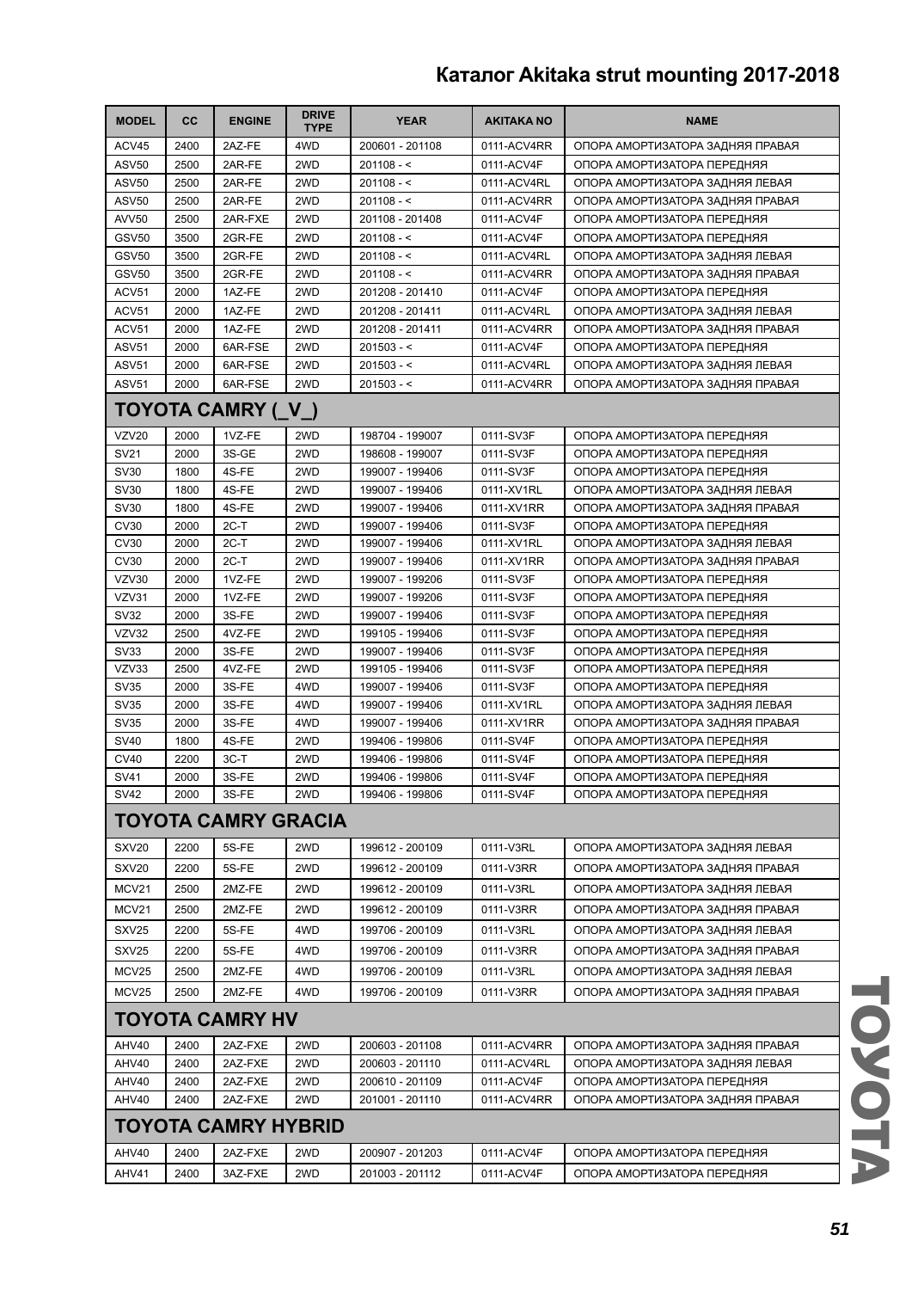| <b>MODEL</b>         | cc                     | <b>ENGINE</b>          | <b>DRIVE</b><br><b>TYPE</b> | <b>YEAR</b>     | <b>AKITAKA NO</b> | <b>NAME</b>                      |  |  |  |  |
|----------------------|------------------------|------------------------|-----------------------------|-----------------|-------------------|----------------------------------|--|--|--|--|
| <b>AVV50</b>         | 2500                   | 2AR-FXE                | 2WD                         | $201108 - 5$    | 0111-ACV4RL       | ОПОРА АМОРТИЗАТОРА ЗАДНЯЯ ЛЕВАЯ  |  |  |  |  |
| <b>AVV50</b>         | 2500                   | 2AR-FXE                | 2WD                         | $201108 - 5$    | 0111-ACV4RR       | ОПОРА АМОРТИЗАТОРА ЗАДНЯЯ ПРАВАЯ |  |  |  |  |
| <b>AVV50</b>         | 2500                   | 4AR-FXE                | 2WD                         | $201205 - 5$    | 0111-ACV4F        | ОПОРА АМОРТИЗАТОРА ПЕРЕДНЯЯ      |  |  |  |  |
|                      | TOYOTA CAMRY PROMINENT |                        |                             |                 |                   |                                  |  |  |  |  |
| VZV32                | 2500                   | 4VZ-FE                 | 2WD                         | 199105 - 199406 | 0111-SV3F         | ОПОРА АМОРТИЗАТОРА ПЕРЕДНЯЯ      |  |  |  |  |
| VZV33                | 2500                   | 4VZ-FE                 | 2WD                         | 199105 - 199406 | 0111-SV3F         | ОПОРА АМОРТИЗАТОРА ПЕРЕДНЯЯ      |  |  |  |  |
| <b>TOYOTA CARINA</b> |                        |                        |                             |                 |                   |                                  |  |  |  |  |
| AT170                | 1500                   | 5A-F                   | 2WD                         | 198805 - 199005 | 0111-T19R         | ОПОРА АМОРТИЗАТОРА ПЕРЕДНЯЯ      |  |  |  |  |
| AT170                | 1500                   | 5A-FE                  | 2WD                         | 199005 - 199211 | 0111-T19R         | ОПОРА АМОРТИЗАТОРА ПЕРЕДНЯЯ      |  |  |  |  |
| CT170                | 2000                   | 2C                     | 2WD                         | 198805 - 199211 | 0111-T19R         | ОПОРА АМОРТИЗАТОРА ПЕРЕДНЯЯ      |  |  |  |  |
| ST170                | 1800                   | 4S-FE                  | 2WD                         | 199005 - 199211 | 0111-T19R         | ОПОРА АМОРТИЗАТОРА ПЕРЕДНЯЯ      |  |  |  |  |
| ST170                | 1800                   | 4S-FI                  | 2WD                         | 198805 - 199005 | 0111-T19R         | ОПОРА АМОРТИЗАТОРА ПЕРЕДНЯЯ      |  |  |  |  |
| AT171                | 1600                   | 4A-FE                  | 2WD                         | 198805 - 199005 | 0111-T19R         | ОПОРА АМОРТИЗАТОРА ПЕРЕДНЯЯ      |  |  |  |  |
| AT171                | 1600                   | 4A-FHE                 | 2WD                         | 199005 - 199208 | 0111-T19R         | ОПОРА АМОРТИЗАТОРА ПЕРЕДНЯЯ      |  |  |  |  |
| AT171                | 1600                   | 4A-GE                  | 2WD                         | 198805 - 199208 | 0111-T19R         | ОПОРА АМОРТИЗАТОРА ПЕРЕДНЯЯ      |  |  |  |  |
| AT190                | 1600                   | 4A-FE                  | 2WD                         | 199208 - 199608 | 0111-T19F         | ОПОРА АМОРТИЗАТОРА ПЕРЕДНЯЯ      |  |  |  |  |
| CT190                | 2000                   | 2C                     | 2WD                         | 199208 - 199608 | 0111-T19F         | ОПОРА АМОРТИЗАТОРА ПЕРЕДНЯЯ      |  |  |  |  |
| ST190                | 1800                   | 4S-FE                  | 2WD                         | 199208 - 199408 | 0111-T19F         | ОПОРА АМОРТИЗАТОРА ПЕРЕДНЯЯ      |  |  |  |  |
| AT191                | 1800                   | 7A-FE                  | 2WD                         | 199408 - 199608 | 0111-T19F         | ОПОРА АМОРТИЗАТОРА ПЕРЕДНЯЯ      |  |  |  |  |
| AT192                | 1500                   | 5A-FE                  | 2WD                         | 199208 - 199608 | 0111-T19F         | ОПОРА АМОРТИЗАТОРА ПЕРЕДНЯЯ      |  |  |  |  |
| CT195                | 2000                   | 2C                     | 4WD                         | 199208 - 199608 | 0111-T19F         | ОПОРА АМОРТИЗАТОРА ПЕРЕДНЯЯ      |  |  |  |  |
| ST195                | 2000                   | 3S-FE                  | 4WD                         | 199208 - 199608 | 0111-T19F         | ОПОРА АМОРТИЗАТОРА ПЕРЕДНЯЯ      |  |  |  |  |
| AT210                | 1600                   | 4A-GE                  | 2WD                         | 199608 - 200112 | 0111-T19R         | ОПОРА АМОРТИЗАТОРА ПЕРЕДНЯЯ      |  |  |  |  |
| CT210                | 2000                   | $2C-T$                 | 2WD                         | 199608 - 199808 | 0111-ST195F       | ОПОРА АМОРТИЗАТОРА ПЕРЕДНЯЯ      |  |  |  |  |
| CT210                | 2000                   | $2C-T$                 | 2WD                         | 199608 - 199808 | 0111-T19R         | ОПОРА АМОРТИЗАТОРА ПЕРЕДНЯЯ      |  |  |  |  |
| AT211                | 1800                   | 7A-FE                  | 2WD                         | 199608 - 200112 | 0111-ST195F       | ОПОРА АМОРТИЗАТОРА ПЕРЕДНЯЯ      |  |  |  |  |
| AT211                | 1800                   | 7A-FE                  | 2WD                         | 199608 - 200112 | 0111-T19R         | ОПОРА АМОРТИЗАТОРА ПЕРЕДНЯЯ      |  |  |  |  |
| CT211                | 2200                   | 3C-TE                  | 2WD                         | 199808 - 200112 | 0111-ST195F       | ОПОРА АМОРТИЗАТОРА ПЕРЕДНЯЯ      |  |  |  |  |
| CT211                | 2200                   | 3C-TE                  | 2WD                         | 199808 - 200112 | 0111-T19R         | ОПОРА АМОРТИЗАТОРА ПЕРЕДНЯЯ      |  |  |  |  |
| AT212                | 1500                   | 5A-FE                  | 2WD                         | 199608 - 200112 | 0111-ST195F       | ОПОРА АМОРТИЗАТОРА ПЕРЕДНЯЯ      |  |  |  |  |
| AT212                | 1500                   | 5A-FE                  | 2WD                         | 199608 - 200112 | 0111-T19R         | ОПОРА АМОРТИЗАТОРА ПЕРЕДНЯЯ      |  |  |  |  |
| CT215                | 2000                   | $2C-T$                 | 4WD                         | 199608 - 199808 | 0111-ST195F       | ОПОРА АМОРТИЗАТОРА ПЕРЕДНЯЯ      |  |  |  |  |
| CT215                | 2000                   | $2C-T$                 | 4WD                         | 199608 - 199808 | 0111-T19R         | ОПОРА АМОРТИЗАТОРА ПЕРЕДНЯЯ      |  |  |  |  |
| ST215                | 2000                   | 3S-FE                  | 4WD                         | 199608 - 199808 | 0111-ST195F       | ОПОРА АМОРТИЗАТОРА ПЕРЕДНЯЯ      |  |  |  |  |
| ST215                | 2000                   | 3S-FE                  | 4WD                         | 199608 - 200112 | 0111-T19R         | ОПОРА АМОРТИЗАТОРА ПЕРЕДНЯЯ      |  |  |  |  |
| ST215                | 2000                   | 3S-FE                  | 4WD                         | 199808 - 200112 | 0111-ST195F       | ОПОРА АМОРТИЗАТОРА ПЕРЕДНЯЯ      |  |  |  |  |
| CT216                | 2200                   | 3C-TE                  | 4WD                         | 199808 - 200112 | 0111-ST195F       | ОПОРА АМОРТИЗАТОРА ПЕРЕДНЯЯ      |  |  |  |  |
| CT216                | 2200                   | 3C-TE                  | 4WD                         | 199808 - 200112 | 0111-T19R         | ОПОРА АМОРТИЗАТОРА ПЕРЕДНЯЯ      |  |  |  |  |
|                      |                        | <b>TOYOTA CARINA 2</b> |                             |                 |                   |                                  |  |  |  |  |
| CT170                | 2000                   | 2C                     | 2WD                         | 198712 - 199211 | 0111-T19R         | ОПОРА АМОРТИЗАТОРА ПЕРЕДНЯЯ      |  |  |  |  |
| AT171                | 1600                   | 4A-F                   | 2WD                         | 198712 - 199211 | 0111-T19R         | ОПОРА АМОРТИЗАТОРА ПЕРЕДНЯЯ      |  |  |  |  |
| AT171                | 1600                   | 4A-FE                  | 2WD                         | 198712 - 199211 | 0111-T19R         | ОПОРА АМОРТИЗАТОРА ПЕРЕДНЯЯ      |  |  |  |  |
|                      |                        | 3S-F                   |                             |                 |                   |                                  |  |  |  |  |
| ST171                | 2000                   |                        | 2WD                         | 198712 - 199211 | 0111-T19R         | ОПОРА АМОРТИЗАТОРА ПЕРЕДНЯЯ      |  |  |  |  |
| ST171                | 2000                   | 3S-FE                  | 2WD                         | 198712 - 199208 | 0111-T19R         | ОПОРА АМОРТИЗАТОРА ПЕРЕДНЯЯ      |  |  |  |  |
|                      |                        | <b>TOYOTA CARINA E</b> |                             |                 |                   |                                  |  |  |  |  |
| AT190                | 1600                   | 4A-FE                  | 2WD                         | 199202 - 199710 | 0111-ST195F       | ОПОРА АМОРТИЗАТОРА ПЕРЕДНЯЯ      |  |  |  |  |
| AT190                | 1600                   | 4A-FE                  | 2WD                         | 199211 - 199601 | 0111-T19F         | ОПОРА АМОРТИЗАТОРА ПЕРЕДНЯЯ      |  |  |  |  |
| AT190                | 1600                   | 4A-FE                  | 2WD                         | 199212 - 199710 | 0111-ST195F       | ОПОРА АМОРТИЗАТОРА ПЕРЕДНЯЯ      |  |  |  |  |
| CT190                | 2000                   | 2C                     | 2WD                         | 199211 - 199601 | 0111-T19F         | ОПОРА АМОРТИЗАТОРА ПЕРЕДНЯЯ      |  |  |  |  |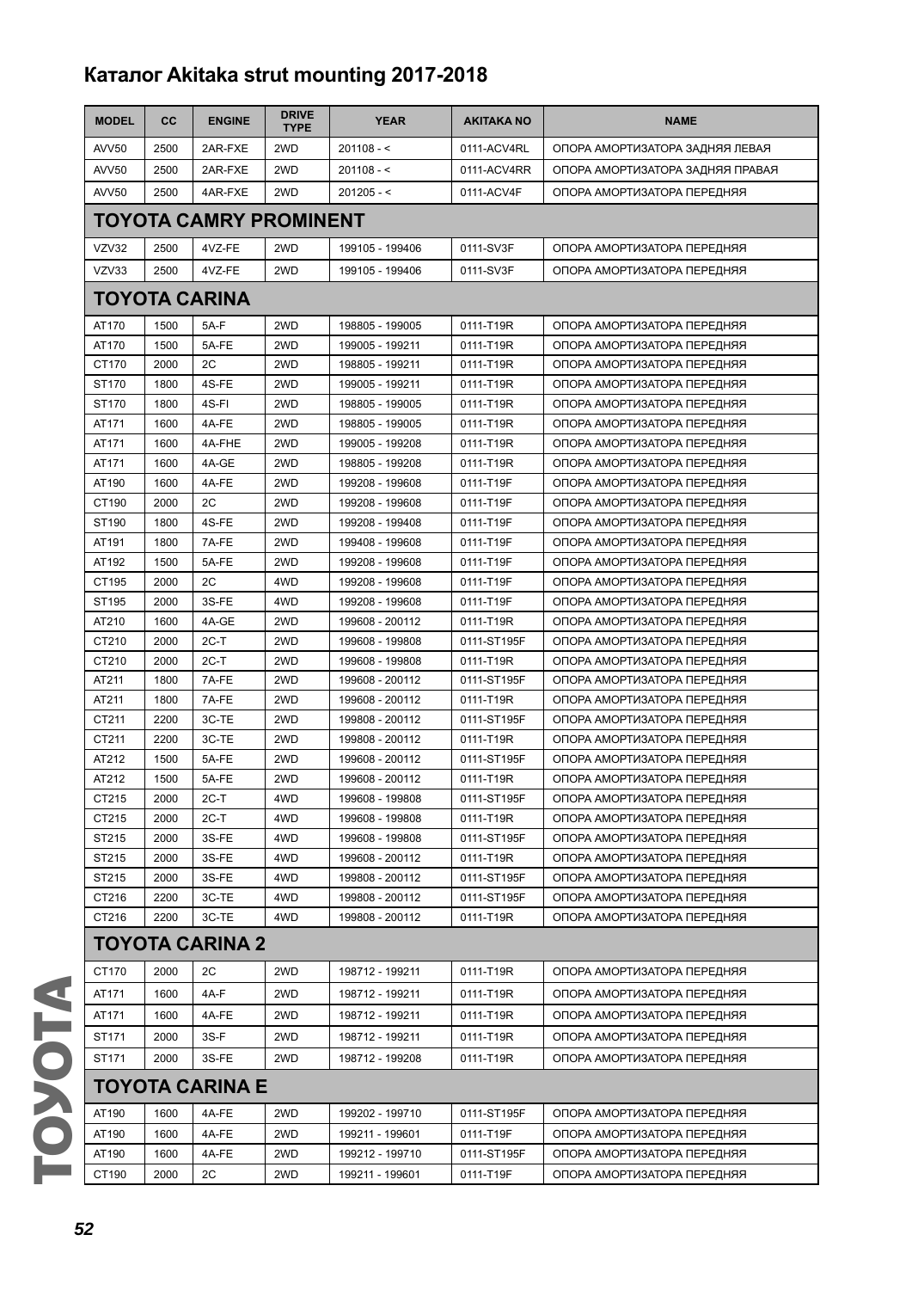| <b>MODEL</b> | cc   | <b>ENGINE</b>        | <b>DRIVE</b><br><b>TYPE</b> | <b>YEAR</b>     | <b>AKITAKA NO</b> | <b>NAME</b>                 |
|--------------|------|----------------------|-----------------------------|-----------------|-------------------|-----------------------------|
| CT190        | 2000 | $2C-T$               | 2WD                         | 199601 - 199710 | 0111-ST195F       | ОПОРА АМОРТИЗАТОРА ПЕРЕДНЯЯ |
| AT191        | 1800 | 7A-FE                | 2WD                         | 199411 - 199601 | 0111-T19F         | ОПОРА АМОРТИЗАТОРА ПЕРЕДНЯЯ |
| AT191        | 1800 | 7A-FE                | 2WD                         | 199411 - 199710 | 0111-ST195F       | ОПОРА АМОРТИЗАТОРА ПЕРЕДНЯЯ |
| AT191        | 1800 | 7A-FE                | 2WD                         | 199412 - 199710 | 0111-ST195F       | ОПОРА АМОРТИЗАТОРА ПЕРЕДНЯЯ |
| ST191        | 2000 | 3S-FE                | 2WD                         | 199211 - 199601 | 0111-T19F         | ОПОРА АМОРТИЗАТОРА ПЕРЕДНЯЯ |
| ST191        | 2000 | 3S-FE                | 2WD                         | 199211 - 199710 | 0111-ST195F       | ОПОРА АМОРТИЗАТОРА ПЕРЕДНЯЯ |
| ST191        | 2000 | 3S-FE                | 2WD                         | 199212 - 199710 | 0111-ST195F       | ОПОРА АМОРТИЗАТОРА ПЕРЕДНЯЯ |
| ST191        | 2000 | 3S-GE                | 2WD                         | 199202 - 199601 | 0111-T19F         | ОПОРА АМОРТИЗАТОРА ПЕРЕДНЯЯ |
|              |      | TOYOTA CARINA ED     |                             |                 |                   |                             |
| ST180        | 1800 | 4S-FE                | 2WD                         | 199008 - 199309 | 0111-T18F         | ОПОРА АМОРТИЗАТОРА ПЕРЕДНЯЯ |
| ST180        | 1800 | 4S-FE                | 2WD                         | 199008 - 199309 | 0111-T18R         | ОПОРА АМОРТИЗАТОРА ЗАДНЯЯ   |
| ST180        | 1800 | 4S-FI                | 2WD                         | 198909 - 199008 | 0111-T18F         | ОПОРА АМОРТИЗАТОРА ПЕРЕДНЯЯ |
| ST180        | 1800 | 4S-FI                | 2WD                         | 198909 - 199008 | 0111-T18R         | ОПОРА АМОРТИЗАТОРА ЗАДНЯЯ   |
| ST181        | 1800 | 4S-FE                | 2WD                         | 199008 - 199309 | 0111-T18F         | ОПОРА АМОРТИЗАТОРА ПЕРЕДНЯЯ |
| ST181        | 1800 | 4S-FE                | 2WD                         | 199008 - 199309 | 0111-T18R         | ОПОРА АМОРТИЗАТОРА ЗАДНЯЯ   |
| ST181        | 1800 | 4S-FI                | 2WD                         | 198909 - 199008 | 0111-T18F         | ОПОРА АМОРТИЗАТОРА ПЕРЕДНЯЯ |
| ST181        | 1800 | 4S-FI                | 2WD                         | 198909 - 199008 | 0111-T18R         | ОПОРА АМОРТИЗАТОРА ЗАДНЯЯ   |
| ST182        | 2000 | 3S-FE                | 2WD                         | 198909 - 199309 | 0111-T18F         | ОПОРА АМОРТИЗАТОРА ПЕРЕДНЯЯ |
| ST182        | 2000 | 3S-FE                | 2WD                         | 198909 - 199309 | 0111-T18R         | ОПОРА АМОРТИЗАТОРА ЗАДНЯЯ   |
| ST182        | 2000 | 3S-GE                | 2WD                         | 198909 - 199309 | 0111-T18F         | ОПОРА АМОРТИЗАТОРА ПЕРЕДНЯЯ |
| ST182        | 2000 | 3S-GE                | 2WD                         | 198909 - 199309 | 0111-T18R         | ОПОРА АМОРТИЗАТОРА ЗАДНЯЯ   |
| ST183        | 2000 | 3S-FE                | 2WD                         | 198909 - 199309 | 0111-T18F         | ОПОРА АМОРТИЗАТОРА ПЕРЕДНЯЯ |
| ST183        | 2000 | 3S-FE                | 2WD                         | 198909 - 199309 | 0111-T18R         | ОПОРА АМОРТИЗАТОРА ЗАДНЯЯ   |
| ST183        | 2000 | 3S-GE                | 2WD                         | 198909 - 199309 | 0111-T18F         | ОПОРА АМОРТИЗАТОРА ПЕРЕДНЯЯ |
| ST183        | 2000 | 3S-GE                | 2WD                         | 198909 - 199309 | 0111-T18R         | ОПОРА АМОРТИЗАТОРА ЗАДНЯЯ   |
| ST200        | 1800 | 4S-FE                | 2WD                         | 199309 - 199508 | 0111-T18R         | ОПОРА АМОРТИЗАТОРА ЗАДНЯЯ   |
| ST200        | 1800 | 4S-FE                | 2WD                         | 199309 - 199804 | 0111-T18R         | ОПОРА АМОРТИЗАТОРА ЗАДНЯЯ   |
| ST200        | 1800 | 4S-FE                | 2WD                         | 199508 - 199804 | 0111-T18R         | ОПОРА АМОРТИЗАТОРА ЗАДНЯЯ   |
| ST201        | 1800 | 4S-FE                | 2WD                         | 199309 - 199410 | 0111-T18R         | ОПОРА АМОРТИЗАТОРА ЗАДНЯЯ   |
| ST202        | 2000 | 3S-FE                | 2WD                         | 199309 - 199508 | 0111-T18R         | ОПОРА АМОРТИЗАТОРА ЗАДНЯЯ   |
| ST202        | 2000 | 3S-FE                | 2WD                         | 199508 - 199804 | 0111-T18R         | ОПОРА АМОРТИЗАТОРА ЗАДНЯЯ   |
| ST202        | 2000 | 3S-GE                | 2WD                         | 199309 - 199508 | 0111-T18R         | ОПОРА АМОРТИЗАТОРА ЗАДНЯЯ   |
| ST202        | 2000 | 3S-GE                | 2WD                         | 199309 - 199804 | 0111-T18F         | ОПОРА АМОРТИЗАТОРА ПЕРЕДНЯЯ |
| ST202        | 2000 | 3S-GE                | 2WD                         | 199309 - 199804 | 0111-T18R         | ОПОРА АМОРТИЗАТОРА ЗАДНЯЯ   |
| ST202        | 2000 | 3S-GE                | 2WD                         | 199508 - 199804 | 0111-T18R         | ОПОРА АМОРТИЗАТОРА ЗАДНЯЯ   |
| ST203        | 2000 | 3S-FE                | 2WD                         | 199309 - 199508 | 0111-T18R         | ОПОРА АМОРТИЗАТОРА ЗАДНЯЯ   |
| ST203        | 2000 | 3S-FE                | 2WD                         | 199508 - 199712 | 0111-T18R         | ОПОРА АМОРТИЗАТОРА ЗАДНЯЯ   |
| ST205        | 2000 | 3S-GE                | 4WD                         | 199405 - 199508 | 0111-T18R         | ОПОРА АМОРТИЗАТОРА ЗАДНЯЯ   |
| ST205        | 2000 | 3S-GE                | 4WD                         | 199405 - 199804 | 0111-T18F         | ОПОРА АМОРТИЗАТОРА ПЕРЕДНЯЯ |
| ST205        | 2000 | 3S-GE                | 4WD                         | 199405 - 199804 | 0111-T18R         | ОПОРА АМОРТИЗАТОРА ЗАДНЯЯ   |
| ST205        | 2000 | 3S-GE                | 4WD                         | 199508 - 199804 | 0111-T18R         | ОПОРА АМОРТИЗАТОРА ЗАДНЯЯ   |
|              |      | <b>TOYOTA CELICA</b> |                             |                 |                   |                             |
| AT180        | 1600 | 4A-FE                | 2WD                         | 198909 - 199311 | 0111-T18F         | ОПОРА АМОРТИЗАТОРА ПЕРЕДНЯЯ |
| AT180        | 1600 | 4A-FE                | 2WD                         | 198909 - 199311 | 0111-T18R         | ОПОРА АМОРТИЗАТОРА ЗАДНЯЯ   |
| ST182        | 2000 | 3S-FE                | 2WD                         | 198909 - 199309 | 0111-T18F         | ОПОРА АМОРТИЗАТОРА ПЕРЕДНЯЯ |
| ST182        | 2000 | 3S-FE                | 2WD                         | 198909 - 199309 | 0111-T18R         | ОПОРА АМОРТИЗАТОРА ЗАДНЯЯ   |
| ST182        | 2000 | 3S-GE                | 2WD                         | 198909 - 199311 | 0111-T18F         | ОПОРА АМОРТИЗАТОРА ПЕРЕДНЯЯ |
| ST182        | 2000 | 3S-GE                | 2WD                         | 198909 - 199311 | 0111-T18R         | ОПОРА АМОРТИЗАТОРА ЗАДНЯЯ   |
| ST183        | 2000 | 3S-FE                | 2WD                         | 198909 - 199309 | 0111-T18F         | ОПОРА АМОРТИЗАТОРА ПЕРЕДНЯЯ |
| ST183        | 2000 | 3S-FE                | 2WD                         | 198909 - 199309 | 0111-T18R         | ОПОРА АМОРТИЗАТОРА ЗАДНЯЯ   |
| ST183        | 2000 | 3S-GE                | 2WD                         | 198909 - 199309 | 0111-T18R         | ОПОРА АМОРТИЗАТОРА ЗАДНЯЯ   |
| ST184        | 2200 | 5S-FE                | 2WD                         | 198909 - 199311 | 0111-T18F         | ОПОРА АМОРТИЗАТОРА ПЕРЕДНЯЯ |
| ST184        | 2200 | 5S-FE                | 2WD                         | 198909 - 199311 | 0111-T18R         | ОПОРА АМОРТИЗАТОРА ЗАДНЯЯ   |
| ST185        | 2000 | 3S-GTE               | 4WD                         | 198910 - 199309 | 0111-T18R         | ОПОРА АМОРТИЗАТОРА ЗАДНЯЯ   |

TOVOTA TOYOTA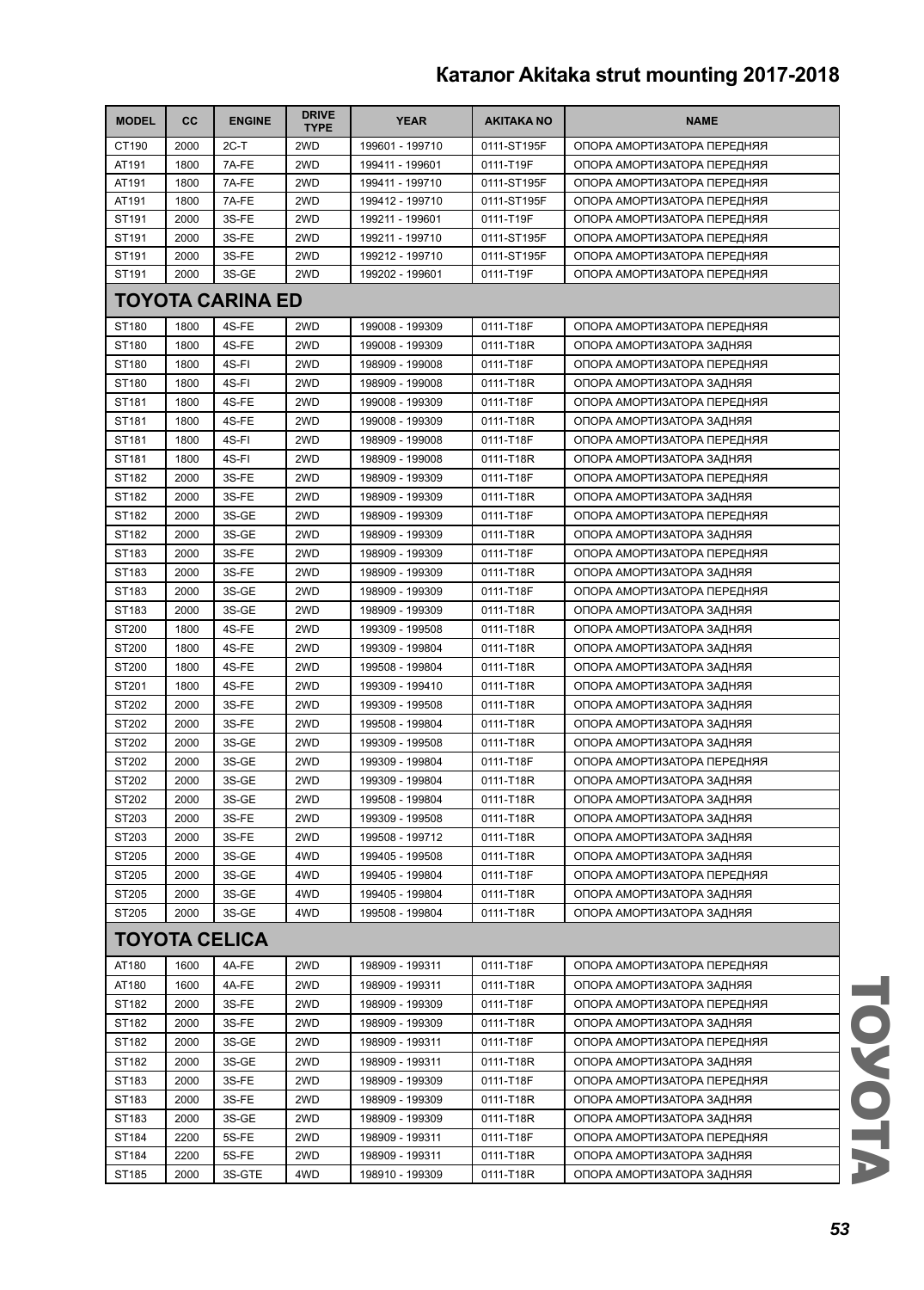| <b>MODEL</b>   | cc           | <b>ENGINE</b>         | <b>DRIVE</b><br><b>TYPE</b> | <b>YEAR</b>                        | <b>AKITAKA NO</b>       | <b>NAME</b>                                                    |
|----------------|--------------|-----------------------|-----------------------------|------------------------------------|-------------------------|----------------------------------------------------------------|
| ST185          | 2000         | 3S-GTE                | 4WD                         | 198910 - 199311                    | 0111-T18F               | ОПОРА АМОРТИЗАТОРА ПЕРЕДНЯЯ                                    |
| ST185          | 2000         | 3S-GTE                | 4WD                         | 198910 - 199311                    | 0111-T18R               | ОПОРА АМОРТИЗАТОРА ЗАДНЯЯ                                      |
| AT200          | 1800         | 7A-FE                 | 2WD                         | 199309 - 199908                    | 0111-T18R               | ОПОРА АМОРТИЗАТОРА ЗАДНЯЯ                                      |
| AT200          | 1800         | 7A-FE                 | 2WD                         | 199311 - 199908                    | 0111-T18R               | ОПОРА АМОРТИЗАТОРА ЗАДНЯЯ                                      |
| ST202          | 2000         | 3S-FE                 | 2WD                         | 199309 - 199908                    | 0111-T18R               | ОПОРА АМОРТИЗАТОРА ЗАДНЯЯ                                      |
| ST202          | 2000         | 3S-GE                 | 2WD                         | 199309 - 199908                    | 0111-T18F               | ОПОРА АМОРТИЗАТОРА ПЕРЕДНЯЯ                                    |
| ST202          | 2000         | 3S-GE                 | 2WD                         | 199309 - 199908                    | 0111-T18R               | ОПОРА АМОРТИЗАТОРА ЗАДНЯЯ                                      |
| ST203          | 2000         | 3S-FE                 | 2WD                         | 199309 - 199712                    | 0111-T18R               | ОПОРА АМОРТИЗАТОРА ЗАДНЯЯ                                      |
| ST204          | 2200         | 5S-FE                 | 2WD                         | 199309 - 199908                    | 0111-T18R               | ОПОРА АМОРТИЗАТОРА ЗАДНЯЯ                                      |
| ST205          | 2000         | 3S-GTE                | 4WD                         | 199402 - 199908                    | 0111-T18F               | ОПОРА АМОРТИЗАТОРА ПЕРЕДНЯЯ                                    |
| ST205          | 2000         | 3S-GTE                | 4WD                         | 199402 - 199908                    | 0111-T18R               | ОПОРА АМОРТИЗАТОРА ЗАДНЯЯ                                      |
|                |              | <b>TOYOTA CELSIOR</b> |                             |                                    |                         |                                                                |
|                |              |                       |                             |                                    |                         |                                                                |
| UCF20          | 4000         | 1UZ-FE                | 2WD                         | 199410 - 199707                    | 0111-F20F               | ОПОРА АМОРТИЗАТОРА ПЕРЕДНЯЯ                                    |
|                |              | <b>TOYOTA CHASER</b>  |                             |                                    |                         |                                                                |
| JZX93          | 2500         | 1JZ-GE                | 4WD                         | 199310 - 199609                    | 0111-ZS15FL             | ОПОРА АМОРТИЗАТОРА ПЕРЕДНЯЯ ЛЕВАЯ                              |
| JZX93          | 2500         | 1JZ-GE                | 4WD                         | 199310 - 199609                    | 0111-ZS15FR             | ОПОРА АМОРТИЗАТОРА ПЕРЕДНЯЯ ПРАВАЯ                             |
| GX105          | 2000         | 1G-FE                 | 4WD                         | 199808 - 200106                    | 0111-ZS15FL             | ОПОРА АМОРТИЗАТОРА ПЕРЕДНЯЯ ЛЕВАЯ                              |
| GX105          | 2000         | 1G-FE                 | 4WD                         | 199808 - 200106                    | 0111-ZS15FR             | ОПОРА АМОРТИЗАТОРА ПЕРЕДНЯЯ ПРАВАЯ                             |
| <b>JZX105</b>  | 2500         | 1JZ-GE                | 4WD                         | 199609 - 200106                    | 0111-ZS15FL             | ОПОРА АМОРТИЗАТОРА ПЕРЕДНЯЯ ЛЕВАЯ                              |
| <b>JZX105</b>  | 2500         | 1JZ-GE                | 4WD                         | 199609 - 200106                    | 0111-ZS15FR             | ОПОРА АМОРТИЗАТОРА ПЕРЕДНЯЯ ПРАВАЯ                             |
|                |              | <b>TOYOTA COROLLA</b> |                             |                                    |                         |                                                                |
|                |              |                       |                             |                                    |                         |                                                                |
| <b>EE90</b>    | 1300         | 2E                    | 2WD                         | 198705 - 199106                    | 0111-E9F                | ОПОРА АМОРТИЗАТОРА ПЕРЕДНЯЯ                                    |
| EE90           | 1300         | 2E                    | 2WD                         | 198705 - 199207                    | 0111-E9F                | ОПОРА АМОРТИЗАТОРА ПЕРЕДНЯЯ                                    |
| <b>EE90</b>    | 1300         | 2E                    | 2WD                         | 198705 - 199308                    | 0111-E9F                | ОПОРА АМОРТИЗАТОРА ПЕРЕДНЯЯ                                    |
| <b>EE90</b>    | 1300         | $2E-E$                | 2WD                         | 198908 - 199206                    | 0111-E9F                | ОПОРА АМОРТИЗАТОРА ПЕРЕДНЯЯ                                    |
| CE90           | 1800         | 1C<br>5A-F            | 2WD                         | 198705 - 199206<br>198705 - 198908 | 0111-E9F                | ОПОРА АМОРТИЗАТОРА ПЕРЕДНЯЯ                                    |
| AE91           | 1500         | $5A-F$                | 2WD                         | 198708 - 198908                    | 0111-E9F                | ОПОРА АМОРТИЗАТОРА ПЕРЕДНЯЯ                                    |
| AE91<br>AE91   | 1500<br>1500 | 5A-FE                 | 2WD<br>2WD                  | 198705 - 199205                    | 0111-E9F<br>0111-E9F    | ОПОРА АМОРТИЗАТОРА ПЕРЕДНЯЯ<br>ОПОРА АМОРТИЗАТОРА ПЕРЕДНЯЯ     |
|                |              | 5A-FE                 |                             | 198805 - 199106                    |                         |                                                                |
| AE91<br>AE91   | 1500<br>1500 | 5A-FHE                | 2WD<br>2WD                  | 198905 - 199205                    | 0111-E9F<br>0111-E9F    | ОПОРА АМОРТИЗАТОРА ПЕРЕДНЯЯ<br>ОПОРА АМОРТИЗАТОРА ПЕРЕДНЯЯ     |
|                |              |                       |                             |                                    |                         |                                                                |
| AE92           | 1600         | 4A-F                  | 2WD                         | 198705 - 199205                    | 0111-E9F                | ОПОРА АМОРТИЗАТОРА ПЕРЕДНЯЯ                                    |
| AE92<br>AE92   | 1600<br>1600 | 4A-F<br>4A-F          | 2WD<br>2WD                  | 198705 - 199206<br>198705 - 199207 | 0111-E9F<br>0111-E9F    | ОПОРА АМОРТИЗАТОРА ПЕРЕДНЯЯ                                    |
|                | 1600         | 4A-F                  |                             |                                    |                         | ОПОРА АМОРТИЗАТОРА ПЕРЕДНЯЯ                                    |
| AE92<br>AE92   | 1600         | 4A-FE                 | 2WD<br>2WD                  | 198705 - 199308<br>198908 - 199209 | 0111-E9F<br>0111-E9F    | ОПОРА АМОРТИЗАТОРА ПЕРЕДНЯЯ<br>ОПОРА АМОРТИЗАТОРА ПЕРЕДНЯЯ     |
| AE92           | 1600         | 4A-GE                 | 2WD                         | 198705 - 199211                    | 0111-E9F                | ОПОРА АМОРТИЗАТОРА ПЕРЕДНЯЯ                                    |
| AE92           | 1600         | 4A-GE                 | 2WD                         | 198705 - 199308                    | 0111-E9F                | ОПОРА АМОРТИЗАТОРА ПЕРЕДНЯЯ                                    |
| AE95           | 1600         | 4A-F                  | 4WD                         | 198710 - 199008                    | 0111-E9F                | ОПОРА АМОРТИЗАТОРА ПЕРЕДНЯЯ                                    |
| AE95           | 1600         | 4A-F                  | 4WD                         | 198710 - 199009                    | 0111-E9F                | ОПОРА АМОРТИЗАТОРА ПЕРЕДНЯЯ                                    |
| AE95           | 1600         | 4A-FE                 | 4WD                         | 198710 - 199009                    | 0111-E9F                | ОПОРА АМОРТИЗАТОРА ПЕРЕДНЯЯ                                    |
| CE95           | 2000         | 2C                    | 4WD                         | 198910 - 199106                    | 0111-E9F                | ОПОРА АМОРТИЗАТОРА ПЕРЕДНЯЯ                                    |
| <b>EE96</b>    | 1300         | 2E                    | 2WD                         | 198708 - 199109                    | 0111-E9F                | ОПОРА АМОРТИЗАТОРА ПЕРЕДНЯЯ                                    |
| CE96           | 1800         | 1C                    | 2WD                         | 198708 - 199109                    | 0111-E9F                | ОПОРА АМОРТИЗАТОРА ПЕРЕДНЯЯ                                    |
| EE97           |              | 2E                    | 2WD                         | 198708 - 199108                    | 0111-E9F                | ОПОРА АМОРТИЗАТОРА ПЕРЕДНЯЯ                                    |
| CE97           | 1300<br>1800 | 1C                    | 2WD                         | 198708 - 199109                    | 0111-E9F                | ОПОРА АМОРТИЗАТОРА ПЕРЕДНЯЯ                                    |
| EE97           | 1300         | 2E                    | 2WD                         | 198708 - 199109                    | 0111-E9F                | ОПОРА АМОРТИЗАТОРА ПЕРЕДНЯЯ                                    |
| EE98           | 1500         | 3E                    | 2WD                         | 198708 - 199109                    | 0111-E9F                | ОПОРА АМОРТИЗАТОРА ПЕРЕДНЯЯ                                    |
|                |              | 2E                    |                             |                                    |                         |                                                                |
| EE100          | 1300         |                       | 2WD                         | 199205 - 199703                    | 0111-E10F               | ОПОРА АМОРТИЗАТОРА ПЕРЕДНЯЯ                                    |
| EE100          | 1300         | 2E                    | 2WD                         | 199205 - 199703                    | 0111-E10RL              | ОПОРА АМОРТИЗАТОРА ЗАДНЯЯ ЛЕВАЯ                                |
| EE100          | 1300         | 2E                    | 2WD                         | 199205 - 199703<br>199205 - 199703 | 0111-E10RR              | ОПОРА АМОРТИЗАТОРА ЗАДНЯЯ ПРАВАЯ                               |
| CE100<br>CE100 | 2000<br>2000 | 2C<br>2C              | 2WD<br>2WD                  | 199205 - 199703                    | 0111-E10F<br>0111-E10RL | ОПОРА АМОРТИЗАТОРА ПЕРЕДНЯЯ<br>ОПОРА АМОРТИЗАТОРА ЗАДНЯЯ ЛЕВАЯ |
| CE100          | 2000         | 2C                    | 2WD                         | 199205 - 199703                    | 0111-E10RR              | ОПОРА АМОРТИЗАТОРА ЗАДНЯЯ ПРАВАЯ                               |
|                |              |                       |                             |                                    |                         |                                                                |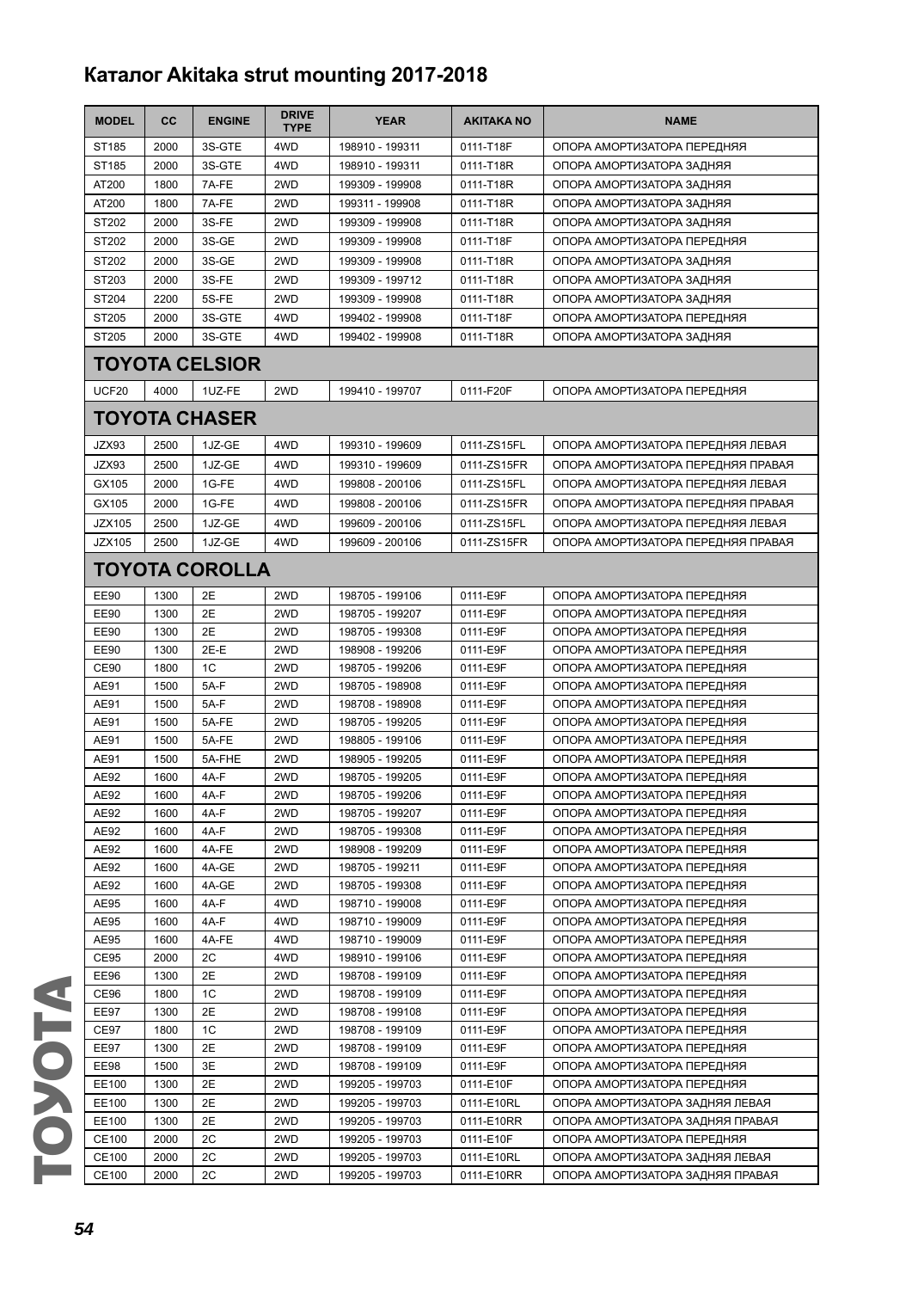| <b>MODEL</b>   | cc           | <b>ENGINE</b>  | <b>DRIVE</b><br><b>TYPE</b> | <b>YEAR</b>                        | <b>AKITAKA NO</b>        | <b>NAME</b>                      |
|----------------|--------------|----------------|-----------------------------|------------------------------------|--------------------------|----------------------------------|
| EE101          | 1300         | 4E-FE          | 2WD                         | 199205 - 199510                    | 0111-E10F                | ОПОРА АМОРТИЗАТОРА ПЕРЕДНЯЯ      |
| EE101          | 1300         | 4E-FE          | 2WD                         | 199205 - 199510                    | 0111-E10RL               | ОПОРА АМОРТИЗАТОРА ЗАДНЯЯ ЛЕВАЯ  |
| EE101          | 1300         | 4E-FE          | 2WD                         | 199205 - 199510                    | 0111-E10RR               | ОПОРА АМОРТИЗАТОРА ЗАДНЯЯ ПРАВАЯ |
| AE101          | 1600         | 4A-F           | 2WD                         | 199205 - 199706                    | 0111-E10F                | ОПОРА АМОРТИЗАТОРА ПЕРЕДНЯЯ      |
| AE101          | 1600         | 4A-F           | 2WD                         | 199205 - 199706                    | 0111-E10RL               | ОПОРА АМОРТИЗАТОРА ЗАДНЯЯ ЛЕВАЯ  |
| AE101          | 1600         | 4A-F           | 2WD                         | 199205 - 199706                    | 0111-E10RR               | ОПОРА АМОРТИЗАТОРА ЗАДНЯЯ ПРАВАЯ |
| AE101          | 1600         | 4A-F           | 2WD                         | 199205 - 199804                    | 0111-E10F                | ОПОРА АМОРТИЗАТОРА ПЕРЕДНЯЯ      |
| AE101          | 1600         | $4A-F$         | 2WD                         | 199205 - 199804                    | 0111-E10RL               | ОПОРА АМОРТИЗАТОРА ЗАДНЯЯ ЛЕВАЯ  |
| AE101          | 1600         | 4A-F           | 2WD                         | 199205 - 199804                    | 0111-E10RR               | ОПОРА АМОРТИЗАТОРА ЗАДНЯЯ ПРАВАЯ |
| AE101          | 1600         | 4A-FE          | 2WD                         | 199108 - 200110                    | 0111-E10F                | ОПОРА АМОРТИЗАТОРА ПЕРЕДНЯЯ      |
| AE101          | 1600         | 4A-FE          | 2WD                         | 199108 - 200110                    | 0111-E10RL               | ОПОРА АМОРТИЗАТОРА ЗАДНЯЯ ЛЕВАЯ  |
| AE101          | 1600         | 4A-FE          | 2WD                         | 199108 - 200110                    | 0111-E10RR               | ОПОРА АМОРТИЗАТОРА ЗАДНЯЯ ПРАВАЯ |
| AE101          | 1600         | 4A-GE          | 2WD                         | 199605 - 200007                    | 0111-E10F                | ОПОРА АМОРТИЗАТОРА ПЕРЕДНЯЯ      |
| AE101          | 1600         | 4A-GE          | 2WD                         | 199605 - 200007                    | 0111-E10RL               | ОПОРА АМОРТИЗАТОРА ЗАДНЯЯ ЛЕВАЯ  |
| AE101          | 1600         | 4A-GE          | 2WD                         | 199605 - 200007                    | 0111-E10RR               | ОПОРА АМОРТИЗАТОРА ЗАДНЯЯ ПРАВАЯ |
| AE102          | 1800         | 7A-FE          | 2WD                         | 199309 - 199804                    | 0111-E10F                | ОПОРА АМОРТИЗАТОРА ПЕРЕДНЯЯ      |
| AE102          | 1800         | 7A-FE          | 2WD                         | 199309 - 199804                    | 0111-E10RL               | ОПОРА АМОРТИЗАТОРА ЗАДНЯЯ ЛЕВАЯ  |
| AE102          | 1800         | 7A-FE          | 2WD                         | 199309 - 199804                    | 0111-E10RR               | ОПОРА АМОРТИЗАТОРА ЗАДНЯЯ ПРАВАЯ |
| AE102          | 1800         | 7A-FE          | 2WD                         | 199605 - 199804                    | 0111-E10F                | ОПОРА АМОРТИЗАТОРА ПЕРЕДНЯЯ      |
| AE102          | 1800         | 7A-FE          | 2WD                         | 199605 - 199804                    | 0111-E10RL               | ОПОРА АМОРТИЗАТОРА ЗАДНЯЯ ЛЕВАЯ  |
| AE102          | 1800         | 7A-FE          | 2WD                         | 199605 - 199804                    | 0111-E10RR               | ОПОРА АМОРТИЗАТОРА ЗАДНЯЯ ПРАВАЯ |
| AE104          | 1600         | 4A-FE          | 4WD                         | 199505 - 200007                    | 0111-E10F                | ОПОРА АМОРТИЗАТОРА ПЕРЕДНЯЯ      |
| AE104          | 1600         | 4A-FE          | 4WD                         | 199505 - 200007                    | 0111-E10RL               | ОПОРА АМОРТИЗАТОРА ЗАДНЯЯ ЛЕВАЯ  |
| AE104          | 1600         | 4A-FE          | 4WD                         | 199505 - 200007                    | 0111-E10RR               | ОПОРА АМОРТИЗАТОРА ЗАДНЯЯ ПРАВАЯ |
| EE110          | 1300         | 2E             | 2WD                         | 199704 - 200206                    | 0111-E10F                | ОПОРА АМОРТИЗАТОРА ПЕРЕДНЯЯ      |
| EE110          | 1300         | 2E             | 2WD                         | 199704 - 200206                    | 0111-E10RL               | ОПОРА АМОРТИЗАТОРА ЗАДНЯЯ ЛЕВАЯ  |
| EE110          | 1300         | 2E             | 2WD                         | 199704 - 200206                    | 0111-E10RR               | ОПОРА АМОРТИЗАТОРА ЗАДНЯЯ ПРАВАЯ |
| CE110          | 2000         | 2C             | 2WD                         | 199704 - 199909                    | 0111-E10F                | ОПОРА АМОРТИЗАТОРА ПЕРЕДНЯЯ      |
| CE110          | 2000         | 2C             | 2WD                         | 199704 - 199909                    | 0111-E10RL               | ОПОРА АМОРТИЗАТОРА ЗАДНЯЯ ЛЕВАЯ  |
| CE110          | 2000         | 2C             | 2WD                         | 199704 - 199909                    | 0111-E10RR               | ОПОРА АМОРТИЗАТОРА ЗАДНЯЯ ПРАВАЯ |
| CE110          | 2000         | $2C-E$         | 2WD                         | 199704 - 199909                    | 0111-E10F                | ОПОРА АМОРТИЗАТОРА ПЕРЕДНЯЯ      |
| CE110          | 2000         | $2C-E$         | 2WD                         | 199704 - 199909                    | 0111-E10RL               | ОПОРА АМОРТИЗАТОРА ЗАДНЯЯ ЛЕВАЯ  |
| <b>CE110</b>   | 2000         | $2C-E$         | 2WD                         | 199704 - 199909                    | 0111-E10RR               | ОПОРА АМОРТИЗАТОРА ЗАДНЯЯ ПРАВАЯ |
| EE111          | 1300         | 4E-FE          | 2WD                         | 199807 - 200004                    | 0111-E10F                | ОПОРА АМОРТИЗАТОРА ПЕРЕДНЯЯ      |
| EE111          | 1300         | 4E-FE          | 2WD                         | 199807 - 200004                    | 0111-E10RL               | ОПОРА АМОРТИЗАТОРА ЗАДНЯЯ ЛЕВАЯ  |
| EE111          | 1300         | 4E-FE          | 2WD                         | 199807 - 200004                    | 0111-E10RR               | ОПОРА АМОРТИЗАТОРА ЗАДНЯЯ ПРАВАЯ |
| ZZE111         | 1400         | 4ZZ-FE         | 2WD                         | 200005 - 200112                    | 0111-E10F                | ОПОРА АМОРТИЗАТОРА ПЕРЕДНЯЯ      |
| ZZE111         | 1400         | 4ZZ-FE         | 2WD                         | 200005 - 200112                    | 0111-E10RL               | ОПОРА АМОРТИЗАТОРА ЗАДНЯЯ ЛЕВАЯ  |
| ZZE111         | 1400         | 4ZZ-FE         | 2WD                         | 200005 - 200112                    | 0111-E10RR               | ОПОРА АМОРТИЗАТОРА ЗАДНЯЯ ПРАВАЯ |
| AE111          | 1600         | 4A-F           | 2WD                         | 199704 - 200108                    | 0111-E10F                | ОПОРА АМОРТИЗАТОРА ПЕРЕДНЯЯ      |
| AE111          | 1600         | 4A-F           | 2WD                         | 199704 - 200108                    | 0111-E10RL               | ОПОРА АМОРТИЗАТОРА ЗАДНЯЯ ЛЕВАЯ  |
| AE111          | 1600         | 4A-F           | 2WD                         | 199704 - 200108                    | 0111-E10RR               | ОПОРА АМОРТИЗАТОРА ЗАДНЯЯ ПРАВАЯ |
| AE111          |              |                | 2WD                         |                                    | 0111-E10F                | ОПОРА АМОРТИЗАТОРА ПЕРЕДНЯЯ      |
|                | 1600<br>1600 | 4A-FE          | 2WD                         | 199704 - 200108                    |                          |                                  |
| AE111<br>AE111 | 1600         | 4A-FE<br>4A-FE | 2WD                         | 199704 - 200108<br>199704 - 200108 | 0111-E10RL<br>0111-E10RR | ОПОРА АМОРТИЗАТОРА ЗАДНЯЯ ЛЕВАЯ  |
|                |              |                |                             |                                    |                          | ОПОРА АМОРТИЗАТОРА ЗАДНЯЯ ПРАВАЯ |
| AE111          | 1600         | 4A-GE          | 2WD                         | 199704 - 200007                    | 0111-E10F                | ОПОРА АМОРТИЗАТОРА ПЕРЕДНЯЯ      |
| AE111          | 1600         | 4A-GE          | 2WD                         | 199704 - 200007                    | 0111-E10RL               | ОПОРА АМОРТИЗАТОРА ЗАДНЯЯ ЛЕВАЯ  |
| AE111          | 1600         | 4A-GE          | 2WD                         | 199704 - 200007                    | 0111-E10RR               | ОПОРА АМОРТИЗАТОРА ЗАДНЯЯ ПРАВАЯ |
| AE112          | 1800         | 7A-FE          | 2WD                         | 199704 - 200201                    | 0111-E10F                | ОПОРА АМОРТИЗАТОРА ПЕРЕДНЯЯ      |
| AE112          | 1800         | 7A-FE          | 2WD                         | 199704 - 200201                    | 0111-E10RL               | ОПОРА АМОРТИЗАТОРА ЗАДНЯЯ ЛЕВАЯ  |
| AE112          | 1800         | 7A-FE          | 2WD                         | 199704 - 200201                    | 0111-E10RR               | ОПОРА АМОРТИЗАТОРА ЗАДНЯЯ ПРАВАЯ |
| ZZE112         | 1600         | 3ZZ-FE         | 2WD                         | 200005 - 200112                    | 0111-E10F                | ОПОРА АМОРТИЗАТОРА ПЕРЕДНЯЯ      |
| ZZE112         | 1600         | 3ZZ-FE         | 2WD                         | 200005 - 200112                    | 0111-E10RL               | ОПОРА АМОРТИЗАТОРА ЗАДНЯЯ ЛЕВАЯ  |
| ZZE112         | 1600         | 3ZZ-FE         | 2WD                         | 200005 - 200112                    | 0111-E10RR               | ОПОРА АМОРТИЗАТОРА ЗАДНЯЯ ПРАВАЯ |
| AE114          | 1600         | 4A-FE          | 4WD                         | 199505 - 200007                    | 0111-E10F                | ОПОРА АМОРТИЗАТОРА ПЕРЕДНЯЯ      |
| AE114          | 1600         | 4A-FE          | 4WD                         | 199505 - 200007                    | 0111-E10RL               | ОПОРА АМОРТИЗАТОРА ЗАДНЯЯ ЛЕВАЯ  |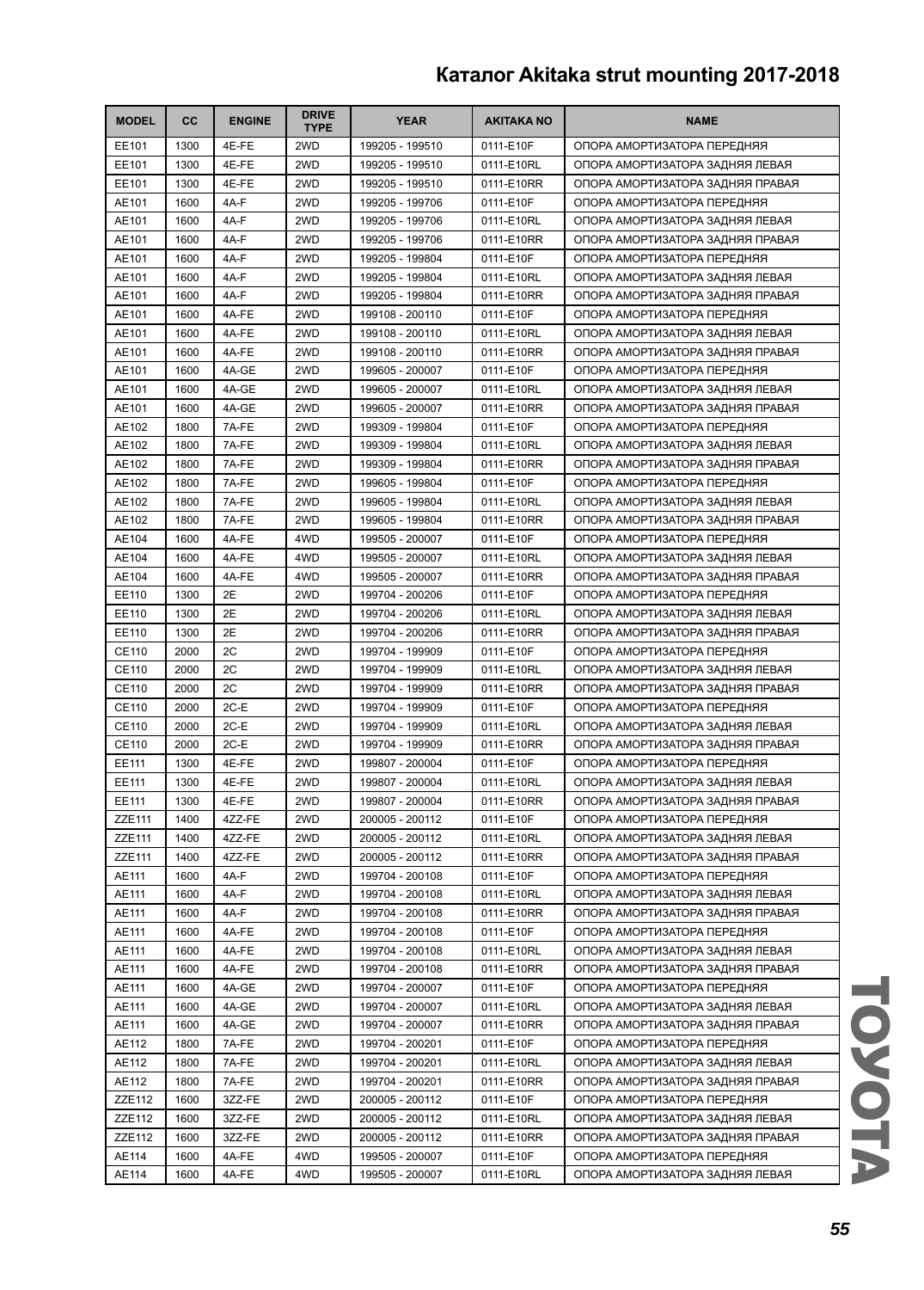| <b>MODEL</b>  | cc   | <b>ENGINE</b> | <b>DRIVE</b><br><b>TYPE</b> | <b>YEAR</b>     | <b>AKITAKA NO</b> | <b>NAME</b>                      |
|---------------|------|---------------|-----------------------------|-----------------|-------------------|----------------------------------|
| AE114         | 1600 | 4A-FE         | 4WD                         | 199505 - 200007 | 0111-E10RR        | ОПОРА АМОРТИЗАТОРА ЗАДНЯЯ ПРАВАЯ |
| CE114         | 2000 | 2C            | 4WD                         | 199505 - 199803 | 0111-E10F         | ОПОРА АМОРТИЗАТОРА ПЕРЕДНЯЯ      |
| <b>CE114</b>  | 2000 | 2C            | 4WD                         | 199505 - 199803 | 0111-E10RL        | ОПОРА АМОРТИЗАТОРА ЗАДНЯЯ ЛЕВАЯ  |
| CE114         | 2000 | 2C            | 4WD                         | 199505 - 199803 | 0111-E10RR        | ОПОРА АМОРТИЗАТОРА ЗАДНЯЯ ПРАВАЯ |
| CE116         | 2200 | $3C-E$        | 4WD                         | 199804 - 200007 | 0111-E10F         | ОПОРА АМОРТИЗАТОРА ПЕРЕДНЯЯ      |
| CE116         | 2200 | $3C-E$        | 4WD                         | 199804 - 200007 | 0111-E10RL        | ОПОРА АМОРТИЗАТОРА ЗАДНЯЯ ЛЕВАЯ  |
| CE116         | 2200 | $3C-E$        | 4WD                         | 199804 - 200007 | 0111-E10RR        | ОПОРА АМОРТИЗАТОРА ЗАДНЯЯ ПРАВАЯ |
| <b>NZE120</b> | 1300 | 2NZ-FE        | 2WD                         | 200008 - 200708 | 0111-E12F         | ОПОРА АМОРТИЗАТОРА ПЕРЕДНЯЯ      |
| <b>NZE120</b> | 1300 | 2NZ-FE        | 2WD                         | 200008 - 200808 | 0111-E12F         | ОПОРА АМОРТИЗАТОРА ПЕРЕДНЯЯ      |
| <b>NDE120</b> | 1400 | 1ND-TV        | 2WD                         | 200408 - 200702 | 0111-E12F         | ОПОРА АМОРТИЗАТОРА ПЕРЕДНЯЯ      |
| <b>ZZE120</b> | 1400 | 4ZZ-FE        | 2WD                         | 200110 - 200610 | 0111-E12F         | ОПОРА АМОРТИЗАТОРА ПЕРЕДНЯЯ      |
| <b>ZZE120</b> | 1400 | 4ZZ-FE        | 2WD                         | 200110 - 200707 | 0111-E12F         | ОПОРА АМОРТИЗАТОРА ПЕРЕДНЯЯ      |
| <b>ZZE120</b> | 1400 | 4ZZ-FE        | 2WD                         | 200111 - 200707 | 0111-E12F         | ОПОРА АМОРТИЗАТОРА ПЕРЕДНЯЯ      |
| <b>CDE120</b> | 2000 | 1CD-FTV       | 2WD                         | 200110 - 200405 | 0111-E12F         | ОПОРА АМОРТИЗАТОРА ПЕРЕДНЯЯ      |
| CDE120        | 2000 | 1CD-FTV       | 2WD                         | 200111 - 200406 | 0111-E12F         | ОПОРА АМОРТИЗАТОРА ПЕРЕДНЯЯ      |
| <b>CDE120</b> | 2000 | 1CD-FTV       | 2WD                         | 200111 - 200702 | 0111-E12F         | ОПОРА АМОРТИЗАТОРА ПЕРЕДНЯЯ      |
| <b>CDE120</b> | 2000 | 1CD-FTV       | 2WD                         | 200205 - 200803 | 0111-E12F         | ОПОРА АМОРТИЗАТОРА ПЕРЕДНЯЯ      |
| CE120         | 2000 | 2C            | 2WD                         | 200110 - 200708 | 0111-E12F         | ОПОРА АМОРТИЗАТОРА ПЕРЕДНЯЯ      |
| CE120         | 2000 | 2C            | 2WD                         | 200110 - 200808 | 0111-E12F         | ОПОРА АМОРТИЗАТОРА ПЕРЕДНЯЯ      |
| <b>NZE121</b> | 1500 | 1NZ-FE        | 2WD                         | 200008 - 200609 | 0111-E12F         | ОПОРА АМОРТИЗАТОРА ПЕРЕДНЯЯ      |
| <b>NZE121</b> | 1500 | 1NZ-FE        | 2WD                         | 200008 - 200708 | 0111-E12F         | ОПОРА АМОРТИЗАТОРА ПЕРЕДНЯЯ      |
| ZZE121        | 1600 | 3ZZ-FE        | 2WD                         | 200008 - 200708 | 0111-E12F         | ОПОРА АМОРТИЗАТОРА ПЕРЕДНЯЯ      |
|               |      |               |                             |                 |                   |                                  |
| ZZE121        | 1600 | 3ZZ-FE        | 2WD                         | 200008 - 200801 | 0111-E12F         | ОПОРА АМОРТИЗАТОРА ПЕРЕДНЯЯ      |
| ZZE121        | 1600 | 3ZZ-FE        | 2WD                         | 200107 - 200809 | 0111-E12F         | ОПОРА АМОРТИЗАТОРА ПЕРЕДНЯЯ      |
| ZZE121        | 1600 | 3ZZ-FE        | 2WD                         | 200110 - 200708 | 0111-E12F         | ОПОРА АМОРТИЗАТОРА ПЕРЕДНЯЯ      |
| ZZE121        | 1600 | 3ZZ-FE        | 2WD                         | 200111 - 200707 | 0111-E12F         | ОПОРА АМОРТИЗАТОРА ПЕРЕДНЯЯ      |
| CE121         | 2200 | 3C-E          | 2WD                         | 200008 - 200404 | 0111-E12F         | ОПОРА АМОРТИЗАТОРА ПЕРЕДНЯЯ      |
| <b>ZZE122</b> | 1800 | 1ZZ-FBE       | 2WD                         | 200705 - 200807 | 0111-E12F         | ОПОРА АМОРТИЗАТОРА ПЕРЕДНЯЯ      |
| ZZE122        | 1800 | 1ZZ-FE        | 2WD                         | 200008 - 200609 | 0111-E12F         | ОПОРА АМОРТИЗАТОРА ПЕРЕДНЯЯ      |
| ZZE122        | 1800 | 1ZZ-FE        | 2WD                         | 200008 - 200708 | 0111-E12F         | ОПОРА АМОРТИЗАТОРА ПЕРЕДНЯЯ      |
| <b>ZZE122</b> | 1800 | 1ZZ-FE        | 2WD                         | 200008 - 200801 | 0111-E12F         | ОПОРА АМОРТИЗАТОРА ПЕРЕДНЯЯ      |
| <b>ZZE122</b> | 1800 | 1ZZ-FE        | 2WD                         | 200008 - 200808 | 0111-E12F         | ОПОРА АМОРТИЗАТОРА ПЕРЕДНЯЯ      |
| ZZE122        | 1800 | 1ZZ-FE        | 2WD                         | 200107 - 200809 | 0111-E12F         | ОПОРА АМОРТИЗАТОРА ПЕРЕДНЯЯ      |
| <b>ZZE122</b> | 1800 | 1ZZ-FE        | 2WD                         | 200208 - 200408 | 0111-E12F         | ОПОРА АМОРТИЗАТОРА ПЕРЕДНЯЯ      |
| ZZE122        | 1800 | 1ZZ-FE        | 2WD                         | 200208 - 200707 | 0111-E12F         | ОПОРА АМОРТИЗАТОРА ПЕРЕДНЯЯ      |
| <b>ZZE122</b> | 1800 | 1ZZ-FE        | 2WD                         | 200303 - 200506 | 0111-E12F         | ОПОРА АМОРТИЗАТОРА ПЕРЕДНЯЯ      |
| ZZE123        | 1800 | 2ZZ-GE        | 2WD                         | 200008 - 200609 | 0111-E12F         | ОПОРА АМОРТИЗАТОРА ПЕРЕДНЯЯ      |
| <b>ZZE123</b> | 1800 | 2ZZ-GE        | 2WD                         | 200111 - 200702 | 0111-E12F         | ОПОРА АМОРТИЗАТОРА ПЕРЕДНЯЯ      |
| ZZE123        | 1800 | 2ZZ-GE        | 2WD                         | 200111 - 200707 | 0111-E12F         | ОПОРА АМОРТИЗАТОРА ПЕРЕДНЯЯ      |
| <b>NZE124</b> | 1500 | 1NZ-FE        | 2WD                         | 200008 - 200609 | 0111-E12F         | ОПОРА АМОРТИЗАТОРА ПЕРЕДНЯЯ      |
| <b>NZE124</b> | 1500 | 1NZ-FE        | 4WD                         | 200008 - 200609 | 0111-E12F         | ОПОРА АМОРТИЗАТОРА ПЕРЕДНЯЯ      |
| ZZE124        | 1800 | 1ZZ-FE        | 4WD                         | 200008 - 200609 | 0111-E12F         | ОПОРА АМОРТИЗАТОРА ПЕРЕДНЯЯ      |
| ZZE130        | 1800 | 1ZZ-FE        | 2WD                         | 200204 - 200706 | 0111-E12F         | ОПОРА АМОРТИЗАТОРА ПЕРЕДНЯЯ      |
| <b>NRE150</b> | 1300 | 1NR-FE        | 2WD                         | 200809 - 200910 | 0111-E15F         | ОПОРА АМОРТИЗАТОРА ПЕРЕДНЯЯ      |
| <b>NRE150</b> | 1300 | 1NR-FE        | 2WD                         | 200812 - 201304 | 0111-E15F         | ОПОРА АМОРТИЗАТОРА ПЕРЕДНЯЯ      |
| <b>NDE150</b> | 1400 | 1ND-TV        | 2WD                         | 200610 - 201208 | 0111-E15F         | ОПОРА АМОРТИЗАТОРА ПЕРЕДНЯЯ      |
| <b>NDE150</b> | 1400 | 1ND-TV        | 2WD                         | 200812 - 201304 | 0111-E15F         | ОПОРА АМОРТИЗАТОРА ПЕРЕДНЯЯ      |
| <b>ZZE150</b> | 1400 | 4ZZ-FE        | 2WD                         | 200610 - 200812 | 0111-E15F         | ОПОРА АМОРТИЗАТОРА ПЕРЕДНЯЯ      |
| ZRE151        | 1600 | 1ZR-FAE       | 2WD                         | 200812 - 200910 | 0111-E15F         | ОПОРА АМОРТИЗАТОРА ПЕРЕДНЯЯ      |
| <b>ZRE151</b> | 1600 | 1ZR-FAE       | 2WD                         | 200812 - 201004 | 0111-E15F         | ОПОРА АМОРТИЗАТОРА ПЕРЕДНЯЯ      |
| <b>ZRE151</b> | 1600 | 1ZR-FE        | 2WD                         | 200610 - 200812 | 0111-E15F         | ОПОРА АМОРТИЗАТОРА ПЕРЕДНЯЯ      |
| <b>ZRE151</b> | 1600 | 1ZR-FE        | 2WD                         | 200812 - 201304 | 0111-E15F         | ОПОРА АМОРТИЗАТОРА ПЕРЕДНЯЯ      |
| <b>ZRE152</b> | 1800 | 2ZR-FAE       | 2WD                         | 200812 - 200910 | 0111-E15F         | ОПОРА АМОРТИЗАТОРА ПЕРЕДНЯЯ      |
| ZRE152        | 1800 | 2ZR-FE        | 2WD                         | 200703 - 201208 | 0111-E15F         | ОПОРА АМОРТИЗАТОРА ПЕРЕДНЯЯ      |
| <b>ZRE152</b> | 1800 | 2ZR-FE        | 2WD                         | 200703 - 201311 | 0111-E15F         | ОПОРА АМОРТИЗАТОРА ПЕРЕДНЯЯ      |
| ZRE153        | 2000 | 3ZR-FE        | 2WD                         | 201004 - 201311 | 0111-E15F         | ОПОРА АМОРТИЗАТОРА ПЕРЕДНЯЯ      |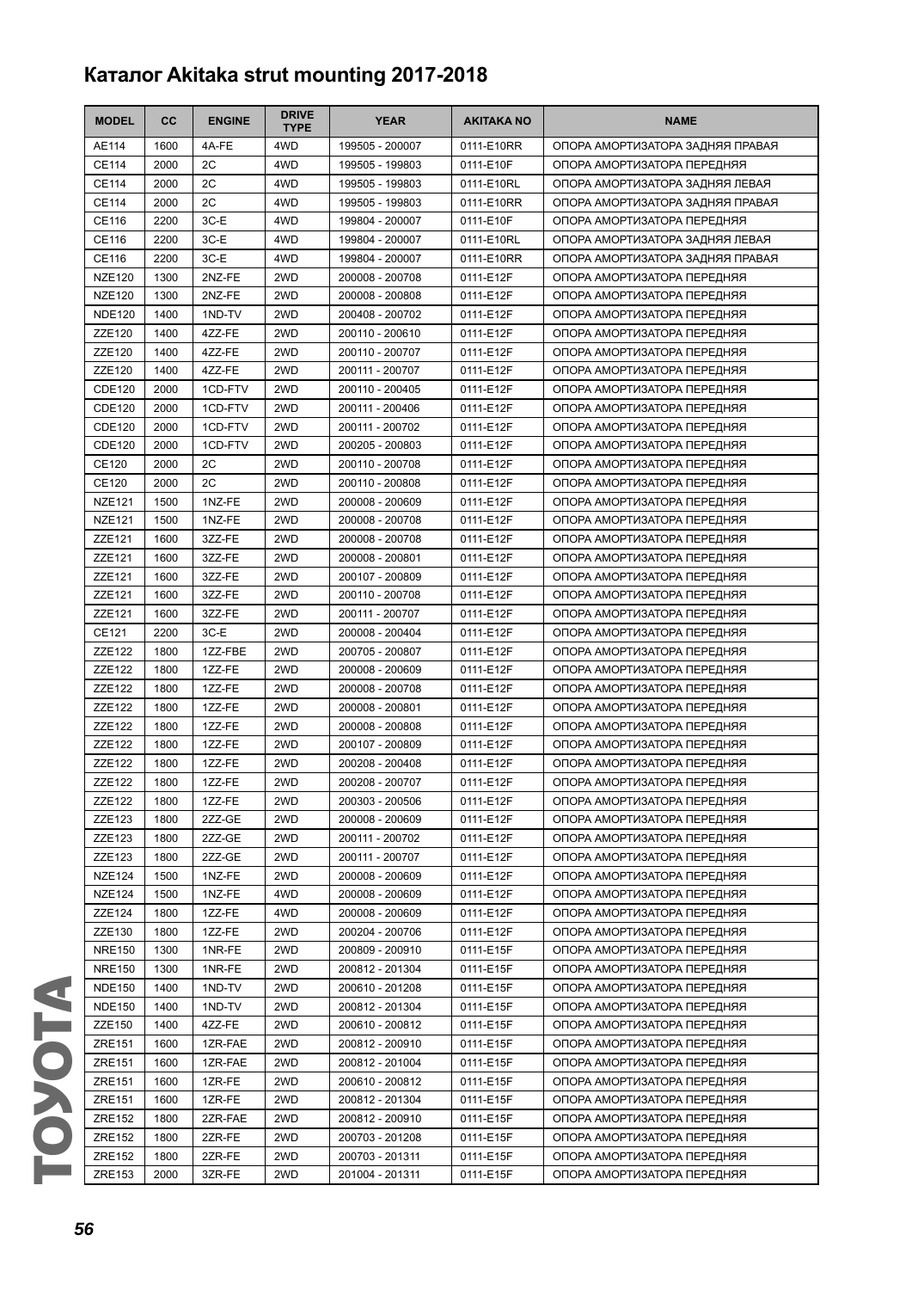| <b>MODEL</b>  | cc                      | <b>ENGINE</b>                 | <b>DRIVE</b><br><b>TYPE</b> | <b>YEAR</b>     | <b>AKITAKA NO</b> | <b>NAME</b>                 |  |  |  |  |
|---------------|-------------------------|-------------------------------|-----------------------------|-----------------|-------------------|-----------------------------|--|--|--|--|
| <b>NRE161</b> | 1500                    | 2NR-FKE                       | 2WD                         | $201503 - 5$    | 0111-P9F1         | ОПОРА АМОРТИЗАТОРА ПЕРЕДНЯЯ |  |  |  |  |
| <b>NZE161</b> | 1500                    | 1NZ-FE                        | 2WD                         | $201204 - 5$    | 0111-P9F1         | ОПОРА АМОРТИЗАТОРА ПЕРЕДНЯЯ |  |  |  |  |
|               | <b>TOYOTA COROLLA 2</b> |                               |                             |                 |                   |                             |  |  |  |  |
| <b>NL50</b>   | 1500                    | $1N-T$                        | 2WD                         | 199409 - 199907 | 0111-L5F          | ОПОРА АМОРТИЗАТОРА ПЕРЕДНЯЯ |  |  |  |  |
| <b>NL50</b>   | 1500                    | $1N-T$                        | 2WD                         | 199409 - 199907 | 0111-L5R          | ОПОРА АМОРТИЗАТОРА ЗАДНЯЯ   |  |  |  |  |
| <b>EL51</b>   | 1300                    | 4E-FE                         | 2WD                         | 199409 - 199907 | 0111-L5F          | ОПОРА АМОРТИЗАТОРА ПЕРЕДНЯЯ |  |  |  |  |
| <b>EL51</b>   | 1300                    | 4E-FE                         | 2WD                         | 199409 - 199907 | 0111-L5R          | ОПОРА АМОРТИЗАТОРА ЗАДНЯЯ   |  |  |  |  |
| <b>EL53</b>   | 1500                    | 5E-FE                         | 2WD                         | 199409 - 199907 | 0111-L5F          | ОПОРА АМОРТИЗАТОРА ПЕРЕДНЯЯ |  |  |  |  |
| EL53          | 1500                    | 5E-FE                         | 2WD                         | 199409 - 199907 | 0111-L5R          | ОПОРА АМОРТИЗАТОРА ЗАДНЯЯ   |  |  |  |  |
| <b>EL55</b>   | 1500                    | 5E-FE                         | 4WD                         | 199409 - 199907 | 0111-L5F          | ОПОРА АМОРТИЗАТОРА ПЕРЕДНЯЯ |  |  |  |  |
|               |                         | <b>TOYOTA COROLLA AXIO</b>    |                             |                 |                   |                             |  |  |  |  |
| <b>NRE160</b> | 1300                    | 1NR-FE                        | 2WD                         | $201204 - 5$    | 0111-P9F1         | ОПОРА АМОРТИЗАТОРА ПЕРЕДНЯЯ |  |  |  |  |
| <b>NRE161</b> | 1500                    | 2NR-FKE                       | 2WD                         | $201503 - 5$    | 0111-P9F1         | ОПОРА АМОРТИЗАТОРА ПЕРЕДНЯЯ |  |  |  |  |
| <b>NZE161</b> | 1500                    | 1NZ-FE                        | 2WD                         | $201204 - 5$    | 0111-P9F1         | ОПОРА АМОРТИЗАТОРА ПЕРЕДНЯЯ |  |  |  |  |
| <b>ZRE162</b> | 1800                    | 2ZR-FAE                       | 2WD                         | $201204 - 5$    | 0111-P9F1         | ОПОРА АМОРТИЗАТОРА ПЕРЕДНЯЯ |  |  |  |  |
| <b>NZE164</b> | 1500                    | 1NZ-FE                        | 4WD                         | $201204 - 5$    | 0111-P9F1         | ОПОРА АМОРТИЗАТОРА ПЕРЕДНЯЯ |  |  |  |  |
| <b>NKE165</b> | 1500                    | 1NZ-FXE                       | 4WD                         | $201307 - 5$    | 0111-P9F1         | ОПОРА АМОРТИЗАТОРА ПЕРЕДНЯЯ |  |  |  |  |
|               |                         | <b>TOYOTA COROLLA FIELDER</b> |                             |                 |                   |                             |  |  |  |  |
| <b>NZE120</b> | 1300                    | 2NZ-FE                        | 2WD                         | 200008 - 200609 | 0111-E12F         | ОПОРА АМОРТИЗАТОРА ПЕРЕДНЯЯ |  |  |  |  |
| <b>NZE121</b> | 1500                    | 1NZ-FE                        | 2WD                         | 200008 - 200609 | 0111-E12F         | ОПОРА АМОРТИЗАТОРА ПЕРЕДНЯЯ |  |  |  |  |
| CE121         | 2200                    | $3C-E$                        | 2WD                         | 200008 - 200404 | 0111-E12F         | ОПОРА АМОРТИЗАТОРА ПЕРЕДНЯЯ |  |  |  |  |
| ZZE122        | 1800                    | 1ZZ-FE                        | 2WD                         | 200008 - 200609 | 0111-E12F         | ОПОРА АМОРТИЗАТОРА ПЕРЕДНЯЯ |  |  |  |  |
| ZZE123        | 1800                    | 2ZZ-GE                        | 2WD                         | 200008 - 200609 | 0111-E12F         | ОПОРА АМОРТИЗАТОРА ПЕРЕДНЯЯ |  |  |  |  |
| <b>NZE124</b> | 1500                    | 1NZ-FE                        | 4WD                         | 200008 - 200609 | 0111-E12F         | ОПОРА АМОРТИЗАТОРА ПЕРЕДНЯЯ |  |  |  |  |
| <b>ZZE124</b> | 1800                    | 1ZZ-FE                        | 4WD                         | 200008 - 200609 | 0111-E12F         | ОПОРА АМОРТИЗАТОРА ПЕРЕДНЯЯ |  |  |  |  |
| <b>NRE160</b> | 1300                    | 1NR-FE                        | 2WD                         | $201204 - 5$    | 0111-P9F1         | ОПОРА АМОРТИЗАТОРА ПЕРЕДНЯЯ |  |  |  |  |
| <b>NRE161</b> | 1500                    | 2NR-FKE                       | 2WD                         | $201503 - 5$    | 0111-P9F1         | ОПОРА АМОРТИЗАТОРА ПЕРЕДНЯЯ |  |  |  |  |
| <b>NZE161</b> | 1500                    | 1NZ-FE                        | 2WD                         | $201204 - 5$    | 0111-P9F1         | ОПОРА АМОРТИЗАТОРА ПЕРЕДНЯЯ |  |  |  |  |
| <b>ZRE162</b> | 1800                    | 2ZR-FAE                       | 2WD                         | $201204 - 5$    | 0111-P9F1         | ОПОРА АМОРТИЗАТОРА ПЕРЕДНЯЯ |  |  |  |  |
| <b>NZE164</b> | 1500                    | 1NZ-FE                        | 4WD                         | $201204 - 5$    | 0111-P9F1         | ОПОРА АМОРТИЗАТОРА ПЕРЕДНЯЯ |  |  |  |  |
| <b>NKE165</b> | 1500                    | 1NZ-FXE                       | 4WD                         | 201307 - <      | 0111-P9F1         | ОПОРА АМОРТИЗАТОРА ПЕРЕДНЯЯ |  |  |  |  |
|               |                         | <b>TOYOTA COROLLA LEVIN</b>   |                             |                 |                   |                             |  |  |  |  |
| AE91          | 1500                    | $5A-F$                        | 2WD                         | 198705 - 198905 | 0111-E9F          | ОПОРА АМОРТИЗАТОРА ПЕРЕДНЯЯ |  |  |  |  |
| AE91          | 1500                    | 5A-FE                         | 2WD                         | 198705 - 199106 | 0111-E9F          | ОПОРА АМОРТИЗАТОРА ПЕРЕДНЯЯ |  |  |  |  |
| AE91          | 1500                    | 5A-FHE                        | 2WD                         | 198905 - 199106 | 0111-E9F          | ОПОРА АМОРТИЗАТОРА ПЕРЕДНЯЯ |  |  |  |  |
| AE92          | 1600                    | 4A-GE                         | 2WD                         | 198705 - 199106 | 0111-E9F          | ОПОРА АМОРТИЗАТОРА ПЕРЕДНЯЯ |  |  |  |  |
| AE92          | 1600                    | 4A-GZE                        | 2WD                         | 198705 - 199106 | 0111-E9F          | ОПОРА АМОРТИЗАТОРА ПЕРЕДНЯЯ |  |  |  |  |
|               |                         | <b>TOYOTA COROLLA RUMION</b>  |                             |                 |                   |                             |  |  |  |  |
| <b>NZE151</b> | 1500                    | 1NZ-FE                        | 2WD                         | $200710 - <$    | 0111-E15F         | ОПОРА АМОРТИЗАТОРА ПЕРЕДНЯЯ |  |  |  |  |
| <b>ZRE152</b> | 1800                    | 2ZR-FAE                       | 2WD                         | $200912 - 5$    | 0111-E15F         | ОПОРА АМОРТИЗАТОРА ПЕРЕДНЯЯ |  |  |  |  |
| <b>ZRE152</b> | 1800                    | 2ZR-FE                        | 2WD                         | 200710 - 200912 | 0111-E15F         | ОПОРА АМОРТИЗАТОРА ПЕРЕДНЯЯ |  |  |  |  |
| ZRE154        | 1800                    | 2ZR-FAE                       | 4WD                         | $200710 - <$    | 0111-E15F         | ОПОРА АМОРТИЗАТОРА ПЕРЕДНЯЯ |  |  |  |  |
| ZRE154        | 1800                    | 2ZR-FAE                       | 4WD                         | $200912 - 5$    | 0111-E15F         | ОПОРА АМОРТИЗАТОРА ПЕРЕДНЯЯ |  |  |  |  |
| ZRE154        | 1800                    | 2ZR-FAE                       | 4WD                         | 200912 - 201301 | 0111-E15F         | ОПОРА АМОРТИЗАТОРА ПЕРЕДНЯЯ |  |  |  |  |
|               |                         | <b>TOYOTA COROLLA RUNX</b>    |                             |                 |                   |                             |  |  |  |  |
| <b>NZE121</b> | 1500                    | 1NZ-FE                        | 2WD                         | 200101 - 200609 | 0111-E12F         | ОПОРА АМОРТИЗАТОРА ПЕРЕДНЯЯ |  |  |  |  |
| ZZE122        | 1800                    | 1ZZ-FE                        | 2WD                         | 200209 - 200609 | 0111-E12F         | ОПОРА АМОРТИЗАТОРА ПЕРЕДНЯЯ |  |  |  |  |
| <b>ZZE123</b> | 1800                    | 2ZZ-GE                        | 2WD                         | 200101 - 200609 | 0111-E12F         | ОПОРА АМОРТИЗАТОРА ПЕРЕДНЯЯ |  |  |  |  |
| <b>NZE124</b> | 1500                    | 1NZ-FE                        | 4WD                         | 200101 - 200609 | 0111-E12F         | ОПОРА АМОРТИЗАТОРА ПЕРЕДНЯЯ |  |  |  |  |
| ZZE124        | 1800                    | 1ZZ-FE                        | 4WD                         | 200209 - 200609 | 0111-E12F         | ОПОРА АМОРТИЗАТОРА ПЕРЕДНЯЯ |  |  |  |  |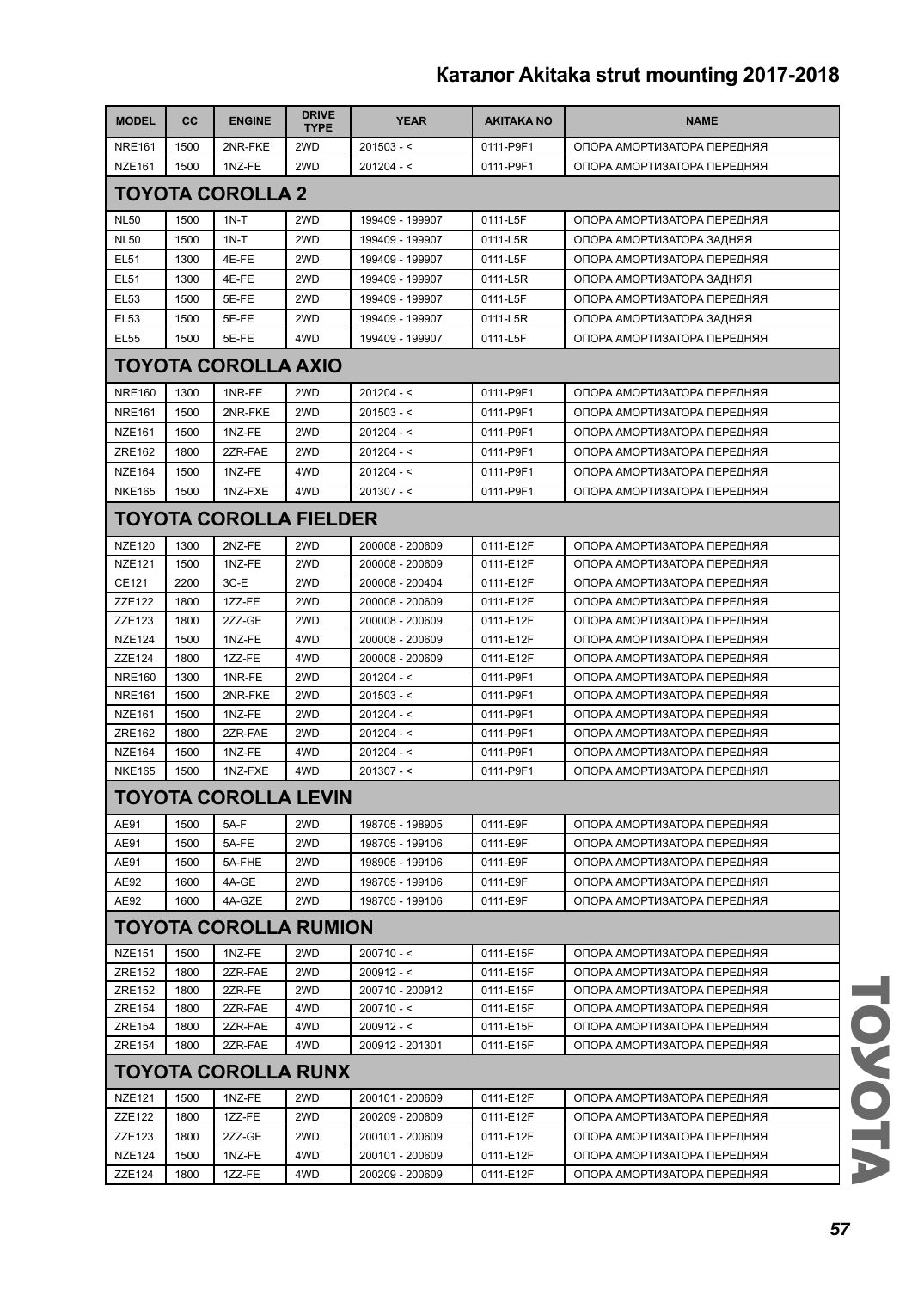| <b>MODEL</b>      | cc                           | <b>ENGINE</b>        | <b>DRIVE</b><br><b>TYPE</b> | <b>YEAR</b>     | <b>AKITAKA NO</b> | <b>NAME</b>                 |  |  |  |  |
|-------------------|------------------------------|----------------------|-----------------------------|-----------------|-------------------|-----------------------------|--|--|--|--|
|                   | <b>TOYOTA COROLLA SPACIO</b> |                      |                             |                 |                   |                             |  |  |  |  |
| <b>NZE121</b>     | 1500                         | 1NZ-FE               | 2WD                         | 200105 - 200706 | 0111-E12F         | ОПОРА АМОРТИЗАТОРА ПЕРЕДНЯЯ |  |  |  |  |
| ZZE122            | 1800                         | 1ZZ-FE               | 2WD                         | 200105 - 200706 | 0111-E12F         | ОПОРА АМОРТИЗАТОРА ПЕРЕДНЯЯ |  |  |  |  |
| ZZE124            | 1800                         | 1ZZ-FE               | 4WD                         | 200108 - 200706 | 0111-E12F         | ОПОРА АМОРТИЗАТОРА ПЕРЕДНЯЯ |  |  |  |  |
|                   | <b>TOYOTA COROLLA VERSO</b>  |                      |                             |                 |                   |                             |  |  |  |  |
| <b>CDE120</b>     | 2000                         | 1CD-FTV              | 2WD                         | 200110 - 200401 | 0111-E12F         | ОПОРА АМОРТИЗАТОРА ПЕРЕДНЯЯ |  |  |  |  |
| ZZE121            | 1600                         | 3ZZ-FE               | 2WD                         | 200110 - 200401 | 0111-E12F         | ОПОРА АМОРТИЗАТОРА ПЕРЕДНЯЯ |  |  |  |  |
| <b>ZZE122</b>     | 1800                         | 1ZZ-FE               | 2WD                         | 200109 - 200401 | 0111-E12F         | ОПОРА АМОРТИЗАТОРА ПЕРЕДНЯЯ |  |  |  |  |
|                   | <b>TOYOTA COROLLA VERSO</b>  |                      |                             |                 |                   |                             |  |  |  |  |
| ZNR <sub>10</sub> | 1600                         | 3ZZ-FE               | 2WD                         | 200402 - 200902 | 0111-T25F         | ОПОРА АМОРТИЗАТОРА ПЕРЕДНЯЯ |  |  |  |  |
| ZNR <sub>11</sub> | 1800                         | 1ZZ-FE               | 2WD                         | 200402 - 200902 | 0111-T25F         | ОПОРА АМОРТИЗАТОРА ПЕРЕДНЯЯ |  |  |  |  |
|                   |                              | TOYOTA COROLLA WAGON |                             |                 |                   |                             |  |  |  |  |
| AE95              | 1600                         | 4A-F                 | 4WD                         | 199009 - 199508 | 0111-E9F          | ОПОРА АМОРТИЗАТОРА ПЕРЕДНЯЯ |  |  |  |  |
|                   |                              |                      |                             |                 |                   |                             |  |  |  |  |
| AE95              | 1600                         | 4A-FE                | 4WD                         | 199009 - 199508 | 0111-E9F          | ОПОРА АМОРТИЗАТОРА ПЕРЕДНЯЯ |  |  |  |  |
|                   |                              | <b>TOYOTA CORONA</b> |                             |                 |                   |                             |  |  |  |  |
| AT170             | 1500                         | 5A-F                 | 2WD                         | 198712 - 198911 | 0111-T19R         | ОПОРА АМОРТИЗАТОРА ПЕРЕДНЯЯ |  |  |  |  |
| AT170             | 1500                         | 5A-FE                | 2WD                         | 198911 - 199202 | 0111-T19R         | ОПОРА АМОРТИЗАТОРА ПЕРЕДНЯЯ |  |  |  |  |
| CT170             | 2000                         | 2C                   | 2WD                         | 198712 - 199202 | 0111-T19R         | ОПОРА АМОРТИЗАТОРА ПЕРЕДНЯЯ |  |  |  |  |
| CT170             | 2000                         | 2C                   | 2WD                         | 198712 - 199203 | 0111-T19R         | ОПОРА АМОРТИЗАТОРА ПЕРЕДНЯЯ |  |  |  |  |
| CT170             | 2000                         | 2C                   | 2WD                         | 198809 - 198911 | 0111-T19R         | ОПОРА АМОРТИЗАТОРА ПЕРЕДНЯЯ |  |  |  |  |
| CT170             | 2000                         | 2C                   | 2WD                         | 198911 - 199202 | 0111-T19R         | ОПОРА АМОРТИЗАТОРА ПЕРЕДНЯЯ |  |  |  |  |
| ST170             | 1800                         | 4S-FE                | 2WD                         | 198911 - 199202 | 0111-T19R         | ОПОРА АМОРТИЗАТОРА ПЕРЕДНЯЯ |  |  |  |  |
| ST170             | 1800                         | 4S-FI                | 2WD                         | 198712 - 198911 | 0111-T19R         | ОПОРА АМОРТИЗАТОРА ПЕРЕДНЯЯ |  |  |  |  |
| AT171             | 1600                         | 4A-F                 | 2WD                         | 198712 - 199208 | 0111-T19R         | ОПОРА АМОРТИЗАТОРА ПЕРЕДНЯЯ |  |  |  |  |
| ST171             | 2000                         | 3S-F                 | 2WD                         | 198712 - 199211 | 0111-T19R         | ОПОРА АМОРТИЗАТОРА ПЕРЕДНЯЯ |  |  |  |  |
| ST171             | 2000                         | 3S-FE                | 2WD                         | 198712 - 199208 | 0111-T19R         | ОПОРА АМОРТИЗАТОРА ПЕРЕДНЯЯ |  |  |  |  |
| ST171             | 2000                         | 3S-GE                | 2WD                         | 198712 - 199202 | 0111-T19R         | ОПОРА АМОРТИЗАТОРА ПЕРЕДНЯЯ |  |  |  |  |
| AT190             | 1600                         | 4A-FE                | 2WD                         | 199202 - 199711 | 0111-ST195F       | ОПОРА АМОРТИЗАТОРА ПЕРЕДНЯЯ |  |  |  |  |
| AT190             | 1600                         | 4A-FE                | 2WD                         | 199202 - 199711 | 0111-T19F         | ОПОРА АМОРТИЗАТОРА ПЕРЕДНЯЯ |  |  |  |  |
| AT190             | 1600                         | 4A-FE                | 2WD                         | 199203 - 199711 | 0111-T19F         | ОПОРА АМОРТИЗАТОРА ПЕРЕДНЯЯ |  |  |  |  |
| AT190             | 1600                         | 4A-FE                | 2WD                         | 199203 - 199711 | 0111-T19R         | ОПОРА АМОРТИЗАТОРА ПЕРЕДНЯЯ |  |  |  |  |
| AT190             | 1600                         | 4A-FE                | 2WD                         | 199601 - 199710 | 0111-ST195F       | ОПОРА АМОРТИЗАТОРА ПЕРЕДНЯЯ |  |  |  |  |
| CT190             | 2000                         | 2C                   | 2WD                         | 199202 - 199601 | 0111-ST195F       | ОПОРА АМОРТИЗАТОРА ПЕРЕДНЯЯ |  |  |  |  |
| CT190             | 2000                         | 2C                   | 2WD                         | 199202 - 199601 | 0111-T19F         | ОПОРА АМОРТИЗАТОРА ПЕРЕДНЯЯ |  |  |  |  |
| CT190             | 2000                         | 2C                   | 2WD                         | 199203 - 199601 | 0111-T19F         | ОПОРА АМОРТИЗАТОРА ПЕРЕДНЯЯ |  |  |  |  |
| CT190             | 2000                         | $2C-T$               | 2WD                         | 199601 - 199710 | 0111-ST195F       | ОПОРА АМОРТИЗАТОРА ПЕРЕДНЯЯ |  |  |  |  |
| ST190             | 1800                         | 4S-FE                | 2WD                         | 199202 - 199601 | 0111-T19F         | ОПОРА АМОРТИЗАТОРА ПЕРЕДНЯЯ |  |  |  |  |
| ST191             | 2000                         | 3S-FE                | 2WD                         | 199202 - 199711 | 0111-T19F         | ОПОРА АМОРТИЗАТОРА ПЕРЕДНЯЯ |  |  |  |  |
| ST191             | 2000                         | 3S-FE                | 2WD                         | 199203 - 199805 | 0111-T19F         | ОПОРА АМОРТИЗАТОРА ПЕРЕДНЯЯ |  |  |  |  |
| ST191             | 2000                         | 3S-FE                | 2WD                         | 199203 - 199805 | 0111-T19R         | ОПОРА АМОРТИЗАТОРА ПЕРЕДНЯЯ |  |  |  |  |
| ST191             | 2000                         | 3S-FE                | 2WD                         | 199211 - 199805 | 0111-ST195F       | ОПОРА АМОРТИЗАТОРА ПЕРЕДНЯЯ |  |  |  |  |
| ST191             | 2000                         | 3S-FE                | 2WD                         | 199601 - 199710 | 0111-ST195F       | ОПОРА АМОРТИЗАТОРА ПЕРЕДНЯЯ |  |  |  |  |
| CT195             | 2000                         | 2C                   | 2WD                         | 199208 - 199601 | 0111-T19F         | ОПОРА АМОРТИЗАТОРА ПЕРЕДНЯЯ |  |  |  |  |
| CT195             | 2000                         | 2C                   | 4WD                         | 199208 - 199601 | 0111-ST195F       | ОПОРА АМОРТИЗАТОРА ПЕРЕДНЯЯ |  |  |  |  |
| ST195             | 2000                         | 3S-FE                | 4WD                         | 199202 - 199601 | 0111-ST195F       | ОПОРА АМОРТИЗАТОРА ПЕРЕДНЯЯ |  |  |  |  |
| ST195             | 2000                         | 3S-FE                | 4WD                         | 199202 - 199601 | 0111-T19F         | ОПОРА АМОРТИЗАТОРА ПЕРЕДНЯЯ |  |  |  |  |
| AT210             | 1600                         | 4A-FE                | 2WD                         | 199601 - 200112 | 0111-ST195F       | ОПОРА АМОРТИЗАТОРА ПЕРЕДНЯЯ |  |  |  |  |
| AT210             | 1600                         | 4A-FE                | 2WD                         | 199601 - 200112 | 0111-T19R         | ОПОРА АМОРТИЗАТОРА ПЕРЕДНЯЯ |  |  |  |  |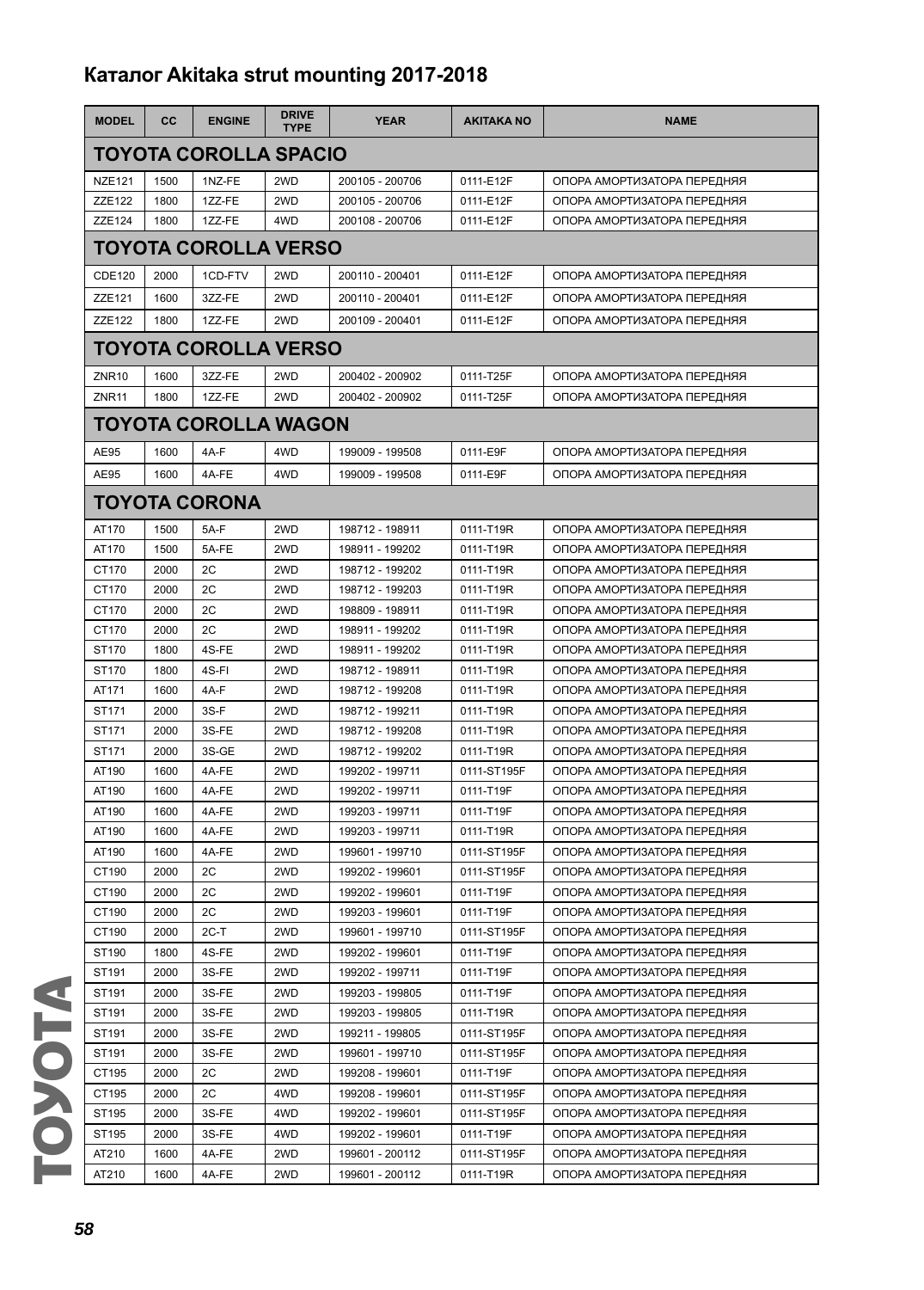| <b>MODEL</b> | cc   | <b>ENGINE</b>      | <b>DRIVE</b><br><b>TYPE</b> | <b>YEAR</b>     | <b>AKITAKA NO</b> | <b>NAME</b>                 |
|--------------|------|--------------------|-----------------------------|-----------------|-------------------|-----------------------------|
| CT210        | 2000 | $2C-T$             | 2WD                         | 199601 - 199712 | 0111-ST195F       | ОПОРА АМОРТИЗАТОРА ПЕРЕДНЯЯ |
| CT210        | 2000 | $2C-T$             | 2WD                         | 199601 - 199712 | 0111-T19R         | ОПОРА АМОРТИЗАТОРА ПЕРЕДНЯЯ |
| ST210        | 2000 | 3S-FE              | 2WD                         | 199601 - 200112 | 0111-ST195F       | ОПОРА АМОРТИЗАТОРА ПЕРЕДНЯЯ |
| ST210        | 2000 | 3S-FE              | 2WD                         | 199601 - 200112 | 0111-T19R         | ОПОРА АМОРТИЗАТОРА ПЕРЕДНЯЯ |
| ST210        | 2000 | 3S-FSE             | 2WD                         | 199612 - 200112 | 0111-ST195F       | ОПОРА АМОРТИЗАТОРА ПЕРЕДНЯЯ |
| ST210        | 2000 | 3S-FSE             | 2WD                         | 199612 - 200112 | 0111-T19R         | ОПОРА АМОРТИЗАТОРА ПЕРЕДНЯЯ |
| AT211        | 1800 | 7A-FE              | 2WD                         | 199601 - 200112 | 0111-ST195F       | ОПОРА АМОРТИЗАТОРА ПЕРЕДНЯЯ |
| AT211        | 1800 | 7A-FE              | 2WD                         | 199601 - 200112 | 0111-T19R         | ОПОРА АМОРТИЗАТОРА ПЕРЕДНЯЯ |
| CT211        | 2200 | 3C-TE              | 2WD                         | 199712 - 200112 | 0111-ST195F       | ОПОРА АМОРТИЗАТОРА ПЕРЕДНЯЯ |
| CT211        | 2200 | 3C-TE              | 2WD                         | 199712 - 200112 | 0111-T19R         | ОПОРА АМОРТИЗАТОРА ПЕРЕДНЯЯ |
| CT215        | 2000 | $2C-T$             | 4WD                         | 199601 - 199712 | 0111-ST195F       | ОПОРА АМОРТИЗАТОРА ПЕРЕДНЯЯ |
| CT215        | 2000 | $2C-T$             | 4WD                         | 199601 - 199712 | 0111-T19R         | ОПОРА АМОРТИЗАТОРА ПЕРЕДНЯЯ |
| ST215        | 2000 | 3S-FE              | 4WD                         | 199601 - 200112 | 0111-ST195F       | ОПОРА АМОРТИЗАТОРА ПЕРЕДНЯЯ |
| ST215        | 2000 | 3S-FE              | 4WD                         | 199601 - 200112 | 0111-T19R         | ОПОРА АМОРТИЗАТОРА ПЕРЕДНЯЯ |
| CT216        | 2200 | 3C-TE              | 4WD                         | 199712 - 200112 | 0111-ST195F       | ОПОРА АМОРТИЗАТОРА ПЕРЕДНЯЯ |
| CT216        | 2200 | 3C-TE              | 4WD                         | 199712 - 200112 | 0111-T19R         | ОПОРА АМОРТИЗАТОРА ПЕРЕДНЯЯ |
| AT220        | 1600 | 4A-FE              | 2WD                         | 199710 - 200006 | 0111-AT22F        | ОПОРА АМОРТИЗАТОРА ПЕРЕДНЯЯ |
| AT220        | 1600 | 4A-FE              | 2WD                         | 199710 - 200006 | 0111-AT22R        | ОПОРА АМОРТИЗАТОРА ЗАДНЯЯ   |
| CT220        | 2000 | $2C-T$             | 2WD                         | 199710 - 200006 | 0111-AT22F        | ОПОРА АМОРТИЗАТОРА ПЕРЕДНЯЯ |
| CT220        | 2000 | $2C-T$             | 2WD                         | 199710 - 200006 | 0111-AT22R        | ОПОРА АМОРТИЗАТОРА ЗАДНЯЯ   |
| ST220        | 2000 | 3S-FE              | 2WD                         | 199710 - 200006 | 0111-AT22F        | ОПОРА АМОРТИЗАТОРА ПЕРЕДНЯЯ |
| ST220        | 2000 | 3S-FE              | 2WD                         | 199710 - 200006 | 0111-AT22R        | ОПОРА АМОРТИЗАТОРА ЗАДНЯЯ   |
| ST220        | 2000 | 3S-FE              | 2WD                         | 200007 - 200212 | 0111-AT22F        | ОПОРА АМОРТИЗАТОРА ПЕРЕДНЯЯ |
| ST220        | 2000 | 3S-FE              | 2WD                         | 200007 - 200212 | 0111-AT22R        | ОПОРА АМОРТИЗАТОРА ЗАДНЯЯ   |
|              |      |                    |                             |                 |                   |                             |
|              |      | TOYOTA CORONA EXIV |                             |                 |                   |                             |
| ST180        | 1800 | 4S-FE              | 2WD                         | 199008 - 199309 | 0111-T18F         | ОПОРА АМОРТИЗАТОРА ПЕРЕДНЯЯ |
| ST180        | 1800 | 4S-FE              | 2WD                         | 199008 - 199309 | 0111-T18R         | ОПОРА АМОРТИЗАТОРА ЗАДНЯЯ   |
| ST180        | 1800 | 4S-FI              | 2WD                         | 198909 - 199008 | 0111-T18F         | ОПОРА АМОРТИЗАТОРА ПЕРЕДНЯЯ |
| ST180        | 1800 | 4S-FI              | 2WD                         | 198909 - 199008 | 0111-T18R         | ОПОРА АМОРТИЗАТОРА ЗАДНЯЯ   |
| ST181        | 1800 | 4S-FE              | 2WD                         | 199008 - 199309 | 0111-T18F         | ОПОРА АМОРТИЗАТОРА ПЕРЕДНЯЯ |
| ST181        | 1800 | 4S-FE              | 2WD                         | 199008 - 199309 | 0111-T18R         | ОПОРА АМОРТИЗАТОРА ЗАДНЯЯ   |
| ST181        | 1800 | 4S-FI              | 2WD                         | 198909 - 199008 | 0111-T18F         | ОПОРА АМОРТИЗАТОРА ПЕРЕДНЯЯ |
| ST181        | 1800 | 4S-FI              | 2WD                         | 198909 - 199008 | 0111-T18R         | ОПОРА АМОРТИЗАТОРА ЗАДНЯЯ   |
| ST182        | 2000 | 3S-FE              | 2WD                         | 198909 - 199309 | 0111-T18F         | ОПОРА АМОРТИЗАТОРА ПЕРЕДНЯЯ |
| ST182        | 2000 | 3S-FE              | 2WD                         | 198909 - 199309 | 0111-T18R         | ОПОРА АМОРТИЗАТОРА ЗАДНЯЯ   |
| ST182        | 2000 | 3S-GE              | 2WD                         | 198909 - 199309 | 0111-T18F         | ОПОРА АМОРТИЗАТОРА ПЕРЕДНЯЯ |
| ST182        | 2000 | 3S-GE              | 2WD                         | 198909 - 199309 | 0111-T18R         | ОПОРА АМОРТИЗАТОРА ЗАДНЯЯ   |
| ST183        | 2000 | 3S-FE              | 2WD                         | 198909 - 199309 | 0111-T18F         | ОПОРА АМОРТИЗАТОРА ПЕРЕДНЯЯ |
| ST183        | 2000 | 3S-FE              | 2WD                         | 198909 - 199309 | 0111-T18R         | ОПОРА АМОРТИЗАТОРА ЗАДНЯЯ   |
| ST183        | 2000 | 3S-GE              | 2WD                         | 198909 - 199309 | 0111-T18F         | ОПОРА АМОРТИЗАТОРА ПЕРЕДНЯЯ |
| ST183        | 2000 | 3S-GE              | 2WD                         | 198909 - 199309 | 0111-T18R         | ОПОРА АМОРТИЗАТОРА ЗАДНЯЯ   |
| ST200        | 1800 | 4S-FE              | 2WD                         | 199309 - 199804 | 0111-T18R         | ОПОРА АМОРТИЗАТОРА ЗАДНЯЯ   |
| ST201        | 1800 | 4S-FE              | 2WD                         | 199309 - 199410 | 0111-T18R         | ОПОРА АМОРТИЗАТОРА ЗАДНЯЯ   |
| ST202        | 2000 | 3S-FE              | 2WD                         | 199309 - 199508 | 0111-T18R         | ОПОРА АМОРТИЗАТОРА ЗАДНЯЯ   |
| ST202        | 2000 | 3S-FE              | 2WD                         | 199309 - 199804 | 0111-T18R         | ОПОРА АМОРТИЗАТОРА ЗАДНЯЯ   |
| ST202        | 2000 | 3S-FE              | 2WD                         | 199508 - 199804 | 0111-T18R         | ОПОРА АМОРТИЗАТОРА ЗАДНЯЯ   |
| ST202        | 2000 | 3S-GE              | 2WD                         | 199309 - 199804 | 0111-T18F         | ОПОРА АМОРТИЗАТОРА ПЕРЕДНЯЯ |
| ST202        | 2000 | 3S-GE              | 2WD                         | 199309 - 199804 | 0111-T18R         | ОПОРА АМОРТИЗАТОРА ЗАДНЯЯ   |
| ST203        | 2000 | 3S-FE              | 2WD                         | 199309 - 199712 | 0111-T18R         | ОПОРА АМОРТИЗАТОРА ЗАДНЯЯ   |
| ST205        | 2000 | 3S-GE              | 2WD                         | 199405 - 199804 | 0111-T18R         | ОПОРА АМОРТИЗАТОРА ЗАДНЯЯ   |
| ST205        | 2000 | 3S-GE              | 4WD                         | 199405 - 199804 | 0111-T18F         | ОПОРА АМОРТИЗАТОРА ПЕРЕДНЯЯ |
| ST205        | 2000 | 3S-GE              | 4WD                         | 199405 - 199804 | 0111-T18R         | ОПОРА АМОРТИЗАТОРА ЗАДНЯЯ   |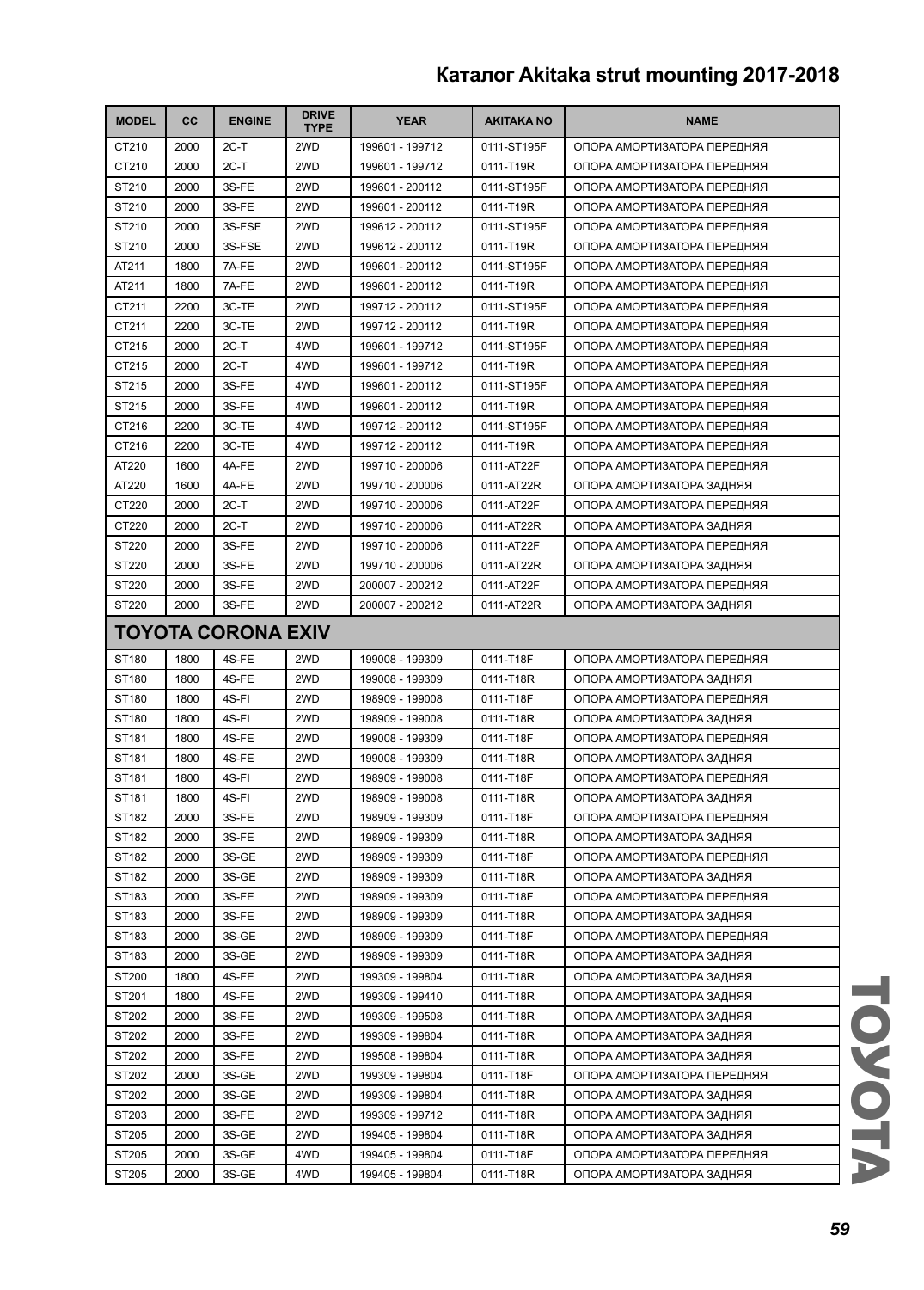| <b>MODEL</b>         | cc                          | <b>ENGINE</b>        | <b>DRIVE</b><br><b>TYPE</b> | <b>YEAR</b>     | <b>AKITAKA NO</b> | <b>NAME</b>                        |  |  |  |  |
|----------------------|-----------------------------|----------------------|-----------------------------|-----------------|-------------------|------------------------------------|--|--|--|--|
|                      | <b>TOYOTA CORSA</b>         |                      |                             |                 |                   |                                    |  |  |  |  |
| <b>NL50</b>          | 1500                        | $1N-T$               | 2WD                         | 199409 - 199907 | 0111-L5F          | ОПОРА АМОРТИЗАТОРА ПЕРЕДНЯЯ        |  |  |  |  |
| <b>NL50</b>          | 1500                        | $1N-T$               | 2WD                         | 199409 - 199907 | 0111-L5R          | ОПОРА АМОРТИЗАТОРА ЗАДНЯЯ          |  |  |  |  |
| EL51                 | 1300                        | 4E-FE                | 2WD                         | 199409 - 199907 | 0111-L5F          | ОПОРА АМОРТИЗАТОРА ПЕРЕДНЯЯ        |  |  |  |  |
| EL51                 | 1300                        | 4E-FE                | 2WD                         | 199409 - 199907 | 0111-L5R          | ОПОРА АМОРТИЗАТОРА ЗАДНЯЯ          |  |  |  |  |
| <b>EL53</b>          | 1500                        | 5E-FE                | 2WD                         | 199409 - 199907 | 0111-L5F          | ОПОРА АМОРТИЗАТОРА ПЕРЕДНЯЯ        |  |  |  |  |
| <b>EL53</b>          | 1500                        | 5E-FE                | 2WD                         | 199409 - 199907 | 0111-L5R          | ОПОРА АМОРТИЗАТОРА ЗАДНЯЯ          |  |  |  |  |
| <b>EL55</b>          | 1500                        | 5E-FE                | 4WD                         | 199409 - 199907 | 0111-L5F          | ОПОРА АМОРТИЗАТОРА ПЕРЕДНЯЯ        |  |  |  |  |
| <b>TOYOTA CRESTA</b> |                             |                      |                             |                 |                   |                                    |  |  |  |  |
| JZX93                | 2500                        | 1JZ-GE               | 4WD                         | 199310 - 199609 | 0111-ZS15FL       | ОПОРА АМОРТИЗАТОРА ПЕРЕДНЯЯ ЛЕВАЯ  |  |  |  |  |
| JZX93                | 2500                        | 1JZ-GE               | 4WD                         | 199310 - 199609 | 0111-ZS15FR       | ОПОРА АМОРТИЗАТОРА ПЕРЕДНЯЯ ПРАВАЯ |  |  |  |  |
| GX105                | 2000                        | 1G-FE                | 4WD                         | 199808 - 200106 | 0111-ZS15FL       | ОПОРА АМОРТИЗАТОРА ПЕРЕДНЯЯ ЛЕВАЯ  |  |  |  |  |
| GX105                | 2000                        | 1G-FE                | 4WD                         | 199808 - 200106 | 0111-ZS15FR       | ОПОРА АМОРТИЗАТОРА ПЕРЕДНЯЯ ПРАВАЯ |  |  |  |  |
| <b>JZX105</b>        | 2500                        | 1JZ-GE               | 4WD                         | 199609 - 200106 | 0111-ZS15FL       | ОПОРА АМОРТИЗАТОРА ПЕРЕДНЯЯ ЛЕВАЯ  |  |  |  |  |
| JZX105               | 2500                        | 1JZ-GE               | 4WD                         | 199609 - 200106 | 0111-ZS15FR       | ОПОРА АМОРТИЗАТОРА ПЕРЕДНЯЯ ПРАВАЯ |  |  |  |  |
|                      |                             | <b>TOYOTA CROWN</b>  |                             |                 |                   |                                    |  |  |  |  |
| <b>JZS153</b>        | 2500                        | 1JZ-GE               | 4WD                         | 199512 - 200108 | 0111-ZS15FL       | ОПОРА АМОРТИЗАТОРА ПЕРЕДНЯЯ ЛЕВАЯ  |  |  |  |  |
|                      |                             |                      |                             |                 |                   |                                    |  |  |  |  |
| <b>JZS153</b>        | 2500                        | 1JZ-GE               | 4WD                         | 199512 - 200108 | 0111-ZS15FR       | ОПОРА АМОРТИЗАТОРА ПЕРЕДНЯЯ ПРАВАЯ |  |  |  |  |
|                      | <b>TOYOTA CROWN MAJESTA</b> |                      |                             |                 |                   |                                    |  |  |  |  |
| <b>JZS147</b>        | 3000                        | 2JZ-GE               | 2WD                         | 199210 - 199508 | 0111-S14F         | ОПОРА АМОРТИЗАТОРА ПЕРЕДНЯЯ        |  |  |  |  |
| <b>UZS147</b>        | 4000                        | 1UZ-FE               | 2WD                         | 199308 - 199508 | 0111-S14F         | ОПОРА АМОРТИЗАТОРА ПЕРЕДНЯЯ        |  |  |  |  |
| <b>JZS157</b>        | 3000                        | 2JZ-GE               | 4WD                         | 199808 - 199909 | 0111-ZS15FL       | ОПОРА АМОРТИЗАТОРА ПЕРЕДНЯЯ ЛЕВАЯ  |  |  |  |  |
| <b>JZS157</b>        | 3000                        | 2JZ-GE               | 4WD                         | 199808 - 199909 | 0111-ZS15FR       | ОПОРА АМОРТИЗАТОРА ПЕРЕДНЯЯ ПРАВАЯ |  |  |  |  |
|                      |                             | <b>TOYOTA CURREN</b> |                             |                 |                   |                                    |  |  |  |  |
| ST206                | 2000                        | 3S-FE                | 2WD                         | 199402 - 199807 | 0111-T18R         | ОПОРА АМОРТИЗАТОРА ЗАДНЯЯ          |  |  |  |  |
| ST206                | 2000                        | 3S-GE                | 2WD                         | 199402 - 199807 | 0111-T18F         | ОПОРА АМОРТИЗАТОРА ПЕРЕДНЯЯ        |  |  |  |  |
| ST206                | 2000                        | 3S-GE                | 2WD                         | 199402 - 199807 | 0111-T18R         | ОПОРА АМОРТИЗАТОРА ЗАДНЯЯ          |  |  |  |  |
| ST207                | 2000                        | 3S-FE                | 2WD                         | 199402 - 199712 | 0111-T18R         | ОПОРА АМОРТИЗАТОРА ЗАДНЯЯ          |  |  |  |  |
| ST208                | 1800                        | 4S-FE                | 2WD                         | 199509 - 199807 | 0111-T18R         | ОПОРА АМОРТИЗАТОРА ЗАДНЯЯ          |  |  |  |  |
|                      |                             | <b>TOYOTA CYNOS</b>  |                             |                 |                   |                                    |  |  |  |  |
| EL52                 | 1300                        | 4E-FE                | 2WD                         | 199508 - 199907 | 0111-L5F          | ОПОРА АМОРТИЗАТОРА ПЕРЕДНЯЯ        |  |  |  |  |
| <b>EL52</b>          | 1300                        | 4E-FE                | 2WD                         | 199508 - 199907 | 0111-L5R          | ОПОРА АМОРТИЗАТОРА ЗАДНЯЯ          |  |  |  |  |
| <b>EL54</b>          | 1500                        | 5E-FHE               | 2WD                         | 199610 - 199903 | 0111-L5F          | ОПОРА АМОРТИЗАТОРА ПЕРЕДНЯЯ        |  |  |  |  |
| <b>TOYOTA ECHO</b>   |                             |                      |                             |                 |                   |                                    |  |  |  |  |
| SCP10                | 1000                        | 1SZ-FE               | 2WD                         | 199903 - 200211 | 0111-CP2F         | ОПОРА АМОРТИЗАТОРА ПЕРЕДНЯЯ        |  |  |  |  |
| SCP <sub>10</sub>    | 1000                        | 1SZ-FE               | 2WD                         | 199903 - 200507 | 0111-CP1F         | ОПОРА АМОРТИЗАТОРА ПЕРЕДНЯЯ        |  |  |  |  |
| SCP <sub>10</sub>    | 1000                        | 1SZ-FE               | 2WD                         | 199903 - 200508 | 0111-P10F         | ОПОРА АМОРТИЗАТОРА ПЕРЕДНЯЯ        |  |  |  |  |
| SCP <sub>10</sub>    | 1000                        | 1SZ-FE               | 2WD                         | 200212 - 200507 | 0111-CP2F         | ОПОРА АМОРТИЗАТОРА ПЕРЕДНЯЯ        |  |  |  |  |
| NCP10                | 1300                        | 2NZ-FE               | 2WD                         | 199908 - 200211 | 0111-CP1F         | ОПОРА АМОРТИЗАТОРА ПЕРЕДНЯЯ        |  |  |  |  |
| NCP10                | 1300                        | 2NZ-FE               | 2WD                         | 199908 - 200507 | 0111-CP2F         | ОПОРА АМОРТИЗАТОРА ПЕРЕДНЯЯ        |  |  |  |  |
| NCP10                | 1300                        | 2NZ-FE               | 2WD                         | 199908 - 200508 | 0111-P10F         | ОПОРА АМОРТИЗАТОРА ПЕРЕДНЯЯ        |  |  |  |  |
| NCP11                | 1300                        | 2NZ-FE               | 2WD                         | 199908 - 200511 | 0111-CP1F         | ОПОРА АМОРТИЗАТОРА ПЕРЕДНЯЯ        |  |  |  |  |
| NCP11                | 1300                        | 2NZ-FE               | 2WD                         | 199908 - 200512 | 0111-CP2F         | ОПОРА АМОРТИЗАТОРА ПЕРЕДНЯЯ        |  |  |  |  |
| NCP11                | 1300                        | 2NZ-FE               | 2WD                         | 199908 - 200512 | 0111-P10F         | ОПОРА АМОРТИЗАТОРА ПЕРЕДНЯЯ        |  |  |  |  |
| NCP <sub>11</sub>    | 1300                        | 2NZ-FE               | 2WD                         | 199908 - 200601 | 0111-P10F         | ОПОРА АМОРТИЗАТОРА ПЕРЕДНЯЯ        |  |  |  |  |
| NCP <sub>12</sub>    | 1500                        | 1NZ-FE               | 2WD                         | 199908 - 200511 | 0111-CP2F         | ОПОРА АМОРТИЗАТОРА ПЕРЕДНЯЯ        |  |  |  |  |
| NCP <sub>12</sub>    | 1500                        | 1NZ-FE               | 2WD                         | 199908 - 200601 | 0111-CP2F         | ОПОРА АМОРТИЗАТОРА ПЕРЕДНЯЯ        |  |  |  |  |
| NCP12                | 1500                        | 1NZ-FE               | 2WD                         | 199908 - 200601 | 0111-P10F         | ОПОРА АМОРТИЗАТОРА ПЕРЕДНЯЯ        |  |  |  |  |
| NCP <sub>12</sub>    | 1500                        | 1NZ-FE               | 2WD                         | 199908 - 200602 | 0111-P10F         | ОПОРА АМОРТИЗАТОРА ПЕРЕДНЯЯ        |  |  |  |  |
| NCP <sub>12</sub>    | 1500                        | 1NZ-FE               | 2WD                         | 200208 - 200511 | 0111-CP1F         | ОПОРА АМОРТИЗАТОРА ПЕРЕДНЯЯ        |  |  |  |  |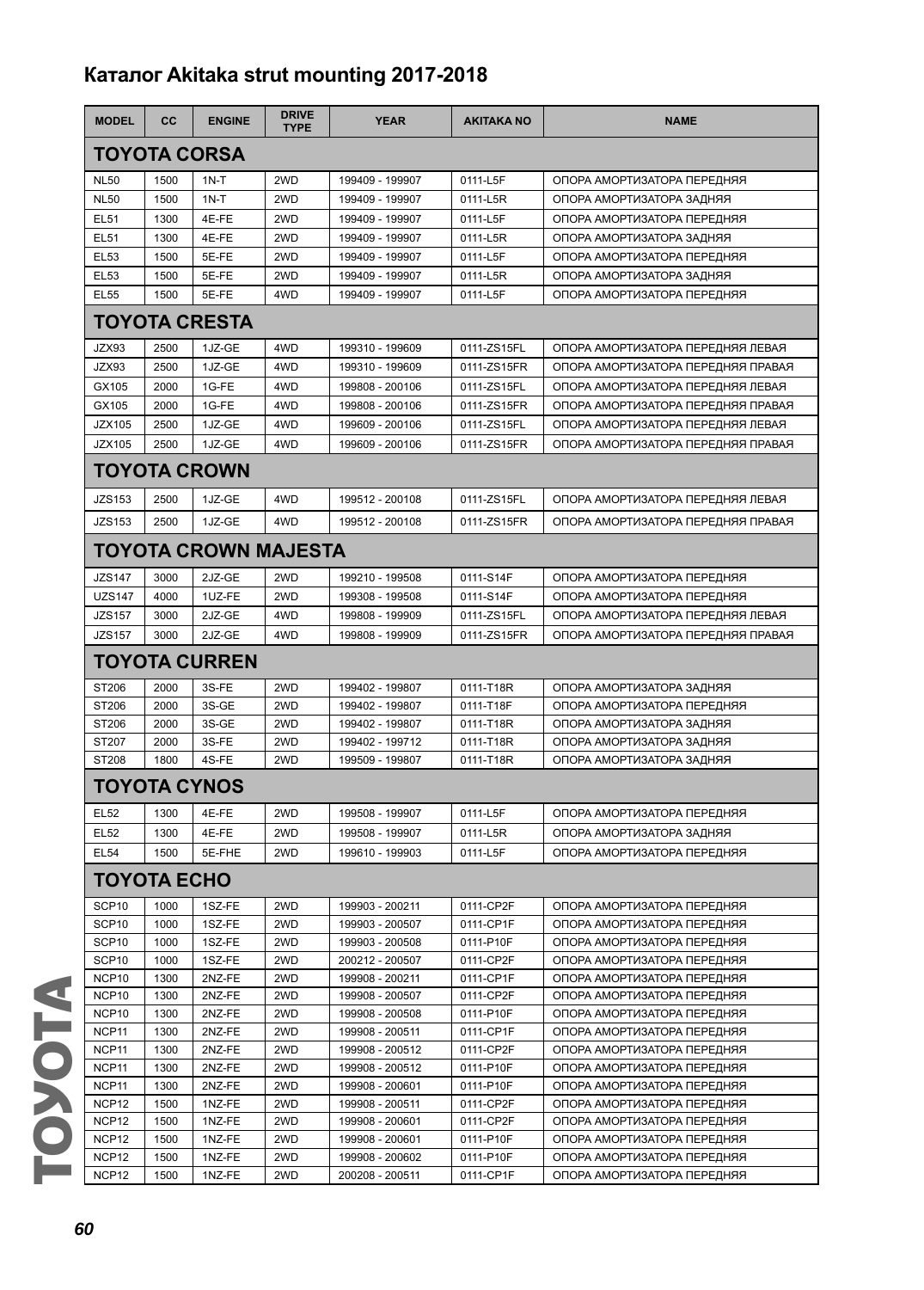| <b>MODEL</b>             | cc   | <b>ENGINE</b>            | <b>DRIVE</b><br><b>TYPE</b> | <b>YEAR</b>     | <b>AKITAKA NO</b> | <b>NAME</b>                        |  |
|--------------------------|------|--------------------------|-----------------------------|-----------------|-------------------|------------------------------------|--|
| NCP12                    | 1500 | 1NZ-FE                   | 2WD                         | 200208 - 200511 | 0111-CP2F         | ОПОРА АМОРТИЗАТОРА ПЕРЕДНЯЯ        |  |
| NCP <sub>13</sub>        | 1500 | 1NZ-FE                   | 2WD                         | 200101 - 200508 | 0111-P10F         | ОПОРА АМОРТИЗАТОРА ПЕРЕДНЯЯ        |  |
| NCP <sub>13</sub>        | 1500 | 1NZ-FE                   | 2WD                         | 200212 - 200507 | 0111-CP2F         | ОПОРА АМОРТИЗАТОРА ПЕРЕДНЯЯ        |  |
| NCP <sub>13</sub>        | 1500 | 1NZ-FE                   | 2WD                         | 200306 - 200507 | 0111-CP2F         | ОПОРА АМОРТИЗАТОРА ПЕРЕДНЯЯ        |  |
| NCP20                    | 1300 | 2NZ-FE                   | 2WD                         | 199908 - 200509 | 0111-P10F         | ОПОРА АМОРТИЗАТОРА ПЕРЕДНЯЯ        |  |
| NCP22                    | 1300 | 2NZ-FE                   | 2WD                         | 200003 - 200509 | 0111-P10F         | ОПОРА АМОРТИЗАТОРА ПЕРЕДНЯЯ        |  |
| NCP21                    | 1500 | 1NZ-FE                   | 2WD                         | 200003 - 200509 | 0111-P10F         | ОПОРА АМОРТИЗАТОРА ПЕРЕДНЯЯ        |  |
| <b>TOYOTA ECHO VERSO</b> |      |                          |                             |                 |                   |                                    |  |
| NCP <sub>20</sub>        | 1300 | 2NZ-FE                   | 2WD                         | 200211 - 200508 | 0111-CP2F         | ОПОРА АМОРТИЗАТОРА ПЕРЕДНЯЯ        |  |
| <b>TOYOTA ECHO VERSO</b> |      |                          |                             |                 |                   |                                    |  |
| NLP20                    | 1400 | 1ND-TV                   | 2WD                         | 200110 - 200509 | 0111-P10F         | ОПОРА АМОРТИЗАТОРА ПЕРЕДНЯЯ        |  |
|                          |      | <b>TOYOTA ECHO VERSO</b> |                             |                 |                   |                                    |  |
| NCP <sub>21</sub>        | 1500 | 1NZ-FE                   | 2WD                         | 200211 - 200508 | 0111-CP2F         | ОПОРА АМОРТИЗАТОРА ПЕРЕДНЯЯ        |  |
| NCP22                    | 1300 | 2NZ-FE                   | 2WD                         | 200211 - 200508 | 0111-CP2F         | ОПОРА АМОРТИЗАТОРА ПЕРЕДНЯЯ        |  |
|                          |      | <b>TOYOTA ECHO VERSO</b> |                             |                 |                   |                                    |  |
| NLP22                    | 1400 | 1ND-TV                   | 2WD                         | 200110 - 200509 | 0111-P10F         | ОПОРА АМОРТИЗАТОРА ПЕРЕДНЯЯ        |  |
|                          |      | TOYOTA ESTIMA            |                             |                 |                   |                                    |  |
| ACR30                    | 2400 | 2AZ-FE                   | 2WD                         | 200002 - 200512 | 0111-ACR3F        | ОПОРА АМОРТИЗАТОРА ПЕРЕДНЯЯ        |  |
| MCR30                    | 3000 | 1MZ-FE                   | 2WD                         | 199912 - 200512 | 0111-ACR3F        | ОПОРА АМОРТИЗАТОРА ПЕРЕДНЯЯ        |  |
| ACR40                    | 2400 | 2AZ-FE                   | 4WD                         | 200002 - 200512 | 0111-ACR3F        | ОПОРА АМОРТИЗАТОРА ПЕРЕДНЯЯ        |  |
| MCR40                    | 3000 | 1MZ-FE                   | 4WD                         | 199912 - 200512 | 0111-ACR3F        | ОПОРА АМОРТИЗАТОРА ПЕРЕДНЯЯ        |  |
| ACR50                    | 2400 | 2AZ-FE                   | 2WD                         | $200601 - 5$    | 0111-GSA3F        | ОПОРА АМОРТИЗАТОРА ПЕРЕДНЯЯ        |  |
| GSR50                    | 3500 | 2GR-FE                   | 2WD                         | $200601 - 5$    | 0111-GSA3F        | ОПОРА АМОРТИЗАТОРА ПЕРЕДНЯЯ        |  |
| ACR55                    | 2400 | 2AZ-FE                   | 4WD                         | $200601 - 5$    | 0111-GSA3F        | ОПОРА АМОРТИЗАТОРА ПЕРЕДНЯЯ        |  |
| GSR <sub>55</sub>        | 3500 | 2GR-FE                   | 4WD                         | $200601 - 5$    | 0111-GSA3F        | ОПОРА АМОРТИЗАТОРА ПЕРЕДНЯЯ        |  |
|                          |      | TOYOTA ESTIMA HYBRID     |                             |                 |                   |                                    |  |
| AHR <sub>10</sub>        | 2400 | 2AZ-FXE                  | 4WD                         | 200105 - 200512 | 0111-ACR3F        | ОПОРА АМОРТИЗАТОРА ПЕРЕДНЯЯ        |  |
| AHR <sub>20</sub>        | 2400 | 2AZ-FXE                  | 2WD                         | $200606 - 5$    | 0111-GSA3F        | ОПОРА АМОРТИЗАТОРА ПЕРЕДНЯЯ        |  |
|                          |      | <b>TOYOTA FUN CARGO</b>  |                             |                 |                   |                                    |  |
| NCP <sub>20</sub>        | 1300 | 2NZ-FE                   | 2WD                         | 199908 - 200509 | 0111-P10F         | ОПОРА АМОРТИЗАТОРА ПЕРЕДНЯЯ        |  |
| NCP <sub>21</sub>        | 1500 | 1NZ-FE                   | 2WD                         | 199908 - 200509 | 0111-P10F         | ОПОРА АМОРТИЗАТОРА ПЕРЕДНЯЯ        |  |
| NCP <sub>25</sub>        | 1500 | 1NZ-FE                   | 4WD                         | 199908 - 200509 | 0111-P10F         | ОПОРА АМОРТИЗАТОРА ПЕРЕДНЯЯ        |  |
| <b>TOYOTA GAIA</b>       |      |                          |                             |                 |                   |                                    |  |
| ACM <sub>10</sub>        | 2000 | 1AZ-FSE                  | 2WD                         | 200104 - 200409 | 0111-M10F         | ОПОРА АМОРТИЗАТОРА ПЕРЕДНЯЯ        |  |
| CXM <sub>10</sub>        | 2200 | 3C-TE                    | 2WD                         | 199805 - 200409 | 0111-M10F         | ОПОРА АМОРТИЗАТОРА ПЕРЕДНЯЯ        |  |
| SXM10                    | 2000 | 3S-FE                    | 2WD                         | 199805 - 200104 | 0111-M10F         | ОПОРА АМОРТИЗАТОРА ПЕРЕДНЯЯ        |  |
| ACM15                    | 2000 | 1AZ-FSE                  | 4WD                         | 200208 - 200409 | 0111-M10F         | ОПОРА АМОРТИЗАТОРА ПЕРЕДНЯЯ        |  |
| SXM15                    | 2000 | 3S-FE                    | 4WD                         | 199805 - 200208 | 0111-M10F         | ОПОРА АМОРТИЗАТОРА ПЕРЕДНЯЯ        |  |
|                          |      | TOYOTA HARRIER           |                             |                 |                   |                                    |  |
| SXU10                    | 2200 | 5S-FE                    | 2WD                         | 199712 - 200010 | 0111-CU25RL       | ОПОРА АМОРТИЗАТОРА ЗАДНЯЯ ЛЕВАЯ    |  |
| SXU10                    | 2200 | 5S-FE                    | 2WD                         | 199712 - 200010 | 0111-CU25RR       | ОПОРА АМОРТИЗАТОРА ЗАДНЯЯ ПРАВАЯ   |  |
| SXU10                    | 2200 | 5S-FE                    | 2WD                         | 199712 - 200010 | 0111-MCV2FL       | ОПОРА АМОРТИЗАТОРА ПЕРЕДНЯЯ ПРАВАЯ |  |
| SXU10                    | 2200 | 5S-FE                    | 2WD                         | 199712 - 200010 | 0111-MCV2FL       | ОПОРА АМОРТИЗАТОРА ПЕРЕДНЯЯ ЛЕВАЯ  |  |
| ACU10                    | 2400 | 2AZ-FE                   | 2WD                         | 200011 - 200301 | 0111-CU25RL       | ОПОРА АМОРТИЗАТОРА ЗАДНЯЯ ЛЕВАЯ    |  |
| ACU10                    | 2400 | 2AZ-FE                   | 2WD                         | 200011 - 200301 | 0111-CU25RR       | ОПОРА АМОРТИЗАТОРА ЗАДНЯЯ ПРАВАЯ   |  |
| ACU <sub>10</sub>        | 2400 | 2AZ-FE                   | 2WD                         | 200011 - 200301 | 0111-MCV2FL       | ОПОРА АМОРТИЗАТОРА ПЕРЕДНЯЯ ПРАВАЯ |  |
| ACU <sub>10</sub>        | 2400 | 2AZ-FE                   | 2WD                         | 200011 - 200301 | 0111-MCV2FL       | ОПОРА АМОРТИЗАТОРА ПЕРЕДНЯЯ ЛЕВАЯ  |  |
| MCU <sub>10</sub>        | 3000 | 1MZ-FE                   | 2WD                         | 199712 - 200301 | 0111-CU25RL       | ОПОРА АМОРТИЗАТОРА ЗАДНЯЯ ЛЕВАЯ    |  |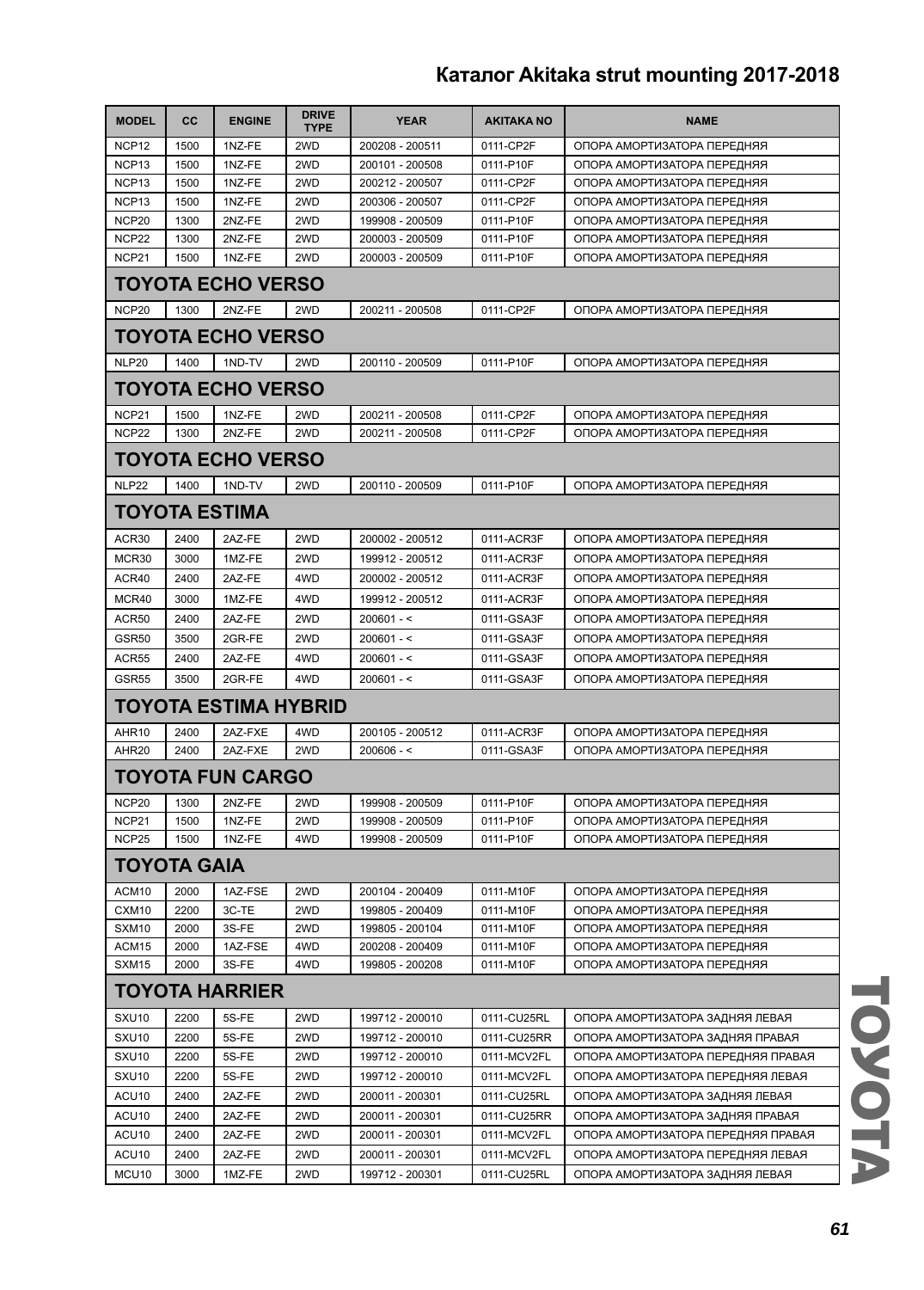| <b>MODEL</b>      | cc   | <b>ENGINE</b>     | <b>DRIVE</b><br><b>TYPE</b> | <b>YEAR</b>     | <b>AKITAKA NO</b> | <b>NAME</b>                        |
|-------------------|------|-------------------|-----------------------------|-----------------|-------------------|------------------------------------|
| MCU10             | 3000 | 1MZ-FE            | 2WD                         | 199712 - 200301 | 0111-CU25RR       | ОПОРА АМОРТИЗАТОРА ЗАДНЯЯ ПРАВАЯ   |
| MCU <sub>10</sub> | 3000 | 1MZ-FE            | 2WD                         | 199712 - 200301 | 0111-MCV2FL       | ОПОРА АМОРТИЗАТОРА ПЕРЕДНЯЯ ПРАВАЯ |
| MCU10             | 3000 | 1MZ-FE            | 2WD                         | 199712 - 200301 | 0111-MCV2FL       | ОПОРА АМОРТИЗАТОРА ПЕРЕДНЯЯ ЛЕВАЯ  |
| SXU <sub>15</sub> | 2200 | 5S-FE             | 4WD                         | 199712 - 200010 | 0111-CU25RL       | ОПОРА АМОРТИЗАТОРА ЗАДНЯЯ ЛЕВАЯ    |
| SXU <sub>15</sub> | 2200 | 5S-FE             | 4WD                         | 199712 - 200010 | 0111-CU25RR       | ОПОРА АМОРТИЗАТОРА ЗАДНЯЯ ПРАВАЯ   |
| SXU <sub>15</sub> | 2200 | 5S-FE             | 4WD                         | 199712 - 200010 | 0111-MCV2FL       | ОПОРА АМОРТИЗАТОРА ПЕРЕДНЯЯ ПРАВАЯ |
| SXU15             | 2200 | 5S-FE             | 4WD                         | 199712 - 200010 | 0111-MCV2FL       | ОПОРА АМОРТИЗАТОРА ПЕРЕДНЯЯ ЛЕВАЯ  |
| ACU <sub>15</sub> | 2400 | 2AZ-FE            | 4WD                         | 200011 - 200301 | 0111-CU25RL       | ОПОРА АМОРТИЗАТОРА ЗАДНЯЯ ЛЕВАЯ    |
| ACU15             | 2400 | 2AZ-FE            | 4WD                         | 200011 - 200301 | 0111-CU25RR       | ОПОРА АМОРТИЗАТОРА ЗАДНЯЯ ПРАВАЯ   |
| ACU15             | 2400 | 2AZ-FE            | 4WD                         | 200011 - 200301 | 0111-MCV2FL       | ОПОРА АМОРТИЗАТОРА ПЕРЕДНЯЯ ПРАВАЯ |
| ACU15             | 2400 | 2AZ-FE            | 4WD                         | 200011 - 200301 | 0111-MCV2FL       | ОПОРА АМОРТИЗАТОРА ПЕРЕДНЯЯ ЛЕВАЯ  |
| MCU <sub>15</sub> | 3000 | 1MZ-FE            | 4WD                         | 199801 - 200301 | 0111-CU25RL       | ОПОРА АМОРТИЗАТОРА ЗАДНЯЯ ЛЕВАЯ    |
| MCU15             | 3000 | 1MZ-FE            | 4WD                         | 199801 - 200301 | 0111-CU25RR       | ОПОРА АМОРТИЗАТОРА ЗАДНЯЯ ПРАВАЯ   |
| MCU <sub>15</sub> | 3000 | 1MZ-FE            | 4WD                         | 199801 - 200301 | 0111-MCV2FL       | ОПОРА АМОРТИЗАТОРА ПЕРЕДНЯЯ ПРАВАЯ |
| MCU15             | 3000 | 1MZ-FE            | 4WD                         | 199801 - 200301 | 0111-MCV2FL       | ОПОРА АМОРТИЗАТОРА ПЕРЕДНЯЯ ЛЕВАЯ  |
| ACU30             | 2400 | 2AZ-FE            | 2WD                         | 200601 - 201206 | 0111-CU25F        | ОПОРА АМОРТИЗАТОРА ПЕРЕДНЯЯ        |
| ACU30             | 2400 | 2AZ-FE            | 2WD                         | 200601 - 201206 | 0111-CU30RL       | ОПОРА АМОРТИЗАТОРА ЗАДНЯЯ ЛЕВАЯ    |
| ACU30             | 2400 | 2AZ-FE            | 2WD                         | 200601 - 201206 | 0111-CU30RR       | ОПОРА АМОРТИЗАТОРА ЗАДНЯЯ ПРАВАЯ   |
| MCU30             | 3000 | 1MZ-FE            | 2WD                         | 200302 - 200512 | 0111-CU25F        | ОПОРА АМОРТИЗАТОРА ПЕРЕДНЯЯ        |
| MCU30             | 3000 | 1MZ-FE            | 2WD                         | 200302 - 200512 | 0111-CU30RL       | ОПОРА АМОРТИЗАТОРА ЗАДНЯЯ ЛЕВАЯ    |
| MCU30             | 3000 | 1MZ-FE            | 2WD                         | 200302 - 200512 | 0111-CU30RR       | ОПОРА АМОРТИЗАТОРА ЗАДНЯЯ ПРАВАЯ   |
| GSU30             | 3500 | 2GR-FE            | 2WD                         | 200601 - 200811 | 0111-CU25F        | ОПОРА АМОРТИЗАТОРА ПЕРЕДНЯЯ        |
| GSU30             | 3500 | 2GR-FE            | 2WD                         | 200601 - 200811 | 0111-CU30RL       | ОПОРА АМОРТИЗАТОРА ЗАДНЯЯ ЛЕВАЯ    |
| GSU <sub>30</sub> | 3500 | 2GR-FE            | 2WD                         | 200601 - 200811 | 0111-CU30RR       | ОПОРА АМОРТИЗАТОРА ЗАДНЯЯ ПРАВАЯ   |
| ACU35             | 2400 | 2AZ-FE            | 4WD                         | 200601 - 201206 | 0111-CU25F        | ОПОРА АМОРТИЗАТОРА ПЕРЕДНЯЯ        |
| ACU35             | 2400 | 2AZ-FE            | 4WD                         | 200601 - 201206 | 0111-CU30RL       | ОПОРА АМОРТИЗАТОРА ЗАДНЯЯ ЛЕВАЯ    |
| ACU35             | 2400 | 2AZ-FE            | 4WD                         | 200601 - 201206 | 0111-CU30RR       | ОПОРА АМОРТИЗАТОРА ЗАДНЯЯ ПРАВАЯ   |
| MCU35             | 3000 | 1MZ-FE            | 4WD                         | 200302 - 200512 | 0111-CU25F        | ОПОРА АМОРТИЗАТОРА ПЕРЕДНЯЯ        |
| MCU35             | 3000 | 1MZ-FE            | 4WD                         | 200302 - 200512 | 0111-CU30RL       | ОПОРА АМОРТИЗАТОРА ЗАДНЯЯ ЛЕВАЯ    |
| MCU35             | 3000 | 1MZ-FE            | 4WD                         | 200302 - 200512 | 0111-CU30RR       | ОПОРА АМОРТИЗАТОРА ЗАДНЯЯ ПРАВАЯ   |
| GSU35             | 3500 | 2GR-FE            | 4WD                         | 200601 - 200811 | 0111-CU25F        | ОПОРА АМОРТИЗАТОРА ПЕРЕДНЯЯ        |
| GSU35             | 3500 | 2GR-FE            | 4WD                         | 200601 - 200811 | 0111-CU30RL       | ОПОРА АМОРТИЗАТОРА ЗАДНЯЯ ЛЕВАЯ    |
| GSU35             | 3500 | 2GR-FE            | 4WD                         | 200601 - 200811 | 0111-CU30RR       | ОПОРА АМОРТИЗАТОРА ЗАДНЯЯ ПРАВАЯ   |
|                   |      | TOYOTA HARRIER HV |                             |                 |                   |                                    |
| MHU38             | 3300 | 3MZ-FE            | 4WD                         | 200503 - 201205 | 0111-CU25F        | ОПОРА АМОРТИЗАТОРА ПЕРЕДНЯЯ        |
| MHU38             | 3300 | 3MZ-FE            | 4WD                         | 200503 - 201205 | 0111-CU30RL       | ОПОРА АМОРТИЗАТОРА ЗАДНЯЯ ЛЕВАЯ    |
| MHU38             | 3300 | 3MZ-FE            | 4WD                         | 200503 - 201205 | 0111-CU30RR       | ОПОРА АМОРТИЗАТОРА ЗАДНЯЯ ПРАВАЯ   |
|                   |      | TOYOTA HIGHLANDER |                             |                 |                   |                                    |
| ACU20             | 2400 | 2AZ-FE            | 2WD                         | 200308 - 200704 | 0111-CU25F        | ОПОРА АМОРТИЗАТОРА ПЕРЕДНЯЯ        |
| ACU20             | 2400 | 2AZ-FE            | 2WD                         | 200308 - 200704 | 0111-CU30RL       | ОПОРА АМОРТИЗАТОРА ЗАДНЯЯ ЛЕВАЯ    |
| ACU20             | 2400 | 2AZ-FE            | 2WD                         | 200308 - 200704 | 0111-CU30RR       | ОПОРА АМОРТИЗАТОРА ЗАДНЯЯ ПРАВАЯ   |
| MCU <sub>23</sub> | 3300 | 3MZ-FE            | 2WD                         | 200308 - 200704 | 0111-CU25F        | ОПОРА АМОРТИЗАТОРА ПЕРЕДНЯЯ        |
| MCU <sub>23</sub> | 3300 | 3MZ-FE            | 2WD                         | 200308 - 200704 | 0111-CU30RL       | ОПОРА АМОРТИЗАТОРА ЗАДНЯЯ ЛЕВАЯ    |
| MCU23             | 3300 | 3MZ-FE            | 2WD                         | 200308 - 200704 | 0111-CU30RR       | ОПОРА АМОРТИЗАТОРА ЗАДНЯЯ ПРАВАЯ   |
| ACU25             | 2400 | 2AZ-FE            | 4WD                         | 200011 - 200704 | 0111-CU25RL       | ОПОРА АМОРТИЗАТОРА ЗАДНЯЯ ЛЕВАЯ    |
| ACU25             | 2400 | 2AZ-FE            | 4WD                         | 200011 - 200704 | 0111-CU25RR       | ОПОРА АМОРТИЗАТОРА ЗАДНЯЯ ПРАВАЯ   |
| ACU <sub>25</sub> | 2400 | 2AZ-FE            | 4WD                         | 200011 - 200704 | 0111-MCV2FL       | ОПОРА АМОРТИЗАТОРА ПЕРЕДНЯЯ ПРАВАЯ |
| ACU25             | 2400 | 2AZ-FE            | 4WD                         | 200011 - 200704 | 0111-MCV2FL       | ОПОРА АМОРТИЗАТОРА ПЕРЕДНЯЯ ЛЕВАЯ  |
| ACU <sub>25</sub> | 2400 | 2AZ-FE            | 4WD                         | 200308 - 200704 | 0111-CU25F        | ОПОРА АМОРТИЗАТОРА ПЕРЕДНЯЯ        |
| ACU25             | 2400 | 2AZ-FE            | 4WD                         | 200308 - 200704 | 0111-CU30RL       | ОПОРА АМОРТИЗАТОРА ЗАДНЯЯ ЛЕВАЯ    |
| ACU <sub>25</sub> | 2400 | 2AZ-FE            | 4WD                         | 200308 - 200704 | 0111-CU30RR       | ОПОРА АМОРТИЗАТОРА ЗАДНЯЯ ПРАВАЯ   |
| MCU <sub>25</sub> | 3000 | 1MZ-FE            | 4WD                         | 200011 - 200307 | 0111-CU25RL       | ОПОРА АМОРТИЗАТОРА ЗАДНЯЯ ЛЕВАЯ    |
| MCU25             | 3000 | 1MZ-FE            | 4WD                         | 200011 - 200307 | 0111-CU25RR       | ОПОРА АМОРТИЗАТОРА ЗАДНЯЯ ПРАВАЯ   |
| MCU <sub>25</sub> | 3000 | 1MZ-FE            | 4WD                         | 200011 - 200307 | 0111-MCV2FL       | ОПОРА АМОРТИЗАТОРА ПЕРЕДНЯЯ ПРАВАЯ |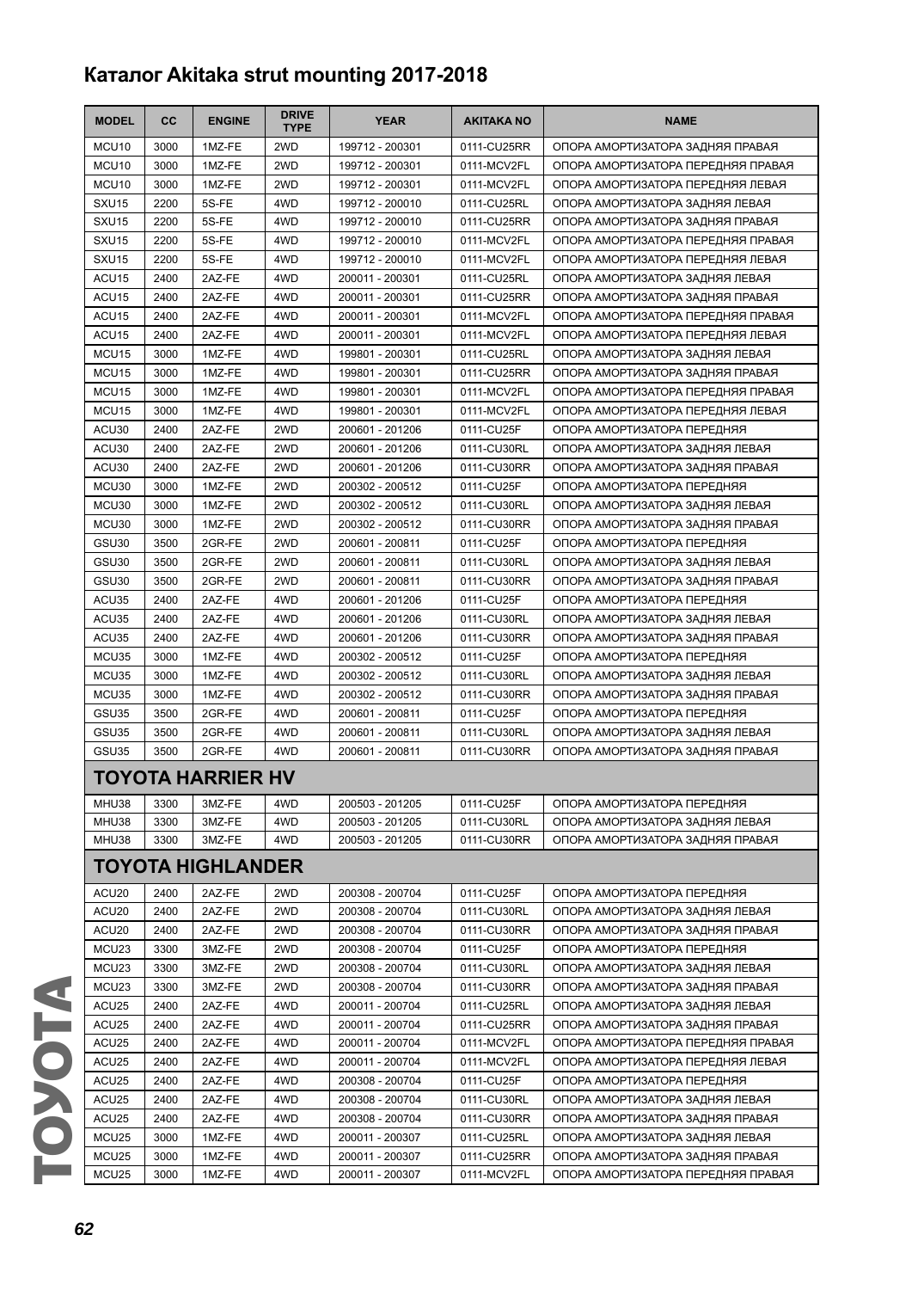| <b>MODEL</b>                | cc   | <b>ENGINE</b>        | <b>DRIVE</b><br><b>TYPE</b> | <b>YEAR</b>     | <b>AKITAKA NO</b> | <b>NAME</b>                        |  |
|-----------------------------|------|----------------------|-----------------------------|-----------------|-------------------|------------------------------------|--|
| MCU25                       | 3000 | 1MZ-FE               | 4WD                         | 200011 - 200307 | 0111-MCV2FL       | ОПОРА АМОРТИЗАТОРА ПЕРЕДНЯЯ ЛЕВАЯ  |  |
| MCU28                       | 3300 | 3MZ-FE               | 4WD                         | 200308 - 200704 | 0111-CU25F        | ОПОРА АМОРТИЗАТОРА ПЕРЕДНЯЯ        |  |
| MCU28                       | 3300 | 3MZ-FE               | 4WD                         | 200308 - 200704 | 0111-CU30RL       | ОПОРА АМОРТИЗАТОРА ЗАДНЯЯ ЛЕВАЯ    |  |
| MCU28                       | 3300 | 3MZ-FE               | 4WD                         | 200308 - 200704 | 0111-CU30RR       | ОПОРА АМОРТИЗАТОРА ЗАДНЯЯ ПРАВАЯ   |  |
| GSU40                       | 3500 | 2GR-FE               | 2WD                         | 200705 - 201006 | 0111-ACV4F        | ОПОРА АМОРТИЗАТОРА ПЕРЕДНЯЯ        |  |
| GSU45                       | 3500 | 2GR-FE               | 4WD                         | 200705 - 201311 | 0111-ACV4F        | ОПОРА АМОРТИЗАТОРА ПЕРЕДНЯЯ        |  |
| MHU48                       | 3300 | 3MZ-FE               | 2WD                         | 200708 - 201007 | 0111-ACV4F        | ОПОРА АМОРТИЗАТОРА ПЕРЕДНЯЯ        |  |
| GVU48                       | 3500 | 2GR-FXE              | 2WD                         | 201008 - 201401 | 0111-ACV4F        | ОПОРА АМОРТИЗАТОРА ПЕРЕДНЯЯ        |  |
| <b>TOYOTA HIGHLANDER HV</b> |      |                      |                             |                 |                   |                                    |  |
| MHU23                       | 3300 | 3MZ-FE               | 4WD                         | 200503 - 200704 | 0111-CU25F        | ОПОРА АМОРТИЗАТОРА ПЕРЕДНЯЯ        |  |
| MHU23                       | 3300 | 3MZ-FE               | 4WD                         | 200503 - 200704 | 0111-CU30RL       | ОПОРА АМОРТИЗАТОРА ЗАДНЯЯ ЛЕВАЯ    |  |
| MHU23                       | 3300 | 3MZ-FE               | 4WD                         | 200503 - 200704 | 0111-CU30RR       | ОПОРА АМОРТИЗАТОРА ЗАДНЯЯ ПРАВАЯ   |  |
| MHU28                       | 3300 | 3MZ-FE               | 4WD                         | 200503 - 200704 | 0111-CU25F        | ОПОРА АМОРТИЗАТОРА ПЕРЕДНЯЯ        |  |
| MHU28                       | 3300 | 3MZ-FE               | 4WD                         | 200503 - 200704 | 0111-CU30RL       | ОПОРА АМОРТИЗАТОРА ЗАДНЯЯ ЛЕВАЯ    |  |
| MHU28                       | 3300 | 3MZ-FE               | 4WD                         | 200503 - 200704 | 0111-CU30RR       | ОПОРА АМОРТИЗАТОРА ЗАДНЯЯ ПРАВАЯ   |  |
| <b>TOYOTA IPSUM</b>         |      |                      |                             |                 |                   |                                    |  |
| SXM10                       | 2000 | 3S-FE                | 2WD                         | 199605 - 200105 | 0111-M10F         | ОПОРА АМОРТИЗАТОРА ПЕРЕДНЯЯ        |  |
| CXM <sub>10</sub>           | 2200 | 3C-TE                | 2WD                         | 199709 - 200105 | 0111-M10F         | ОПОРА АМОРТИЗАТОРА ПЕРЕДНЯЯ        |  |
| SXM15                       | 2000 | 3S-FE                | 4WD                         | 199605 - 200105 | 0111-M10F         | ОПОРА АМОРТИЗАТОРА ПЕРЕДНЯЯ        |  |
| ACM21                       | 2400 | 2AZ-FE               | 2WD                         | 200105 - 200911 | 0111-ACM2F        | ОПОРА АМОРТИЗАТОРА ПЕРЕДНЯЯ        |  |
| ACM26                       | 2400 | 2AZ-FE               | 2WD                         | 200105 - 200911 | 0111-ACM2F        | ОПОРА АМОРТИЗАТОРА ПЕРЕДНЯЯ        |  |
| TOYOTA IST                  |      |                      |                             |                 |                   |                                    |  |
| NCP60                       | 1300 | 2NZ-FE               | 2WD                         | 200204 - 200707 | 0111-P10F         | ОПОРА АМОРТИЗАТОРА ПЕРЕДНЯЯ        |  |
| NCP61                       | 1500 | 1NZ-FE               | 2WD                         | 200204 - 200707 | 0111-P10F         | ОПОРА АМОРТИЗАТОРА ПЕРЕДНЯЯ        |  |
| NCP65                       | 1500 | 1NZ-FE               | 4WD                         | 200204 - 200707 | 0111-P10F         | ОПОРА АМОРТИЗАТОРА ПЕРЕДНЯЯ        |  |
| <b>NCP110</b>               | 1500 | 1NZ-FE               | 2WD                         | $200707 - 5$    | 0111-P9F1         | ОПОРА АМОРТИЗАТОРА ПЕРЕДНЯЯ        |  |
| <b>ZSP110</b>               | 1800 | 2ZR-FE               | 2WD                         | 200707 - 201008 | 0111-P9F1         | ОПОРА АМОРТИЗАТОРА ПЕРЕДНЯЯ        |  |
| <b>NCP115</b>               | 1500 | 1NZ-FE               | 4WD                         | $200707 - 5$    | 0111-P9F1         | ОПОРА АМОРТИЗАТОРА ПЕРЕДНЯЯ        |  |
|                             |      | <b>TOYOTA KLUGER</b> |                             |                 |                   |                                    |  |
| ACU20                       | 2400 | 2AZ-FE               | 2WD                         | 200011 - 200704 | 0111-CU25F        | ОПОРА АМОРТИЗАТОРА ПЕРЕДНЯЯ        |  |
| ACU20                       | 2400 | 2AZ-FE               | 2WD                         | 200011 - 200704 | 0111-CU30RL       | ОПОРА АМОРТИЗАТОРА ЗАДНЯЯ ЛЕВАЯ    |  |
| ACU20                       | 2400 | 2AZ-FE               | 2WD                         | 200011 - 200704 | 0111-CU30RR       | ОПОРА АМОРТИЗАТОРА ЗАДНЯЯ ПРАВАЯ   |  |
| ACU25                       | 2400 | 2AZ-FE               | 4WD                         | 200011 - 200704 | 0111-CU25F        | ОПОРА АМОРТИЗАТОРА ПЕРЕДНЯЯ        |  |
| ACU25                       | 2400 | 2AZ-FE               | 4WD                         | 200011 - 200704 | 0111-CU25RL       | ОПОРА АМОРТИЗАТОРА ЗАДНЯЯ ЛЕВАЯ    |  |
| ACU25                       | 2400 | 2AZ-FE               | 4WD                         | 200011 - 200704 | 0111-CU25RR       | ОПОРА АМОРТИЗАТОРА ЗАДНЯЯ ПРАВАЯ   |  |
| ACU25                       | 2400 | 2AZ-FE               | 4WD                         | 200011 - 200704 | 0111-CU30RL       | ОПОРА АМОРТИЗАТОРА ЗАДНЯЯ ЛЕВАЯ    |  |
| ACU25                       | 2400 | 2AZ-FE               | 4WD                         | 200011 - 200704 | 0111-CU30RR       | ОПОРА АМОРТИЗАТОРА ЗАДНЯЯ ПРАВАЯ   |  |
| ACU25                       | 2400 | 2AZ-FE               | 4WD                         | 200011 - 200704 | 0111-MCV2FL       | ОПОРА АМОРТИЗАТОРА ПЕРЕДНЯЯ ПРАВАЯ |  |
| ACU25                       | 2400 | 2AZ-FE               | 4WD                         | 200011 - 200704 | 0111-MCV2FL       | ОПОРА АМОРТИЗАТОРА ПЕРЕДНЯЯ ЛЕВАЯ  |  |
| MCU <sub>20</sub>           | 3000 | 1MZ-FE               | 2WD                         | 200308 - 200704 | 0111-CU25F        | ОПОРА АМОРТИЗАТОРА ПЕРЕДНЯЯ        |  |
| MCU <sub>20</sub>           | 3000 | 1MZ-FE               | 2WD                         | 200308 - 200704 | 0111-CU30RL       | ОПОРА АМОРТИЗАТОРА ЗАДНЯЯ ЛЕВАЯ    |  |
| MCU <sub>20</sub>           | 3000 | 1MZ-FE               | 2WD                         | 200308 - 200704 | 0111-CU30RR       | ОПОРА АМОРТИЗАТОРА ЗАДНЯЯ ПРАВАЯ   |  |
| MCU25                       | 3000 | 1MZ-FE               | 4WD                         | 200011 - 200307 | 0111-CU25RL       | ОПОРА АМОРТИЗАТОРА ЗАДНЯЯ ЛЕВАЯ    |  |
| MCU25                       | 3000 | 1MZ-FE               | 4WD                         | 200011 - 200307 | 0111-CU25RR       | ОПОРА АМОРТИЗАТОРА ЗАДНЯЯ ПРАВАЯ   |  |
| MCU25                       | 3000 | 1MZ-FE               | 4WD                         | 200011 - 200307 | 0111-MCV2FL       | ОПОРА АМОРТИЗАТОРА ПЕРЕДНЯЯ ПРАВАЯ |  |
| MCU25                       | 3000 | 1MZ-FE               | 4WD                         | 200011 - 200307 | 0111-MCV2FL       | ОПОРА АМОРТИЗАТОРА ПЕРЕДНЯЯ ЛЕВАЯ  |  |
| MCU25                       | 3000 | 1MZ-FE               | 4WD                         | 200308 - 200704 | 0111-CU25F        | ОПОРА АМОРТИЗАТОРА ПЕРЕДНЯЯ        |  |
| MCU <sub>25</sub>           | 3000 | 1MZ-FE               | 4WD                         | 200308 - 200704 | 0111-CU30RL       | ОПОРА АМОРТИЗАТОРА ЗАДНЯЯ ЛЕВАЯ    |  |
| MCU25                       | 3000 | 1MZ-FE               | 4WD                         | 200308 - 200704 | 0111-CU30RR       | ОПОРА АМОРТИЗАТОРА ЗАДНЯЯ ПРАВАЯ   |  |
| MCU28                       | 3300 | 3MZ-FE               | 4WD                         | 200308 - 200704 | 0111-CU25F        | ОПОРА АМОРТИЗАТОРА ПЕРЕДНЯЯ        |  |
| MCU28                       | 3300 | 3MZ-FE               | 4WD                         | 200308 - 200704 | 0111-CU30RL       | ОПОРА АМОРТИЗАТОРА ЗАДНЯЯ ЛЕВАЯ    |  |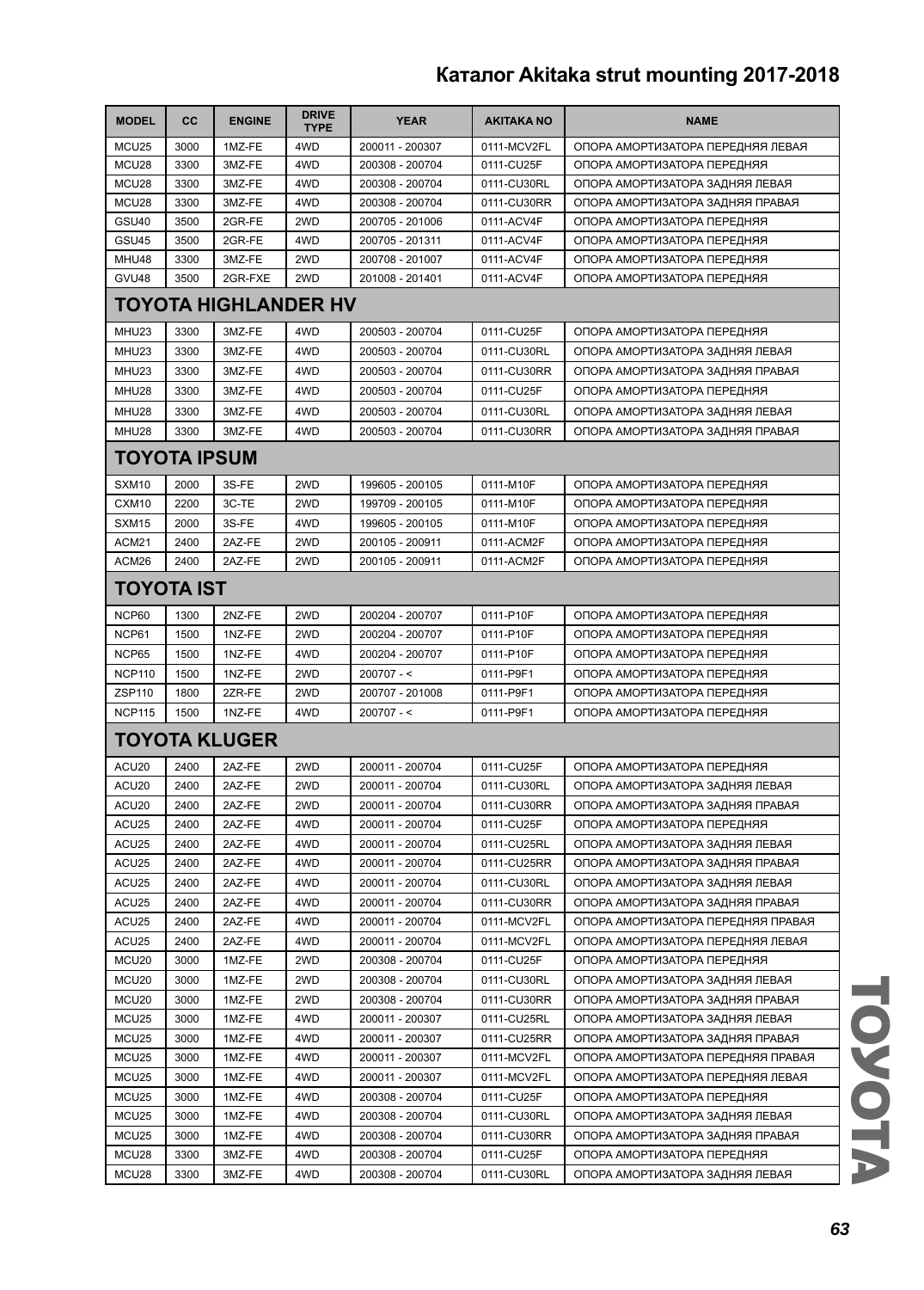| <b>MODEL</b>      | cc   | <b>ENGINE</b>           | <b>DRIVE</b><br><b>TYPE</b> | <b>YEAR</b>     | <b>AKITAKA NO</b> | <b>NAME</b>                        |
|-------------------|------|-------------------------|-----------------------------|-----------------|-------------------|------------------------------------|
| MCU28             | 3300 | 3MZ-FE                  | 4WD                         | 200308 - 200704 | 0111-CU30RR       | ОПОРА АМОРТИЗАТОРА ЗАДНЯЯ ПРАВАЯ   |
| <b>GSU40</b>      | 3500 | 2GR-FE                  | 2WD                         | 200705 - 201006 | 0111-ACV4F        | ОПОРА АМОРТИЗАТОРА ПЕРЕДНЯЯ        |
| GSU45             | 3500 | 2GR-FE                  | 4WD                         | 200705 - 201311 | 0111-ACV4F        | ОПОРА АМОРТИЗАТОРА ПЕРЕДНЯЯ        |
|                   |      | <b>TOYOTA KLUGER HV</b> |                             |                 |                   |                                    |
| MHU28             | 3300 | 3MZ-FE                  | 4WD                         | 200503 - 200704 | 0111-CU25F        | ОПОРА АМОРТИЗАТОРА ПЕРЕДНЯЯ        |
| MHU28             | 3300 | 3MZ-FE                  | 4WD                         | 200503 - 200704 | 0111-CU30RL       | ОПОРА АМОРТИЗАТОРА ЗАДНЯЯ ЛЕВАЯ    |
| MHU28             | 3300 | 3MZ-FE                  | 4WD                         | 200503 - 200704 | 0111-CU30RR       | ОПОРА АМОРТИЗАТОРА ЗАДНЯЯ ПРАВАЯ   |
|                   |      | TOYOTA MARK 2           |                             |                 |                   |                                    |
| JZX93             | 2500 | 1JZ-GE                  | 4WD                         | 199310 - 199609 | 0111-ZS15FL       | ОПОРА АМОРТИЗАТОРА ПЕРЕДНЯЯ ЛЕВАЯ  |
| JZX93             | 2500 | 1JZ-GE                  | 4WD                         | 199310 - 199609 | 0111-ZS15FR       | ОПОРА АМОРТИЗАТОРА ПЕРЕДНЯЯ ПРАВАЯ |
| GX105             | 2000 | 1G-FE                   | 4WD                         | 199808 - 200010 | 0111-ZS15FL       | ОПОРА АМОРТИЗАТОРА ПЕРЕДНЯЯ ЛЕВАЯ  |
| GX105             | 2000 | 1G-FE                   | 4WD                         | 199808 - 200010 | 0111-ZS15FR       | ОПОРА АМОРТИЗАТОРА ПЕРЕДНЯЯ ПРАВАЯ |
| <b>JZX105</b>     | 2500 | 1JZ-GE                  | 4WD                         | 199609 - 200010 | 0111-ZS15FL       | ОПОРА АМОРТИЗАТОРА ПЕРЕДНЯЯ ЛЕВАЯ  |
| <b>JZX105</b>     | 2500 | 1JZ-GE                  | 4WD                         | 199609 - 200010 | 0111-ZS15FR       | ОПОРА АМОРТИЗАТОРА ПЕРЕДНЯЯ ПРАВАЯ |
|                   |      | TOYOTA MARK II WAGON    |                             |                 |                   |                                    |
| MCV20             | 3000 | 1MZ-FE                  | 2WD                         | 199704 - 200112 | 0111-V3RL         | ОПОРА АМОРТИЗАТОРА ЗАДНЯЯ ЛЕВАЯ    |
| MCV20             | 3000 | 1MZ-FE                  | 2WD                         | 199704 - 200112 | 0111-V3RR         | ОПОРА АМОРТИЗАТОРА ЗАДНЯЯ ПРАВАЯ   |
| MCV21             | 2500 | 2MZ-FE                  | 2WD                         | 199704 - 200112 | 0111-V3RL         | ОПОРА АМОРТИЗАТОРА ЗАДНЯЯ ЛЕВАЯ    |
| MCV21             | 2500 | 2MZ-FE                  | 2WD                         | 199704 - 200112 | 0111-V3RR         | ОПОРА АМОРТИЗАТОРА ЗАДНЯЯ ПРАВАЯ   |
| SXV25             | 2200 | 5S-FE                   | 4WD                         | 199706 - 200112 | 0111-V3RL         | ОПОРА АМОРТИЗАТОРА ЗАДНЯЯ ЛЕВАЯ    |
| SXV25             | 2200 | 5S-FE                   | 4WD                         | 199706 - 200112 | 0111-V3RR         | ОПОРА АМОРТИЗАТОРА ЗАДНЯЯ ПРАВАЯ   |
| MCV25             | 2500 | 2MZ-FE                  | 4WD                         | 199706 - 200112 | 0111-V3RL         | ОПОРА АМОРТИЗАТОРА ЗАДНЯЯ ЛЕВАЯ    |
| MCV25             | 2500 | 2MZ-FE                  | 4WD                         | 199706 - 200112 | 0111-V3RR         | ОПОРА АМОРТИЗАТОРА ЗАДНЯЯ ПРАВАЯ   |
| TOYOTA NADIA      |      |                         |                             |                 |                   |                                    |
| ACN <sub>10</sub> | 2000 | 1AZ-FSE                 | 2WD                         | 200104 - 200307 | 0111-M10F         | ОПОРА АМОРТИЗАТОРА ПЕРЕДНЯЯ        |
| SXN10             | 2000 | 3S-FE                   | 2WD                         | 199807 - 200104 | 0111-M10F         | ОПОРА АМОРТИЗАТОРА ПЕРЕДНЯЯ        |
| SXN <sub>10</sub> | 2000 | 3S-FSE                  | 2WD                         | 199807 - 200104 | 0111-M10F         | ОПОРА АМОРТИЗАТОРА ПЕРЕДНЯЯ        |
| ACN <sub>15</sub> | 2000 | 1AZ-FSE                 | 4WD                         | 200208 - 200307 | 0111-M10F         | ОПОРА АМОРТИЗАТОРА ПЕРЕДНЯЯ        |
| SXN <sub>15</sub> | 2000 | 3S-FE                   | 4WD                         | 199807 - 200208 | 0111-M10F         | ОПОРА АМОРТИЗАТОРА ПЕРЕДНЯЯ        |
| TOYOTA NOAH       |      |                         |                             |                 |                   |                                    |
| AZR60             | 2000 | 1AZ-FSE                 | 2WD                         | 200111 - 200705 | 0111-ACM2F        | ОПОРА АМОРТИЗАТОРА ПЕРЕДНЯЯ        |
| AZR65             | 2000 | 1AZ-FSE                 | 4WD                         | 200111 - 200705 | 0111-ACM2F        | ОПОРА АМОРТИЗАТОРА ПЕРЕДНЯЯ        |
|                   |      | <b>TOYOTA OPEN DECK</b> |                             |                 |                   |                                    |
| NCP30             | 1300 | 2NZ-FE                  | 2WD                         | 200001 - 200512 | 0111-P10F         | ОПОРА АМОРТИЗАТОРА ПЕРЕДНЯЯ        |
| NCP31             | 1500 | 1NZ-FE                  | 2WD                         | 200001 - 200512 | 0111-P10F         | ОПОРА АМОРТИЗАТОРА ПЕРЕДНЯЯ        |
| NCP34             | 1500 | 1NZ-FE                  | 2WD                         | 200106 - 200303 | 0111-P10F         | ОПОРА АМОРТИЗАТОРА ПЕРЕДНЯЯ        |
| NCP35             | 1500 | 1NZ-FE                  | 4WD                         | 200001 - 200512 | 0111-P10F         | ОПОРА АМОРТИЗАТОРА ПЕРЕДНЯЯ        |
|                   |      | TOYOTA PASEO            |                             |                 |                   |                                    |
| <b>EL54</b>       | 1500 | 5E-FE                   | 2WD                         | 199609 - 199903 | 0111-L5F          | ОПОРА АМОРТИЗАТОРА ПЕРЕДНЯЯ        |
|                   |      | TOYOTA PICNIC           |                             |                 |                   |                                    |
| CXM10             | 2200 | 3C-TE                   | 2WD                         | 199709 - 200105 | 0111-M10F         | ОПОРА АМОРТИЗАТОРА ПЕРЕДНЯЯ        |
| SXM10             | 2000 | 3S-FE                   | 2WD                         | 199609 - 200105 | 0111-M10F         | ОПОРА АМОРТИЗАТОРА ПЕРЕДНЯЯ        |
| ACM20             | 2000 | 1AZ-FE                  | 2WD                         | 200105 - 200506 | 0111-ACM2F        | ОПОРА АМОРТИЗАТОРА ПЕРЕДНЯЯ        |
| CLM20             | 2000 | 1CD-FTV                 | 2WD                         | 200105 - 200309 | 0111-ACM2F        | ОПОРА АМОРТИЗАТОРА ПЕРЕДНЯЯ        |
| ACM21             | 2400 | 2AZ-FE                  | 2WD                         | 200310 - 200911 | 0111-ACM2F        | ОПОРА АМОРТИЗАТОРА ПЕРЕДНЯЯ        |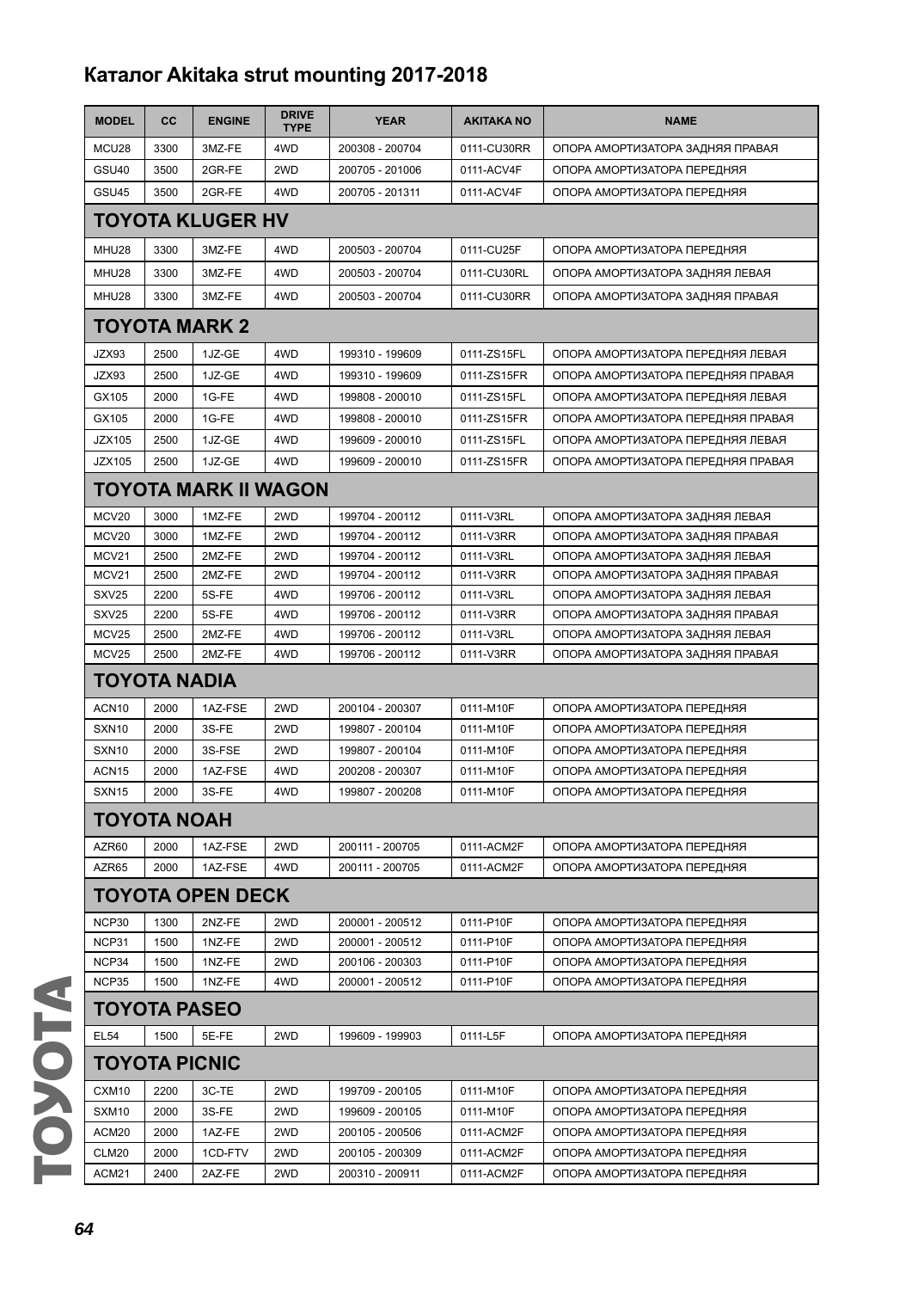| <b>MODEL</b>                   | cc           | <b>ENGINE</b>         | <b>DRIVE</b><br><b>TYPE</b> | <b>YEAR</b>                     | <b>AKITAKA NO</b>      | <b>NAME</b>                                                |  |  |
|--------------------------------|--------------|-----------------------|-----------------------------|---------------------------------|------------------------|------------------------------------------------------------|--|--|
| TOYOTA PLATZ                   |              |                       |                             |                                 |                        |                                                            |  |  |
| SCP <sub>10</sub>              | 1000         | 1SZ-FE                | 2WD                         | 199908 - 200510                 | 0111-CP1F              | ОПОРА АМОРТИЗАТОРА ПЕРЕДНЯЯ                                |  |  |
| SCP <sub>11</sub>              | 1000         | 1SZ-FE                | 2WD                         | 199908 - 200510                 | 0111-CP2F              | ОПОРА АМОРТИЗАТОРА ПЕРЕДНЯЯ                                |  |  |
| SCP <sub>11</sub>              | 1000         | 1SZ-FE                | 2WD                         | 199908 - 200511                 | 0111-P10F              | ОПОРА АМОРТИЗАТОРА ПЕРЕДНЯЯ                                |  |  |
| NCP12                          | 1500         | 1NZ-FE                | 2WD                         | 199908 - 200510                 | 0111-CP1F              | ОПОРА АМОРТИЗАТОРА ПЕРЕДНЯЯ                                |  |  |
| NCP <sub>12</sub>              | 1500         | 1NZ-FE                | 2WD                         | 199908 - 200511                 | 0111-P10F              | ОПОРА АМОРТИЗАТОРА ПЕРЕДНЯЯ                                |  |  |
| TOYOTA PORTE                   |              |                       |                             |                                 |                        |                                                            |  |  |
| NNP <sub>10</sub>              | 1300         | 2NZ-FE                | 2WD                         | 200407 - 201206                 | 0111-P10F              | ОПОРА АМОРТИЗАТОРА ПЕРЕДНЯЯ                                |  |  |
| <b>NNP11</b>                   | 1500         | 1NZ-FE                | 2WD                         | 200407 - 201206                 | 0111-P10F              | ОПОРА АМОРТИЗАТОРА ПЕРЕДНЯЯ                                |  |  |
| NNP <sub>15</sub>              | 1500         | 1NZ-FE                | 4WD                         | 200601 - 201206                 | 0111-P10F              | ОПОРА АМОРТИЗАТОРА ПЕРЕДНЯЯ                                |  |  |
| <b>NSP140</b>                  | 1300         | 1NR-FE                | 2WD                         | 201207 - 201507                 | 0111-P9F1              | ОПОРА АМОРТИЗАТОРА ПЕРЕДНЯЯ                                |  |  |
| <b>NCP141</b>                  | 1500         | 1NZ-FE                | 2WD                         | 201207 - 201507                 | 0111-P9F1              | ОПОРА АМОРТИЗАТОРА ПЕРЕДНЯЯ                                |  |  |
| <b>NCP145</b>                  | 1500         | 1NZ-FE                | 4WD                         | 201207 - 201507                 | 0111-P9F1              | ОПОРА АМОРТИЗАТОРА ПЕРЕДНЯЯ                                |  |  |
|                                |              | <b>TOYOTA PREMIO</b>  |                             |                                 |                        |                                                            |  |  |
| <b>NZT240</b>                  | 1500         | 1NZ-FE                | 2WD                         | 200112 - 200705                 | 0111-ZT24F             | ОПОРА АМОРТИЗАТОРА ПЕРЕДНЯЯ                                |  |  |
| ZZT240                         | 1800         | 1ZZ-FE                | 2WD                         | 200112 - 200705                 | 0111-ZT24F             | ОПОРА АМОРТИЗАТОРА ПЕРЕДНЯЯ                                |  |  |
| AZT240                         | 2000         | 1AZ-FSE               | 2WD                         | 200112 - 200705                 | 0111-ZT24F             | ОПОРА АМОРТИЗАТОРА ПЕРЕДНЯЯ                                |  |  |
| ZZT245                         | 1800         | 1ZZ-FE                | 4WD                         | 200112 - 200705                 | 0111-ZT24F             | ОПОРА АМОРТИЗАТОРА ПЕРЕДНЯЯ                                |  |  |
| <b>NZT260</b>                  | 1500         | 1NZ-FE                | 2WD                         | $200705 - 5$                    | 0111-E12F              | ОПОРА АМОРТИЗАТОРА ПЕРЕДНЯЯ                                |  |  |
| <b>ZRT260</b>                  | 1800         | 2ZR-FAE               | 2WD                         | $201004 - 5$                    | 0111-E12F              | ОПОРА АМОРТИЗАТОРА ПЕРЕДНЯЯ                                |  |  |
| <b>ZRT260</b>                  | 1800         | 2ZR-FE                | 2WD                         | 200705 - 201004                 | 0111-E12F              | ОПОРА АМОРТИЗАТОРА ПЕРЕДНЯЯ                                |  |  |
| <b>ZRT261</b>                  | 2000         | 3ZR-FAE               | 2WD                         | $200712 - 5$                    | 0111-E12F              |                                                            |  |  |
|                                |              |                       |                             |                                 |                        | ОПОРА АМОРТИЗАТОРА ПЕРЕДНЯЯ                                |  |  |
| <b>ZRT265</b><br><b>ZRT265</b> | 1800<br>1800 | 2ZR-FAE<br>2ZR-FE     | 4WD<br>4WD                  | $201004 - 5$<br>200705 - 201004 | 0111-E12F<br>0111-E12F | ОПОРА АМОРТИЗАТОРА ПЕРЕДНЯЯ<br>ОПОРА АМОРТИЗАТОРА ПЕРЕДНЯЯ |  |  |
|                                |              | TOYOTA PREVIA         |                             |                                 |                        |                                                            |  |  |
|                                |              |                       |                             |                                 |                        |                                                            |  |  |
| AHR20                          | 2400         | 2AZ-FXE               | 2WD                         | $201304 - 5$                    | 0111-GSA3F             | ОПОРА АМОРТИЗАТОРА ПЕРЕДНЯЯ                                |  |  |
| CLR30                          | 2000         | 1CD-FTV               | 2WD                         | 200002 - 200512                 | 0111-ACR3F             | ОПОРА АМОРТИЗАТОРА ПЕРЕДНЯЯ                                |  |  |
| ACR30                          | 2400         | 2AZ-FE                | 2WD                         | 200002 - 200512                 | 0111-ACR3F             | ОПОРА АМОРТИЗАТОРА ПЕРЕДНЯЯ                                |  |  |
| ACR50                          | 2400         | 2AZ-FE                | 2WD                         | $200601 - 5$                    | 0111-GSA3F             | ОПОРА АМОРТИЗАТОРА ПЕРЕДНЯЯ                                |  |  |
| GSR50                          | 3500         | 2GR-FE                | 2WD                         | $200611 - 5$                    | 0111-GSA3F             | ОПОРА АМОРТИЗАТОРА ПЕРЕДНЯЯ                                |  |  |
| <b>TOYOTA PRIUS</b>            |              |                       |                             |                                 |                        |                                                            |  |  |
| NHW11                          | 1500         | 1NZ-FXE               | 2WD                         | 200005 - 200308                 | 0111-W10F              | ОПОРА АМОРТИЗАТОРА ПЕРЕДНЯЯ                                |  |  |
| NHW20                          | 1500         | 1NZ-FXE               | 2WD                         | 200308 - 200904                 | 0111-E12F              | ОПОРА АМОРТИЗАТОРА ПЕРЕДНЯЯ                                |  |  |
| ZVW30                          | 1600         | 2ZR-FXE               | 2WD                         | $200904 - 5$                    | 0111-E15F              | ОПОРА АМОРТИЗАТОРА ПЕРЕДНЯЯ                                |  |  |
|                                |              | <b>TOYOTA PRIUS C</b> |                             |                                 |                        |                                                            |  |  |
| NHP10                          | 1500         | 1NZ-FXE               | 2WD                         | $201112 - 5$                    | 0111-P9F1              | ОПОРА АМОРТИЗАТОРА ПЕРЕДНЯЯ                                |  |  |
|                                |              | TOYOTA PROBOX         |                             |                                 |                        |                                                            |  |  |
| NCP50                          | 1300         | 2NZ-FE                | 2WD                         | 200206 - 201409                 | 0111-P10F              | ОПОРА АМОРТИЗАТОРА ПЕРЕДНЯЯ                                |  |  |
| NLP51                          | 1400         | 1ND-TV                | 2WD                         | 200206 - 200708                 | 0111-P10F              | ОПОРА АМОРТИЗАТОРА ПЕРЕДНЯЯ                                |  |  |
| NCP51                          | 1500         | 1NZ-FE                | 2WD                         | 200206 - 201409                 | 0111-P10F              | ОПОРА АМОРТИЗАТОРА ПЕРЕДНЯЯ                                |  |  |
| NCP52                          | 1500         | 1NZ-FNE               | 2WD                         | 200304 - 201409                 | 0111-P10F              | ОПОРА АМОРТИЗАТОРА ПЕРЕДНЯЯ                                |  |  |
| NCP <sub>55</sub>              | 1500         | 1NZ-FE                | 4WD                         | 200206 - 201409                 | 0111-P10F              | ОПОРА АМОРТИЗАТОРА ПЕРЕДНЯЯ                                |  |  |
| NCP58                          | 1500         | 1NZ-FE                | 2WD                         | 200206 - 201310                 | 0111-P10F              | ОПОРА АМОРТИЗАТОРА ПЕРЕДНЯЯ                                |  |  |
| NCP59                          | 1500         | 1NZ-FE                | 4WD                         | 200206 - 201310                 | 0111-P10F              | ОПОРА АМОРТИЗАТОРА ПЕРЕДНЯЯ                                |  |  |
| <b>NSP160</b>                  | 1300         | 1NR-FE                | 2WD                         | $201409 - 5$                    | 0111-P9F1              | ОПОРА АМОРТИЗАТОРА ПЕРЕДНЯЯ                                |  |  |
| <b>NCP160</b>                  | 1500         | 1NZ-FE                | 2WD                         | $201409 - 5$                    | 0111-P9F1              | ОПОРА АМОРТИЗАТОРА ПЕРЕДНЯЯ                                |  |  |
| <b>NCP165</b>                  | 1500         | 1NZ-FE                | 4WD                         | $201409 - <$                    | 0111-P9F1              | ОПОРА АМОРТИЗАТОРА ПЕРЕДНЯЯ                                |  |  |

TOVOIA TOYOTA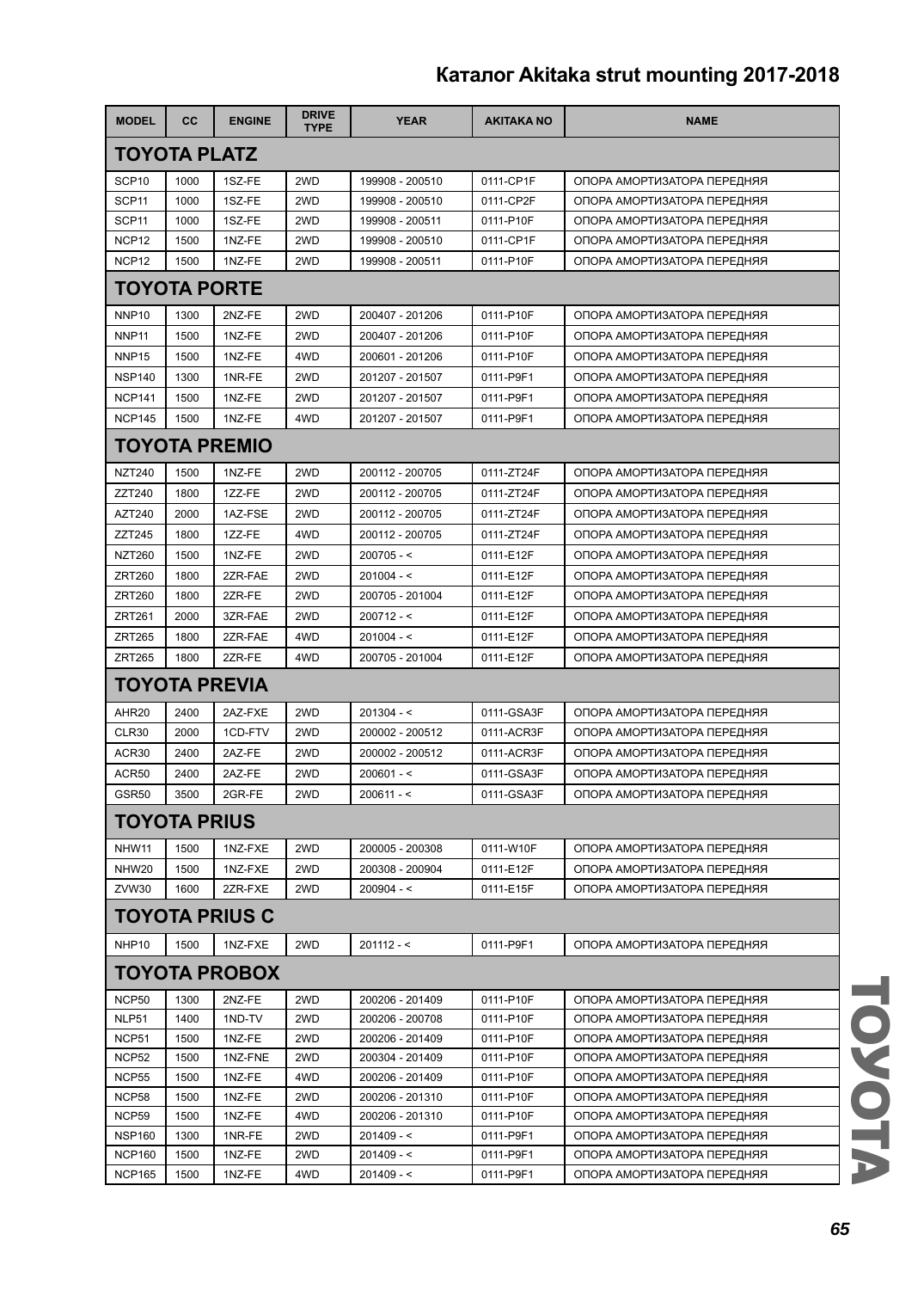| <b>MODEL</b>  | cc                   | <b>ENGINE</b> | <b>DRIVE</b><br><b>TYPE</b> | <b>YEAR</b>     | <b>AKITAKA NO</b> | <b>NAME</b>                 |  |  |  |
|---------------|----------------------|---------------|-----------------------------|-----------------|-------------------|-----------------------------|--|--|--|
|               | <b>TOYOTA RACTIS</b> |               |                             |                 |                   |                             |  |  |  |
| <b>SCP100</b> | 1300                 | 2SZ-FE        | 2WD                         | 200509 - 201008 | 0111-P9F1         | ОПОРА АМОРТИЗАТОРА ПЕРЕДНЯЯ |  |  |  |
| <b>NCP100</b> | 1500                 | 1NZ-FE        | 2WD                         | 200509 - 201008 | 0111-P9F1         | ОПОРА АМОРТИЗАТОРА ПЕРЕДНЯЯ |  |  |  |
| <b>NCP105</b> | 1500                 | 1NZ-FE        | 4WD                         | 200509 - 201008 | 0111-P9F1         | ОПОРА АМОРТИЗАТОРА ПЕРЕДНЯЯ |  |  |  |
| <b>NSP120</b> | 1300                 | 1NR-FE        | 2WD                         | $201011 - 5$    | 0111-P9F1         | ОПОРА АМОРТИЗАТОРА ПЕРЕДНЯЯ |  |  |  |
| <b>NCP120</b> | 1500                 | 1NZ-FE        | 2WD                         | $201011 - 5$    | 0111-P9F1         | ОПОРА АМОРТИЗАТОРА ПЕРЕДНЯЯ |  |  |  |
| <b>NSP122</b> | 1300                 | 1NR-FKE       | 2WD                         | $201011 - 5$    | 0111-P9F1         | ОПОРА АМОРТИЗАТОРА ПЕРЕДНЯЯ |  |  |  |
| <b>NCP122</b> | 1500                 | 1NZ-FE        | 2WD                         | $201011 - 5$    | 0111-P9F1         | ОПОРА АМОРТИЗАТОРА ПЕРЕДНЯЯ |  |  |  |
| <b>NCP125</b> | 1500                 | 1NZ-FE        | 4WD                         | $201011 - 5$    | 0111-P9F1         | ОПОРА АМОРТИЗАТОРА ПЕРЕДНЯЯ |  |  |  |
| TOYOTA RAUM   |                      |               |                             |                 |                   |                             |  |  |  |
| <b>EXZ10</b>  | 1500                 | 5E-FE         | 2WD                         | 199705 - 200304 | 0111-L5R          | ОПОРА АМОРТИЗАТОРА ЗАДНЯЯ   |  |  |  |
| NCZ20         | 1500                 | 1NZ-FE        | 2WD                         | 200304 - 201104 | 0111-P10F         | ОПОРА АМОРТИЗАТОРА ПЕРЕДНЯЯ |  |  |  |
| NCZ25         | 1500                 | 1NZ-FE        | 4WD                         | 200304 - 201104 | 0111-P10F         | ОПОРА АМОРТИЗАТОРА ПЕРЕДНЯЯ |  |  |  |
| TOYOTA RAV4   |                      |               |                             |                 |                   |                             |  |  |  |
| <b>SXA10</b>  | 2000                 | 3S-FE         | 4WD                         | 199404 - 200004 | 0111-AXA1F        | ОПОРА АМОРТИЗАТОРА ПЕРЕДНЯЯ |  |  |  |
| SXA10         | 2000                 | 3S-GE         | 4WD                         | 199404 - 200004 | 0111-AXA1F        | ОПОРА АМОРТИЗАТОРА ПЕРЕДНЯЯ |  |  |  |
| SXA11         | 2000                 | 3S-FE         | 4WD                         | 199504 - 200004 | 0111-AXA1F        | ОПОРА АМОРТИЗАТОРА ПЕРЕДНЯЯ |  |  |  |
| SXA15         | 2000                 | 3S-FE         | 2WD                         | 199709 - 200004 | 0111-AXA1F        | ОПОРА АМОРТИЗАТОРА ПЕРЕДНЯЯ |  |  |  |
| SXA16         | 2000                 | 3S-FE         | 2WD                         | 199709 - 200004 | 0111-AXA1F        | ОПОРА АМОРТИЗАТОРА ПЕРЕДНЯЯ |  |  |  |
| ACA20         | 2000                 | 1AZ-FE        | 4WD                         | 200005 - 200511 | 0111-ACA2F        | ОПОРА АМОРТИЗАТОРА ПЕРЕДНЯЯ |  |  |  |
| ACA20         | 2000                 | 1AZ-FSE       | 4WD                         | 200005 - 200511 | 0111-ACA2F        | ОПОРА АМОРТИЗАТОРА ПЕРЕДНЯЯ |  |  |  |
| CLA20         | 2000                 | 1CD-FTV       | 4WD                         | 200105 - 200511 | 0111-ACA2F        | ОПОРА АМОРТИЗАТОРА ПЕРЕДНЯЯ |  |  |  |
| ACA21         | 2000                 | 1AZ-FE        | 4WD                         | 200005 - 200511 | 0111-ACA2F        | ОПОРА АМОРТИЗАТОРА ПЕРЕДНЯЯ |  |  |  |
| ACA21         | 2000                 | 1AZ-FSE       | 4WD                         | 200005 - 200511 | 0111-ACA2F        | ОПОРА АМОРТИЗАТОРА ПЕРЕДНЯЯ |  |  |  |
| CLA21         | 2000                 | 1CD-FTV       | 4WD                         | 200105 - 200511 | 0111-ACA2F        | ОПОРА АМОРТИЗАТОРА ПЕРЕДНЯЯ |  |  |  |
| ACA22         | 2400                 | 2AZ-FE        | 4WD                         | 200307 - 200511 | 0111-ACA2F        | ОПОРА АМОРТИЗАТОРА ПЕРЕДНЯЯ |  |  |  |
| ACA23         | 2400                 | 2AZ-FE        | 4WD                         | 200307 - 200511 | 0111-ACA2F        | ОПОРА АМОРТИЗАТОРА ПЕРЕДНЯЯ |  |  |  |
| ZCA25         | 1800                 | 1ZZ-FE        | 2WD                         | 200005 - 200511 | 0111-ACA2F        | ОПОРА АМОРТИЗАТОРА ПЕРЕДНЯЯ |  |  |  |
| ZCA26         | 1800                 | 1ZZ-FE        | 2WD                         | 200005 - 200511 | 0111-ACA2F        | ОПОРА АМОРТИЗАТОРА ПЕРЕДНЯЯ |  |  |  |
| ACA26         | 2000                 | 1AZ-FE        | 2WD                         | 200008 - 200307 | 0111-ACA2F        | ОПОРА АМОРТИЗАТОРА ПЕРЕДНЯЯ |  |  |  |
| ACA28         | 2400                 | 2AZ-FE        | 2WD                         | 200307 - 200511 | 0111-ACA2F        | ОПОРА АМОРТИЗАТОРА ПЕРЕДНЯЯ |  |  |  |
| ACA30         | 2000                 | 1AZ-FE        | 4WD                         | 200511 - 201212 | 0111-ACA3F        | ОПОРА АМОРТИЗАТОРА ПЕРЕДНЯЯ |  |  |  |
| ACA30         | 2000                 | 1AZ-FE        | 4WD                         | 200511 - 201212 | 0111-GSA3F        | ОПОРА АМОРТИЗАТОРА ПЕРЕДНЯЯ |  |  |  |
| ZSA30         | 2000                 | 3ZR-FAE       | 4WD                         | 200812 - 201212 | 0111-GSA3F        | ОПОРА АМОРТИЗАТОРА ПЕРЕДНЯЯ |  |  |  |
| ALA30         | 2200                 | 2AD-FHV       | 4WD                         | 200511 - 201212 | 0111-GSA3F        | ОПОРА АМОРТИЗАТОРА ПЕРЕДНЯЯ |  |  |  |
| ALA30         | 2200                 | 2AD-FTV       | 4WD                         | 200511 - 201212 | 0111-ACA3F        | ОПОРА АМОРТИЗАТОРА ПЕРЕДНЯЯ |  |  |  |
| ALA30         | 2200                 | 2AD-FTV       | 4WD                         | 200511 - 201212 | 0111-GSA3F        | ОПОРА АМОРТИЗАТОРА ПЕРЕДНЯЯ |  |  |  |
| ACA31         | 2400                 | 2AZ-FE        | 4WD                         | 200511 - 201212 | 0111-GSA3F        | ОПОРА АМОРТИЗАТОРА ПЕРЕДНЯЯ |  |  |  |
| ACA33         | 2400                 | 2AZ-FE        | 4WD                         | 200511 - 201211 | 0111-ACA3F        | ОПОРА АМОРТИЗАТОРА ПЕРЕДНЯЯ |  |  |  |
| ACA33         | 2400                 | 2AZ-FE        | 4WD                         | 200511 - 201311 | 0111-GSA3F        | ОПОРА АМОРТИЗАТОРА ПЕРЕДНЯЯ |  |  |  |
| ASA33         | 2500                 | 2AR-FE        | 4WD                         | 200808 - 201212 | 0111-GSA3F        | ОПОРА АМОРТИЗАТОРА ПЕРЕДНЯЯ |  |  |  |
| GSA33         | 3500                 | 2GR-FE        | 4WD                         | 200601 - 201212 | 0111-ACA3F        | ОПОРА АМОРТИЗАТОРА ПЕРЕДНЯЯ |  |  |  |
| GSA33         | 3500                 | 2GR-FE        | 4WD                         | 200601 - 201212 | 0111-GSA3F        | ОПОРА АМОРТИЗАТОРА ПЕРЕДНЯЯ |  |  |  |
| ZSA35         | 2000                 | 3ZR-FAE       | 2WD                         | 200812 - 201212 | 0111-GSA3F        | ОПОРА АМОРТИЗАТОРА ПЕРЕДНЯЯ |  |  |  |
| ACA36         | 2400                 | 2AZ-FE        | 2WD                         | 200511 - 201212 | 0111-GSA3F        | ОПОРА АМОРТИЗАТОРА ПЕРЕДНЯЯ |  |  |  |
| ACA38         | 2400                 | 2AZ-FE        | 2WD                         | 200511 - 201212 | 0111-ACA3F        | ОПОРА АМОРТИЗАТОРА ПЕРЕДНЯЯ |  |  |  |
| ACA38         | 2400                 | 2AZ-FE        | 2WD                         | 200511 - 201311 | 0111-GSA3F        | ОПОРА АМОРТИЗАТОРА ПЕРЕДНЯЯ |  |  |  |
| ASA38         | 2500                 | 2AR-FE        | 2WD                         | 200808 - 201212 | 0111-GSA3F        | ОПОРА АМОРТИЗАТОРА ПЕРЕДНЯЯ |  |  |  |
| GSA38         | 3500                 | 2GR-FE        | 2WD                         | 200601 - 201212 | 0111-ACA3F        | ОПОРА АМОРТИЗАТОРА ПЕРЕДНЯЯ |  |  |  |
| GSA38         | 3500                 | 2GR-FE        | 2WD                         | 200601 - 201212 | 0111-GSA3F        | ОПОРА АМОРТИЗАТОРА ПЕРЕДНЯЯ |  |  |  |
| ZSA42         | 2000                 | 3ZR-FE        | 2WD                         | $201212 - 5$    | 0111-ACA3F        | ОПОРА АМОРТИЗАТОРА ПЕРЕДНЯЯ |  |  |  |
| ASA42         | 2500                 | 2AR-FE        | 2WD                         | $201212 - 5$    | 0111-ACA3F        | ОПОРА АМОРТИЗАТОРА ПЕРЕДНЯЯ |  |  |  |
| ZSA44         | 2000                 | 3ZR-FE        | 2WD                         | $201510 - <$    | 0111-ACA3F        | ОПОРА АМОРТИЗАТОРА ПЕРЕДНЯЯ |  |  |  |
| ASA44         | 2500                 | 2AR-FE        | 4WD                         | $201212 - 5$    | 0111-ACA3F        | ОПОРА АМОРТИЗАТОРА ПЕРЕДНЯЯ |  |  |  |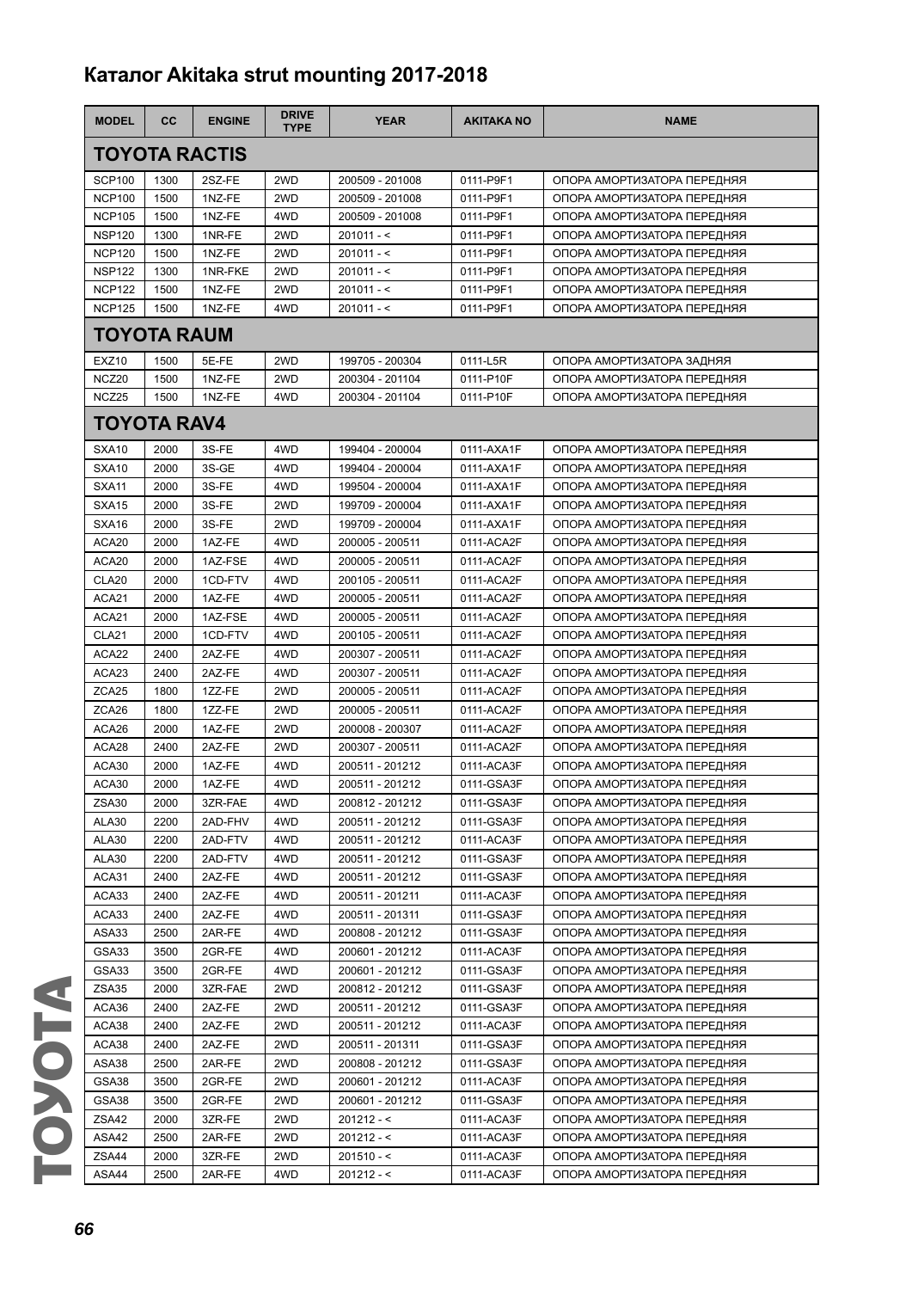| <b>MODEL</b>      | cc           | <b>ENGINE</b>          | <b>DRIVE</b><br><b>TYPE</b> | <b>YEAR</b>     | <b>AKITAKA NO</b> | <b>NAME</b>                      |  |  |  |
|-------------------|--------------|------------------------|-----------------------------|-----------------|-------------------|----------------------------------|--|--|--|
|                   | TOYOTA RUKUS |                        |                             |                 |                   |                                  |  |  |  |
| AZE151            | 2400         | 2AZ-FE                 | 2WD                         | $201003 - 5$    | 0111-E15F         | ОПОРА АМОРТИЗАТОРА ПЕРЕДНЯЯ      |  |  |  |
|                   |              | <b>TOYOTA SCEPTER</b>  |                             |                 |                   |                                  |  |  |  |
| <b>SXV10</b>      | 2200         | 5S-FE                  | 2WD                         | 199211 - 199608 | 0111-XV1RL        | ОПОРА АМОРТИЗАТОРА ЗАДНЯЯ ЛЕВАЯ  |  |  |  |
| SXV <sub>10</sub> | 2200         | 5S-FE                  | 2WD                         | 199211 - 199608 | 0111-XV1RR        | ОПОРА АМОРТИЗАТОРА ЗАДНЯЯ ПРАВАЯ |  |  |  |
| SXV <sub>15</sub> | 2200         | 5S-FE                  | 4WD                         | 199212 - 199607 | 0111-XV1RL        | ОПОРА АМОРТИЗАТОРА ЗАДНЯЯ ЛЕВАЯ  |  |  |  |
| SXV <sub>15</sub> | 2200         | 5S-FE                  | 4WD                         | 199212 - 199607 | 0111-XV1RR        | ОПОРА АМОРТИЗАТОРА ЗАДНЯЯ ПРАВАЯ |  |  |  |
| VCV <sub>15</sub> | 3000         | 3VZ-FE                 | 4WD                         | 199207 - 199607 | 0111-XV1RL        | ОПОРА АМОРТИЗАТОРА ЗАДНЯЯ ЛЕВАЯ  |  |  |  |
| VCV <sub>15</sub> | 3000         | 3VZ-FE                 | 4WD                         | 199207 - 199607 | 0111-XV1RR        | ОПОРА АМОРТИЗАТОРА ЗАДНЯЯ ПРАВАЯ |  |  |  |
| TOYOTA SIENTA     |              |                        |                             |                 |                   |                                  |  |  |  |
| NCP81             | 1500         | 1NZ-FE                 | 2WD                         | $200309 - 5$    | 0111-P10F         | ОПОРА АМОРТИЗАТОРА ПЕРЕДНЯЯ      |  |  |  |
| NCP85             | 1500         | 1NZ-FE                 | 4WD                         | 200605 - 201409 | 0111-P10F         | ОПОРА АМОРТИЗАТОРА ПЕРЕДНЯЯ      |  |  |  |
|                   |              | <b>TOYOTA SOLARA</b>   |                             |                 |                   |                                  |  |  |  |
| ACV30             | 2400         | 2AZ-FE                 | 2WD                         | 200307 - 200808 | 0111-V3RL         | ОПОРА АМОРТИЗАТОРА ЗАДНЯЯ ЛЕВАЯ  |  |  |  |
| ACV30             | 2400         | 2AZ-FE                 | 2WD                         | 200307 - 200808 | 0111-V3RR         | ОПОРА АМОРТИЗАТОРА ЗАДНЯЯ ПРАВАЯ |  |  |  |
| MCV31             | 3300         | 3MZ-FE                 | 2WD                         | 200307 - 200812 | 0111-V3RL         | ОПОРА АМОРТИЗАТОРА ЗАДНЯЯ ЛЕВАЯ  |  |  |  |
| MCV31             | 3300         | 3MZ-FE                 | 2WD                         | 200307 - 200812 | 0111-V3RR         | ОПОРА АМОРТИЗАТОРА ЗАДНЯЯ ПРАВАЯ |  |  |  |
|                   |              | <b>TOYOTA SOLUNA</b>   |                             |                 |                   |                                  |  |  |  |
| AL50              | 1500         | 5A-FE                  | 2WD                         | 199612 - 200212 | 0111-L5F          | ОПОРА АМОРТИЗАТОРА ПЕРЕДНЯЯ      |  |  |  |
| AL50              | 1500         | 5A-FE                  | 2WD                         | 199612 - 200307 | 0111-L5F          | ОПОРА АМОРТИЗАТОРА ПЕРЕДНЯЯ      |  |  |  |
|                   |              | TOYOTA SOLUNA VIOS     |                             |                 |                   |                                  |  |  |  |
| AXP41             | 1300         | 8A-FE                  | 2WD                         | 200210 - 200510 | 0111-CP2F         | ОПОРА АМОРТИЗАТОРА ПЕРЕДНЯЯ      |  |  |  |
|                   |              | TOYOTA SPADE           |                             |                 |                   |                                  |  |  |  |
| <b>NSP140</b>     | 1300         | 1NR-FE                 | 2WD                         | 201207 - 201507 | 0111-P9F1         | ОПОРА АМОРТИЗАТОРА ПЕРЕДНЯЯ      |  |  |  |
| <b>NCP141</b>     | 1500         | 1NZ-FE                 | 2WD                         | 201207 - 201507 | 0111-P9F1         | ОПОРА АМОРТИЗАТОРА ПЕРЕДНЯЯ      |  |  |  |
| <b>NCP145</b>     | 1500         | 1NZ-FE                 | 4WD                         | 201207 - 201507 | 0111-P9F1         | ОПОРА АМОРТИЗАТОРА ПЕРЕДНЯЯ      |  |  |  |
|                   |              | <b>TOYOTA SPRINTER</b> |                             |                 |                   |                                  |  |  |  |
| EE90              | 1300         | 2E                     | 2WD                         | 198705 - 199106 | 0111-E9F          | ОПОРА АМОРТИЗАТОРА ПЕРЕДНЯЯ      |  |  |  |
| <b>CE90</b>       | 1800         | 1C                     | 2WD                         | 198705 - 199106 | 0111-E9F          | ОПОРА АМОРТИЗАТОРА ПЕРЕДНЯЯ      |  |  |  |
| AE91              | 1500         | 5A-F                   | 2WD                         | 198705 - 198905 | 0111-E9F          | ОПОРА АМОРТИЗАТОРА ПЕРЕДНЯЯ      |  |  |  |
| AE91              | 1500         | 5A-FE                  | 2WD                         | 198705 - 199106 | 0111-E9F          | ОПОРА АМОРТИЗАТОРА ПЕРЕДНЯЯ      |  |  |  |
| AE91              | 1500         | 5A-FE                  | 2WD                         | 198805 - 199106 | 0111-E9F          | ОПОРА АМОРТИЗАТОРА ПЕРЕДНЯЯ      |  |  |  |
| AE91              | 1500         | 5A-FHE                 | 2WD                         | 198905 - 199106 | 0111-E9F          | ОПОРА АМОРТИЗАТОРА ПЕРЕДНЯЯ      |  |  |  |
| AE92              | 1600         | 4A-GE                  | 2WD                         | 198705 - 199106 | 0111-E9F          | ОПОРА АМОРТИЗАТОРА ПЕРЕДНЯЯ      |  |  |  |
| AE95              | 1600         | 4A-F                   | 4WD                         | 198710 - 198905 | 0111-E9F          | ОПОРА АМОРТИЗАТОРА ПЕРЕДНЯЯ      |  |  |  |
| AE95              | 1600         | 4A-FE                  | 4WD                         | 198802 - 199009 | 0111-E9F          | ОПОРА АМОРТИЗАТОРА ПЕРЕДНЯЯ      |  |  |  |
| AE95              | 1600         | 4A-FE                  | 4WD                         | 198802 - 199106 | 0111-E9F          | ОПОРА АМОРТИЗАТОРА ПЕРЕДНЯЯ      |  |  |  |
| <b>CE95</b>       | 2000         | 2C                     | 4WD                         | 198910 - 199106 | 0111-E9F          | ОПОРА АМОРТИЗАТОРА ПЕРЕДНЯЯ      |  |  |  |
| EE96              | 1300         | 2E                     | 2WD                         | 198808 - 199108 | 0111-E9F          | ОПОРА АМОРТИЗАТОРА ПЕРЕДНЯЯ      |  |  |  |
| CE96              | 1800         | 1C                     | 2WD                         | 198808 - 199108 | 0111-E9F          | ОПОРА АМОРТИЗАТОРА ПЕРЕДНЯЯ      |  |  |  |
|                   |              | TOYOTA SPRINTER CARIB  |                             |                 |                   |                                  |  |  |  |
| AE95              | 1600         | 4A-FHE                 | 4WD                         | 199009 - 199508 | 0111-E9F          | ОПОРА АМОРТИЗАТОРА ПЕРЕДНЯЯ      |  |  |  |
|                   |              | TOYOTA SPRINTER TRUENO |                             |                 |                   |                                  |  |  |  |
| AE91              | 1500         | 5A-F                   | 2WD                         | 198705 - 198905 | 0111-E9F          | ОПОРА АМОРТИЗАТОРА ПЕРЕДНЯЯ      |  |  |  |
| AE91              | 1500         | 5A-FE                  | 2WD                         | 198705 - 199106 | 0111-E9F          | ОПОРА АМОРТИЗАТОРА ПЕРЕДНЯЯ      |  |  |  |
| AE91              | 1500         | 5A-FHE                 | 2WD                         | 198905 - 199106 | 0111-E9F          | ОПОРА АМОРТИЗАТОРА ПЕРЕДНЯЯ      |  |  |  |
| AE92              | 1600         | 4A-GE                  | 2WD                         | 198705 - 199106 | 0111-E9F          | ОПОРА АМОРТИЗАТОРА ПЕРЕДНЯЯ      |  |  |  |
| AE92              | 1600         | 4A-GZE                 | 2WD                         | 198705 - 199106 | 0111-E9F          | ОПОРА АМОРТИЗАТОРА ПЕРЕДНЯЯ      |  |  |  |

TOVOTA TOYOTA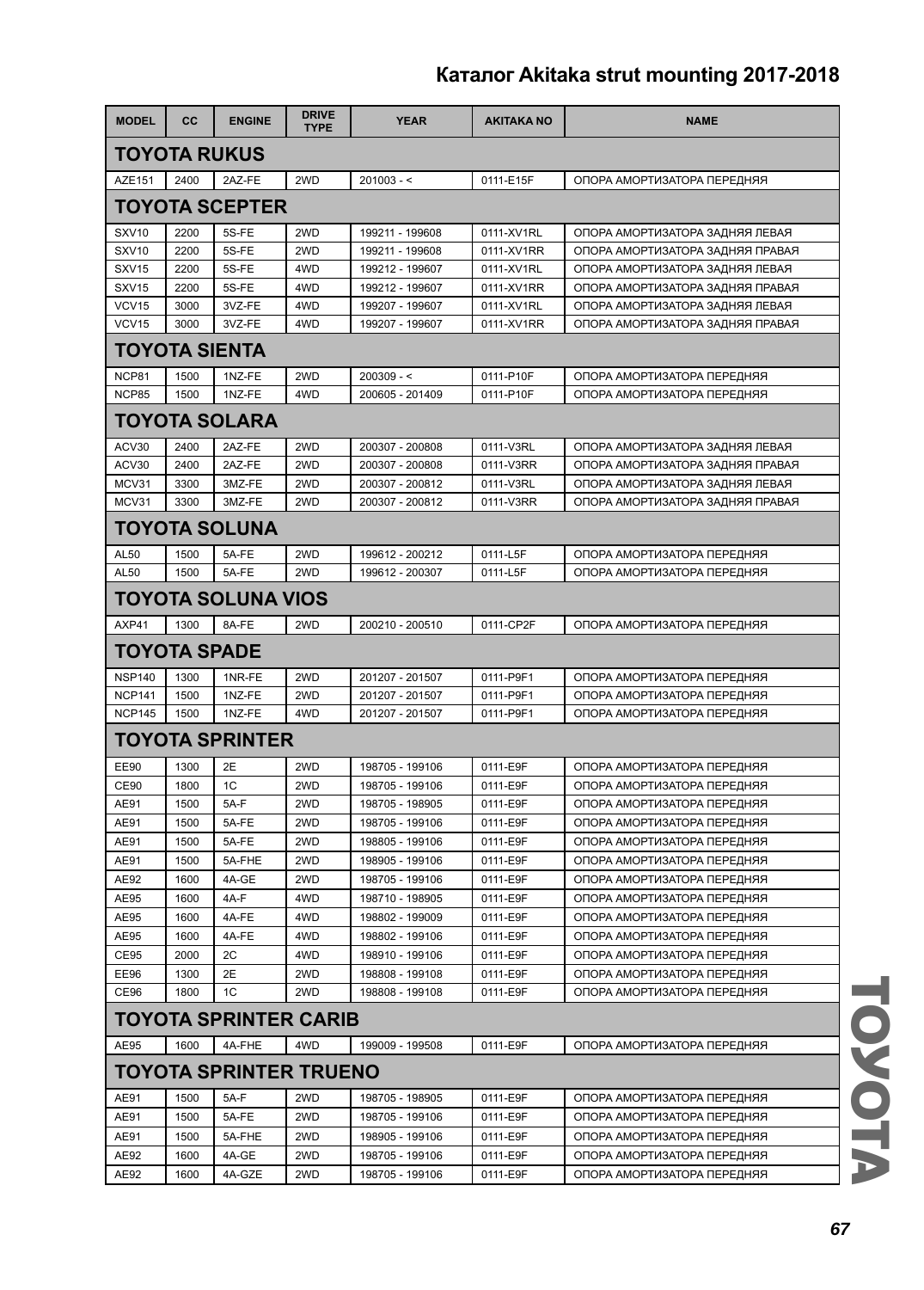| <b>MODEL</b>          | СC             | <b>ENGINE</b>               | <b>DRIVE</b><br><b>TYPE</b> | <b>YEAR</b>     | <b>AKITAKA NO</b> | <b>NAME</b>                 |  |  |  |
|-----------------------|----------------|-----------------------------|-----------------------------|-----------------|-------------------|-----------------------------|--|--|--|
|                       | TOYOTA STARLET |                             |                             |                 |                   |                             |  |  |  |
| EP90                  | 1300           | 2E                          | 2WD                         | 199601 - 199907 | 0111-L5F          | ОПОРА АМОРТИЗАТОРА ПЕРЕДНЯЯ |  |  |  |
| EP90                  | 1300           | 2E                          | 2WD                         | 199601 - 199907 | 0111-L5R          | ОПОРА АМОРТИЗАТОРА ЗАДНЯЯ   |  |  |  |
| <b>NP90</b>           | 1500           | 1 <sub>N</sub>              | 2WD                         | 199601 - 199907 | 0111-L5F          | ОПОРА АМОРТИЗАТОРА ПЕРЕДНЯЯ |  |  |  |
| <b>NP90</b>           | 1500           | 1 <sub>N</sub>              | 2WD                         | 199601 - 199907 | 0111-L5R          | ОПОРА АМОРТИЗАТОРА ЗАДНЯЯ   |  |  |  |
| EP91                  | 1300           | 4E-FE                       | 2WD                         | 199601 - 199907 | 0111-L5F          | ОПОРА АМОРТИЗАТОРА ПЕРЕДНЯЯ |  |  |  |
| EP91                  | 1300           | 4E-FE                       | 2WD                         | 199601 - 199907 | 0111-L5R          | ОПОРА АМОРТИЗАТОРА ЗАДНЯЯ   |  |  |  |
| <b>TOYOTA SUCCEED</b> |                |                             |                             |                 |                   |                             |  |  |  |
| NCP50                 | 1300           | 2NZ-FE                      | 2WD                         | 200206 - 201409 | 0111-P10F         | ОПОРА АМОРТИЗАТОРА ПЕРЕДНЯЯ |  |  |  |
| NLP51                 | 1400           | 1ND-TV                      | 2WD                         | 200206 - 200708 | 0111-P10F         | ОПОРА АМОРТИЗАТОРА ПЕРЕДНЯЯ |  |  |  |
| NCP51                 | 1500           | 1NZ-FE                      | 2WD                         | 200206 - 201409 | 0111-P10F         | ОПОРА АМОРТИЗАТОРА ПЕРЕДНЯЯ |  |  |  |
| NCP <sub>52</sub>     | 1500           | 1NZ-FNE                     | 2WD                         | 200304 - 201409 | 0111-P10F         | ОПОРА АМОРТИЗАТОРА ПЕРЕДНЯЯ |  |  |  |
| NCP <sub>55</sub>     | 1500           | 1NZ-FE                      | 4WD                         | 200206 - 201409 | 0111-P10F         | ОПОРА АМОРТИЗАТОРА ПЕРЕДНЯЯ |  |  |  |
| NCP58                 | 1500           | 1NZ-FE                      | 2WD                         | 200206 - 201310 | 0111-P10F         | ОПОРА АМОРТИЗАТОРА ПЕРЕДНЯЯ |  |  |  |
| NCP59                 | 1500           | 1NZ-FE                      | 4WD                         | 200206 - 201310 | 0111-P10F         | ОПОРА АМОРТИЗАТОРА ПЕРЕДНЯЯ |  |  |  |
| <b>NSP160</b>         | 1300           | 1NR-FE                      | 2WD                         | $201409 - <$    | 0111-P9F1         | ОПОРА АМОРТИЗАТОРА ПЕРЕДНЯЯ |  |  |  |
| <b>NCP160</b>         | 1500           | 1NZ-FE                      | 2WD                         | $201409 - <$    | 0111-P9F1         | ОПОРА АМОРТИЗАТОРА ПЕРЕДНЯЯ |  |  |  |
| <b>NCP165</b>         | 1500           | 1NZ-FE                      | 4WD                         | $201409 - <$    | 0111-P9F1         | ОПОРА АМОРТИЗАТОРА ПЕРЕДНЯЯ |  |  |  |
|                       |                | <b>TOYOTA TARAGO</b>        |                             |                 |                   |                             |  |  |  |
| CLR30                 | 2000           | 1CD-FTV                     | 2WD                         | 200002 - 200512 | 0111-ACR3F        | ОПОРА АМОРТИЗАТОРА ПЕРЕДНЯЯ |  |  |  |
| ACR30                 | 2400           | 2AZ-FE                      | 2WD                         | 200002 - 200512 | 0111-ACR3F        | ОПОРА АМОРТИЗАТОРА ПЕРЕДНЯЯ |  |  |  |
| ACR50                 | 2400           | 2AZ-FE                      | 2WD                         | $200601 - 5$    | 0111-GSA3F        | ОПОРА АМОРТИЗАТОРА ПЕРЕДНЯЯ |  |  |  |
| GSR <sub>50</sub>     | 3500           | 2GR-FE                      | 2WD                         | $200611 - 5$    | 0111-GSA3F        | ОПОРА АМОРТИЗАТОРА ПЕРЕДНЯЯ |  |  |  |
|                       |                |                             |                             |                 |                   |                             |  |  |  |
|                       |                | <b>TOYOTA TERCEL</b>        |                             |                 |                   |                             |  |  |  |
| <b>EL50</b>           | 1300           | 2E                          | 2WD                         | 199409 - 199907 | 0111-L5F          | ОПОРА АМОРТИЗАТОРА ПЕРЕДНЯЯ |  |  |  |
| EL50                  | 1300           | 2E                          | 2WD                         | 199409 - 199907 | 0111-L5R          | ОПОРА АМОРТИЗАТОРА ЗАДНЯЯ   |  |  |  |
| <b>NL50</b>           | 1500           | $1N-T$                      | 2WD                         | 199409 - 199907 | 0111-L5F          | ОПОРА АМОРТИЗАТОРА ПЕРЕДНЯЯ |  |  |  |
| <b>NL50</b>           | 1500           | $1N-T$                      | 2WD                         | 199409 - 199907 | 0111-L5R          | ОПОРА АМОРТИЗАТОРА ЗАДНЯЯ   |  |  |  |
| EL51                  | 1300           | 4E-FE                       | 2WD                         | 199409 - 199907 | 0111-L5F          | ОПОРА АМОРТИЗАТОРА ПЕРЕДНЯЯ |  |  |  |
| <b>EL51</b>           | 1300           | 4E-FE                       | 2WD                         | 199409 - 199907 | 0111-L5R          | ОПОРА АМОРТИЗАТОРА ЗАДНЯЯ   |  |  |  |
| <b>EL53</b>           | 1500           | 5E-FE                       | 2WD                         | 199409 - 199608 | 0111-L5F          | ОПОРА АМОРТИЗАТОРА ПЕРЕДНЯЯ |  |  |  |
| <b>EL53</b>           | 1500           | 5E-FE                       | 2WD                         | 199409 - 199907 | 0111-L5F          | ОПОРА АМОРТИЗАТОРА ПЕРЕДНЯЯ |  |  |  |
| EL53                  | 1500           | 5E-FE                       | 2WD                         | 199409 - 199907 | 0111-L5R          | ОПОРА АМОРТИЗАТОРА ЗАДНЯЯ   |  |  |  |
| <b>EL55</b>           | 1500           | 5E-FE                       | 4WD                         | 199409 - 199907 | 0111-L5F          | ОПОРА АМОРТИЗАТОРА ПЕРЕДНЯЯ |  |  |  |
|                       |                | <b>TOYOTA URBAN CRUISER</b> |                             |                 |                   |                             |  |  |  |
| <b>NSP110</b>         | 1300           | 1NR-FE                      | 2WD                         | $200901 - 5$    | 0111-P9F1         | ОПОРА АМОРТИЗАТОРА ПЕРЕДНЯЯ |  |  |  |
| <b>NLP110</b>         | 1400           | 1ND-TV                      | 2WD                         | 200901 - 201405 | 0111-P9F1         | ОПОРА АМОРТИЗАТОРА ПЕРЕДНЯЯ |  |  |  |
| <b>NLP115</b>         | 1400           | 1ND-TV                      | 4WD                         | 200902 - 201405 | 0111-P9F1         | ОПОРА АМОРТИЗАТОРА ПЕРЕДНЯЯ |  |  |  |
|                       |                | <b>TOYOTA VANGUARD</b>      |                             |                 |                   |                             |  |  |  |
| ACA31                 | 2400           | 2AZ-FE                      | 4WD                         | 200511 - 201212 | 0111-GSA3F        | ОПОРА АМОРТИЗАТОРА ПЕРЕДНЯЯ |  |  |  |
| ACA33                 | 2400           | 2AZ-FE                      | 4WD                         | 200708 - 201311 | 0111-GSA3F        | ОПОРА АМОРТИЗАТОРА ПЕРЕДНЯЯ |  |  |  |
| GSA33                 | 3500           | 2GR-FE                      | 4WD                         | 200708 - 201212 | 0111-GSA3F        | ОПОРА АМОРТИЗАТОРА ПЕРЕДНЯЯ |  |  |  |
| ACA36                 | 2400           | 2AZ-FE                      | 2WD                         | 200511 - 201212 | 0111-GSA3F        | ОПОРА АМОРТИЗАТОРА ПЕРЕДНЯЯ |  |  |  |
| ACA38                 | 2400           | 2AZ-FE                      | 2WD                         | 200808 - 201311 | 0111-GSA3F        | ОПОРА АМОРТИЗАТОРА ПЕРЕДНЯЯ |  |  |  |
|                       |                | <b>TOYOTA VELLFIRE</b>      |                             |                 |                   |                             |  |  |  |
| ANH <sub>20</sub>     | 2400           | 2AZ-FE                      | 2WD                         | 200804 - 201501 | 0111-GSA3F        | ОПОРА АМОРТИЗАТОРА ПЕРЕДНЯЯ |  |  |  |
|                       | 3500           | 2GR-FE                      | 2WD                         | 200804 - 201501 | 0111-GSA3F        | ОПОРА АМОРТИЗАТОРА ПЕРЕДНЯЯ |  |  |  |
| GGH <sub>20</sub>     |                |                             |                             |                 |                   |                             |  |  |  |
| ANH <sub>25</sub>     | 2400           | 2AZ-FE                      | 4WD                         | 200804 - 201501 | 0111-GSA3F        | ОПОРА АМОРТИЗАТОРА ПЕРЕДНЯЯ |  |  |  |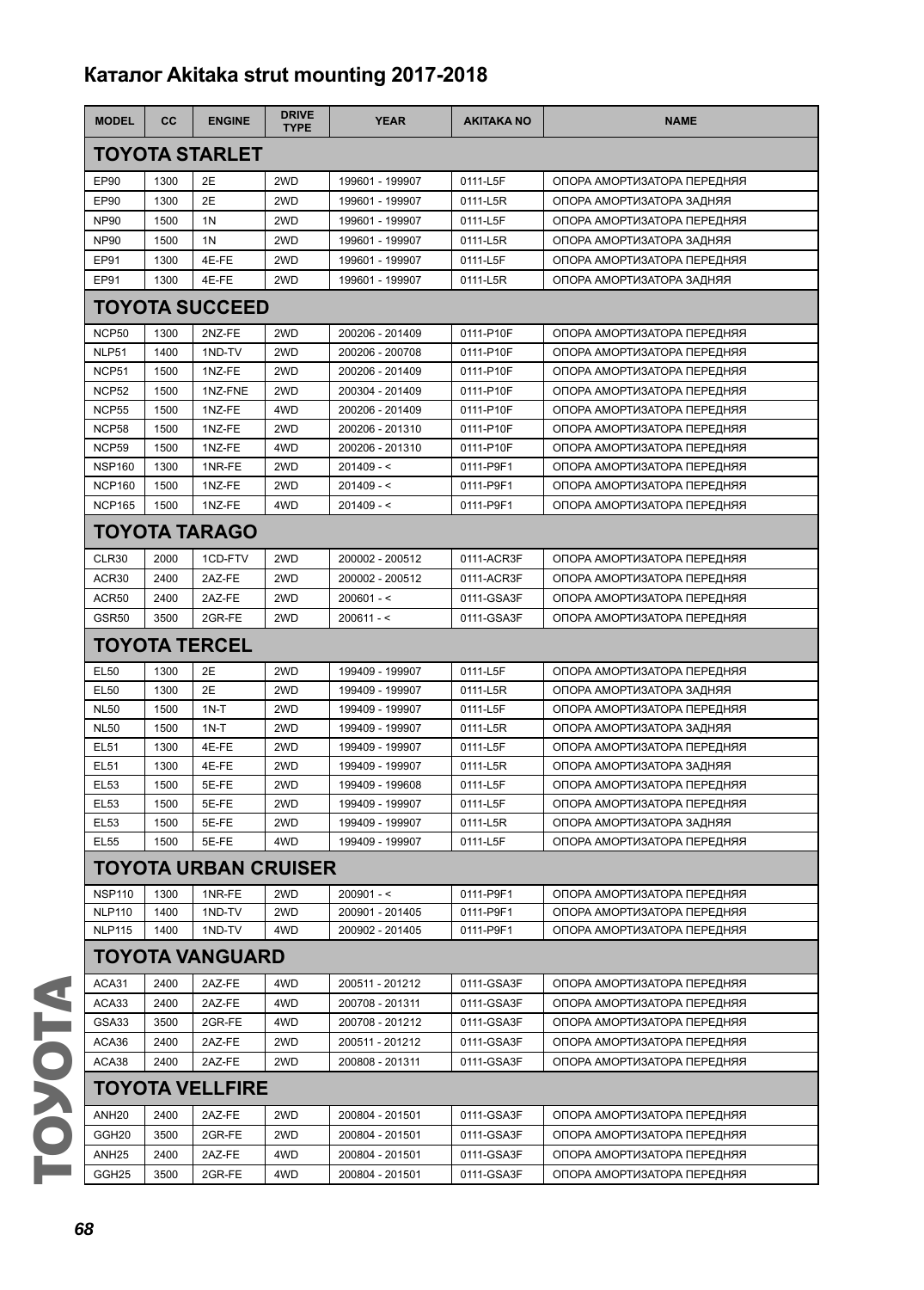| <b>MODEL</b>          | cc                        | <b>ENGINE</b> | <b>DRIVE</b><br><b>TYPE</b> | <b>YEAR</b>     | <b>AKITAKA NO</b> | <b>NAME</b>                      |  |  |  |
|-----------------------|---------------------------|---------------|-----------------------------|-----------------|-------------------|----------------------------------|--|--|--|
|                       | <b>TOYOTA VELLFIRE HV</b> |               |                             |                 |                   |                                  |  |  |  |
| ATH <sub>20</sub>     | 2400                      | 2AZ-FXE       | 2WD                         | 201112 - 201501 | 0111-GSA3F        | ОПОРА АМОРТИЗАТОРА ПЕРЕДНЯЯ      |  |  |  |
|                       | <b>TOYOTA VENZA</b>       |               |                             |                 |                   |                                  |  |  |  |
| AGV10                 | 2700                      | 1AR-FE        | 2WD                         | $200901 - 5$    | 0111-ACV4F        | ОПОРА АМОРТИЗАТОРА ПЕРЕДНЯЯ      |  |  |  |
| AGV15                 | 2700                      | 1AR-FE        | 4WD                         | $200901 - 5$    | 0111-ACV4F        | ОПОРА АМОРТИЗАТОРА ПЕРЕДНЯЯ      |  |  |  |
| GGV10                 | 3500                      | 2GR-FE        | 2WD                         | $200811 - 5$    | 0111-ACV4F        | ОПОРА АМОРТИЗАТОРА ПЕРЕДНЯЯ      |  |  |  |
| GGV15                 | 3500                      | 2GR-FE        | 4WD                         | $200811 - 5$    | 0111-ACV4F        | ОПОРА АМОРТИЗАТОРА ПЕРЕДНЯЯ      |  |  |  |
| <b>TOYOTA VERSO-S</b> |                           |               |                             |                 |                   |                                  |  |  |  |
| <b>NSP120</b>         | 1300                      | 1NR-FE        | 2WD                         | $201011 - 5$    | 0111-P9F1         | ОПОРА АМОРТИЗАТОРА ПЕРЕДНЯЯ      |  |  |  |
| <b>NLP121</b>         | 1400                      | 1ND-TV        | 2WD                         | $201011 - 5$    | 0111-P9F1         | ОПОРА АМОРТИЗАТОРА ПЕРЕДНЯЯ      |  |  |  |
| <b>TOYOTA VIOS</b>    |                           |               |                             |                 |                   |                                  |  |  |  |
| AXP41                 | 1300                      | 8A-FE         | 2WD                         | 200210 - 200510 | 0111-CP2F         | ОПОРА АМОРТИЗАТОРА ПЕРЕДНЯЯ      |  |  |  |
| NCP92                 | 1300                      | 2NZ-FE        | 2WD                         | 201004 - 201307 | 0111-P9F2         | ОПОРА АМОРТИЗАТОРА ПЕРЕДНЯЯ      |  |  |  |
| NCP93                 | 1500                      | 1NZ-FE        | 2WD                         | 200702 - 201401 | 0111-P9F2         | ОПОРА АМОРТИЗАТОРА ПЕРЕДНЯЯ      |  |  |  |
|                       |                           |               |                             |                 |                   |                                  |  |  |  |
| <b>TOYOTA VISTA</b>   |                           |               |                             |                 |                   |                                  |  |  |  |
| <b>VZV20</b>          | 2000                      | 1VZ-FE        | 2WD                         | 198704 - 199007 | 0111-SV3F         | ОПОРА АМОРТИЗАТОРА ПЕРЕДНЯЯ      |  |  |  |
| SV21                  | 2000                      | 3S-GE         | 2WD                         | 198608 - 199007 | 0111-SV3F         | ОПОРА АМОРТИЗАТОРА ПЕРЕДНЯЯ      |  |  |  |
| SV30                  | 1800                      | 4S-FE         | 2WD                         | 199007 - 199406 | 0111-SV3F         | ОПОРА АМОРТИЗАТОРА ПЕРЕДНЯЯ      |  |  |  |
| SV30                  | 1800                      | 4S-FE         | 2WD                         | 199007 - 199406 | 0111-XV1RL        | ОПОРА АМОРТИЗАТОРА ЗАДНЯЯ ЛЕВАЯ  |  |  |  |
| SV30                  | 1800                      | 4S-FE         | 2WD                         | 199007 - 199406 | 0111-XV1RR        | ОПОРА АМОРТИЗАТОРА ЗАДНЯЯ ПРАВАЯ |  |  |  |
| <b>CV30</b>           | 2000                      | $2C-T$        | 2WD                         | 199007 - 199406 | 0111-SV3F         | ОПОРА АМОРТИЗАТОРА ПЕРЕДНЯЯ      |  |  |  |
| <b>CV30</b>           | 2000                      | $2C-T$        | 2WD                         | 199007 - 199406 | 0111-XV1RL        | ОПОРА АМОРТИЗАТОРА ЗАДНЯЯ ЛЕВАЯ  |  |  |  |
| <b>CV30</b>           | 2000                      | $2C-T$        | 2WD                         | 199007 - 199406 | 0111-XV1RR        | ОПОРА АМОРТИЗАТОРА ЗАДНЯЯ ПРАВАЯ |  |  |  |
| VZV30                 | 2000                      | 1VZ-FE        | 2WD                         | 199007 - 199206 | 0111-SV3F         | ОПОРА АМОРТИЗАТОРА ПЕРЕДНЯЯ      |  |  |  |
| VZV31                 | 2000                      | 1VZ-FE        | 2WD                         | 199007 - 199206 | 0111-SV3F         | ОПОРА АМОРТИЗАТОРА ПЕРЕДНЯЯ      |  |  |  |
| SV32                  | 2000                      | 3S-FE         | 2WD                         | 199007 - 199406 | 0111-SV3F         | ОПОРА АМОРТИЗАТОРА ПЕРЕДНЯЯ      |  |  |  |
| VZV32                 | 2500                      | 4VZ-FE        | 2WD                         | 199105 - 199406 | 0111-SV3F         | ОПОРА АМОРТИЗАТОРА ПЕРЕДНЯЯ      |  |  |  |
| SV33                  | 2000                      | 3S-FE         | 2WD                         | 199007 - 199406 | 0111-SV3F         | ОПОРА АМОРТИЗАТОРА ПЕРЕДНЯЯ      |  |  |  |
| VZV33                 | 2500                      | 4VZ-FE        | 2WD                         | 199105 - 199406 | 0111-SV3F         | ОПОРА АМОРТИЗАТОРА ПЕРЕДНЯЯ      |  |  |  |
| SV35                  | 2000                      | 3S-FE         | 4WD                         | 199007 - 199406 | 0111-SV3F         | ОПОРА АМОРТИЗАТОРА ПЕРЕДНЯЯ      |  |  |  |
| SV35                  | 2000                      | 3S-FE         | 4WD                         | 199007 - 199406 | 0111-XV1RL        | ОПОРА АМОРТИЗАТОРА ЗАДНЯЯ ЛЕВАЯ  |  |  |  |
| <b>SV35</b>           | 2000                      | 3S-FE         | 4WD                         | 199007 - 199406 | 0111-XV1RR        | ОПОРА АМОРТИЗАТОРА ЗАДНЯЯ ПРАВАЯ |  |  |  |
| SV40                  | 1800                      | 4S-FE         | 2WD                         | 199406 - 199806 | 0111-SV4F         | ОПОРА АМОРТИЗАТОРА ПЕРЕДНЯЯ      |  |  |  |
| <b>CV40</b>           | 2200                      | $3C-T$        | 2WD                         | 199406 - 199806 | 0111-SV4F         | ОПОРА АМОРТИЗАТОРА ПЕРЕДНЯЯ      |  |  |  |
| SV41                  | 2000                      | 3S-FE         | 2WD                         | 199406 - 199806 | 0111-SV4F         | ОПОРА АМОРТИЗАТОРА ПЕРЕДНЯЯ      |  |  |  |
| SV42                  | 2000                      | 3S-FE         | 2WD                         | 199406 - 199806 | 0111-SV4F         | ОПОРА АМОРТИЗАТОРА ПЕРЕДНЯЯ      |  |  |  |
| <b>TOYOTA VITZ</b>    |                           |               |                             |                 |                   |                                  |  |  |  |
| SCP10                 | 1000                      | 1SZ-FE        | 2WD                         | 199901 - 200212 | 0111-P10F         | ОПОРА АМОРТИЗАТОРА ПЕРЕДНЯЯ      |  |  |  |
| SCP <sub>10</sub>     | 1000                      | 1SZ-FE        | 2WD                         | 199901 - 200412 | 0111-CP1F         | ОПОРА АМОРТИЗАТОРА ПЕРЕДНЯЯ      |  |  |  |
| SCP <sub>10</sub>     | 1000                      | 1SZ-FE        | 2WD                         | 199901 - 200412 | 0111-CP2F         | ОПОРА АМОРТИЗАТОРА ПЕРЕДНЯЯ      |  |  |  |
| SCP <sub>10</sub>     | 1000                      | 1SZ-FE        | 2WD                         | 199901 - 200501 | 0111-P10F         | ОПОРА АМОРТИЗАТОРА ПЕРЕДНЯЯ      |  |  |  |
| NCP <sub>10</sub>     | 1300                      | 2NZ-FE        | 2WD                         | 199909 - 200212 | 0111-P10F         | ОПОРА АМОРТИЗАТОРА ПЕРЕДНЯЯ      |  |  |  |
| NCP <sub>10</sub>     | 1300                      | 2NZ-FE        | 2WD                         | 199910 - 200211 | 0111-CP1F         | ОПОРА АМОРТИЗАТОРА ПЕРЕДНЯЯ      |  |  |  |
| NCP <sub>10</sub>     | 1300                      | 2NZ-FE        | 2WD                         | 199910 - 200501 | 0111-P10F         | ОПОРА АМОРТИЗАТОРА ПЕРЕДНЯЯ      |  |  |  |
| NCP13                 | 1500                      | 1NZ-FE        | 2WD                         | 200010 - 200501 | 0111-P10F         | ОПОРА АМОРТИЗАТОРА ПЕРЕДНЯЯ      |  |  |  |
| KSP90                 | 1000                      | 1KR-FE        | 2WD                         | 200501 - 201012 | 0111-P9F1         | ОПОРА АМОРТИЗАТОРА ПЕРЕДНЯЯ      |  |  |  |
| SCP90                 | 1300                      | 2SZ-FE        | 2WD                         | 200501 - 201012 | 0111-P9F1         | ОПОРА АМОРТИЗАТОРА ПЕРЕДНЯЯ      |  |  |  |
| NCP91                 | 1500                      | 1NZ-FE        | 2WD                         | 200501 - 201012 | 0111-P9F1         | ОПОРА АМОРТИЗАТОРА ПЕРЕДНЯЯ      |  |  |  |
| NCP95                 | 1300                      | 2NZ-FE        | 4WD                         | 200501 - 201012 | 0111-P9F1         | ОПОРА АМОРТИЗАТОРА ПЕРЕДНЯЯ      |  |  |  |
| <b>KSP130</b>         | 1000                      | 1KR-FE        | 2WD                         | $201012 - 5$    | 0111-P9F1         | ОПОРА АМОРТИЗАТОРА ПЕРЕДНЯЯ      |  |  |  |
|                       |                           |               |                             |                 |                   |                                  |  |  |  |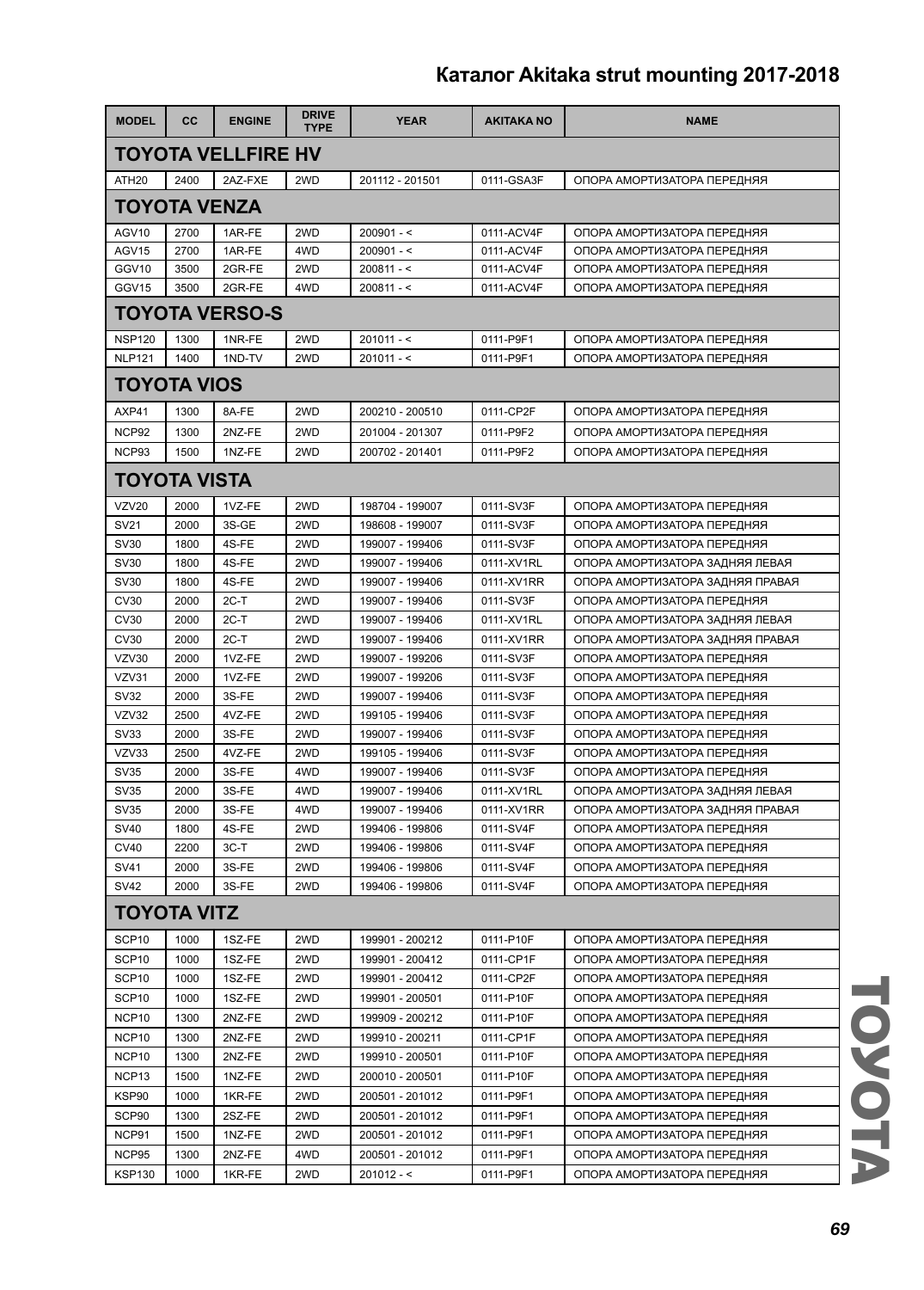| <b>MODEL</b>        | cc                       | <b>ENGINE</b>         | <b>DRIVE</b><br><b>TYPE</b> | <b>YEAR</b>     | <b>AKITAKA NO</b> | <b>NAME</b>                      |  |  |  |
|---------------------|--------------------------|-----------------------|-----------------------------|-----------------|-------------------|----------------------------------|--|--|--|
| <b>NSP130</b>       | 1300                     | 1NR-FKE               | 2WD                         | $201012 - 5$    | 0111-P9F1         | ОПОРА АМОРТИЗАТОРА ПЕРЕДНЯЯ      |  |  |  |
| <b>NCP131</b>       | 1500                     | 1NZ-FE                | 2WD                         | $201012 - 5$    | 0111-P9F1         | ОПОРА АМОРТИЗАТОРА ПЕРЕДНЯЯ      |  |  |  |
| <b>NSP135</b>       | 1300                     | 1NR-FE                | 4WD                         | $201012 - 5$    | 0111-P9F1         | ОПОРА АМОРТИЗАТОРА ПЕРЕДНЯЯ      |  |  |  |
|                     | <b>TOYOTA WILL CYPHA</b> |                       |                             |                 |                   |                                  |  |  |  |
| NCP70               | 1300                     | 2NZ-FE                | 2WD                         | 200209 - 200507 | 0111-P10F         | ОПОРА АМОРТИЗАТОРА ПЕРЕДНЯЯ      |  |  |  |
| NCP75               | 1500                     | 1NZ-FE                | 4WD                         | 200209 - 200507 | 0111-P10F         | ОПОРА АМОРТИЗАТОРА ПЕРЕДНЯЯ      |  |  |  |
|                     | <b>TOYOTA WILL VI</b>    |                       |                             |                 |                   |                                  |  |  |  |
| NCP <sub>19</sub>   | 1300                     | 2NZ-FE                | 2WD                         | 200001 - 200111 | 0111-CP1F         | ОПОРА АМОРТИЗАТОРА ПЕРЕДНЯЯ      |  |  |  |
| NCP <sub>19</sub>   | 1300                     | 2NZ-FE                | 2WD                         | 200001 - 200112 | 0111-P10F         | ОПОРА АМОРТИЗАТОРА ПЕРЕДНЯЯ      |  |  |  |
|                     |                          | <b>TOYOTA WILL VS</b> |                             |                 |                   |                                  |  |  |  |
| <b>NZE127</b>       | 1500                     | 1NZ-FE                | 2WD                         | 200201 - 200404 | 0111-E12F         | ОПОРА АМОРТИЗАТОРА ПЕРЕДНЯЯ      |  |  |  |
| <b>ZZE127</b>       | 1800                     | 1ZZ-FE                | 2WD                         | 200104 - 200404 | 0111-E12F         | ОПОРА АМОРТИЗАТОРА ПЕРЕДНЯЯ      |  |  |  |
| <b>ZZE128</b>       | 1800                     | 2ZZ-GE                | 2WD                         | 200104 - 200404 | 0111-E12F         | ОПОРА АМОРТИЗАТОРА ПЕРЕДНЯЯ      |  |  |  |
| <b>ZZE129</b>       | 1800                     | 1ZZ-FE                | 4WD                         | 200104 - 200404 | 0111-E12F         | ОПОРА АМОРТИЗАТОРА ПЕРЕДНЯЯ      |  |  |  |
|                     |                          | <b>TOYOTA WINDOM</b>  |                             |                 |                   |                                  |  |  |  |
| MCV20               | 3000                     | 1MZ-FE                | 2WD                         | 199608 - 200107 | 0111-V3RL         | ОПОРА АМОРТИЗАТОРА ЗАДНЯЯ ЛЕВАЯ  |  |  |  |
| MCV20               | 3000                     | 1MZ-FE                | 2WD                         | 199608 - 200107 | 0111-V3RR         | ОПОРА АМОРТИЗАТОРА ЗАДНЯЯ ПРАВАЯ |  |  |  |
| MCV21               | 2500                     | 2MZ-FE                | 2WD                         | 199608 - 200107 | 0111-V3RL         | ОПОРА АМОРТИЗАТОРА ЗАДНЯЯ ЛЕВАЯ  |  |  |  |
| MCV21               | 2500                     | 2MZ-FE                | 2WD                         | 199608 - 200107 | 0111-V3RR         | ОПОРА АМОРТИЗАТОРА ЗАДНЯЯ ПРАВАЯ |  |  |  |
| MCV30               | 3000                     | 1MZ-FE                | 2WD                         | 200107 - 200603 | 0111-V3F          | ОПОРА АМОРТИЗАТОРА ПЕРЕДНЯЯ      |  |  |  |
| MCV30               | 3000                     | 1MZ-FE                | 2WD                         | 200107 - 200603 | 0111-V3RL         | ОПОРА АМОРТИЗАТОРА ЗАДНЯЯ ЛЕВАЯ  |  |  |  |
| MCV30               | 3000                     | 1MZ-FE                | 2WD                         | 200107 - 200603 | 0111-V3RR         | ОПОРА АМОРТИЗАТОРА ЗАДНЯЯ ПРАВАЯ |  |  |  |
| <b>TOYOTA WISH</b>  |                          |                       |                             |                 |                   |                                  |  |  |  |
| ZNE <sub>10</sub>   | 1800                     | 1ZZ-FE                | 2WD                         | 200301 - 200903 | 0111-E12F         | ОПОРА АМОРТИЗАТОРА ПЕРЕДНЯЯ      |  |  |  |
| ANE <sub>10</sub>   | 2000                     | 1AZ-FSE               | 2WD                         | 200304 - 200903 | 0111-E12F         | ОПОРА АМОРТИЗАТОРА ПЕРЕДНЯЯ      |  |  |  |
| ANE <sub>11</sub>   | 2000                     | 1AZ-FE                | 2WD                         | 200312 - 200910 | 0111-E12F         | ОПОРА АМОРТИЗАТОРА ПЕРЕДНЯЯ      |  |  |  |
| <b>ANE11</b>        | 2000                     | 1AZ-FSE               | 2WD                         | 200304 - 200903 | 0111-E12F         | ОПОРА АМОРТИЗАТОРА ПЕРЕДНЯЯ      |  |  |  |
| ZNE <sub>14</sub>   | 1800                     | 1ZZ-FE                | 4WD                         | 200301 - 200903 | 0111-E12F         | ОПОРА АМОРТИЗАТОРА ПЕРЕДНЯЯ      |  |  |  |
| ΤΟΥΟΤΑ ΧΑ           |                          |                       |                             |                 |                   |                                  |  |  |  |
| NCP61               | 1500                     | 1NZ-FE                | 2WD                         | 200308 - 200612 | 0111-P10F         | ОПОРА АМОРТИЗАТОРА ПЕРЕДНЯЯ      |  |  |  |
| <b>TOYOTA YARIS</b> |                          |                       |                             |                 |                   |                                  |  |  |  |
| SCP <sub>10</sub>   | 1000                     | 1SZ-FE                | 2WD                         | 199901 - 200212 | 0111-P10F         | ОПОРА АМОРТИЗАТОРА ПЕРЕДНЯЯ      |  |  |  |
| SCP <sub>10</sub>   | 1000                     | 1SZ-FE                | 2WD                         | 199903 - 200211 | 0111-CP2F         | ОПОРА АМОРТИЗАТОРА ПЕРЕДНЯЯ      |  |  |  |
| SCP <sub>10</sub>   | 1000                     | 1SZ-FE                | 2WD                         | 199903 - 200507 | 0111-CP1F         | ОПОРА АМОРТИЗАТОРА ПЕРЕДНЯЯ      |  |  |  |
| SCP <sub>10</sub>   | 1000                     | 1SZ-FE                | 2WD                         | 199903 - 200508 | 0111-P10F         | ОПОРА АМОРТИЗАТОРА ПЕРЕДНЯЯ      |  |  |  |
| SCP <sub>10</sub>   | 1000                     | 1SZ-FE                | 2WD                         | 200212 - 200507 | 0111-CP2F         | ОПОРА АМОРТИЗАТОРА ПЕРЕДНЯЯ      |  |  |  |
| NCP <sub>10</sub>   | 1300                     | 2NZ-FE                | 2WD                         | 199908 - 200211 | 0111-CP1F         | ОПОРА АМОРТИЗАТОРА ПЕРЕДНЯЯ      |  |  |  |
| NCP10               | 1300                     | 2NZ-FE                | 2WD                         | 199908 - 200507 | 0111-CP2F         | ОПОРА АМОРТИЗАТОРА ПЕРЕДНЯЯ      |  |  |  |
| NCP <sub>10</sub>   | 1300                     | 2NZ-FE                | 2WD                         | 199908 - 200508 | 0111-P10F         | ОПОРА АМОРТИЗАТОРА ПЕРЕДНЯЯ      |  |  |  |
| NLP10               | 1400                     | 1ND-TV                | 2WD                         | 200110 - 200508 | 0111-P10F         | ОПОРА АМОРТИЗАТОРА ПЕРЕДНЯЯ      |  |  |  |
| NCP <sub>11</sub>   | 1300                     | 2NZ-FE                | 2WD                         | 199908 - 200511 | 0111-CP1F         | ОПОРА АМОРТИЗАТОРА ПЕРЕДНЯЯ      |  |  |  |
| NCP11               | 1300                     | 2NZ-FE                | 2WD                         | 199908 - 200512 | 0111-CP2F         | ОПОРА АМОРТИЗАТОРА ПЕРЕДНЯЯ      |  |  |  |
| NCP11               | 1300                     | 2NZ-FE                | 2WD                         | 199908 - 200512 | 0111-P10F         | ОПОРА АМОРТИЗАТОРА ПЕРЕДНЯЯ      |  |  |  |
| NCP11               | 1300                     | 2NZ-FE                | 2WD                         | 199908 - 200601 | 0111-P10F         | ОПОРА АМОРТИЗАТОРА ПЕРЕДНЯЯ      |  |  |  |
| NCP12               | 1500                     | 1NZ-FE                | 2WD                         | 199908 - 200511 | 0111-CP2F         | ОПОРА АМОРТИЗАТОРА ПЕРЕДНЯЯ      |  |  |  |
| NCP <sub>12</sub>   | 1500                     | 1NZ-FE                | 2WD                         | 199908 - 200512 | 0111-P10F         | ОПОРА АМОРТИЗАТОРА ПЕРЕДНЯЯ      |  |  |  |
| NCP12               | 1500                     | 1NZ-FE                | 2WD                         | 199908 - 200601 | 0111-P10F         | ОПОРА АМОРТИЗАТОРА ПЕРЕДНЯЯ      |  |  |  |
| NCP <sub>12</sub>   | 1500                     | 1NZ-FE                | 2WD                         | 200208 - 200511 | 0111-CP1F         | ОПОРА АМОРТИЗАТОРА ПЕРЕДНЯЯ      |  |  |  |
| NCP12               | 1500                     | 1NZ-FE                | 2WD                         | 200208 - 200511 | 0111-CP2F         | ОПОРА АМОРТИЗАТОРА ПЕРЕДНЯЯ      |  |  |  |
| NCP13               | 1500                     | 1NZ-FE                | 2WD                         | 200101 - 200508 | 0111-P10F         | ОПОРА АМОРТИЗАТОРА ПЕРЕДНЯЯ      |  |  |  |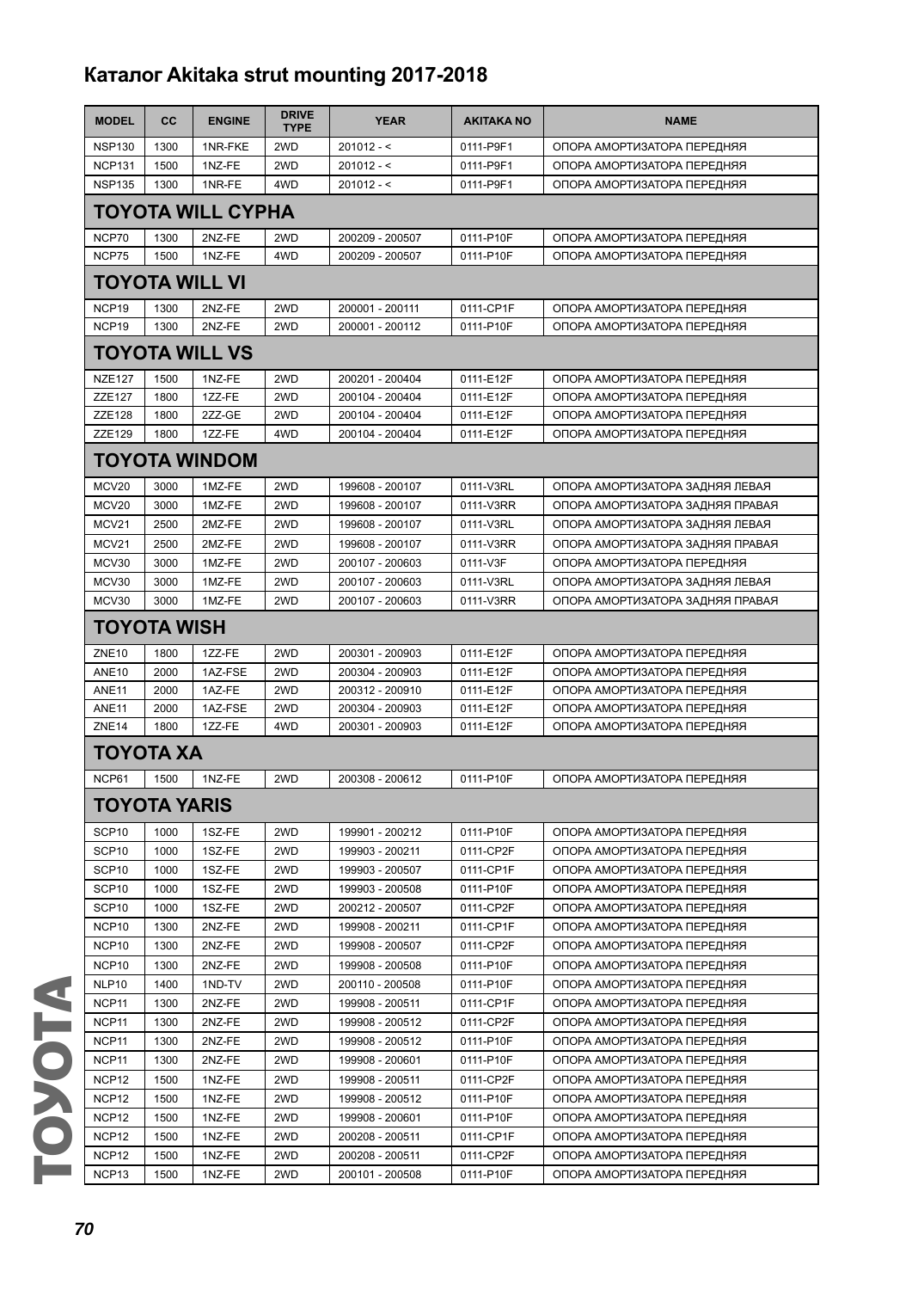| <b>MODEL</b>      | cc   | <b>ENGINE</b>              | <b>DRIVE</b><br><b>TYPE</b> | <b>YEAR</b>     | <b>AKITAKA NO</b> | <b>NAME</b>                 |
|-------------------|------|----------------------------|-----------------------------|-----------------|-------------------|-----------------------------|
| NCP <sub>13</sub> | 1500 | 1NZ-FE                     | 2WD                         | 200212 - 200507 | 0111-CP2F         | ОПОРА АМОРТИЗАТОРА ПЕРЕДНЯЯ |
| NCP <sub>20</sub> | 1300 | 2NZ-FE                     | 2WD                         | 199908 - 200509 | 0111-P10F         | ОПОРА АМОРТИЗАТОРА ПЕРЕДНЯЯ |
| NCP <sub>20</sub> | 1300 | 2NZ-FE                     | 2WD                         | 200211 - 200508 | 0111-CP2F         | ОПОРА АМОРТИЗАТОРА ПЕРЕДНЯЯ |
| NCP21             | 1500 | 1NZ-FE                     | 2WD                         | 200003 - 200509 | 0111-P10F         | ОПОРА АМОРТИЗАТОРА ПЕРЕДНЯЯ |
| NCP <sub>21</sub> | 1500 | 1NZ-FE                     | 2WD                         | 200211 - 200508 | 0111-CP2F         | ОПОРА АМОРТИЗАТОРА ПЕРЕДНЯЯ |
| NCP22             | 1300 | 2NZ-FE                     | 2WD                         | 200003 - 200509 | 0111-P10F         | ОПОРА АМОРТИЗАТОРА ПЕРЕДНЯЯ |
| NCP22             | 1300 | 2NZ-FE                     | 2WD                         | 200211 - 200508 | 0111-CP2F         | ОПОРА АМОРТИЗАТОРА ПЕРЕДНЯЯ |
| KSP90             | 1000 | 1KR-FE                     | 2WD                         | 200508 - 201108 | 0111-P9F1         | ОПОРА АМОРТИЗАТОРА ПЕРЕДНЯЯ |
| KSP90             | 1000 | 1KR-FE                     | 2WD                         | 200601 - 201107 | 0111-P9F2         | ОПОРА АМОРТИЗАТОРА ПЕРЕДНЯЯ |
| NCP90             | 1300 | 2NZ-FE                     | 2WD                         | 200508 - 201108 | 0111-P9F1         | ОПОРА АМОРТИЗАТОРА ПЕРЕДНЯЯ |
| NSP90             | 1300 | 1NR-FE                     | 2WD                         | 200811 - 201107 | 0111-P9F2         | ОПОРА АМОРТИЗАТОРА ПЕРЕДНЯЯ |
| SCP90             | 1300 | 2SZ-FE                     | 2WD                         | 200511 - 200811 | 0111-P9F2         | ОПОРА АМОРТИЗАТОРА ПЕРЕДНЯЯ |
| NLP90             | 1400 | 1ND-TV                     | 2WD                         | 200601 - 201107 | 0111-P9F2         | ОПОРА АМОРТИЗАТОРА ПЕРЕДНЯЯ |
| ZSP90             | 1800 | 2ZR-FE                     | 2WD                         | 200611 - 201006 | 0111-P9F1         | ОПОРА АМОРТИЗАТОРА ПЕРЕДНЯЯ |
| NCP91             | 1500 | 1NZ-FE                     | 2WD                         | 200508 - 201409 | 0111-P9F1         | ОПОРА АМОРТИЗАТОРА ПЕРЕДНЯЯ |
| NCP91             | 1500 | 1NZ-FE                     | 2WD                         | 200601 - 201307 | 0111-P9F2         | ОПОРА АМОРТИЗАТОРА ПЕРЕДНЯЯ |
| NCP92             | 1300 | 2NZ-FE                     | 2WD                         | 200601 - 201307 | 0111-P9F1         | ОПОРА АМОРТИЗАТОРА ПЕРЕДНЯЯ |
| NCP93             | 1500 | 1NZ-FE                     | 2WD                         | $200601 - 5$    | 0111-P9F1         | ОПОРА АМОРТИЗАТОРА ПЕРЕДНЯЯ |
| <b>KSP130</b>     | 1000 | 1KR-FE                     | 2WD                         | 201107 - 201407 | 0111-P9F2         | ОПОРА АМОРТИЗАТОРА ПЕРЕДНЯЯ |
| <b>KSP130</b>     | 1000 | 1KR-FE                     | 2WD                         | 201108 - 201208 | 0111-P9F1         | ОПОРА АМОРТИЗАТОРА ПЕРЕДНЯЯ |
| <b>NCP130</b>     | 1300 | 2NZ-FE                     | 2WD                         | $201108 - 5$    | 0111-P9F1         | ОПОРА АМОРТИЗАТОРА ПЕРЕДНЯЯ |
| <b>NSP130</b>     | 1300 | 1NR-FE                     | 2WD                         | 201107 - 201407 | 0111-P9F2         | ОПОРА АМОРТИЗАТОРА ПЕРЕДНЯЯ |
| <b>NSP130</b>     | 1300 | 1NR-FE                     | 2WD                         | 201108 - 201407 | 0111-P9F1         | ОПОРА АМОРТИЗАТОРА ПЕРЕДНЯЯ |
| <b>NLP130</b>     | 1400 | 1ND-TV                     | 2WD                         | 201107 - 201407 | 0111-P9F2         | ОПОРА АМОРТИЗАТОРА ПЕРЕДНЯЯ |
| <b>NCP131</b>     | 1500 | 1NZ-FE                     | 2WD                         | $201108 - 5$    | 0111-P9F1         | ОПОРА АМОРТИЗАТОРА ПЕРЕДНЯЯ |
| <b>NCP131</b>     | 1500 | 1NZ-FE                     | 2WD                         | $201305 - 5$    | 0111-P9F2         | ОПОРА АМОРТИЗАТОРА ПЕРЕДНЯЯ |
|                   |      | <b>TOYOTA YARIS HYBRID</b> |                             |                 |                   |                             |
| <b>NHP130</b>     | 1500 | 1NZ-FXE                    | 2WD                         | 201204 - 201407 | 0111-P9F2         | ОПОРА АМОРТИЗАТОРА ПЕРЕДНЯЯ |
|                   |      | <b>TOYOTA YARIS VERSO</b>  |                             |                 |                   |                             |
| NLP20             | 1400 | 1ND-TV                     | 2WD                         | 200110 - 200509 | 0111-P10F         | ОПОРА АМОРТИЗАТОРА ПЕРЕДНЯЯ |
| NLP22             | 1400 | 1ND-TV                     | 2WD                         | 200110 - 200509 | 0111-P10F         | ОПОРА АМОРТИЗАТОРА ПЕРЕДНЯЯ |
|                   |      | <b>VOLKSWAGEN TOUAREG</b>  |                             |                 |                   |                             |
| 7L                | 2500 | <b>BAC</b>                 | 4WD                         | 200301 - 201005 | 2311-TGF          | ОПОРА АМОРТИЗАТОРА ПЕРЕДНЯЯ |
| 7L                | 2500 | <b>BPE</b>                 | 4WD                         | 200301 - 201005 | 2311-TGF          | ОПОРА АМОРТИЗАТОРА ПЕРЕДНЯЯ |
| 7L                | 3000 | <b>BKS</b>                 | 4WD                         | 200401 - 201005 | 2311-TGF          | ОПОРА АМОРТИЗАТОРА ПЕРЕДНЯЯ |
| 7L                | 3000 | CASA                       | 4WD                         | 200711 - 201005 | 2311-TGF          | ОПОРА АМОРТИЗАТОРА ПЕРЕДНЯЯ |
| 7L                | 3000 | CASC                       | 4WD                         | 200711 - 201005 | 2311-TGF          | ОПОРА АМОРТИЗАТОРА ПЕРЕДНЯЯ |
| 7L                | 3000 | <b>CATA</b>                | 4WD                         | 200401 - 201005 | 2311-TGF          | ОПОРА АМОРТИЗАТОРА ПЕРЕДНЯЯ |
| 7L                | 3200 | <b>AZZ</b>                 | 4WD                         | 200210 - 200611 | 2311-TGF          | ОПОРА АМОРТИЗАТОРА ПЕРЕДНЯЯ |
| 7L                | 3200 | <b>BKJ</b>                 | 4WD                         | 200210 - 200611 | 2311-TGF          | ОПОРА АМОРТИЗАТОРА ПЕРЕДНЯЯ |
| 7L                | 3200 | <b>BMV</b>                 | 4WD                         | 200210 - 200611 | 2311-TGF          | ОПОРА АМОРТИЗАТОРА ПЕРЕДНЯЯ |
| 7L                | 3200 | BMX                        | 4WD                         | 200210 - 200611 | 2311-TGF          | ОПОРА АМОРТИЗАТОРА ПЕРЕДНЯЯ |
| 7L                | 3200 | <b>BRJ</b>                 | 4WD                         | 200210 - 200611 | 2311-TGF          | ОПОРА АМОРТИЗАТОРА ПЕРЕДНЯЯ |
| 7L                | 3600 | <b>BHK</b>                 | 4WD                         | 200510 - 201005 | 2311-TGF          | ОПОРА АМОРТИЗАТОРА ПЕРЕДНЯЯ |
| 7L                | 3600 | <b>BHL</b>                 | 4WD                         | 200510 - 201005 | 2311-TGF          | ОПОРА АМОРТИЗАТОРА ПЕРЕДНЯЯ |
| 7L                | 4200 | <b>AXQ</b>                 | 4WD                         | 200212 - 200611 | 2311-TGF          | ОПОРА АМОРТИЗАТОРА ПЕРЕДНЯЯ |
| 7L                | 4200 | <b>BAR</b>                 | 4WD                         | 200606 - 201005 | 2311-TGF          | ОПОРА АМОРТИЗАТОРА ПЕРЕДНЯЯ |
| 7L                | 5000 | AYH                        | 4WD                         | 200210 - 201005 | 2311-TGF          | ОПОРА АМОРТИЗАТОРА ПЕРЕДНЯЯ |
| 7L                | 5000 | <b>BLE</b>                 | 4WD                         | 200210 - 201005 | 2311-TGF          | ОПОРА АМОРТИЗАТОРА ПЕРЕДНЯЯ |
| 7L                | 5000 | <b>BWF</b>                 | 4WD                         | 200210 - 201005 | 2311-TGF          | ОПОРА АМОРТИЗАТОРА ПЕРЕДНЯЯ |
| 7L                | 5000 | <b>CBWA</b>                | 4WD                         | 200708 - 201005 | 2311-TGF          | ОПОРА АМОРТИЗАТОРА ПЕРЕДНЯЯ |
| 7L                | 6000 | <b>BJN</b>                 | 4WD                         | 200408 - 201005 | 2311-TGF          | ОПОРА АМОРТИЗАТОРА ПЕРЕДНЯЯ |
| 7L                | 6000 | <b>CFRA</b>                | 4WD                         | 200408 - 201005 | 2311-TGF          | ОПОРА АМОРТИЗАТОРА ПЕРЕДНЯЯ |
|                   |      |                            |                             |                 |                   |                             |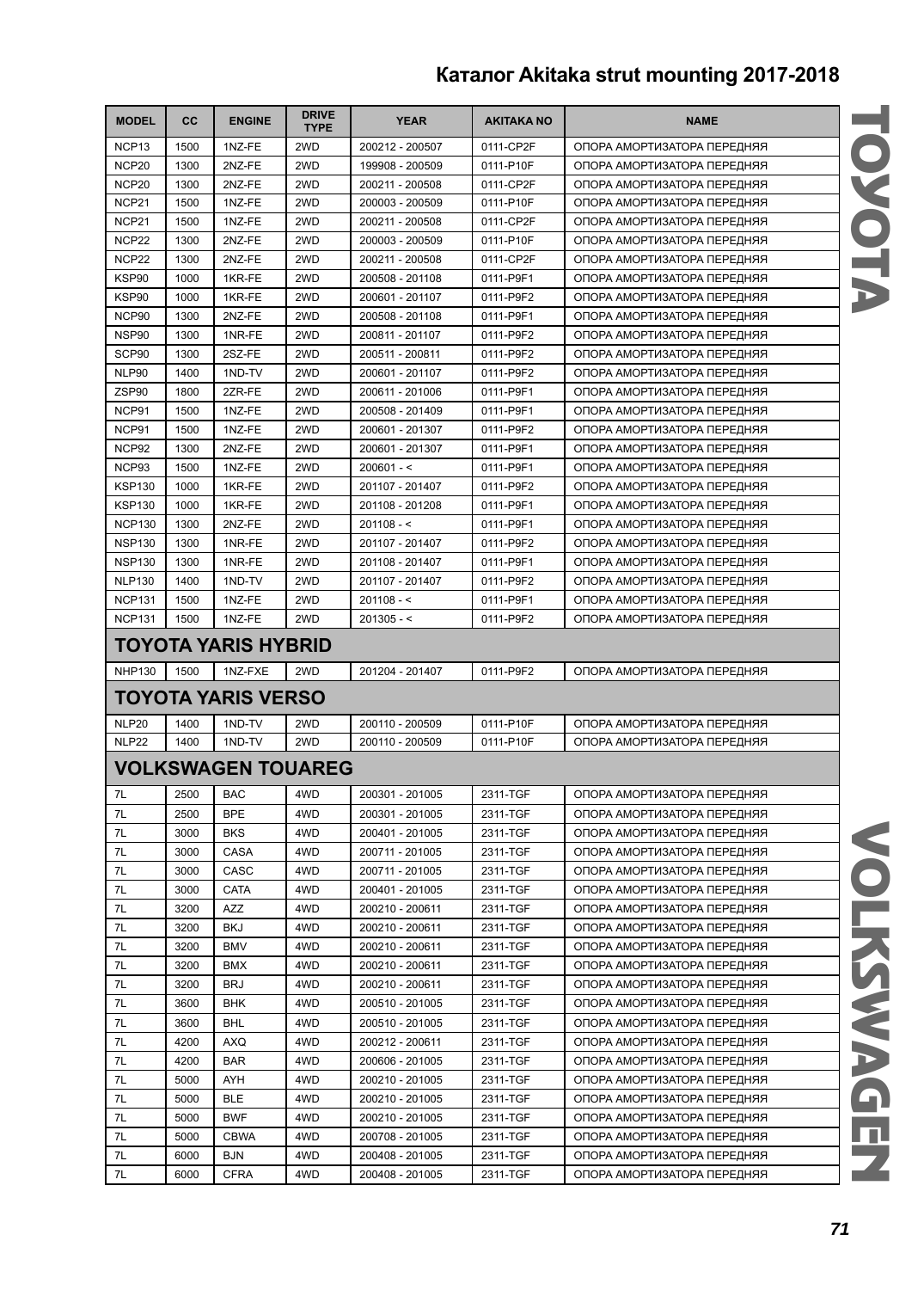| 0111-ACA2F  |   | 0111-ACR3F  |  |
|-------------|---|-------------|--|
| 0111-ACV4F  | Ŵ | 0111-AXA1F  |  |
| 0111-CP1F   |   | 0111-CP2F   |  |
| 0111-CU25RL |   | 0111-CU25RR |  |
| 0111-CU30RL |   | 0111-CU30RR |  |
| 0111-E12F   |   | 0111-E15F   |  |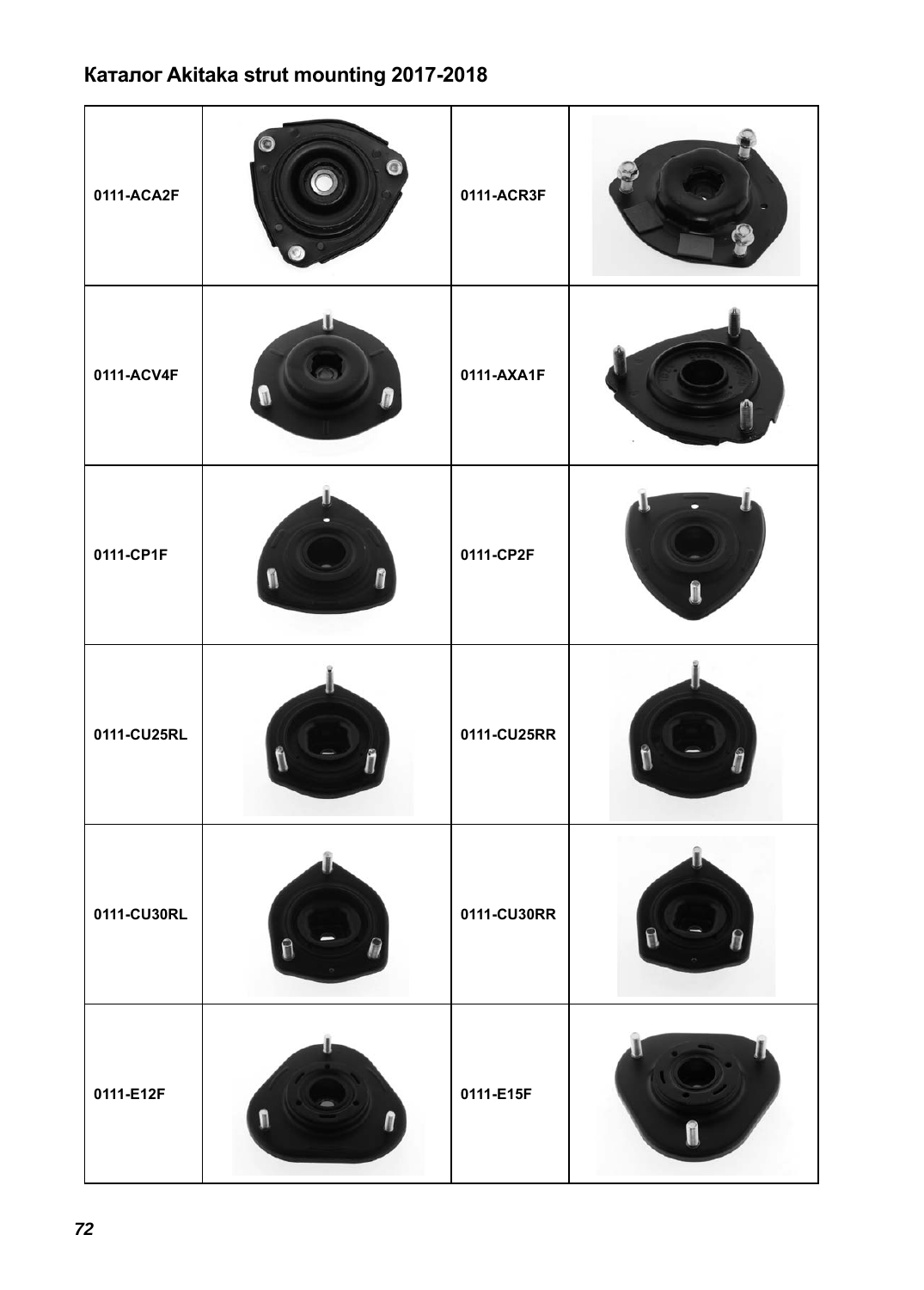| 0111-F20F |   | 0111-J100F  | Ŵ<br>J |
|-----------|---|-------------|--------|
| 0111-L5F  |   | 0111-L5R    |        |
| 0111-M10F | đ | 0111-P10F   |        |
| 0111-P9F2 |   | 0111-ST195F |        |
| 0111-SV4F |   | 0111-T19F   | ŭ.     |
| 0111-T19R |   | 0111-T20RR  | Ш<br>0 |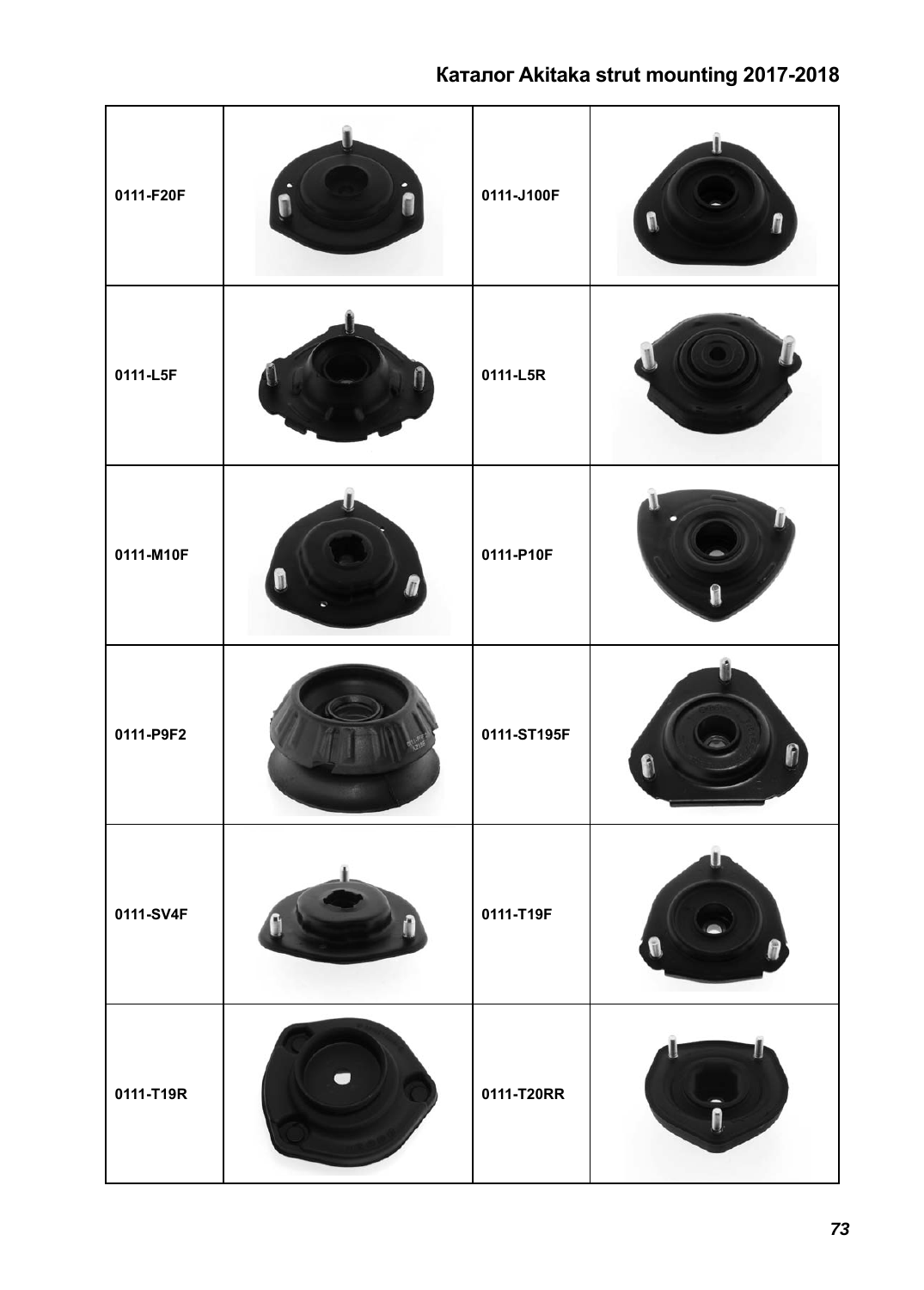| 0111-T25F   | f) | 0111-V3F    |   |
|-------------|----|-------------|---|
| 0111-V3RR   |    | 0111-W10F   |   |
| 0111-ZS15FL |    | 0111-ZS15FR | Ĵ |
| 0111-ZT24F  |    | 0211-A32F   |   |
| 0211-C11FL  |    | 0211-C11FR  |   |
| 0211-C23F   |    | 0211-J32R   |   |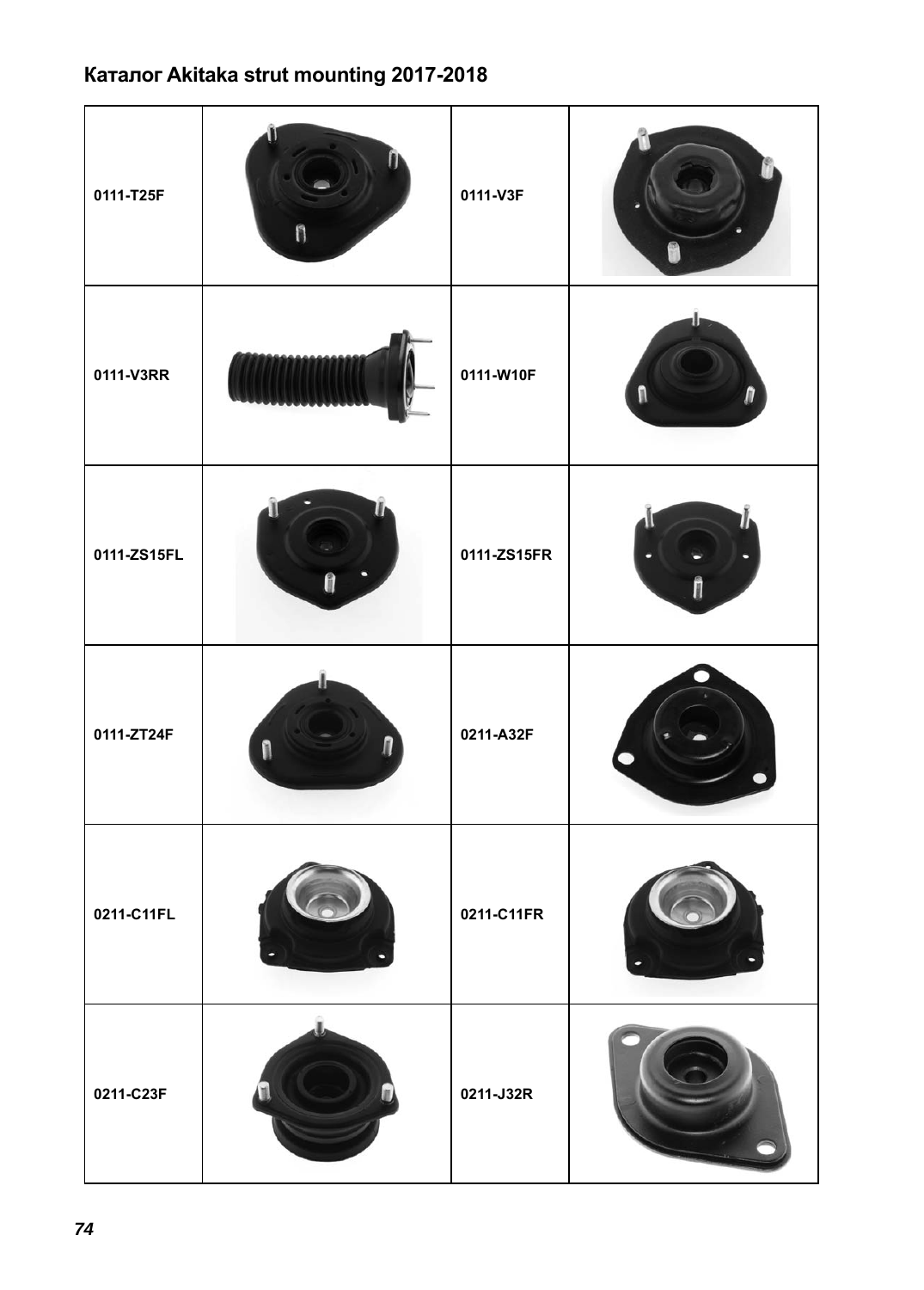| 0211-N15F |          | 0211-N16F |   |
|-----------|----------|-----------|---|
| 0211-N16R |          | 0211-P11R |   |
| 0211-P12F |          | 0211-T30R |   |
| 0211-U13F |          | 0211-Z51F |   |
| 0311-EUFR | 0311-EUP | 0311-FDF  |   |
| 0311-GBF  |          | 0411-CSF  | A |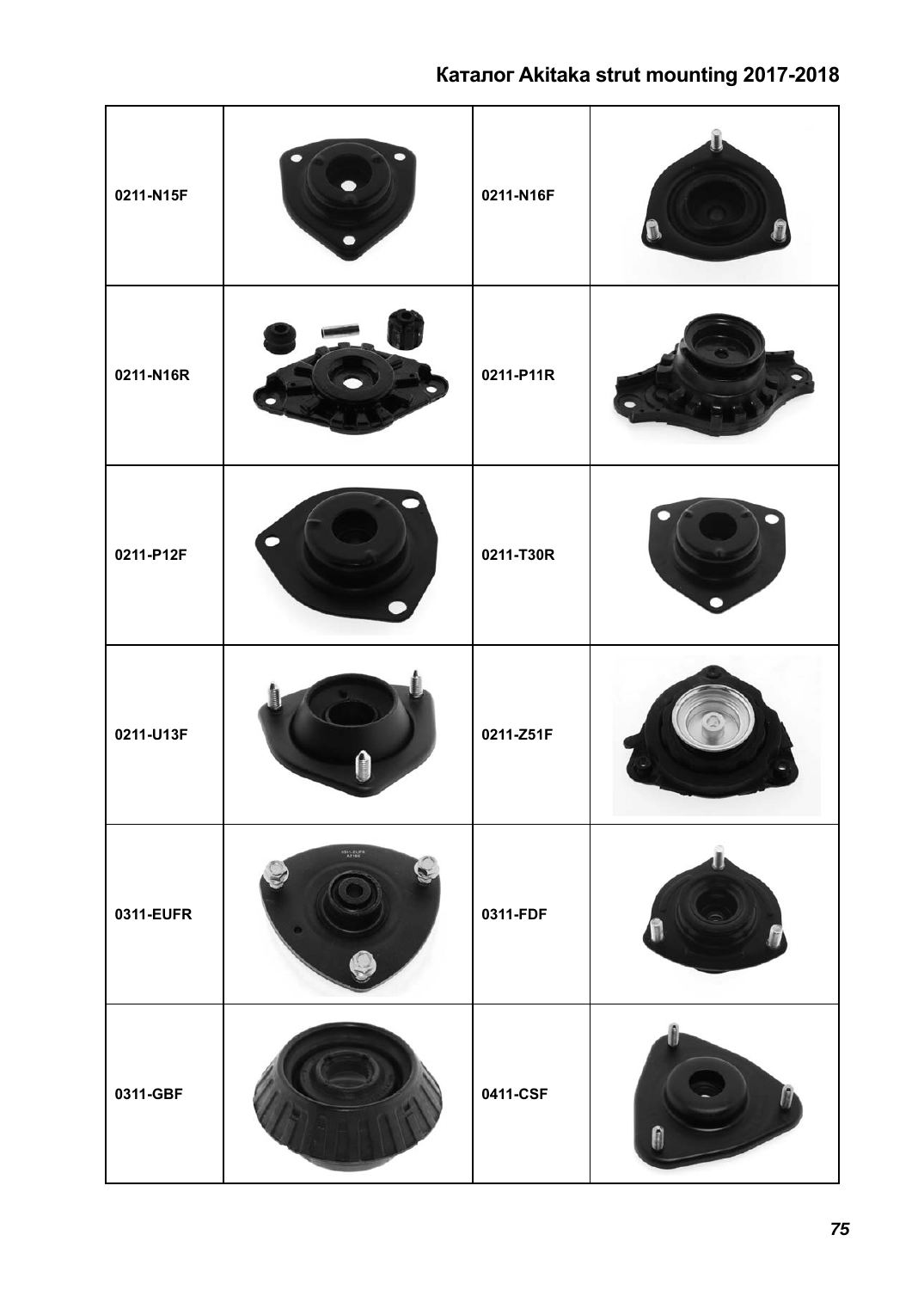| 0411-CUF  | Ě | 0411-DGF  | 9  |
|-----------|---|-----------|----|
| 0411-EAF  |   | 0411-N84F | J, |
| 0511-BARL |   | 0511-BARR |    |
| 0511-BFF  |   | 0511-BJRL |    |
| 0511-BJRR |   | 0511-GDR  |    |
| 0511-GEF  |   | 0711-RCF  |    |